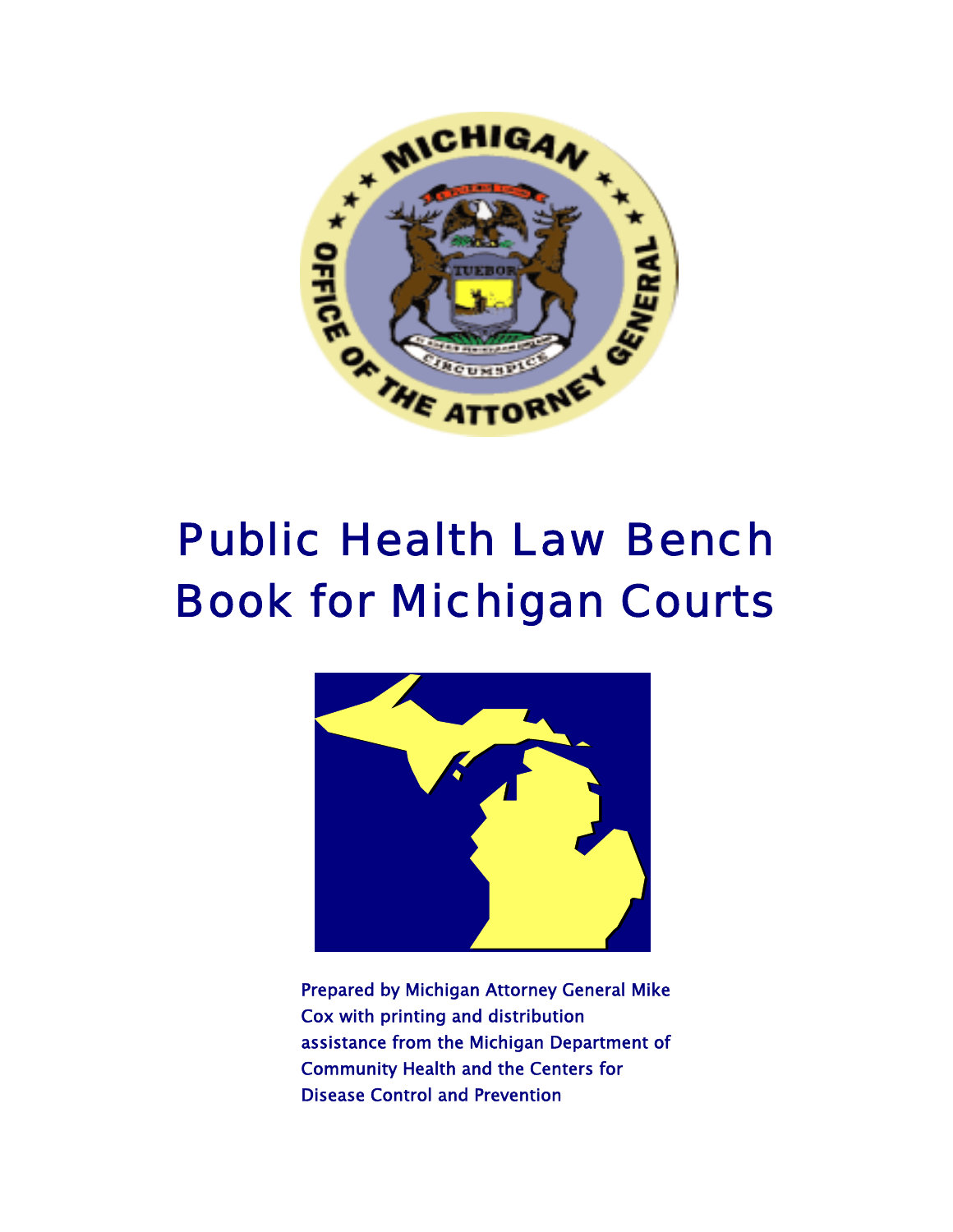# Acknowledgements and Disclaimers

The Public Health Law Bench Book for Michigan Courts was prepared under the leadership of Michigan Attorney General Mike Cox. The Bench Book was prepared by Assistant Attorney General and Homeland Security Director Robert Ianni, with the assistance of legal interns George Tyler and Nate Knapper.

The authors adapted the Bench Book from the "Public Health Law Bench Book for Indiana Courts" written by a team led by the Hon. Linda L. Chezem and Amy Schofield and funded by the Public Health Law Program of the Centers for Disease Control and Prevention. Its contents are solely the responsibility of the authors and do not represent the official views of the CDC.

The Michigan Attorney General wishes to acknowledge the Michigan Department of Community Health for its assistance in the publication, duplication, and distribution of this Bench Book.

This Bench Book does not represent an official legal opinion or position of the Michigan Attorney General, does not constitute legal advice, and has not been endorsed by the Michigan State Court Administrative Office or the Michigan Judicial Institute.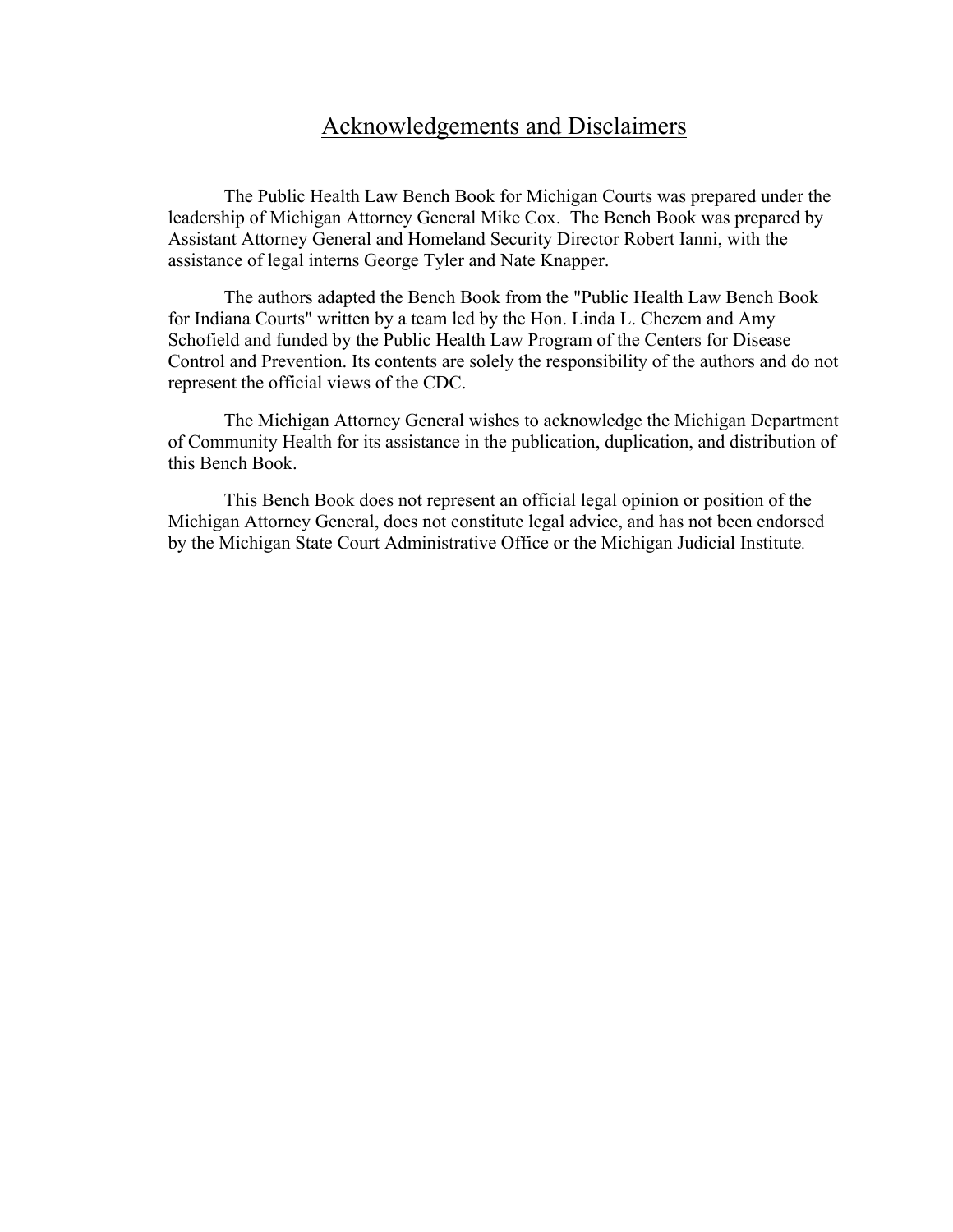# Preface

In 1905, the United States Supreme Court's landmark *Jacobson v Massachusetts*[1](#page-2-0) ruling recognized the judiciary as both an enforcer of governmental public health policies and an arbiter of the conflicts between individual liberties and public interests that arise from governmental public health action. Despite this central role, most members of the judiciary have received little, if any, formal public health law training.

Due to a lack of support and attention, the American public health system went into decline during the latter third of the  $20<sup>th</sup>$  century. The  $9/11$  terrorist attacks, the global epidemic of Severe Acute Respiratory Syndrome (SARS), and the spread of avian flu starkly illustrated that many prevailing public health laws and systems were incommensurate with emerging public health threats - both manmade and natural. Thus, in recent years, increased attention has been devoted to public health legal preparedness: assessing and updating current public health laws and educating the people who enforce and interpret these laws. Such increased attention seeks to ensure adequate and efficient responses to both traditional and emerging public health threats.

Public health law is primarily state law, and its judicial interpretation is complicated by several considerations. First, the majority of public health cases addressing infectious diseases or other conditions requiring the intervention of county or local health departments date back to at least the early  $20<sup>th</sup>$  century. Thus, the applicability of this case law to modern public health challenges in a global community is questionable. Second, public health experts in court proceedings often use complex scientific terms and methods that must be applied to a public health context. For example, in law, the following four definitions could each be used to describe the term "quarantine," depending on the context in which the word is used: (a) the right of a widow to remain in her deceased husband's principal home for a period of forty days following his death; (b) the holding of potentially contaminated ships and other vessels of transportation away from the general public for a specified period of time (originally, forty days); (c) the segregation of plants and animals to prevent the spread of agricultural diseases; or (d) the placement of a prisoner into solitary confinement. While several of these definitions are clearly health-related, none specifically captures the most common public health usage of the term "quarantine" to describe the limitation of a healthy individual's activities after (s)he has been exposed to a communicable disease in order to prevent the disease from spreading during its period of communicability. Third, the application of many public health laws is complicated by the fact that the authorizing statutes predate current rules of evidence and procedure. Fourth, although public health orders are civil in nature, they often have significant impact on the liberty, property, and economic

<span id="page-2-0"></span> $\frac{1}{1}$  197 US 11 (1905).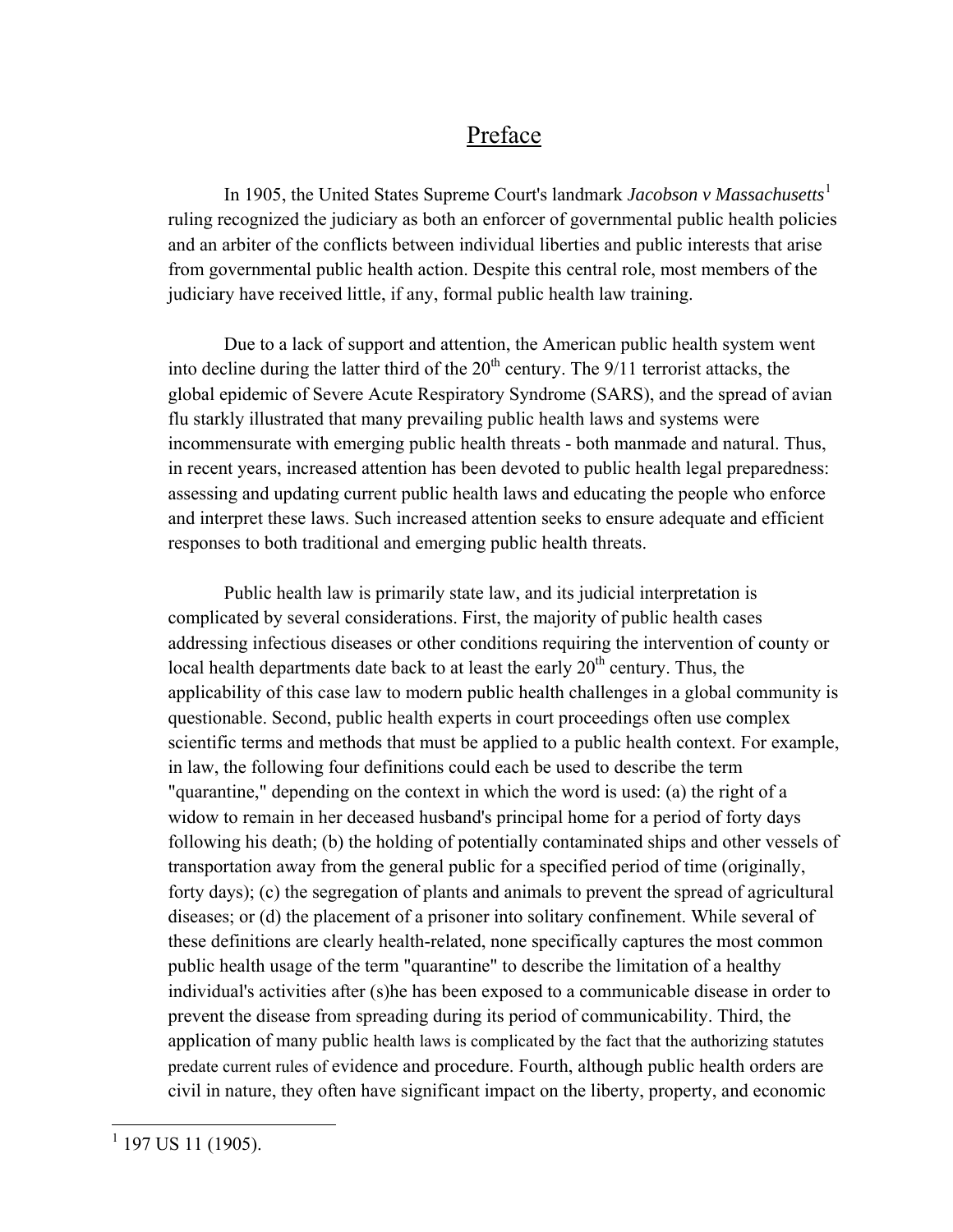rights of individuals. Throughout the last half-century, the courts have developed a large body of law guiding the curtailment of individual rights by the state in the criminal context. However, no analogous body of law exists in the public health context, and the applicability of criminal law to public health situations in which an individual has not engaged in criminal activity is legally problematic. Finally, in the event of a public health emergency, the deliberative nature of the judicial process may be strained to keep pace with the rapid response and containment measures sought by members of the public health community.

This Bench Book was created as a significant part of the current public health emergency legal preparedness initiative underway at the Public Health Law Program of the Centers for Disease Control and Prevention (CDC). It is intended to protect the health and safety of communities by improving legal preparedness for both public health emergencies and more routine public health cases. In addition, it is our hope that this Bench Book will increase communication between the judiciary and public health agencies at the community, state, and national levels about a variety of public health issues. Although courts have historically been vital protectors of the public's health (e.g., authorizing sanitary inspections, enjoining nuisances, enforcing vaccination requirements), relationships between public health agencies and the judiciary remain rare. In this new era of bioterrorism, emerging infectious diseases, and potential pandemics, courts play an even more critical role in protecting the public's health. This Bench Book is a reference tool that judges may use as they confront the range of public health issues that come into their courtrooms.

We recognize that it would be impracticable to address each and every aspect of the legal system potentially impacted by public health concerns. Bench books are not tomes of law; rather, they are readily accessible legal references for judges to use in the courtroom, providing, for example, procedural frameworks, statutory texts, summaries of relevant case law, and model orders. We have chosen, therefore, to focus this Bench Book on four topical areas in which the intersection of public health and the law is particularly salient: (1) searches, seizures, and other such government actions to ensure the public health; (2) judicial proceedings centered on permissibility of limiting certain individual liberties in order to protect the public health; (3) operation of the courts amid public health threats; and (4) the role of the courts during a state of emergency triggered by public health concerns. As such, this Bench Book will not address in detail the important regulatory functions undertaken by many state and local public health departments (e.g., licensing of health care institutions, Medicaid administration, provision of clinical services, etc.).

Before delving into these four topical areas, we have devoted the opening chapters of the Bench Book to an overview of issues regarding the legal nature and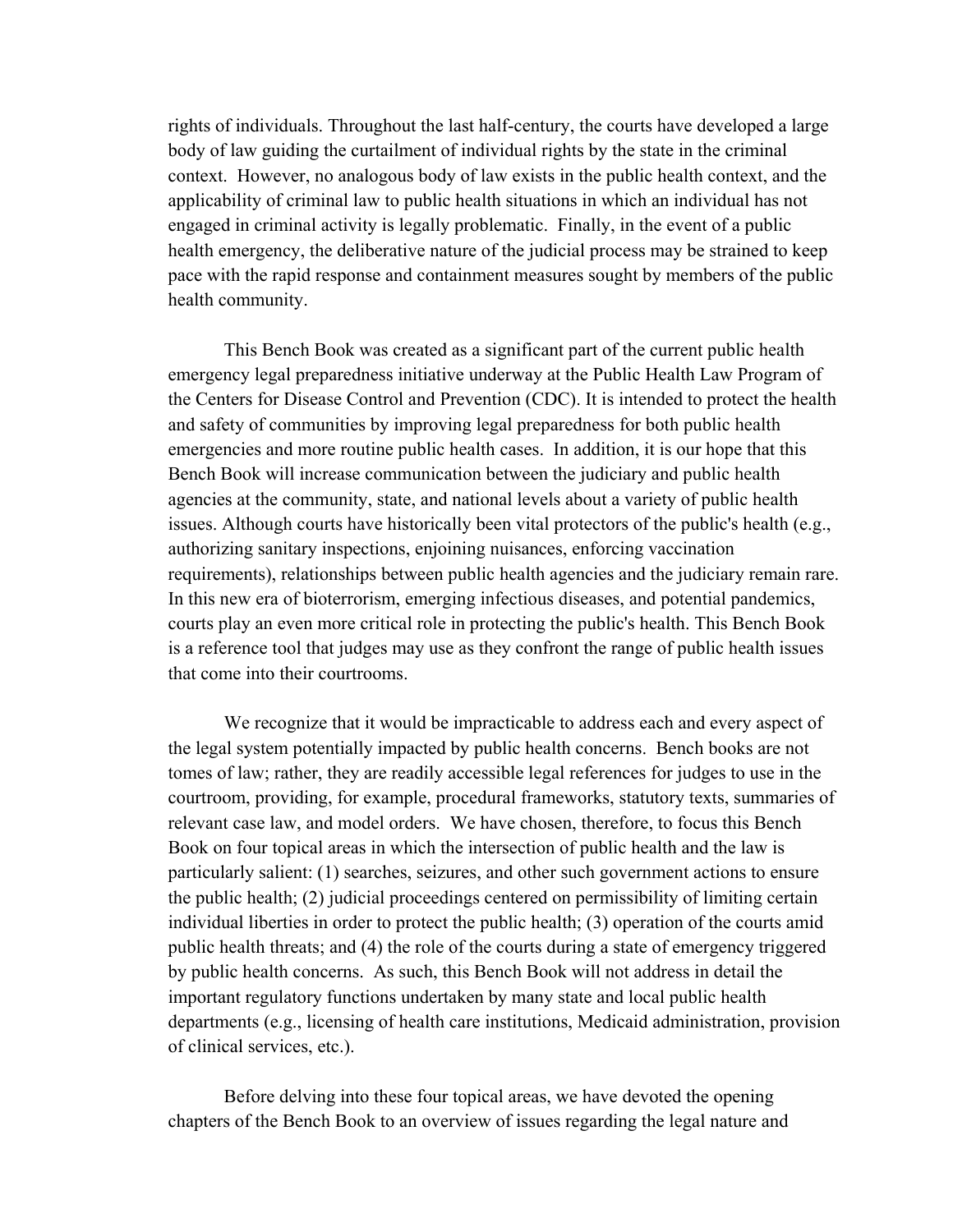authority of each of the institutions whose intersection is at the heart of this document – the Michigan judiciary and the Michigan public health system. These introductory chapters consider questions such as: Which Michigan courts have jurisdiction over public health matters? What does Michigan's public health system look like? and Who are the leaders of the Michigan public health system, and what authority do they have? The Bench Book concludes with a series of model court orders to implement key public health powers of the state and localities. Appended materials further address various aspects of public health law and practice. They include a Public Health Primer (Appendix A) and a Public Health Glossary (Appendix B) prepared by the Indiana Bench Book team led by Judge Linda Chezem. It is our hope that Michigan judges will find this Bench Book a valuable tool in their courts' public health legal preparedness.

*October 2007*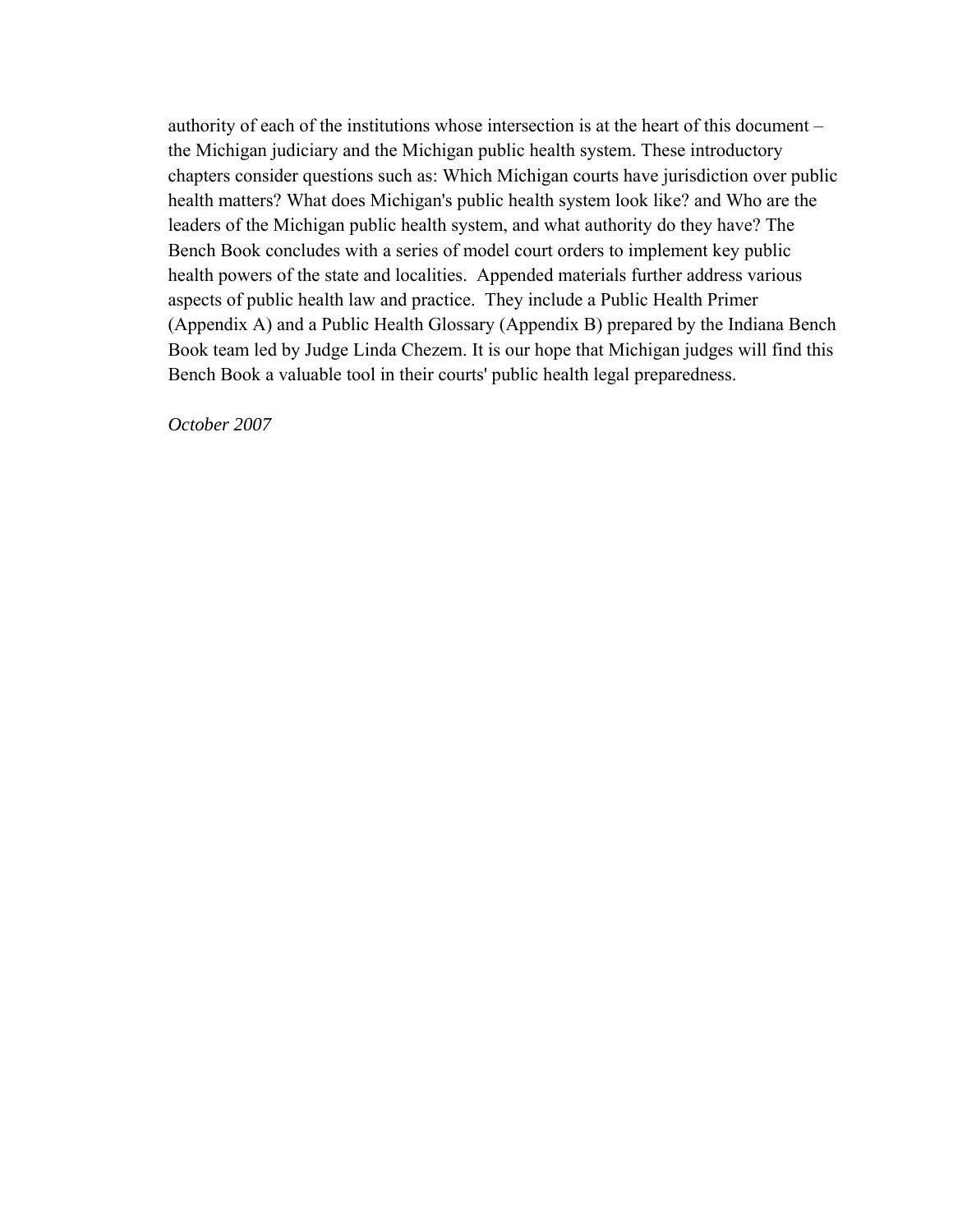# **Table of Contents**

| 1.00 |                                                                   |  |  |  |  |
|------|-------------------------------------------------------------------|--|--|--|--|
| 1.10 | <b>Federal v State</b>                                            |  |  |  |  |
| 1.11 | The United States Constitution and Public Health                  |  |  |  |  |
| 1.12 | <b>States as Primary Actors</b>                                   |  |  |  |  |
| 1.20 | <b>State and Local Venue Determinations</b>                       |  |  |  |  |
| 1.21 | Courts of Jurisdiction                                            |  |  |  |  |
| 1.22 | Courts of Record                                                  |  |  |  |  |
| 1.23 | Venue                                                             |  |  |  |  |
| 2.00 |                                                                   |  |  |  |  |
| 2.10 | <b>Michigan State Department of Health (MSDH)</b>                 |  |  |  |  |
| 2.11 | Composition of the MSDH                                           |  |  |  |  |
| 2.12 | Authority of the MSDH                                             |  |  |  |  |
| 2.20 | <b>Local Health Departments</b>                                   |  |  |  |  |
| 2.21 | <b>Composition of Local Health Departments</b>                    |  |  |  |  |
| 2.22 | Requirements of Local Health Departments                          |  |  |  |  |
| 2.23 | Powers of Local Health Departments                                |  |  |  |  |
| 2.30 | <b>Relationships Between State and Local Health Departments</b>   |  |  |  |  |
| 3.00 | <b>Searches, Seizures, and Other Government Actions to Ensure</b> |  |  |  |  |
| 3.10 | <b>Searches and Seizures Generally</b>                            |  |  |  |  |
| 3.11 | <b>Constitutional Analysis</b>                                    |  |  |  |  |
| 3.12 | <b>Search Warrants</b>                                            |  |  |  |  |
| 3.20 | <b>Searches and Inspections of Premises</b>                       |  |  |  |  |
| 3.21 | Inspections to Prevent and Contain Infectious Diseases            |  |  |  |  |
| 3.22 | <b>Inspections to Ensure Compliance with Sanitary Standards</b>   |  |  |  |  |
| 3.23 | Food Establishment Inspections                                    |  |  |  |  |
| 3.24 | <b>Inspection Reports</b>                                         |  |  |  |  |
| 3.30 | <b>Searches of Persons</b>                                        |  |  |  |  |
| 3.31 | Procurement of Physical Evidence from an Individual's Body        |  |  |  |  |
| 3.32 | <b>Medical Testing</b>                                            |  |  |  |  |
| 3.40 | <b>Information Collection and Sharing</b>                         |  |  |  |  |
| 3.41 | <b>Public Health Surveillance</b>                                 |  |  |  |  |
| 3.42 | Disease Reporting / Disease Notification                          |  |  |  |  |
| 3.43 | Disease Investigation and Contact Tracing                         |  |  |  |  |
| 3.44 | Sexual Partner Notification and the Duty to Warn                  |  |  |  |  |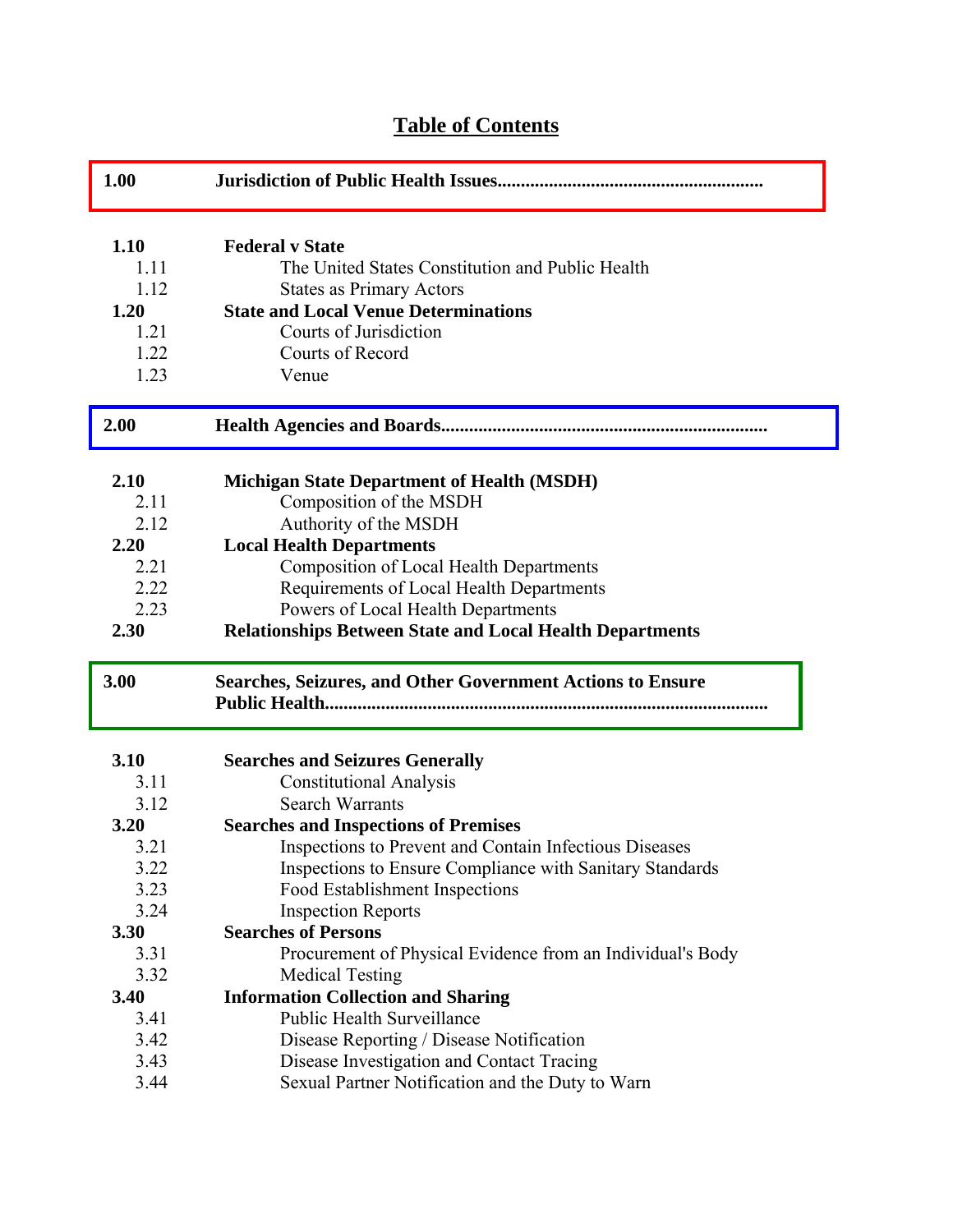| 4.00         | Proceedings Regarding Limitations on Individual Liberties                                   |  |  |  |  |
|--------------|---------------------------------------------------------------------------------------------|--|--|--|--|
| 4.10         | <b>Limitations on the Person</b>                                                            |  |  |  |  |
| 4.11         | <b>Isolation and Quarantine</b>                                                             |  |  |  |  |
| 4.12         | Civil Commitment                                                                            |  |  |  |  |
| 4.13         | Mandatory Testing and Treatment                                                             |  |  |  |  |
| 4.14         | Writ of Habeas Corpus                                                                       |  |  |  |  |
| 4.20         | <b>Limitations on Property and Economic Interests</b>                                       |  |  |  |  |
| 4.21         | <b>Public Nuisances</b>                                                                     |  |  |  |  |
| 4.22         | Government Takings                                                                          |  |  |  |  |
| 4.23         | <b>Sanitary Regulations</b>                                                                 |  |  |  |  |
| 4.24<br>4.25 | <b>Regulation and Closure of Businesses</b><br>Animal Health                                |  |  |  |  |
| 4.30         |                                                                                             |  |  |  |  |
| 4.31         | <b>Limitations on Privacy</b><br>Disclosure of Medical Information and the Health Insurance |  |  |  |  |
|              | Portability and Accountability Act (HIPAA)                                                  |  |  |  |  |
| 4.32         | Disclosure of Medical Information and State Privacy Law                                     |  |  |  |  |
| 4.33         | Access to Public Records                                                                    |  |  |  |  |
|              |                                                                                             |  |  |  |  |
| 5.00         | <b>Operation of the Courts Amid Public Health</b>                                           |  |  |  |  |
|              | <b>Threats</b>                                                                              |  |  |  |  |
| 5.10         | <b>Appearance of Individuals Posing a Potential Threat to Public Health</b>                 |  |  |  |  |
| 5.11         | Appearance by Means Other Than in Person                                                    |  |  |  |  |
| 5.20         | <b>Protection of Court Personnel</b>                                                        |  |  |  |  |
| 5.21         | Limiting Public Access to the Courtroom                                                     |  |  |  |  |
| 5.22         | <b>Relocation of Court</b>                                                                  |  |  |  |  |
| 5.30         | <b>Proceedings Involving Numerous Persons</b>                                               |  |  |  |  |
| 5.31         | <b>Additional Judicial Personnel</b>                                                        |  |  |  |  |
| 5.32         | Consolidation of Cases                                                                      |  |  |  |  |
| 6.00         |                                                                                             |  |  |  |  |
| 6.10         | <b>Declaring a State of Emergency</b>                                                       |  |  |  |  |
| 6.11         | When Appropriate                                                                            |  |  |  |  |
| 6.12         | Procedures                                                                                  |  |  |  |  |
| 6.20         | <b>Powers of Government During a Declared Emergency</b>                                     |  |  |  |  |
| 6.21         | <b>Gubernatorial Powers</b>                                                                 |  |  |  |  |
| 6.22         | Powers of Local Officials                                                                   |  |  |  |  |
| 6.30         | <b>Immunity of Government Actors During a Declared Emergency</b>                            |  |  |  |  |
| 6.31         | <b>Extent of Immunity</b>                                                                   |  |  |  |  |
| 6.40         | <b>Operation of the Courts During a Declared Emergency</b>                                  |  |  |  |  |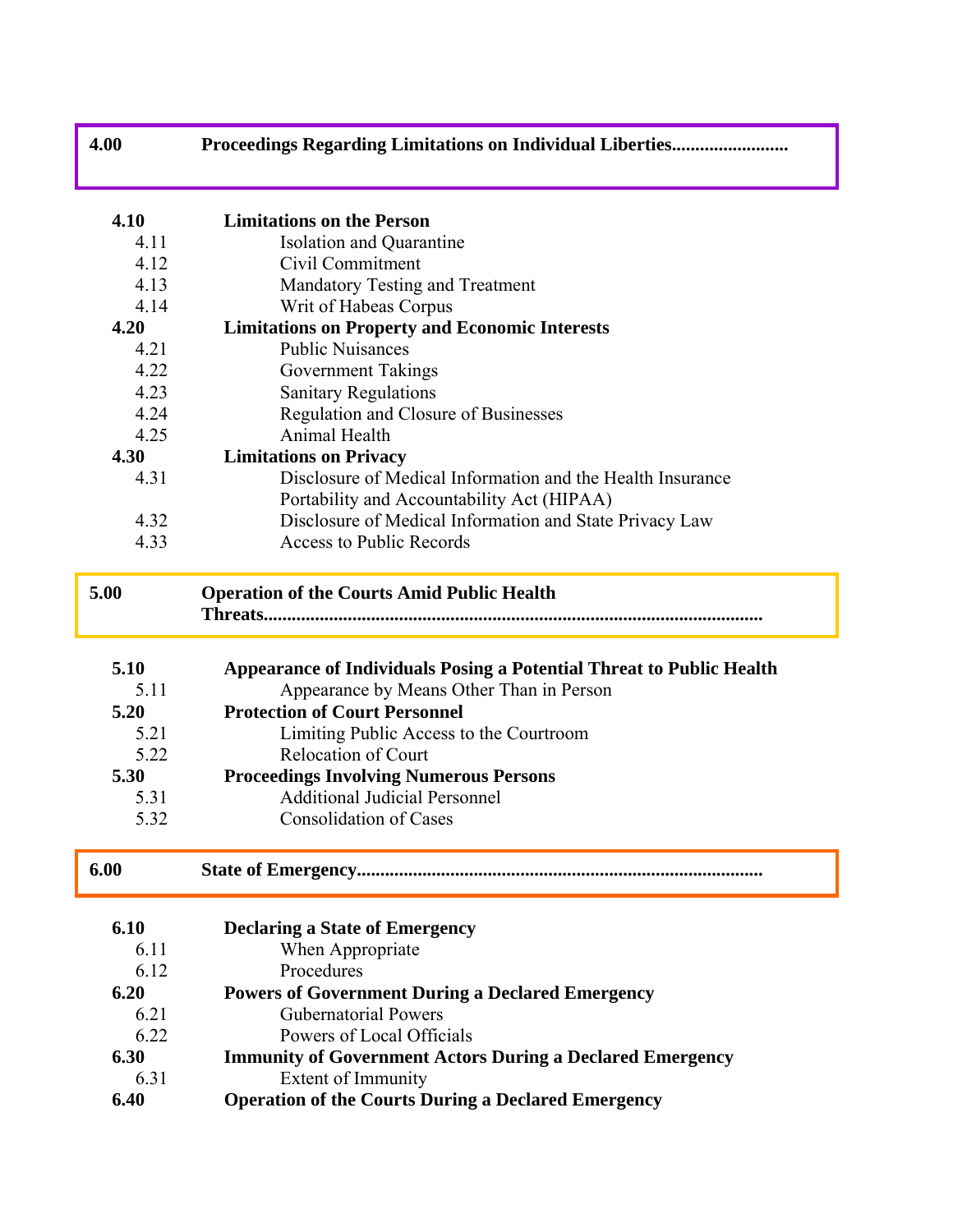# **I. Public Health Primer**

# **II. Public Health Glossary**

#### **III. Selected Model Judicial Petitions and Orders**

- A. Petition and Ex-Parte Order for Transport and/or Temporary Detention Affidavit to accompany Petition for Transport and/or Temporary Detention Notice of Hearing on Petition for Transport and/or Temporary Detention Order following hearing on Petition to Continue Temporary Detention
- B. Petition for Treatment of Infectious Disease Notice of Hearing on Petition for Treatment of Infectious Disease

Order Following Hearing on Petition for Treatment of Infectious Disease

C. Order Appointing Commitment Review Panel

Recommendation of Commitment Review Panel

**7.00 Appendixes.............................................................................................** 

Appeal of Commitment and Order to Reconvene Commitment Review Panel

Order Following Appeal of Commitment for Treatment of Infectious Disease

D. Petition for Continued Commitment for Treatment of Infectious Disease and Order to Reconvene Commitment Review Panel

Order Following Hearing on Petition for Continued Treatment of Infectious Disease

E. Petition for Testing of Infectious Disease

Notice of Hearing on Petition for Treatment of Infectious Disease

Order Following Hearing on Petition for Teasing of Infectious Disease

F. Order Finding Imminent danger to the Public Health and requiring Corrective Action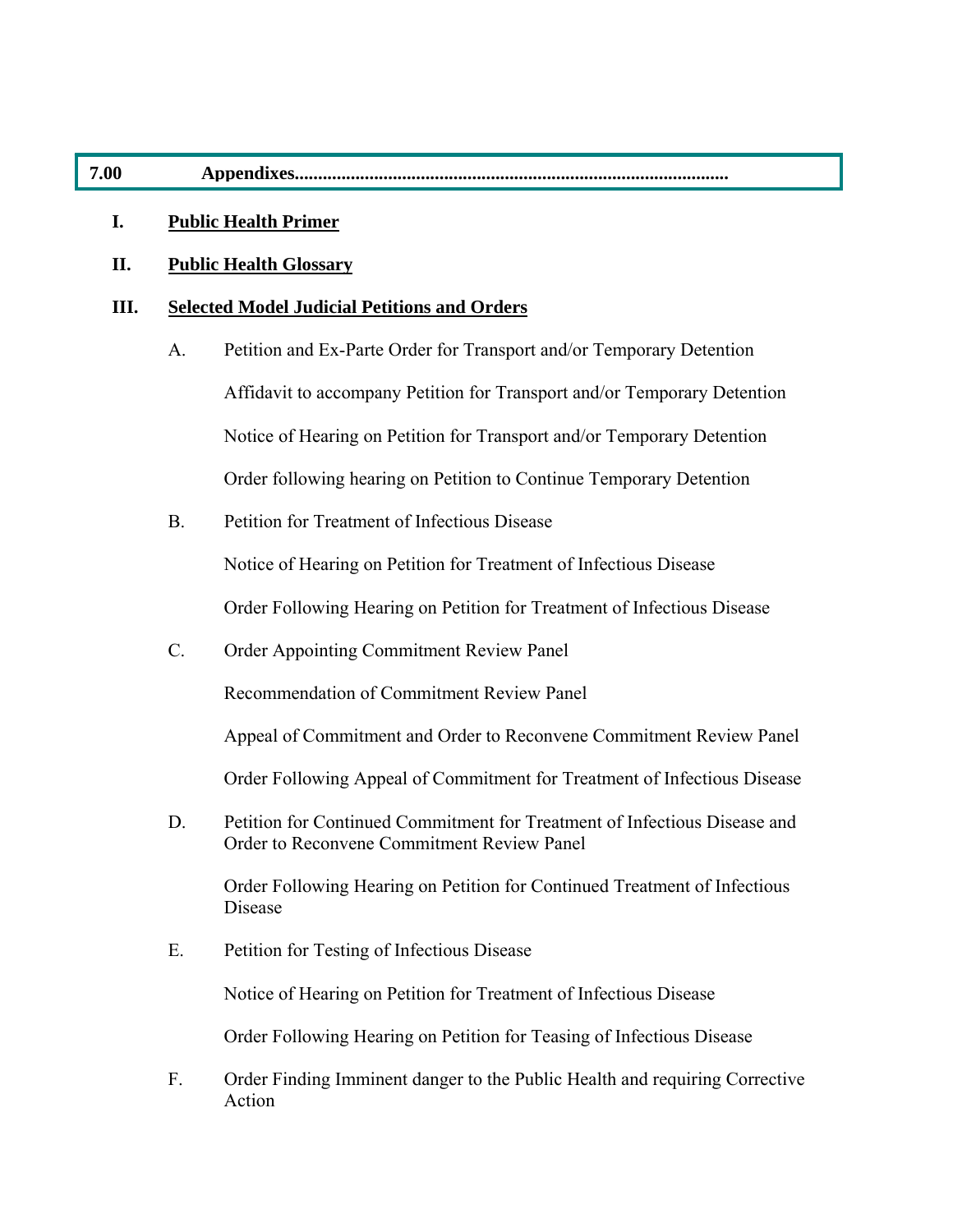- G. Petition for Ex-Parte Restraining Order, Preliminary Injunction and Order to Show Cause
- H. Emergency Order for Control of Epidemic
- I. Order to Avoid, Correct, or Remove and Unsanitary Condition or Cause of Illness in a Building
- J. Appellants Motion for Ex-Parte Stay
- K. Appellants Motion for Stay, Motion to Waive Transcript Requirement, and Motion for Immediate Consideration of Appellant's Motion for Stay, Motion to Waive Transcript Requirement, and of Appellant's Emergency Application for Leave to Appeal
- L. Search Warrant/Order to take Body Substance sample by Necessary Force
- M. Model Summons for Individual to Appear at Hearing Regarding Court Enforcement of Isolation or Quarantine Order
- N. Model Order for Isolation of Individual Following Failure to Comply With Warning Notice
- O. Order for Quarantine of Individual Following Failure to Comply With Warning **Notice**

#### **IV. Selected Emergency Statutes**

- A. Michigan Emergency Management Act, 1976 PA 390, MCL 30.401, *et seq*.
- B. Interstate Emergency Management Assistance Compact; Equipment, 2001 PA 247, MCL 3.991, *et seq*.
- C. Interstate Emergency Management Assistance Compact; Personnel, 2001 PA 248, MCL 3.1001, *et seq*.

#### **V**. **Selected Provisions of the Michigan Public Health Code**

- A. Department Powers, MCL 333.2226.
- B. Issuance and Enforcement of Inspection/Investigation Orders or Warrants, MCL 333.2221; MCL 333.2241; MCL 333.2433; MCL 333.2446.
- C. Determination of Imminent Danger, MCL 333.2251.
- D. Local Health Department Imminent Danger Determination, MCL 333.2451.
- E. Emergency Order to Control Epidemic, MCL 333.2253.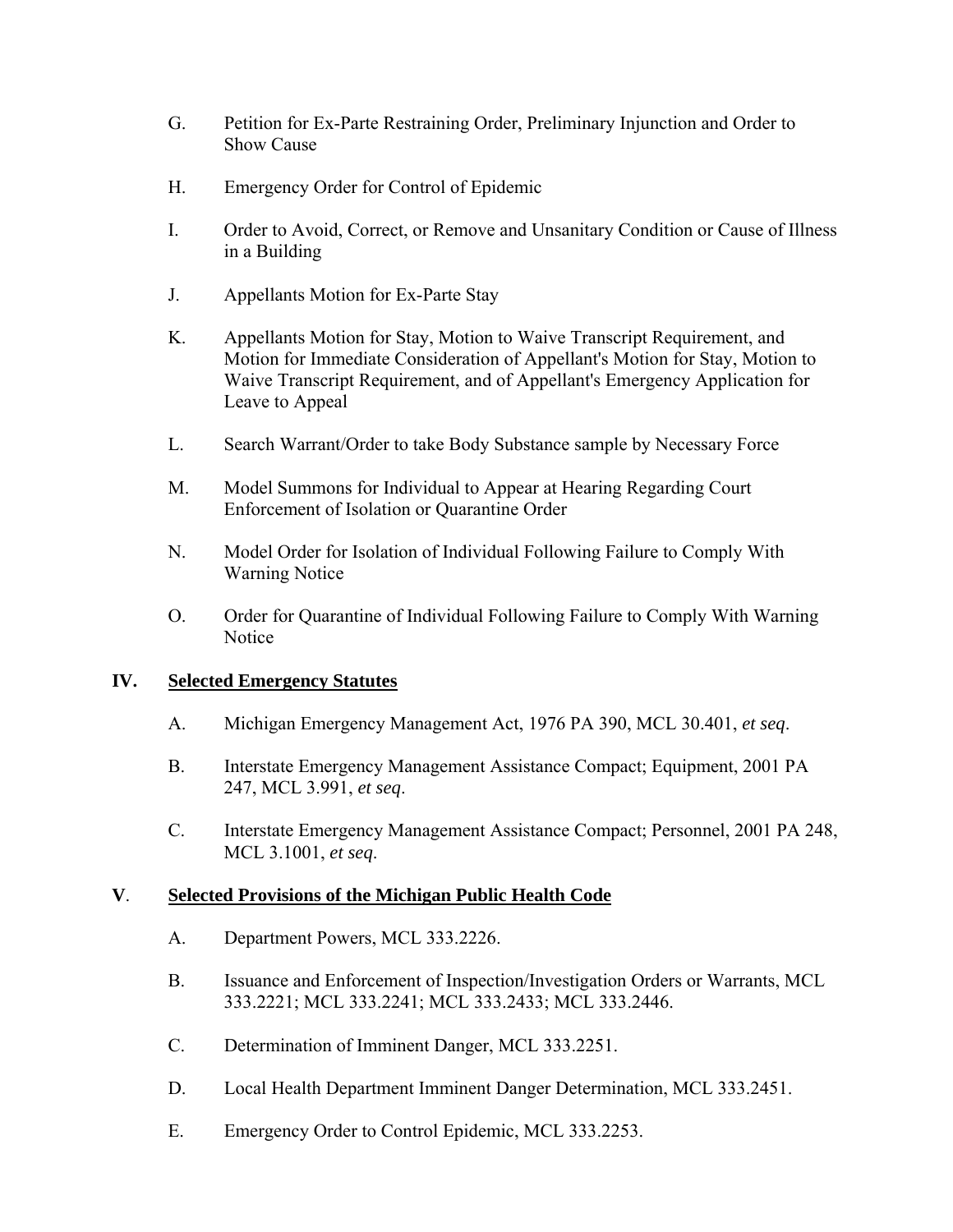- F. Local Health Department Emergency Order, MCL 333.2453.
- G. Criminal Penalties for Violation of Department Order or Rule, MCL 333.2261.
- H. Court Order to Remove or Correct Cause of Illness, MCL 333.2455.
- I. Injunctive Action by State and Local Health Department, MCL 333.2255 and MCL 333.2465.
- J. Definitions, MCL 333.5101, 333.5201.
- K. Objections to Treatment Due to Religious Beliefs, MCL 333.5113.
- L. Department Warning Notice (for involuntary detention and treatment of individuals) MCL 333.5203.
- M. Local Public Health Department Warning Notice, MCL 333.2453.
- N. Failure or Refusal to Comply with Department-Issued Warning Notice or Court Order, MCL 333.5205.
- O. Public Health Emergency Court Petition and Order, MCL 333.5207.
- P. Power of Health Department to Deal with Disease or Infected Individual, MCL 333.5209.
- Q. Department Issued Emergency Order, MCL 333.13516.

# **VI. Selected Rules of the Michigan Department of Community Health**

- A. Definitions, Rule 325.171.
- B. Classification of Disease/Infections, Rule 325.172.
- C. Reporting Requirements, Rule 325.173.
- D. Requirement to Provide Information and Evidence to Local and State Health Officials, Rule 325.174.
- E. Physician Procedures, Rule 325.175.

# **VII. Selected Memoranda of Law**

A. Attorney General Opinion, 7141, October 6, 2003-Emergency Medical Services Personnel Lack of Authority to Detain Persons Carrying Communicable Diseases.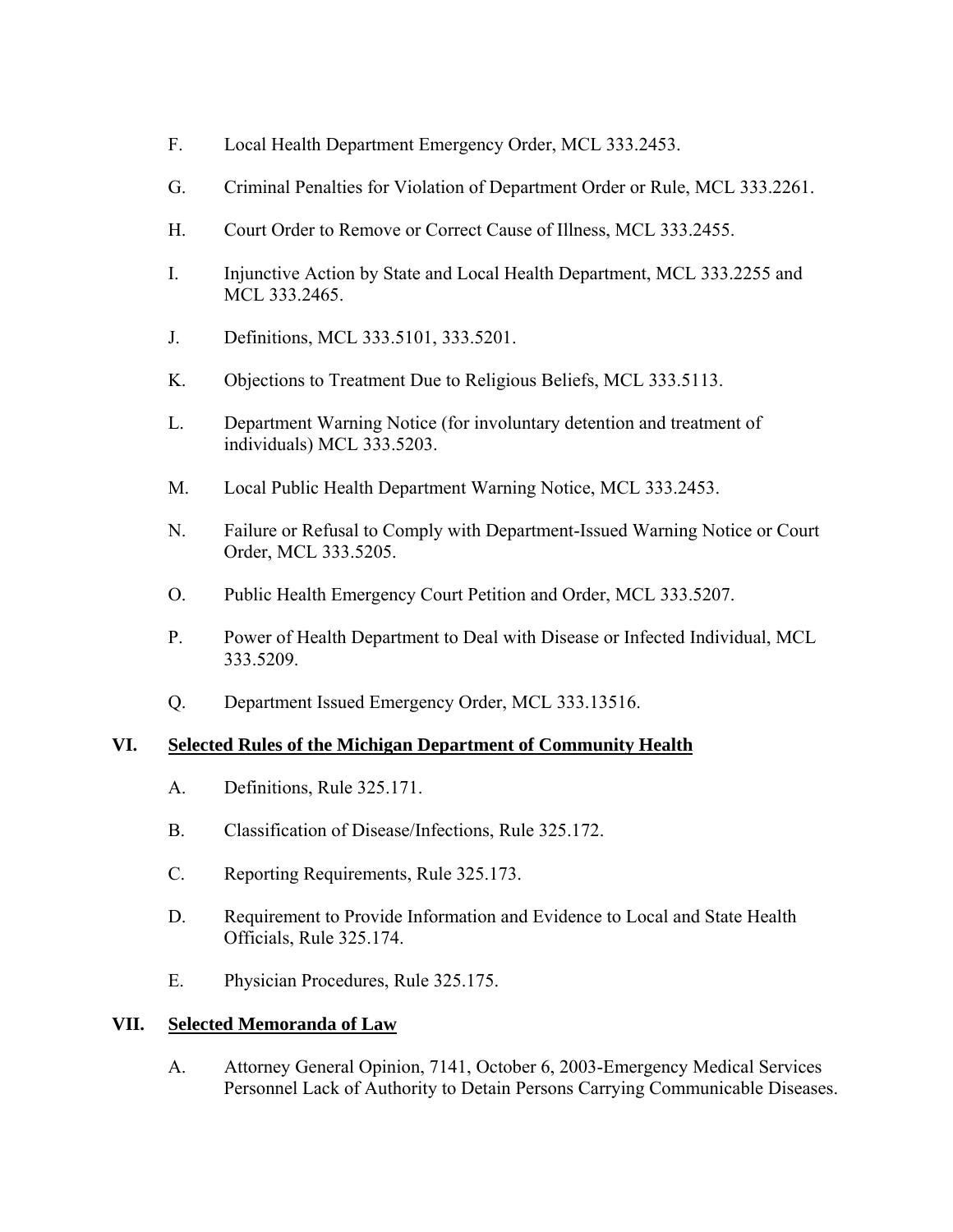- B. Chrysler/Baumann Memorandum Regarding Legal Authority of Department Of Community Health to Respond to SARS Outbreak.
- C. Denise Chrysler, Summary of Authority and Actions Under Public Health Code Regarding Public Health Emergencies.
- D. Social Distancing Law Project, *Assessment of Legal Authorities*.

# **VIII. Selected Court Cases**

- A. *Jacobson v Commonwealth of Massachusetts*, 197 US 11 (1905).
- B. *Campagnie Francaise De Navigation A. Bapeau v Louisiana State Board of Health*, 186 US 380 (1902).
- C. *Rock v Carney*, 216 Mich 280; 85 NW 798 (1921).
- D. *People, ex rel Hill v Board of Education of the City of Lansing*, 224 Mich 388; 195 NW 95 (1923).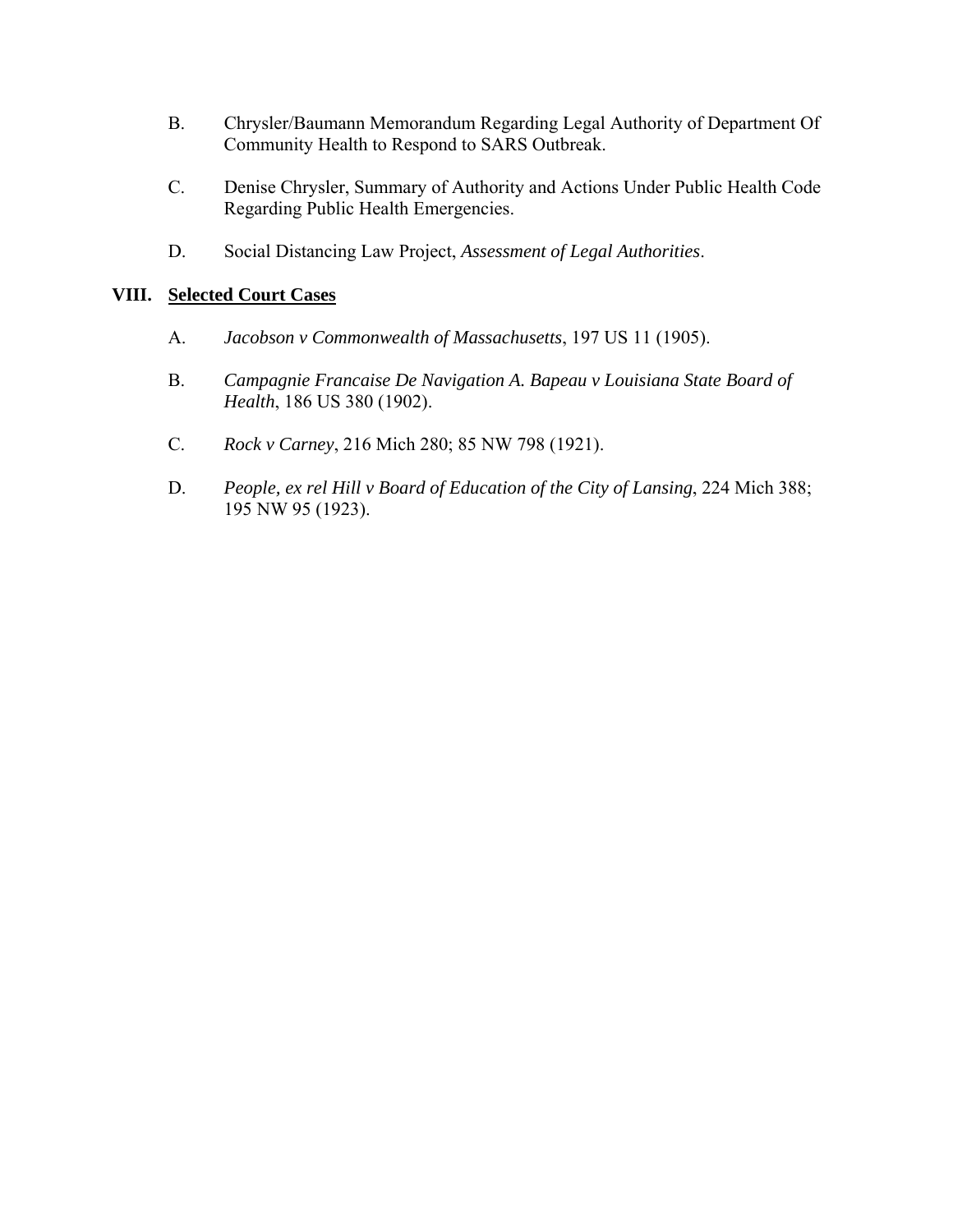# **1.00 Jurisdiction of Public Health Issues**

# **1.10 Federal v. State**

1.11 The United States Constitution and Public Health

*We the people of the United States, in Order to form a more perfect Union, establish Justice, insure domestic Tranquility, provide for the common defense, promote the general Welfare and secure the Blessings of Liberty to ourselves and our Posterity, do ordain and establish this Constitution for the United States of America.* U.S. CONST. prmbl.

#### **A.** *Federal Constitution Generally Silent.*

The preamble's stated purpose of promoting the "general Welfare" is the closest the federal Constitution comes to addressing public health. The remainder of the Constitution, including the Amendments, provides no role for the federal government in matters of public health. The silence, viewed in conjunction with the Tenth Amendment's reservation of undelegated powers to the states, indicates that the federal government's public health powers extend only to the boundaries permitted by its defense, interstate commerce, and tax powers. $2$  In addition, the federal government is responsible for protecting the public health in discrete geographic areas directly under its control (*e.g.*, military bases).

#### **B.** *Exemplary Federal Public Health Powers.*

Pursuant to its itemized powers, the federal government may, for example, assume responsibility for public health emergencies precipitated by acts of war or terrorism.

# 1.12 States as Primary Actors

 $\overline{a}$ 

In all other cases, the states bear the primary responsibility for preventing and responding to threats to the public's health. $3$ 

<span id="page-11-0"></span><sup>&</sup>lt;sup>2</sup> Caroline Products Co. v. Evaporated Milk Assn., 93 F.2d 202, 204 (CA 7, 1937) ["While the police power is ordinarily said to be reserved by the states, it is obvious that it extends fully likewise to the federal government in so far as that government acts within its constitutional jurisdiction…The police power referred to extends to all the great public needs…Its dimensions are identical with the dimensions of the government's duty to protect and promote the public welfare." (Internal citations omitted).]

<span id="page-11-1"></span><sup>3</sup> *Jacobson v. Massachusetts*, 197 U.S. 11, 38 (1905) ["The safety and health of the people of Massachusetts are, in the first instance, for that commonwealth to guard and protect. They are matters that do not ordinarily concern the national government."] *and Compagnie Francaise de Navigation a Vapeur v. State Board of Health*, 186 U.S. 380, 387 (1902) ["That from an early day the power of the states to enact and enforce quarantine laws for the safety and the protection of the health of their inhabitants has been recognized by Congress is beyond the question. That until Congress has exercised its power on the subject, such state quarantine laws and state laws for the purpose of preventing, eradicating, or controlling the spread of contagious or infectious diseases, are not repugnant to the Constitution of the United States, although their operation affects interstate or foreign commerce, is not an open question."]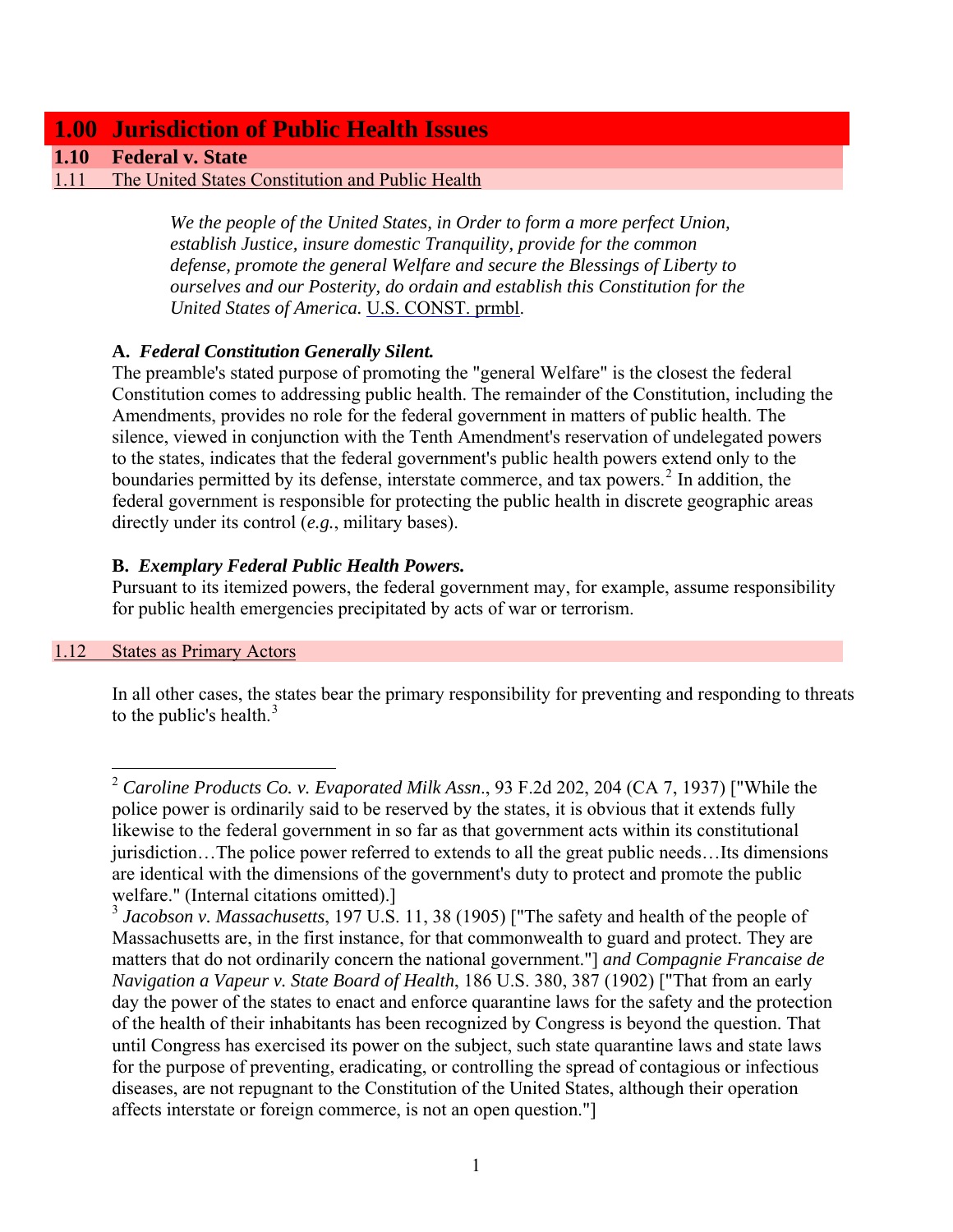Moreover, states will almost certainly be required to provide significant assistance and resources during public health emergencies falling within the federal government's jurisdiction.

# **A.** *The Michigan Constitution*

1. **The Purpose of state government includes protection of the public welfare.** *We the people of the State of Michigan, grateful to the Almighty God for the blessings of freedom and earnestly desiring to secure these blessings undiminished to ourselves and our posterity, do ordain and establish this Constitution*. Mich. Const 1963, prmbl.

2. *All political power is inherent in the people. Government is instituted for their equal benefit security and protection*. Mich. Const 1963, art. I, § 1.

3. **The public health and general welfare of the people of the State are hereby declared to be matters of primary public concern.** *The legislature shall pass suitable laws for the protection and promotion of public health.* Mich. Const 1963, art. IV, § 59.

# **B. Sources of a State's Public Health Authority**.

The power of a state to protect the public's health is derived from two sources of authority—the police power and the *parens patriae* power.

1. **The police power.** The "police power" is the power to promote the public safety, health, and morals by restraining and regulating the use of liberty and property.<sup>[4](#page-12-0)</sup>

2. **The** *parens patriae power.* The *parens patriae* power is the power of the state to serve as guardian of persons under legal disability, such as juveniles or the insane.<sup>[5](#page-12-1)</sup>

<span id="page-12-1"></span><span id="page-12-0"></span> 4 *Medtronic, Inc. v. Lohr*, 518 U.S. 470, 475 (1996) ["Throughout our history the several States have exercised their police powers to protect the health and safety of their citizens. Because these are primarily, and historically, matters of local concern, the State traditionally have had great latitude under their police powers to legislate as to the protection of lives, limbs, health, comfort, and quiet of all persons."] (Internal citations omitted.); Black's Law Dictionary 1156 ( $6<sup>th</sup>$  ed. 1990); Ernst Freund, The Police Power: Public Policy & Constitutional Rights iii (1976). <sup>5</sup> *Heller v. Doe*, 509 U.S. 312, 332 (1993) ["[T]he state has a legitimate interest under its *parens patriae* powers in providing care to its citizens who are unable to care for themselves...." (Internal citations omitted.); *Alfred L Snapp & Son, Inc. v. Puerto Rico,* 458 U.S. 592, 607 (1982) ["In order to maintain [a *parens patriae*] action, the State must articulate an interest apart from the interests of particular private parties, *i.e.*, the State must be more than a nominal party. The State must express a quasi-sovereign interest…. [A} state has a quasi-sovereign interest in the health and well-being—both physical and economic—of its residents in general."]; Black's Law Dictionary 1114 ( $6^{th}$  ed. 1990).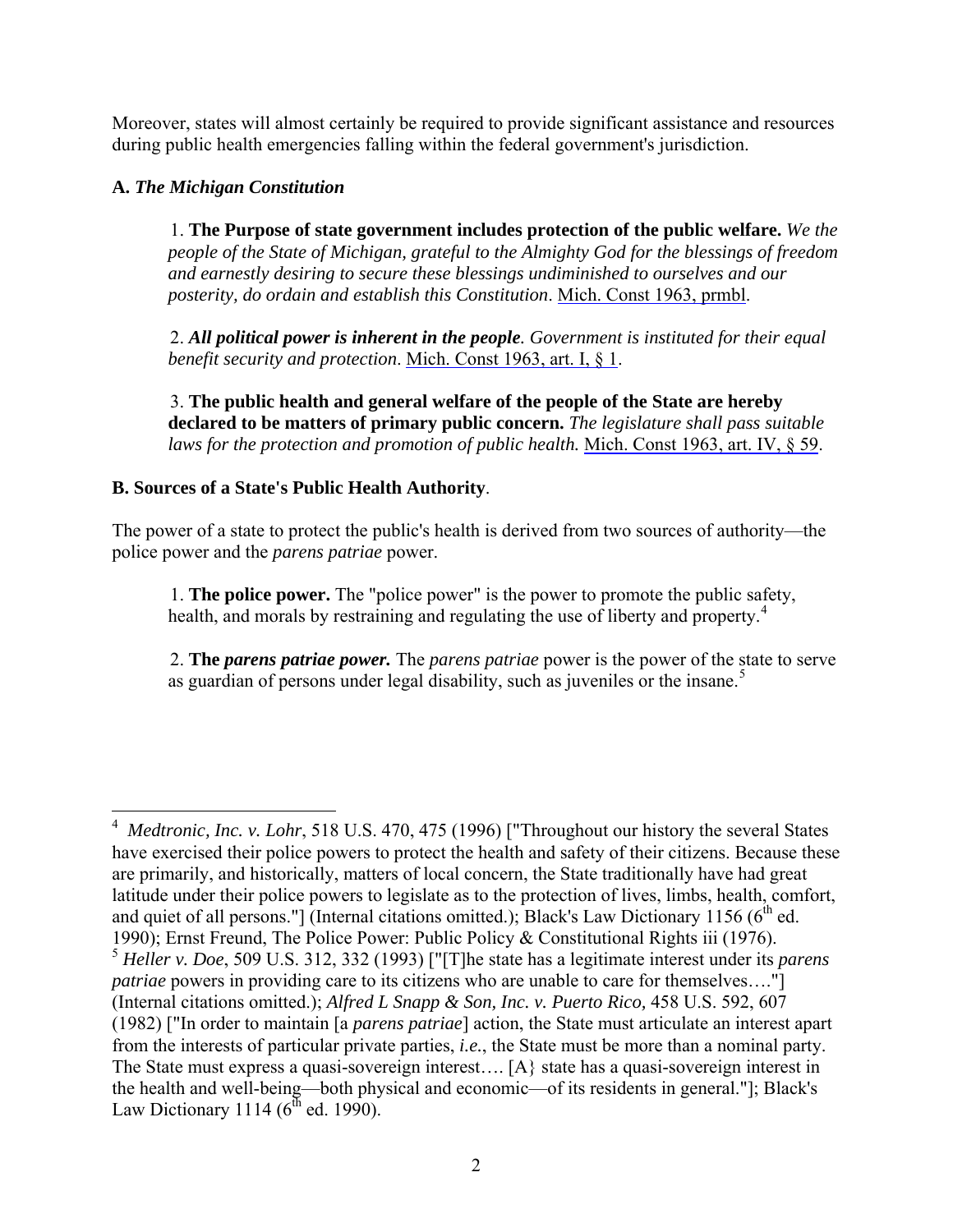1.21 Courts of Jurisdiction

#### **A. Court Jurisdiction over Public Health Matters**

**1. Supreme Court Jurisdiction.** The Supreme Court has jurisdiction and power over: (a) any matter brought before it by any appropriate writ to any inferior court, magistrate, or other officer;

(b) any question of law brought before it in accordance with court rules, by certification by any trial judge of any cause pending or tried before him; (c) any case brought before it for review in accordance with the court rules promulgated by the supreme court. MCL 600. 215.

#### **2. Appellate Court Jurisdiction.**

(a) The Court of Appeals has jurisdiction on appeals from the following orders and judgments which shall be appealable as a matter of right:

(i) All final judgments from the circuit court, court of claims, and recorder's court, except judgments on ordinance violations in the traffic and ordinance division of recorder's court and final judgments and orders described in subsection (2).

(ii) Those orders of the probate court from which an appeal as of right may be taken under section 861.

(b) The Court of Appeals has jurisdiction on appeal from the following orders and judgments which shall be reviewable only upon application for leave to appeal granted by the Court of Appeals:

(c) A final judgment or order made by the circuit court under any of the following circumstances:

(i) In an appeal from an order, sentence, or judgment of the probate court under section  $863(1)$  and  $(2)$ .

(ii) In an appeal from a final judgment or order of the district court appealed to the circuit court under section 8342.

(iii) An appeal from a final judgment or order of a municipal court.

(iv) In an appeal from an ordinance violation conviction in the traffic and ordinance division of recorder's court of the city of Detroit if the conviction occurred before September 1, 1981.

(d) An order, sentence, or judgment of the probate court if the probate court certifies the issue or issues under section 863(3).

(e) A final judgment or order made by the recorder's court of the city of Detroit in an appeal from the district court in the thirty-sixth district pursuant to section 8342(2).

(f) A final order or judgment from the circuit court or recorder's court for the City of Detroit based upon a defendant's plea of guilty or nolo contendere.

(g) Any other judgment or interlocutory order as determined by court rule. MCL 600.308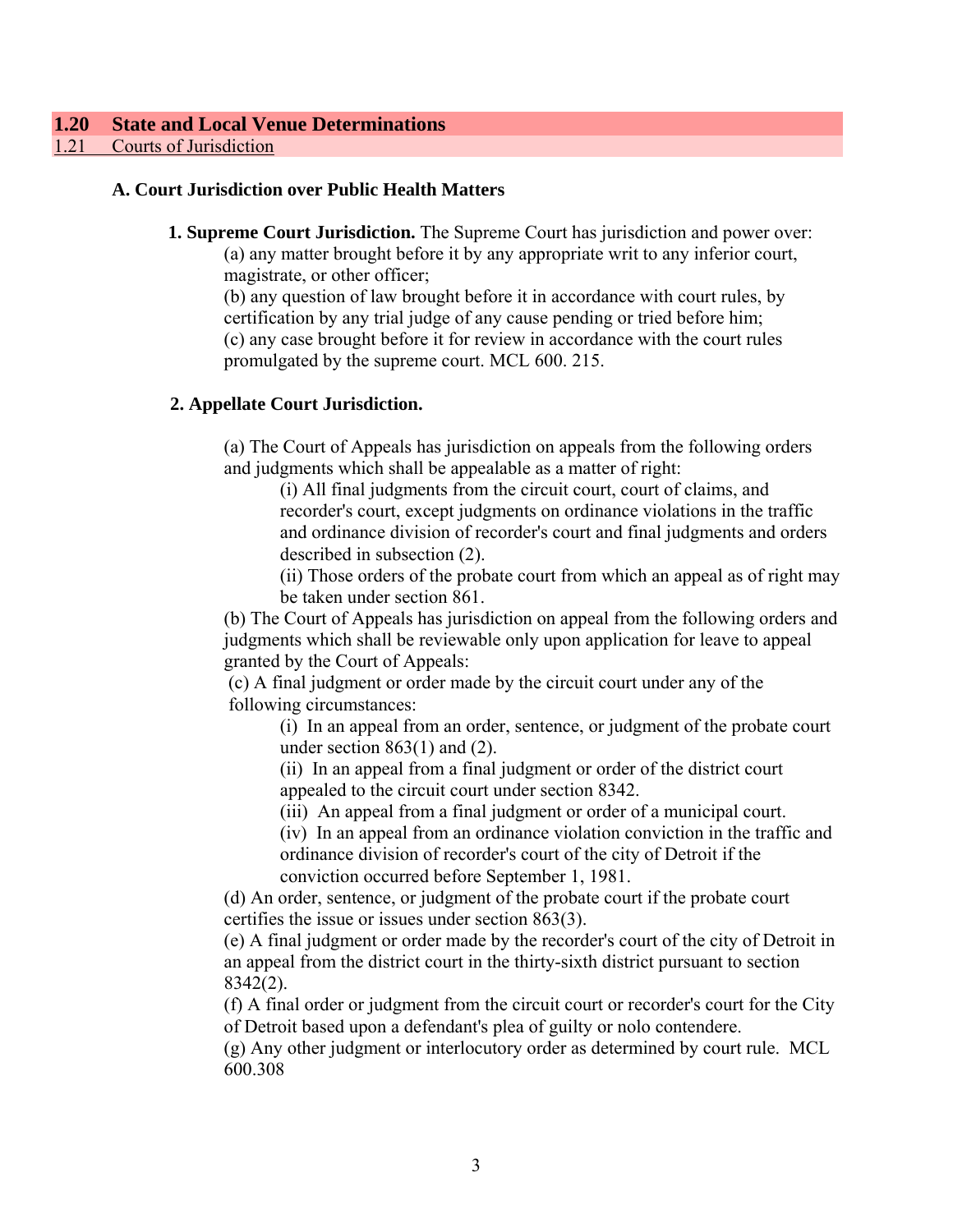**3. Circuit Court Jurisdiction**. Generally, the circuit court shall have original jurisdiction in all matters not prohibited by law; appellate jurisdiction from all inferior courts and tribunals except as otherwise provided by law; power to issue, hear and determine prerogative and remedial writs; supervisory and general control over inferior courts and tribunals within their respective jurisdictions in accordance with rules of the Supreme Court; and jurisdiction of other cases and matters as provided by rules of the Supreme Court. Mich. Const 1963, art.VI, §13.

(a) Circuit Court; Jurisdiction and Power

(i) The Circuit Court has Jurisdiction and Power;

- Possessed by courts of record at the common law, as altered by the State Constitution of 1963, the laws of this state, and the rules of the Supreme Court.

- Possessed by courts and judges in chancery in England on March 1, 1847, as altered by the state constitution of 1963, the laws of this state, and the rules of the Supreme Court.

- Prescribed by the rules of the Supreme Court.

(ii) The circuit court has exclusive jurisdiction over condemnation cases commenced under the drain code of 1956, 1956 PA 40, [MCL 280.1](http://www.lexis.com/research/buttonTFLink?_m=2d36156c841f82c47d696809734f1a1b&_xfercite=%3ccite%20cc%3d%22USA%22%3e%3c%21%5bCDATA%5bMCLS%20%a7%20600.601%5d%5d%3e%3c%2fcite%3e&_butType=4&_butStat=0&_butNum=3&_butInline=1&_butinfo=MICODE%20280.1&_fmtstr=FULL&docnum=1&_startdoc=1&wchp=dGLbVlz-zSkAt&_md5=d9135350239b536244d06457ce4a2c90) to [280.630](http://www.lexis.com/research/buttonTFLink?_m=2d36156c841f82c47d696809734f1a1b&_xfercite=%3ccite%20cc%3d%22USA%22%3e%3c%21%5bCDATA%5bMCLS%20%a7%20600.601%5d%5d%3e%3c%2fcite%3e&_butType=4&_butStat=0&_butNum=4&_butInline=1&_butinfo=MICODE%20280.630&_fmtstr=FULL&docnum=1&_startdoc=1&wchp=dGLbVlz-zSkAt&_md5=3eda5199e47774f6ed345d9e38ef7f28).

(iii) In a judicial circuit in which the circuit court is affected by a plan of concurrent jurisdiction adopted under chapter 4, the circuit court has concurrent jurisdiction with the probate court or the district court, or both, as provided in the plan of concurrent jurisdiction, except as to the following matters:

- The probate court shall have exclusive jurisdiction over trust

- The district court shall have exclusive jurisdiction over small claims and civil infraction actions.

 (iv) The family division of circuit court has jurisdiction as provided in chapter 10. MCL 600.601.

(b) Circuit Courts; Original Jurisdiction

Circuit courts have original jurisdiction to hear and determine all civil claims and remedies, except where exclusive jurisdiction is given in the constitution or by statute to some other court or where the circuit courts are denied jurisdiction by the constitution or statutes of this state. MCL 600.605.

**4. Probate Court Jurisdiction**. Generally, in each county organized for judicial purposes there shall be a probate court. The Legislature may create or alter probate court districts of more than one county if approved in each affected county by a majority of the electors voting on the question. The Legislature may provide for the combination of the office of probate judge with any judicial office of limited jurisdiction within a county with supplemental salary as provided by law. The jurisdiction, powers and duties of the probate court and of the judges thereof shall be provided by law. They shall have original jurisdiction in all cases of juvenile delinquents and dependents, except as otherwise provided by law. Mich Const 1963, art. VI, §15.

(a) Power and Jurisdiction

(i) The probate court has jurisdiction and power as follows: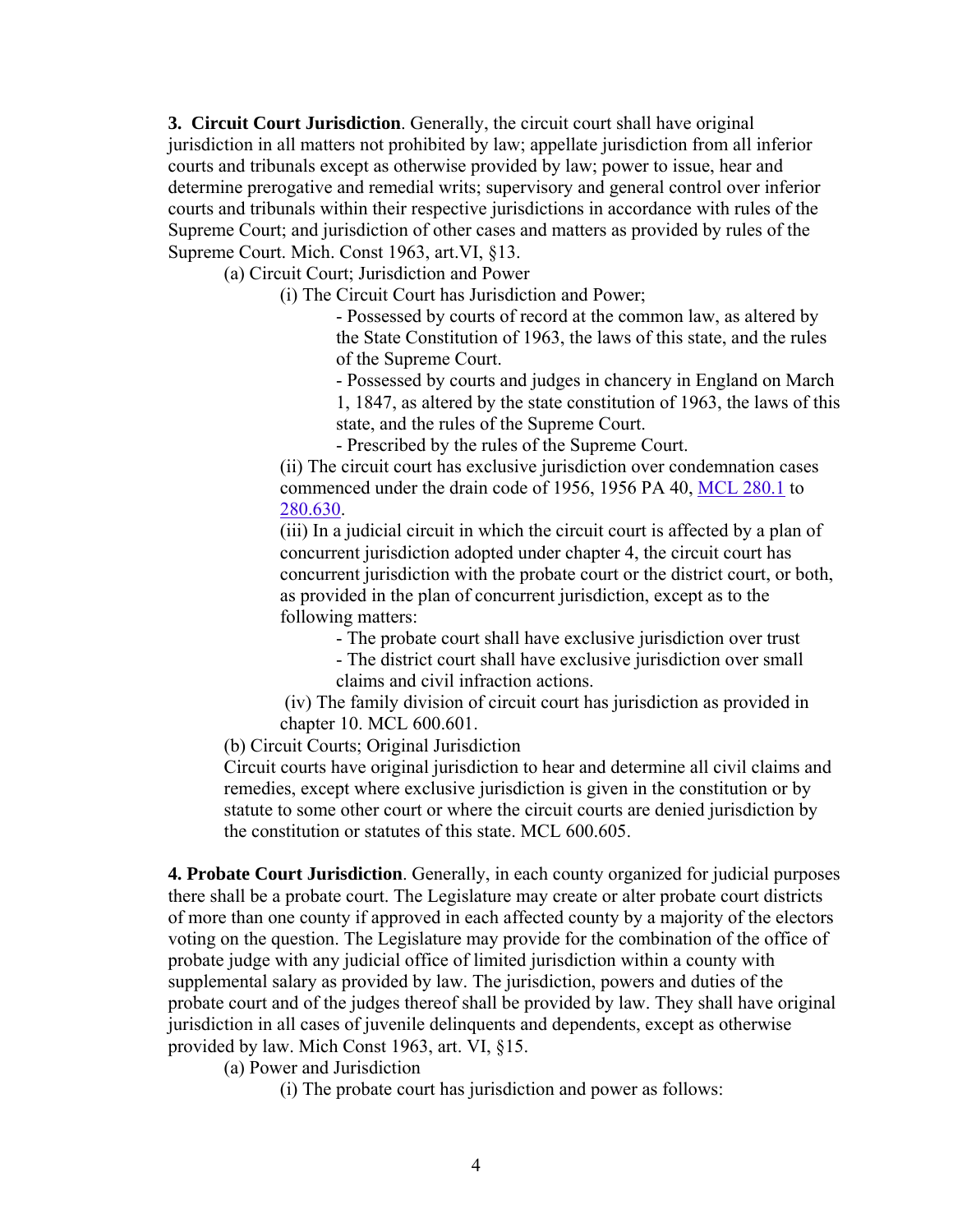- As conferred upon it under the estates and protected individuals code, 1998 PA 386, MCL 700.1101 to 700.8102.

- As conferred upon it under the mental health code, 1974 PA 258, MCL 330.1001 to 330.2106.

- As conferred upon it under this act.

- As conferred upon it under another law or compact. (ii) In a judicial circuit in which the probate court is affected by a plan of concurrent jurisdiction adopted under chapter 4, the probate court has concurrent jurisdiction with the circuit court or the district court, or both, as provided in the plan of concurrent jurisdiction, except as to the following matters:

- The circuit court shall have exclusive jurisdiction over appeals from the district court and from administrative agencies authorized by law.

- The circuit court shall have exclusive jurisdiction and power to issue, hear, and determine prerogative and remedial writs consistent with [section 13 of article VI of the state constitution of](http://www.lexis.com/research/buttonTFLink?_m=fd1709b068b50a68b603631fb3c9f951&_xfercite=%3ccite%20cc%3d%22USA%22%3e%3c%21%5bCDATA%5bMCLS%20%a7%20600.841%5d%5d%3e%3c%2fcite%3e&_butType=4&_butStat=0&_butNum=8&_butInline=1&_butinfo=MI%20CONST%20VI%2013&_fmtstr=FULL&docnum=1&_startdoc=1&wchp=dGLbVlz-zSkAt&_md5=996ea59bcdc55b0719aa5cfb4dfb5b5f)  [1963](http://www.lexis.com/research/buttonTFLink?_m=fd1709b068b50a68b603631fb3c9f951&_xfercite=%3ccite%20cc%3d%22USA%22%3e%3c%21%5bCDATA%5bMCLS%20%a7%20600.841%5d%5d%3e%3c%2fcite%3e&_butType=4&_butStat=0&_butNum=8&_butInline=1&_butinfo=MI%20CONST%20VI%2013&_fmtstr=FULL&docnum=1&_startdoc=1&wchp=dGLbVlz-zSkAt&_md5=996ea59bcdc55b0719aa5cfb4dfb5b5f).

- The circuit court shall have exclusive jurisdiction to hear and decide matters within the jurisdiction of the court of claims under chapter 64.

- The district court shall have exclusive jurisdiction over small claims and civil infraction actions. MCL 600.841.

(b) Concurrent Jurisdiction with Circuit Court

The jurisdiction conferred by this chapter shall not be construed to deprive the circuit court in the proper county of concurrent jurisdiction as originally exercised over the same matter. MCL 600. 845.

#### **5. District Court Jurisdiction**

(a) Power and Jurisdiction

In a district court district in which the district court is affected by a plan of concurrent jurisdiction adopted under chapter 4, the district court has concurrent jurisdiction with the circuit court or the probate court, or both, as provided in the plan of concurrent jurisdiction, except as to the following matters:

(i) The circuit court shall have exclusive jurisdiction over appeals from the district court and from administrative agencies as authorized by statute. (ii) The circuit court shall have exclusive jurisdiction and power to issue, hear, and determine prerogative and remedial writs consistent with [section](http://www.lexis.com/research/buttonTFLink?_m=9ee2447e9dd1274aa1b804b858a9d4c5&_xfercite=%3ccite%20cc%3d%22USA%22%3e%3c%21%5bCDATA%5bMCLS%20%a7%20600.8304%5d%5d%3e%3c%2fcite%3e&_butType=4&_butStat=0&_butNum=2&_butInline=1&_butinfo=MI%20CONST%20VI%2013&_fmtstr=FULL&docnum=1&_startdoc=1&wchp=dGLbVlz-zSkAt&_md5=1b2a31713f6b517d416153a5fead49ae) 

[13 of article VI of the state constitution of 1963](http://www.lexis.com/research/buttonTFLink?_m=9ee2447e9dd1274aa1b804b858a9d4c5&_xfercite=%3ccite%20cc%3d%22USA%22%3e%3c%21%5bCDATA%5bMCLS%20%a7%20600.8304%5d%5d%3e%3c%2fcite%3e&_butType=4&_butStat=0&_butNum=2&_butInline=1&_butinfo=MI%20CONST%20VI%2013&_fmtstr=FULL&docnum=1&_startdoc=1&wchp=dGLbVlz-zSkAt&_md5=1b2a31713f6b517d416153a5fead49ae).

(iii) The circuit court shall have exclusive jurisdiction to hear and decide matters within the jurisdiction of the court of claims under chapter 64. (iv) The probate court shall have exclusive jurisdiction over trusts and estates. MCL 600.8304.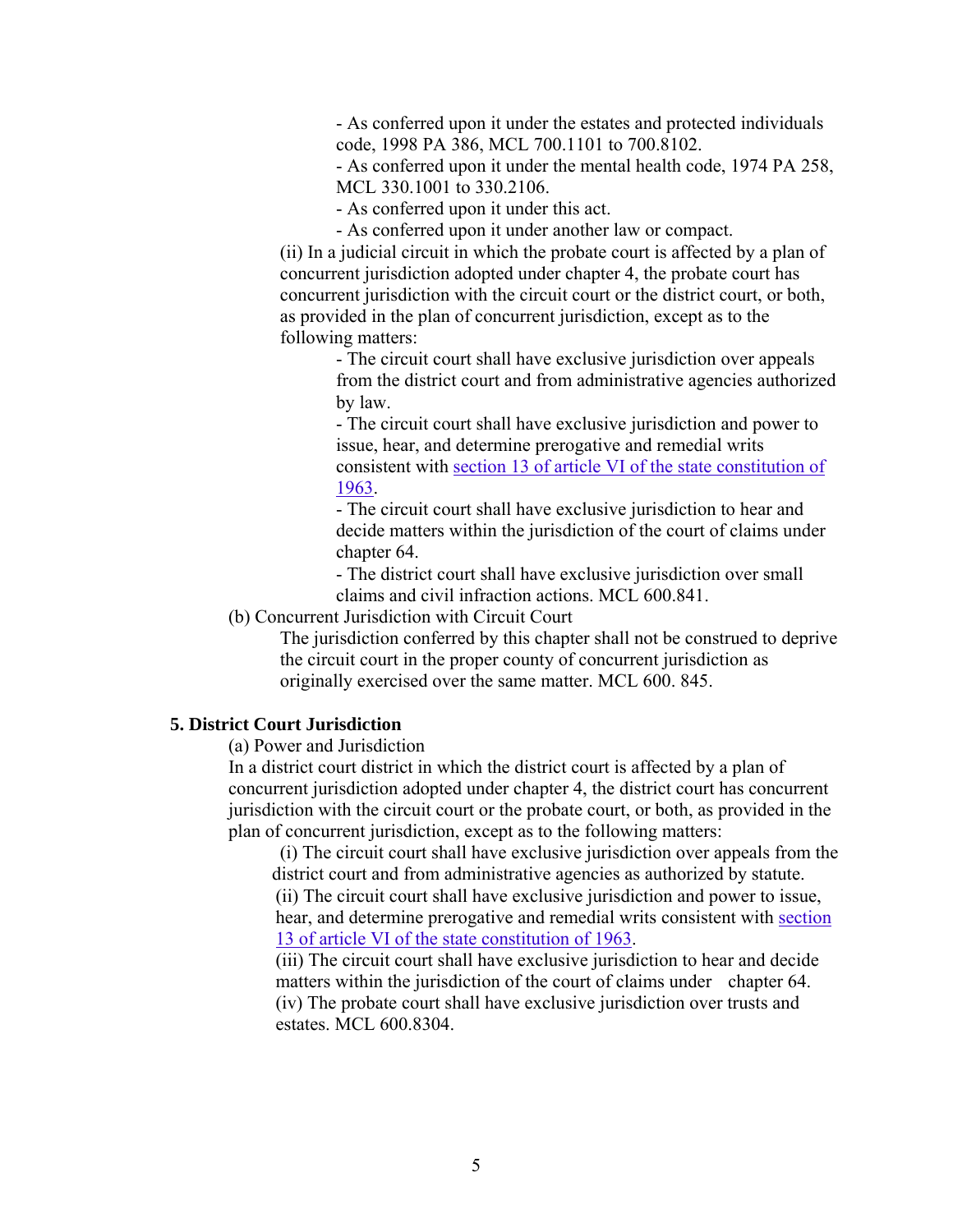#### 1.22 Venue

#### **A. Proper Venue.**

#### **1. Determinations**

Except for actions provided for in sections 1605, 1611, 1615, and 1629, venue is determined as follows:

(a) The county in which a defendant resides, has a place of business, or conducts business, or in which the registered office of a defendant corporation is located, is a proper county in which to commence and try an action.

(b) If none of the defendants meet 1 or more of the criteria in subdivision (a), the county in which a plaintiff resides or has a place of business, or in which the registered office of a plaintiff corporation is located, is a proper county in which to commence and try an action.

(c) An action against a fiduciary appointed by court order shall be commenced in the county in which the fiduciary was appointed. MCL 600.1621.

# **2. Actions by the Attorney General**

The county in which the seat of state government is located is a proper county in which to commence and try the following actions:

(a) when the action is commenced by the attorney general in the name of the state or of the people of the state for the use and benefit thereof;

(b) when venue cannot be laid under any other of the venue provisions. MCL 600.1631.

#### **B. Change of Venue**

#### **1. Motion in an Action Based on Tort**

(a) Subject to subsection 2, in an action based on tort or another legal theory seeking damages for personal injury, property damage, or wrongful death, all of the following apply:

(i) The county in which the original injury occurred and in which either of the following applies is a county in which to file and try the action:

> - The defendant resides, has a place of business, or conducts business in that county.

- The corporate registered office of a defendant is located in that county.

(ii) If a county does not satisfy the criteria under subdivision (i), the county in which the original injury occurred and in which either of the following applies is a county in which to file and try the action:

> - The plaintiff resides, has a place of business, or conducts business in that county.

- The corporate registered office of a plaintiff is located in that county.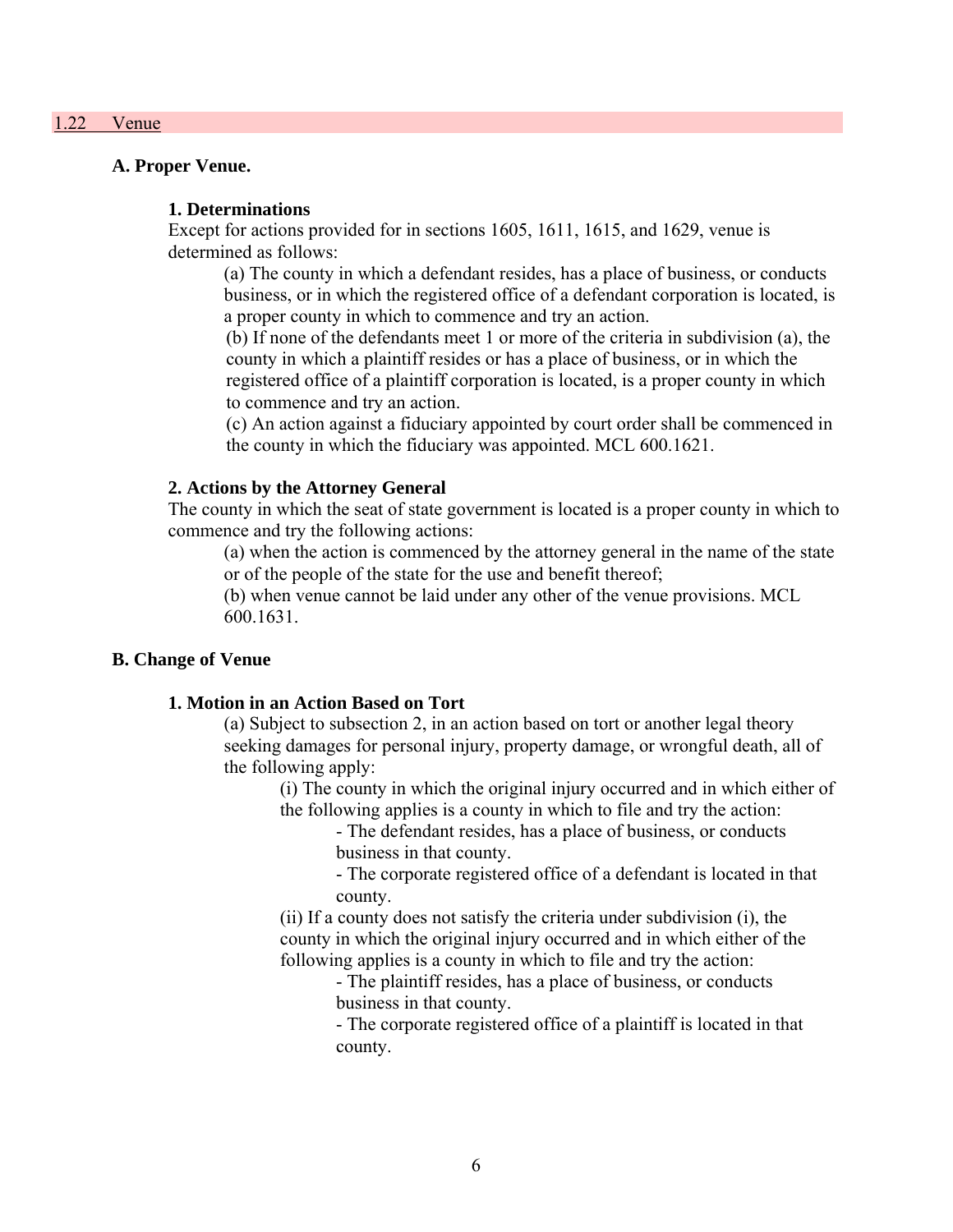(iii) If a county does not satisfy the criteria under subdivision (i) or (ii), a county in which both of the following apply is a county in which to file and try the action:

> - The plaintiff resides, has a place of business, or conducts business in that county, or has its corporate registered office located in that county.

- The defendant resides, has a place of business, or conducts business in that county, or has its corporate registered office located in that county.

(iv) If a county does not satisfy the criteria under subdivision (i), (ii), or (iii), a county that satisfies the criteria under section 1621 or 1627 is a county in which to file and try an action.

(b) Any party may file a motion to change venue based on hardship or inconvenience.

(c) For the purpose of this section only, in a product liability action, a defendant is considered to conduct business in a county in which the defendant's product is sold at retail. MCL 600.1629.

#### **2. If a party brings a motion for a change of venue in an action based on tort alleging improper venue, the court shall award expenses and costs as follows:**

(a) If the motion is granted, the court shall, after opportunity for a hearing, require the party who opposed the motion to pay to the moving party the reasonable expenses, including reasonable attorney fees, incurred in obtaining the order and to pay the statutory filing fee applicable to the court to which the action is transferred unless the court orders the change of venue for the convenience of the parties and witnesses or when an impartial trial cannot be had where the action is pending.

(b) If the motion is denied, the court shall, after opportunity for a hearing, require the moving party to pay to the party who opposed the motion the reasonable expenses, including reasonable attorney fees, incurred in opposing the motion, unless the court maintains venue for the convenience of the parties and witnesses. MCL 600.1653.

|  | <b>2.00 Health Agencies and Boards</b> |  |
|--|----------------------------------------|--|
|  |                                        |  |

**2.10 Michigan Department of Community Health**  2.11 Composition

#### **A. Director of Public Health.**

#### **1. Appointment and Term.**

The governor shall appoint the director of public health by the method and for a term prescribed by section 508 of Act No. 380 of the Public Acts of 1965, being [section](http://www.lexis.com/research/buttonTFLink?_m=947dbd052d26b0a57c0e91f779751372&_xfercite=%3ccite%20cc%3d%22USA%22%3e%3c%21%5bCDATA%5bMCLS%20%a7%20333.2202%5d%5d%3e%3c%2fcite%3e&_butType=4&_butStat=0&_butNum=2&_butInline=1&_butinfo=MICODE%2016.608&_fmtstr=FULL&docnum=1&_startdoc=1&wchp=dGLbVlz-zSkAt&_md5=82fd8b5ae14fb5f2bfa51f3f0ec2cf92)  [16.608 of the Michigan Compiled Laws.](http://www.lexis.com/research/buttonTFLink?_m=947dbd052d26b0a57c0e91f779751372&_xfercite=%3ccite%20cc%3d%22USA%22%3e%3c%21%5bCDATA%5bMCLS%20%a7%20333.2202%5d%5d%3e%3c%2fcite%3e&_butType=4&_butStat=0&_butNum=2&_butInline=1&_butinfo=MICODE%2016.608&_fmtstr=FULL&docnum=1&_startdoc=1&wchp=dGLbVlz-zSkAt&_md5=82fd8b5ae14fb5f2bfa51f3f0ec2cf92) MCL 333.2202. When a single executive is the head of a principal department, unless elected as provided in the constitution, he shall be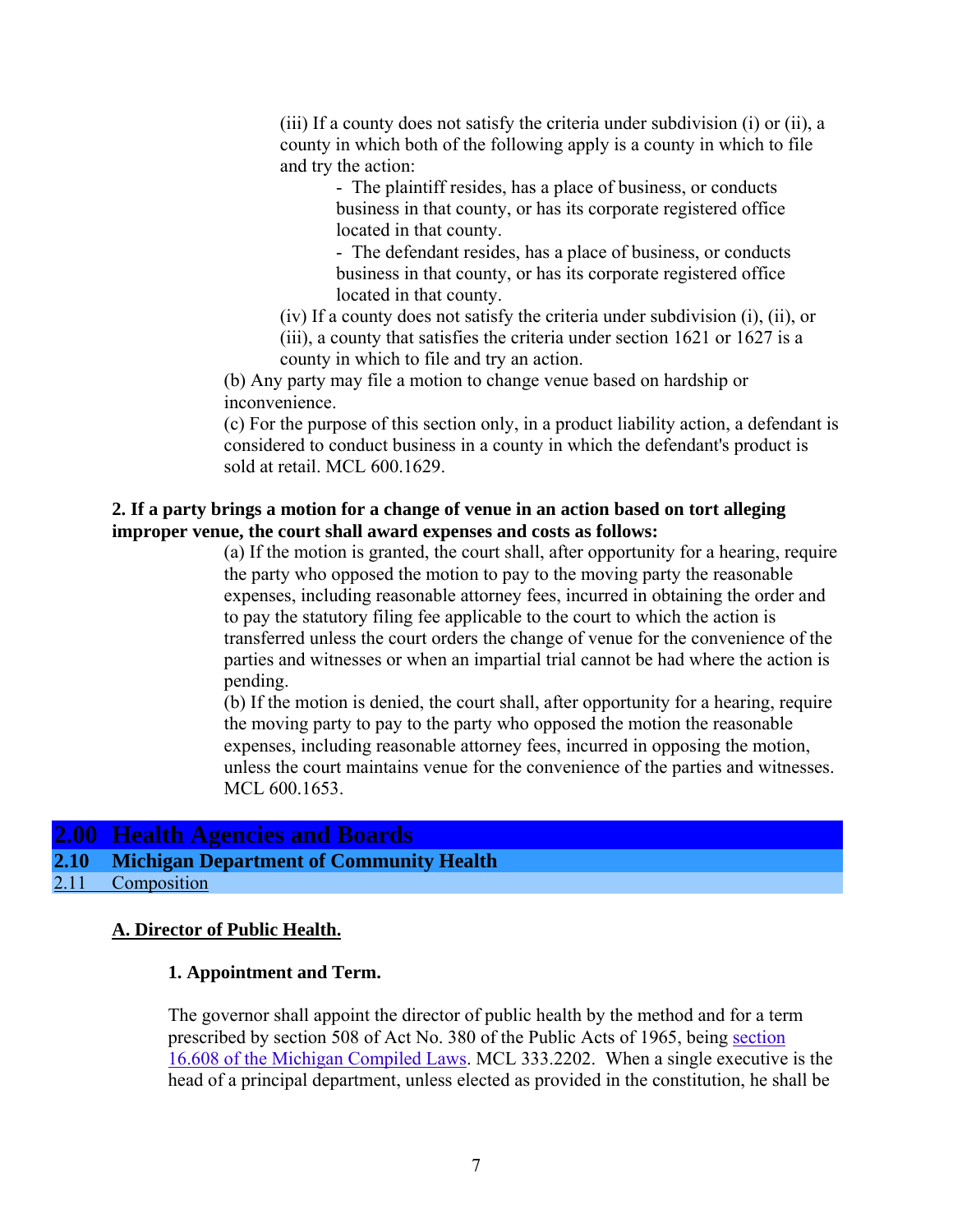appointed by the governor by and with the advice and consent of the senate and he shall serve at the pleasure of the governor. MCL 16.608.

# **2. Qualifications.**

The director shall be qualified in the general field of health administration. Qualification may be demonstrated by either of the following:

(a) Not less than 8 years administrative experience of which not less than 5 years have been in the field of health administration.

(b) A degree beyond the level of baccalaureate in a field related to public health or administration, and not less than 5 years of administrative experience in the field of health administration. As used in this section, "administrative experience" means service in a management or supervisory capacity. MCL 333.220b.

(c) Physician. If the director is not a physician, the director shall designate a physician as chief medical executive of the department. The chief medical executive shall be a full-time employee and shall be responsible to the director for the medical content of policies and programs. MCL 333.2202.

(d) Salary. The director shall receive an annual salary appropriated by the legislature and payable in the same manner as salaries of other state officers. MCL 333.2204.

(e) Full Time Status. The director's full time shall be devoted to the performance of the functions of the director's office. MCL 333.2204.

(f) Expenses. The director shall receive expenses necessarily incurred in the performance of official functions. MCL 333.2204.

# 2.12 Authority of Department

# **A. The Department of Community Health may:**

1. Engage in research programs and staff professional training programs.

2. Advise governmental entities or other persons as to the location, drainage, water supply, disposal of solid waste, heating, and ventilation of buildings.

3. Enter into an agreement, contract, or arrangement with governmental entities or other persons necessary or appropriate to assist the department in carrying out its duties and functions.

4. Exercise authority and promulgate rules to safeguard properly the public health; to prevent the spread of diseases and the existence of sources of contamination; and to implement and carry out the powers and duties vested by law in the department.

5. Accept gifts, grants, bequests, and other donations in the name of this state. Funds or property accepted shall be used as directed by its donor and in accordance with the law,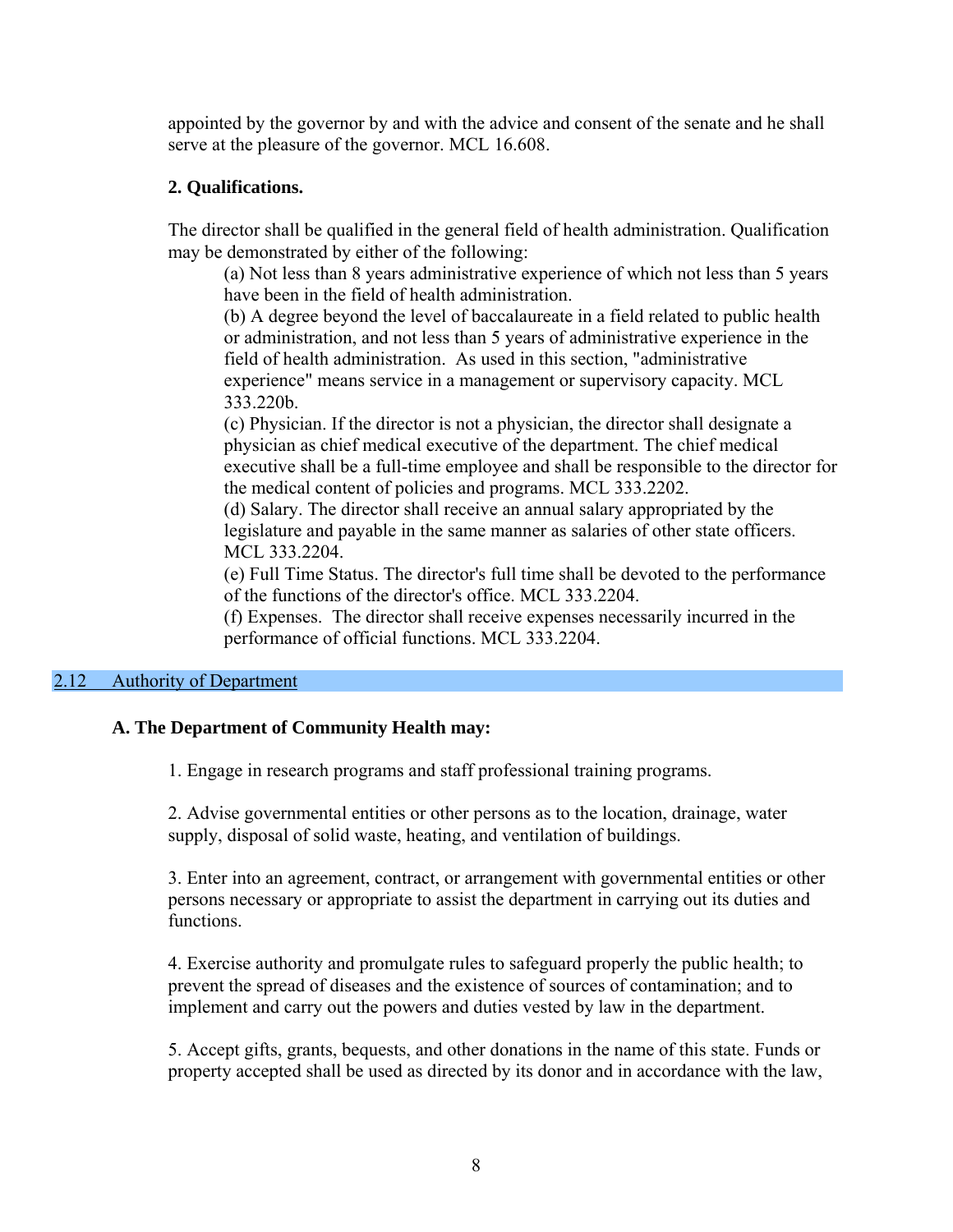rules, and procedures of this state.

6. Either directly or by interagency contract, develop and deliver health services to vulnerable population groups. MCL 333.2226.

# **B. Organized Programs:**

1. Pursuant to [section 51 of article 4 of the state constitution of 1963,](http://www.lexis.com/research/buttonTFLink?_m=58cb91473041aad9eec78fd55909ef9e&_xfercite=%3ccite%20cc%3d%22USA%22%3e%3c%21%5bCDATA%5bMCLS%20%a7%20333.2221%5d%5d%3e%3c%2fcite%3e&_butType=4&_butStat=0&_butNum=2&_butInline=1&_butinfo=MI%20CONST%204%2051&_fmtstr=FULL&docnum=1&_startdoc=1&wchp=dGLbVlz-zSkAt&_md5=1cd03dff9b6e93b64f82fce18b00cbe6) the department shall continually and diligently endeavor to prevent disease, prolong life, and promote the public health through organized programs, including prevention and control of environmental health hazards; prevention and control of diseases; prevention and control of health problems of particularly vulnerable population groups; development of health care facilities and agencies and health services delivery systems; and regulation of health care facilities and agencies and health services delivery systems to the extent provided by law.

# 2. The department shall:

(a) Have general supervision of the interests of the health and life of the people of this state.

(b) Implement and enforce laws for which responsibility is vested in the department.

(c) Collect and utilize vital and health statistics and provide for epidemiological and other research studies for the purpose of protecting the public health. (d) Make investigations and inquiries as to:

- (i) The causes of disease and especially of epidemics.
- (ii) The causes of morbidity and mortality.
- (iii) The causes, prevention, and control of environmental health hazards, nuisances, and sources of illness.

(e) Plan, implement, and evaluate health education by the provision of expert technical assistance and financial support.

(f) Take appropriate affirmative action to promote equal employment opportunity within the department and local health departments and to promote equal access to governmental financed health services to all individuals in the state in need of service.

(g) Have powers necessary or appropriate to perform the duties and exercise the powers given by law to the department and which are not otherwise prohibited by law.

(h) Plan, implement, and evaluate nutrition services by the provision of expert technical assistance and financial support. MCL 333.2221.

# **C. Biennial Plan for Rural Health:**

The center for rural health created under section 2612, in consultation, shall prepare a biennial plan for rural health. The center for rural with the department and professional associations representing health facilities and health professions health, in consultation with the department,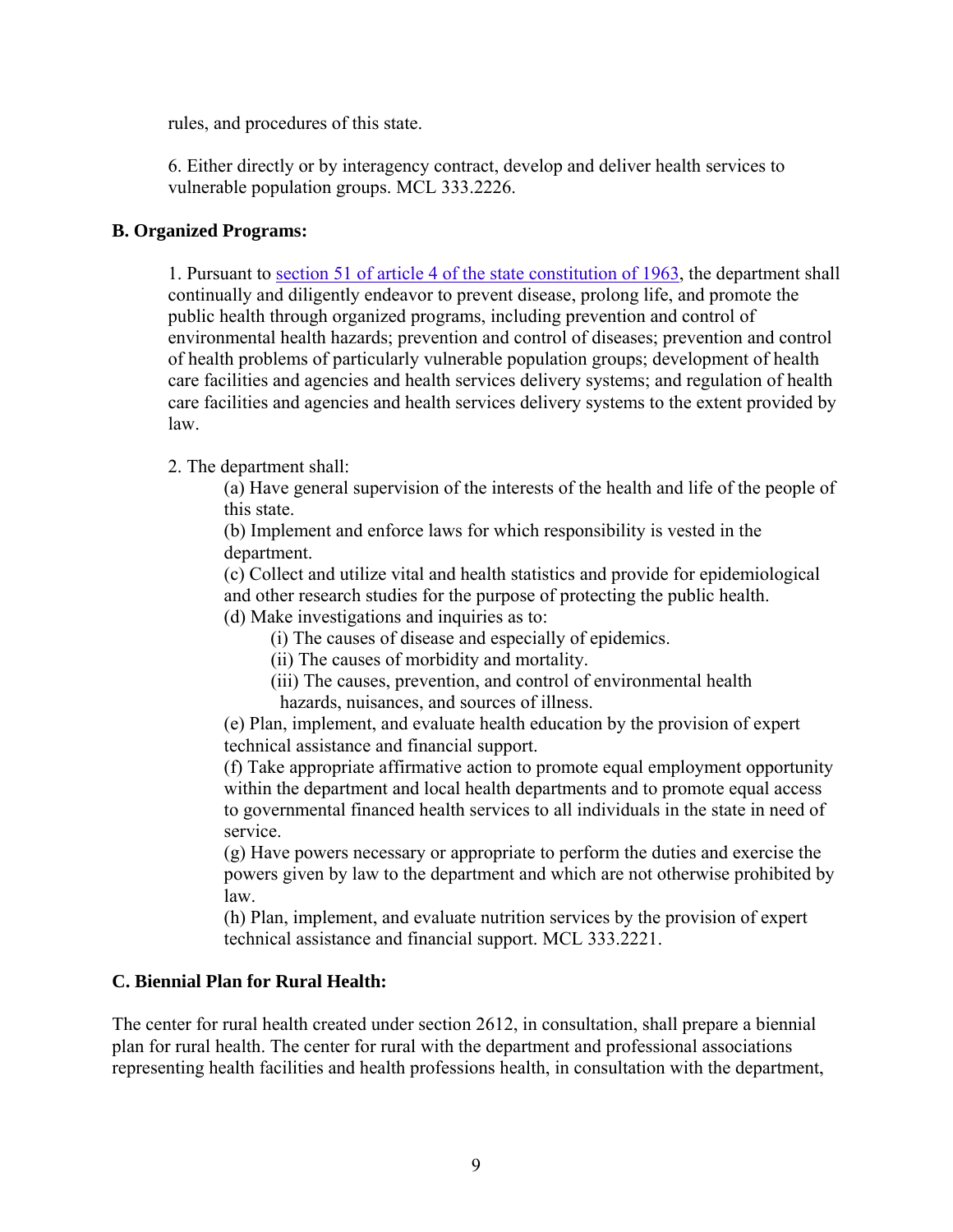shall submit the plan to the standing committees in the Senate and House of Representatives with jurisdiction over matters pertaining to public health. MCL 333.2223.

# **D. Promotion of Local Health Services:**

Pursuant to this code, the department shall promote an adequate and appropriate system of local health services throughout the state and shall endeavor to develop and establish arrangements and procedures for the effective coordination and integration of all public health services including effective cooperation between public and nonpublic entities to provide a unified system of statewide health care. MCL 333.2224.

# **E. Furnishing Information:**

1. To assist the department in its duties and functions, officials of this state and persons transacting business in this state shall furnish the department with information relating to public health which may be requested by the department.

2. The department shall report periodically to the governor and legislature as to the activities carried on under this code. MCL 333.2231.

# **F. Health Education:**

1. The department shall:

(a) Exercise overall leadership in recognizing the importance of public health education objectives in the planning, developing, and carrying out of public health programs within the department's jurisdiction.

(b) Encourage local health departments to give priority to community health education activities as (an essential part of local health programs.

(c) Develop and apply standards for the evaluation of public health education activities both at the state and local level and in cooperation with other public and private agencies.

(d) Collect and disseminate information about public health education activities and research in this state.

2. As used in this section, "health education" means that dimension of health care that directs attention of individuals to their health behavior with the goal of enabling the individuals to make reasoned decisions about their own health practices and those within the various communities in which the individuals live, work, and play. The basic components of reasoned health decision-making education include both:

(a) The acquisition of accurate, unbiased, authoritative knowledge of subjects such as human biology, efficacy of early prevention, disease detection and control, nutritional practices, detection and control of environmental hazards, alternative health practices and the consequences of each, and the affective assessment of an individual's own beliefs on health outcomes. (b) The acquisition of the behavior skills required to carry out the desired alternative. MCL 333.2237.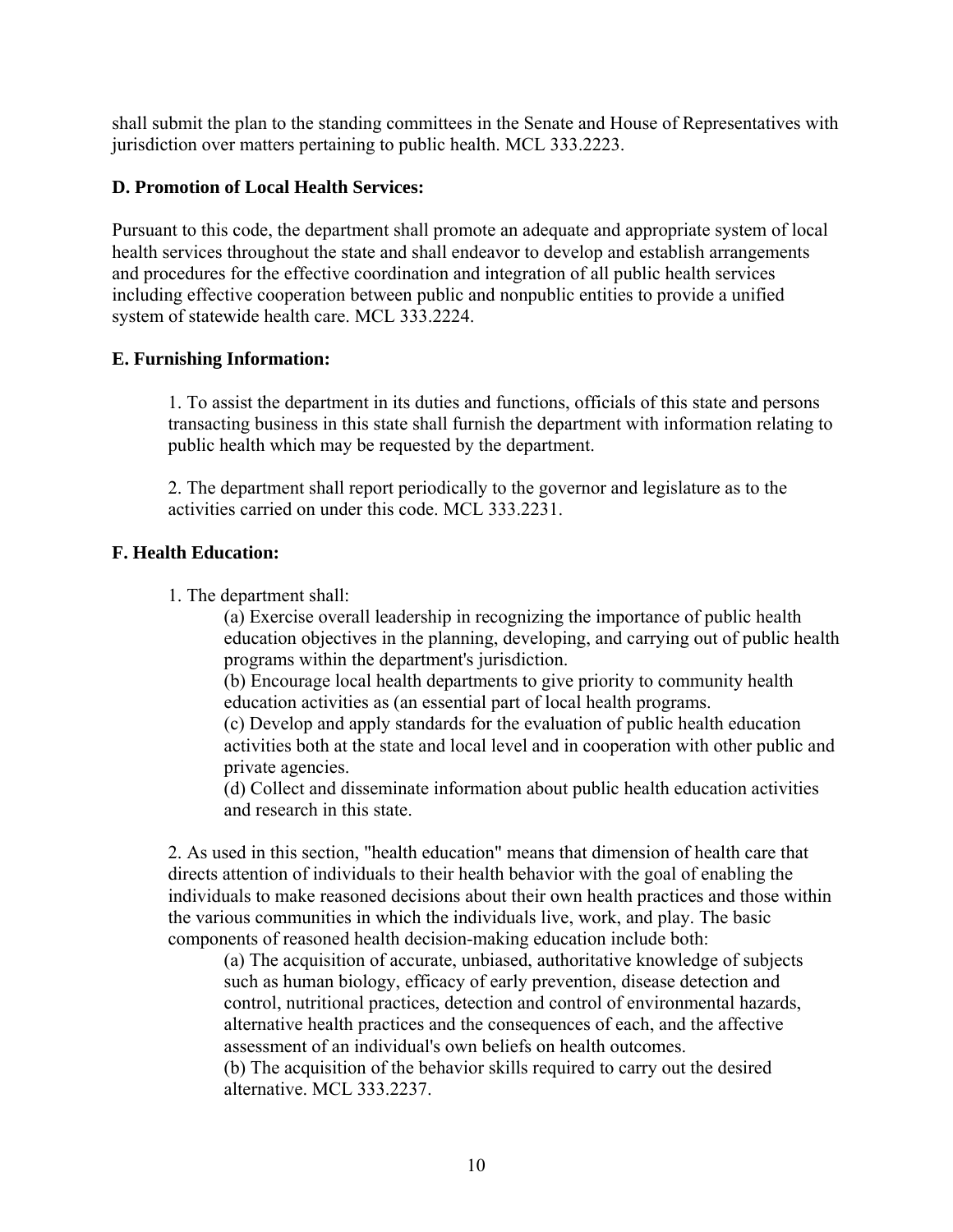#### **G. Inspection**:

1. To assure compliance with laws enforced by the department, the department may inspect, investigate, or authorize an inspection or investigation to be made of any matter, thing, premises, place, person, record, vehicle, incident, or event.

2. The department may apply for an inspection or investigation warrant under section 2242 to carry out this section. MCL 333.2241.

#### **H. Warrant Requirements**

1. An affidavit is required for the issuance of a warrant. Upon receipt of an affidavit made on oath establishing grounds for issuing a warrant pursuant to section 2243, a magistrate shall issue an inspection or investigation warrant authorizing the department applying for the warrant to conduct an inspection or investigation. MCL 333.2242.

2. There must be grounds for issuing a warrant. A magistrate shall issue an inspection or investigation warrant if either of the following exists:

(a) Reasonable legislative or administrative standards for conducting a routine or area inspection are satisfied with respect to the particular thing, premises, place, person, record, vehicle, incident or event.

(b) There is reason to believe that noncompliance with laws enforced by the state or local health department may exist with respect to the particular thing, premises, place, person, record, vehicle, incident, or event. MCL 333.2243.

(c) Finding a cause: The magistrate's finding of cause shall be based on the facts stated in the affidavit. The affidavit may be based upon reliable information supplied to the applicant from a credible individual, named or unnamed, if the affidavit contains affirmative allegations that the individual spoke with personal knowledge of the matters contained in the affidavit. MCL 333.2244.

(d) Assistance of law enforcement: An inspection or investigation warrant may be directed to the sheriff or any law enforcement officer, commanding the officer to assist the state or local health department in the inspection or investigation. A warrant shall designate and describe the location or thing to be inspected and the property or thing to be seized. The warrant shall state the grounds or cause for its issuance or a copy of the affidavit shall be attached to the warrant. MCL 333.2245.

(e) Execution of the warrant:

The officer to whom an inspection or investigation warrant is directed or a person assisting the officer may break an outer or inner door or window of a house or building, or anything therein, to execute the warrant, if, after notice of his or her authority and purpose, the officer is refused admittance, or when necessary to liberate the officer or person assisting the officer in execution of the warrant. MCL 333.2246.

(f) Malicious procurement.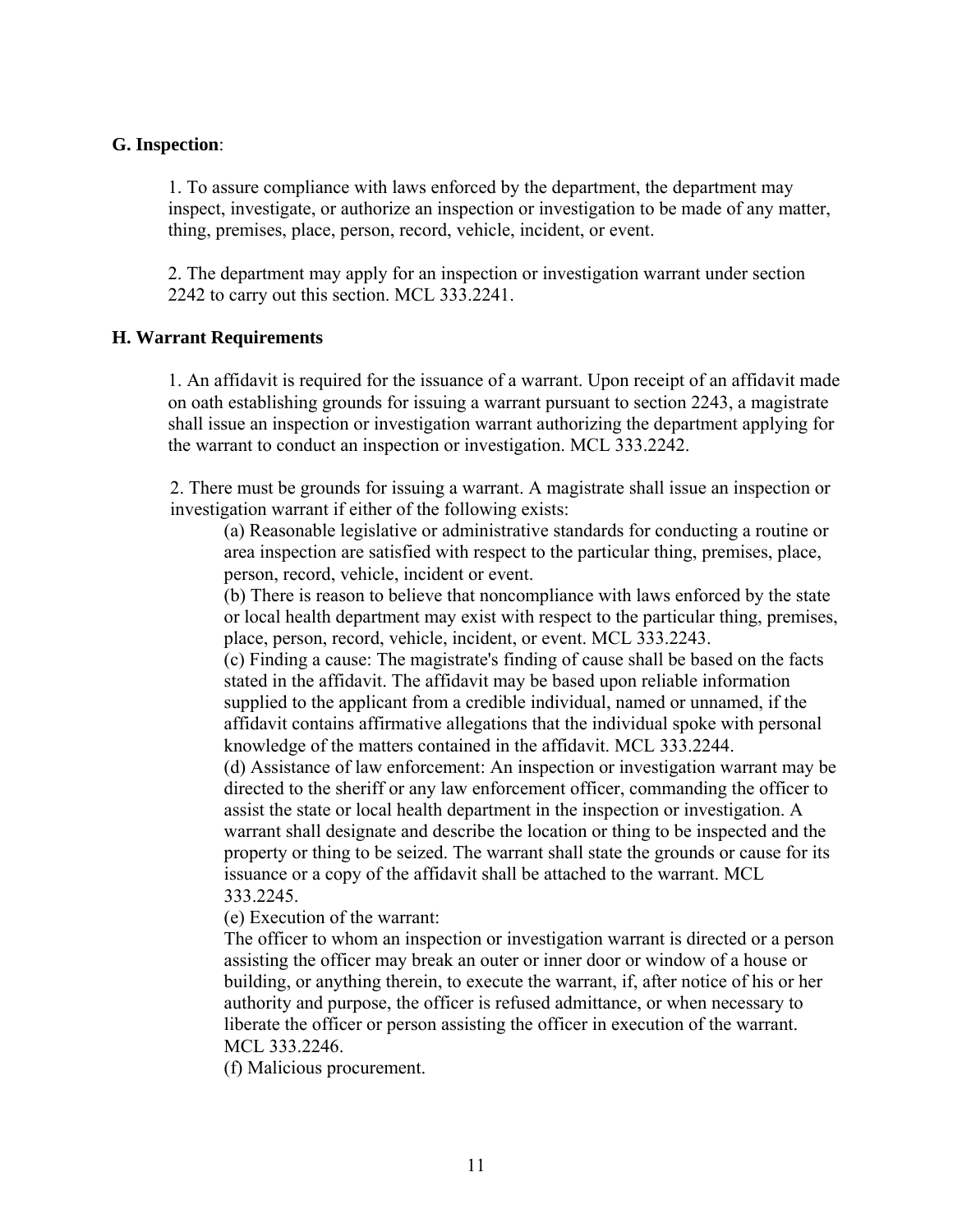A person who maliciously and without cause procures an inspection or investigation warrant to be issued and executed is guilty of a misdemeanor. MCL 333.2247.

#### **I. Imminent Danger to Health or Lives**

#### 1. Definition of Imminent Danger

"Imminent danger" means a condition or practice exists which could reasonably be expected to cause death, disease, or serious physical harm immediately or before the imminence of the danger can be eliminated through enforcement procedures otherwise provided. MCL 333.2251.

#### 2. Notification

Upon a determination that an imminent danger to the health or lives of individuals exists in this state, the director immediately shall inform the individuals affected by the imminent danger and issue an order which shall be delivered to a person, authorized to avoid, correct, or remove the imminent danger or be posted at or near the imminent danger. MCL 333.2251.

#### 3. Order

The order shall incorporate the director's findings and require immediate action necessary to avoid, correct, or remove the imminent danger. The order may specify action to be taken or prohibit the presence of individuals in locations or under conditions where the imminent danger exists, except individuals whose presence is necessary to avoid, correct, or remove the imminent danger. MCL 333.2251.

#### 4. Noncompliance

Upon failure of a person to comply promptly with a department order issued under this section, the department may petition the circuit court having jurisdiction to restrain a condition or practice which the director determines causes the imminent danger or to require action to avoid, correct, or remove the imminent danger. MCL 333.2251.

#### 5. Director's Duty

If the director determines that conditions anywhere in this state constitute a menace to the public health, the director may take full charge of the administration of state and local health laws, rules, regulations, and ordinances applicable there. MCL 333.2251.

#### **J. Epidemic Emergency**

If the director determines that control of an epidemic is necessary to protect the public health, the director, by emergency order, may prohibit the gathering of people for any purpose and may establish procedures to be followed during the epidemic to insure continuation of essential public health services and enforcement of health laws. Emergency procedures shall not be limited to this code. MCL 333.2253.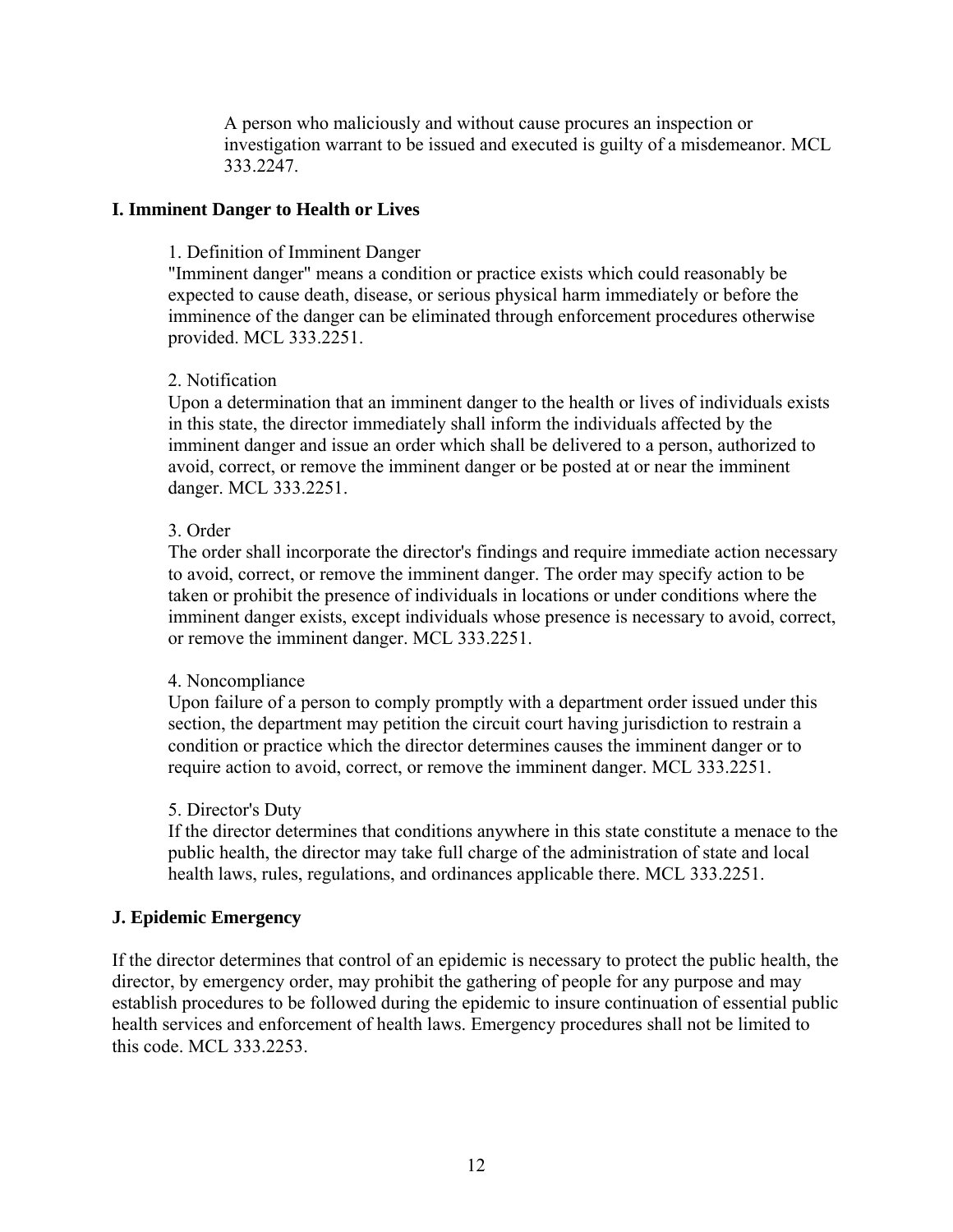# **K. Rulemaking**

1. The department may promulgate rules necessary or appropriate to implement and carry out the duties or functions vested by law in the department.

2. If the Michigan supreme court rules that sections 45 and 46 of the administrative procedures act of 1969, Act No. 306 of the Public Acts of 1969, being [sections 24.245](http://www.lexis.com/research/buttonTFLink?_m=46dae4b33f9adeba6a30761dd6b62893&_xfercite=%3ccite%20cc%3d%22USA%22%3e%3c%21%5bCDATA%5bMCLS%20%a7%20333.2233%5d%5d%3e%3c%2fcite%3e&_butType=4&_butStat=0&_butNum=2&_butInline=1&_butinfo=MICODE%2024.245&_fmtstr=FULL&docnum=1&_startdoc=1&wchp=dGLbVlz-zSkAt&_md5=1d680cd25be7ac916e14a40329a39ef2) and [24.246 of the Michigan Compiled Laws](http://www.lexis.com/research/buttonTFLink?_m=46dae4b33f9adeba6a30761dd6b62893&_xfercite=%3ccite%20cc%3d%22USA%22%3e%3c%21%5bCDATA%5bMCLS%20%a7%20333.2233%5d%5d%3e%3c%2fcite%3e&_butType=4&_butStat=0&_butNum=3&_butInline=1&_butinfo=MICODE%2024.246&_fmtstr=FULL&docnum=1&_startdoc=1&wchp=dGLbVlz-zSkAt&_md5=eb64204a8e956545c1b430c566039d43), are unconstitutional, and a statute requiring legislative review of administrative rules is not enacted within 90 days after the Michigan supreme court ruling, the department shall not promulgate rules under this act. MCL 333.2233.

#### **L. Enforcement Mechanisms**

#### 1. Injunctive Action

Notwithstanding the existence and pursuit of any other remedy, the department, without posting bond, may maintain an injunctive action in the name of the people of this state to restrain, prevent, or correct a violation of a law, rule, or order which the department has the duty to enforce or to restrain, prevent, or correct an activity or condition which the department believes adversely affects the public health. MCL 333.2255.

#### 2. Misdemeanor and Penalty

Except as otherwise provided by this code, a person who violates a rule or order of the department is guilty of a misdemeanor punishable by imprisonment for not more than 6 months, or a fine of not more than \$200.00, or both. MCL 333.2261.

#### 3. Monetary Civil Penalties

(1) The department may promulgate rules to adopt a schedule of monetary civil penalties, not to exceed \$1,000.00 for each violation or day that a violation continues, which may be assessed for a specified violation of this code or a rule promulgated or an order issued under this code and which the department has the authority and duty to enforce. MCL 333.2262.

#### 4. Citations

If a department representative believes that a person has violated this code or a rule promulgated or an order issued under this code which the department has the authority and duty to enforce, the representative may issue a citation at that time or not later than 90 days after discovery of the alleged violation. The citation shall be written and shall state with particularity the nature of the violation, including reference to the section, rule, or order alleged to have been violated, the civil penalty established for the violation, if any, and the right to appeal the citation pursuant to section 2263. MCL 333.2262.

#### 5. Administrative Hearing

(a) Notice of Citation: The citation shall be delivered or sent by registered mail to the alleged violator. MCL 333.2262.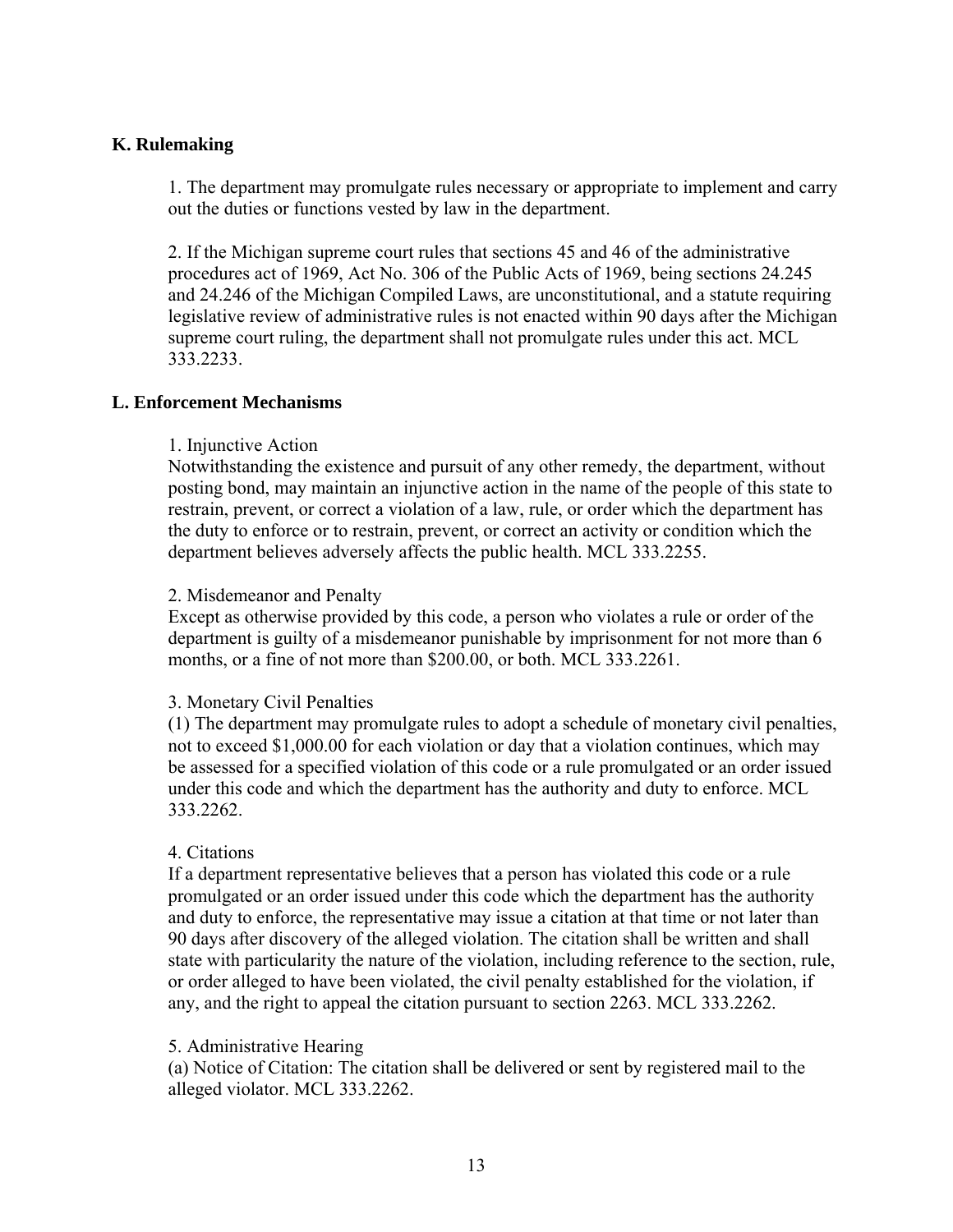(b) Petition: Not later than 20 days after receipt of the citation, the alleged violator may petition the department for an administrative hearing, which shall be held within 60 days after receipt of the petition by the department. The administrative hearing may be conducted by a hearings officer who may affirm, dismiss, or modify the citation. MCL 333.2263.

(c) Finality of Decision: The decision of the hearings officer shall be final, unless within 30 days after the decision the director grants a review of the citation. Upon review, the director may affirm, dismiss, or modify the citation. A civil penalty shall become final if a petition for an administrative hearing is not received within the time specified. MCL 333.2263.

(d) Procedures: Hearings and appeals under this section shall conform to the administrative procedures act of 1969. MCL 333.2263.

(e) Civil Penalty: A civil penalty imposed shall be paid to the state treasury for deposit in the general fund. A civil penalty may be recovered in a civil action brought in the county in which the violation occurred or the defendant resides. MCL 333.2263.

# **2.20 Local Health Departments**

# 2.21 Composition of Local Health Departments

# A. County Health Department:

Except if a district health department is created pursuant to section 2415, the local governing entity of a county shall provide for a county health department which meets the requirements of this part, and may appoint a county board of health. MCL 333.2413.

# B. District Health Department.

1. Creation:

Two or more counties or a city having a population of 750,000 or more and 1 or more counties, by a majority vote of each local governing entity and with approval of the department, may unite to create a district health department. MCL 333.2415.

2. Composition:

The district board of health shall be composed of 2 members from each county board of commissioners or in case of a city-county district 2 members from each county board of commissioners and 2 representatives appointed by the mayor of the city. With the consent of the local governing entities affected, a county or city may have a greater number of representatives. MCL 333.2415.

# C. City Health Department.

1. Creation:

A city having a population of 750,000 or more may create a city health department which shall be considered a local health department for purposes of this code, if the requirements of section 2422 to 2424 are met. If a city creates a health department, that department and its local governing entity shall have the powers and duties of a local health department or local governing entity as provided by this part. MCL 333.2421.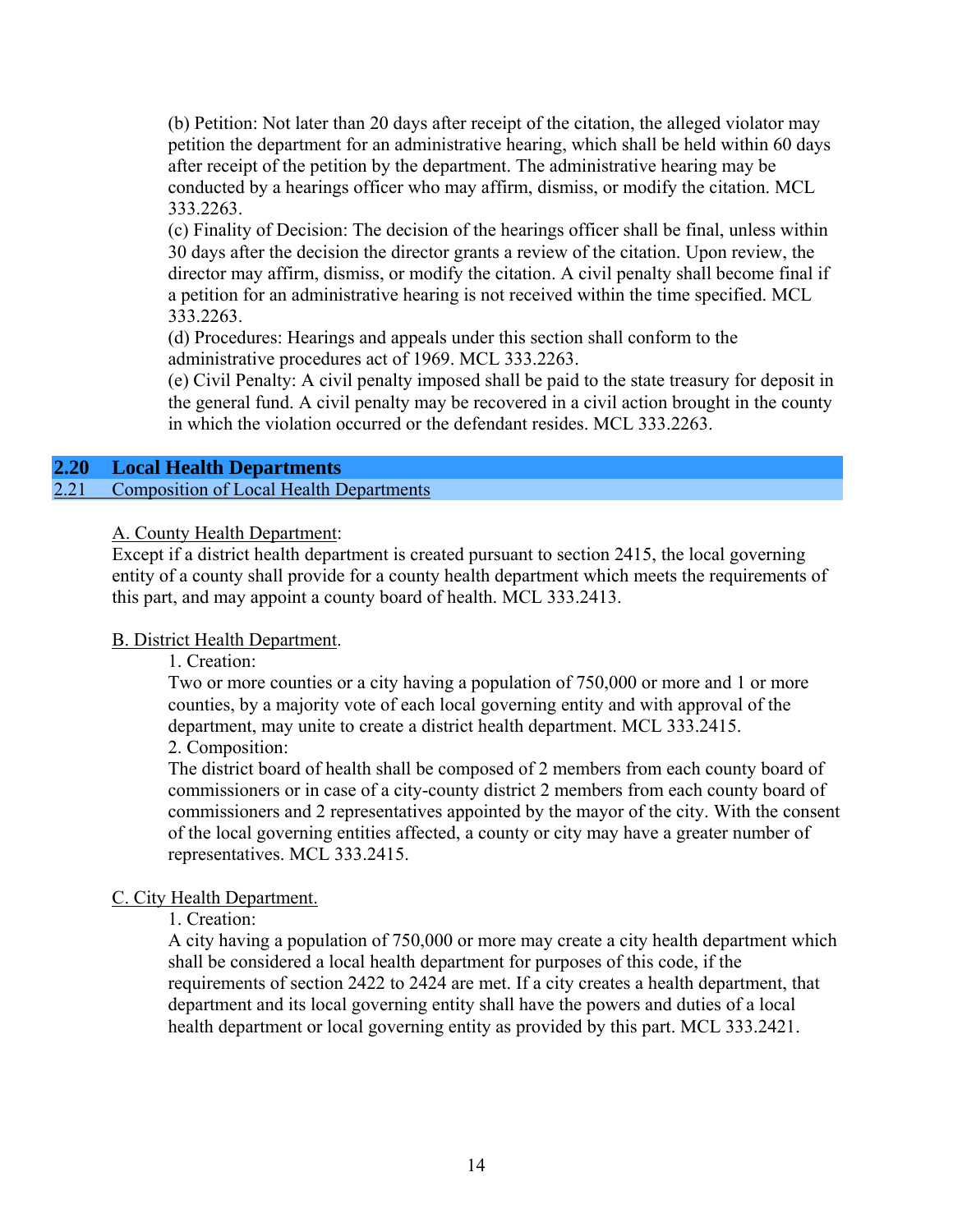### D. Local Health Officer.

1. Appointment:

A local health department shall have a full-time local health officer appointed by the local governing entity or in case of a district health department by the district board of health. MCL 333.2428.

2. Qualifications:

The local health officer shall possess professional qualifications for administration of a local health department as prescribed by the department. MCL 333.2428.

3. Relation to Local Health Department:

The local health officer shall act as the administrative officer of the board of health and local health department and may take actions and make determinations necessary or appropriate to carry out the local health department's functions under this part or functions delegated under this part and to protect the public health and prevent disease. MCL 333.2428.

# 2.22 Requirements of Local Health Departments

# **A. Generally, a local health department shall:**

- 1. Have a plan of organization approved by the department.
- 2. Demonstrate ability to provide required services.

3. Demonstrate ability to defend and indemnify employees for civil liability sustained in the performance of official duties except for wanton and willful misconduct.

4. Meet the other requirements (below). MCL 333.2431.

#### **B. Report**

Each local health department shall report to the department at least annually on its activities, including information required by the department. MCL 333.2431.

#### **C. Review of Plan**

In reviewing a plan for organization of a local health department, the department shall consider the fiscal capacity and public health effort of the applicant and shall encourage boundaries consistent with those of planning agencies established pursuant to federal law. MCL 333.2431.

# **D. Waiver**

The department may waive a requirement of this section during the option period specified in section 2422 based on acceptable plan development during the planning period described in section 2424 and thereafter based on acceptable progress toward implementation of the plan as determined by the department. MCL 333.2431.

#### 2.23 Powers of Local Health Departments

# **A. Generally:**

1. A local health department shall continually and diligently endeavor to prevent disease, prolong life, and promote the public health through organized programs, including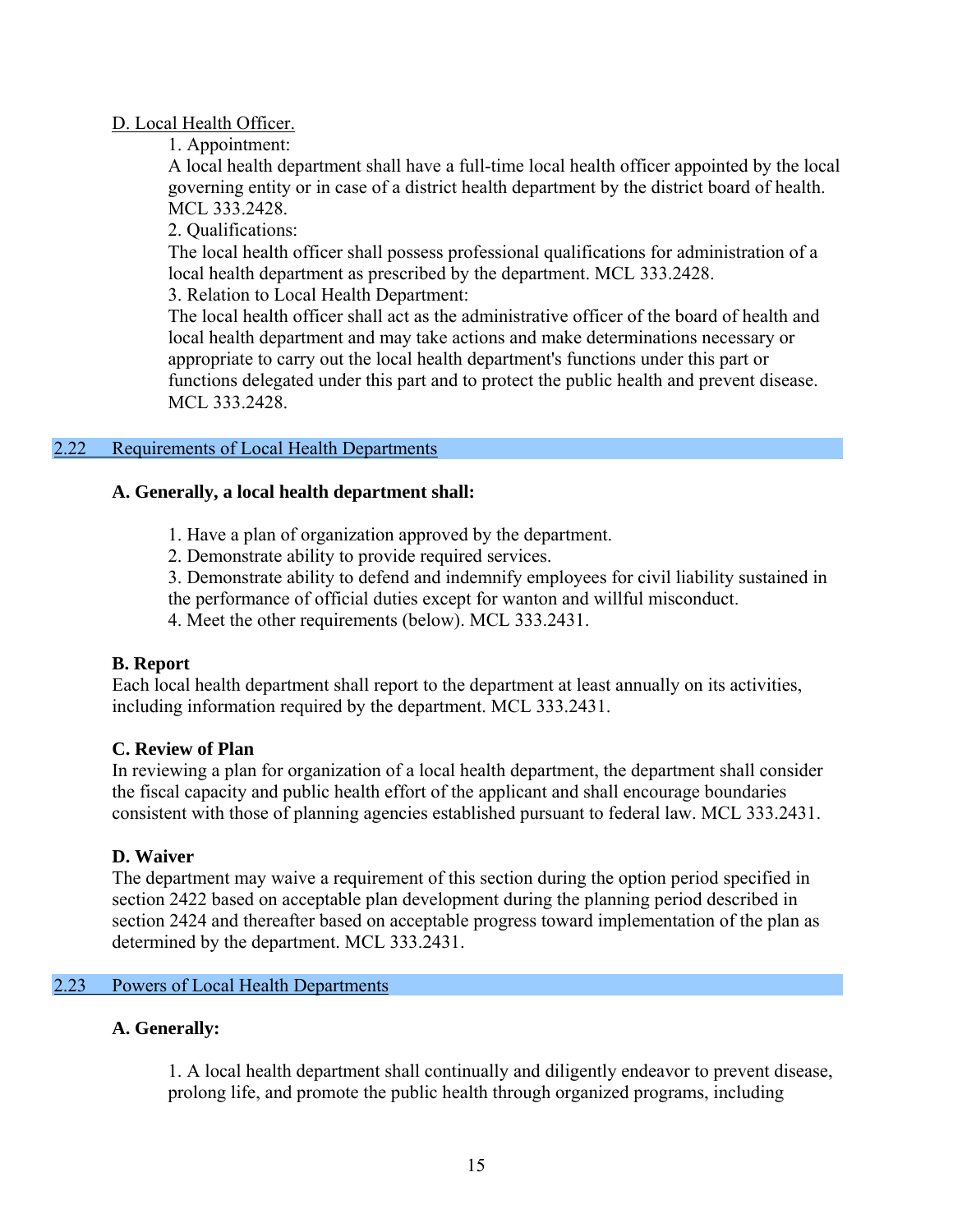prevention and control of environmental health hazards; prevention and control of diseases; prevention and control of health problems of particularly vulnerable population groups; development of health care facilities and health services delivery systems; and regulation of health care facilities and health services delivery systems to the extent provided by law. MCL 333.2433.

2. A local health department shall:

(a) Implement and enforce laws for which responsibility is vested in the local health department.

(b) Utilize vital and health statistics and provide for epidemiological and other research studies for the purpose of protecting the public health.

(c) Make investigations and inquiries as to:

(i) The causes of disease and especially of epidemics.

(ii) The causes of morbidity and mortality.

(iii) The causes, prevention, and control of environmental health hazards, nuisances, and sources of illness.

(d) Plan, implement, and evaluate health education through the provision of expert technical assistance, or financial support, or both.

(e) Provide or demonstrate the provision of required services as set forth in section 2473(2).

(f) Have powers necessary or appropriate to perform the duties and exercise the powers given by law to the local health officer and which are not otherwise prohibited by law.

(g) Plan, implement, and evaluate nutrition services by provision of expert technical assistance or financial support, or both. MCL 333.2433.

3. This section does not limit the powers or duties of a local health officer otherwise vested by law. MCL 333.2433.

# **B. Additional Powers:**

1. A local health department may:

(a) Engage in research programs and staff professional training programs. (b) Advise other local agencies and persons as to the location, drainage, water supply, disposal of solid waste, heating, and ventilation of buildings.

(c) Enter into an agreement, contract, or arrangement with a governmental entity or other person necessary or appropriate to assist the local health department in carrying out its duties and functions unless otherwise prohibited by law.

(d) Adopt regulations to properly safeguard the public health and to prevent the spread of diseases and sources of contamination.

(e) Accept gifts, grants, bequests, and other donations for use in performing the local health department's functions. Funds or property accepted shall be used as directed by its donor and in accordance with the law, rules, and procedures of this state and the local governing entity.

(f) Sell and convey real estate owned by the local health department.

(g) Provide services not inconsistent with this code.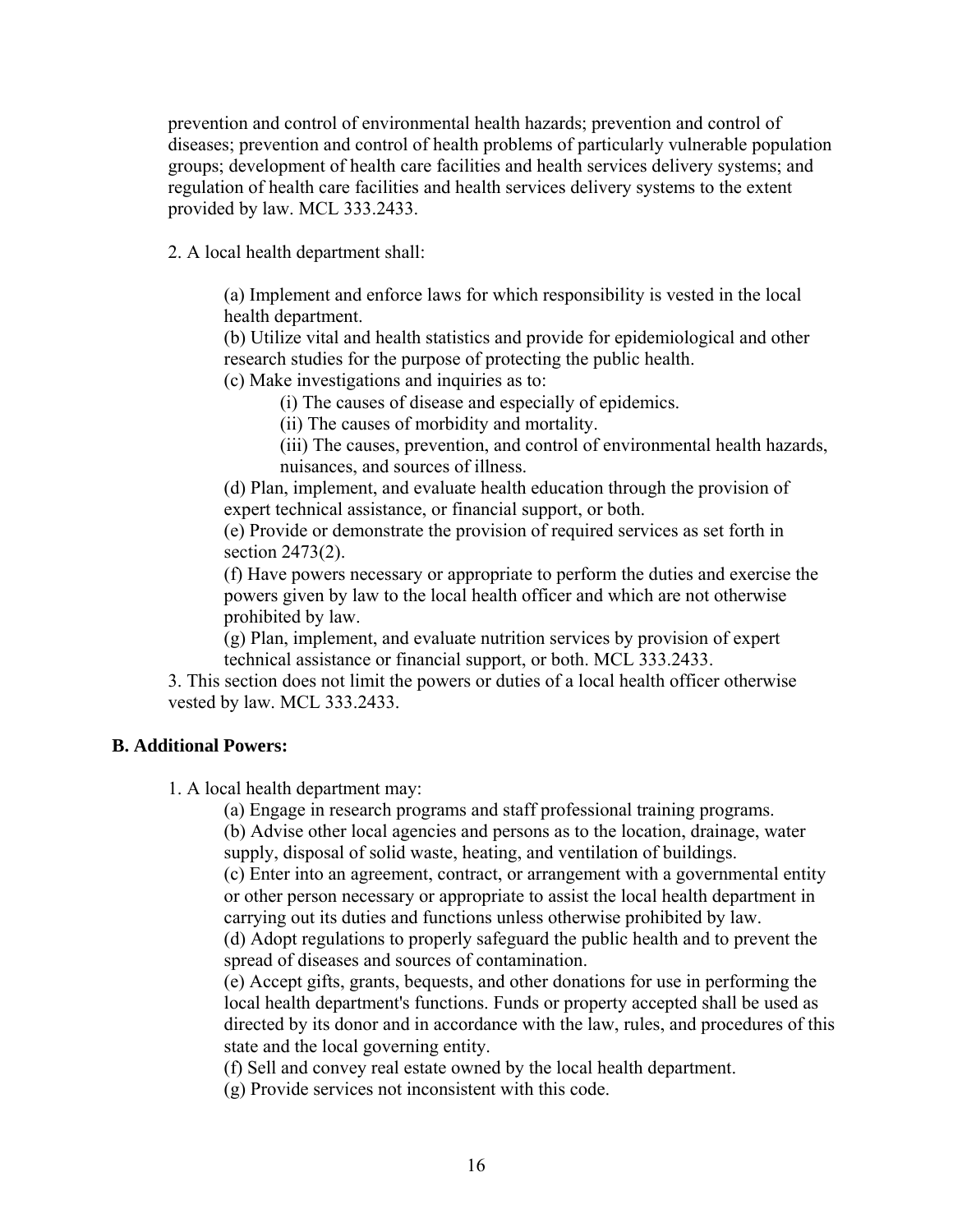(h) Participate in the cost reimbursement program set forth in sections 2471 to 2498.

(i) Perform a delegated function unless otherwise prohibited by law. MCL § 333.2435.

# **2.30 Relationships between State and Local Health Departments**

**Authority to assume powers of local health departments**. The department, in addition to any other power vested in it by law, may exercise any power vested in a local health department in an area where the local health department does not meet the requirements of this part. MCL 333.2437.

# **3.00 Searches, Seizures, and Other Government Actions to Ensure Public Health**

Frequently, protection of the public's health necessitates government intrusion upon individual liberties, such as privacy and bodily integrity. For example, public health agencies and officials must sometimes conduct searches and seizures of persons and property to control disease and other threats to public health. Similarly, public health agencies and officials may require access to and dissemination of personal information. In all such cases, both public and private interests are balanced to determine the appropriate scope of state action justified by public health and safety concerns.

This tension between public safety and individual liberties is also reflected in the context of criminal procedure. To the extent that public health law surrounding these issues remains underdeveloped, it is tempting to turn to criminal law analogies for guidance. The application of criminal procedure principles to public health action is, however, often complicated by numerous factors, including the differing philosophies underlying the two bodies of law and the lack of societal condemnation attached to many persons deemed threats to public health. Thus, while this bench book will identify criminal law analogies potentially relevant to a court's public health decisions, it does so with the caution that serious consideration should be given to the nuances of cited state and federal criminal jurisprudence before applying those decisions in the context of public health.

#### **3.10 Searches and Seizures Generally**  3.11 Constitutional Analysis

#### **A.** *The United States Constitution*

#### 1. **No unreasonable searches and seizures.**

*The right of the people to be secure in their persons, houses, papers, and effects, against unreasonable searches and seizures, shall not be violated, and no Warrants shall issue, but upon probable cause, supported by Oath or affirmation, and particularly describing the place to be searched, and the persons or things to be seized.* U.S. Const. amend. IV.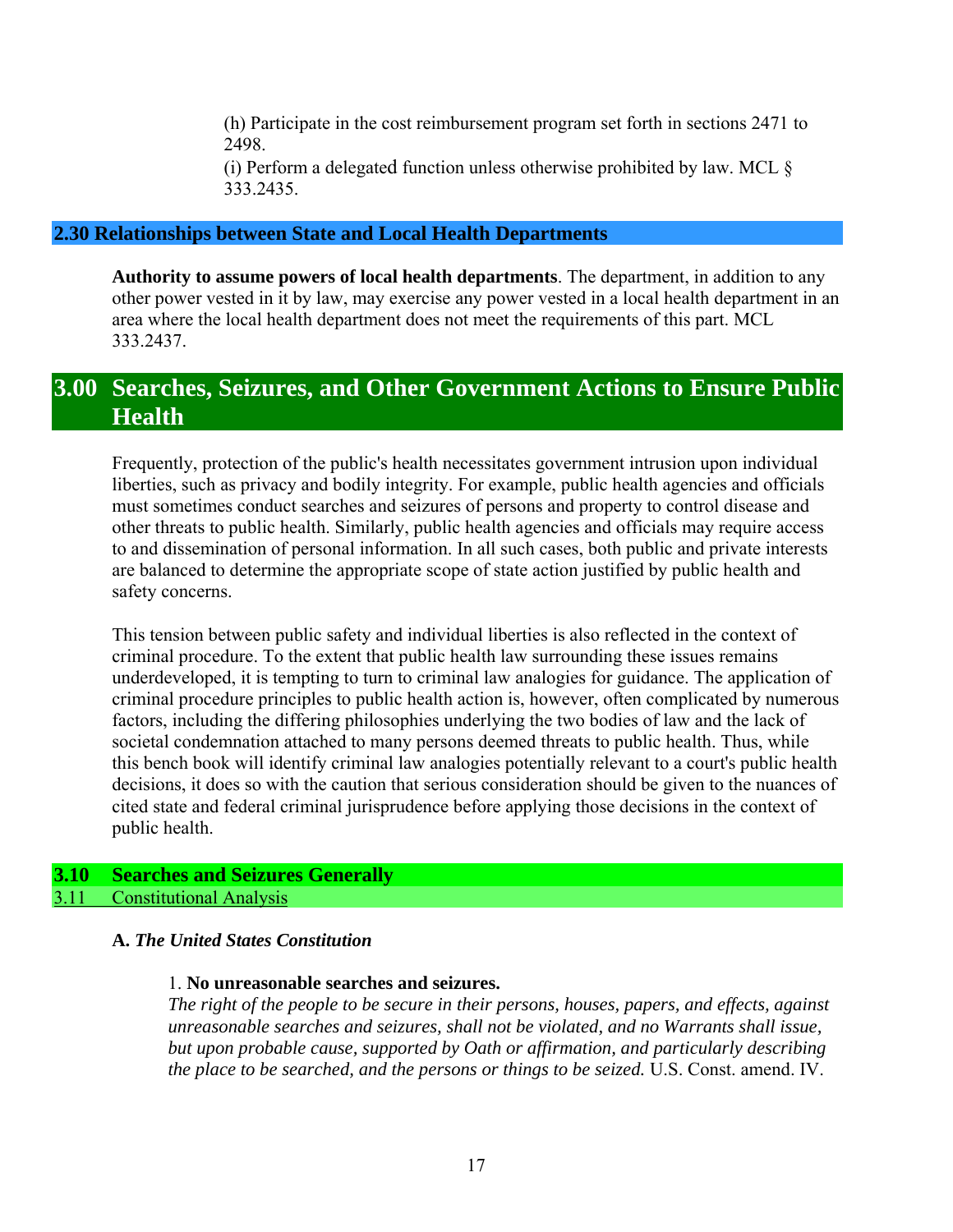### 2. **Definitions.**

(a) **Search.** A search occurs when government action infringes upon an expectation of privacy that society recognizes as reasonable.<sup>[6](#page-28-0)</sup>

(b) **Seizure.**

i. **Of individual.** A seizure of an individual occurs when government action meaningfully interferes with an individual's freedom of movement.<sup>[7](#page-28-1)</sup>

- **Duration of interference irrelevant.** Government's meaningful interference with an individual's freedom of movement constitutes a seizure, "however brief." *See* id. at 696.

ii. **Of property.** A seizure of property occurs when government action meaningfully interferes with an individual's possessory interest in that property.<sup>[8](#page-28-2)</sup>

(c) **Government action.** The Fourth Amendment applies to all acts of all state officials, including both civil and criminal authorities.<sup>[9](#page-28-3)</sup>

(d) **State hospital employees are government actors.** Staff at state hospitals is considered government actors, subject to Fourth Amendment requirements.<sup>[10](#page-28-4)</sup>). (e) **Probable cause.** Probable cause exists when, under circumstances, there are reasonable grounds for a belief of guilt that is particularized with respect to the person, place, or items to be searched or seized.<sup>[11](#page-28-5)</sup>

3. **Applicability of Fourth Amendment outside criminal context.** The Fourth Amendment's protections apply to non-criminal searches and seizures, such as health and safety inspections.<sup>[12](#page-28-6)</sup>

# 4. **Applicability of Fourth Amendment to physical evidence obtained from**

**individual.** The Fourth Amendment is implicated when the government seeks to obtain physical evidence from an individual.

(a) **Detention to obtain evidence as seizure.** The detention of an individual necessary to produce the evidence sought is a seizure it if amounts to a meaningful interference with the individual's freedom of movement. [13](#page-28-7)

(b) **Obtaining and examining evidence as search.** Both obtaining physical evidence from an individual and examining that evidence are searches if these

<span id="page-28-0"></span> $\overline{a}$ <sup>6</sup> *United States v. Jacobsen*, 466 U.S. 109,113 (1984); *Katz v. United States*, 389 U.S. 347, 361 (1967) (Harlan, J., concurring).

<sup>7</sup> *Michigan v. Summers*, 452 U.S. 692, 696 (1981).

<span id="page-28-2"></span><span id="page-28-1"></span><sup>8</sup> *Jacobsen*, supra, 466 U.S. at 113.

<span id="page-28-3"></span><sup>9</sup> *New Jersey v. T.L.O.*, 469 U.S. 325, 335 (1985).

<span id="page-28-4"></span><sup>10</sup> *Ferguson v. City of Charleston*, 532 U.S. 67, 76 (2001

<span id="page-28-5"></span><sup>11</sup> *Maryland v. Pringle*, 540 U.S. 366, 370-71 (2003).

<span id="page-28-6"></span><sup>12</sup> *Torres v. Puerto Rico*, 442 U.S. 465, 473 (1979); *Marshall v. Barlow's Inc.,* 436 U.S. 307, 312

<sup>(1978);</sup> *Camara v. Municipal Court of San Francisco*, 387 U.S. 523, 533-34 (1967).

<span id="page-28-7"></span><sup>13</sup> *Skinner v. Railway Labor Executives' Assn.,* 489 U.S. 602, 616 (1989); *Schmerber v. California,* 384 U.S. 757, 767 (1966).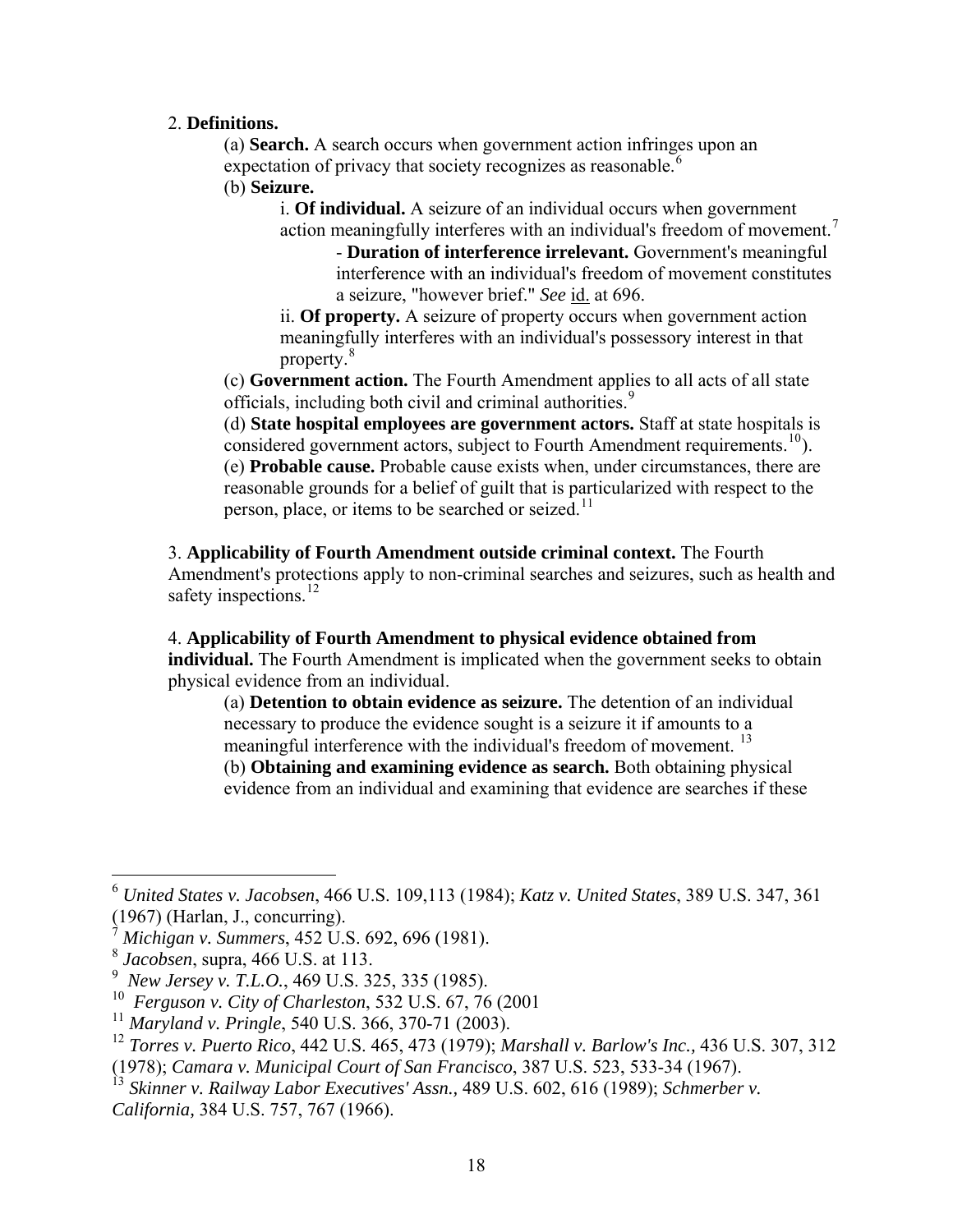acts infringe upon an expectation of privacy that society recognizes as reasonable.<sup>[14](#page-29-0)</sup>

(c) **Physical characteristics exposed to public not protected by Fourth Amendment.** Because an individual has no reasonable expectation of privacy in physical characteristics constantly exposed to the public, such as vocal tones, facial features, and fingerprints, the Fourth Amendment is inapplicable to government action to obtain such evidence.<sup>[15](#page-29-1)</sup>

(d) **Obtaining physical evidence via significantly invasive or newly emerging medical procedures unreasonable in certain circumstances.** The Supreme Court has held on at least one occasion that obtaining physical evidence from an individual via surgical intrusion is an unreasonable search.<sup>[16](#page-29-2)</sup>

i. **Case-by-case analysis.** The reasonableness of invasive medical intrusions must be determined on a case-by-case basis. *See* id. 760. ii. **Factors relevant to reasonableness inquiry.** The following factors should be considered when determining the reasonableness of invasive

medical intrusions:

 $\overline{a}$ 

- The existence of probable cause to believe relevant medical information will be revealed;

- Whether a warrant will be revealed;

- The extent to which the intrusion may threaten the health or safety of the individual;

- The extent of the intrusion upon the individual's dignitary interests in privacy and bodily integrity;

- The community's interest in accurately determining presence of disease or other medical threats; and

- The availability of other evidence. *See* id., 760-65.

5. **Applicability of Fourth Amendment to information obtained without physical intrusion of premises or persons.** The Fourth Amendment applies to information obtained from premises or persons even when no physical intrusion is required to obtain information.<sup>[17](#page-29-3)</sup>

<span id="page-29-0"></span><sup>&</sup>lt;sup>14</sup> *Ferguson*, supra, 532 U.S. at 76 (urine tests are searches subject to the Fourth Amendment); *Cupp v. Murhphy,* 412 U.S. 291, 295 (1973) (fingernail scraping constitutes search subject to Fourth Amendment); *Schmerber*, supra, 384 U.S. at 767 (compelled blood draw analyzed for alcohol content constitutes search subject to Fourth Amendment). A further discussion of these issues may be found, *infra*, at Section 3.31.

<span id="page-29-1"></span><sup>15</sup> *United States v. Dionisio*, 410 U.S. 1, 14-15 (1973) (voice exemplars); *United States v. Doe,* 457 F.2d 895, 894 (2d Cir. 1972) ("[T]here is no 'reasonable expectation of privacy' about one's face."); *Davis v. Mississippi,* 394 U.S. 761, 727 (1969) (fingerprints).

<span id="page-29-2"></span><sup>&</sup>lt;sup>16</sup> *Winston v. Lee*, 470 U.S. 753 (1985) (surgical instruction in chest area to retrieve bullet unreasonable under Fourth Amendment).

<span id="page-29-3"></span><sup>&</sup>lt;sup>17</sup> *Kyllo v. Unites States*, 533 U.S. 27 (2001) (holding use of thermal imaging scanner to obtain information about temperature within defendant's home constituted a search subject to Fourth Amendment protections despite fact that scan occurred from streets outside home).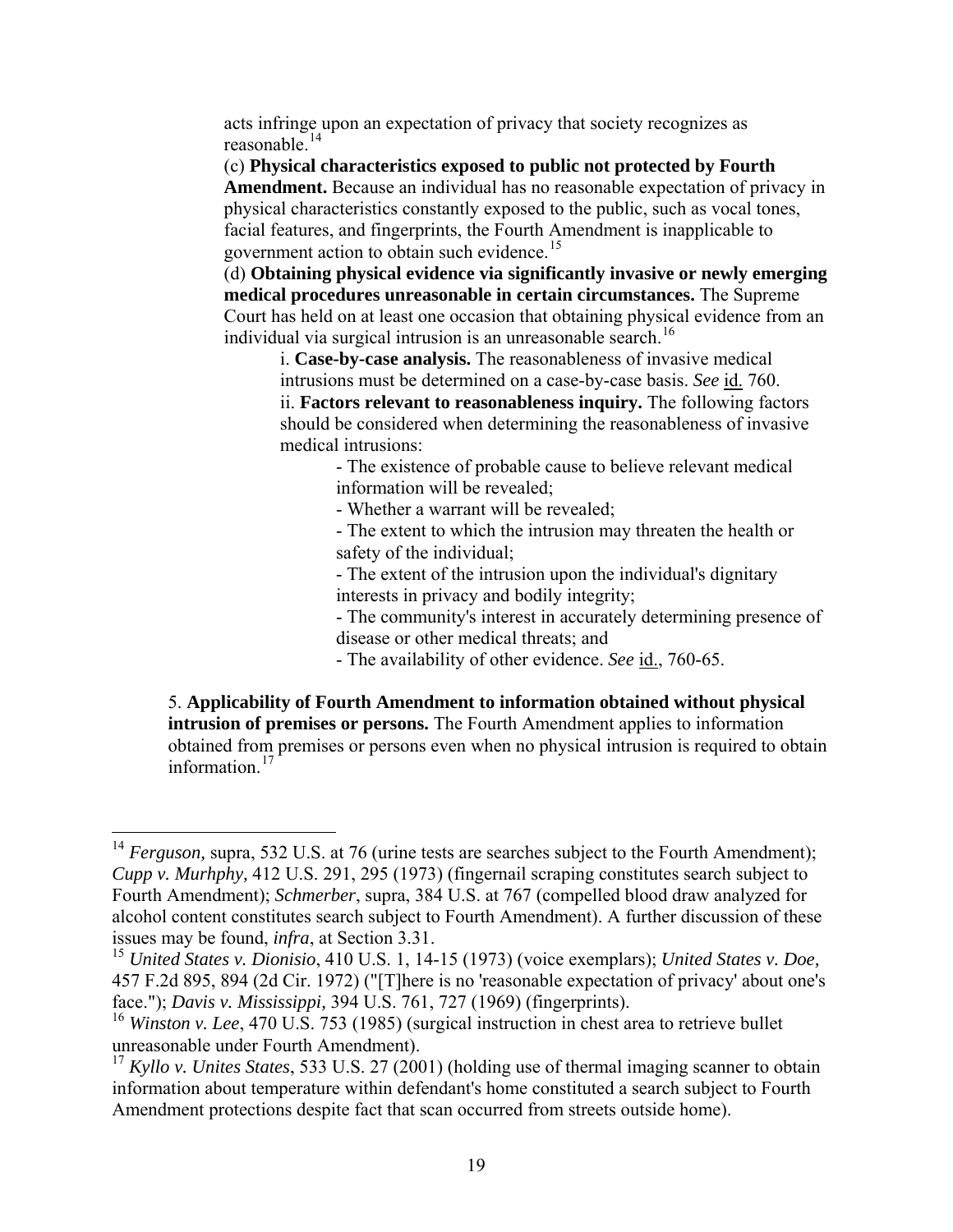(a) **Character of premises highly relevant to analysis.** The character of the premises at issue may well be determinative when analyzing the applicability of the Fourth Amendment to information obtained without physical intrusion of premises.[18](#page-30-0)

(b) **Character and extent of information obtained relevant to analysis.** The acquisition of information about an individual's lawful activities is likely to constitute a search subject to the Fourth Amendment.<sup>[19](#page-30-1)</sup>

(c) **Character of technology may be relevant to analysis.** The acquisition of information using technology *not in general public use* may be more likely to constitute a search subject to the Fourth Amendment.<sup>[20](#page-30-2)</sup>

6. **Reasonableness analyzed.** The permissibility of government action is assessed by balancing the intrusion upon the individual's Fourth Amendment interests (*e.g.*, dignity, privacy, and personal security) against the promotion of legitimate government  $interests$ <sup>[21](#page-30-3)</sup>

(a) **Context-specific inquiry.** The reasonableness of a search or seizure depends upon the context in which it takes place. $^{22}$  $^{22}$  $^{22}$ 

(b) **No "least intrusive" requirement.** The reasonableness of a search or seizure does not depend on whether the government uses the least intrusive means practicable. $^{23}$  $^{23}$  $^{23}$ 

(c) **Warrant generally required.** As a general rule, government searches of and seizures conducted without a valid warrant are presumed to be unreasonable.<sup>[24](#page-30-6)</sup>.

(i) **Character of individual interests involved not dispositive.** The consent or warrant requirement applies to searches of and seizures on both residential and commercial property. [25](#page-30-7)

<span id="page-30-0"></span><sup>18</sup> *Compare Kyllo*, supra, 533 U.S. 27 (thermal imaging scan of home is search subject to Fourth Amendment) *with Dow Chemical Co. v. United States*, 476 U.S. 227 (1986) (aerial surveillance of industrial complex not search).

<span id="page-30-1"></span><sup>&</sup>lt;sup>19</sup> Illinois v. Caballes, 125 S.Ct. 834, 838 (2005) (holding use of dog sniff to detect illegal narcotics during legal traffic stop was not a search subject to the Fourth Amendment, noting that "[c]ritical to [the Kyllo] decision was the fact that the device was capable of detecting lawful activity… the legitimate expectation that information about perfectly lawful activity will remain private is categorically distinguishable from respondent's hopes or expectations concerning the non detection of contraband in the trunk of his car.").

<span id="page-30-2"></span><sup>&</sup>lt;sup>20</sup> *Kyllo*, supra, 533 U.S. at 34 ("We think that obtaining by sense-enhancing technology any information regarding the interior of the home that could not otherwise have been obtained without physical intrusion into a constitutionally protected area constitutes a search—*at least where (as here) the technology in question is not in general public use."* (Internal citations omitted.)).

<span id="page-30-3"></span><sup>21</sup> *T.L.O.,* supra, 469 U.S. at 337; *Delaware v. Prouse,* 440 U.S. 648, 653-54 (1979).

<span id="page-30-4"></span><sup>22</sup> *T.L.O.,* supra, 469 U.S. at 337.

<span id="page-30-5"></span><sup>23</sup> *See, e.g.*, *Vernonia School District v. Acton*, 515 U.S. 646, 663 (1995).

<span id="page-30-6"></span><sup>24</sup> *Camara,* supra, 387 U.S. at 528-29

<span id="page-30-7"></span><sup>25</sup> *Camara*, supra, 387 U.S. 523 (search of residence); *See v. City of Seattle*, 387 U.S. 541 (1967) (search of commercial property).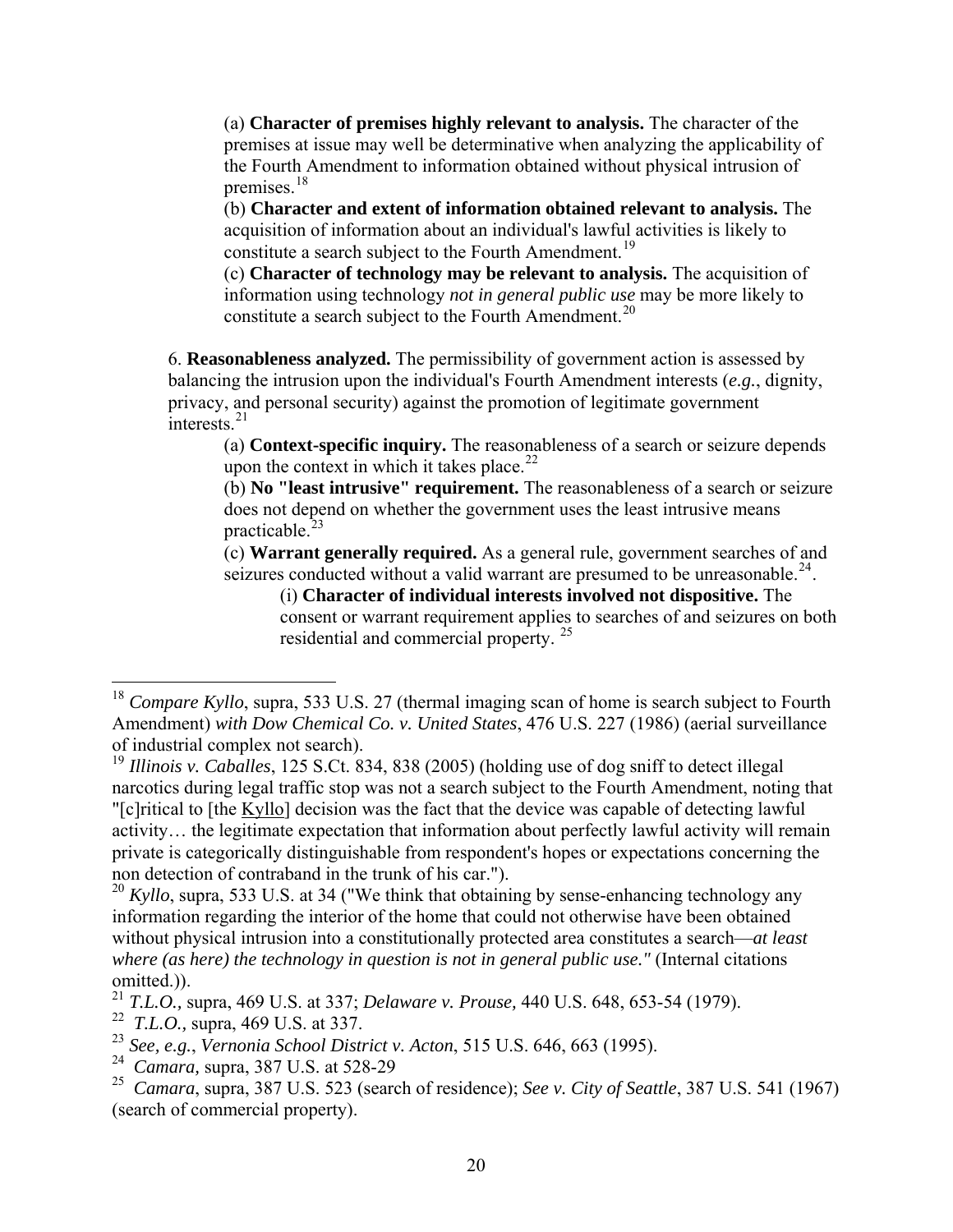(ii) **Valid warrants.** To be valid, a warrant must be based upon probable cause, as determined by a neutral magistrate.<sup>[26](#page-31-0)</sup>

> - **No guilt by association.** Probable cause to search or seize an individual is not satisfied merely by the existence of probable cause to search another in proximity to the individual or the premises upon which the individual is located. [27](#page-31-1)

(d) **Exceptions to warrant requirement potentially applicable in the public health context.** The general requirement that searches and seizures must be conducted pursuant to a valid warrant is subject to several notable exceptions:

(i) **Consent.** A knowing and voluntary consent by an individual with actual or apparent authority over the premises to be searched or items to be seized obviates the need for a valid warrant. $28$ .

> - **Voluntariness of consent is fact-specific.** The voluntariness of an individual's consent to a search or seizure is evaluated with reference to all surrounding circumstances.<sup>[29](#page-31-3)</sup>

- **Scope of consent limits search or seizure.** A warrantless, consent search or seizure is limited to the scope of provided in the consent. *[30](#page-31-4)*

(ii) **Special needs.** The warrant requirement is inapplicable when special needs, beyond the ordinary need for law enforcement, are implicated.<sup>[31](#page-31-5)</sup>

1

<span id="page-31-5"></span><sup>31</sup> *Board of Education v. Earls,* 536 U.S. 822, 829 (2002) (upholding warrantless, random drug testing of students participating in public school's extracurricular activities); *Acton,* supra, 515 U.S. at 653 (upholding random drug testing of student athletes in public schools*) National Treasury Employees Union v. Von Raab*, 489 U.S. 656, 665-66 (1989) (upholding warrantless drug testing of railroad employees involved in train accidents or found to be in violation of certain safety rules); *Love v. Superior Court of San Francisco*, 226 Cal. App. 3d. 736 (1990) (upholding warrantless AIDS testing of prostitutes to protect the health of state citizens). *But See Chandler v. Miller,* 520 U.S. 305 (1997) (rejecting Georgia's "special needs" justification for warrantless, suspicionless drug testing of all candidates for certain state offices); *Willis v. Anderson Comm. School Corp.,* 158 F3d 415 (CA 7, . 1998) (holding school district's drug testing of all students suspended for fighting violated Fourth Amendment; "special needs" exception inapplicable given feasibility of suspicion-based testing program); *Glover v. Eastern Neb. Comm. Office of Retardation*, 867 F.2d 461 (CA 8, 1989) (holding agency's requirement that all employees working with mentally retarded submit to hepatitis and HIV tests violated Fourth Amendment given virtually non-existent risk of disease transmission from clients to employees).

<sup>26</sup> *Pringle,* supra, 540 U.S. 366.

<span id="page-31-1"></span><span id="page-31-0"></span><sup>27</sup> *Ybarra (ii) Illinois*, 444 U.S. 85, 91 (1979).

<span id="page-31-2"></span><sup>28</sup> *Illinois v. Rodriguez,* 497 U.S. 177, 181 (2000); *Hannoy,* supra, 789 N.E.2d at 982

<span id="page-31-3"></span><sup>29</sup> *Ohio v. Robinette,* 519 U.S. 33, 40 (1996) (providing relevant factors for analysis).

<span id="page-31-4"></span><sup>30</sup> *Florida v. Jieno,* 500 U.S. 248, 252 (1991); *Hannoy*, supra, 789 N.E.2d at 982.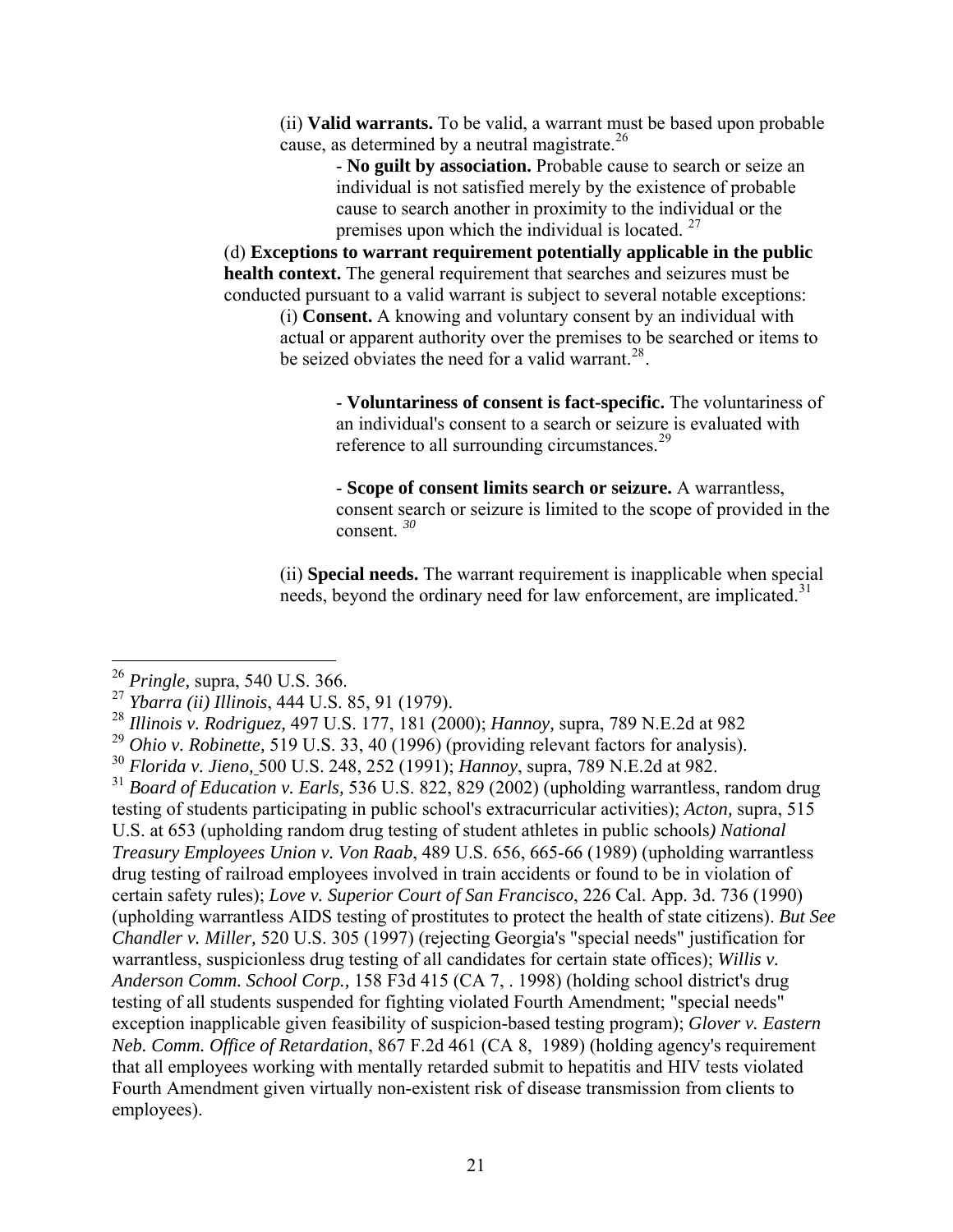- **Test.** Under the "special needs" exception, a search or seizure must be reasonable under all the circumstances. This determination is made by balancing the individual's privacy interests against the government's legitimate interests, as previously indicated, *supra*, at Section 3.11(A)(6), with consideration of the *context-specific factors* identified below.<sup>[32](#page-32-0)</sup>

# \* **Nature of the privacy interest affected by government action.**

\*\* Relevant factors:

\*\*\* Legitimate privacy expectations of the affected individual: Certain populations of individuals are presumed to have reduced expectations of privacy.  $33$ \*\*\* Relationship between the affected individual and the government; and

\*\*\* Existence of voluntary individual conduct that triggers government action.

# \* **Character of the government intrusion on the individual's privacy interest.**

\*\* Relevant factors:

\*\*\* Manner in which the search or seizure is conducted;

\*\*\* Level of confidentiality afforded private information obtained during the search or seizure; and

\*\*\* Degree to which the use of private information obtained during the search or seizure is limited.

# \* **Nature and immediacy of concerns giving rise to government action and the efficacy of the action in addressing those concerns.**

\*\* Relevant factors:

\*\*\* Practicability of the warrant and probable cause requirements;

\*\*\* Importance of government concern;

\*\*\* Implicated health and safety issues;

\*\*\* Need of government to prevent great harm;

<span id="page-32-0"></span><sup>32</sup> *Earls*, supra, 536 U.S. at 830-38; *Acton*, supra, 515 U.S. at 652-64.

<span id="page-32-1"></span><sup>33</sup> *United States v. Knights*, 532 U.S. 112 (2001) (probationers); *Dunn v. White*, 880 F.2d 1188  $(10^{th}$  Cir. 1989) (prisoners); *People v. Adams*, 597 N.E.2d 574 (Ill. 1992) (persons convicted of certain offenses).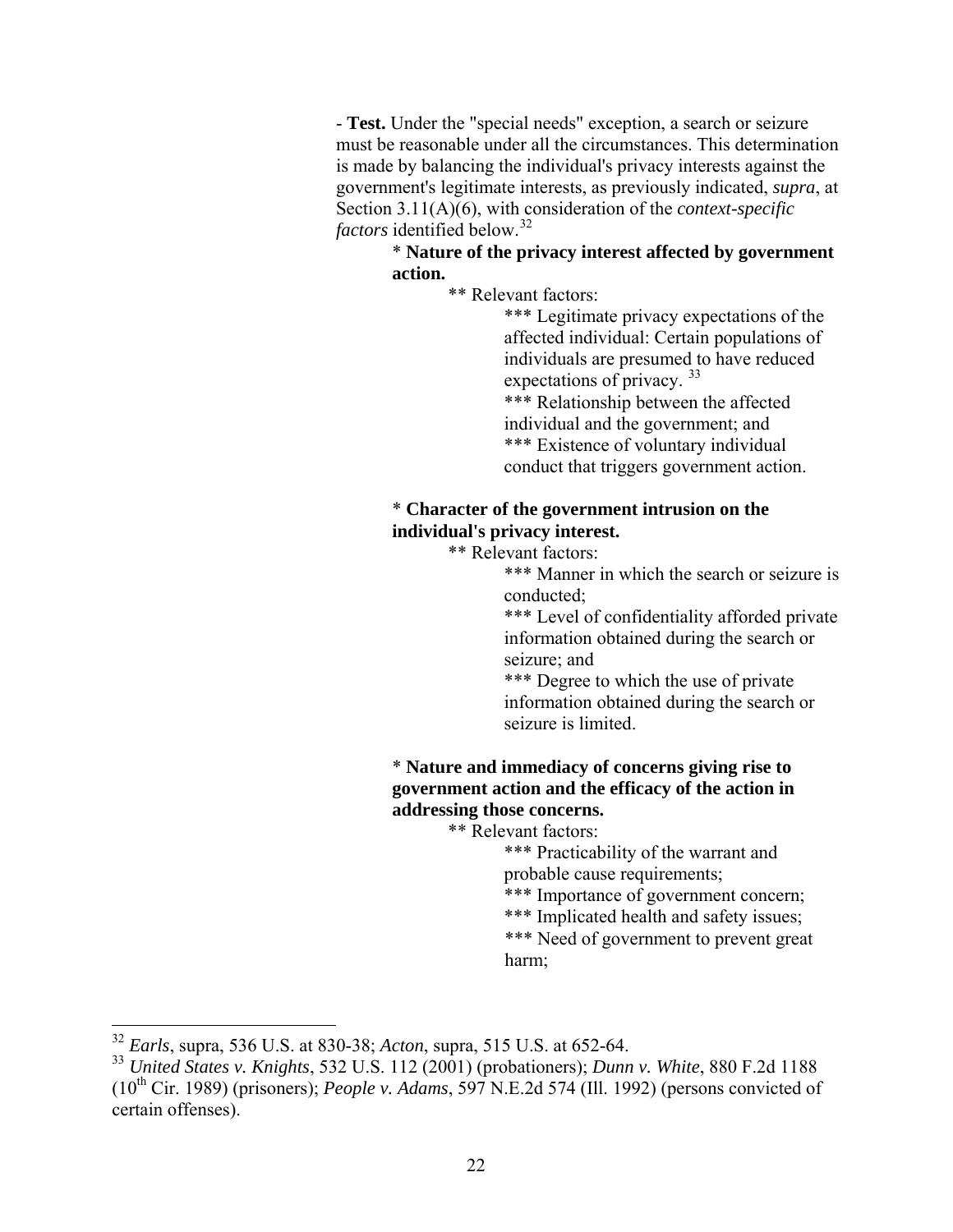\*\*\* Heightened government responsibility with respect to affected individual(s); and \*\*\* Degree to which government action is narrowly tailored to address concern.

\*\* **Close review of government needs and action appropriate.** The Court is permitted to conduct a "close review" of evidence relevant to the government's asserted "special needs" and the efficacy of the government action.<sup>[34](#page-33-0)</sup>

\*\***Extensive entanglement of law enforcement inconsistent with "special needs" exception.** To qualify for the special needs exception, the primary and immediate purposes of government action cannot involve the generation of evidence for law enforcement purposes.<sup>[35](#page-33-1)</sup>

> **\*\*\*** *But mandatory reporting requirements for medical personnel not Fourth Amendment violation even if information ultimately provided to law enforcement.*  Mandatory legal and ethical reporting schemes for information obtained by medical personnel during the ordinary course of treatment do not violate the Fourth Amendment, even if that information is ultimately provided to law enforcement.<sup>[36](#page-33-2)</sup>

- **No probable cause requirement**. The probable cause standard is often unsuited to circumstances outside the criminal context, such as those covered by the "special needs" exception.<sup>[37](#page-33-3)</sup>. The practicability of the probable cause requirement is considered in the balancing test provided above, *supra*, at Section  $3.11(A)(6)(d)(ii)(A)$ . Specifically, the probable cause standard is often unsuited to determining the reasonableness of administrative searches when government action seeks to:

\* Prevent the development of hazardous conditions; or

<sup>34</sup> *Ferguson,* supra, 532 U.S. at 81; *Chandler*, supra, 520 U.S. at 319-22.

<span id="page-33-1"></span><span id="page-33-0"></span><sup>&</sup>lt;sup>35</sup> *Ferguson*, supra, 532 U.S. at 82-82 (rejecting city's claim that warrantless, nonconsensual drug testing of pregnant women suspected of using cocaine was justified by "special needs" exception, given city prosecutors and police were extensively involved in testing program development and implementation and program used threat of arrest and prosecution to force women into treatment); *Acton,* supra, 515 U.S. at 658 (noting results of student drug tests are not provided to law enforcement or used for disciplinary purposes in upholding school testing scheme under "special needs" exception).

<span id="page-33-2"></span><sup>36</sup> *Ferguson*, supra, 532 U.S. at 78, 80-81.

<span id="page-33-3"></span><sup>37</sup> *Von Raab*,supra, 489 U.S. at 667-68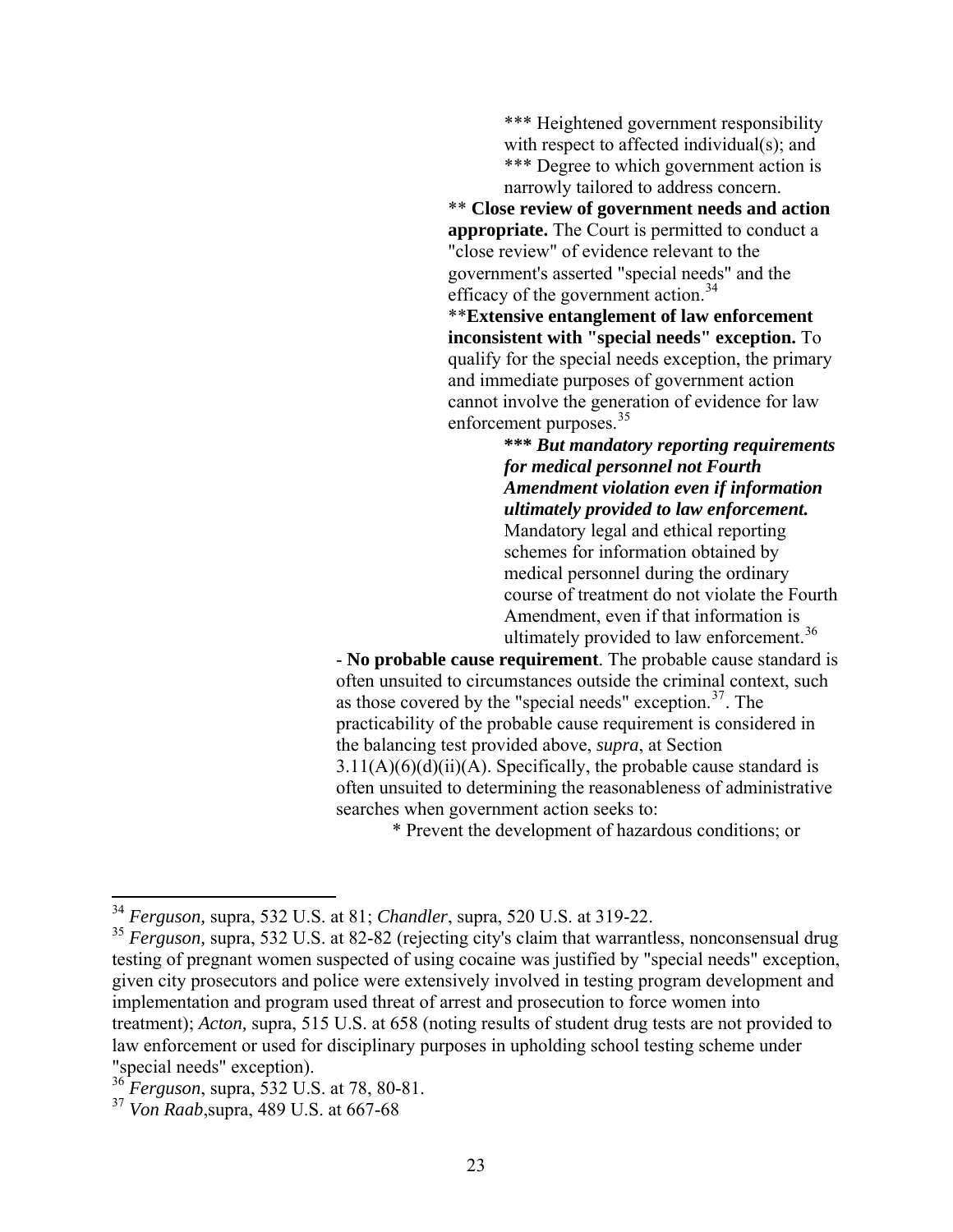\* Detect latent or hidden violations that rarely generate articulable grounds for searching any particular place or person.[38](#page-34-0)

- *And* **individualized suspicion not always necessary.** Pursuant to the "special needs" exception, a finding of individualized suspicion may not be necessary in the face of sufficient government safety and administrative interests.<sup>[39](#page-34-1)</sup>

> \* **Conditions under which individualized suspicion requirement not necessary.** The requirement of individualized suspicion may be suspended when:

> > \*\* The privacy interests implicated by the search or seizure are minimal;

\*\* An important government interest furthered by the search or seizure would be placed in jeopardy by a requirement of individualized suspicion; and \*\* Other safeguards are available to assure that the affected individual's reasonable expectation of privacy is not subject to the discretion of the official(s) in the field. $40$ 

\* **Membership in suspicious class or group subject to heightened risk may be sufficient.** In cases where individualizes suspicion is impracticable, membership in a suspicious class may provide sufficient justification for a search or seizure pursuant to the "special needs" exception.<sup>[41](#page-34-3)</sup>

(iii) **Administrative inspections.** Administrative inspections implicate the individual interests protected by the Fourth Amendment and may be conducted only upon issuance of a valid warrant.<sup>[42](#page-34-4)</sup>

- **Modified probable cause standard.** Administrative warrants may issue upon a modified "probable cause" standard, which is satisfied by a showing of:

<sup>38</sup> *Earls,* supra, 536 U.S. at 828.

<span id="page-34-1"></span><span id="page-34-0"></span><sup>&</sup>lt;sup>39</sup> *Earls*, supra, 536 U.S. at 829 ("In certain limited circumstances, the Government's need to discover such latent or hidden conditions, or to prevent their development, is sufficiently compelling to justify the searches without any measure of individualized suspicion."); *Skinner,* supra, 489 U.S. at 624.

<span id="page-34-2"></span><sup>40</sup> *Skinner*, supra, 489 U.S. at 624; *T.L.O.*, supra, 469 U.S. at 342 n.8.

<span id="page-34-3"></span><sup>&</sup>lt;sup>41</sup> *Dunn*, supra, 990 F.2d at 1195 ("[I]n the area of public health, this court has suggested that testing of all those within a suspicious class sometimes may be justified."); *Adams,* supra, 597 N.E.2d at 582 (upholding mandatory HIV testing of prostitutes and noting HIV provides few articulable grounds for testing other than "categories of risk.").

<span id="page-34-4"></span><sup>&</sup>lt;sup>42</sup> *Barlow's Inc.*, 436 U.S. at 316-20 (requiring warrant for OSHA inspection of business); *Camara*, supra, 387 U.S. at 534 (requiring warrant for housing code inspection of apartment building).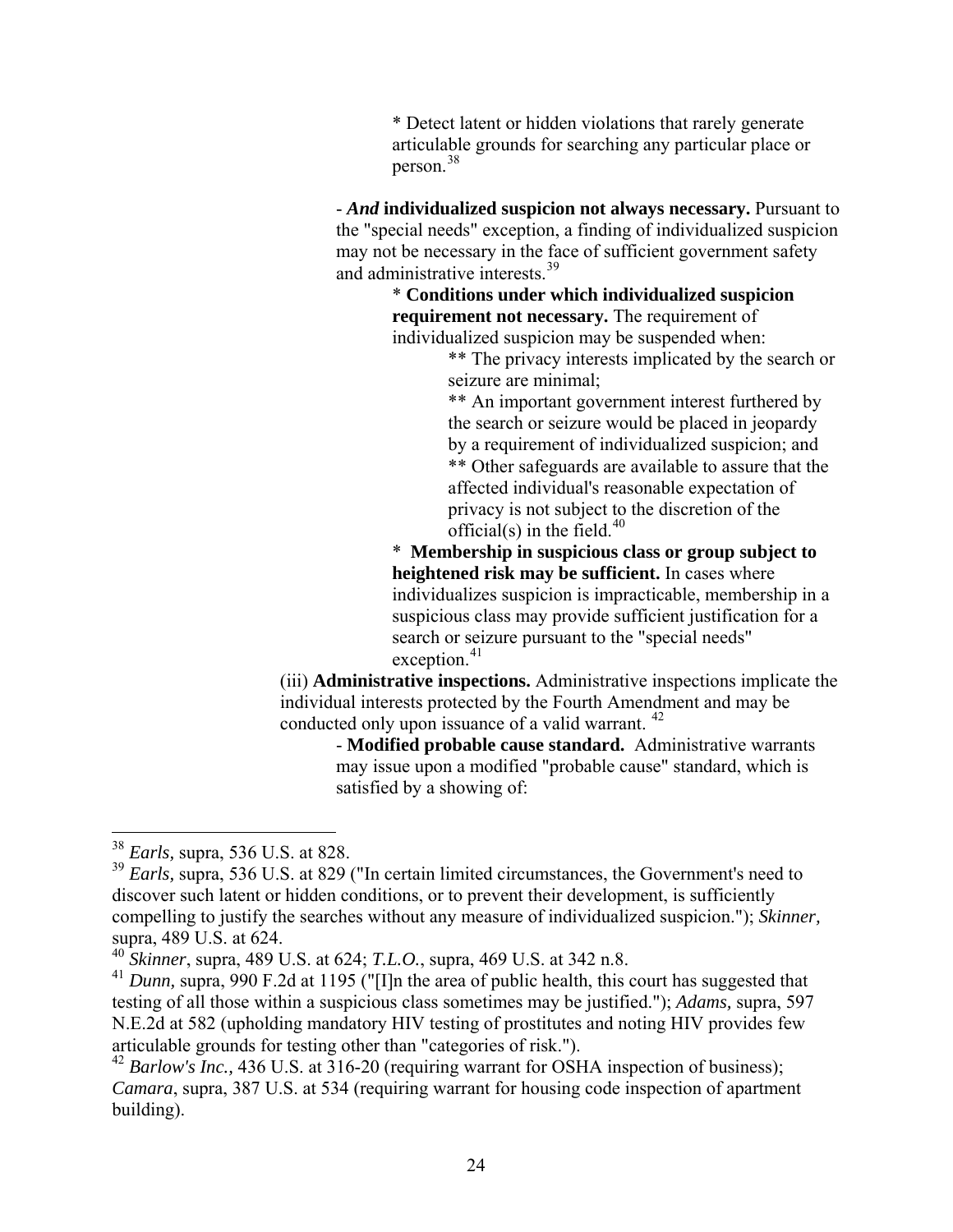\* Specific evidence of an existing violation; or

\* Reasonable legislative or administrative standards for conducting an inspection of a particular individual or establishment. $43$ 

(iv) **Pervasively regulated business.** Warrantless searches of certain industries are permitted based upon the theory that their extensive history of government oversight and pervasive regulation prevents those engaged in the industry from holding any reasonable expectations of privacy in their merchandise. $44$ 

- **Test.** Warrantless inspections of pervasively regulated businesses are deemed reasonable if the following criteria are met:

\* A substantial government interest informs the regulatory scheme pursuant to which the inspection is made;

\* The warrantless inspection is necessary to further the regulatory scheme; and

\* The regulatory inspection program provides a constitutionally-adequate substitute for a warrant in terms of the certainty and regularity of its application (*i.e.*, the regulatory scheme performs the two basic functions of a warrant: (i) it advises the owner of the premises that a search of defined scope is being made pursuant to the law and (ii) it limits the discretion of the inspecting officers).<sup>[45](#page-35-2)</sup>

- **Exception limited to business in "unique circumstances."** The pervasively regulated business exception to the warrant requirement is narrowly construed; the mere fact that a business is involved in interstate commerce or subject to federal regulation and/or supervision is insufficient to trigger the exception. Rather, the critical element is the *"long tradition of government supervision, of which any person who chooses to enter such a business must already be aware…. The businessman in a regulated industry in effect consents to the restrictions placed upon him."* [46](#page-35-3)

<span id="page-35-0"></span><sup>&</sup>lt;sup>43</sup> *Barlow's Inc.*, supra, 436 U.S. at 320-21 (holding warrant for OSHA inspection could properly issue upon showing of administrative plan derived from neutral sources (*e.g.*, desired frequency of inspections of certain types of businesses)); *Michigan v. Tyler*, 436 U.S. 499, 506 n.5 (1978) (holding warrant for housing code inspection could properly issue upon showing of factors such as the nature of the building, the condition of the entire area, and the passage of time rather than specific knowledge of the condition of a particular dwelling).

<span id="page-35-1"></span><sup>44</sup> *New York v. Burger,* 482 U.S. 692 (1987) (junkyard owners); *Donovan v. Dewey*, 452 U.S. 594 (1981) (federally regulated stone quarries); *United States v. Biswell,* 406 U.S. 311 (1972) (federally licensed firearms dealers); *Colonnade Catering Corp. v. United States*, 397 U.S. 72  $(1970)$  (federally licensed alcoholic beverage dealers).

<span id="page-35-2"></span><sup>45</sup> Burger, supra, 482 U.S. at 702-03.

<span id="page-35-3"></span><sup>46</sup> *Barlow's Inc.,* supra, 436 U.S. at 313; *see also Burger,* supra, 482 U. S. at 704-07 (noting "extensive" provisions regulating automobile junkyard businesses and existence of junk shop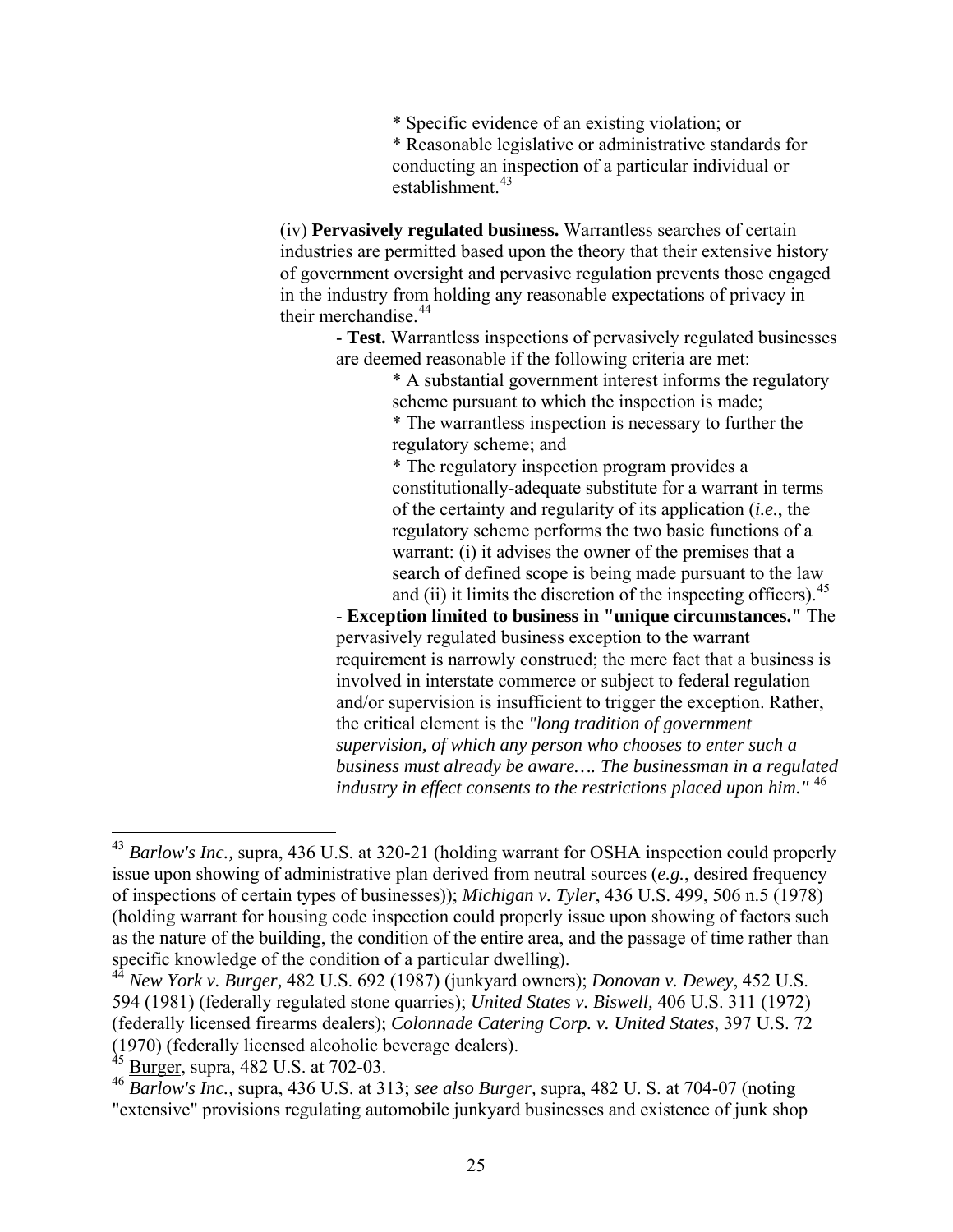- **Extent to which involvement of law enforcement is consistent** 

with exception. Provided that statute/regulatory scheme is properly administrative (*i.e.*, serves legitimate regulatory purposes), the following factors lack "constitutional significance":

> \* Penal laws in the jurisdiction address the same problem and serve the same goals;

> \* Evidence of a crime may be discovered in the course of enforcing the administrative scheme; and

\* Police officers, rather than administrative inspectors, conduct the inspections.<sup>[47](#page-36-0)</sup>

(v) **Checkpoints and other "blanket searches" for limited purposes related to safety.** Government actors may conduct warrantless, suspicionless checkpoints to ensure public safety and prevent illegal immigration.<sup>[48](#page-36-1)</sup>

> - **Test.** The reasonableness of warrantless, suspicionless checkpoints is determined by balancing "the nature of the threatened [privacy] interests and their connection to the particular law enforcement practices at issue."<sup>[49](#page-36-2)</sup>

> > \* **Gravity of threat to public safety not dispositive but certainly relevant.** The gravity of the threat to public safety is not alone dispositive when determining means appropriate for use by law enforcement.  $50$  However, urgent

regulations for over 140 years). *Cf. Wright,* supra, 371 U.S. at 1302 (upholding warrantless inspection of massage parlor, noting "[i]t is a business which is being inspected and one which has a history of regulation, albeit not as extensive as the liquor or firearms industries, and as a member of a regulated business, a licensee does impliedly consent to inspections at any and all reasonable times and places by obtaining a license." (Internal citations omitted.)).

<span id="page-36-0"></span><sup>47</sup> *Burger,* supra, 482 U.S. at 712-17; *Ferguson*, supra, 532 U.S. at 83 n.21. *But see United States v. Johnson,* 994 F.2d 740, 742-43 (10<sup>th</sup> Cir. 1993) (holding warrantless inspection of taxidermy shop initiated by and participated in by federal anti-smuggling agent violated Fourth Amendment and pervasively regulated business exception did not apply; "an administrative inspection may not be used as a pretext solely to gather evidence of criminal activity").

<span id="page-36-1"></span><sup>48</sup> *Edmond,* supra, 531 U.S. at 47-48 (noting validity of searches at places where the need to enforce public safety is particularly acute (*e.g.* borders, airports, government buildings)); *Chandler,* supra, 520 U.S. at 323 ("We reiterate, too, that where the risk to public safety is substantial and real, blanket suspicionless searches calibrated to the risk may ranks as 'reasonable'—for example, searches now routine at airports and at entrances to courts and other official buildings."); *Prouse,* supra, 440 U.S. at 663 (suggesting verification of licensing, registration, and vehicle inspection requirements at roadblock-type stops is permissible means of promoting highway safety).

<sup>49</sup> *Edmon*, supra, 531 U.S. at 42-43.

<span id="page-36-3"></span><span id="page-36-2"></span> $50 \underline{\text{Id.}}$  at 42.

 $\overline{a}$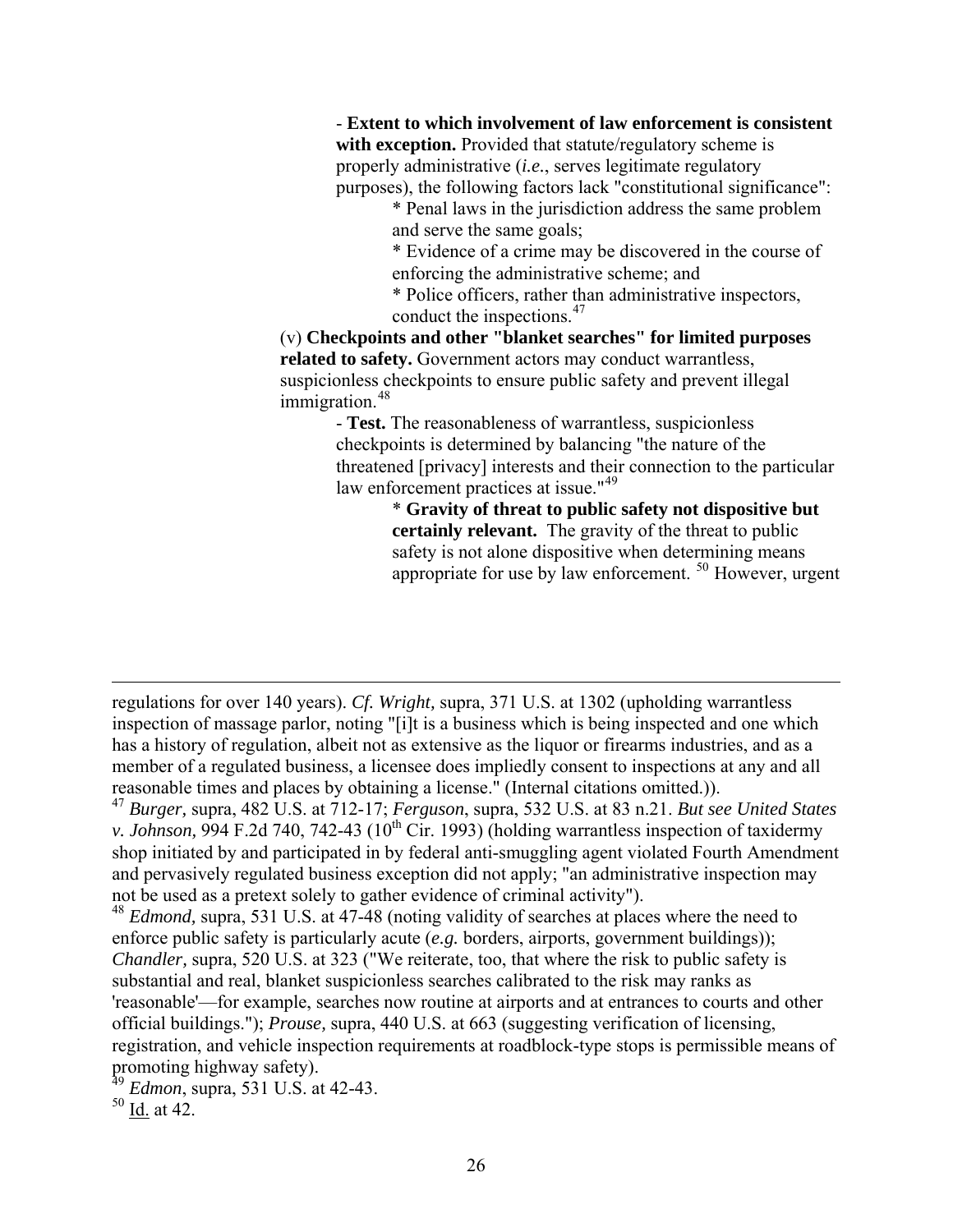public safety considerations must be considered in all Fourth Amendment deliberations.<sup>[51](#page-37-0)</sup>

\* **Inquiry into checkpoint program purposes appropriate.** The Court may inquire into and assess the primary programmatic purpose(s) of warrantless, suspicionless checkpoint programs when assessing their validity under the Fourth Amendment.<sup>[52](#page-37-1)</sup>

- **Use of Checkpoints to obtain evidence of ordinary criminal wrongdoing impermissible.** The use of motor vehicle checkpoints for the primary purpose of uncovering evidence of criminal wrongdoing violates the Fourth Amendment.<sup>[53](#page-37-2)</sup>.

(vi) **Reasonable searches incident to lawful arrests.** A warrantless search incident to a lawful arrest may be permissible if reasonable under the circumstances.<sup>[54](#page-37-3)</sup>

> - **Threat to officer safety or survival of evidence usually necessary.** A search incident to a lawful arrest must be justified by a need to ensure the arresting officer's safety or prevent the destruction of evidence.

(vii) **Investigatory stops based on reasonable suspicion.** A warrantless investigatory stop of an individual (and associated "pat-down") is permissible if based upon reasonable suspicion.<sup>[55](#page-37-4)</sup>

> - **Reasonable suspicion defined.** Reasonable suspicion exists when, based on specific and articulable facts considered together with the rational inferences drawn from those facts, there is a particularized and objective basis to suspect criminal activity.<sup>[56](#page-37-5)</sup>

(viii) **Exigent circumstance.** A warrantless search or seizure may be permissible if the delay associated with obtaining a warrant is likely to lead to *injury, public harm*, or the destruction of evidence.<sup>[57](#page-37-6)</sup>

 $\overline{a}$ 

<span id="page-37-0"></span><sup>51</sup> *Goldsmith,* supra, 183 F3d at 663 ("When urgent considerations of the public safety require compromise with the normal principles constraining law enforcement, the normal principles may have to bend. The Constitution is not a suicide pact.")

<span id="page-37-1"></span><sup>52</sup> *Edmond*, supra, 531 U.S. at 45-46.

<span id="page-37-2"></span> $^{53}$  Id. at 453-54

<span id="page-37-3"></span><sup>54</sup> *See*, *e.g.*, *Schmerber*, supra, 84 U.S. at 770-71 (warrantless, nonconsensual blood draw held reasonable incident to lawful arrest given probable cause to believe defendant had been driving while intoxicated, delay associated with securing warrant may have led to destruction of evidence, and the intrusion was of a minor nature). *Cf.* Cupp, supra, 412 U.S. at 295-96 (warrantless scraping of fingernails held reasonable search incident to station house detention given threat of evidence destruction and limited nature of intrusion).

<sup>55</sup> *Terry v. Ohio*, 392 U.S. 1 (1968).

<span id="page-37-5"></span><span id="page-37-4"></span><sup>56</sup> Id. at 21.

<span id="page-37-6"></span><sup>57</sup> *Mincey v. Arizona,* 437 U.S. 385, 393-94 (1978); Tyler, supra, 436 U.S. at 509 (fire constitutes exigency sufficient to render warrantless entry reasonable); *Schmerbe*r, supra, 384 U.S. at 770- 71.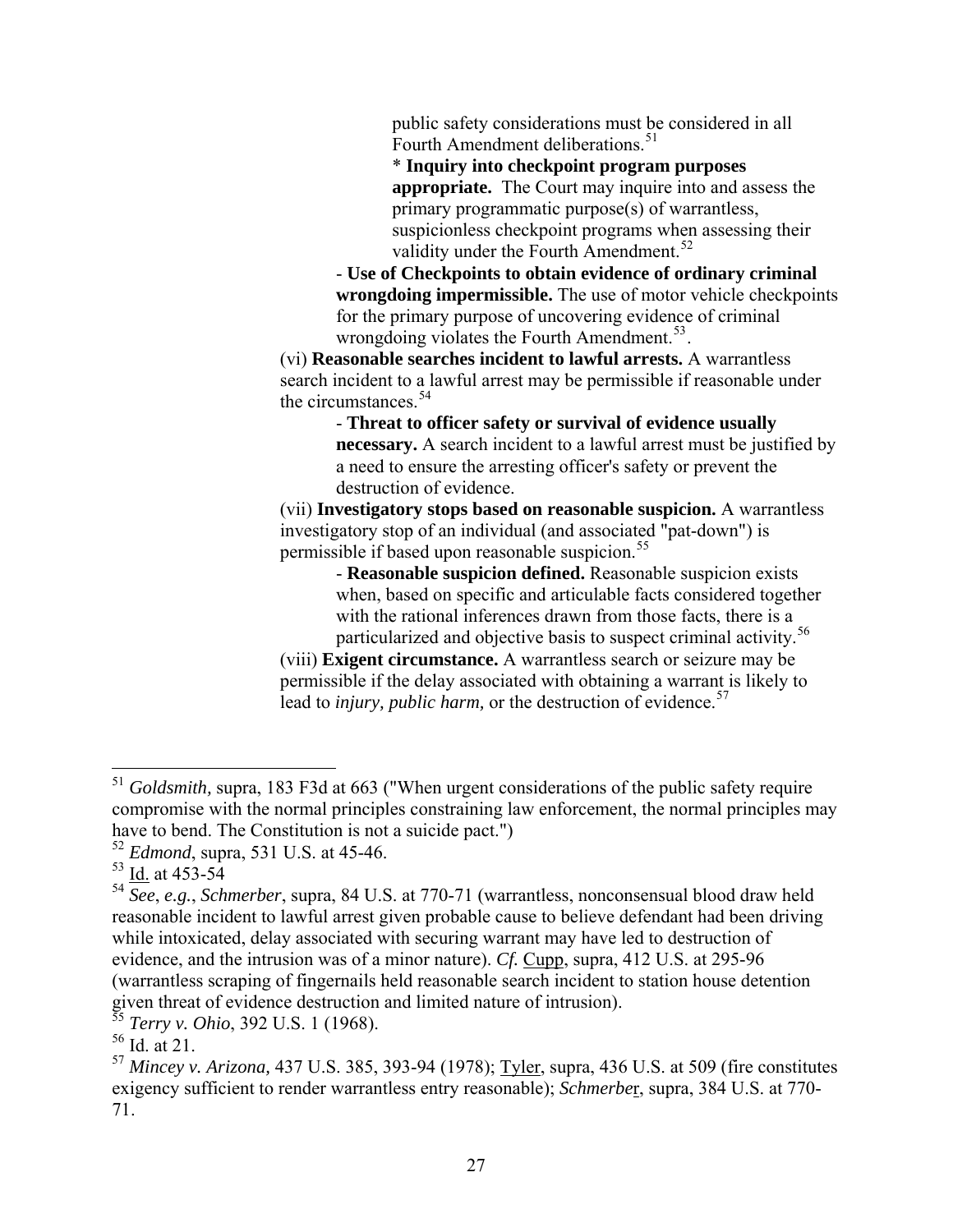**- Search limited in scope by circumstances.** A warrantless search justified by exigent circumstances is limited in scope to the exigencies that justify its initiation.<sup>[58](#page-38-0)</sup>

(e) **State bears burden to prove exception justified.** The State bears the burden of proving that a departure from the warrant requirement is justified.<sup>[59](#page-38-1)</sup>

(i) **Preponderance of evidence required.** The State must prove such a departure is justified by a preponderance of the evidence. *See* id.

#### **B.** *The Michigan Constitution*

#### 1. **No unreasonable searches and seizures.**

*The person, houses, papers and possessions of every person shall be secure from unreasonable searches and seizures. No warrant to search any place or to seize any person or things shall issue without describing them, nor without probable cause, supported by oath or affirmation. The provisions of this section shall not be construed to bar from evidence in any criminal proceeding any narcotic drug, firearm, bomb, explosive or any other dangerous weapon, seized by a peace officer outside the curtilage of any dwelling house in this state.* Mich. Const 1963, art. 1, § 11.

2. **Analysis distinct from that of Fourth Amendment claims.** The court's analysis of unreasonable search and seizure claims made with reference to Article I, Section 11 of the Michigan Constitution is separate and distinct from that undertaken for federal constitutional claims, despite the nearly identical wording of the federal and state provisions.

(a) **Michigan Constitution provides the same protection.** Michigan's constitutional prohibition against unreasonable searches and seizures is to be construed to provide the same protection as that secured by the [Fourth](http://www.lexis.com/research/buttonTFLink?_m=fbbd26ac208bc39d4c7e7db3ede113f3&_xfercite=%3ccite%20cc%3d%22USA%22%3e%3c%21%5bCDATA%5bMCLS%20Const.%20Art.%20I%2c%20%a7%2011%5d%5d%3e%3c%2fcite%3e&_butType=4&_butStat=0&_butNum=108&_butInline=1&_butinfo=USCONST%20AMEND%204&_fmtstr=FULL&docnum=1&_startdoc=1&wchp=dGLbVzb-zSkAt&_md5=6d71d9ceeedd0e1a346f019dab704711)  [Amendment of the federal constitution](http://www.lexis.com/research/buttonTFLink?_m=fbbd26ac208bc39d4c7e7db3ede113f3&_xfercite=%3ccite%20cc%3d%22USA%22%3e%3c%21%5bCDATA%5bMCLS%20Const.%20Art.%20I%2c%20%a7%2011%5d%5d%3e%3c%2fcite%3e&_butType=4&_butStat=0&_butNum=108&_butInline=1&_butinfo=USCONST%20AMEND%204&_fmtstr=FULL&docnum=1&_startdoc=1&wchp=dGLbVzb-zSkAt&_md5=6d71d9ceeedd0e1a346f019dab704711), absent, compelling reason to impose a different interpretation.<sup>[60](#page-38-2)</sup>

(b) **No greater protection.** Article I, Section 11 of the Michigan Constitution does not provide greater degree of protection than United States Constitution.<sup>[61](#page-38-3)</sup>

## 3. **Definitions.**

(a) **Search.** A search occurs when an expectation of privacy that society considers reasonable is infringed. $62$ 

(i) **Expectation of privacy.** An individual's expectation of privacy in an object or area is deemed reasonable under Michigan law if:

 $\overline{a}$ 

<sup>58</sup> *Mincey*, supra, 437 U.S. at 393.

<span id="page-38-1"></span><span id="page-38-0"></span><sup>59</sup> *United States v. Matlock*, 415 U.S. 164 (1974).

<span id="page-38-2"></span><sup>60</sup> *People v Green;* 260 Mich App 392*;* [677 NW2d 363 \(2004](http://www.lexis.com/research/buttonTFLink?_m=fbbd26ac208bc39d4c7e7db3ede113f3&_xfercite=%3ccite%20cc%3d%22USA%22%3e%3c%21%5bCDATA%5bMCLS%20Const.%20Art.%20I%2c%20%a7%2011%5d%5d%3e%3c%2fcite%3e&_butType=3&_butStat=2&_butNum=109&_butInline=1&_butinfo=%3ccite%20cc%3d%22USA%22%3e%3c%21%5bCDATA%5b260%20Mich.%20App.%20392%5d%5d%3e%3c%2fcite%3e&_fmtstr=FULL&docnum=1&_startdoc=1&wchp=dGLbVzb-zSkAt&_md5=0d88a33569ac30c1b61326f4855de8d3)*); People v. Carter,* 250 Mich. App. 510; 655 NW2d 236 (2002).

<span id="page-38-3"></span><sup>61</sup> *Kivela v. Department of Treasury*, 449 Mich. 220; 536 NW2d 498 (1995).

<span id="page-38-4"></span><sup>62</sup> *People v. Mack*, 100 Mich App 45; 298 N.W.2d 657 (1980).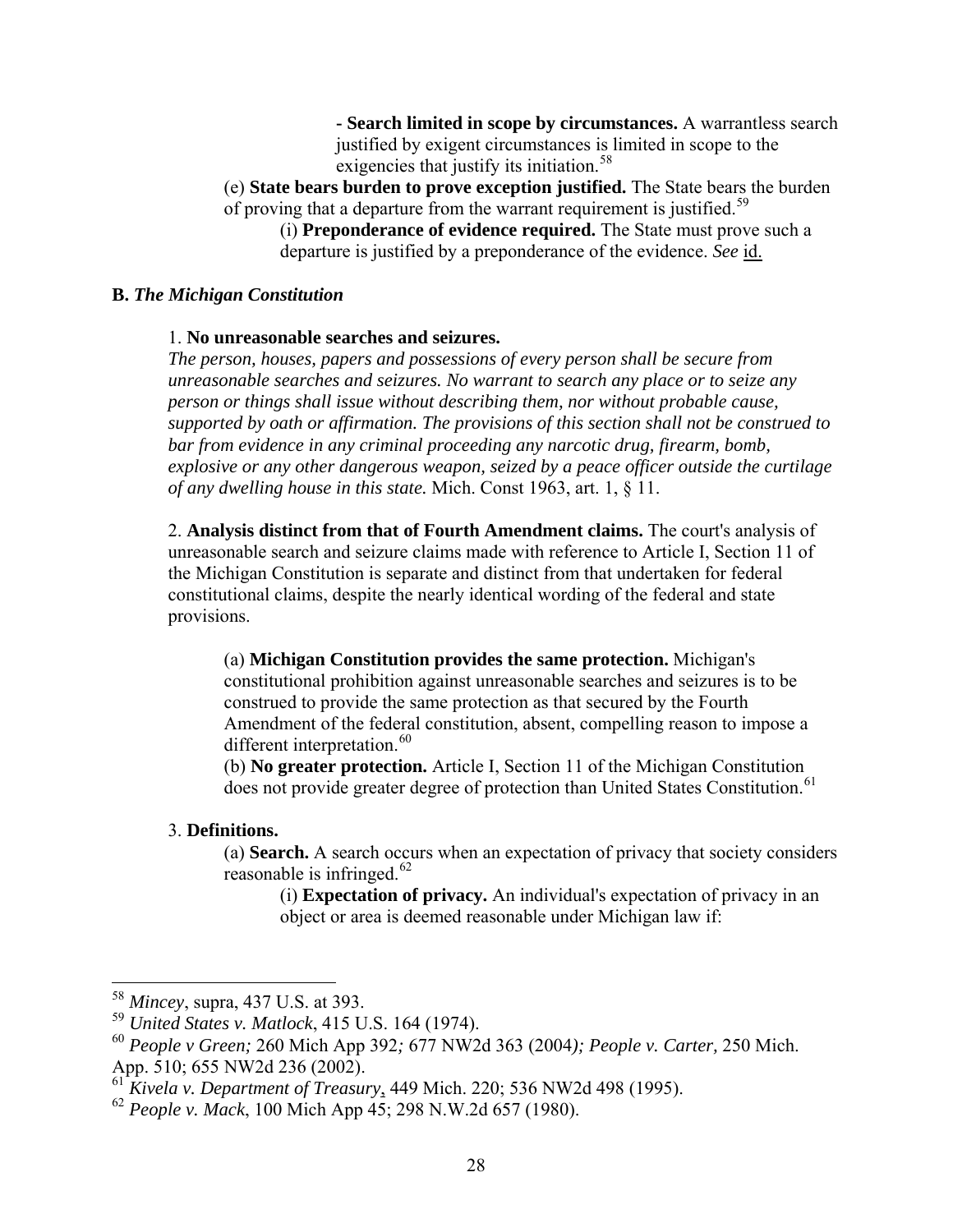- The individual has exhibited an actual, subjective expectation of privacy in the object or area; and

- The expectation of privacy is one which society would recognize as reasonable  $63$ 

# (b) **Seizure.**

(i) **Of individual.** A seizure of an individual occurs when government action intrudes upon the individual's privacy and meaningfully interferes with the individual's freedom of movement.<sup>[64](#page-39-1)</sup>

(c) **Probable cause.** Probable cause exists upon a showing of a probability of or the existence of specified items in a certain place. <sup>[65](#page-39-2)</sup>

4. **Standing requirement.** An individual must establish ownership, control, possession, or interest in the premises searched or property seized in order to challenge government action under Article I, Section 11.<sup>[66](#page-39-3)</sup>

5. **Reasonableness analyzed.** Government conduct is permissible if, in the totality of the circumstances, the conduct is reasonable. $67$ 

(a) **Fact-specific inquiry.** The reasonableness of the behavior of state agents is determined on a case-by-case basis.<sup>[68](#page-39-5)</sup>

(b) **Burden on state.** When analyzing search and seizure issues under Article I, Section 11, the state bears the burden of proving the search or seizure was reasonable.<sup>[69](#page-39-6)</sup>

(c) **Homes afforded greatest protection.** Houses and premises of citizens are afforded the highest protection under Mich Const 1963,Article I, Section 11. (d) **Warrant generally required.** As a general rule, government searches and seizures must be conducted pursuant to a valid warrant to be reasonable.<sup>[70](#page-39-7)</sup>

(i) **Valid warrants.** A valid warrant must be issued by a neutral magistrate and be based upon probable cause, supported by oath or affirmation.<sup>[71](#page-39-8)</sup>

(e) **Exceptions to warrant requirement potentially applicable in the public health context.** The general requirement that searches and seizures must be conducted pursuant to a valid warrant is subject to the same exceptions discussed, *supra*, at Section 3.11(A)(6)(d) for the Fourth Amendment.

(f) **Application of totality of circumstances balancing test for reasonableness consistent with federal law.** As applied, the balancing test for reasonableness

<u>.</u>

<sup>&</sup>lt;sup>63</sup> Id. at 659

<span id="page-39-1"></span><span id="page-39-0"></span><sup>64</sup> *People v. Williams,* 63 Mich App 398; 234 N.W.2d 541, 544 (1975).

<span id="page-39-2"></span><sup>65</sup> *People v. Coffey*, 61 Mich App 110; 232 N.W.2d 320, 321 (1975).

<span id="page-39-3"></span><sup>66</sup> *People v. Goeppner,* 20 Mich App 425; 174 N.W.2d 143, 146 (1969).

<span id="page-39-4"></span><sup>67</sup> *People v. Julliet*, 439 Mich 34; 475 N.W.2d 786, 790 (1991).

<span id="page-39-5"></span><sup>68</sup> *People v. Martin*, 99 Mich App 570; 297 N.W.2d 718, 719 (1980).

<span id="page-39-6"></span><sup>69</sup> *People v. Wade*, 157 Mich App 481; 403 N.W.2d 578, 585 (1975).

<span id="page-39-7"></span><sup>70</sup> *People v. De La Mater*, 213 Mich 167; 182 N.W.57, 62 (1921).

<span id="page-39-8"></span> $71$  Id. at 62.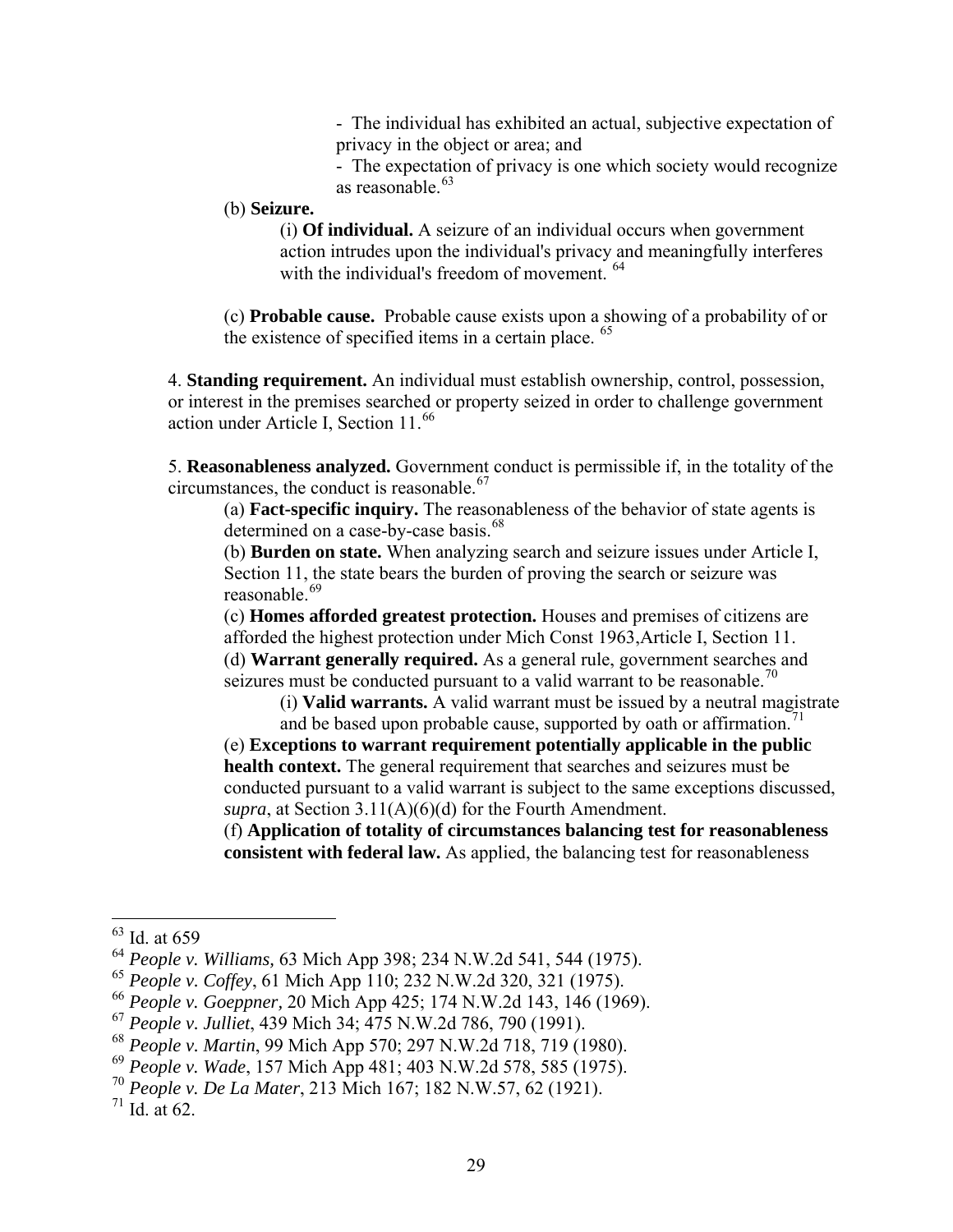under Article I, Section 11 of the Michigan Constitution is generally consistent with the principles of federal law discussed, *supra*, at Section 3.11(A).<sup>[72](#page-40-0)</sup>

# 3.12 Search Warrants

As a general rule, the procedures for obtaining and executing search warrants in the public health context are identical to those applicable in the criminal context. However, given the highly sensitive nature of the information that may be revealed in the course of a public health search or seizure (*e.g.* an individual's medical information) and the unpredictable, time-sensitive nature of public health emergencies, several of these procedures require special consideration.

## **A.** *Procurement of a Warrant After Hours*

1. **Affidavits not made in person.** An affidavit for a search warrant may be made by any electronic or electromagnetic means of communication, including by facsimile or over a computer network, if both of the following occur:

(a) The judge or district court magistrate orally administers the oath or affirmation to an applicant for a search warrant who submits an affidavit under this subsection.

 (b) The affiant signs the affidavit. Proof that the affiant has signed the affidavit may consist of an electronically or electromagnetically transmitted facsimile of the signed affidavit or an electronic signature on an affidavit transmitted over a computer network. MCL 780.651.

2. **Oath given electronically.** If an oath or affirmation is orally administered by electronic or electromagnetic means of communication under this section, the oath or affirmation is considered to be administered before the judge or district court magistrate. MCL 780.651.

3. **Approved warrant transmitted by electronic means.** The peace officer or department receiving an electronically or electromagnetically issued search warrant shall receive proof that the issuing judge or district court magistrate has signed the warrant before the warrant is executed. Proof that the issuing judge or district court magistrate has signed the warrant may consist of an electronically or electromagnetically transmitted facsimile of the signed warrant or an electronic signature on a warrant transmitted over a computer network. MCL 780.651.

# **B.** *Confidentiality*

1. **Warrant applications and issued warrants are not public records.** An affidavit and warrant are nonpublic information except as provided. MCL 780.651.

2. **Preventing the information from becoming public.** On the fifty-sixth day following the issuance of a search warrant, the search warrant affidavit contained in any court file

<span id="page-40-0"></span> $\overline{a}$ <sup>72</sup> *People v. Rice*, 192 Mich App 512; 482 N.W.2d 192 (1992).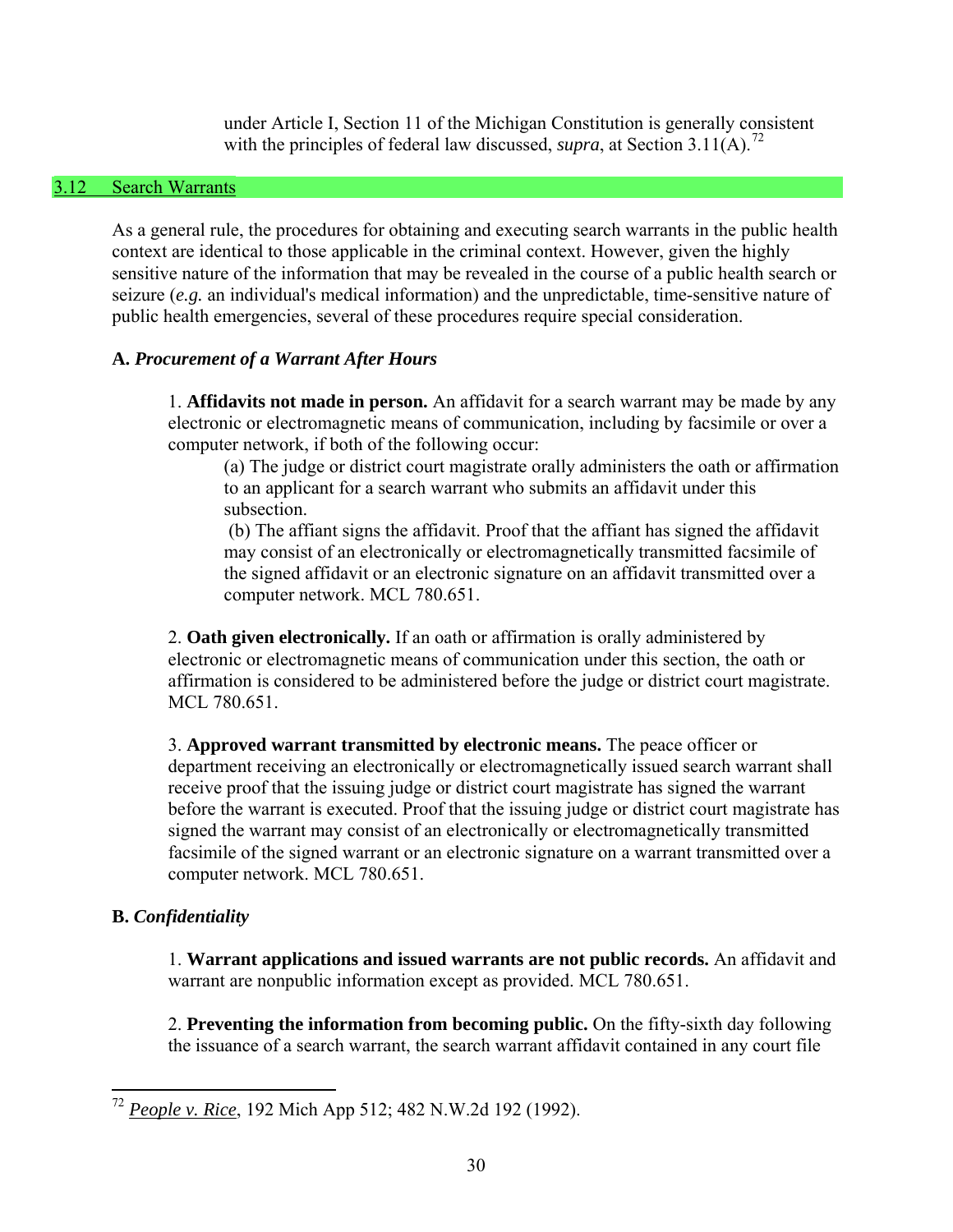or court record retention system is public information unless, before the fifty-sixth day after the search warrant is issued, a peace officer or prosecuting attorney obtains a suppression order from a magistrate. MCL 780.651

(a) **There must be a showing that suppression is necessary.** A suppression order is issued upon a showing under oath that suppression is necessary to:

- (i) Protect an ongoing investigation; or
- (ii) The privacy of a victim or witness; or
- (iii) The safety of a victim or witness. MCL 780.651.

(b) **Method of obtaining suppression.** The suppression order may be obtained ex-parte in the same manner that the search warrant was issued. MCL 780.651.

(c) **Expiration of suppression.** An initial suppression order issued under this subsection expires on the fifty-sixth day after the order is issued. MCL 780.651.

(d) **Subsequent suppression.** A second or subsequent suppression order may be obtained in the same manner as the initial suppression order and shall expire on a date specified in the order. MCL 780.651.

# **3.20 SEARCHES AND INSPECTIONS OF PREMISES**

In addition to the general principles surrounding searches, discussed, *supra*, at Section 3.10, Michigan law contains several provisions specifically addressing searches of premises in various public health contexts.

3.21 Inspections to Prevent and Contain Infectious Diseases

**A.** *Right to Enter and Inspect Private Property.* To assure compliance with laws enforced by the department, the department may inspect, investigate, or authorize an inspection or investigation to be made of any matter, thing, premises, place, person, record, vehicle, incident, or event. MCL 333.2241.

1. **Warrant required.** The department may apply for an inspection or investigation warrant under section 2242 to carry out this section. MCL 333.2241.

2. **Affidavit required for issuance of warrant.** Upon receipt of an affidavit made on oath establishing grounds for issuing a warrant pursuant to section 2243, a magistrate shall issue an inspection or investigation warrant authorizing the department applying for the warrant to conduct an inspection or investigation. MCL 333.2242.

3. **Grounds for issuance of warrant.** A magistrate shall issue an inspection or investigation warrant if either of the following exists:

a. Reasonable legislative or administrative standards for conducting a routine or area inspection are satisfied with respect to the particular thing, premises, place, person, record, vehicle, incident, or event.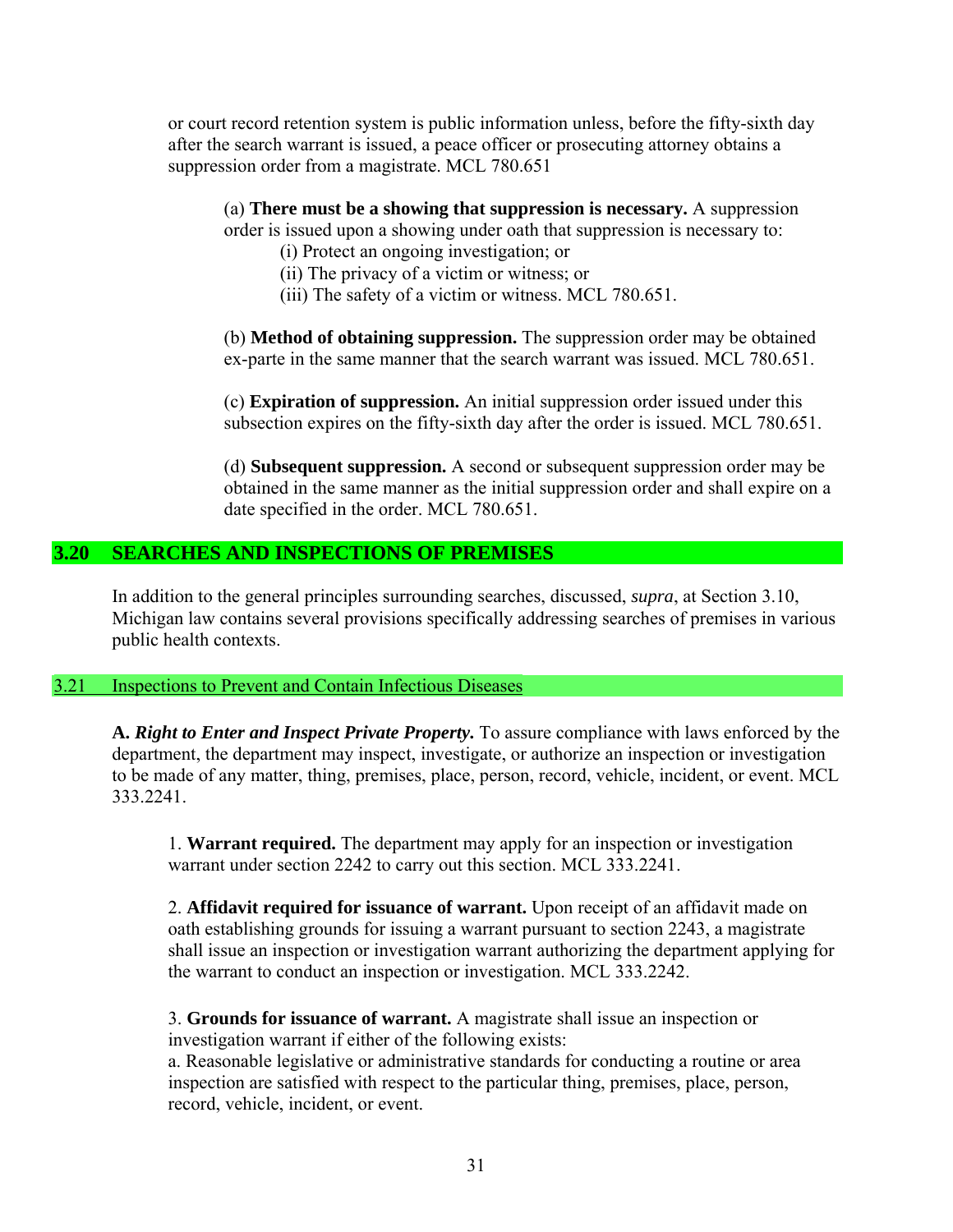b. There is reason to believe that noncompliance with laws enforced by the state or local health department may exist with respect to the particular thing, premises, place, person, record, vehicle, incident, or event. MCL 333.2243.

4. **Finding of cause.** The magistrate's finding of cause shall be based on the facts stated in the affidavit. The affidavit may be based upon reliable information supplied to the applicant from a credible individual, named or unnamed, if the affidavit contains affirmative allegations that the individual spoke with personal knowledge of the matters contained in the affidavit. MCL 333.2244.

5. **Warrant direction to law enforcement.** An inspection or investigation warrant may be directed to the sheriff or any law enforcement officer, commanding the officer to assist the state or local health department in the inspection or investigation. A warrant shall designate and describe the location or thing to be inspected and the property or thing to be seized. The warrant shall state the grounds or cause for its issuance or a copy of the affidavit shall be attached to the warrant. MCL 333.2245.

6. **Execution of warrant.** The officer to whom an inspection or investigation warrant is directed or a person assisting the officer may break an outer or inner door or window of a house or building, or anything therein, to execute the warrant, if, after notice of his or her authority and purpose, the officer is refused admittance, or when necessary to liberate the officer or person assisting the officer in execution of the warrant. MCL 333.2246.

## 3.22 Inspections to Ensure Compliance with Sanitary Standards

**A.** *Right to Inspect Public Buildings and Institutions.* **B.** *Right to Inspect Dwellings.* **C.** *Right to Inspect Public and Private Land for Pest and Vectors.* 

## 3.23 Food Establishment Inspections

- **A.** *"Food Establishment" Defined.*
- **B.** *Requirements for Food Establishments*
- **C.** *Right to Enter and Inspect Food Establishments.*
- **D.** *Procedures Upon Discovery of Violations*
- **E.** *Statewide Food Regulation Scheme.*

## 3.24 Inspection Reports

**A.** *Completion of Report Required***.** 

# **3.30 SEARCHES OF PERSONS**

In addition to the general principles surrounding searches, discussed, *supra*, at Section 3.10, Michigan law contains several provisions specifically addressing searches of persons in various public health contexts.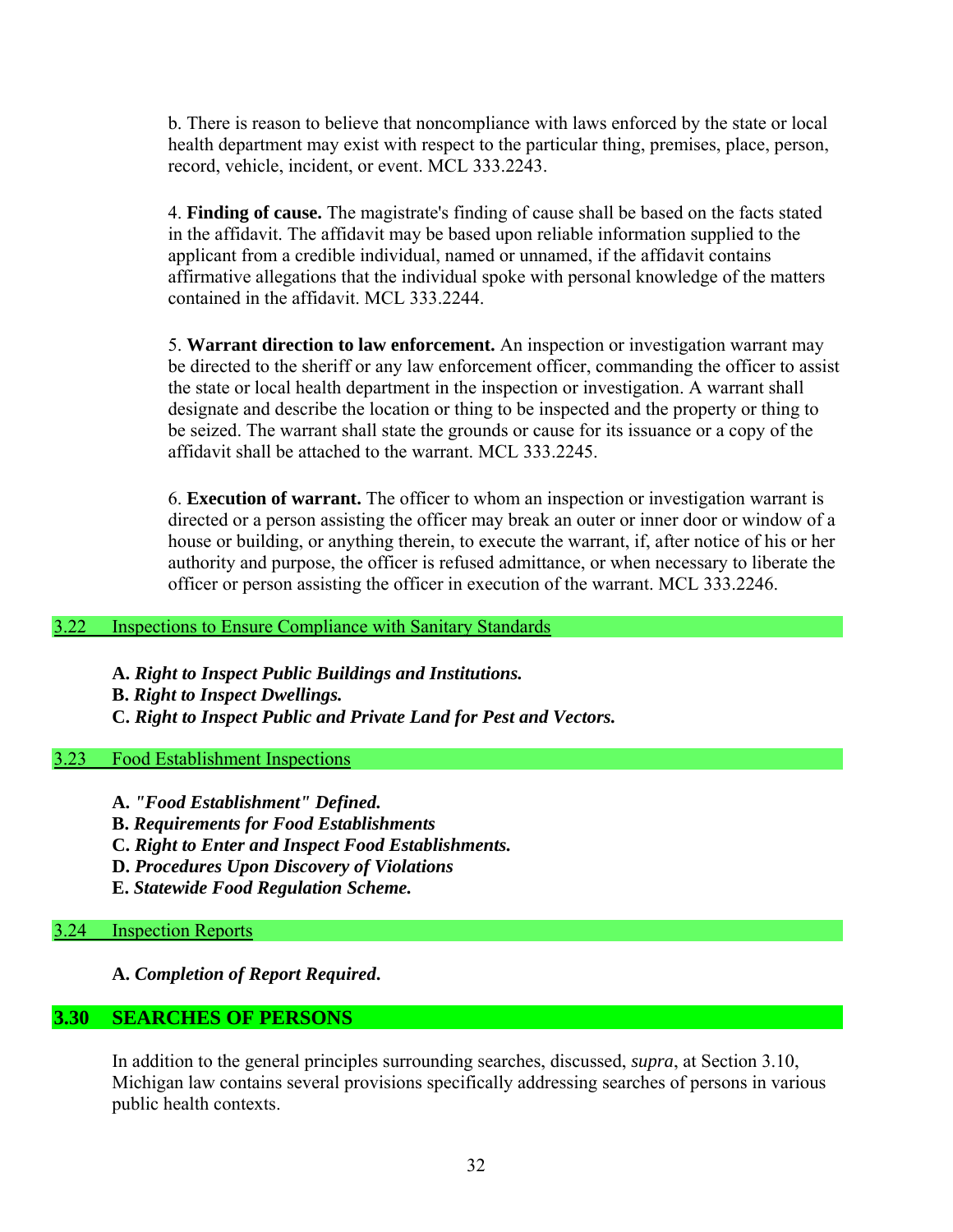## 3.31 Procurement of Physical Evidence from an Individual's Body

As discussed, *supra*, at Section 3.11(A)(4), the procurement of physical evidence from an individual's body constitutes a search if it infringes upon an expectation of privacy that society recognizes as reasonable.

**A.** *Types of Bodily Intrusions Deemed Searches.* Michigan law has explicitly recognized the following bodily intrusions as searches subject to the protections of the Fourth Amendment of the United States Constitution and Article I, Section 11 of the Michigan Constitution:

1. **Blood.** The taking of blood for the purpose of analysis.[73](#page-43-0)

2. **Urinalysis.**[74](#page-43-1)

- 3. **Penile swabs.** [75](#page-43-2)
- 4. **Teeth imprints.** [76](#page-43-3)
- 5. **Fingernail scrapings.**[77](#page-43-4)

**B.** *Factors Relevant to Search Determination.* In determining whether a bodily intrusion constitutes a search subjection to constitutional protections, Michigan courts have considered the following factors:

 1. **The degree of touching** by government officials required to obtain physical evidence (a) **Probing beneath body surface not a prerequisite to search.**  It is not necessary that an intrusion involve probing beneath the body's surface in

order to be deemed a search.

- 2. **The degree of fear, humiliation, and anxiety created** by intrusion; and
- 3. **The nature of information revealed** by the physical evidence. id.

# 3.32 Medical Testing

 $\overline{a}$ 

The state health director and local health officers are empowered to seek the cooperation of individuals to prevent the spread of communicable diseases. In so doing, the director and local health officers must implement the least restrictive, but medically necessary, procedures to

<span id="page-43-0"></span><sup>73</sup> *Lebel v Swincicki,* 93 NW2d [281; 454 Mich 427 \(1958\)](http://www.lexis.com/research/buttonTFLink?_m=a313a3f88ac54584c176157323257742&_xfercite=%3ccite%20cc%3d%22USA%22%3e%3c%21%5bCDATA%5bMCLS%20Const.%20Art.%20I%2c%20%a7%2011%5d%5d%3e%3c%2fcite%3e&_butType=3&_butStat=2&_butNum=134&_butInline=1&_butinfo=%3ccite%20cc%3d%22USA%22%3e%3c%21%5bCDATA%5b354%20Mich.%20427%5d%5d%3e%3c%2fcite%3e&_fmtstr=FULL&docnum=1&_startdoc=1&wchp=dGLbVzz-zSkAA&_md5=051dbdaed9f31536568b832c5bc6e390)*.* <sup>74</sup> *People v. Miller*, 98 N.W.2d 524; 357 Mich 400 (1959).

<span id="page-43-2"></span><span id="page-43-1"></span><sup>75</sup> *People v. Elston*, 614 N.W.2d 595; 462 Mich 751 (2002)

<span id="page-43-3"></span><sup>76</sup> *People v. Marsh*, 441 N.W.2d 33; 177 Mich. App 161 (1989).

<span id="page-43-4"></span><sup>77</sup> *People v. Wesley*, 103 Mich. App 241; 303 N.W.2d 194 (1981).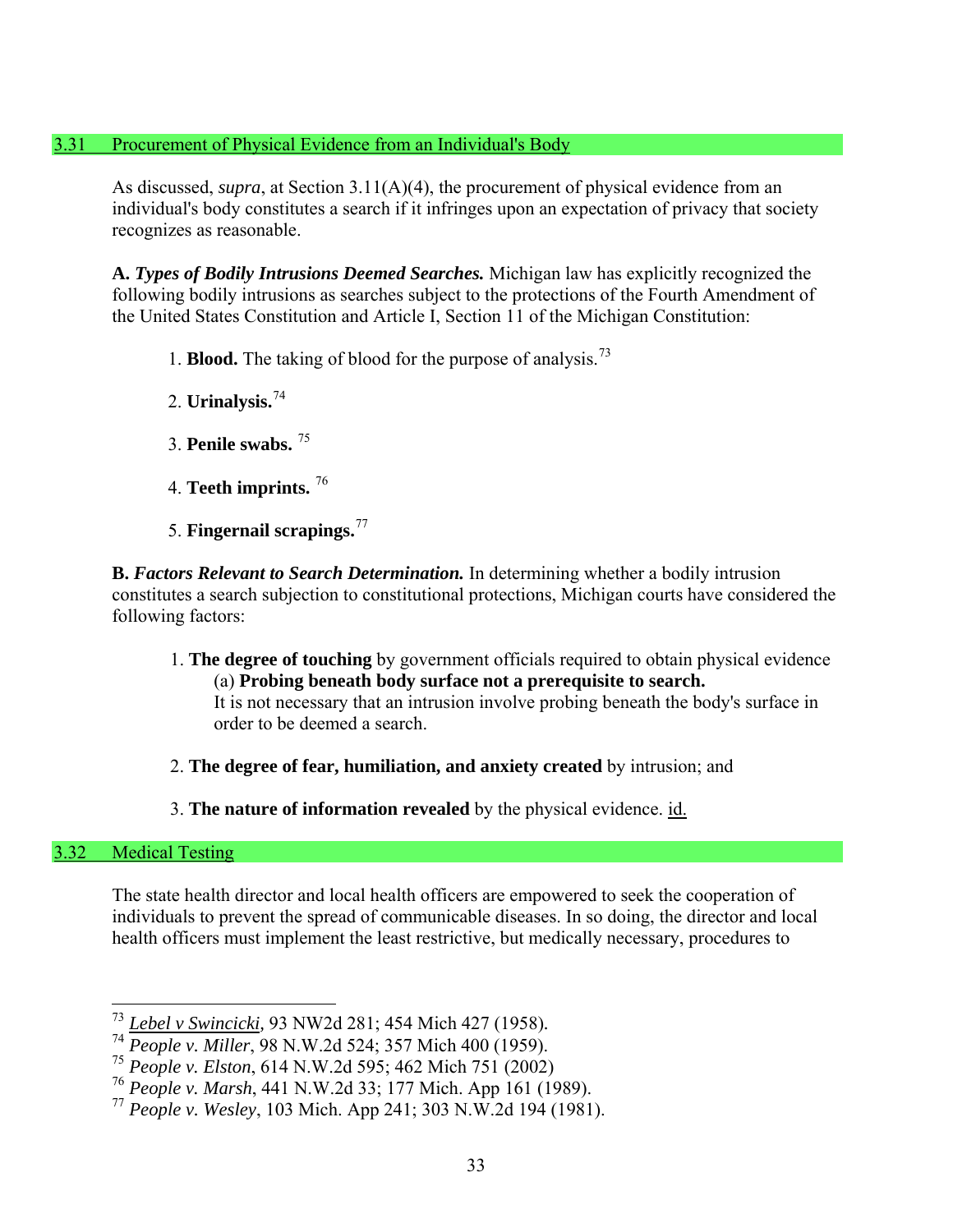protect the public's health. These procedures will vary by disease and may include confirmatory medical testing.

## **A.** *Testing for Communicable Diseases and Diseases Dangerous to Health.*

1. **Authority to test.** To protect the public health in an emergency, upon the filing of an affidavit by a department representative or a local health officer, the circuit court may order the department representative, local health officer, or a peace officer to take an individual whom the court has reasonable cause to believe is a carrier and is a health threat to others into custody and transport the individual to an appropriate emergency care or treatment facility for observation, examination, testing, diagnosis, or treatment and, if determined necessary by the court, temporary detention. MCL 333.5207

2. **Standard of determination.** A court must make a determination that reasonable cause exists to believe that there is a substantial likelihood that the individual is a carrier and a health threat to others. MCL 333.5207.

(a) **"A health threat to others."** An individual who is the carrier of a communicable disease represents a health threat to others when:

> (i) The individual has demonstrated an inability or unwillingness to conduct himself or herself in such a manner as to not place others at risk of exposure to a serious communicable disease or infection;

> (ii) Engages in behavior that has been demonstrated epidemiologically to transmit, or that evidences a careless disregard for transmission of, a serious communicable disease or infection to others;

(iii) There is a substantial likelihood that the carrier will transmit a serious communicable disease or infection to others, as evidenced by the carrier's past behavior or statements made by the carrier that are credible indicators of the carrier's intention to do so;

(iv) The individual makes affirmative misrepresentations of his or her status as a carrier before engaging in behavior that has been demonstrated epidemiologically to transmit the serious communicable disease or infection. MCL 333.5201.

# **B.** *Human Immunodeficiency Virus (HIV)/Acquired Immune Deficiency Syndrome (AIDS).*

1. **HIV infected test subject.** Except as otherwise provided, a person or governmental entity that obtains from a test subject a test result that indicates that the test subject is HIV infected or from a test subject who has already been diagnosed as HIV infected a test result ordered to evaluate immune system status, to quantify HIV levels, or to diagnose acquired immunodeficiency syndrome shall, within 7 days after obtaining a diagnostic test result or, for a nondiagnostic test result, within a time frame as determined by the department, report to the appropriate local health department or, if requested by the local health department, to the department on a form provided by the department or through electronic methods approved by the department all of the following information, if available: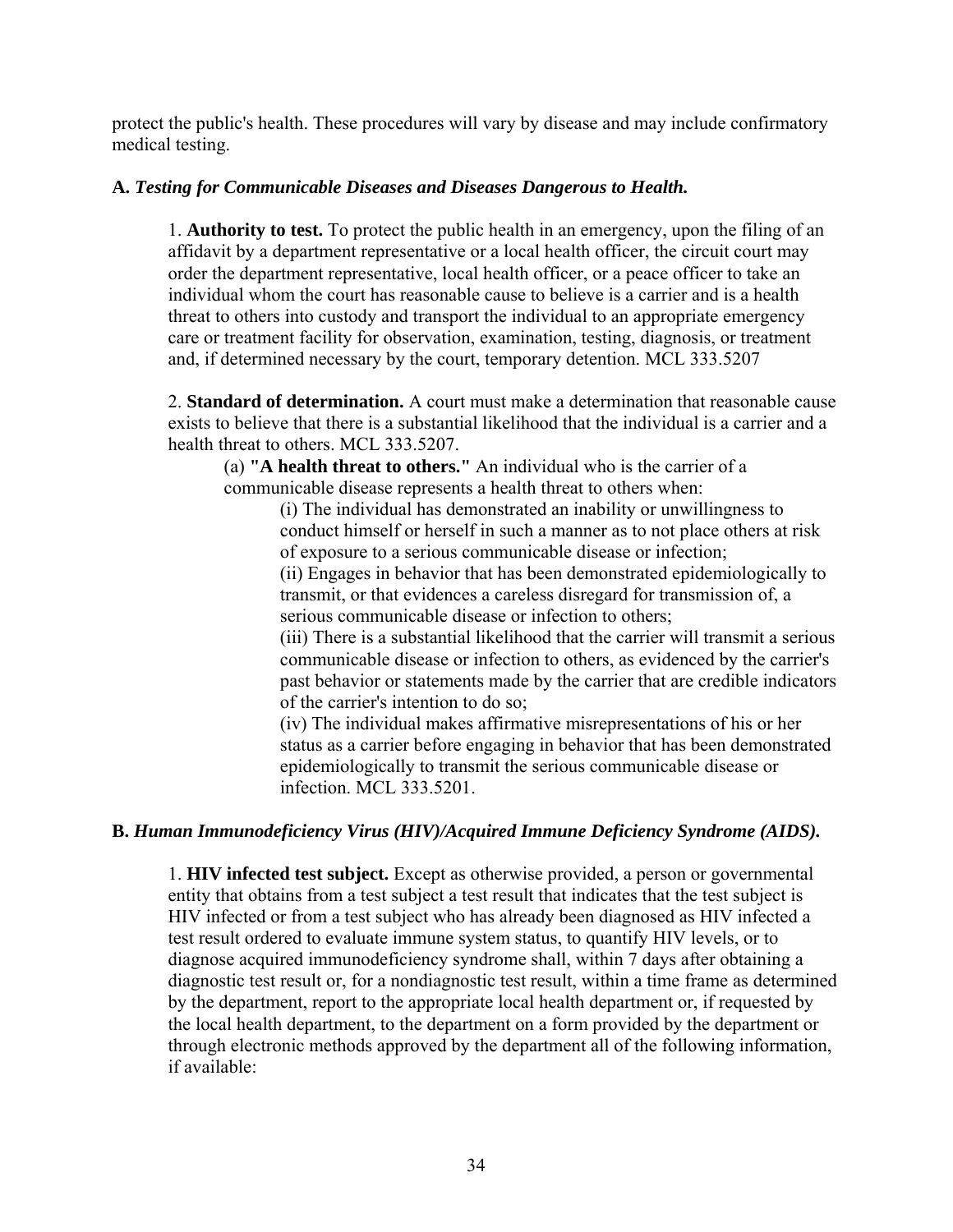(a) The name and address of the person or governmental entity that submits the report.

(b) The name, address, and telephone number of the health care provider who diagnosed the test subject or who ordered the test.

(c) The name, date of birth, race, sex, address, and telephone number of the test subject.

(d) The date on which the specimen was collected for testing.

(e) The type of test performed.

(f) The test result.

(g) If known, whether or not the test subject has tested positive for the presence of HIV or an antibody to HIV on a previous occasion.

(h) The probable method of transmission.

(i) The purpose of the test.

(j) Any other medical or epidemiological information considered necessary by the department for the surveillance, control, and prevention of HIV infections. Information added by the department under this subdivision shall be promulgated as rules. MCL 333.5114.

2. **Anonymity.** An individual who undergoes a test for HIV or an antibody to HIV in a physician's private practice office or the office of a physician employed by or under contract to a health maintenance organization or who submits a specimen for either of those tests to that physician may request that the report made by the physician under this section not include the name, address, and telephone number of the test subject. Except as otherwise provided in section 5114a, if such a request is made under this subsection, the physician shall comply with the request and submit the specimen to the laboratory without the name, address, or telephone number of the test subject. MCL 333.5114.

3. **Health department may not maintain roster.** A local health department shall not maintain a roster of names obtained under this section, but shall maintain individual case files that are encoded to protect the identities of the individual test subjects. MCL 333.5114.

4. **Individuals applying for marriage license.** If either applicant for a marriage license undergoes a test for HIV or an antibody to HIV, and if the test results indicate that an applicant is HIV infected, the physician or a designee of the physician, the physician's assistant, the certified nurse midwife, or the certified nurse practitioner or the local health officer or designee of the local health officer administering the test immediately shall inform both applicants of the test results, and shall counsel both applicants regarding the modes of HIV transmission, the potential for HIV transmission to a fetus, and protective measures. MCL. 333.5119. As used in this section:

(a) "Certified nurse midwife" means an individual licensed as a registered professional nurse under part 172 who has been issued a specialty certification in the practice of nurse midwifery by the board of nursing under section 17210. (b) "Certified nurse practitioner" means an individual licensed as a registered professional nurse under part 172 who has been issued a specialty certification as a nurse practitioner by the board of nursing under section 17210.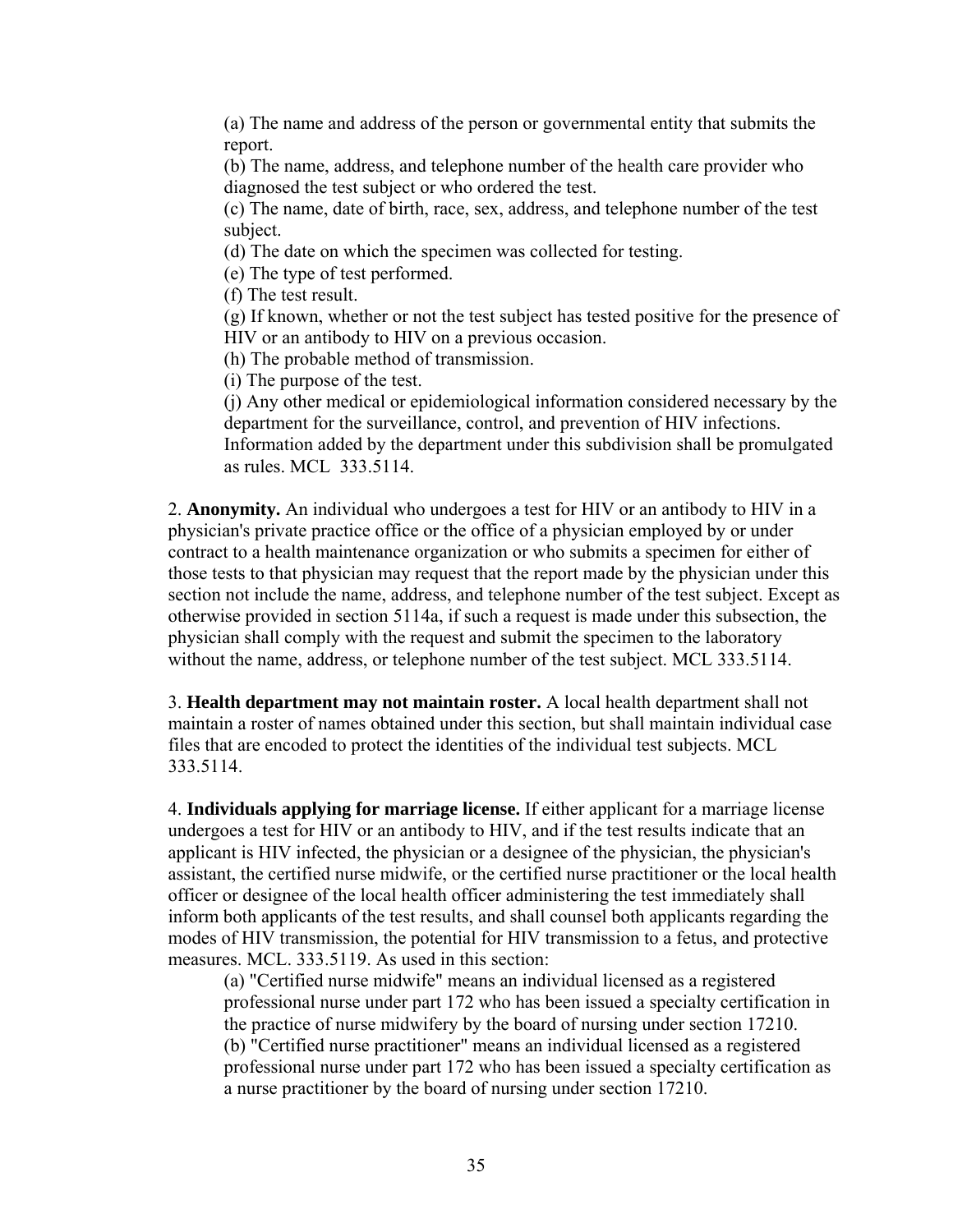(c) "Physician" means an individual licensed as a physician under part 170 or an osteopathic physician under part 175.

(d) "Physician's assistant" means an individual licensed as a physician's assistant under part 170 or part 175. MCL 333.5119.

5. **Infected minor may act as though reached age of majority.** Subject to section 5133, the consent to the provision of medical or surgical care, treatment, or services by a hospital, clinic, or physician that is executed by a minor who is or professes to be infected with a venereal disease or HIV is valid and binding as if the minor had achieved the age of majority. The consent is not subject to later disaffirmance by reason of minority. The consent of any other person, including a spouse, parent, or guardian, or person in *loco parentis*, is not necessary to authorize the services described in this subsection to be provided to a minor. MCL 333.5127.

6. **Informing of infected minor.** For medical reasons a treating physician, and on the advice and direction of the treating physician, a physician, a member of the medical staff of a hospital or clinic, or other health professional, may, but is not obligated to, inform the spouse, parent, guardian, or person in *loco parentis* as to the treatment given or needed. The information may be given to or withheld from these persons without consent of the minor and notwithstanding the express refusal of the minor to the providing of the information. MCL 333.5127.

7. **Financial Responsibility for treatment of a minor.** A spouse, parent, guardian, or person in loco parentis of a minor is not financially responsible for surgical care, treatment, or services provided under this section. MCL 333.5127.

## **3.40 Information Collection and Sharing**

The collection and analysis of health information is an essential function of any public health system. *See* An Introduction to Public Health available at Appendix A. However, the government's collection and use of person medical information implicates both the Fourth Amendment's protections against unreasonable invasions of privacy and the Fourteenth Amendment's Due Process protections, the latter of which are addressed, *infra*, at Section 4.30. In addition to the general principles surrounding the collection of medical information during searches of premises and persons discussed, *supra*, at Sections 3.10 - 3.30, Michigan law contains several provisions specifically addressing the collection and distribution of personal medical information.

## 3.41 Public Health Surveillance

There are two types of surveillance. In *passive surveillance*, health departments gather information about disease occurrence within a population primarily through disease reporting by hospitals, physicians, and other community sources. A discussion of Michigan reporting requirements is provided *infra*, at Section 3.42. In *active surveillance*, health departments take measures to identify all cases of disease, primarily by contacting and soliciting information from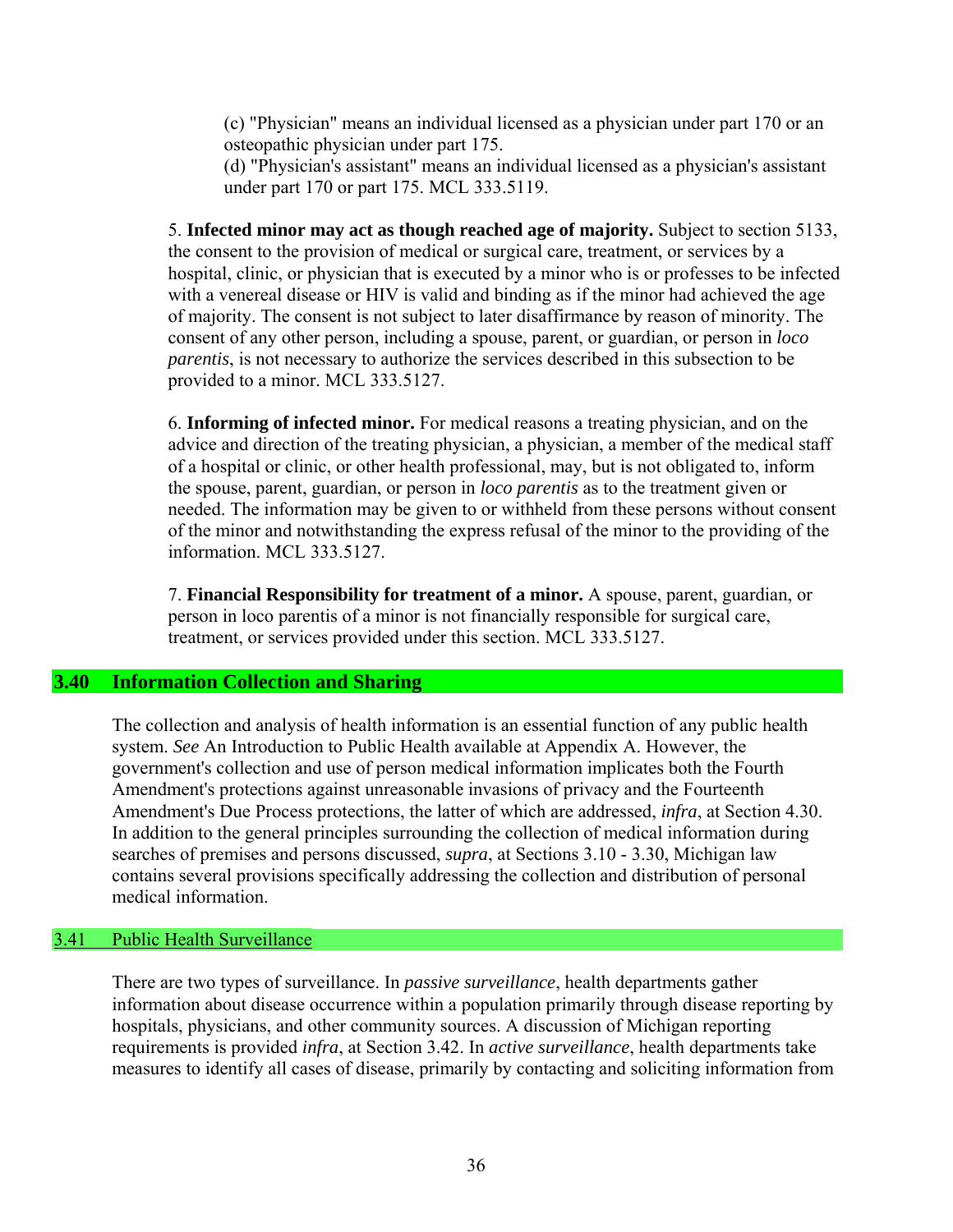physicians, hospitals, clinics, laboratories and other sources. Active surveillance is most commonly used to identify cases of infectious disease.

## **A.** *Comprehensive Health Information System.*

1. **Establishment.** The department shall establish a comprehensive health information system providing for the collection, compilation, coordination, analysis, indexing, dissemination, and utilization of both purposefully collected and extant health-related data and statistics, including the training of producers and users of the data and statistics in a manner involving the collaboration at the policy and technical levels of major state and local health operational, planning, professional, and university groups and agencies which require the data in their work. MCL 333.2616.

2. **Statistics.** The health information system shall include statistics relative to:

(a) The causes, effects, extent, and nature of illness and disability of the people of this state, or a grouping of its people, which may include the incidence and prevalence of various acute and chronic illnesses and infant and maternal morbidity and mortality.

(b) The impact of illness and disability of the people of this state on the economy of this state and on other aspects of the well-being of its people or a grouping of its people.

c. Environmental, social, and other health hazards and health knowledge and practices of the people of this state.

(d) Determinants of health and nutritional practices and status, including behavior related to health.

(e) Health resources, which may include health care institutions.

(f) The utilization of health care, which may include the utilization of ambulatory health services by specialties and types of practice of the health professionals providing the services, and services of health facilities and agencies defined in section 20106 and other health care institutions.

(g) Health care costs and financing, which may include the trends in health care prices and costs, the sources of payments for health care services, and federal, state, and local governmental expenditures for health care services. MCL 333.2617.

3. **Publications.** The department shall publish and make available periodically to agencies and individuals health statistics publications of general interest, publications bringing health statistics into focus on priority programmatic issues and health profiles. An annual report on the health information system shall be made available to the governor and the legislature and to collaborating agencies. A summary report of each area described in sections 2616 and 2617 shall be included in the annual report not less than once each 5 years. The department shall include in the report a statement of the limitations of the data used in terms of their quality, accuracy, and completeness. MCL 333.2618.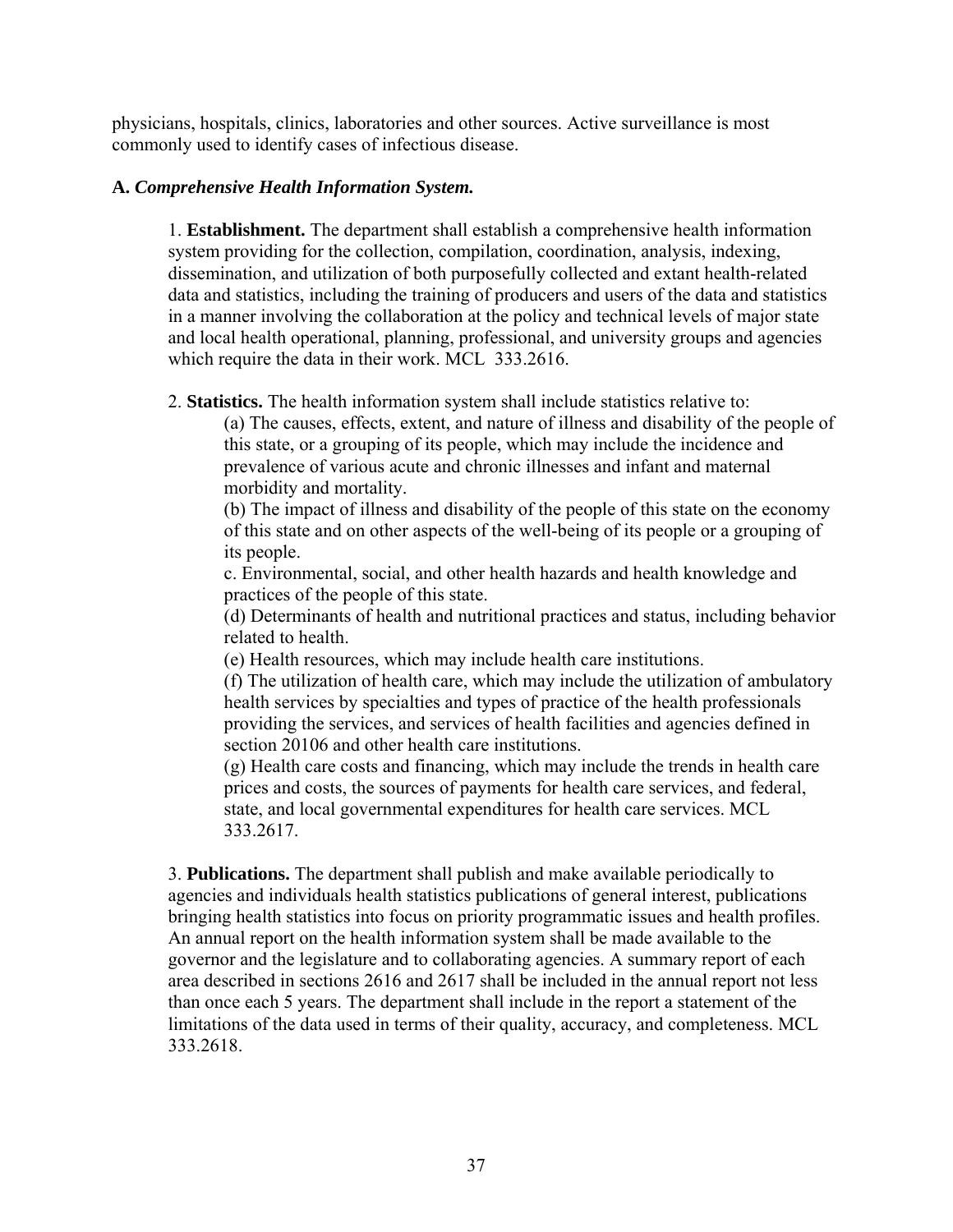**B.** *Cancer Registry.* Michigan law authorizes the Michigan Department of Public Health to establish a cancer registry.

1. **Establishment.** The department shall establish a registry to record cases of cancer and other specified tumorous and precancerous diseases that occur in the state, and to record information concerning these cases as the department considers necessary and appropriate in order to conduct epidemiologic surveys of cancer and cancer-related diseases in the state. MCL § 333.2619.

2. **Reporting of cases.** Each diagnosed case of cancer and other specified tumorous and precancerous diseases shall be reported to the department pursuant to subsection (4), or reported to a cancer reporting registry if the cancer reporting registry meets standards established pursuant to subsection (4) to ensure the accuracy and completeness of the reported information. A person or facility required to report a diagnosis pursuant to subsection (4) may elect to report the diagnosis to the state through an existing cancer registry only if the registry meets minimum reporting standards established by the department. MCL § 333.2619.

3. **Maintaining records.** The department shall maintain comprehensive records of all reports submitted pursuant to this section. These reports shall be subject to the same requirements of confidentiality as provided in section 2631 for data or records concerning medical research projects. MCL § 333.2619.

4. **Rules.** The director shall promulgate rules which provide for all of the following: a. A list of tumorous and precancerous diseases other than cancer to be reported pursuant to subsection (2).

b. The quality and manner in which the cases and other information described in subsection (1) are reported to the department.

c. The terms and conditions under which records disclosing the name and medical condition of a specific individual and kept pursuant to this section are released by the department. MCL § 333.2619.

5. **Does not compel submission.** This section does not compel an individual to submit to medical or department examination or supervision. MCL § 333.2619.

6. **Contracting.** The department may contract for the collection and analysis of, and research related to, the epidemiologic data required under this section. MCL § 333.2619.

7. **Reporting of collected information.** Within 2 years after the effective date of this section, the department shall begin evaluating the reports collected pursuant to subsection (2). The department shall publish and make available to the public reports summarizing the information collected. The first summary report shall be published not later than 180 days after the end of the first 2 full calendar years after the effective date of this section. Subsequent annual summary reports shall be made on a full calendar year basis and published not later than 180 days after the end of each calendar year. MCL § 333.2619.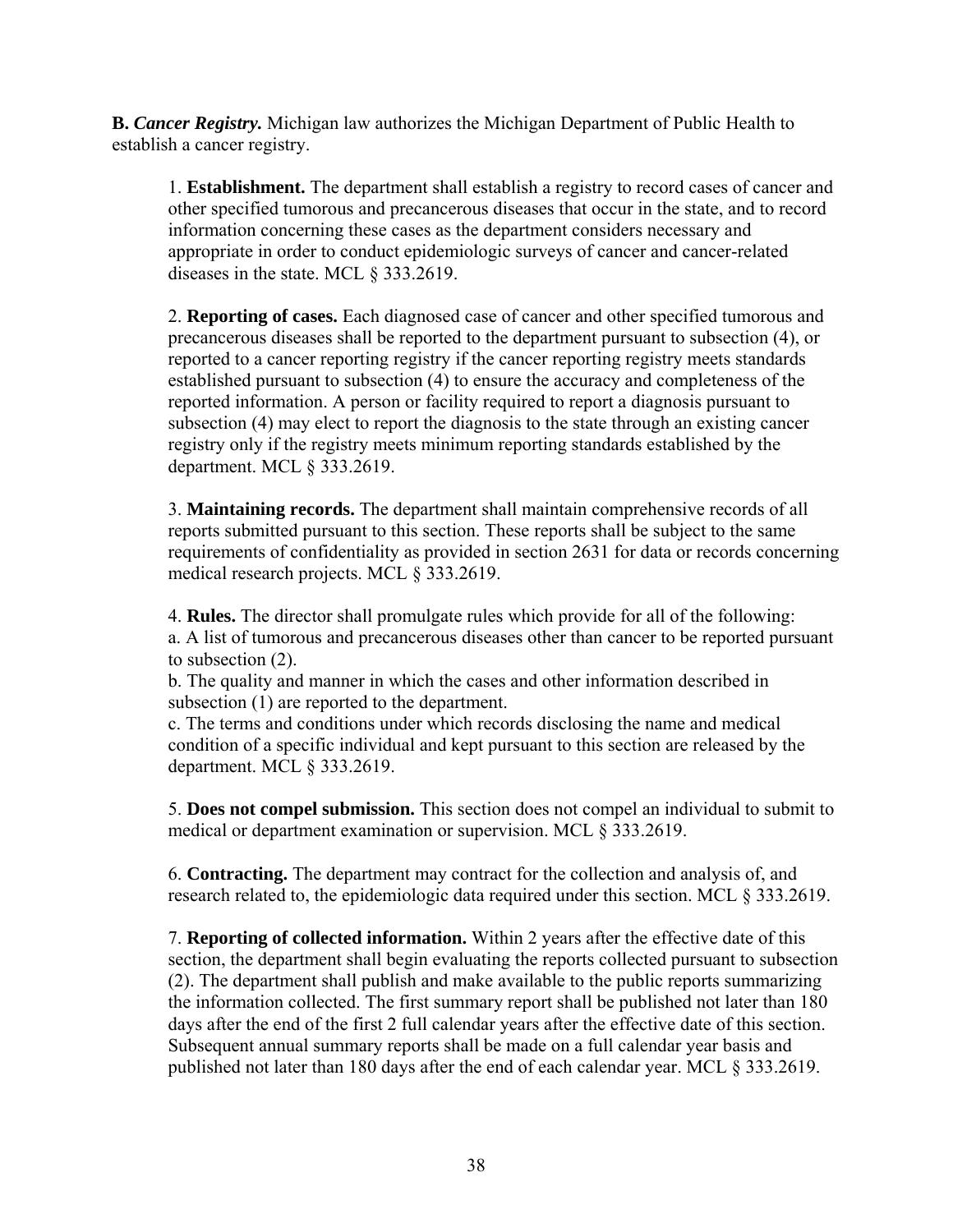# **C.** *Immunization Registry.*

1. **Establishment.** The department shall establish a registry, to be known as the "childhood immunization registry", to record information regarding immunizations performed under this part. The department shall enter information received under sections 2821 and 9206 in the registry. MCL § 333.9207.

2. **Confidentiality of information.** The information contained in the childhood immunization registry is subject to the confidentiality and disclosure requirements of this section and sections 2637 and 2888 and to the rules promulgated under section 9227. The department may access the information contained in the childhood immunization registry when necessary to fulfill its duties under this part. MCL § 333.9207.

3. **Uses for information.** The department shall use the information in the childhood immunization registry only for immunization purposes. The department shall delete information in the childhood immunization registry pertaining to an individual child immediately upon the child reaching the age of 20. MCL § 333.9207.

4. **Reporting of information.** Unless the parent, guardian, or person in loco parentis of the child who received the immunizing agent objects by written notice received by the health care provider prior to reporting, a health care provider shall report to the department each immunization administered by the health care provider, pursuant to rules promulgated under section 9227. If the parent, guardian, or person in loco parentis of the child who was immunized objects to the reporting requirement of this subsection by written notice received by the health care provider prior to notification, the health care provider shall not report the immunization. MCL § 333.9206.

# **D.** *Birth Defects Registry.*

1. **Maintain comprehensive records.** The department shall maintain comprehensive statewide records of all information reported to the birth defects registry. The information reported shall be subject to the same requirements of confidentiality as provided in section 2631 for data or records concerning medical research projects. MCL § 333.5721.

2. **Rules shall provide for.** The director shall promulgate rules which provide for all of the following:

(a) A list of birth defects, including, but not limited to, congenital and structural malformations, and biochemical or genetic diseases, and other relevant information to be reported.

(b) The quality and manner in which the incidents of birth defects and other information is to be reported.

(c) The terms and conditions under which records maintained under this section, including any records containing the name and medical condition of a specific individual, may be released by the department. MCL § 333.5721.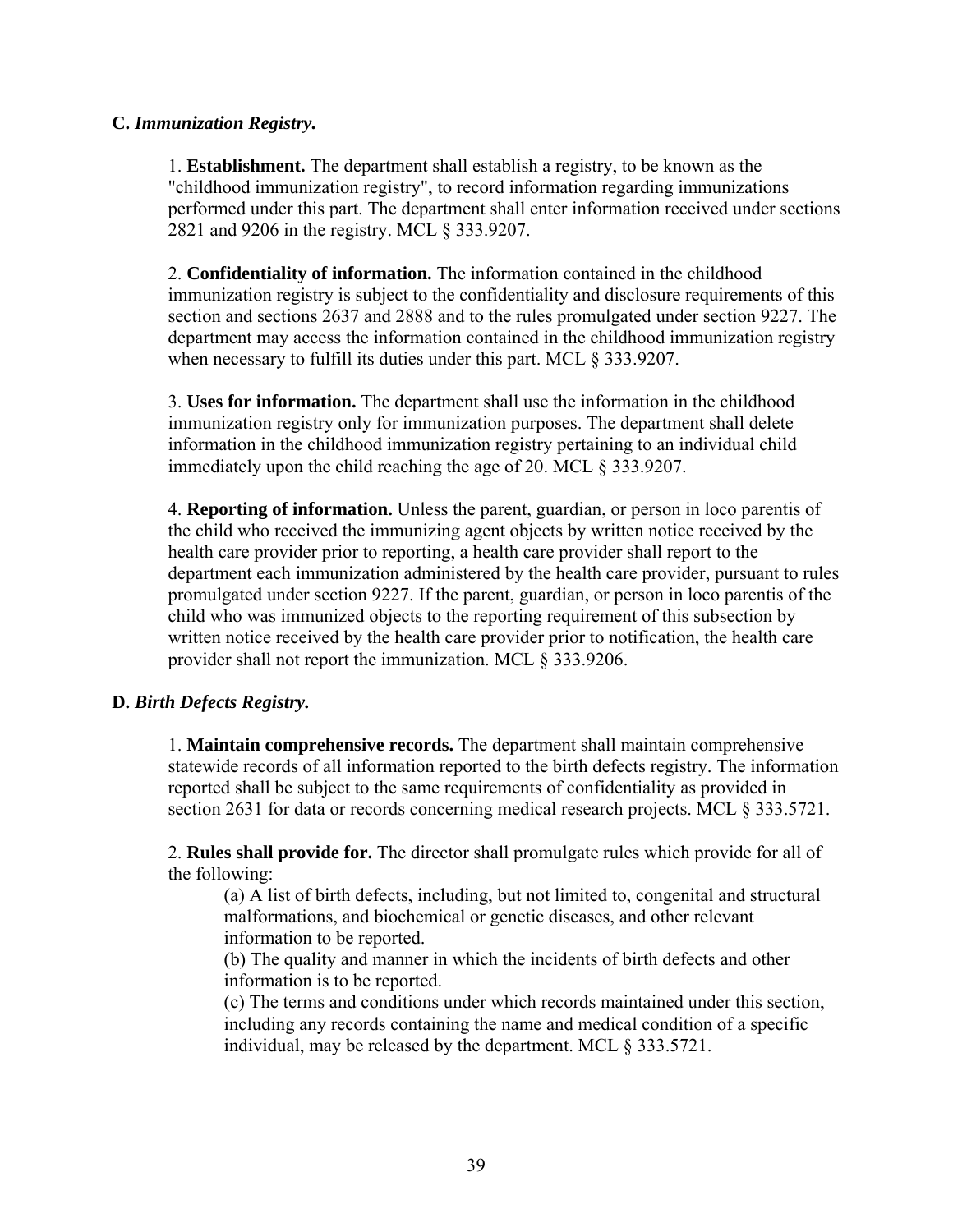3. **No compulsion for testing.** This section does not compel an individual to submit to medical examination or supervision by the department or otherwise. MCL § 333.5721.

4. **Department may contract.** The department may contract for the collection and analysis of, and research related to, the data required under this section. MCL § 333.5721.

5. **Evaluation of information.** Within 2 years after June 11, 1987, the department shall begin evaluating the information reported to the birth defects registry. The department shall publish and make available to the public reports summarizing the information collected. The first summary report shall be published not later than 180 days after the end of the first 2 full calendar years after June 11, 1987. Subsequent annual summary reports shall be made on a full calendar year basis and published not later than 180 days after the end of each calendar year. MCL § 333.5721.

# **E.** *Policy for Conducting and Supporting Research.*

1. **Establishment.** The department shall establish a comprehensive policy pursuant to and consistent with section 2611(2) for the conduct and support of research and demonstration activities related to the department's responsibility for the health care needs of the people of this state. MCL § 333.2621.

2. **The activities will include.** The department shall conduct research and demonstration activities related to the department's responsibility for the environmental, preventive, and personal health needs of the communities and people of this state, including:

(a) The causes, effects, and methods of prevention of illness.

(b) The determinants of health, including behavior related to health.

(c) The accessibility, acceptability, availability, organization, distribution, utilization, quality, and financing of health care, especially those services for the medically needy. MCL § 333.2621.

3. **Demonstration projects.** The department may conduct and support demonstration projects to carry out subsection (2). MCL § 333.2621.

4. **Determining the value of programs.** The department shall conduct or support the conduct of scientific evaluations of the effectiveness, efficiency, and relevance of programs conducted or supported by the department. MCL § 333.2621.

5. **Publication and dissemination of information.** The department may:

a. Publish, make available, and disseminate, promptly and on as broad a basis as practicable, the results of health services research, demonstrations, and evaluations conducted and supported under this section.

b. Provide indexing, abstracting, translation, publication, and other services leading to a more effective and timely dissemination of information as to health services, research, demonstrations, and evaluations conducted or supported under this section to public and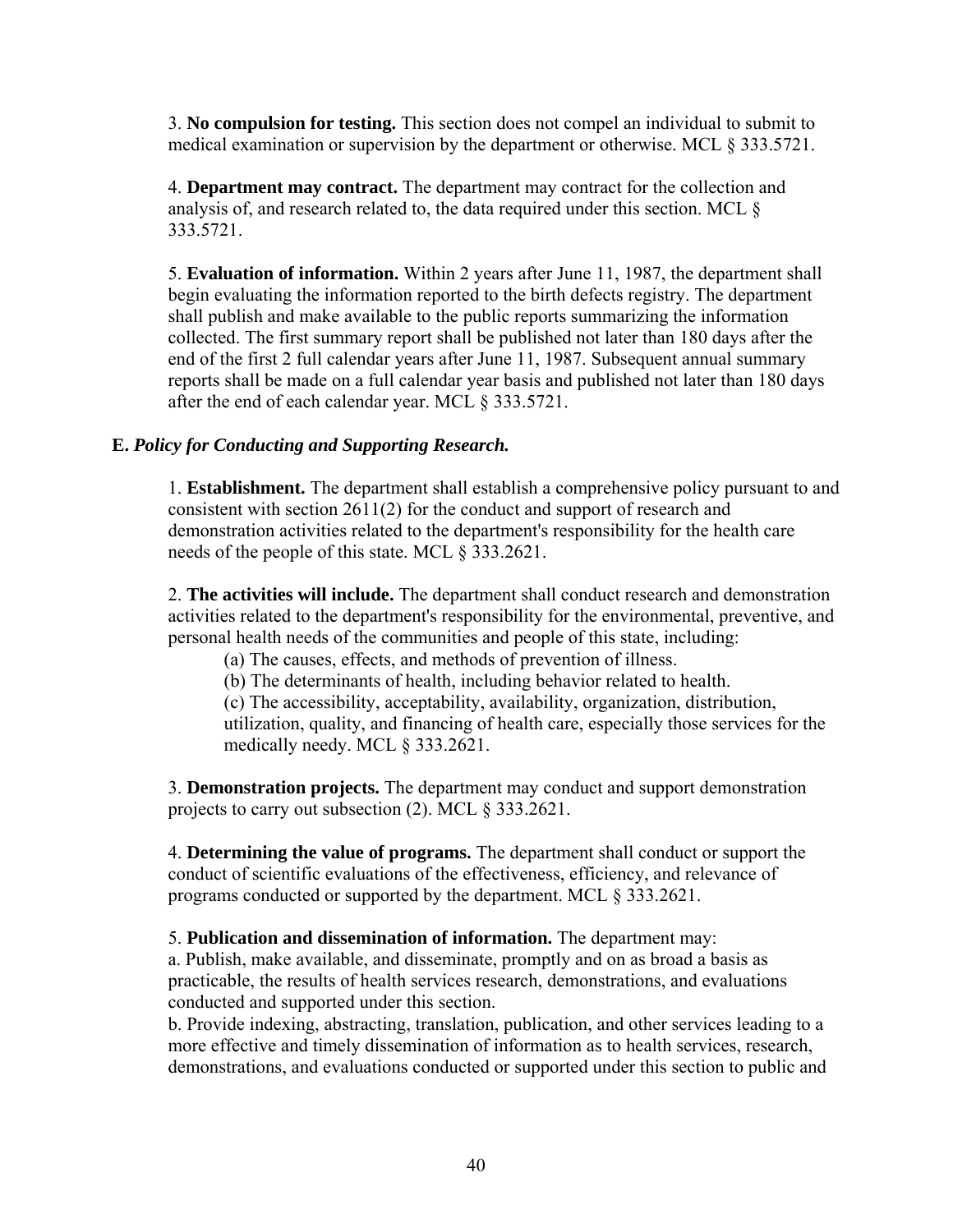private entities and persons engaged in the improvement of health and to the general public. MCL § 333.2622.

# **F.** *Procedure Protecting Confidentiality*

1. **Protecting confidentiality.** The department shall establish procedures pursuant to section 2678 to protect the confidentiality of, and regulate the disclosure of, data and records contained in a departmental data system or system of records. MCL § 333.2637.

2. **Confidentiality should be consistent with other policies.** The procedures established under subsection (1) shall be consistent with the policy established under sections 2611 and 2613. MCL § 333.2637.

3. **Data not disclosed unless confidentiality maintained.** Except as provided in section 2640, the procedures established under subsection (1) shall specify the data contained in a departmental data system or system of records that shall not be disclosed unless items identifying a person by name, address, number, symbol, or any other identifying particular are deleted. MCL § 333.2637.

4. **Persons receiving data shall not disclose.** The procedures established under subsection (1) shall regulate the use and disclosure of data contained in a departmental data system or system of records released to researchers, other persons, including designated medical research projects as described in section 2631, or governmental entities. A person who receives data pursuant to this section shall not disclose an item of information contained in the data except in conformance with the authority granted by the department and with the purpose for which the data was originally requested by the researcher. The director may contract with researchers or other persons to implement and enforce this subsection. A contract made pursuant to this subsection shall do both of the following:

(a) Require the department to provide monitoring to assure compliance with this section.

(b) Provide for termination if this section or the contract is violated. MCL § 333.2637.

5. **Department employees shall not disclose information.** An officer or employee of the department shall not disclose data contained in a departmental data system or system of records except as authorized in the procedures adopted pursuant to this section. MCL § 333.2637.

6. **Department shall review procedures.** The department periodically shall review the procedures adopted under this section. MCL § 333.2637.

7. **Persons who violate procedure shall no longer have access to information.** A person whose contract is terminated pursuant to subsection (4)(b) is not eligible to make a subsequent contract with the department. MCL § 333.2637.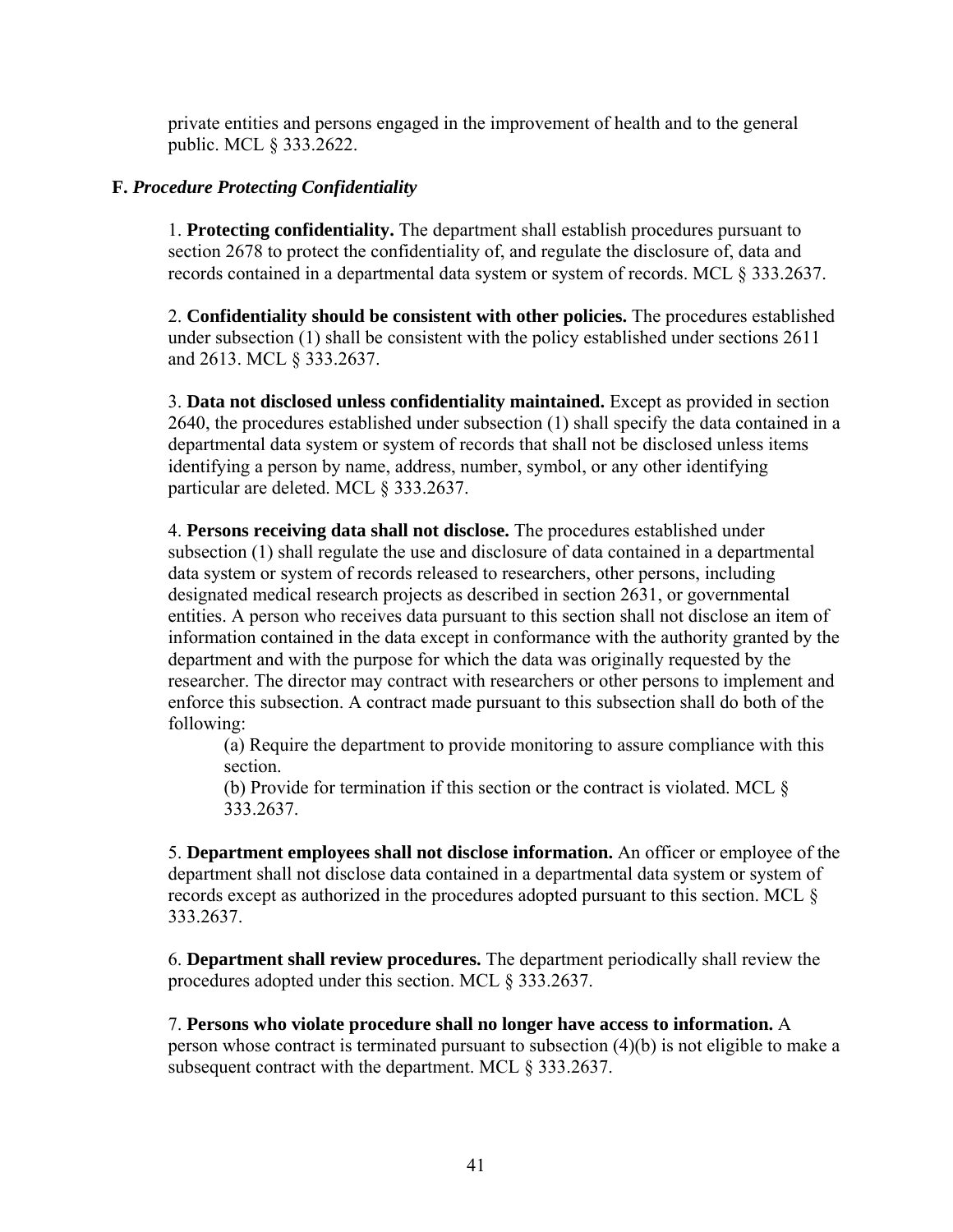#### 3.42 Disease Reporting/Disease Notification

Michigan law contains several provisions which require reporting. The types of reporting requirements vary. Some are obligations on health departments to report to individuals, others are obligations on health care providers to report to health departments.

# **A.** *Reporting of Disease.*

1. **Local health department shall communicate with individuals.** Upon a determination that an imminent danger to the health or lives of individuals exists in the area served by the local health department, the local health officer immediately shall inform the individuals affected by the imminent danger and issue an order which shall be delivered to a person authorized to avoid, correct, or remove the imminent danger or be posted at or near the imminent danger. The order shall incorporate the findings of the local health department and require immediate action necessary to avoid, correct, or remove the imminent danger. The order may specify action to be taken or prohibit the presence of individuals in locations or under conditions where the imminent danger exists, except individuals whose presence is necessary to avoid, correct, or remove the imminent danger. MCL § 333.2451.

(a) **Meaning of imminent danger.** "Imminent danger" means a condition or practice which could reasonably be expected to cause death, disease, or serious physical harm immediately or before the imminence of the danger can be eliminated through enforcement procedures otherwise provided. MCL § 333.2451.

## **B.** *Warning Notice*

1. **Nature of warning.** Upon a determination by a department representative or a local health officer that an individual is a carrier and is a health threat to others, the department representative or local health officer shall issue a warning notice to the individual requiring the individual to cooperate with the department or local health department in efforts to prevent or control transmission of serious communicable diseases or infections. The warning notice may also require the individual to participate in education, counseling, or treatment programs, and to undergo medical tests to verify the person's status as a carrier. MCL § 333.5203.

2. **Written and oral warnings.** A warning notice issued under subsection (1) shall be in writing, except that in urgent circumstances, the warning notice may be an oral statement, followed by a written statement within 3 days. A warning notice shall be individual and specific and shall not be issued to a class of persons. A written warning notice shall be served either by registered mail, return receipt requested, or personally by an individual who is employed by, or under contract to, the department or a local health department. MCL § 333.5203.

3. **Warning includes notice of possible judicial action.** A warning notice issued under subsection (1) shall include a statement that unless the individual takes the action requested in the warning notice, the department representative or local health officer shall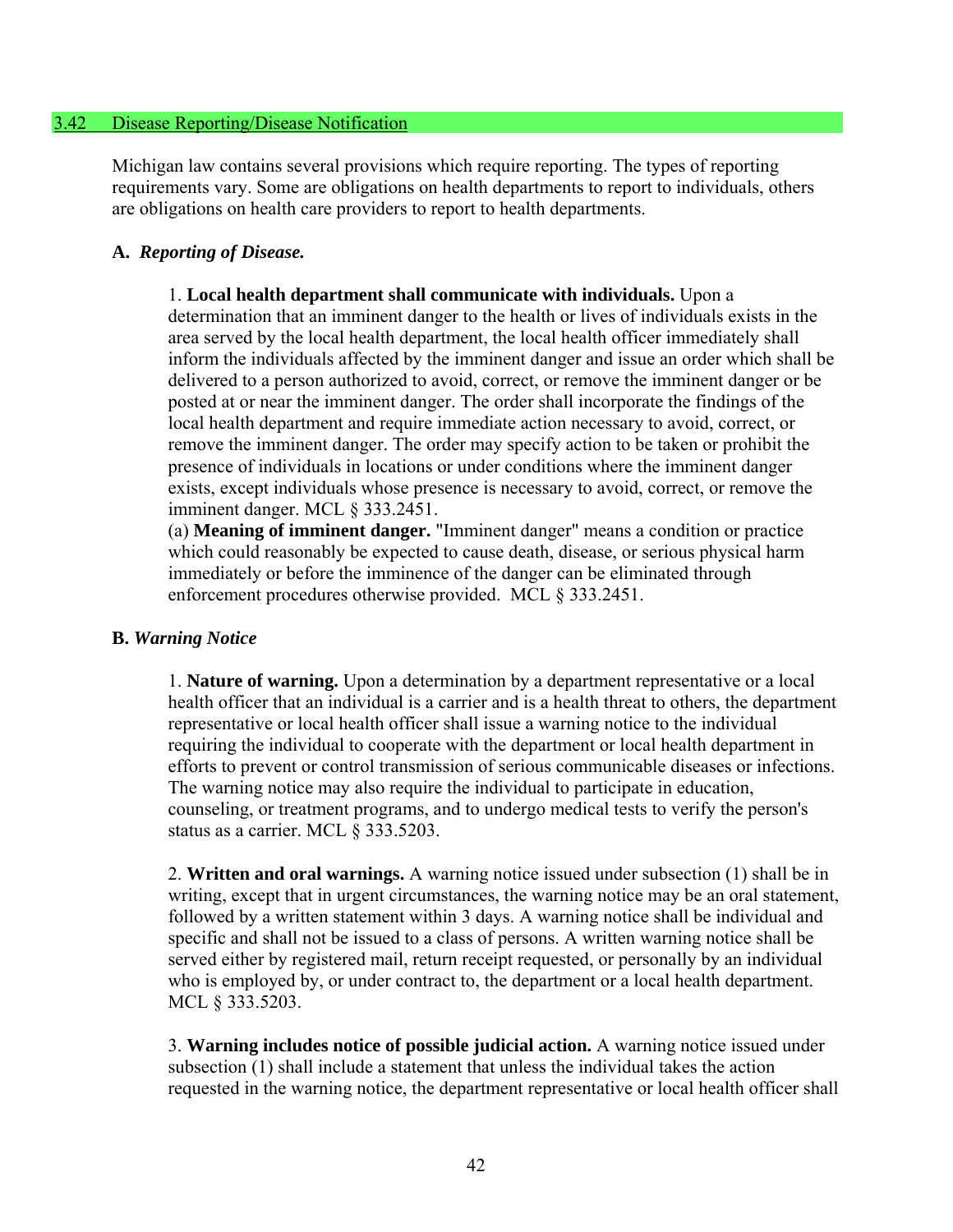seek an order from the probate court, pursuant to this part. The warning notice shall also state that, except in cases of emergency, the individual to whom the warning notice is issued has the right to notice and a hearing and other rights provided in this part before the probate court issues an order. MCL § 333.5203.

## **C.** *State Department of Health.*

1. **Power of the department generally.** The department is given the power to establish reporting requirements that it deems appropriate. There are several provisions which provide this power.

(a) **Establishment of requirements.** Establish requirements for reporting and other surveillance methods for measuring the occurrence of diseases, infections, and disabilities and the potential for epidemics. Rules promulgated under this subdivision may require a licensed health professional or health facility to submit to the department or a local health department, on a form provided by the department, a report of the occurrence of a communicable disease, serious communicable disease or infection, or disability. The rules promulgated under this subdivision may require a report to be submitted to the department not more than 24 hours after a licensed health professional or health facility determines that an individual has a serious communicable disease or infection. MCL § 333.5111.

(b) **The department shall implement reporting procedures.** Implement this part and parts 52 and 53 including, but not limited to, rules for the discovery, care, and reporting of an individual having or suspected of having a communicable disease or a serious communicable disease or infection, and to establish approved tests under section 5125 and approved prophylaxes under section 5127. MCL § 333.5111.

(c) **Confidentiality of reporting communicable diseases.** The department shall promulgate rules to provide for the confidentiality of reports, records, and data pertaining to testing, care, treatment, reporting, and research associated with communicable diseases and serious communicable diseases or infections. The rules shall specify the communicable diseases and serious communicable diseases or infections covered under the rules and shall include, but are not limited to, hepatitis B, venereal disease, and tuberculosis. The rules shall not apply to the serious communicable diseases or infections of HIV infection, or acquired immunodeficiency syndrome. The department shall submit the rules for public hearing under the administrative procedures act of 1969 by November 20, 1989. MCL § 333.5111.

2. **Chronic diseases.** The chronic disease program shall include the prevention of chronic diseases; the early detection and reporting of cases; and surveillance, treatment, education, rehabilitation, and maintenance of patients suffering from chronic diseases. The availability of services under this program is subject to appropriations. MCL  $\delta$ 333.5412.

3. **Birth Defects.** Each diagnosed incidence of a birth defect, including a congenital or structural malformation, or a biochemical or genetic disease**,** and any information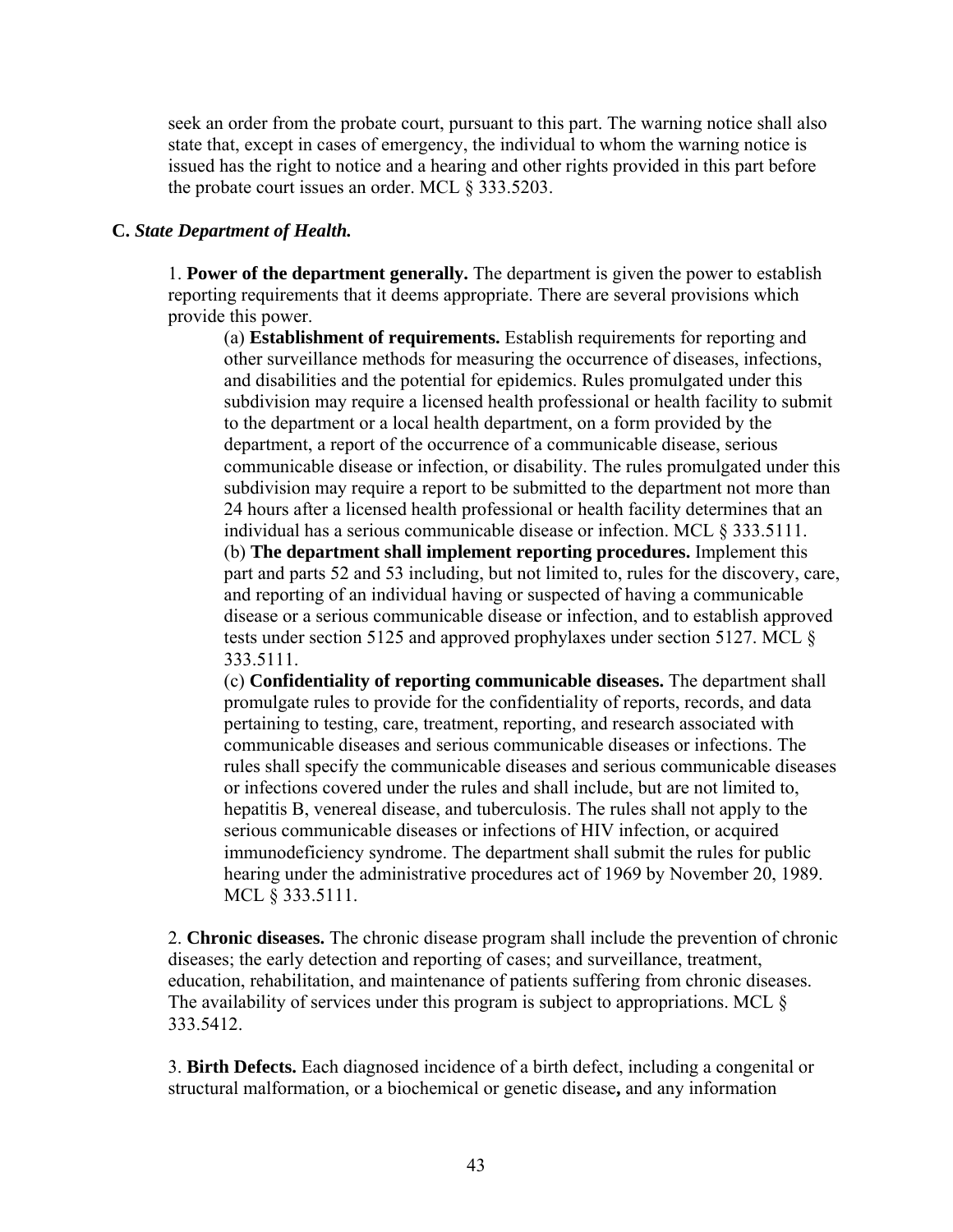relevant to incidents of birth defects, shall be reported to the department. The reporting shall begin not later than the next calendar year after June 11, 1987. MCL § 333.5721.

## 3.43 Disease Investigation and Contact Tracing

Upon diagnosis of a patient infected with communicable disease, a disease investigation begins. A trained disease investigator, who is usually an employee of the local health department, interviews the patient, the patient's family members, physicians, nurses and anyone else who may have knowledge of the patient's recent contacts and activities. The goal of this investigation is to identify persons who may have been exposed to the disease, as well as persons, animals, or places that may have been the source of the disease. Identified contacts are then screened for the disease and treated as necessary. The investigative process is ideally repeated until the source of the disease (referred to as the "index case" if a person) is identified and all known contacts have been screened.

The type of contacts screened depends upon the nature of the disease in question. Investigation of a sexually transmitted disease (*e.g.* HIV/AIDS) only requires screening of the sexual partners of infected individuals. In contrast, a disease that is spread by respiratory droplets, such as tuberculosis, may require extensive screening of all casual contacts and persons in proximity to infected individuals. *See* The Medical & Public Health Law Site, Louisiana State University Law Ctr., *Contact Tracing, at* <http://biotech.law.lsu.edu/Books/lbb/x578.htm> (last visited Dec. 1, 2005).

#### **A.** *Investigation of Communicable Disease Carriers.*

1. **Power of local health department.** A local health department shall:

(a) Utilize vital and health statistics and provide for epidemiological and other research studies for the purpose of protecting the public health.

(b) Make investigations and inquiries as to:

- (i) The causes of disease and especially of epidemics.
- (ii) The causes of morbidity and mortality.

(iii) The causes, prevention, and control of environmental health hazards, nuisances, and sources of illness. MCL § 333.2433.

(c) To assure compliance with laws enforced by a local health department, the local health department may inspect, investigate, or authorize an inspection or investigation to be made of, any matter, thing, premise, place, person, record, vehicle, incident, or event. Sections 2241 to 2247 apply to an inspection or investigation made under this section. MCL § 333.2446.

# 2. **Power of state department of public health.** The department shall make

investigations and inquiries as to:

(a) The causes of disease and especially of epidemics.

- (b) The causes of morbidity and mortality.
- (c) The causes, prevention, and control of environmental health hazards, nuisances, and sources of illness. MCL § 333.2221.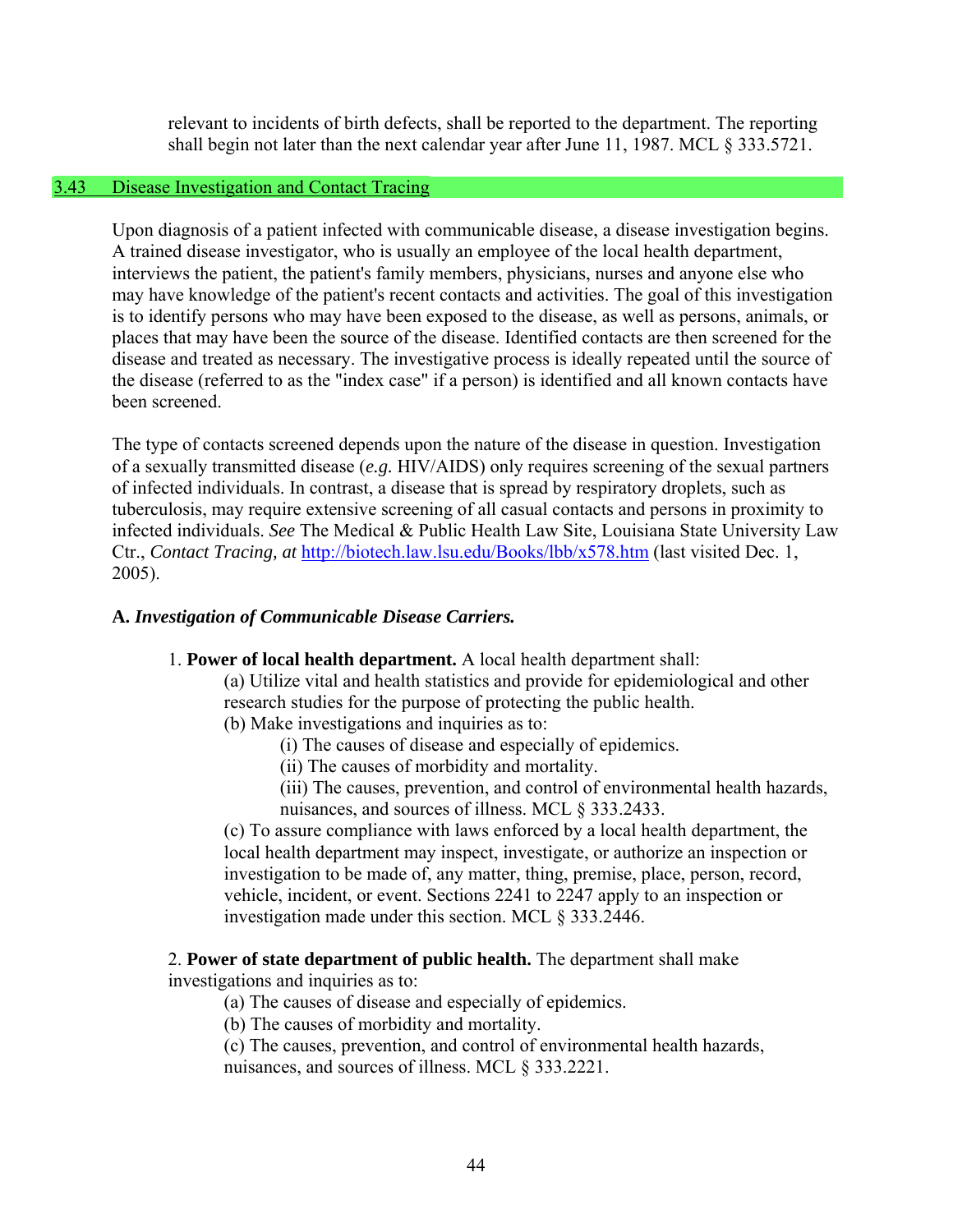## **B.** *Occupational Diseases.*

1. **Investigation of occupational disease.** The department, upon receiving a report under section 5611 or believing that a case or suspected case of occupational disease exists in this state, may investigate to determine the accuracy of the report and the cause of the disease. MCL § 333.5613.

2. **Confidentiality of investigation.** To aid in the diagnosis or treatment of an occupational disease, the department shall advise the physician in charge of a patient of the nature of the hazardous substance or agent and the conditions of exposure of the patient as established by the investigation. In so doing the department shall protect the confidentiality of trade secrets or privileged information disclosed by the investigations in accordance with section 13 of Act No. 442 of the Public Acts of 1976, being [section](http://www.lexis.com/research/buttonTFLink?_m=0819bb7fa1e21a7f98795719519eacd6&_xfercite=%3ccite%20cc%3d%22USA%22%3e%3c%21%5bCDATA%5bMCLS%20%a7%20333.5613%5d%5d%3e%3c%2fcite%3e&_butType=4&_butStat=0&_butNum=2&_butInline=1&_butinfo=MICODE%2015.243&_fmtstr=FULL&docnum=1&_startdoc=1&wchp=dGLbVlb-zSkAA&_md5=aa1d0aff44e836c876f11c21b48fbbff)  [15.243 of the Michigan Compiled Laws.](http://www.lexis.com/research/buttonTFLink?_m=0819bb7fa1e21a7f98795719519eacd6&_xfercite=%3ccite%20cc%3d%22USA%22%3e%3c%21%5bCDATA%5bMCLS%20%a7%20333.5613%5d%5d%3e%3c%2fcite%3e&_butType=4&_butStat=0&_butNum=2&_butInline=1&_butinfo=MICODE%2015.243&_fmtstr=FULL&docnum=1&_startdoc=1&wchp=dGLbVlb-zSkAA&_md5=aa1d0aff44e836c876f11c21b48fbbff) MCL § 333.5613.

#### 3.44 Sexual Partner Notification and the Duty to Warn

In an attempt to prevent the transmission of certain communicable diseases, Michigan law requires that individuals infected with those diseases inform third parties of their disease status prior to engaging those third parties in personal activities scientifically proven to be associated with a high risk of disease transmission.

In certain situations, Michigan law also empowers persons other than the infected individual to warn third parties.

**A.** *Diseases Subject to Duty to Warn***.** Michigan's duty to warn applies to only the following diseases:

- 1. **Acquired immune deficiency syndrome (AIDS);**
- 2. **Human immunodeficiency virus (HIV); and**
- 3. **Hepatitis B.**

## **B.** *Partner Notification.*

1. **Necessary information shall be provided.** A person or governmental entity that refers an individual to a local health department under subsection (1) shall provide the local health department with information determined necessary by the local health department to carry out partner notification. Information required under this subsection may include, but is not limited to, the name, address, and telephone number of the individual test subject. MCL § 333.5114a.

2. **Informing individual of duty to warn.** A local health department to which an individual is referred shall inform the individual that he or she has a legal obligation to inform each of his or her sexual partners of the individual's HIV infection before engaging in sexual relations with that sexual partner, and that the individual may be subject to criminal sanctions for failure to so inform a sexual partner. MCL § 333.5114a.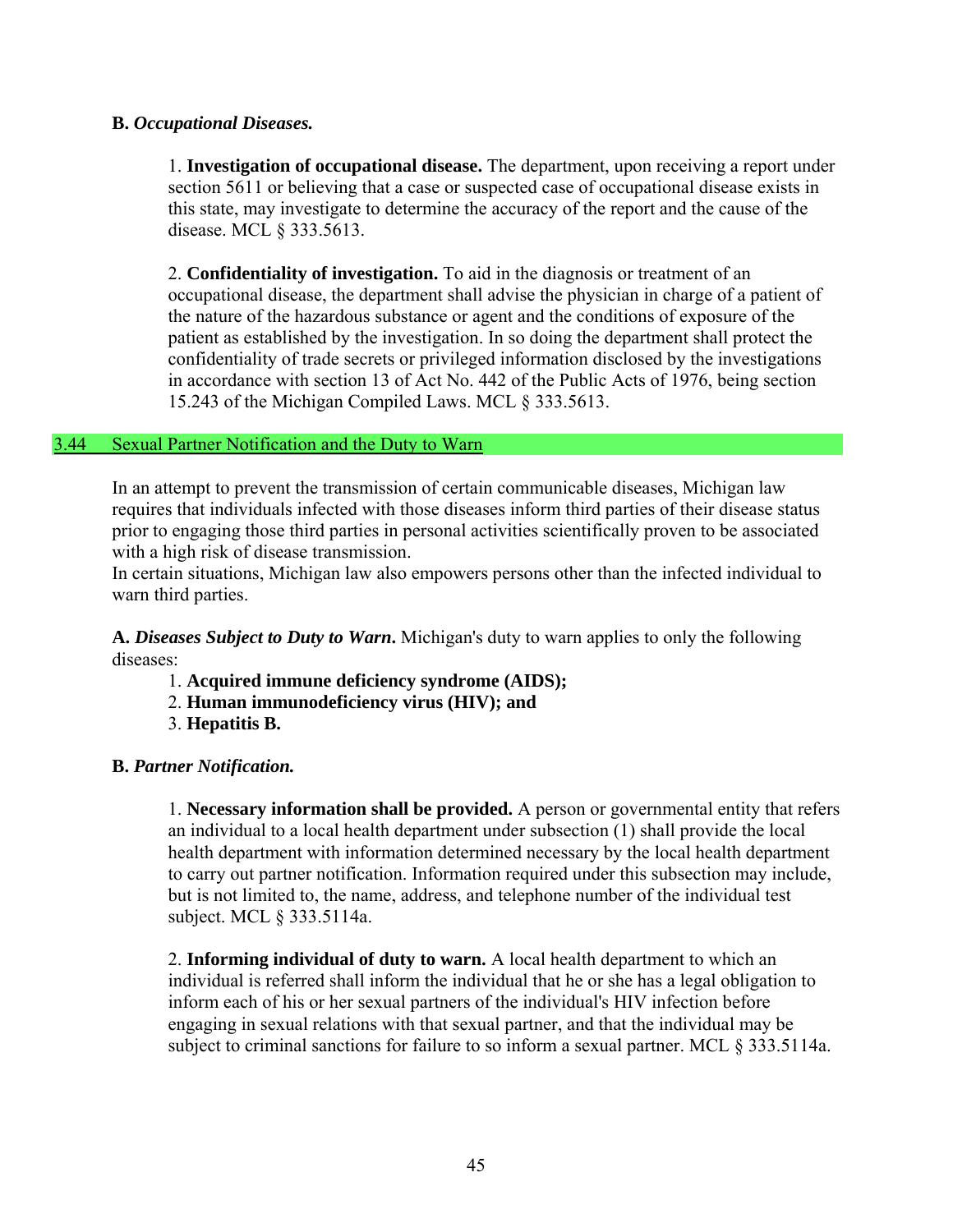3. **Partner notification.** A partner notification program operated by a local health department shall include notification of individuals who are sexual or hypodermic needle-sharing partners of the individual tested under subsection (1). Partner notification shall be confidential and conducted in the form of a direct, one-to-one conversation between the employee of the local health department and the partner of the test subject. MCL § 333.5114a.

4. **HIV notification.** If a local health department receives a report under section 5114(1) that indicates that a resident of this state or an individual located in this state is HIV infected, the local health department shall make it a priority to do all of the following:

(a) **Interviewing.** Attempt to interview the individual and offer to contact the individual's sexual partners and, if applicable, hypodermic needle-sharing or drugsharing partners. If the subject of the report is determined to have been infected with HIV in utero, the local health department shall attempt to interview the individual's parent or legal guardian, or both. The interview conducted under this subdivision shall be voluntary on the part of the individual being interviewed. The interview or attempted interview required under this subdivision shall be performed by a local health department within 14 days after receipt of a report under section 5114(1). MCL § 333.5114a.

(b) **Information provided.** Within 35 days after the interview conducted pursuant to subdivision (a), confidentially, privately, and in a discreet manner contact each individual identified as a sexual or hypodermic needle-sharing or drug-sharing partner regarding the individual's possible exposure to HIV. The local health department shall not reveal to an individual identified as a partner the identity of the individual who has tested positive for HIV or an antibody to HIV except if authorized to do so by the individual who named the contact, and if needed to protect others from exposure to HIV or from transmitting HIV. The local health department shall provide each individual interviewed under subdivision (a) and each individual contacted under this subdivision with all of the following information:

(i) Available medical tests for HIV, an antibody to HIV, and any other indicator of HIV infection.

(ii) Steps to take in order to avoid transmission of HIV.

(iii) Other information considered appropriate by the department. MCL § 333.5114a.

# **4.00 PROCEEDINGS REGARDING LIMITATIONS ON INDIVIDUAL LIBERTIES**

**4.10 LIMITATIONS ON THE PERSON**

## 4.11 Isolation and Quarantine

*Isolation*: The separation, for the period of communicability, of known infected persons in such places and under such conditions as to prevent or limit the transmission of the infectious agent. See Stedman's Medical Dictionary (27<sup>th</sup> ed. 2000).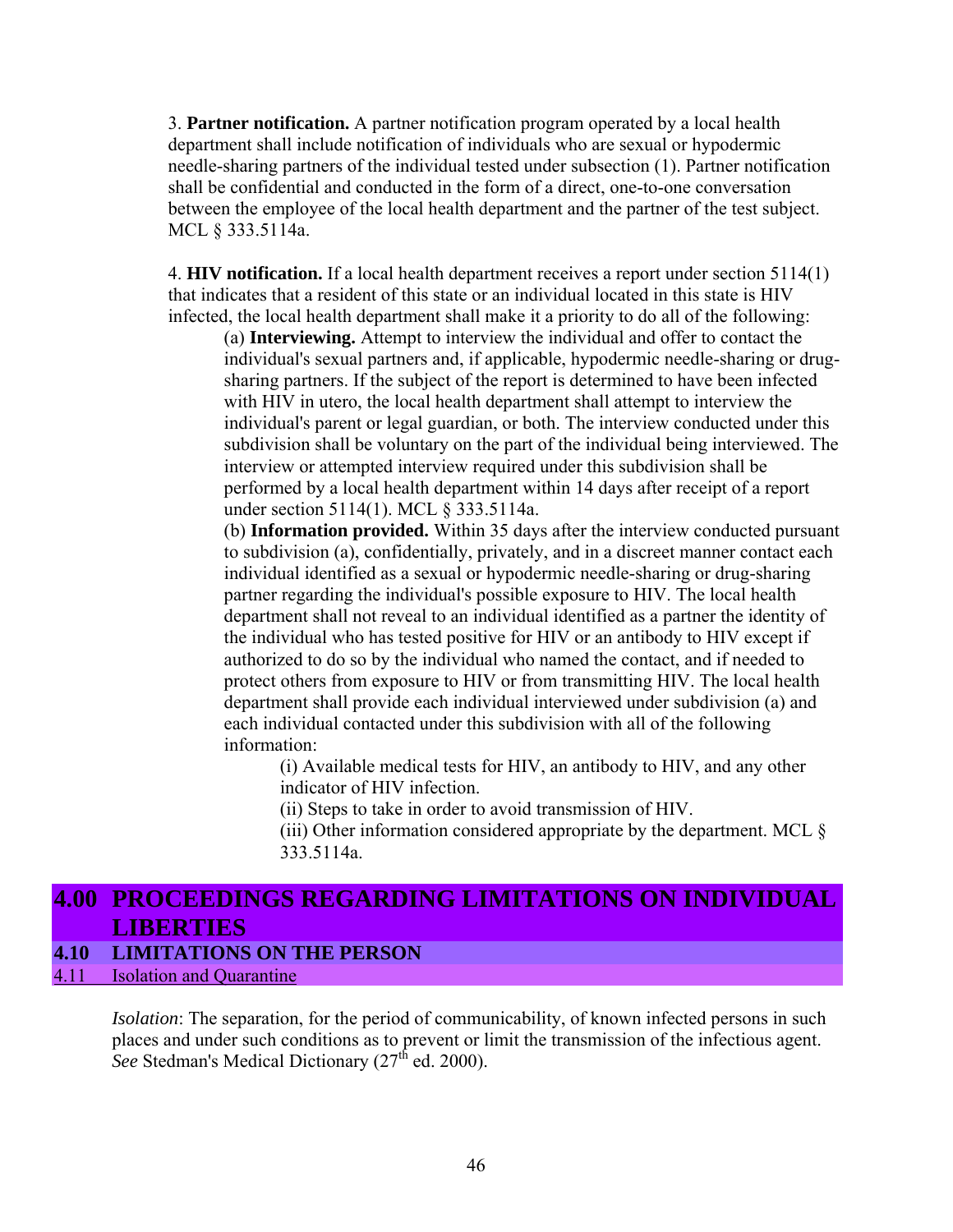*Quarantine*: The restriction of the activities of healthy persons who have been exposed to a communicable disease, during its period of communicability, to prevent disease transmission during the incubation period if infection should occur. *See* Stedman's Medical Dictionary (27<sup>th</sup> ed. 2000).

Isolation and quarantine are historically-recognized public health techniques used to contain the spread of infectious diseases.<sup>[78](#page-57-0)</sup> Isolation and quarantine require the separation of infected and potentially infected persons, from the public. This separation is achieved by confinement of the infected and/or potentially infected person(s) to treatment facilities, residences, and/or other locations, depending upon the nature of the implicated disease and the available facilities. Thus, both isolation and quarantine measures may severely curtail the freedom of persons to whom they are applied, particularly in the case of diseases characterized by prolonged incubation periods. In Michigan, the Supreme Court has long recognized the authority of state and local health officers to issue reasonable orders or regulations to control the spread of disease.<sup>[79](#page-57-1)</sup>

In many cases, individuals will voluntarily undertake isolation and quarantine procedures at the request of the state or local health department, and the Court will not be required to intervene. However, in those situations in which individuals are unwilling to undertake isolation or quarantine procedures or become noncompliant with procedures already in place, the Court's assistance may be required.

Given the inherently limiting nature of both isolation and quarantine, as well as the state of anxiety and tension likely to accompany these proceedings, the Court should be attuned to the due process, economic, and logistical concerns of those potentially subject to isolation and quarantine measures and attempt to address theses concerns when issuing its orders. A checklist of issues recommended for the Court's consideration prior to the issuance of isolation and quarantine orders is provided, *infra*, at Section 4.11(B)(4)(b).

# **A.** *General Powers of Isolation and Quarantine***.**

# 1. **In whom powers are vested.**

 $\overline{a}$ 

(a) **MDCH.** Exercise authority and promulgate rules to safeguard properly the public health; to prevent the spread of diseases and the existence of sources of contamination; and to implement and carry out the powers and duties vested by law in the department. MCL § 333.2226. "Care" includes treatment, control, transportation, confinement, and isolation in a facility or other location. MCL §333.5101.

(b) **Local Health Departments.** If a local health officer determines that control of an epidemic is necessary to protect the public health, the local health officer may issue an emergency order to prohibit the gathering of people for any purpose and may establish procedures to be followed by persons, including a local

<span id="page-57-0"></span><sup>78</sup> *See*, *e.g.*, *Compagnie Francaise de Navigation a Vapeur v. State Board of Health*, 186 U.S. (1902) (recognizing power of states to institute quarantine to protect their citizens from infectious diseases).

<span id="page-57-1"></span><sup>79</sup> *People, ex rel Hill v Board of Education of City of Lansing*, 224 Mich 388; 195 NW 95 (1923).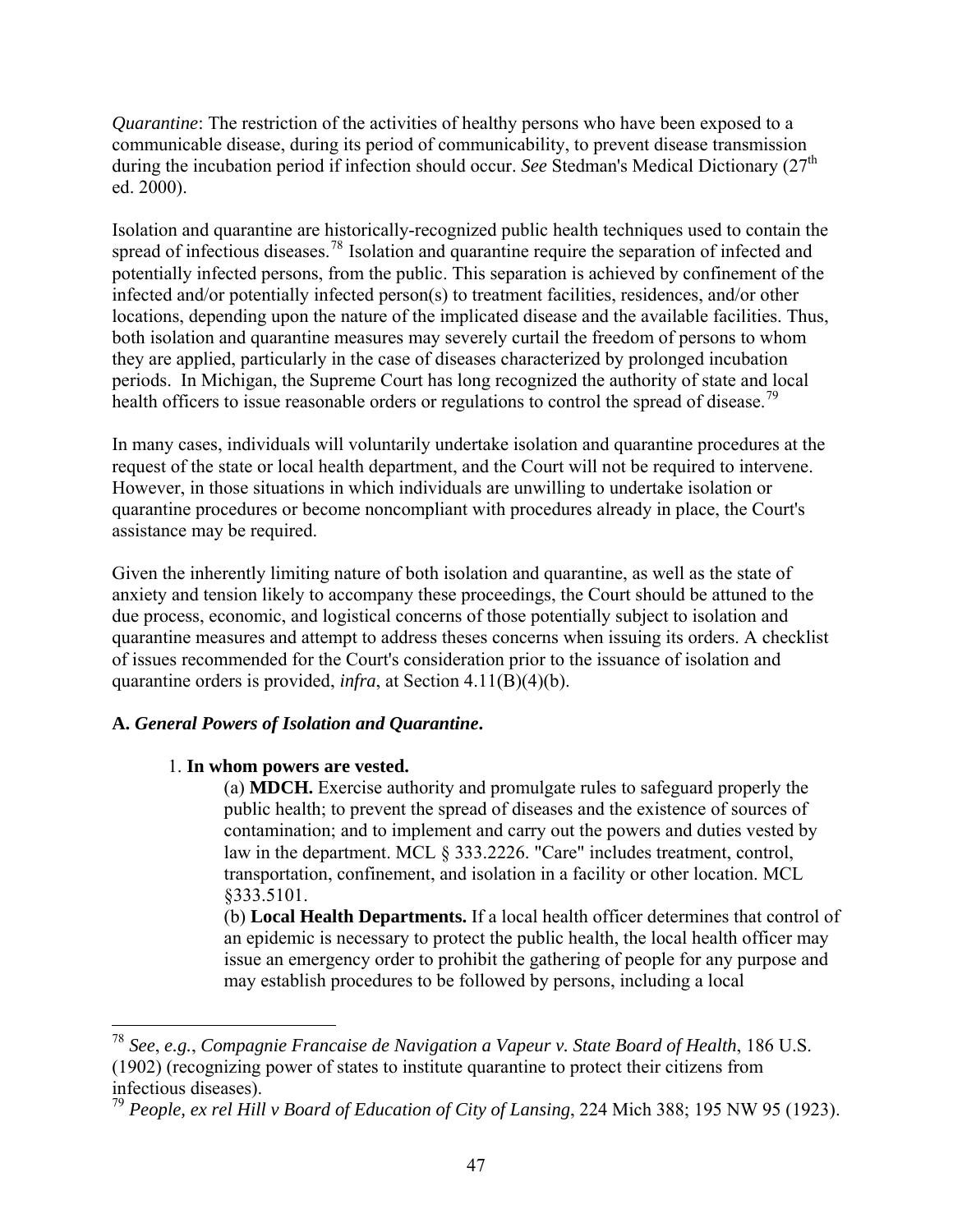governmental entity, during the epidemic to insure continuation of essential public health services and enforcement of health laws. Emergency procedures shall not be limited to this code. A local health department or the department may provide for the involuntary detention and treatment of individuals with hazardous communicable disease in the manner prescribed in sections 5201 to 5238. MCL § 333.2453.

#### 2. **Implementation**

(a) Least restrictive means.

(i) Least restrictive means may include isolation and/or quarantine**.** 

## **B.** *Court Proceedings.*

1. **Courts of jurisdiction.** The circuit court may order the department representative, local health officer, or a peace officer to take an individual whom the court has reasonable cause to believe is a carrier and is a health threat to others into custody and transport the individual to an appropriate emergency care or treatment facility for observation, examination, testing, diagnosis, or treatment and, if determined necessary by the court, temporary detention. An order issued under this subsection may be issued in an ex-parte proceeding upon an affidavit of a department representative or a local health officer. The court shall issue an order under this subsection upon a determination that reasonable cause exists to believe that there is a substantial likelihood that the individual is a carrier and a health threat to others. An order under this subsection may be executed on any day and at any time, and shall be served upon the individual who is the subject of the order immediately upon apprehension or detention. MCL §333.5207.

## 2. **Types of isolation and quarantine proceedings.**

(a) Enforcement of isolation and quarantine orders issued by public health authorities**.** 

> (i) **Orders issued by the MDCH.** Upon failure of an individual to comply promptly with a department order, the department may petition the circuit court having jurisdiction to restrain a condition or practice which the director determines causes the imminent danger or to require action to avoid, correct, or remove the imminent danger. MCL §333.2251(2). The department may order and recover a civil penalty not to exceed one thousand dollars (\$1,000) for each day that the violation continues. MCL §333.2262(1). [The ability of the MDCH to collect fines requires the specific enabling rules, which at this time have not been promulgated. (ii) **Orders issued by local health departments.** Authority parallels state authority.

## (b) **Emergency detention.**

(i) **When a court order is proper.** A circuit court shall issue an order for a department representative, local health officer, or a peace officer to take an individual whom the court has reasonable cause to believe is a carrier and is a health threat to others into custody and transport the individual to an appropriate emergency care or treatment facility for observation,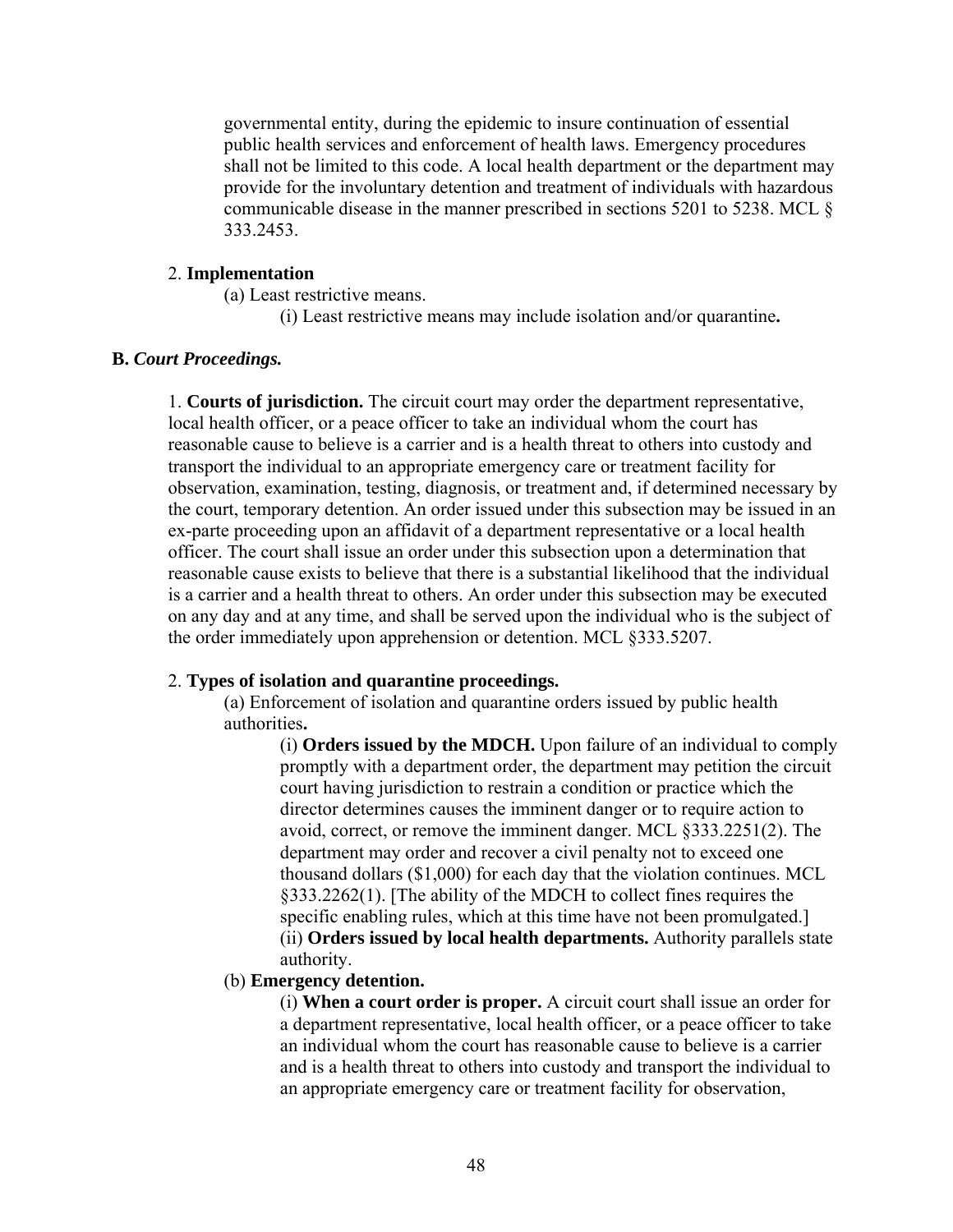examination, testing, diagnosis, or treatment and, if determined necessary by the court, temporary detention. MCL §333.5207. Upon a determination:

- That reasonable cause exists to believe that there is a substantial likelihood that the individual is a carrier and a health threat to others. MCL §333.5207.

> \* **"A health threat to others."** An individual who is the carrier of a communicable disease represents a health threat to others when:

\*\* The individual has demonstrated an inability or unwillingness to conduct himself or herself in such a manner as to not place others at risk of exposure to a serious communicable disease or infection; \*\* Engages in behavior that has been demonstrated epidemiologically to transmit, or that evidences a careless disregard for transmission of, a serious communicable disease or infection to others; \*\* There is a substantial likelihood that the carrier will transmit a serious communicable disease or infection to others, as evidenced by the carrier's past behavior or statements made by the carrier that are credible indicators of the carrier's intention to do so; \*\* The individual makes affirmative misrepresentations of his or her status as a carrier

before engaging in behavior that has been demonstrated epidemiologically to transmit the serious communicable disease or infection. MCL §333.5201.

ii. **Burden of proof.** The state must prove that reasonable cause exists to believe that there is a substantial likelihood that the individual is a carrier and a health threat to others. MCL §333.5207(1).

iii. *Ex-parte* **proceedings.** An order may be issued in an ex-parte proceeding upon an affidavit of a department representative or a local health officer. MCL §333.5207(1).

- **Sufficiency of affidavit.** The affidavit must set forth the specific facts upon which the order is sought. MCL §333.5207(2).

#### iv. **Continuation of emergency detentions.**

- **Timing of continuation proceedings.** An individual held by an emergency detention order shall not be held for more than seventytwo (72) hours with without a court hearing to determine whether the detention should continue. The seventy-two hours does not include Saturdays, Sundays, or legal holidays. MCL §333.5207(3).

- **Notice of continuation proceedings.** Notice of the hearing to determine whether the detention should continue must be served on the individual not less than twenty-four (24) hours before the hearing is held. MCL §333.5207(4).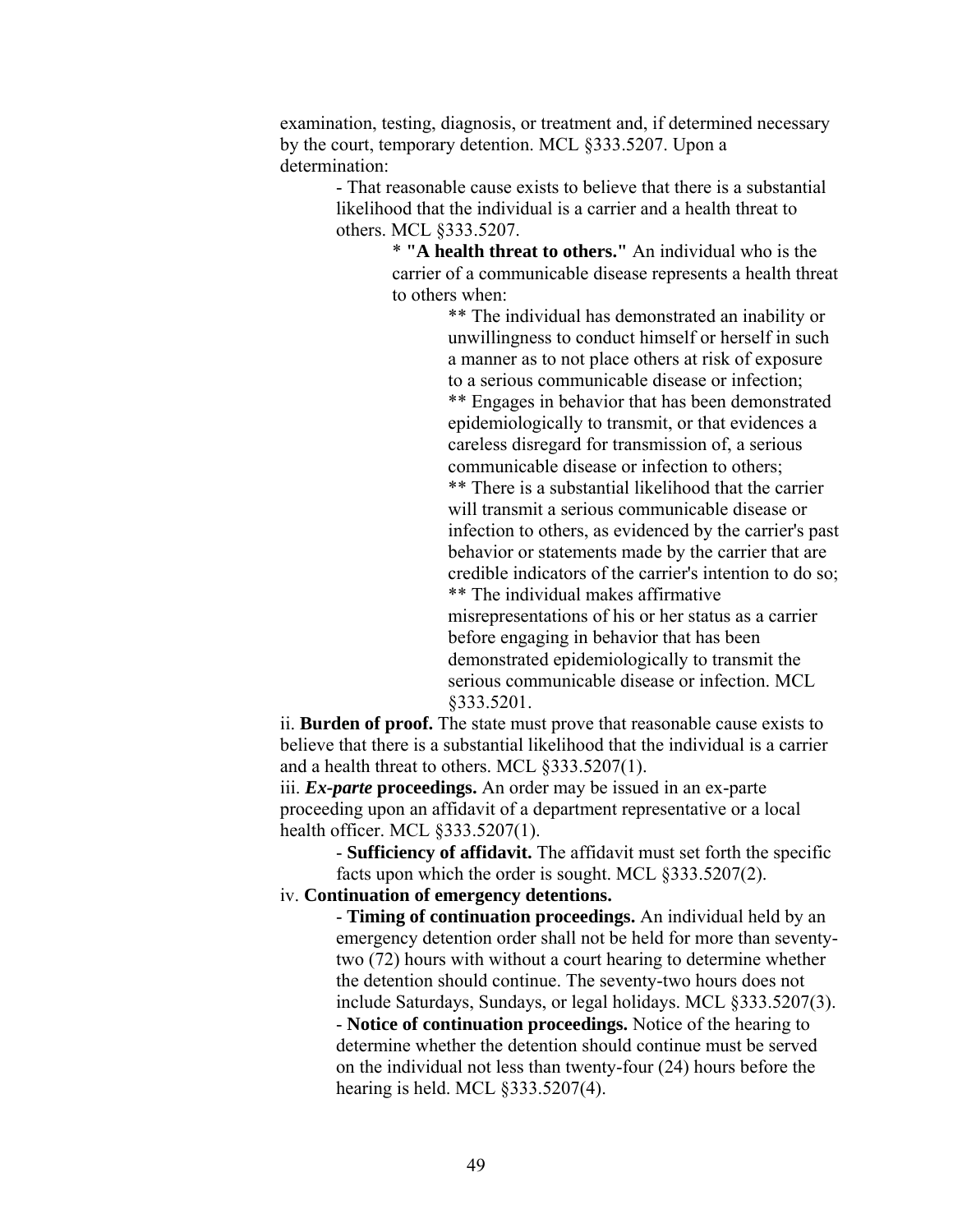\* **Contents of notice.** The notice of the hearing must contain:

\*\* The time, date, and place of the hearing.

\*\* The grounds underlying the facts on which continued detention is sought.

\*\* The individual's right to appear at the hearing. \*\* The individual's right to present and crossexamine witnesses.

\*\* The individual's right to counsel, including the right to counsel designated by the circuit court, as described in section 333.5205(12). MCL §333.5207(4).

- **Court order.** The circuit court may order that the individual continue to be temporarily detained if the court finds, by *a preponderance of the evidence*, that the individual would pose a health threat to others if released. MCL §333.5207(5).

- **Limits on emergency detention.** An order of continued temporary detention shall not continue longer than 5 days, unless a petition is filed under section 333.5205. If a petition is filed under section 333.5205, the temporary detention shall continue until a hearing on the petition is held under section 333.5205. MCL § 333.5207(5).

## (c) **Non-emergency detention.**

(i) **When a court order is proper.** The court may order an individual be placed in isolation, or may place other restrictions upon him when:

- The individual is a health threat to others; and has failed or refused to comply with a warning notice issued under section 333.5203.

- The individual has failed or refused to comply with a warning notice issued under section 333.5203. MCL § 333.5205(2).

(ii) **Burden of proof.** The state health department or local health department must prove the allegations set forth in the petition by *clear and convincing evidence*. MCL § 333.5205(6).

(iii) *In- camera* **proceedings.** 

## 3. **Provision of counsel.**

(a) **Right of council.** An individual who is the subject of a petition filed under section 333.5205 or an affidavit filed under section 333.5207 has the right to counsel at all stages of the proceedings. If the individual is unable to pay the cost of counsel, the circuit court shall appoint counsel for the individual. MCL § 333.5205(12).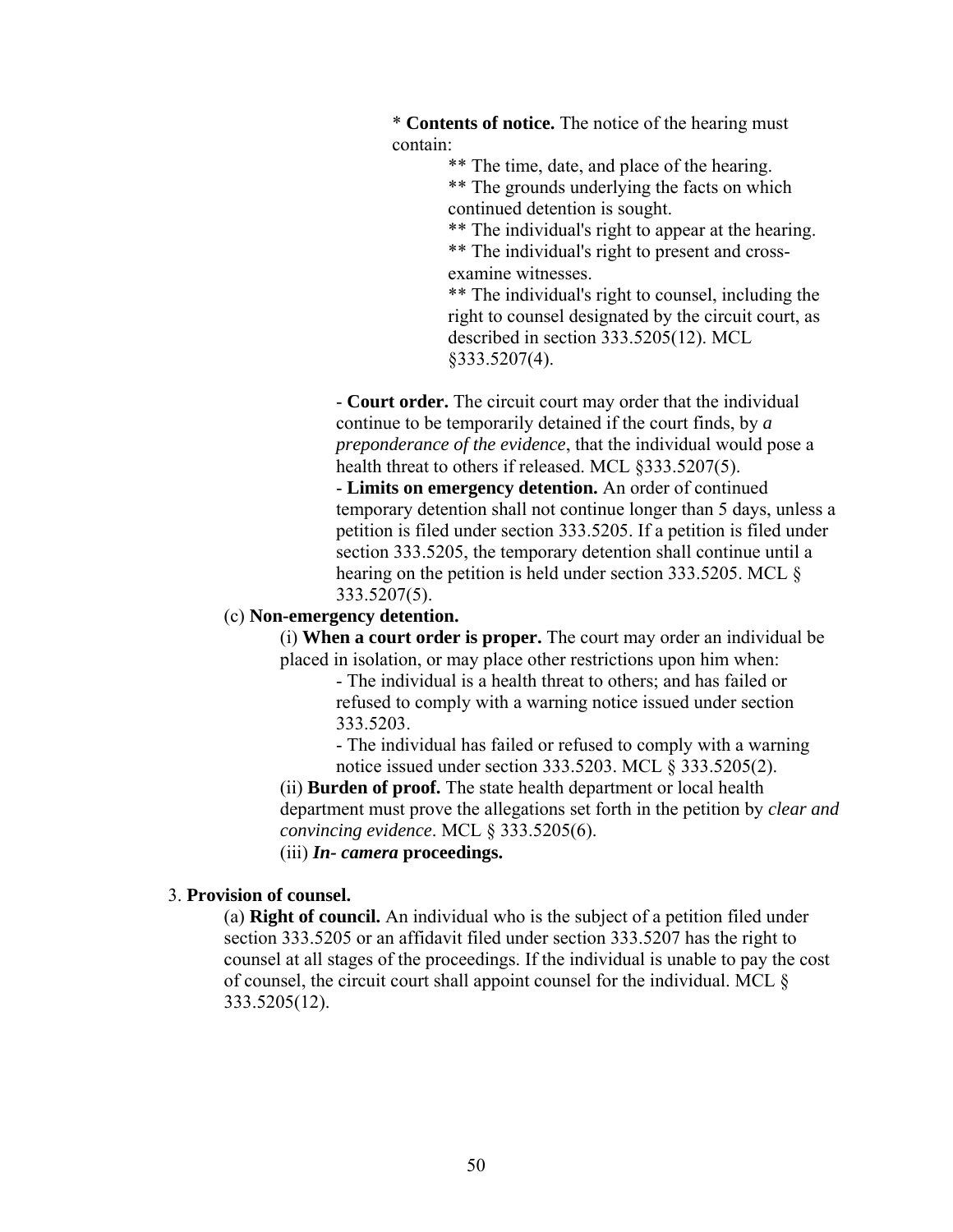# 4. **Enforcement of court orders.**

 $\overline{a}$ 

(a) **Injunction appropriate.** 

(b) **Further considerations prior to issuance of order.** The Court should undertake the following, additional considerations prior to issuing an order of isolation or quarantine. To the extent possible, these considerations should be addressed in the Court's order(s):

Has sufficient evidence been introduced to support issuance of the order? An isolation or quarantine order should only be issued when an individual appears to be suffering from a serious disease capable of being easily transmitted form person-to-person. The government entity seeking the order must show, by the appropriate standard of proof, that the individual poses a risk to the public's health sufficient to necessitate deprivation of that individual's liberty.<sup>[80](#page-61-0)</sup>

In the event the disease at issue is a newly-emerging disease, much of this scientific information may be unknown. That scientific details may be unknown will not necessarily prevent the state from meeting the standard of proof, as the standard measures not the scientific data itself but the ability of that data to be reasonably interpreted as evidence of a public health threat justifying government action<sup>[81](#page-61-1)</sup>

In the context of newly-emerging diseases, the order should both reflect available scientific information and identify knowledge gaps in order to preserve all available testimony and information for appellate review.

 $\Box$ Were all the parties granted access to the available scientific evidence to the extent reasonably possible?

 $\Box$ Will the individual be confined in an appropriate medical facility (hospital, residence, etc.) and not a jail or other punitive environment?

 $\Box$  Does the order specify the appropriate period of confinement?

<span id="page-61-0"></span><sup>80</sup> *Cf. Addington v. Texas*, 441 U.S. 418 (1979) (holding Fourteenth Amendment requires "clear and convincing" evidence standard in context of indefinite commitment of individual to a state mental hospital pursuant to state law; "In cases involving individual rights, whether criminal or civil, the standard of proof at a minimum reflects the value society places on individual liberty…We conclude that the individual's interest in the outcome of a civil commitment proceeding is of such weight and gravity that due process requires the state to justify confinement by proof more substantial than a mere preponderance of the evidence." (Internal citations omitted.)).

<span id="page-61-1"></span> $81$  Id. at 429 ("[T]ne factual aspects represent only the beginning of the inquiry. Whether the individual is mentally ill and dangerous to himself or others and is in need of confined therapy turns on the *meaning* of the facts which must be interpreted by expert psychiatrists and psychologists." (Emphasis in original.))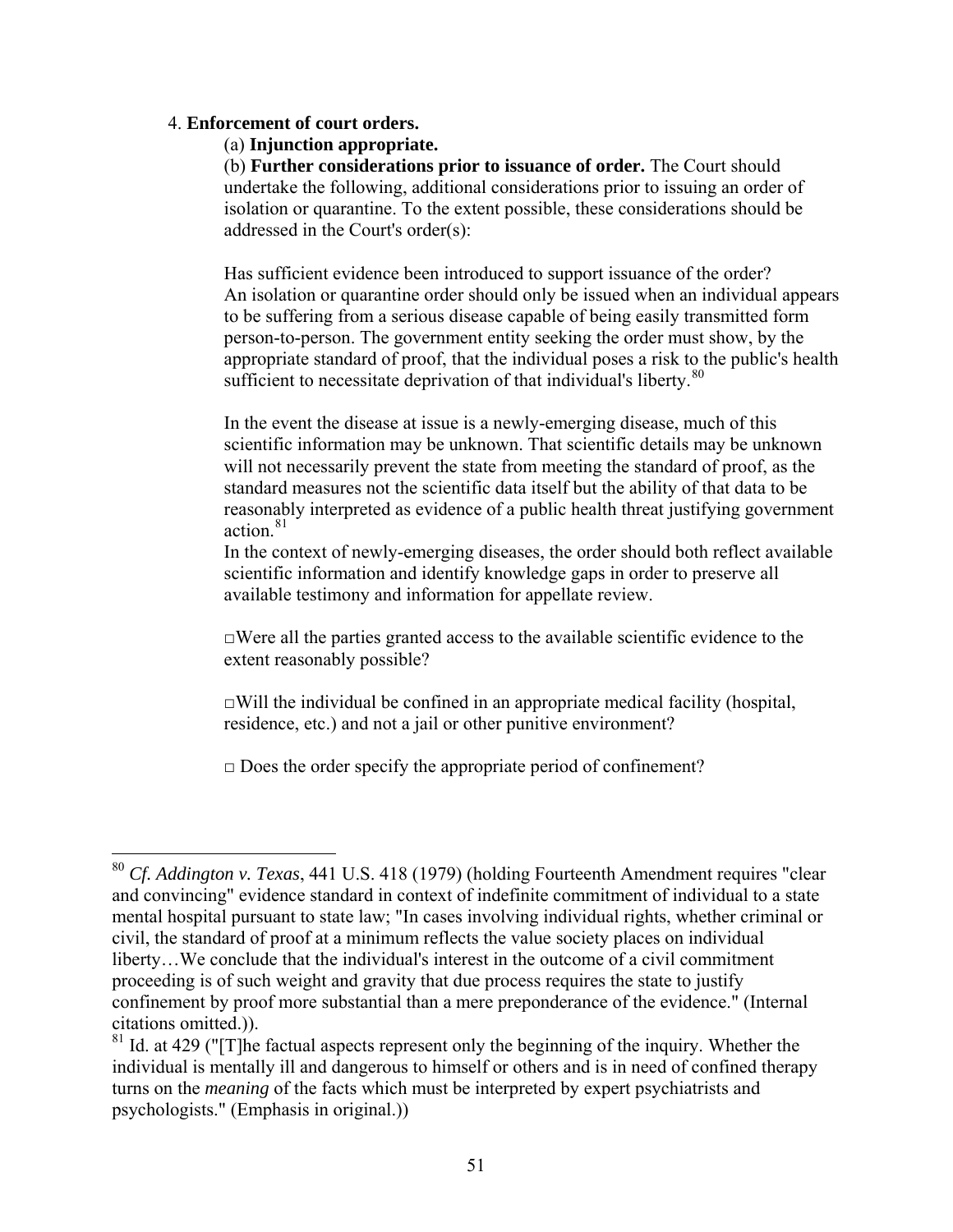This period should be based upon a disease-specific incubation period, as identified by a certified health professional or other competent witness, and be no longer than necessary.

In the event the individual is already exhibiting physical symptoms of the disease, the period of confinement is less likely to be a disputed issue as it will coincide in duration with the period necessary for medical treatment.

In the event the disease at issue is a newly-emerging disease, the incubation period may be unknown. In such a case, the court should issue an order confining the individual for a period of time based upon the incubation period of the communicable disease most closely resembling the disease at issue, as established by the testimony of qualified experts, AND require the public health authority to report to the court with additional scientific information to extend or modify the ordered period of confinement.

 $\Box$  Does the order satisfactorily address the provision of food, medicine and other necessities to the individual during his/her detention?

 $\Box$  Does the order adequately address the care and support of the individual's dependents during confinement?

 $\Box$  Has the Court considered the impact of the confinement on the individual's financial livelihood and employment?

 $\Box$  Has the Court considered any unique cultural or personal circumstances of the individual?

 $\Box$  Who will bear the costs associated with the individual's confinement and treatment?

 $\Box$  Has the Court considered the means by which the confinement will be enforced in the event the individual becomes uncooperative?

For example, what level of force should be used by law enforcement personnel to enforce the order? Is the use of deadly force appropriate to maintain the individual's confinement? To the extent possible, the Court should instruct appropriate personnel as to implementation and enforcement of the order.

#### **C.** *Special Populations***.**

1. **Nonresidents.** The local health department of the county of domicile may provide for the return of the individual to, and care in, that county. MCL § 333.5303.

(a) **Financial responsibility.** Upon determination by the county department of social services that the place of domicile of an individual receiving care under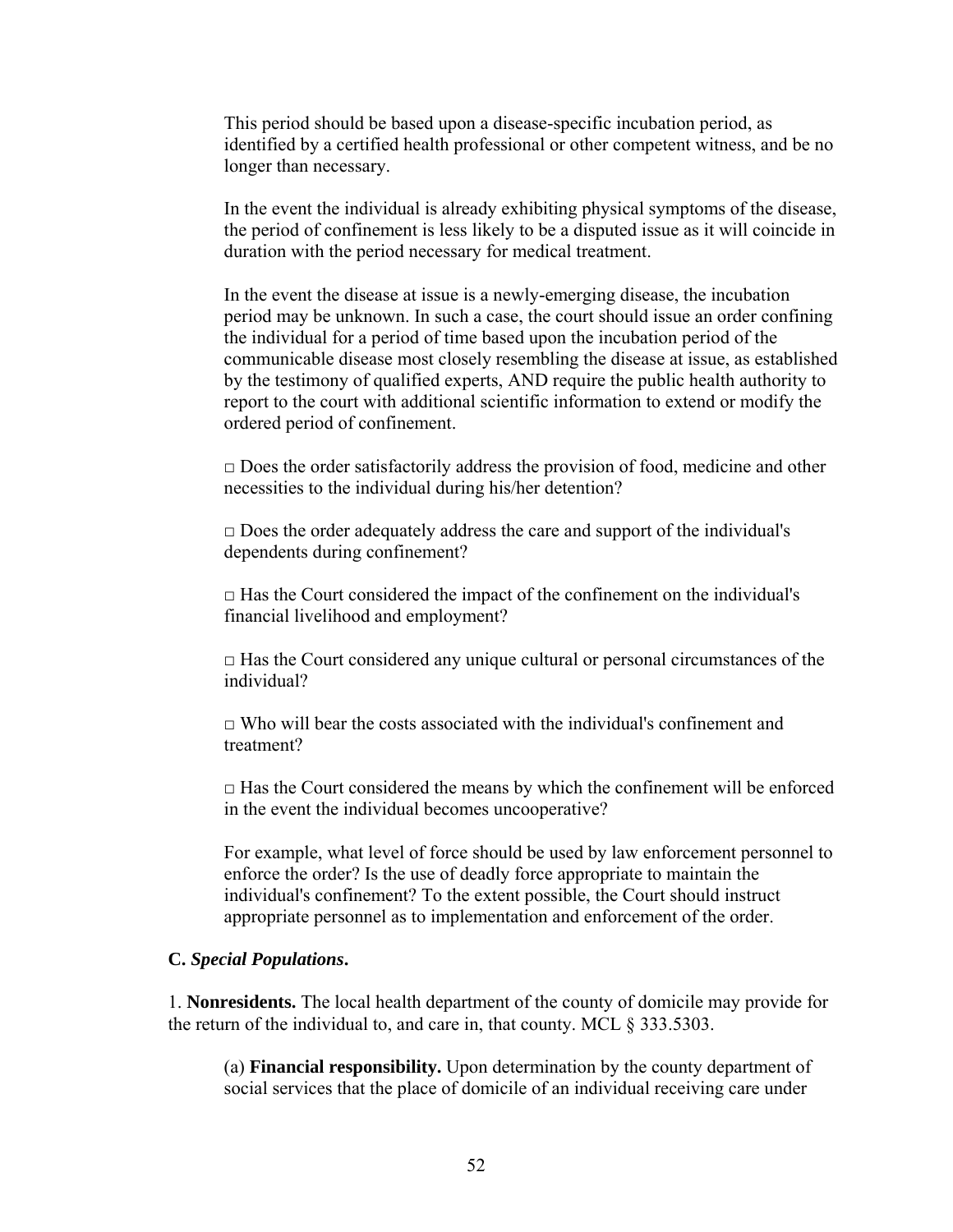section 5117 is in another county in this state, care shall be provided where the individual is found at the expense of the county where the individual is domiciled. The county department of social services, not later than 1 month after the commencement of care, shall mail written notice that the care is being provided to the local department of social services of the individual's county of domicile. MCL § 333.5303.

(b) **Acknowledgement by county of domicile.** If the domicile of the individual is not acknowledged by the alleged county of domicile within 1 month after mailing the notice under subsection (1), the question of domicile may be submitted for decision to the state department of social services. If a disputed or contested claim arises between 2 or more counties as to the county of domicile, the director of social services shall determine the county of domicile when so requested or on his or her own motion. The decision of the director of social services is final. However, pending determination, the county in which the individual is found shall provide the necessary care. MCL § 333.5303.

## **D.** *Violations.*

1. **Violation as a misdemeanor.** Except as otherwise provided by this code, a person who violates a rule or order of the department is guilty of a misdemeanor punishable by imprisonment for not more than 6 months, or a fine of not more than \$200.00, or both. MCL § 333.2261. A violation of a regulation issued by a local health department is a misdemeanor punishable by 90 days in jail, a fine of \$200, or both. MCL 333.2243.

## 4.12 Civil Commitment

"Civil commitment" is a term commonly used to refer to the voluntary or involuntary commitment of a mentally ill individual to a treatment facility. *See* Stedman's Medical Dictionary  $(27<sup>th</sup>$  ed. 2000). In Michigan, other individuals, such as those suffering from alcoholism, incapacitation due to alcohol, or drug addiction may also be civilly committed. In many cases, individuals will voluntarily commit themselves to treatment facilities for mental illness or substance abuse. However, in those situations in which individuals are unwilling or unable to undertake voluntary commitment, the Court may be requested to issue a civil commitment order.

Given the severe impact of compulsory civil commitment on an individual's liberty, the Court should order the least restrictive commitment procedures necessary.

#### **A.** *Detention of Individual Prior to Court Proceedings Regarding Commitment.*

#### **1. Detention of individual prior to proceedings.**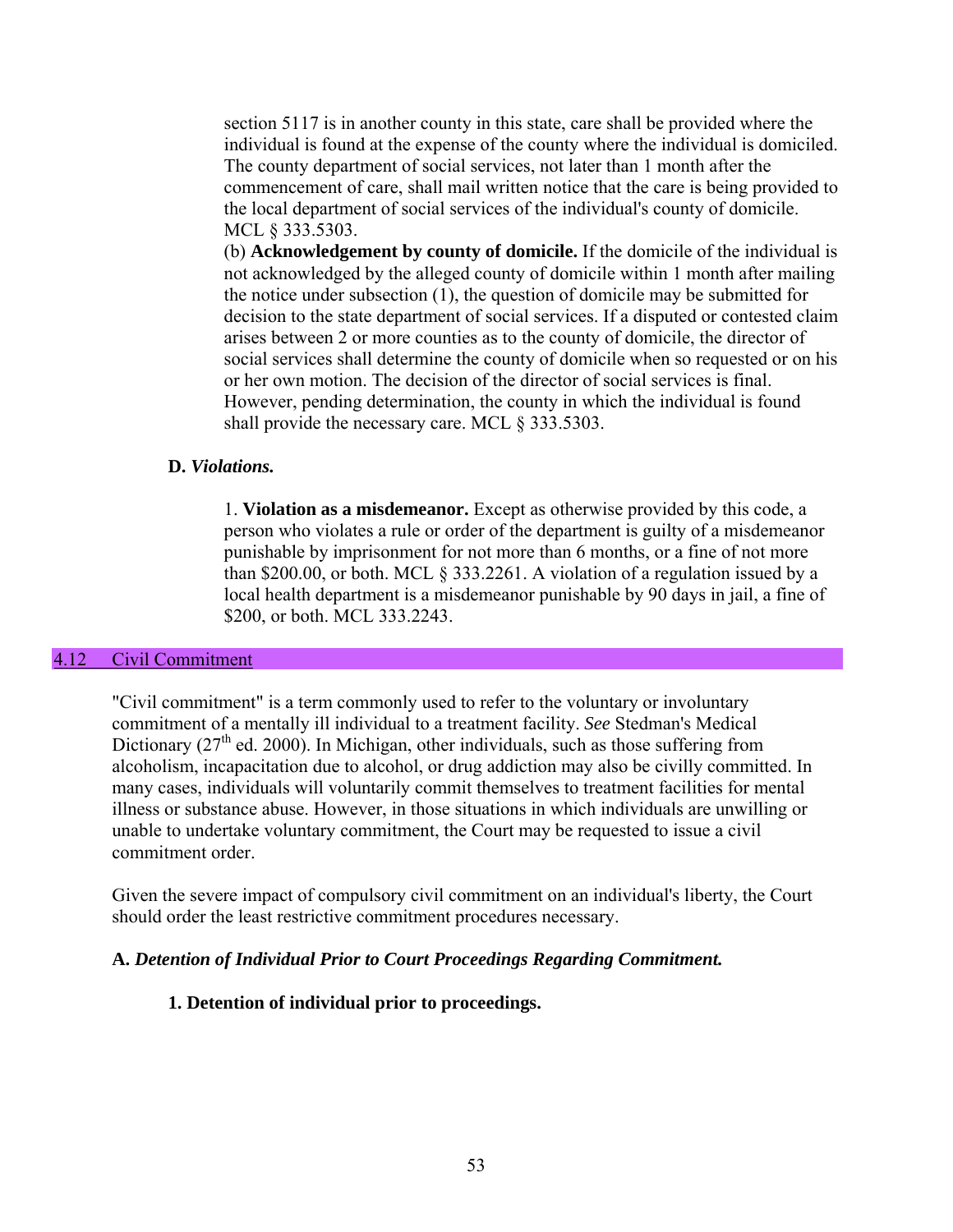## **B.** *Court Proceedings.*

1. **Place of hearing.** Hearings may be held in such quarters as the court directs; either within or without the county in which the court has its principal office, in a hospital or other convenient place. Whenever practicable, the court shall convene hearings in a hospital. MCL § 330.1456.

2. **Change of venue.** The subject of a petition, any interested person, or the court on its own motion may request a change of venue because of residence, convenience to parties, witnesses, or the court, or the individual's mental or physical condition. MCL § 330.1456.

3. **Civil proceedings.** Court hearings convened under authority of this chapter shall be governed by MCL § 330.452 to 330.465. MCL § 330.1451.

4. **Commencement of hearing.** The court shall fix a date for every hearing convened under this chapter. The hearing shall be convened promptly, but not more than 7 days, excluding Sundays and holidays, after the court's receipt of any of the following:

(a) **Application.** An application for hospitalization, which shall serve as a petition for a determination that an individual is a person requiring treatment, a clinical certificate executed by a physician or a licensed psychologist, and a clinical certificate executed by a psychiatrist. MCL § 330.1452.

(b) **Petition for requiring treatment.** A petition for a determination that an individual is a person requiring treatment, a clinical certificate executed by a physician or a licensed psychologist, and a clinical certificate executed by a psychiatrist. MCL § 330.1452.

(c) **Petition for continuing treatment.** A petition for a determination that an individual continues to be a person requiring treatment and a clinical certificate executed by a psychiatrist. MCL § 330.1452.

(d) **Discharge.** A petition for discharge filed under section 484. MCL § 330.1452. (i) **Conditions for petition for discharge.** If a report concludes that the individual requires continuing involuntary mental health treatment and the individual or the executive director objects to the conclusions, the individual or the executive director has the right to a hearing and may petition the court for discharge of the individual from the treatment program. This petition shall be presented to the court within 7 days, excluding Sundays and holidays, after the report is received. MCL § 330.1484.

(e) **Discharge certificate.** A petition for discharge filed under section 485a and a physician's or a licensed psychologist's clinical certificate. MCL § 330.1452.

(i) Upon a hearing under section 484, if the court finds that an individual under an order of involuntary mental health treatment is no longer a person requiring treatment, the court shall enter a finding to that effect and shall order that the individual be discharged.

(ii) Upon a hearing under section 484, if the court finds that an individual under a 1-year order of involuntary mental health treatment continues to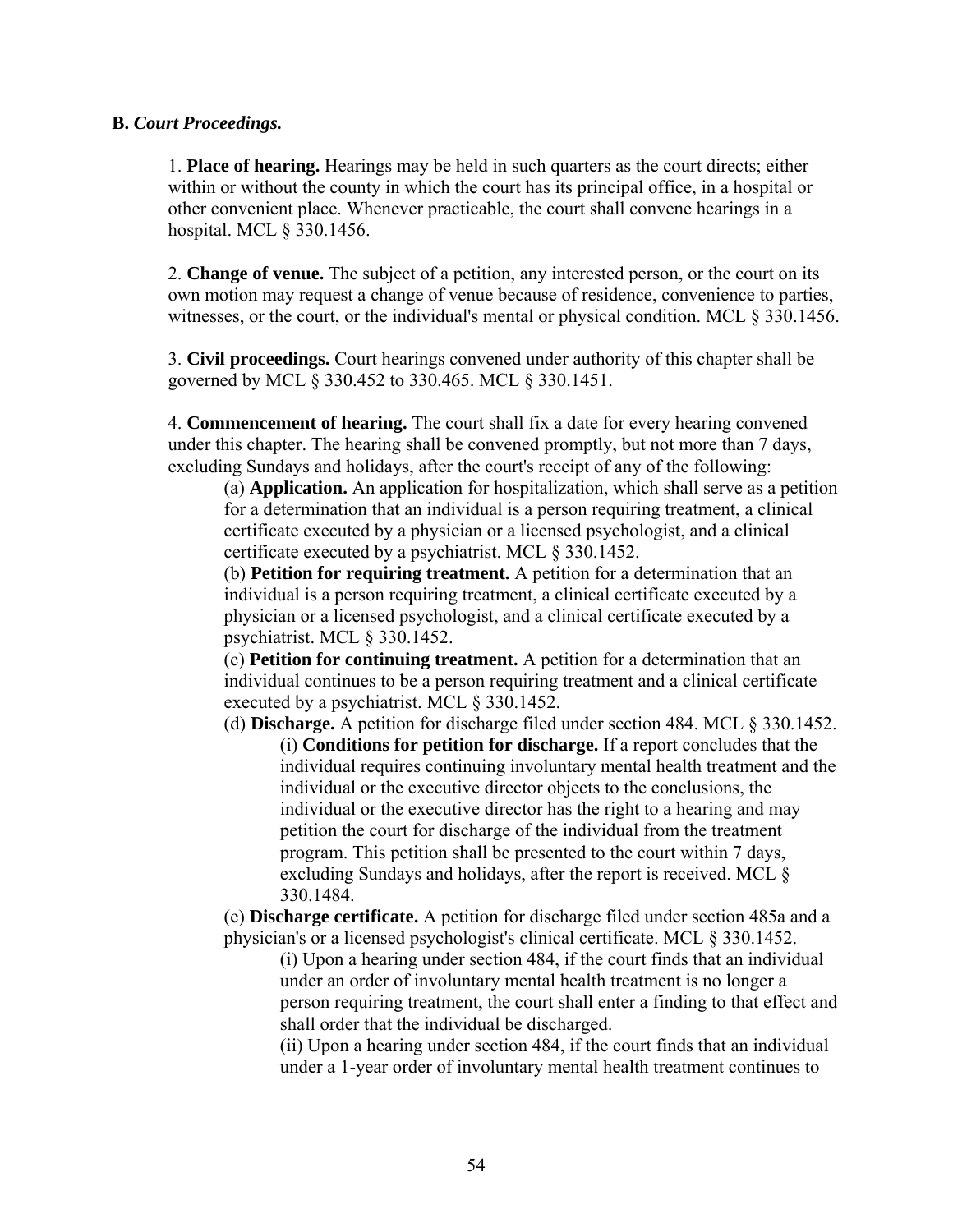be a person requiring treatment, and after consideration of complaints submitted under section 483(2), the court shall do 1 of the following:

- Continue the order.
- Issue a new continuing order for involuntary mental health treatment under section 472a(3) or (4). MCL § 330.1485.

(f) **Demand for notification.** A demand or notification that a hearing that has been temporarily deferred under section 455(5) be convened. MCL § 330.1452.

(i) The subject of a petition under section  $452(a)$  or (b) who is hospitalized pending the court hearing may file with the court a request to temporarily defer the hearing for not longer than 60 days if the individual chooses to remain hospitalized, or 90 days if the individual chooses alternative treatment or a combination of hospitalization and alternative treatment. The request shall include a stipulation that the individual agrees to remain hospitalized and to accept treatment as may be prescribed for the deferral period, or to accept and follow the proposed plan of treatment as described in subsection  $(2)(c)$  for the deferral period, and further agrees that at any time the individual may refuse treatment and demand a hearing under section 452. The request to temporarily defer the hearing shall be on a form provided by the department and signed by the individual in the presence of his or her legal counsel and shall be filed with the court by legal counsel. MCL § 330.455(5).

4. **Standard.** A judge or jury shall not find that an individual is a person requiring treatment unless that fact has been established by clear and convincing evidence. MCL § 330.1465.

5. **Involuntary hospitalization.** Upon entry of a court order directing that an individual be involuntarily hospitalized or that an individual involuntarily undergo a program of alternative treatment or a program of combined hospitalization and alternative treatment, the court shall immediately order the department of state police to enter the court order into the law enforcement information network. The department of state police shall remove the court order from the law enforcement information network only upon receipt of a subsequent court order for that removal. MCL § 330.1464a.

6. **State police involvement.** The department of state police shall immediately enter an order into the law enforcement information network or shall immediately remove an order from the law enforcement information network as ordered by the court. MCL § 330.1464a.

7. **Initiation.** Hospitalization of an individual can be initiated in several ways. (a) **Application for hospitalization.** An application for hospitalization of an individual under section 423 shall contain an assertion that the individual is a person requiring treatment as defined in section 401, the alleged facts that are the basis for the assertion, the names and addresses, if known, of any witnesses to alleged and relevant facts, and if known the name and address of the nearest relative or guardian, or if none, a friend if known, of the individual. The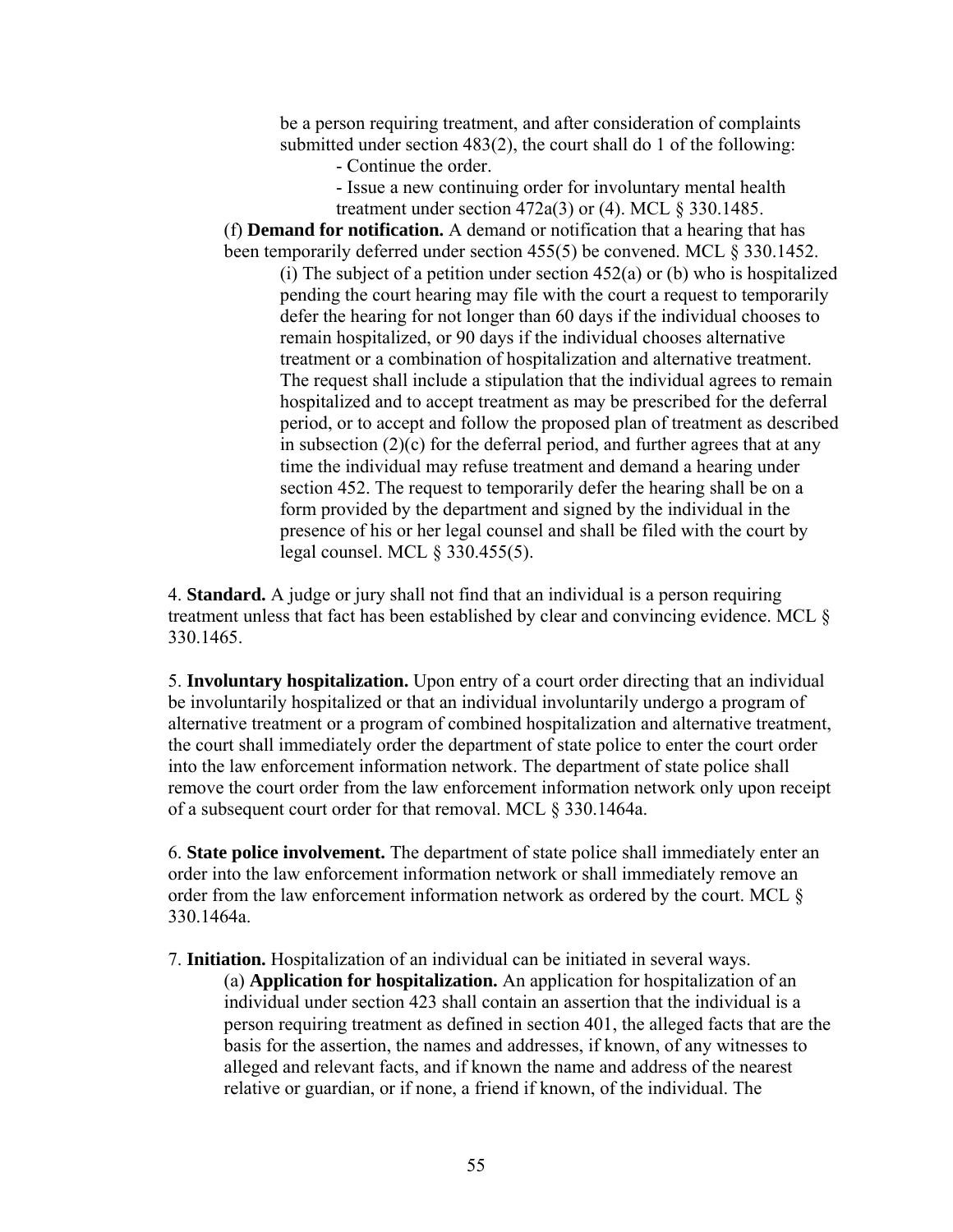application may be made by any person 18 years of age or over, shall have been executed not more than 10 days prior to the filing of the application with the hospital, and shall be made under penalty of perjury. MCL § 333.1424. (b) **A psychiatrist's certificate.** A hospital designated by the department or by a community mental health services program shall hospitalize an individual presented to the hospital, pending receipt of a clinical certificate by a psychiatrist stating that the individual is a person requiring treatment, if an application, a physician's or a licensed psychologist's clinical certificate, and an authorization by a preadmission screening unit have been executed. MCL § 330.1423.

(c) **Clinical certificate.** A physician's or a licensed psychologist's clinical certificate required for hospitalization of an individual under section 423 shall have been executed after personal examination of the individual named in the clinical certificate, and within 72 hours before the time the clinical certificate is filed with the hospital. The clinical certificate may be executed by any physician or licensed psychologist, including a staff member or employee of the hospital with which the application and clinical certificate are filed.

(d) **Petition.** Hospitalization proceedings may be initiated by petition.

#### (i) **Petition generally.**

- Any individual 18 years of age or over may file a petition with the court that asserts that an individual meets the criteria for assisted outpatient treatment specified in section 401(d). The petition shall contain the facts that are the basis for the assertion, the names and addresses, if known, of any witnesses to the facts, the name and address of the mental health professional currently providing care to the individual who is the subject of the petition, if known, and the name and address of the nearest relative or guardian, if known, or, if none, a friend, if known, of the individual who is the subject of the petition. MCL § 330.1433.

- **Informing the subject of the petition.** Upon receipt of a petition, the court shall inform the subject of the petition and the community mental health services program serving the community in which the subject of the petition resides that the court shall hold a hearing to determine whether the subject of the petition meets the criteria for assisted outpatient treatment. Notice shall be provided as set forth in section 453. The hearing shall be governed by sections 454, 458 to 464, and 465. MCL § 330.1433.

- **Court verifies the petition.** If in the hearing, the court verifies that the subject of the petition meets the criteria for assisted outpatient treatment and he or she is not scheduled to begin a course of outpatient mental health treatment that includes case management services or assertive community treatment team services, the court shall order the subject of the petition to receive assisted outpatient treatment through his or her local community mental health services program. The order shall include case management services. The order may include 1 or more of the following: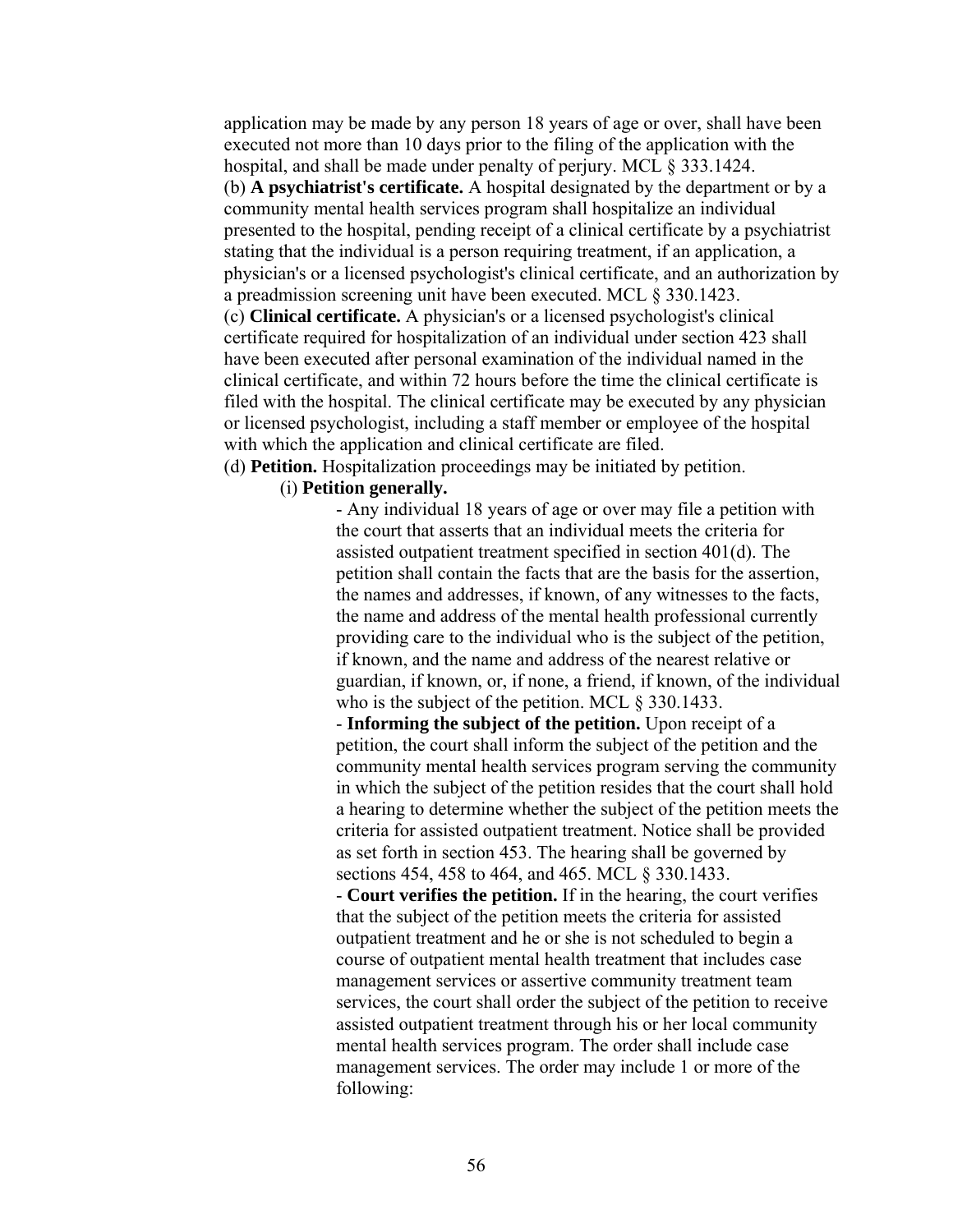\* Medication.

\*Blood or urinalysis tests to determine compliance with or effectiveness of prescribed medications.

- \* Individual or group therapy.
- \* Day or partial day programs.
- \* Educational and vocational training.
- \* Supervised living.
- \* Assertive community treatment team services.
- \* Alcohol or substance abuse treatment, or both.

\* Alcohol or substance abuse testing, or both, for individuals with a history of alcohol or substance abuse and for whom that testing is necessary to prevent a deterioration of their condition. A court order for alcohol or substance abuse testing shall be subject to review every 6 months. \* Any other services prescribed to treat the individual's mental illness and to either assist the individual in living and functioning in the community or to help prevent a relapse or deterioration that may reasonably be predicted to result in suicide or the need for hospitalization. MCL § 330.1433.

- **Court may specify role of others.** To fulfill the requirements of an assisted outpatient treatment plan, the court's order may specify the service role that a publicly-funded entity other than the community mental health services program shall take. MCL § 330.1433.

- **Patient's designation of advocate.** In developing an order under this section, the court shall consider any preferences and medication experiences reported by the subject of the petition or his or her designated representative, whether or not the subject of the petition has an existing individual plan of services under section 712, and any directions included in a durable power of attorney or advance directive that exists. If the subject of the petition has not previously designated a patient advocate or executed an advance directive, the responsible community mental health services program shall, before the expiration of the assisted outpatient treatment order, ascertain whether the subject of the petition desires to establish an advance directive. If so, the community mental health services program shall direct the subject of the petition to the appropriate community resources for assistance in developing an advance directive. MCL § 330.1433.

- **Review of patient's designation.** If an assisted outpatient treatment order conflicts with the provisions of an existing advance directive, durable power of attorney, or individual plan of services developed under section 712, the assisted outpatient treatment order shall be reviewed for possible adjustment by a psychiatrist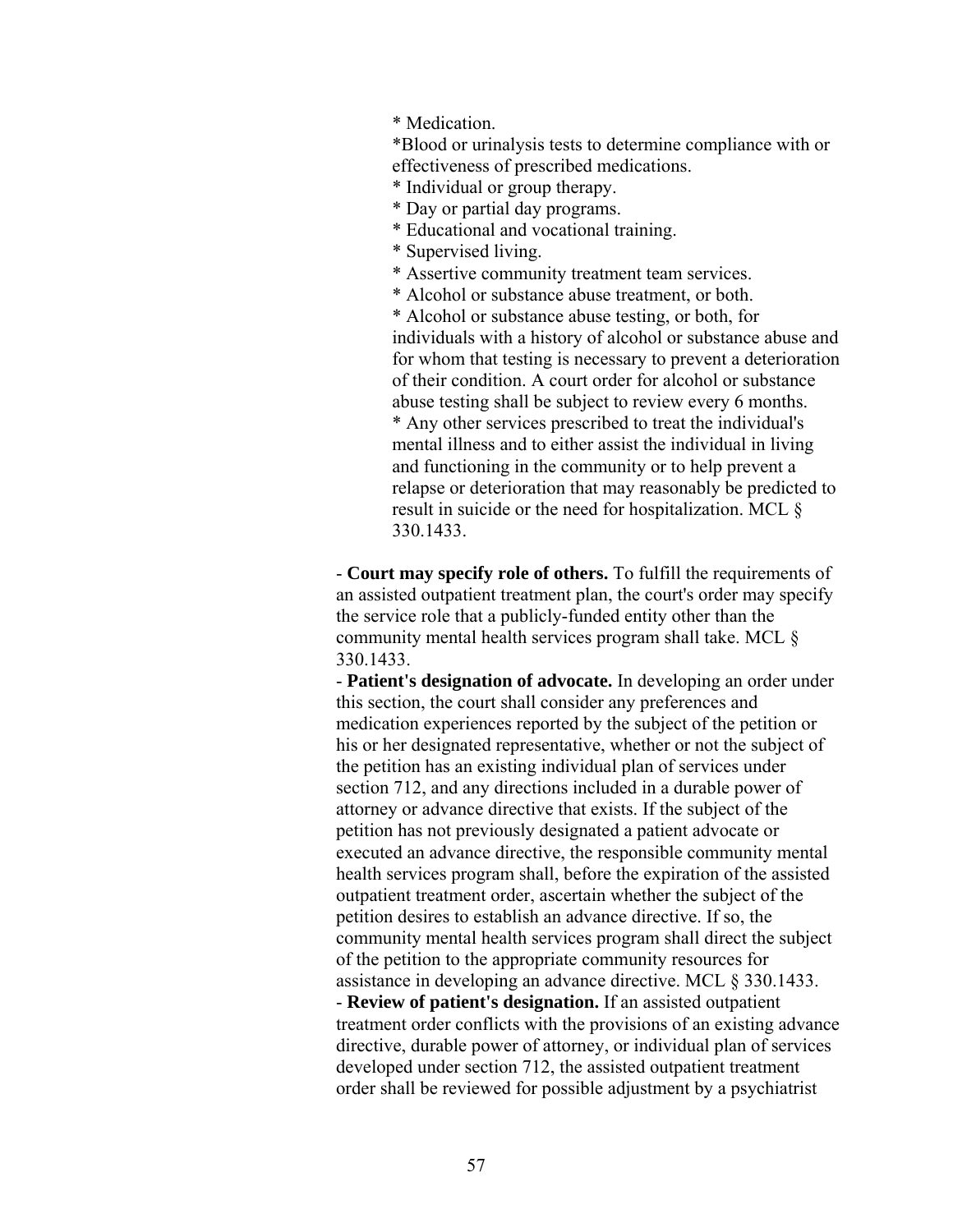not previously involved with developing the assisted outpatient treatment order. If an assisted outpatient treatment order conflicts with the provisions of an existing advance directive, durable power of attorney, or individual plan of services developed under section 712, the court shall state the court's findings on the record or in writing if the court takes the matter under advisement, including the reason for the conflict. MCL § 330.1433.

- **Right to appeal.** Nothing in this section negates or interferes with an individual's rights to appeal under any other state law or Michigan court rule. MCL § 330.1433.

#### (ii) **Filing a petition.**

- **Who may file.** Any individual 18 years of age or over may file with the court a petition that asserts that an individual is a person requiring treatment as defined in section 401. MCL § 330.1434.

- **Contents.** The petition shall contain the facts that are the basis for the

assertion, the names and addresses, if known, of any witnesses to the facts, and, if known, the name and address of the nearest relative or guardian, or, if none, a friend, if known, of the individual. MCL § 330.1434.

- **Petition with certificate or affidavit.** The petition shall be accompanied by the clinical certificate of a physician or a licensed psychologist, unless after reasonable effort the petitioner could not secure an examination. If a clinical certificate does not accompany the petition, an affidavit setting forth the reasons an examination could not be secured shall also be filed. The petition may also be accompanied by a second clinical certificate. If 2 clinical certificates accompany the petition, at least 1 clinical certificate shall have been executed by a psychiatrist. MCL § 330.1434.

- **Execution of certificate.** Except as otherwise provided, a clinical certificate that accompanies a petition shall have been executed within 72 hours before the filing of the petition, and after personal examination of the individual. MCL § 330.1434.

8. **Protective custody.** An individual may be taken into protective custody before hospitalization.

(a) **Peace officer with an application and certificate.** Upon delivery to a peace officer of an application and physician's or licensed psychologist's clinical certificate, the peace officer shall take the individual named in the application into protective custody and transport the individual immediately to the preadmission screening unit or hospital designated by the community mental health services program for hospitalization under section 423. If the individual taken to a preadmission screening unit meets the requirements for hospitalization, then unless the community mental health services program makes other transportation arrangements, the peace officer shall take the individual to a hospital designated by the community mental health services program. Transportation to another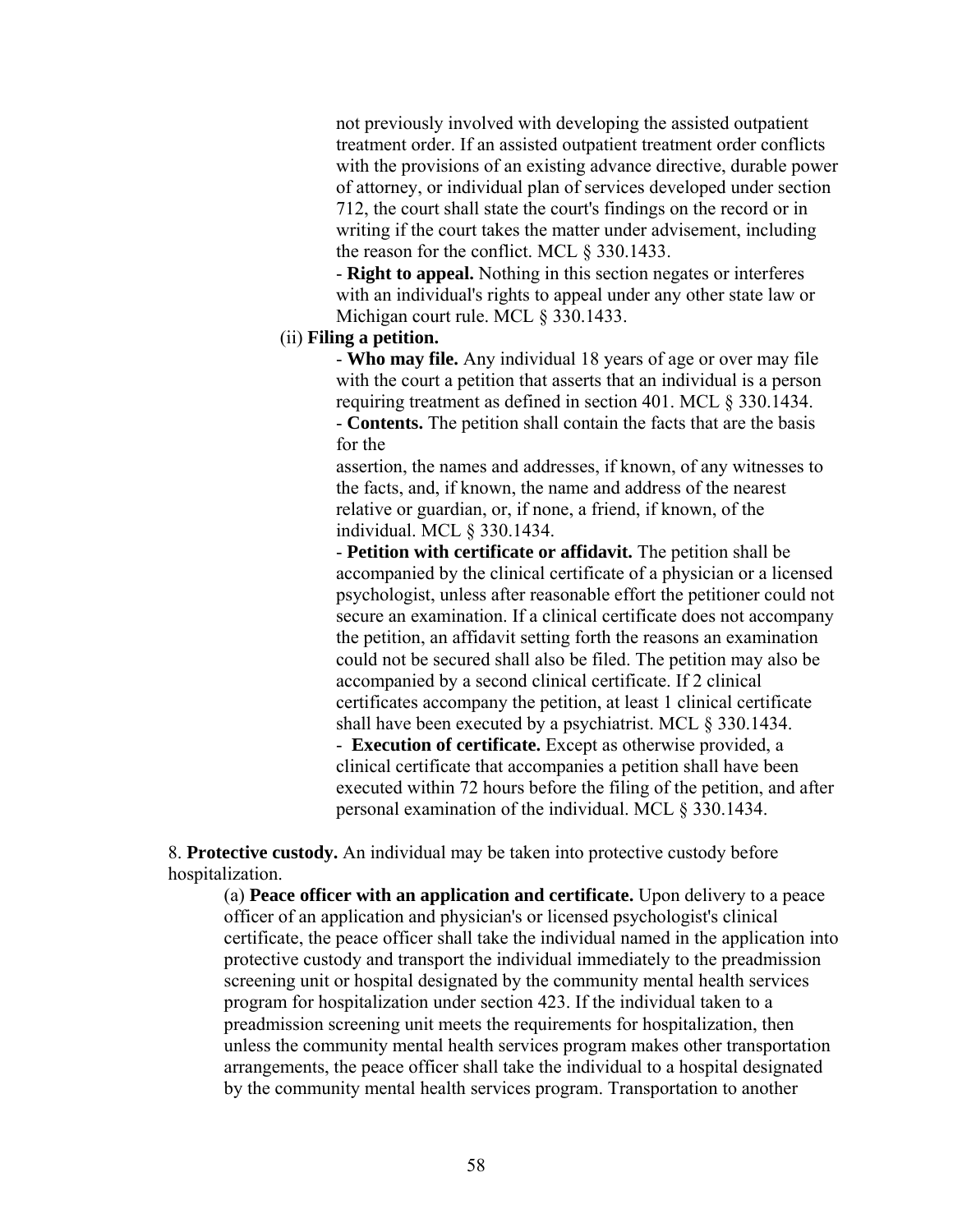hospital due to a transfer is the responsibility of the community mental health services program. MCL § 330.1426.

(b) **Peace officer acting pursuant to his own belief.** If a peace officer observes an individual conducting himself or herself in a manner that causes the peace officer to reasonably believe that the individual is a person requiring treatment as defined in section 401, the peace officer may take the individual into protective custody and transport the individual to a preadmission screening unit designated by a community mental health services program for examination under section 429 or for mental health intervention services. The preadmission screening unit shall provide those mental health intervention services that it considers appropriate or shall provide an examination under section 429. The preadmission screening services may be provided at the site of the preadmission screening unit or at a site designated by the preadmission screening unit. Upon arrival at the preadmission screening unit or site designated by the preadmission screening unit, the peace officer shall execute an application for hospitalization of the individual. As soon as practical, the preadmission screening unit shall offer to contact an immediate family member of the recipient to let the family know that the recipient has been taken into protective custody and where he or she is located. The preadmission screening unit shall honor the recipient's decision as to whether an immediate family member is to be contacted and shall document that decision in the recipient's record. In the course of providing services, the preadmission screening unit may provide advice and consultation to the peace officer, which may include a recommendation to transport the individual to a hospital for examination under section 429, or to release the individual from protective custody. However, the preadmission screening unit shall ensure that an examination is conducted by a physician or licensed psychologist prior to a recommendation to release the individual. The preadmission screening unit shall ensure provision of follow-up counseling and diagnostic and referral services if needed if it is determined under section 429 that the person does not meet the requirements for hospitalization. MCL § 330.1427.

(i) **Peace officer not financially liable.** A peace officer is not financially responsible for the cost of care of an individual for whom a peace officer has executed an application. MCL § 330.1427.

(ii) **Notification.** A hospital receiving an individual who has been referred by a community mental health services program's preadmission screening unit shall notify that unit of the results of an examination of that individual conducted by the hospital. MCL § 330.1427.

(iii) **Use of force.** If a peace officer is taking an individual into protective custody, the peace officer may use that kind and degree of force that would be lawful if the peace officer were affecting an arrest for a misdemeanor without a warrant. In taking the individual into custody, a peace officer may take reasonable steps for self-protection. The protective steps may include a pat down search of the individual in the individual's immediate surroundings, but only to the extent necessary to discover and seize a dangerous weapon that may be used against the officer or other persons present. These protective steps shall be taken by the peace officer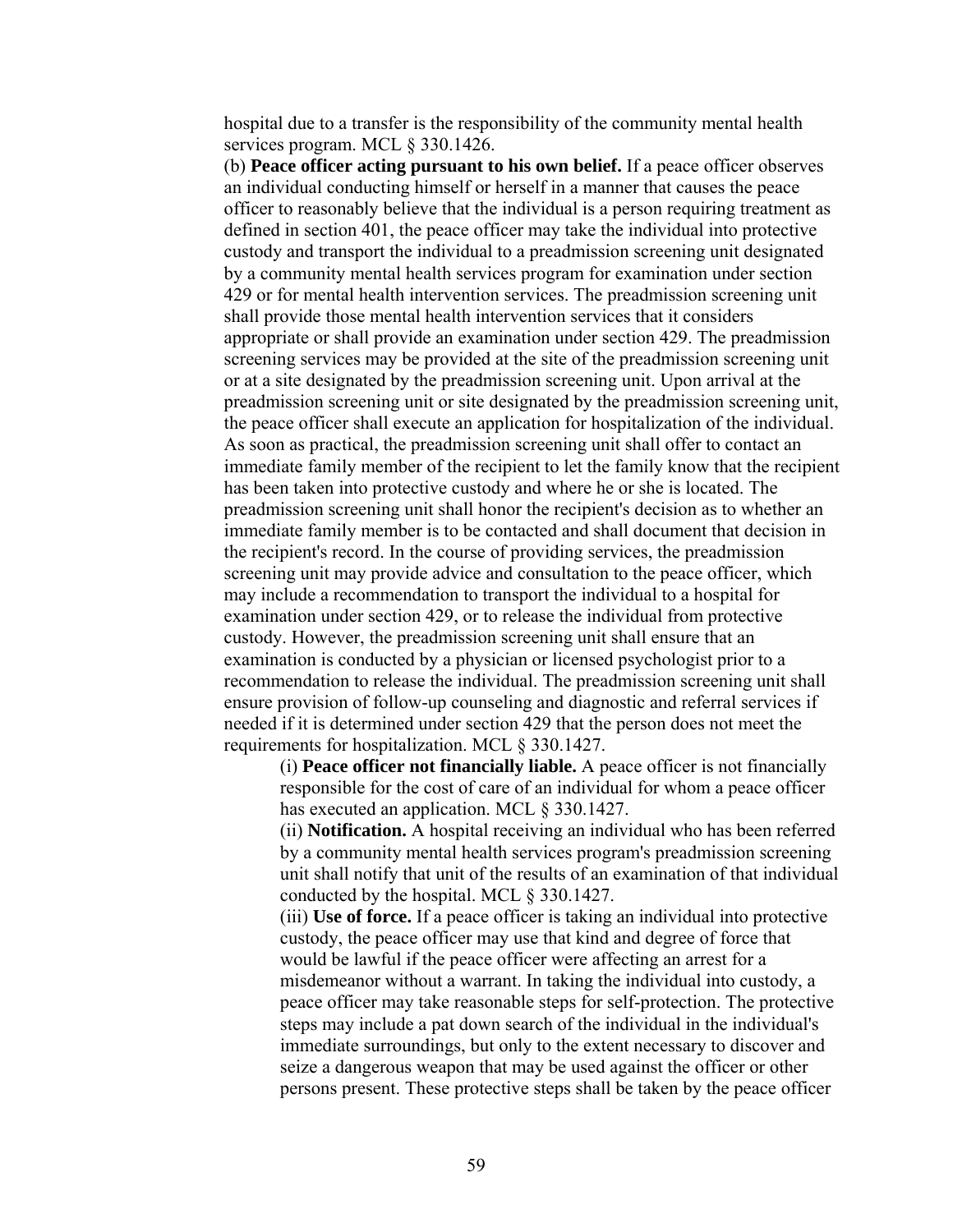before the individual is transported to a preadmission screening unit or a hospital designated by the community mental health services program. MCL § 330.1427a.

(c) **Informing the individual.** The taking of an individual to a community mental health services program's preadmission screening unit or a hospital under section 427 is not an arrest, but is a taking into protective custody. The peace officer shall inform the individual that he or she is being held in protective custody and is not under arrest. An entry shall be made indicating the date, time, and place of the taking, but the entry shall not be treated for any purpose as an arrest or criminal record. MCL § 330.1427a.

(d) **Liability of peace officer.** A peace officer who acts in compliance with this act is acting in the course of official duty and is not civilly liable for the action taken. This does not apply to a peace officer who, while acting in compliance with this act, engages in behavior involving gross negligence or willful and wanton misconduct. MCL § 330.1427b.

9. **Review.** Persons involuntarily hospitalized shall have their status reviewed periodically.

(a) **Right to adequate and prompt review.** Each individual subject to a 1-year order of involuntary mental health treatment has the right to adequate and prompt review of his or her current status as a person requiring treatment. Six months from the date of a 1-year order of involuntary mental health treatment, the executive director of the community mental health services program responsible for treatment or, if private arrangements for the reimbursement of mental health treatment services have been made, the hospital director or director of the alternative treatment program shall assign a physician or licensed psychologist to review the individual's clinical status as a person requiring treatment. MCL § 330.1482.

(b) **Review made part of record.** The results of each periodic review shall be made part of the individual's record, and shall be filed within 5 days of the review in the form of a written report with the court that last ordered the individual's treatment, and within those 5 days, the executive director or director of the hospital or treatment program with which private reimbursement arrangements have been made shall give notice of the results of the review and information on the individual's right to petition for discharge to the individual, the individual's attorney, the individual's guardian, and the individual's nearest relative or a person designated by the individual. MCL § 330.1483.

(c) **Complaint regarding treatment.** An individual under a 1-year order of involuntary mental health treatment or a person designated by the individual may submit a complaint to the provider of services at any time regarding the quality and appropriateness of the treatment provided. A copy of each complaint and the provider's response to each complaint shall be submitted to the executive director or director of the private program and the court along with the written report required by subsection (1). MCL § 330.1483.

(d) **Objection to continuing treatment.** If the report concludes that the individual requires continuing involuntary mental health treatment and the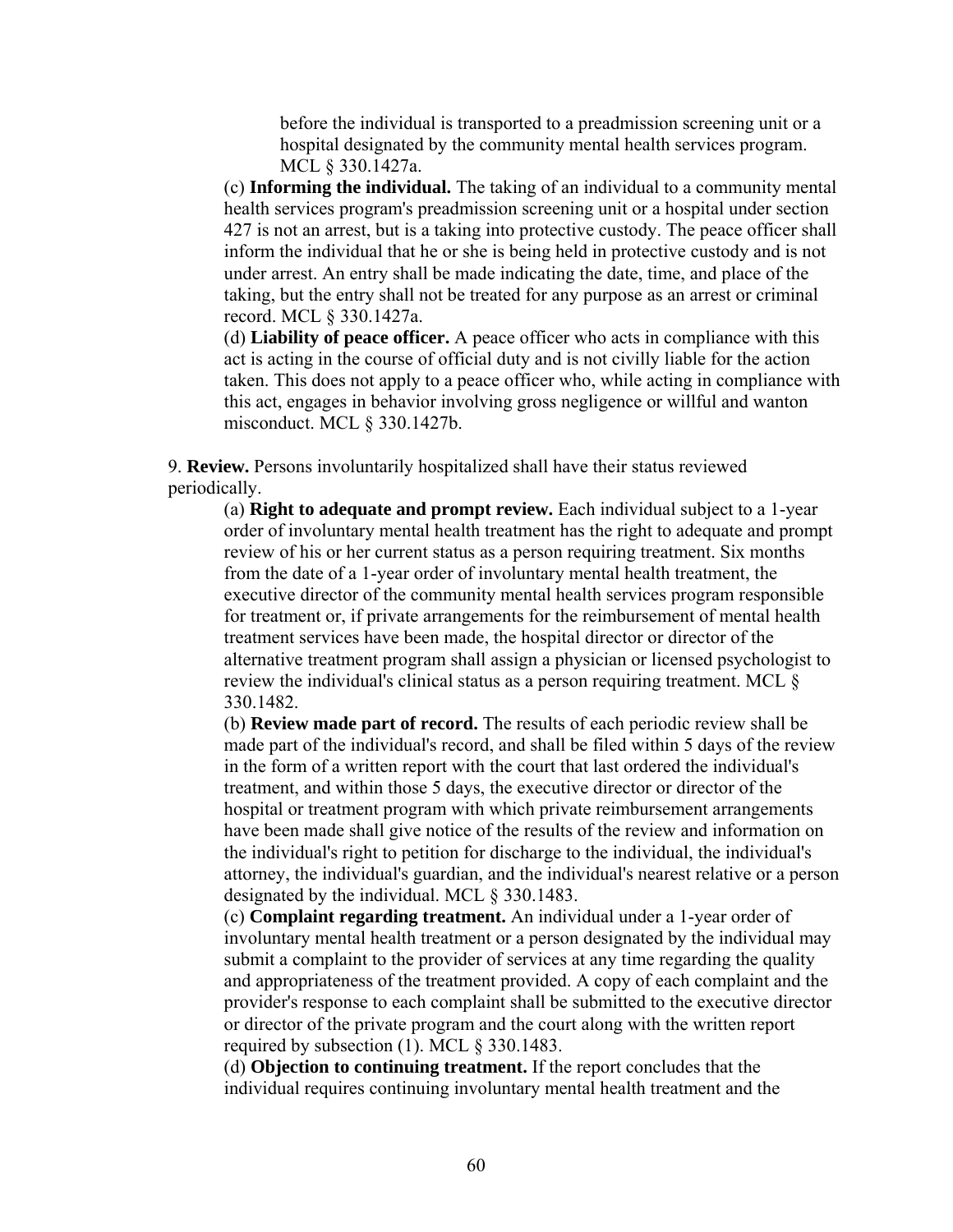individual or the executive director objects to the conclusions, the individual or the executive director has the right to a hearing and may petition the court for discharge of the individual from the treatment program. This petition shall be presented to the court within 7 days, excluding Sundays and holidays, after the report is received. MCL § 330.1484.

10. **Habeas Corpus.** Nothing shall prevent the filing or deprive any individual of the benefits of a writ of habeas corpus. MCL § 330.1486.

11. **Legal competence.** Prior findings shall not be determinative of legal competence. (a) **No presumption of incompetence.** No determination that a person requires treatment, no order of court authorizing hospitalization or alternative treatment, nor any form of admission to a hospital shall give rise to a presumption of, constitute a finding of, or operate as an adjudication of legal incompetence. MCL § 330.1489.

(b) **Previous commitment not a finding of incompetence.** No order of commitment under any previous statute of this state shall, in the absence of a concomitant appointment of a guardian, constitute a finding of or operate as an adjudication of legal incompetence. MCL § 330.1489.

## 4.12a Civil Admission of Minors

*A. Michigan law provides different statutes governing civil admission of emotionally disturbed. minors. A minor may only be hospitalized under the provisions specifically governing minors.* 

1. **Minor may only be hospitalized under theses provisions.** A minor shall be hospitalized only pursuant to the provisions of this chapter. MCL § 330.1498a.

## 2. **Generally.**

(a) **Conditions for hospitalization.** Subject to section 498e and except as otherwise provided in this chapter, a minor of any age may be hospitalized if both of the following conditions are met:

(i) The minor's parent, guardian, or a person acting in loco parentis for the minor or, in compliance with subsection (2) or (3), the family independence agency or county juvenile agency, as applicable, requests hospitalization of the minor under this chapter.

(ii) The minor is found to be suitable for hospitalization. MCL  $\S$ 330.1498d.

(b) **Family independence agency.** The family independence agency may request hospitalization of a minor who is committed to the family independence agency under 1935 PA 220, [MCL 400.201](http://www.lexis.com/research/buttonTFLink?_m=fc2352b628e2f83e0a935371973b6420&_xfercite=%3ccite%20cc%3d%22USA%22%3e%3c%21%5bCDATA%5bMCLS%20%a7%20330.1498d%5d%5d%3e%3c%2fcite%3e&_butType=4&_butStat=0&_butNum=3&_butInline=1&_butinfo=MICODE%20400.201&_fmtstr=FULL&docnum=1&_startdoc=1&wchp=dGLbVzz-zSkAk&_md5=54027bc9233169860edf7605fa201bd4) to [400.214](http://www.lexis.com/research/buttonTFLink?_m=fc2352b628e2f83e0a935371973b6420&_xfercite=%3ccite%20cc%3d%22USA%22%3e%3c%21%5bCDATA%5bMCLS%20%a7%20330.1498d%5d%5d%3e%3c%2fcite%3e&_butType=4&_butStat=0&_butNum=4&_butInline=1&_butinfo=MICODE%20400.214&_fmtstr=FULL&docnum=1&_startdoc=1&wchp=dGLbVzz-zSkAk&_md5=8f72cc360dc1a24a036305ffe4da0180). MCL § 330.1498d.

(c) **Conditions for agency or county requests.** As applicable, the family independence agency may request hospitalization of, or the county juvenile agency may request an evaluation for hospitalization of, a minor who is 1 of the following: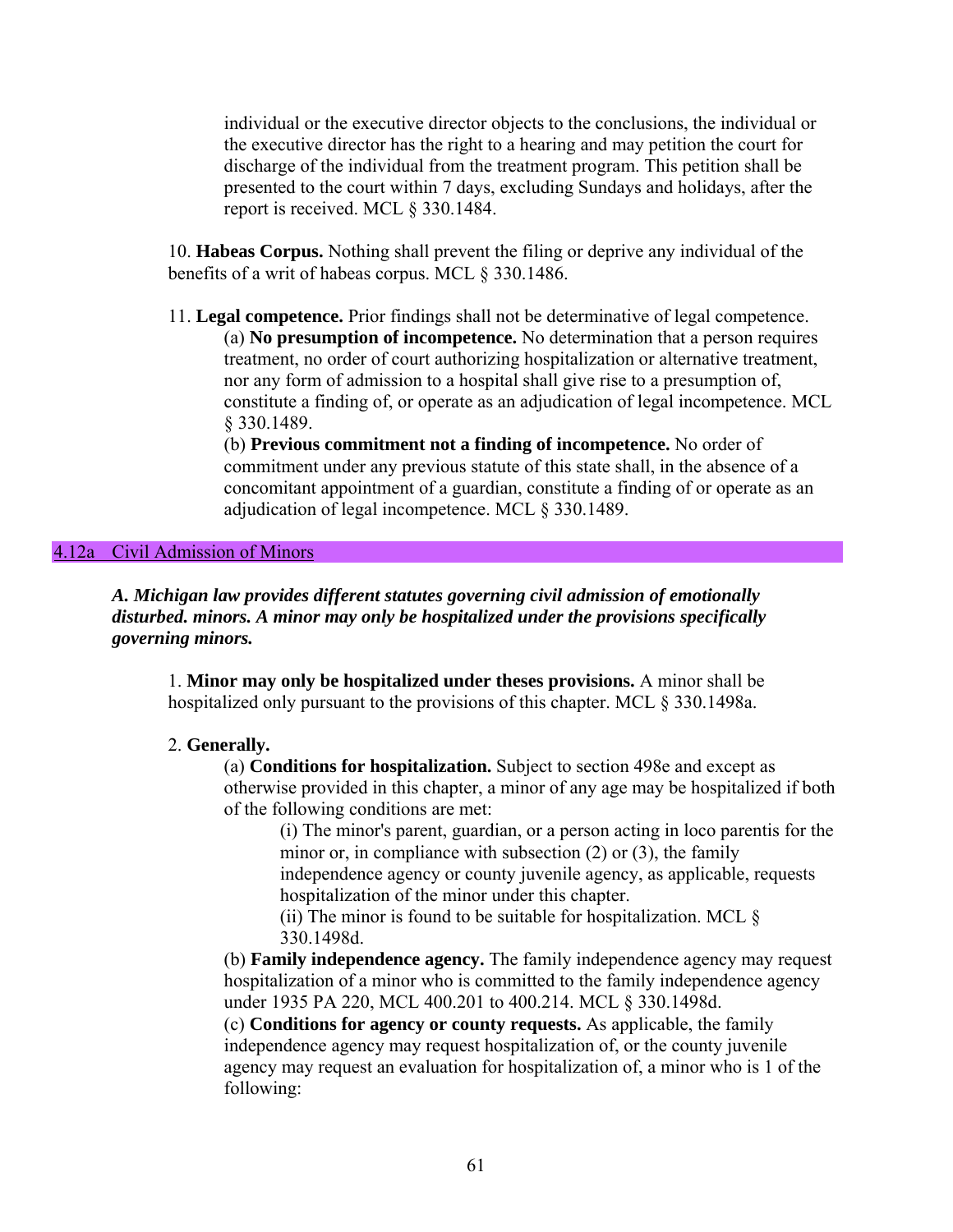(i) A ward of the court under chapter X or XIIA of 1939 PA 288, [MCL](http://www.lexis.com/research/buttonTFLink?_m=fc2352b628e2f83e0a935371973b6420&_xfercite=%3ccite%20cc%3d%22USA%22%3e%3c%21%5bCDATA%5bMCLS%20%a7%20330.1498d%5d%5d%3e%3c%2fcite%3e&_butType=4&_butStat=0&_butNum=6&_butInline=1&_butinfo=MICODE%20710.21&_fmtstr=FULL&docnum=1&_startdoc=1&wchp=dGLbVzz-zSkAk&_md5=60618f141f13a3b1042f755999c2068a)  [710.21](http://www.lexis.com/research/buttonTFLink?_m=fc2352b628e2f83e0a935371973b6420&_xfercite=%3ccite%20cc%3d%22USA%22%3e%3c%21%5bCDATA%5bMCLS%20%a7%20330.1498d%5d%5d%3e%3c%2fcite%3e&_butType=4&_butStat=0&_butNum=6&_butInline=1&_butinfo=MICODE%20710.21&_fmtstr=FULL&docnum=1&_startdoc=1&wchp=dGLbVzz-zSkAk&_md5=60618f141f13a3b1042f755999c2068a) to [710.70](http://www.lexis.com/research/buttonTFLink?_m=fc2352b628e2f83e0a935371973b6420&_xfercite=%3ccite%20cc%3d%22USA%22%3e%3c%21%5bCDATA%5bMCLS%20%a7%20330.1498d%5d%5d%3e%3c%2fcite%3e&_butType=4&_butStat=0&_butNum=7&_butInline=1&_butinfo=MICODE%20710.70&_fmtstr=FULL&docnum=1&_startdoc=1&wchp=dGLbVzz-zSkAk&_md5=a5b60a31516381da14da3e99384bdfae) and [712a.1](http://www.lexis.com/research/buttonTFLink?_m=fc2352b628e2f83e0a935371973b6420&_xfercite=%3ccite%20cc%3d%22USA%22%3e%3c%21%5bCDATA%5bMCLS%20%a7%20330.1498d%5d%5d%3e%3c%2fcite%3e&_butType=4&_butStat=0&_butNum=8&_butInline=1&_butinfo=MICODE%20712A.1&_fmtstr=FULL&docnum=1&_startdoc=1&wchp=dGLbVzz-zSkAk&_md5=df1727a2a466994679badc9c4d10ad86) to [712a.32,](http://www.lexis.com/research/buttonTFLink?_m=fc2352b628e2f83e0a935371973b6420&_xfercite=%3ccite%20cc%3d%22USA%22%3e%3c%21%5bCDATA%5bMCLS%20%a7%20330.1498d%5d%5d%3e%3c%2fcite%3e&_butType=4&_butStat=0&_butNum=9&_butInline=1&_butinfo=MICODE%20712A.32&_fmtstr=FULL&docnum=1&_startdoc=1&wchp=dGLbVzz-zSkAk&_md5=9a4b5bf37b70de7f24b6de8a94cf70b7) if the family independence agency or county juvenile agency is specifically empowered to do so by court order.

(ii) Committed to the family independence agency or county juvenile agency under the youth rehabilitation services act, 1974 PA 150, [MCL](http://www.lexis.com/research/buttonTFLink?_m=fc2352b628e2f83e0a935371973b6420&_xfercite=%3ccite%20cc%3d%22USA%22%3e%3c%21%5bCDATA%5bMCLS%20%a7%20330.1498d%5d%5d%3e%3c%2fcite%3e&_butType=4&_butStat=0&_butNum=11&_butInline=1&_butinfo=MICODE%20803.301&_fmtstr=FULL&docnum=1&_startdoc=1&wchp=dGLbVzz-zSkAk&_md5=a6c68eb41e3d2d6353a9edfd7292e0fd)  [803.301](http://www.lexis.com/research/buttonTFLink?_m=fc2352b628e2f83e0a935371973b6420&_xfercite=%3ccite%20cc%3d%22USA%22%3e%3c%21%5bCDATA%5bMCLS%20%a7%20330.1498d%5d%5d%3e%3c%2fcite%3e&_butType=4&_butStat=0&_butNum=11&_butInline=1&_butinfo=MICODE%20803.301&_fmtstr=FULL&docnum=1&_startdoc=1&wchp=dGLbVzz-zSkAk&_md5=a6c68eb41e3d2d6353a9edfd7292e0fd) to [803.309](http://www.lexis.com/research/buttonTFLink?_m=fc2352b628e2f83e0a935371973b6420&_xfercite=%3ccite%20cc%3d%22USA%22%3e%3c%21%5bCDATA%5bMCLS%20%a7%20330.1498d%5d%5d%3e%3c%2fcite%3e&_butType=4&_butStat=0&_butNum=12&_butInline=1&_butinfo=MICODE%20803.309&_fmtstr=FULL&docnum=1&_startdoc=1&wchp=dGLbVzz-zSkAk&_md5=804491fe96137e17057fcecf3a18a815), except that if the minor is residing with his or her custodial parent, the consent of the custodial parent is required. MCL § 330.1498d.

(d) **Hospitalization of a minor 14 or older.** Subject to sections 498e, 498f, and 498j, a minor 14 years of age or older may be hospitalized if both of the following conditions are met:

(i) The minor requests hospitalization under this chapter.

(ii) The minor is found to be suitable for hospitalization. MCL  $\S$ 330.1498d.

(e) **Making the determination.** In making the determination of suitability for hospitalization, a minor shall not be determined to be a minor requiring treatment solely on the basis of 1 or more of the following conditions:

(i) Epilepsy.

(ii) Developmental disability.

(iii) Brief periods of intoxication caused by substances such as alcohol or drugs or by dependence upon or addiction to those substances.

(iv) Juvenile offenses, including school truancy, home truancy, or incorrigibility.

(v) Sexual activity.

(v)Religious activity or beliefs.

(vii) Political activity or beliefs. MCL § 330.1498d.

(f) **County juvenile agency.** As used in this section, "county juvenile agency" means that term as defined in section 2 of the county juvenile agency act. MCL § 330.1498d.

#### 3. **Evaluations of minors.**

(a) **Evaluation.** A minor requesting hospitalization or for whom a request for hospitalization was made shall be evaluated to determine suitability for hospitalization pursuant to this section as soon as possible after the request is made. MCL § 330.1498e.

(b) **Role of director in evaluation.** The executive director of the community mental health services program that is responsible for providing services in the county of residence of a minor requesting hospitalization or for whom a request for hospitalization was made shall evaluate the minor to determine his or her suitability for hospitalization pursuant to this section. In making a determination of a minor's suitability for hospitalization, the executive director shall utilize the community mental health services program's children's diagnostic and treatment service. If a children's diagnostic and treatment service does not exist in the community mental health services program, the executive director shall, through written agreement, arrange to have a determination made by the children's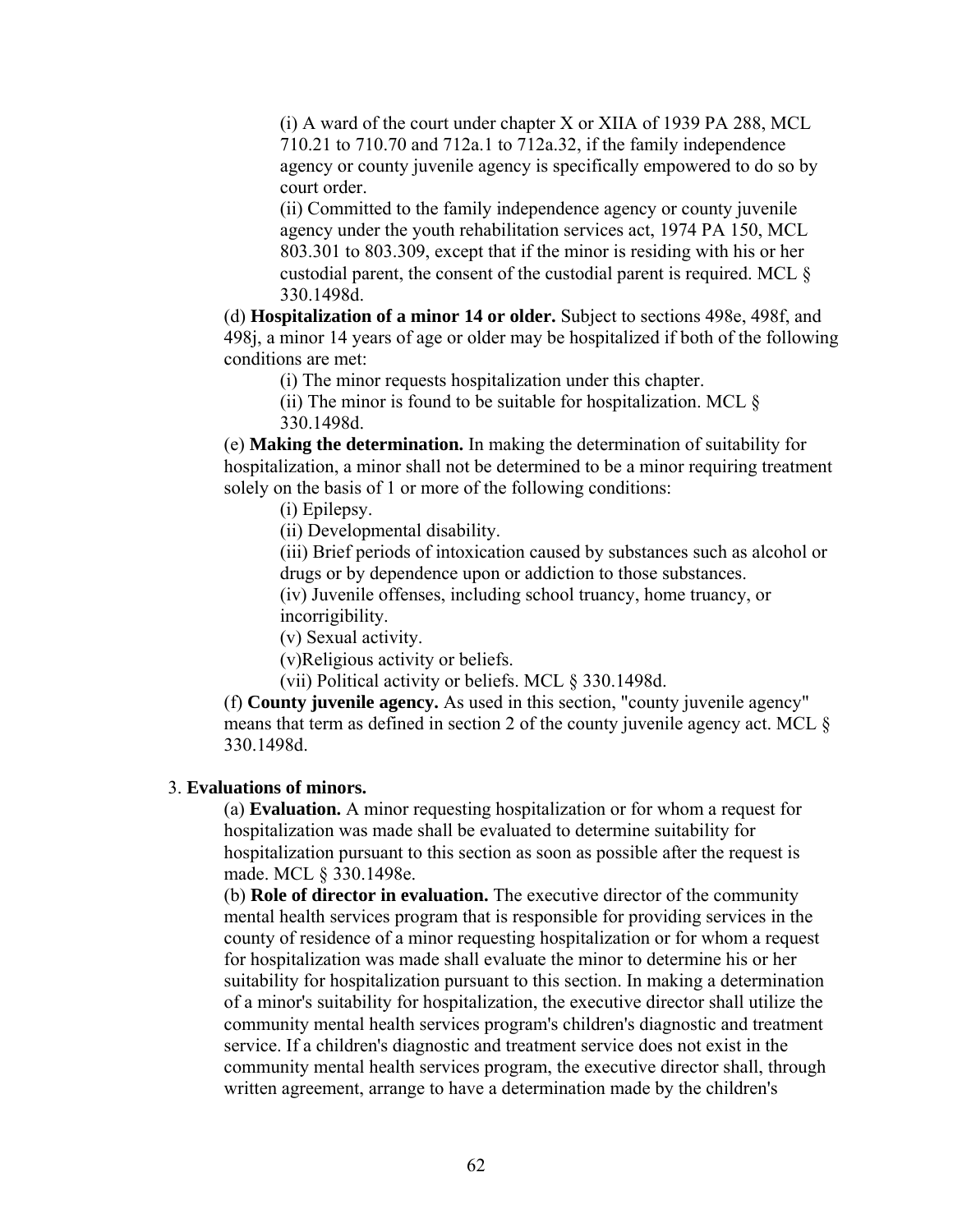diagnostic and treatment service of another community mental health services program, or by the appropriate hospital. MCL § 330.1498e.

(c) **Actions the director shall take.** In evaluating a minor's suitability for hospitalization, the executive director shall do all of the following:

(i) Determine both of the following:

- Whether the minor is a minor requiring treatment.
- Whether the minor requires hospitalization and is expected to benefit from hospitalization.

(ii) Determine whether there is an appropriate, available alternative to hospitalization, and if there is, refer the minor to that program. (iii) Consult with the appropriate school, hospital, and other public or private agencies.

(iv) If the minor is determined to be suitable for hospitalization under subdivision (a), refer the minor to the appropriate hospital.

(v) If the minor is determined not to be suitable for hospitalization under subdivision (a), determine if the minor needs mental health services. If it is determined that the minor needs mental health services, the executive director shall offer an appropriate treatment program for the minor, if the program is available, or refer the minor to any other appropriate agency for services.

(vi) If a minor is assessed and found not to be clinically suitable for hospitalization, the executive director shall inform the individual or individuals requesting hospitalization of the minor of appropriate available alternative services to which a referral should be made and of the process for a request of a second opinion under subsection (4). MCL § 330.1498e.

(d) **Second opinion.** If the children's diagnostic and treatment service of the community mental health services program denies hospitalization, the parent or guardian of the minor may request a second opinion from the executive director. The executive director shall arrange for an additional evaluation by a psychiatrist, other physician, or licensed psychologist to be performed within 3 days, excluding Sundays and legal holidays, after the executive director receives the request. If the conclusion of the second opinion is different from the conclusion of the children's diagnostic and treatment service, the executive director, in conjunction with the medical director, shall make a decision based on all clinical information available. The executive director's decision shall be confirmed in writing to the individual who requested the second opinion, and the confirming document shall include the signatures of the executive director and medical director or verification that the decision was made in conjunction with the medical director. MCL § 330.1498e.

(e) **Transfer.** If a minor has been admitted to a hospital not operated by or under contract with the department or a community mental health services program and the hospital considers it necessary to transfer the minor to a hospital under contract with a community mental health services program, the hospital shall submit an application for transfer to the appropriate community mental health services program. The executive director shall determine if there is an appropriate, available alternative to hospitalization of the minor. If the executive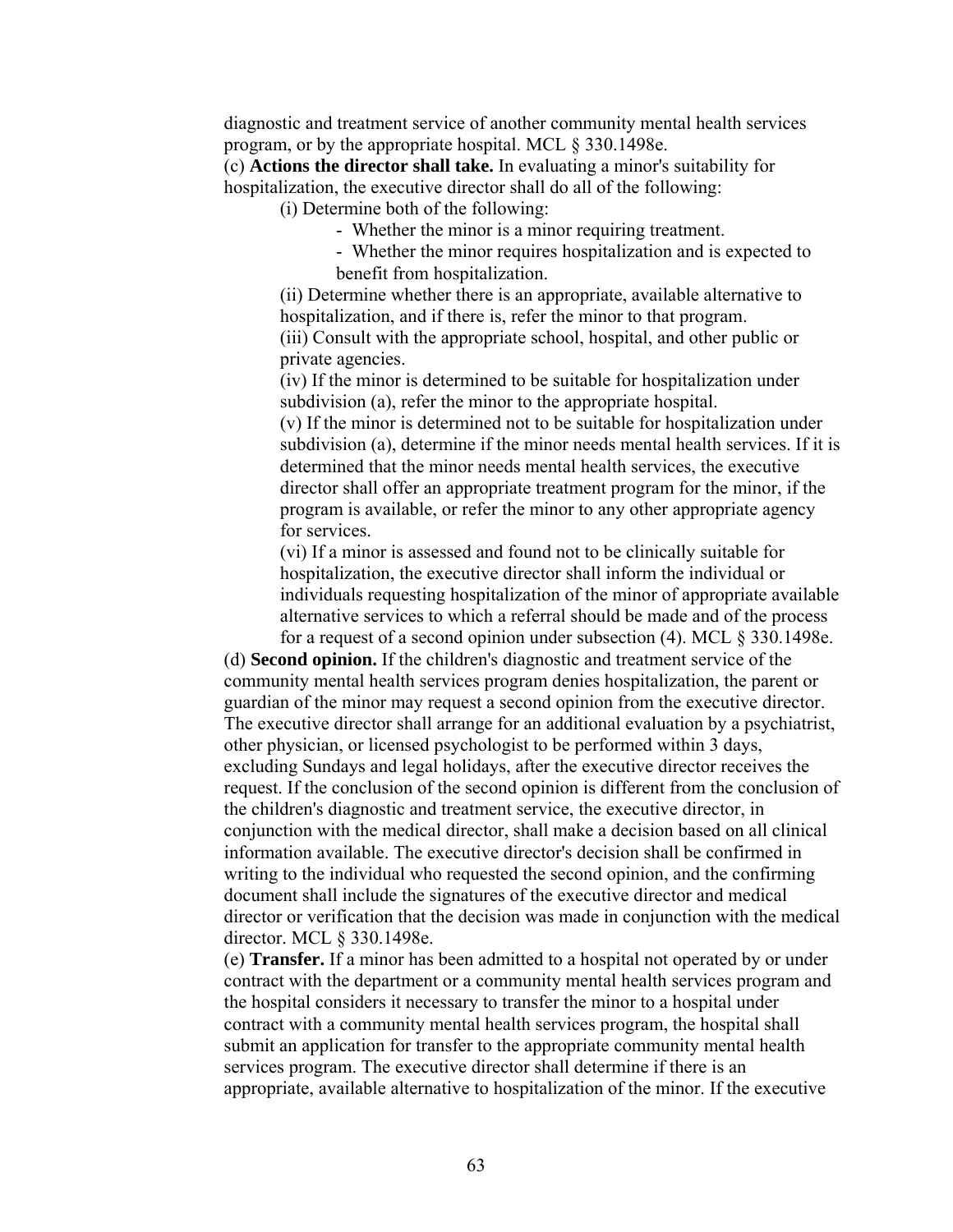director determines that there is an appropriate, available alternative program, the minor shall be referred to that program. If the executive director determines that there is not an appropriate, alternative program, the minor shall be referred to a hospital under contract with the community mental health services program. MCL § 330.1498e.

(f) **Applicability.** Except as provided in subsections (1) and (5), this section only applies to hospitals operated under contract with a community mental health services program. MCL § 330.1498e.

4. **Admission.** If a minor is referred to a hospital by an executive director pursuant to section 498e, the hospital director may accept the referral and admit the minor, or the hospital director may order an examination of the minor to confirm the minor's suitability for hospitalization. The examination shall begin immediately. If the hospital director confirms the minor's suitability for hospitalization, the minor shall be scheduled for admission to the hospital. If the minor cannot be admitted immediately because of insufficient space in the hospital, the minor shall be placed on a waiting list and the executive director shall provide necessary interim services, including periodic reassessment of the suitability for hospitalization. The minor may be referred to another hospital. If the hospital director does not confirm the minor's suitability for hospitalization, the minor shall be referred to the executive director, who shall offer an appropriate treatment plan for the minor or refer the minor to any other agency for services. MCL § 330.1498f.

5. **Examination.** If a minor is admitted to a hospital pursuant to this chapter, the director of the hospital shall cause the minor to be examined by a child psychiatrist within 48 hours after the admission of the minor and shall immediately initiate any of the following tests and evaluations of the minor pursuant to section 498j which, in the hospital director's opinion may aid in the preparation of a treatment plan for the minor:

(a) A comprehensive social and family history including family relationships.

(b) A comprehensive educational test and an assessment of educational development.

(c) Psychological testing.

(d) An evaluation by the staff participating in the treatment of the minor. (e) Any relevant test, assessment, or study of, or related to, the minor. MCL § 330.1498g.

#### 6. **Emergency admission of minor.**

a. **Request by guardian.** A minor's parent, guardian, or person in loco parentis may request emergency admission of the minor to a hospital, if the person making the request has reason to believe that the minor is a minor requiring treatment and that the minor presents a serious danger to self or others. MCL § 330.1498h.

b. **Request made to hospital.** If the hospital to which the request for emergency admission is made is not under contract to the community mental health services program, the request for emergency hospitalization shall be made directly to the hospital. If the hospital director agrees that the minor needs emergency admission, the minor shall be hospitalized. If the hospital director does not agree, the person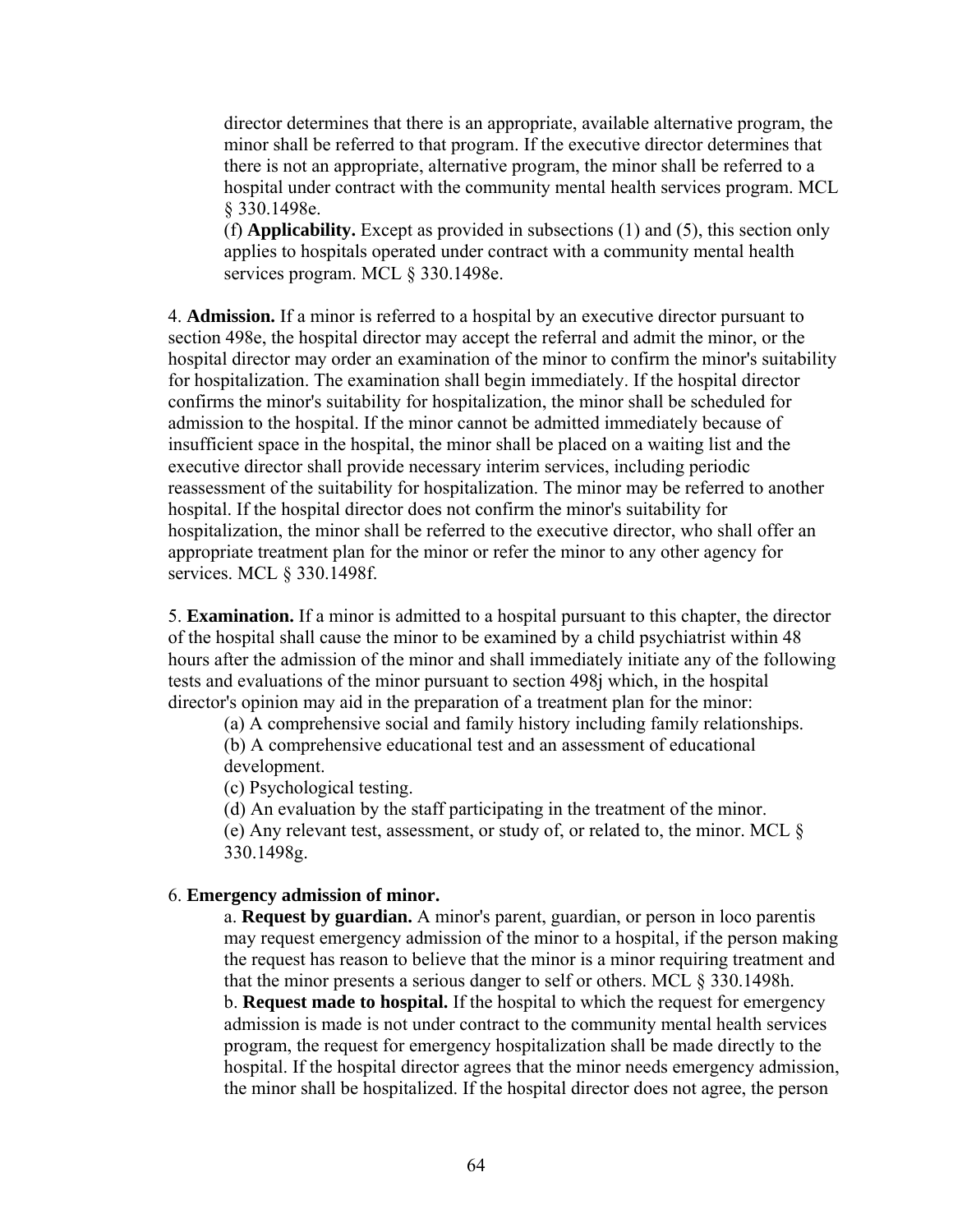making the request may request hospitalization of the minor under section 498d. MCL § 330.1498h.

c. **Request made to preadmission screening unit.** If the hospital to which the request for emergency admission is made is under contract to the community mental health services program, the request shall be made to the preadmission screening unit of the community mental health services program serving in the county where the minor resides. If the community mental health services program has a children's diagnostic and treatment service, the preadmission screening unit shall refer the person making the request to that service. In counties where there is no children's diagnostic and treatment service, the preadmission screening unit shall refer the person making the request to the appropriate hospital. If it is determined that emergency admission is not necessary, the person may request hospitalization of the minor under section 498d. If it is determined that emergency admission is necessary, the minor shall be hospitalized or placed in an appropriate alternative program. MCL § 330.1498h.

d. **Inform of alternatives.** If a minor is assessed by the preadmission screening unit and found not to be clinically suitable for hospitalization, the preadmission screening unit shall inform the individual or individuals requesting hospitalization of the minor of appropriate available alternative services to which a referral should be made and of the process for a request of a second opinion under subsection (5). MCL § 330.1498h.

e. **Notification of parents.** If a person in loco parentis makes a request for emergency admission and the minor is admitted to a hospital under this section, the hospital director or the executive director of the community mental health services program immediately shall notify the minor's parent or parents or guardian. MCL § 330.1498h.

f. **Notification of director.** If a minor is hospitalized in a hospital that is operated under contract with a community mental health services program, the hospital director shall notify the appropriate executive director within 24 hours after the hospitalization occurs. MCL § 330.1498h.

g. **Peace officer.** If a peace officer, as a result of personal observation, has reasonable grounds to believe that a minor is a minor requiring treatment and that the minor presents a serious danger to self or others and if after a reasonable effort to locate the minor's parent, guardian, or person in loco parentis, the minor's parent, guardian, or person in loco parentis cannot be located, the peace officer may take the minor into protective custody and transport the minor to the appropriate community mental health preadmission screening unit, if the community mental health services program has a children's diagnostic and treatment service, or to a hospital if it does not have a children's diagnostic and treatment service. After transporting the minor, the peace officer shall execute a written request for emergency hospitalization of the minor stating the reasons, based upon personal observation, that the peace officer believes that emergency hospitalization is necessary. The written request shall include a statement that a reasonable effort was made by the peace officer to locate the minor's parent, guardian, or person in loco parentis. If it is determined that emergency hospitalization of the minor is not necessary, the minor shall be returned to his or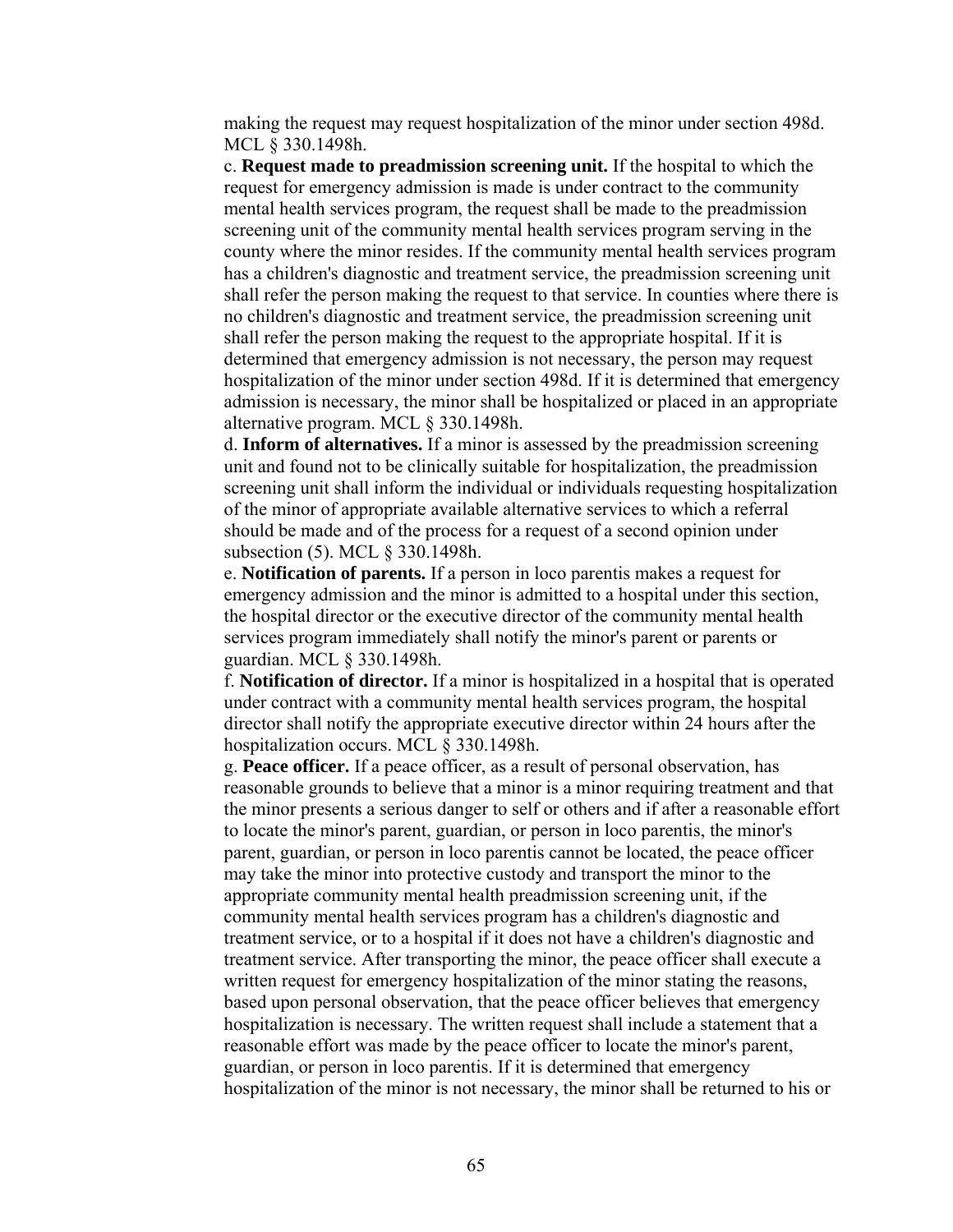her parent, guardian, or person in loco parentis if an additional attempt to locate the parent, guardian, or person in loco parentis is successful. If the minor's parent, guardian, or person in loco parentis cannot be located, the minor shall be turned over to the protective services program of the family independence agency. If it is determined that emergency admission of the minor is necessary, the minor shall be admitted to the appropriate hospital or to an appropriate alternative program. The executive director immediately shall notify the minor's parent, guardian, or person in loco parentis. If the hospital is under contract with the community mental health services program, the hospital director shall notify the appropriate executive director within 24 hours after the hospitalization occurs. MCL § 330.1498h.

h. **Evaluation.** An evaluation of a minor admitted to a hospital under this section shall begin immediately after the minor is admitted. The evaluation shall be conducted in the same manner as provided in section 498e. If the minor is not found to be suitable for hospitalization, the minor shall be released into the custody of his or her parent, guardian, or person in loco parentis, and the minor shall be referred to the executive director who shall determine if the minor needs mental health services. If it is determined that the minor needs mental health services, the executive director shall offer an appropriate treatment program for the minor, if the program is available, or refer the minor to another agency for services. MCL § 330.1498h.

i. **When to proceed under estates and protected individuals code.** A hospital director shall proceed under either the estates and protected individuals code, 1998 PA 386, [MCL 700.1101](http://www.lexis.com/research/buttonTFLink?_m=13c99a73b0c61f9a58d173fee5f2d740&_xfercite=%3ccite%20cc%3d%22USA%22%3e%3c%21%5bCDATA%5bMCLS%20%a7%20330.1498h%5d%5d%3e%3c%2fcite%3e&_butType=4&_butStat=0&_butNum=3&_butInline=1&_butinfo=MICODE%20700.1101&_fmtstr=FULL&docnum=1&_startdoc=1&wchp=dGLbVzz-zSkAk&_md5=9f4bc4e799f3ed09b37bbbad64961a98) to [700.8102,](http://www.lexis.com/research/buttonTFLink?_m=13c99a73b0c61f9a58d173fee5f2d740&_xfercite=%3ccite%20cc%3d%22USA%22%3e%3c%21%5bCDATA%5bMCLS%20%a7%20330.1498h%5d%5d%3e%3c%2fcite%3e&_butType=4&_butStat=0&_butNum=4&_butInline=1&_butinfo=MICODE%20700.8102&_fmtstr=FULL&docnum=1&_startdoc=1&wchp=dGLbVzz-zSkAk&_md5=920f94915971bd1b82f8fe7529ad9508) or chapter XIIA of the probate code of 1939, 1939 PA 288, [MCL 712A.1](http://www.lexis.com/research/buttonTFLink?_m=13c99a73b0c61f9a58d173fee5f2d740&_xfercite=%3ccite%20cc%3d%22USA%22%3e%3c%21%5bCDATA%5bMCLS%20%a7%20330.1498h%5d%5d%3e%3c%2fcite%3e&_butType=4&_butStat=0&_butNum=6&_butInline=1&_butinfo=MICODE%20712A.1&_fmtstr=FULL&docnum=1&_startdoc=1&wchp=dGLbVzz-zSkAk&_md5=413f65128c50860dfa79e5b9f49d9c5a) to [712A.32,](http://www.lexis.com/research/buttonTFLink?_m=13c99a73b0c61f9a58d173fee5f2d740&_xfercite=%3ccite%20cc%3d%22USA%22%3e%3c%21%5bCDATA%5bMCLS%20%a7%20330.1498h%5d%5d%3e%3c%2fcite%3e&_butType=4&_butStat=0&_butNum=7&_butInline=1&_butinfo=MICODE%20712A.32&_fmtstr=FULL&docnum=1&_startdoc=1&wchp=dGLbVzz-zSkAk&_md5=9ae609739bb9f30461817547c88f83d8) as warranted by the situation and the best interests of the minor, under any of the following circumstances:

(i) The hospital director cannot locate a parent, guardian, or person in loco parentis of a minor admitted to a hospital under subsection (8). (ii) The hospital director cannot locate the parent or guardian of a minor admitted to a hospital by a person in loco parentis under this section. MCL § 330.1498h.

7. **Notice.** The parent or guardian of a minor shall be notified immediately of the admission of a minor to a hospital in any case where the parent or guardian of the minor did not execute the application for hospitalization. The notice shall be in the form most likely to reach the person being notified in an expeditious manner, and shall inform the person of the right to participate in any proceedings under this act. MCL § 330.1498i.

8. **Consent.** A hospital shall request a parent or guardian of a minor admitted to a hospital under this chapter to give written consent for the minor's treatment and for the release of information from agencies or individuals involved in treating the minor before the hospitalization considered necessary by the hospital for the minor's treatment. If the hospital cannot obtain consent for treatment, the director of the hospital may proceed under either the estates and protected individuals code, 1998 PA 386, [MCL 700.1101](http://www.lexis.com/research/buttonTFLink?_m=4584b9d7fc549553096dc9a10dbbb9a3&_xfercite=%3ccite%20cc%3d%22USA%22%3e%3c%21%5bCDATA%5bMCLS%20%a7%20330.1498j%5d%5d%3e%3c%2fcite%3e&_butType=4&_butStat=0&_butNum=3&_butInline=1&_butinfo=MICODE%20700.1101&_fmtstr=FULL&docnum=1&_startdoc=1&wchp=dGLbVzz-zSkAk&_md5=d8e021f27cbd85c629c23b16e190b821) to [700.8102](http://www.lexis.com/research/buttonTFLink?_m=4584b9d7fc549553096dc9a10dbbb9a3&_xfercite=%3ccite%20cc%3d%22USA%22%3e%3c%21%5bCDATA%5bMCLS%20%a7%20330.1498j%5d%5d%3e%3c%2fcite%3e&_butType=4&_butStat=0&_butNum=4&_butInline=1&_butinfo=MICODE%20700.8102&_fmtstr=FULL&docnum=1&_startdoc=1&wchp=dGLbVzz-zSkAk&_md5=341c51645ad95263107618f8c67dd5fc), or chapter XIIA of the probate code of 1939, 1939 PA 288, [MCL 712A.1](http://www.lexis.com/research/buttonTFLink?_m=4584b9d7fc549553096dc9a10dbbb9a3&_xfercite=%3ccite%20cc%3d%22USA%22%3e%3c%21%5bCDATA%5bMCLS%20%a7%20330.1498j%5d%5d%3e%3c%2fcite%3e&_butType=4&_butStat=0&_butNum=6&_butInline=1&_butinfo=MICODE%20712A.1&_fmtstr=FULL&docnum=1&_startdoc=1&wchp=dGLbVzz-zSkAk&_md5=a59e6fd151c3d189eee1f5c648a9a407) to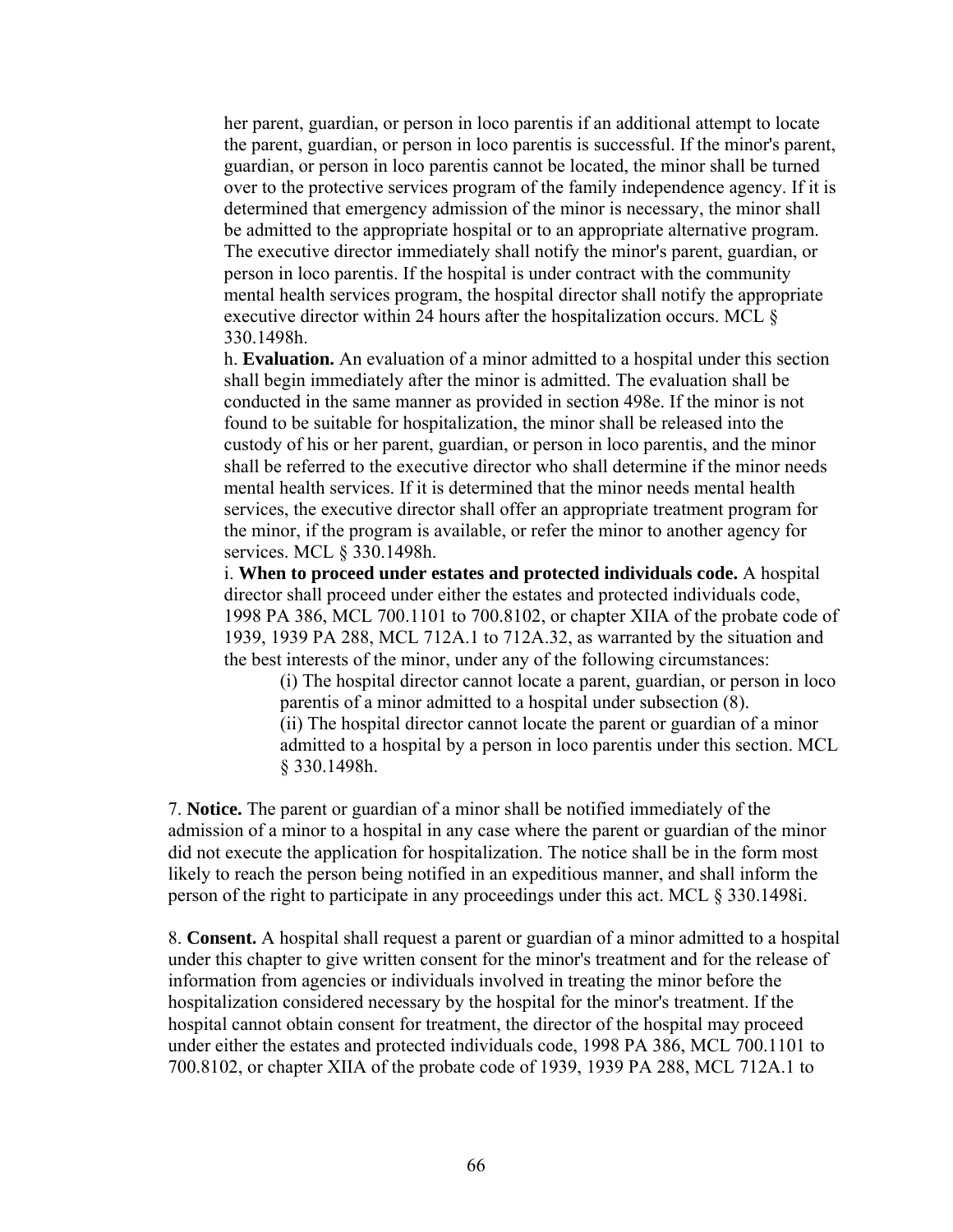[712A.32,](http://www.lexis.com/research/buttonTFLink?_m=4584b9d7fc549553096dc9a10dbbb9a3&_xfercite=%3ccite%20cc%3d%22USA%22%3e%3c%21%5bCDATA%5bMCLS%20%a7%20330.1498j%5d%5d%3e%3c%2fcite%3e&_butType=4&_butStat=0&_butNum=7&_butInline=1&_butinfo=MICODE%20712A.32&_fmtstr=FULL&docnum=1&_startdoc=1&wchp=dGLbVzz-zSkAk&_md5=34addbaa9c30d1c31e05e7e6573acb0f) as warranted by the situation and the best interests of the minor. MCL § 330.1498j.

## 9. **Leave, transportation and appeal.**

(a) **Leaving the hospital without permission warrants notification.** If a minor who has been admitted to a hospital under this chapter leaves the hospital without the knowledge and permission of the appropriate hospital staff, the hospital shall immediately notify the minor's parent, guardian, or person in loco parentis, the executive director if appropriate, and the appropriate police agency. MCL § 33.1498k.

(b) **Requesting transportation of minor back to hospital.** If a minor has left a hospital without the knowledge and permission of the appropriate hospital staff or has refused a request to return to the hospital while on an authorized absence from the hospital, and the hospital director believes that the minor should be returned to the hospital, the hospital director shall request that the minor's parent, guardian, or person in loco parentis transport the minor to the hospital. If the parent, guardian, or person in loco parentis is unable, after reasonable effort, to transport the minor, a request may be submitted to the court for an order to transport the minor. If the court is satisfied that a reasonable effort was made to transport the minor, the court shall order a peace officer to take the minor into protective custody for the purpose of returning the minor to the hospital. MCL § 33.1498k.

(c) **Appeal.** An opportunity for appeal, and notice of that opportunity, shall be provided to any minor and to the parent or guardian of any minor who is returned over the minor's objection from any authorized leave in excess of 10 days. In the case of a minor less than 14 years of age, the appeal shall be made by the parent or guardian of the minor or person in loco parentis. MCL § 33.1498k.

#### 10. **Review.**

(a) **Review requirement.** Not more than 90 days after the admission of a minor to a hospital pursuant to this chapter, and at 60-day intervals after the expiration of the 90-day period, the director of the hospital shall perform or arrange to have performed a review of the minor's suitability for hospitalization. If the minor is in a hospital under contract with a community mental health services program, the executive director shall participate in the reviews. MCL § 330.1498l.

(b) **Transmission of review results.** Subject to section 114a, the reviews of the minor's suitability for continued hospitalization shall be conducted under rules promulgated by the department. Results of the reviews shall be transmitted promptly to all of the following:

(i) The minor, if the minor is 14 years of age or older.

(ii) The parent, guardian, or person in loco parentis of the minor.

(iii) The executive director.

(iv) The court, if there was a court hearing on the admission of the minor. MCL § 330.1498l.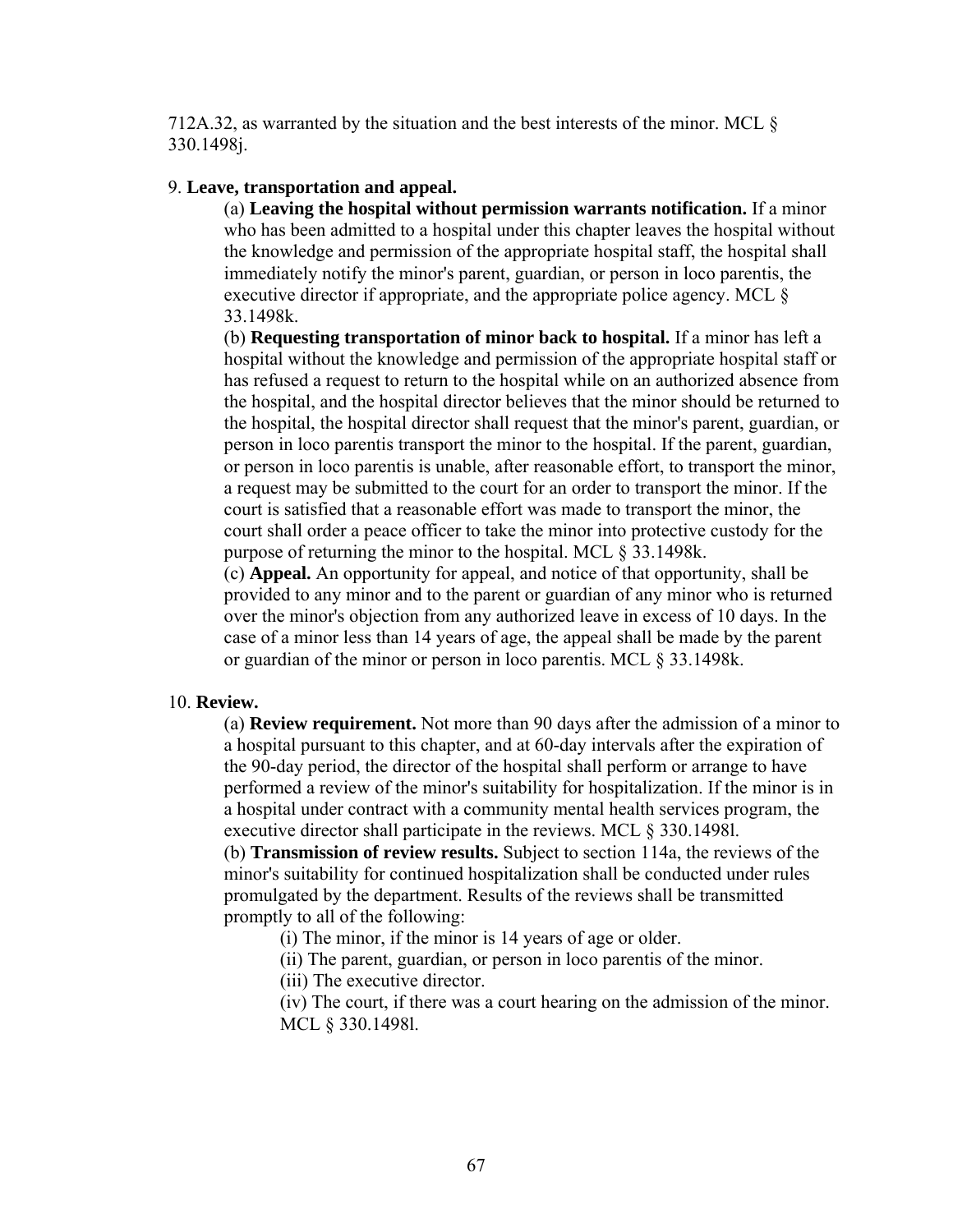## 11. **Objections.**

(a) **Persons who can make objections.** An objection to the hospitalization of a minor may be made to the court by any of the following persons:

(i) A person found suitable by the court.

(ii) The minor's parent, guardian, or person in loco parentis if the request for hospitalization was made by the minor pursuant to section 498d(3) or by a peace officer pursuant to section 498h(6).

(iii) The minor who has been hospitalized, if the minor is 14 years of age or older. MCL § 330.1498m.

(b) **Timing and contents of objection.** An objection made to the court pursuant to subsection (1) shall be made in writing not more than 30 days after the admission of a minor to a hospital, and may be made subsequently within not more than 30 days after the receipt of the periodic review of the minor's suitability for continued hospitalization as provided for in section 498l. The objection shall state the basis on which it is being raised. MCL § 330.1498m.

(c) **Assisting a minor in objecting.** If a minor who has been hospitalized for not less than 7 days pursuant to this chapter informs a hospital employee of the minor's desire to object to hospitalization, the hospital employee or a person designated by the hospital shall assist the minor in properly submitting an objection to hospitalization pursuant to this section. An employee of the hospital shall not interfere with or fail to act upon a minor's objection to hospitalization. A person who violates this subsection is guilty of a misdemeanor. MCL § 330.1498m.

## 12. **Judicial hearings for minors.**

(a) **Notification of hearing.** Upon receipt of an objection to hospitalization filed under section 498m, the court shall schedule a hearing to be held within 7 days, excluding Sundays and holidays. After receipt of the objection, the court shall notify all of the following persons of the time and place for the hearing:

(i) The parents or guardian of the minor to whom the objection refers.

(ii) The person filing the objection.

(iii) The minor to whom the objection refers.

(iv The person who executed the application for hospitalization of the minor.

(v) The hospital director.

(vi) The executive director. MCL § 330.1498n.

(b) **Court's response to objection.** The court shall sustain an objection to hospitalization and order the discharge of the minor unless the court finds by clear and convincing evidence that the minor is suitable for hospitalization. If the court does not sustain the objection, an order shall not be entered, the objection shall be dismissed, and the hospital shall continue to hospitalize the minor. MCL § 330.1498n.

(c) **Rules governing hearing.** The hearing required by subsection (1) shall be governed by sections 451 to 465. MCL § 330.1498n.

(d) **Court shall not refuse to discharge minor if parent refuses to provide care.** The court shall not dismiss the objection and refuse to order a discharge of a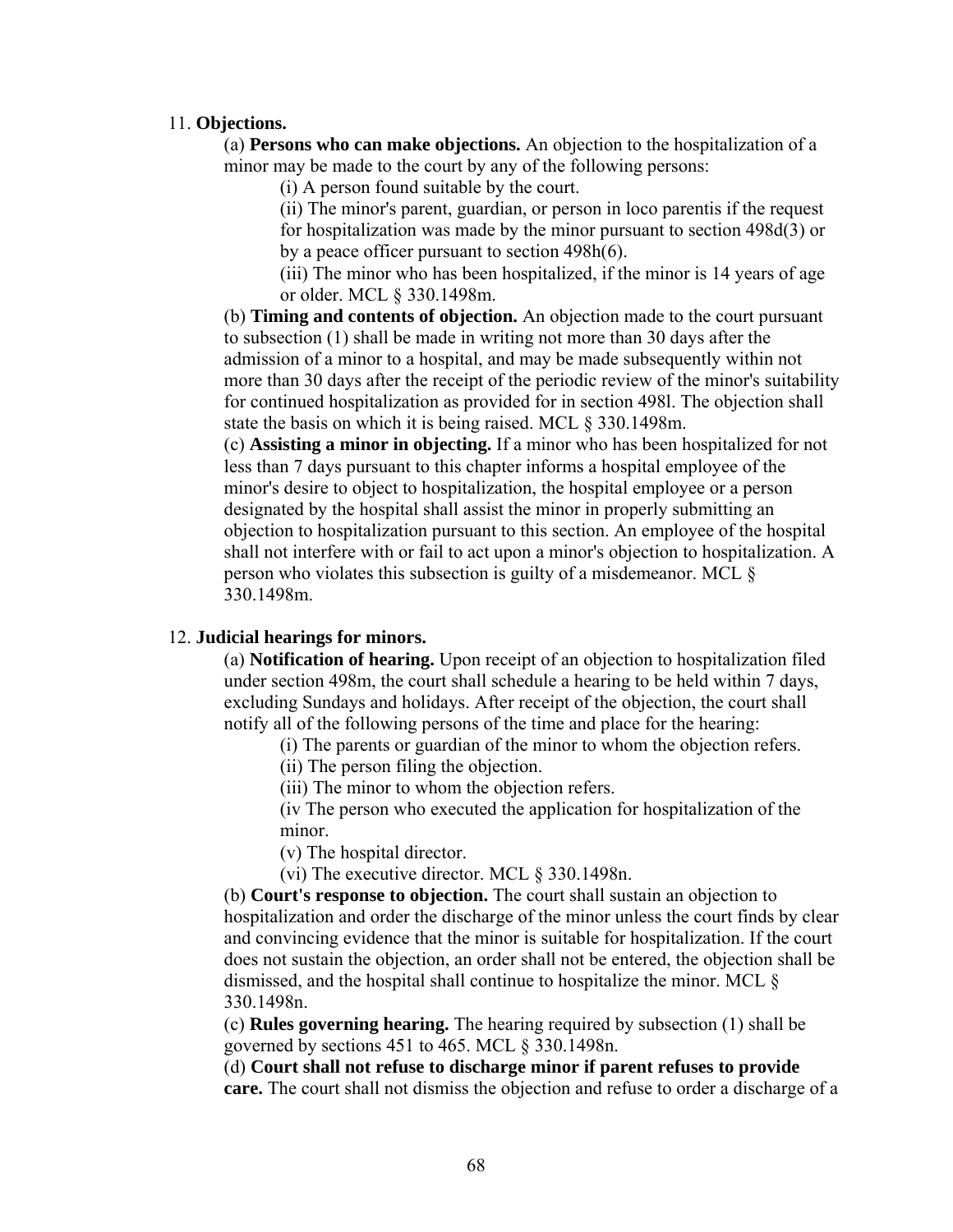hospitalized minor on the grounds that the minor's parent or guardian is unwilling or unable to provide or arrange for the management, care, or residence of the minor. If an objection is sustained and the minor's parent or guardian is unwilling or unable to provide or arrange for the management, care, or residence of the minor, the objecting person may, or a person authorized by the court shall, file promptly a petition under section 2(b) of chapter XIIA of Act No. 288 of the Public Acts of 1939, being [section 712A.2 of the Michigan Compiled Laws,](http://www.lexis.com/research/buttonTFLink?_m=3e2d195e592cfb91c20797acd8644848&_xfercite=%3ccite%20cc%3d%22USA%22%3e%3c%21%5bCDATA%5bMCLS%20%a7%20330.1498n%5d%5d%3e%3c%2fcite%3e&_butType=4&_butStat=0&_butNum=2&_butInline=1&_butinfo=MICODE%20712A.2&_fmtstr=FULL&docnum=1&_startdoc=1&wchp=dGLbVzz-zSkAk&_md5=6c3a83aa1c7451597727918f55b9bf2d) to ensure that the minor is provided with appropriate management, care, or residence. MCL § 330.1498n.

(e) **Notification of right to object.** If a hospital has officially agreed to admit a minor, but admission has been deferred until a subsequent date, an objection to hospitalization of the minor may be made to the court under section 498m before the minor is admitted to the hospital. Subject to section 114a, a minor 14 years of age or older shall be notified of the right to object in accordance with rules promulgated by the department. If the objection is sustained by the court, the minor shall not be hospitalized. MCL § 330.1498n.

## 4.13 Mandatory Testing and Treatment

 $\overline{a}$ 

In certain situations, a government may seek to obtain information about an individual's medical status or subject the individual to medical treatment as part of its efforts to ensure the public's health. While many individuals may agree to provide such information or undergo such treatment voluntarily, in some cases the government will need to compel compliance.

## **A.** *General Authority of Government to Compel Testing or Treatment.*

1. **Reasonable compulsion permissible pursuant to police power.** Pursuant to their police powers, state and local governments may compel an individual to submit to *reasonable* medical testing and treatment in order to protect the public health.<sup>[82](#page-79-0)</sup>

<span id="page-79-0"></span><sup>82</sup> *See generally Jacobson v. Massachusetts*, 197 U.S. 11, 25-30 (1905) ("According to settled principles, the police power of a state must be held to embrace, at least, such reasonable regulations established directly by legislative enactment as will protect the public health and by legislative enactment as will protect the public health and the public safety. It is not, therefore, true that the power of the public to guard itself against imminent danger depends in every case involving the control of one's body upon his willingness to submit to reasonable regulations established by the constituted authorities, under the sanction of the state, for the purpose of protecting the public collectively against such danger."); *Rock v Carney*, 216 Mich 280; 185 NW 798 (1921), recognizing that a local health officer may quarantine an individual if sufficient reasonable cause exists to believe that a person is afflicted with a communicable disease, "remembering that the persons so affected are to be treated as patients, not as criminals." *Reynolds v. McNichols*, 488 F.2d 1378, 1382 (10<sup>th</sup> Cir. 1973) ("Involuntary detention, for a limited period of time, of a person reasonably suspected to having a venereal disease for the purpose of permitting an examination of the person thus detained to determine the presence of a venereal disease and providing further for the treatment of such disease, if present, has been upheld by numerous state courts when challenged on a wide variety of constitutional grounds as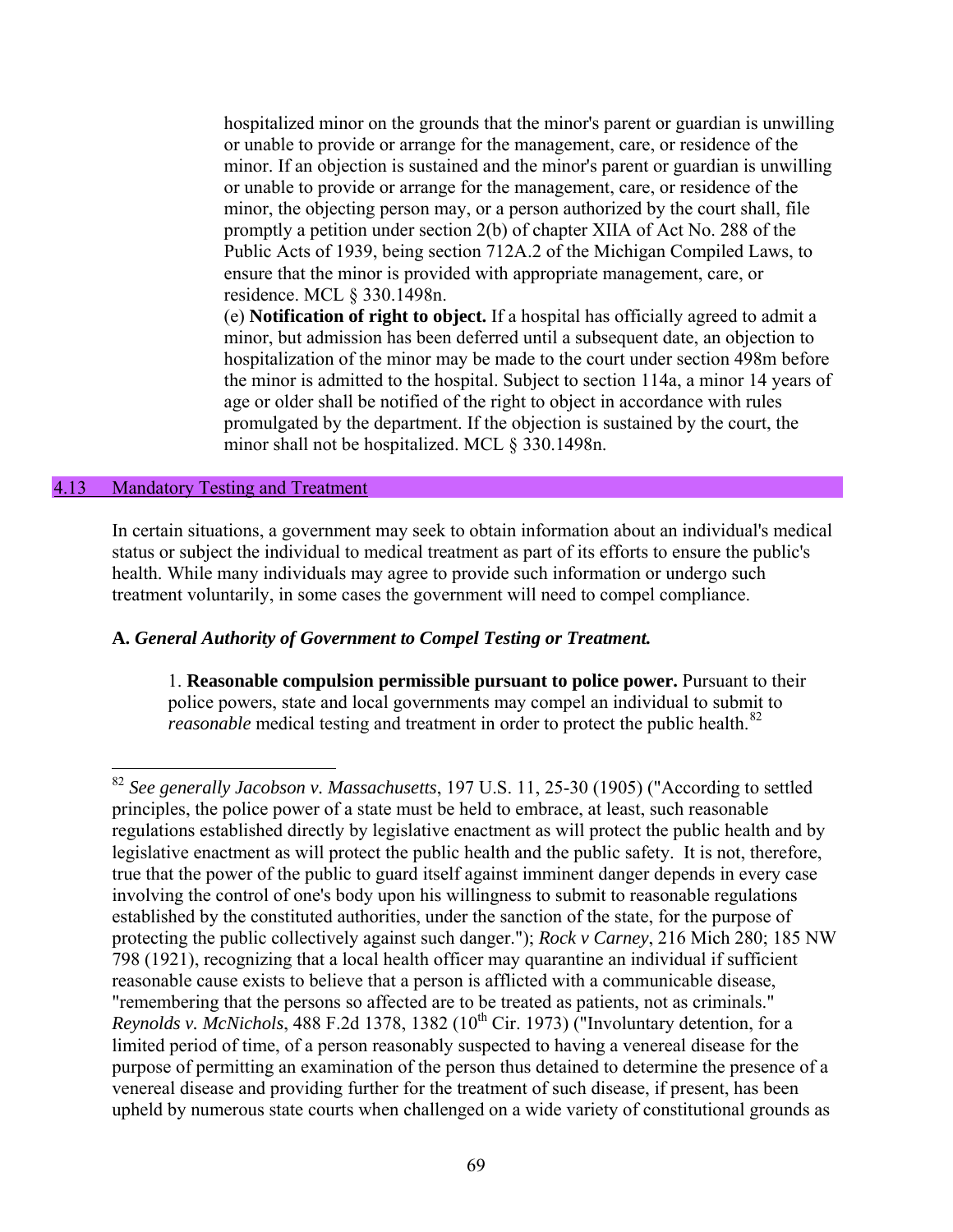2. **Explicit statutory provisions.** Where such power has been expressly asserted in the public health laws, it has been noted herein. HIV testing may be mandated when individual poses serious and present health threat to others. Communicable disease examination may be mandated when individual poses serious and present health threat to others. Testing and treatment of individual subject to emergency health detention may be mandated. Testing for dangerous communicable disease may be mandated, following exposure of emergency medical services provider.

(a) **Deference to legislative determination.** The court should defer to legislative determinations regarding the necessity and expediency of compulsory testing and treatment *provided* such determinations are not arbitrary or unreasonable. *See* Jacobson, 197 U.S. at 30-31 ("We must assume that, when the statute in question was passed, the legislature of Massachusetts was not unaware of these opposing theories, and was compelled, of necessity, to choose between them. It was not compelled to commit a matter involving the public health and safety to the final decision of a court or jury. It is no part of the function of a court or a jury to determine which one of two modes was likely to be the most effective for the protection of the public against disease.").

**B.** *Right of Individual to Refuse Treatment based on personal beliefs.* Except as otherwise provided in part 52 and section 9123, this article and articles 6 and 9 or the rules promulgated under those articles shall not be construed to require the medical treatment, testing, or examination of an individual who objects on the grounds that the medical treatment, testing, or examination violates the personal religious beliefs of the individual or of the parent, guardian, or person in loco parentis of a minor.

#### 4.14 Writ of Habeas Corpus

 $\overline{a}$ 

An individual whose liberty has been restrained pursuant to an isolation, quarantine, or commitment order may prosecute a writ of habeas corpus seeking to obtain information about the cause of the restraint and/or to be freed from the restraint. MCL § 600.4307. Pursuant to the Michigan Constitution, the government may not suspend the privilege of the writ of habeas corpus unless such suspension is necessary to preserve the public safety in the event of rebellion or invasion. Mich. Const. Art I, § 12. Thus, in the event of an outbreak of a naturally-occurring infectious disease, individuals subjected to isolation or quarantine order must be granted access to the courts to prosecute writs of habeas corpus seeking their release. The following discussion briefly addresses state habeas corpus procedure, with a particular emphasis on issues germane to public health.

valid exercise of the police power designed to protect the public health."); *Blue v. Beach*, 56 N.W. 89 (1900) ("If vaccination was the most effective means of preventing the spread of the disease through the public schools, and this the local board seems to have determined, it then became not only the right but the duty of the board to require that the pupils of such schools be vaccinated as a sanitary condition imposed upon their privilege of attending the schools during the period of the threatened epidemic of smallpox.").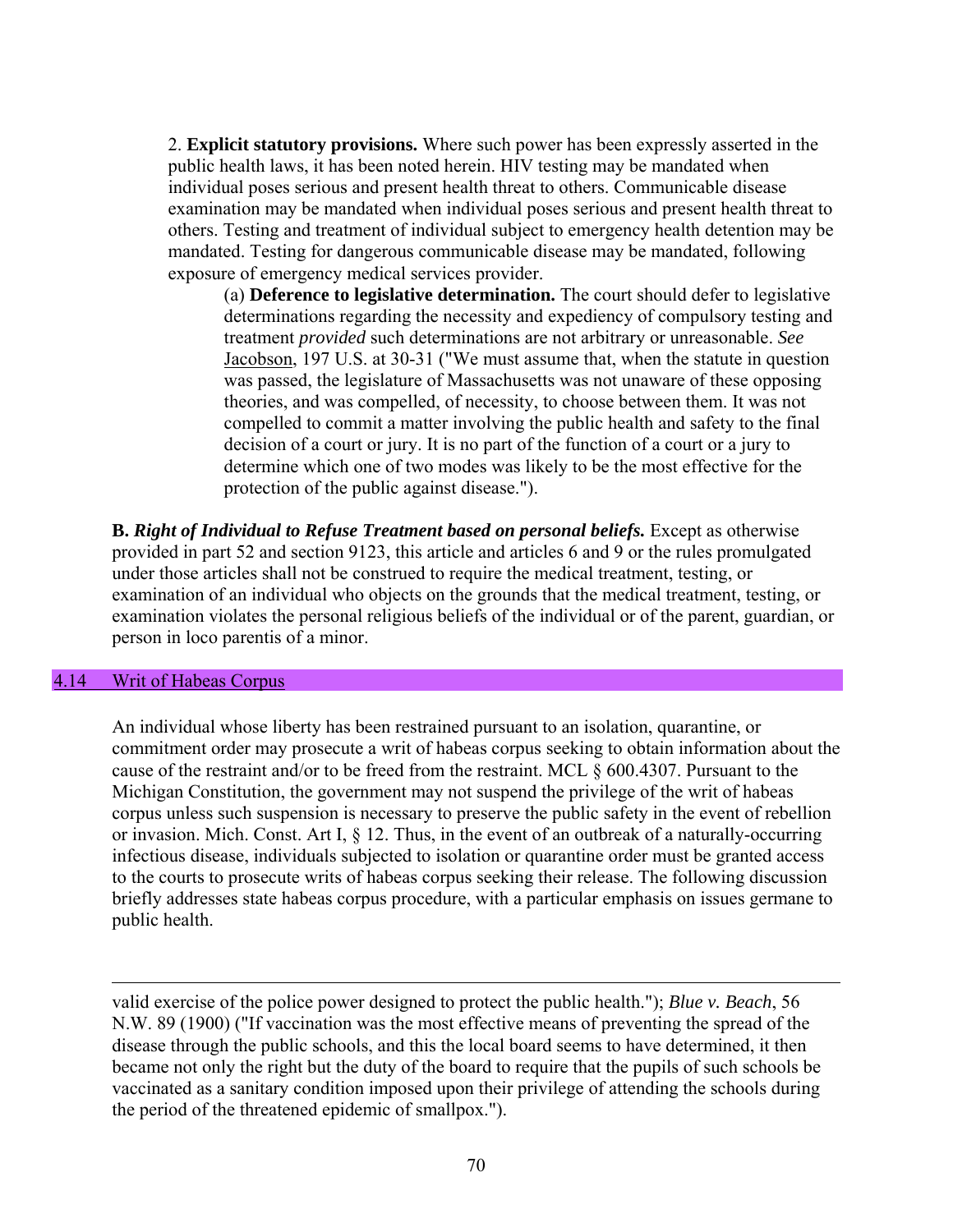# **A.** *Generally.*

1. **Who may issue a writ.** The writ of habeas corpus to inquire into the cause of detention, or an order to show cause why the writ should not issue, may be issued by the following:

(a) The supreme court, or a justice thereof.

(b) The court of appeals, or a judge thereof.

(c) The circuit courts, or a judge thereof.

(d) The municipal courts of record, including but not limited to the recorder's court of the city of Detroit, common pleas court, or a judge thereof.

(e) The district courts, or a judge thereof. MCL § 600.4304.

2. **When an action may be brought.** An action for habeas corpus to inquire into the cause of detention may be brought by or on the behalf of any person restrained of his liberty within this state under any pretense whatsoever, except as specified in section 4310. MCL § 600.4307.

3. **When an action may not be brought.** An action for habeas corpus to inquire into the cause of detention may not be brought by or on behalf of the following persons:

(a) **Subject to exclusive jurisdiction.** Persons detained by virtue of any process issued by any court of the United States, or any judge thereof, in cases where such courts or judges have exclusive jurisdiction under the laws of the United States, or have acquired exclusive jurisdiction by the commencement of suits in such courts; (b) **Cause is plainly expressed in warrant.** Persons committed for treason or felony, or for suspicion thereof, or as accessories before the fact to a felony, where the cause is plainly and specially expressed in the warrant of commitment; (c) **Persons in execution of legal process.** Persons convicted, or in execution, upon legal process, civil or criminal;

(d) **Committed on original process in civil action.** Persons committed on original process in any civil action on which they were liable to be arrested and imprisoned, unless excessive and unreasonable bail is required. MCL § 600.4310.

## **B.** *Person Served.*

1. **Duty to produce the body.** If a writ of habeas corpus is issued, the person on whom it is served shall bring the body of the person in his custody according to the command of the writ, except as provided in section 4328. MCL § 600.4325.

2. **Exception to duty to produce body.** If, from the sickness or infirmity of the prisoner directed to be produced by any writ of habeas corpus, the prisoner cannot, without danger, be brought before the court or judge, the party having custody of the prisoner may state that fact in his answer. The court or judge, if satisfied of the truth of the allegation, and if the answer is otherwise sufficient, shall proceed to dispose of the matter on the record. MCL § 600.4328.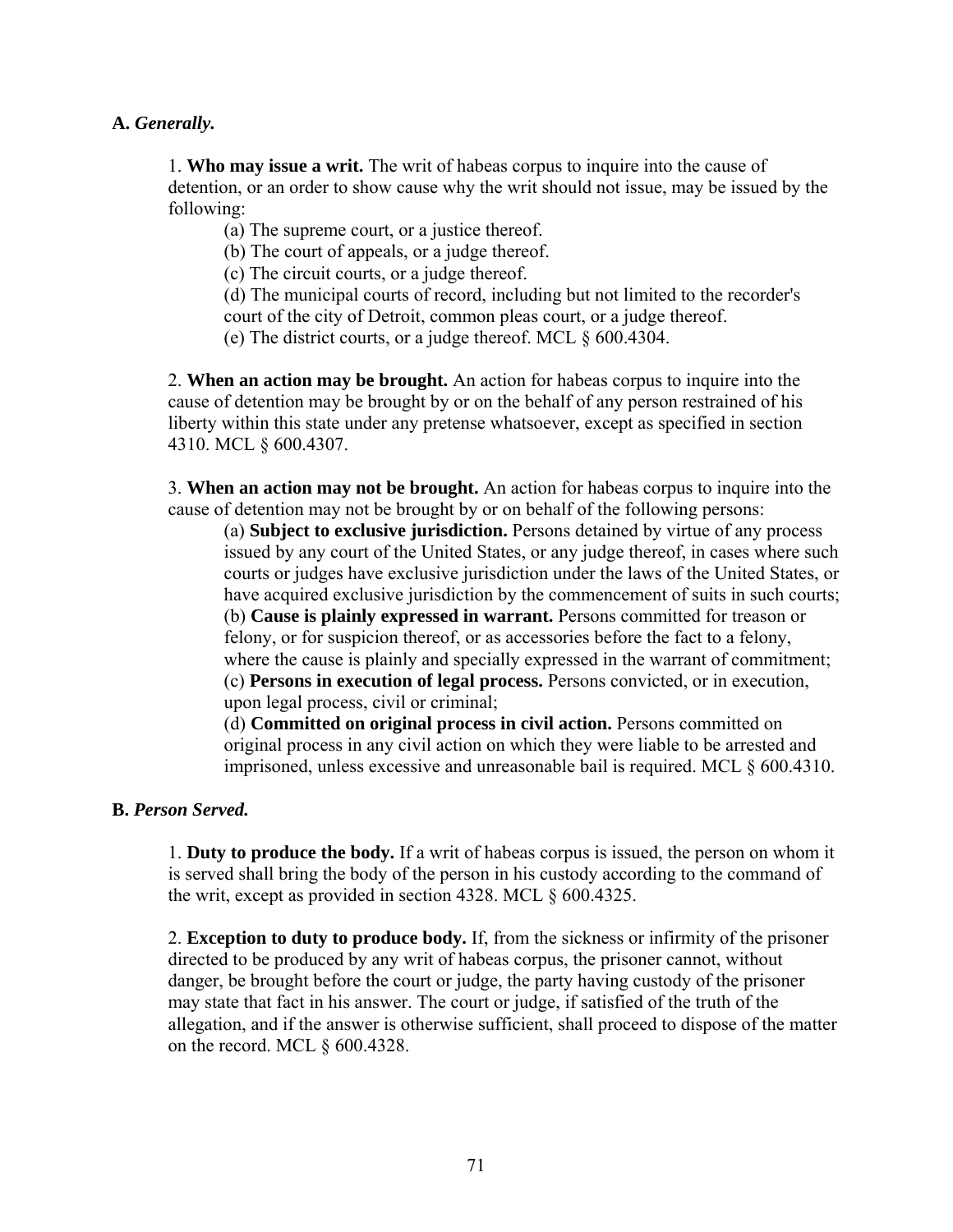3. **Refusal or neglect to obey writ.** If the person upon whom the writ is served refuses to obey it there are a variety of actions that may be taken.

(a) **Judge ordered arrest.** If the person upon whom the writ of habeas corpus was duly served refuses or neglects to obey the writ without sufficient excuse, the court or judge before whom the writ was to be answered, upon due proof of the service thereof, shall direct the arrest of such person. MCL § 600.4331.

(b) **Jailed until compliance with writ.** The sheriff of any county within this state, or other officer, who is directed to make the arrest, shall apprehend such person, and bring him before the court or judge. The person shall be committed to close custody in the jail of the county in which the court or judge is, without being allowed the liberties thereof, until the person complies with the writ. MCL § 600.4331.

(c) **Arrest of a sheriff.** If the person ordered arrested is the sheriff of any county, the order may be directed to any coroner or other person, to be designated therein, who has thereby full power to arrest the sheriff. Such sheriff upon being brought up may be committed to the jail of any county other than his own. MCL  $\S$ 600.4331.

(d) **Arresting person shall bring the prisoner named in the writ before the judge.** The person directed to make the arrest shall also bring the prisoner named in the writ of habeas corpus before the court or judge which issued the writ. MCL § 600.4331.

(e) **Arresting person may call upon the county.** In making the arrest the sheriff or other person so directed may call to his aid the power of the county as in other cases. MCL § 600.4331.

#### **C.** *Status of Prisoner.*

1. **Custody of Prisoner.** The court or judge issuing the writ of habeas corpus may commit the prisoner to the custody of such individual or individuals as the court or judge considers proper. MCL § 600.4349.

#### 2. **Discharge of prisoner.**

(a) If no legal cause is shown for the restraint, or for the continuation thereof, the court or judge shall discharge the person restrained from the restraint under which he is held.

(b) Obedience to any order for the discharge of any prisoner may be enforced by the court or judge granting such order, by arrest in the same manner as is herein provided for disobedience to a writ of habeas corpus, and with like effect in all respects. The person guilty of disobedience to an order for the discharge of any prisoner is liable to the party aggrieved in the sum of \$1,000.00 damages, in addition to any special damages the party may have sustained.

(c) No sheriff or other officer is liable to any civil action for obeying any such order of discharge. MCL § 600.4352.

3. **Remanding of prisoner.** The court or judge shall forthwith remand the person restrained if the person restrained is detained in custody, either: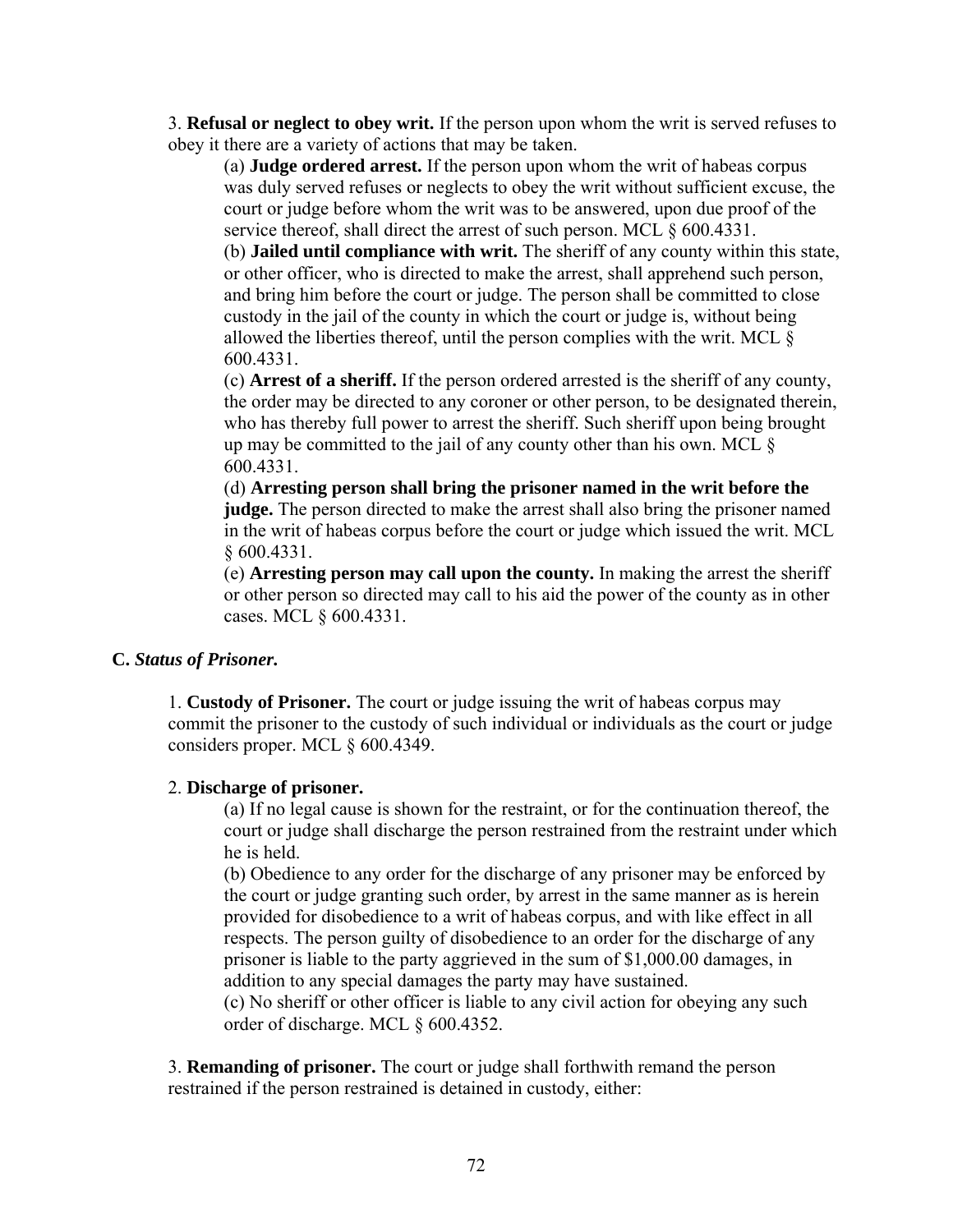(a) By virtue of process issued by any court or judge of the United States, in a case where such court or judge has exclusive jurisdiction; or

(b) By virtue of the final judgment or decree of any competent court of civil or criminal jurisdiction, or of any execution issued upon such judgment or decree; or (c) For any contempt specially and plainly charged in the commitment by some court, officer or body having authority to commit for the contempt so charged; and

(d) The time during which such party may be legally detained has not expired. MCL § 600.4355.

4. **Discharge of prisoner of civil cases.** If the prisoner is in custody by virtue of civil process from any court legally constituted, or issued by any officer in the course of judicial proceedings before him, authorized by law, the prisoner shall be discharged only if 1 of the following situations exists:

(a) Where the jurisdiction of the court or officer has been exceeded, either as to matter, place, sum or person;

(b) Where, though the original imprisonment was lawful, the party is entitled to be discharged;

(c) Where the process is void;

(d) Where the process, though in proper form, has been issued in a case not allowed by law;

(e) Where the person having the custody of the prisoner is not the person empowered by law to detain him; or

(f) Where the process is not authorized by any judgment, order or decree of any court, nor by any provision of law. MCL § 600.4358.

## **D.** *Consequences of Noncompliance.*

1. **Recommitment.** If any person aids or assists in the violation of recommitment; he is guilty of a misdemeanor, and is liable to the party aggrieved in the sum of \$1,000.00 damages. MCL § 600.4367.

2. **Concealment of a prisoner as a misdemeanor.** Any one having under his power any person who would be entitled to a writ of habeas corpus to inquire into the cause of his detention, or for whose relief any such writ, warrant, or order to show cause was issued, who shall, with intent to elude the service of the writ, or to avoid the effect thereof, place any such prisoner under the power of another, or conceal him, or change the place of his confinement, is guilty of a misdemeanor. MCL § 600.4370.

3. **Aiding in concealment of a prisoner as a misdemeanor.** Every person who knowingly aids or assists in concealing a prisoner is guilty of a misdemeanor. MCL § 600.4373.

4. **Penalty for misdemeanor.** Every person convicted of any of the misdemeanors specified in sections 4367, 4370 and 4373 shall be punished by a fine not exceeding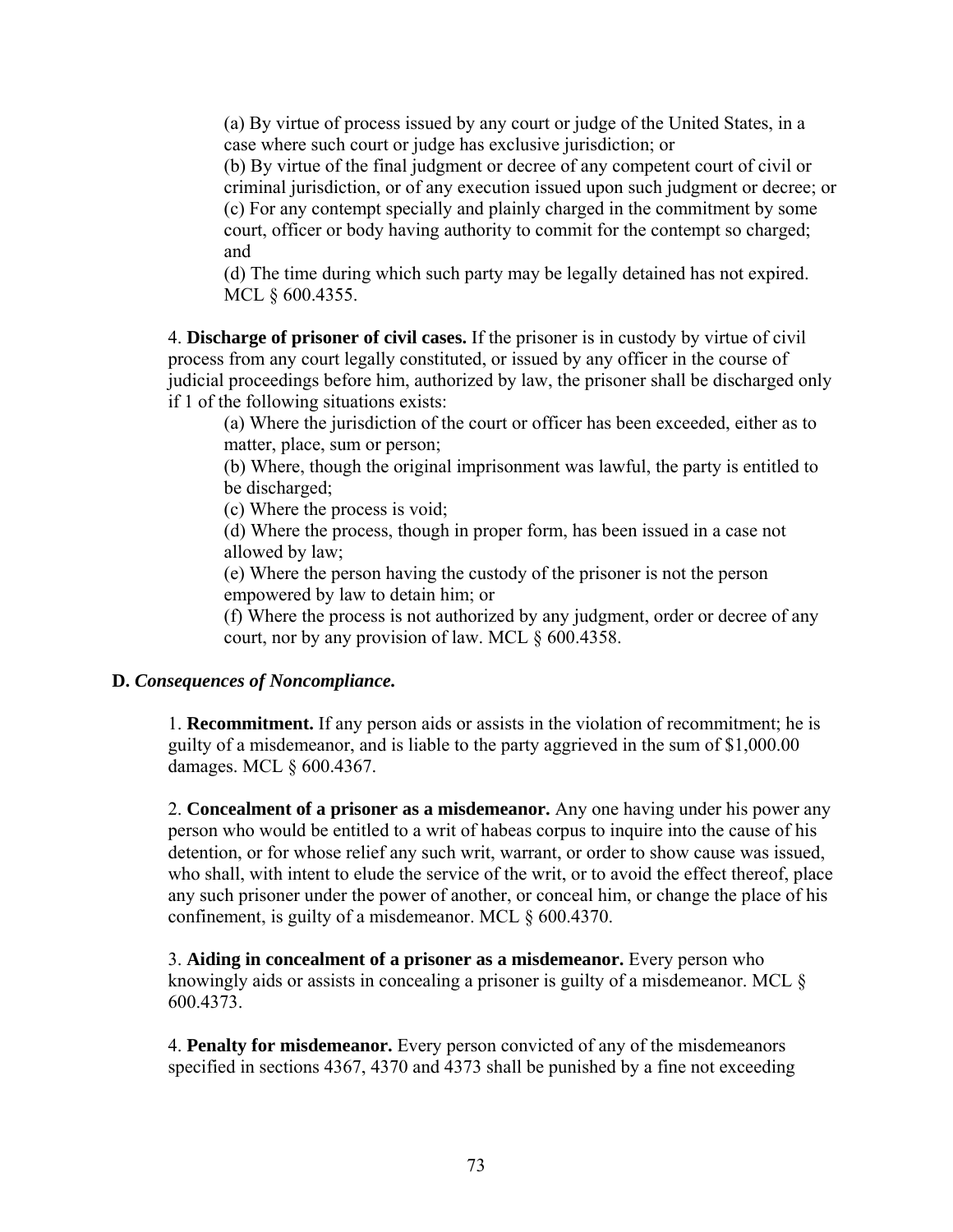\$1,000.00, or by imprisonment in the county jail not exceeding 6 months, or by both such fine and imprisonment, in the discretion of the court. MCL § 600.4376.

# **4.20 Limitations on Property and Economic Interests.**

# 4.21 Public Nuisances

 $\overline{a}$ 

A "public nuisance" is commonly defined as an unreasonable interference with a public right. In the context of public health, public nuisances are those actions or uses of property that significantly interfere with the public's health or safety. *See generally* Restatement (Second) of Torts § 821 (B)(2)(a) (1979).

Pursuant to their police powers, state and local government entities may require remediation of public nuisances. *See* Lawton v. Steele, 152 U.S. 133, 136 (1894). The extent of remediation required will range in degree with the severity of the nuisance and may, in extreme cases, entail the destruction of property or forcible cessation of conduct.

**A.** *Nuisance Defined.* Michigan statutes define nuisance as an unreasonable interference with a common right enjoyed by the general public involving conduct that significantly interferes, or that is known or should have been known to significantly interfere, with the *public's health*, safety, peace, comfort, or convenience, including conduct prescribed by law. MCL § 125.1802 (emphasis added).

1. **Public v. private nuisance.** Michigan law recognizes both public and private nuisances.

(a) **Public nuisance.** A public nuisance is an unreasonable interference with a right common to the general public. Circumstances that may sustain a holding that an interference with a public right is unreasonable include the following:

(i) whether the conduct involves a significant interference with the public health, the public safety, the public peace, the public comfort or the public convenience; or

(ii) whether the conduct is proscribed by a statute, ordinance or administrative regulation; or

(iii) whether the conduct is of a continuing nature or has produced a permanent or long-lasting effect, and, as the actor knows or has reason to know, has a significant effect upon the public right. $83$ 

- **Interference with property not required.** Interference with a property right is not a prerequisite to determining that a public nuisance exists. $84$ - **Identification of public nuisances.** A public nuisance may be identified as such by a legislature, government entity, or court.

\* **Statutorily-defined public nuisances.** The Michigan statues explicitly define certain conduct and uses of property as public nuisances. For example, any structure or vehicle in which an

<sup>83</sup> *[Dinger v. Department of Natural Resources,](http://www.lexis.com/research/retrieve?_m=0e12813b2c99f8465a977baf24c58193&docnum=3&_fmtstr=FULL&_startdoc=1&wchp=dGLbVtz-zSkAl&_md5=a0d943e9e24c29b8b23cbc039fabff0a)* 191 Mich App 630; 479 N.W.2d 353 (1991).

<span id="page-84-1"></span><span id="page-84-0"></span><sup>84</sup> *[Bloss v. Paris Township](http://www.lexis.com/research/retrieve?_m=0b79db2a28ee4b25404bb91dcbe59233&docnum=2&_fmtstr=FULL&_startdoc=1&wchp=dGLbVtz-zSkAl&_md5=455c870a30e73f25e55bf928f35e387d),* 380 Mich 466; 157 N.W.2d 260 (1968); *[Bronson v. Oscoda](http://www.lexis.com/research/retrieve?_m=0b79db2a28ee4b25404bb91dcbe59233&docnum=1&_fmtstr=FULL&_startdoc=1&wchp=dGLbVtz-zSkAl&_md5=455c870a30e73f25e55bf928f35e387d)*  , 188 Mich 679; 470 N.W.2d 688 (1991). *[Township](http://www.lexis.com/research/retrieve?_m=0b79db2a28ee4b25404bb91dcbe59233&docnum=1&_fmtstr=FULL&_startdoc=1&wchp=dGLbVtz-zSkAl&_md5=455c870a30e73f25e55bf928f35e387d)*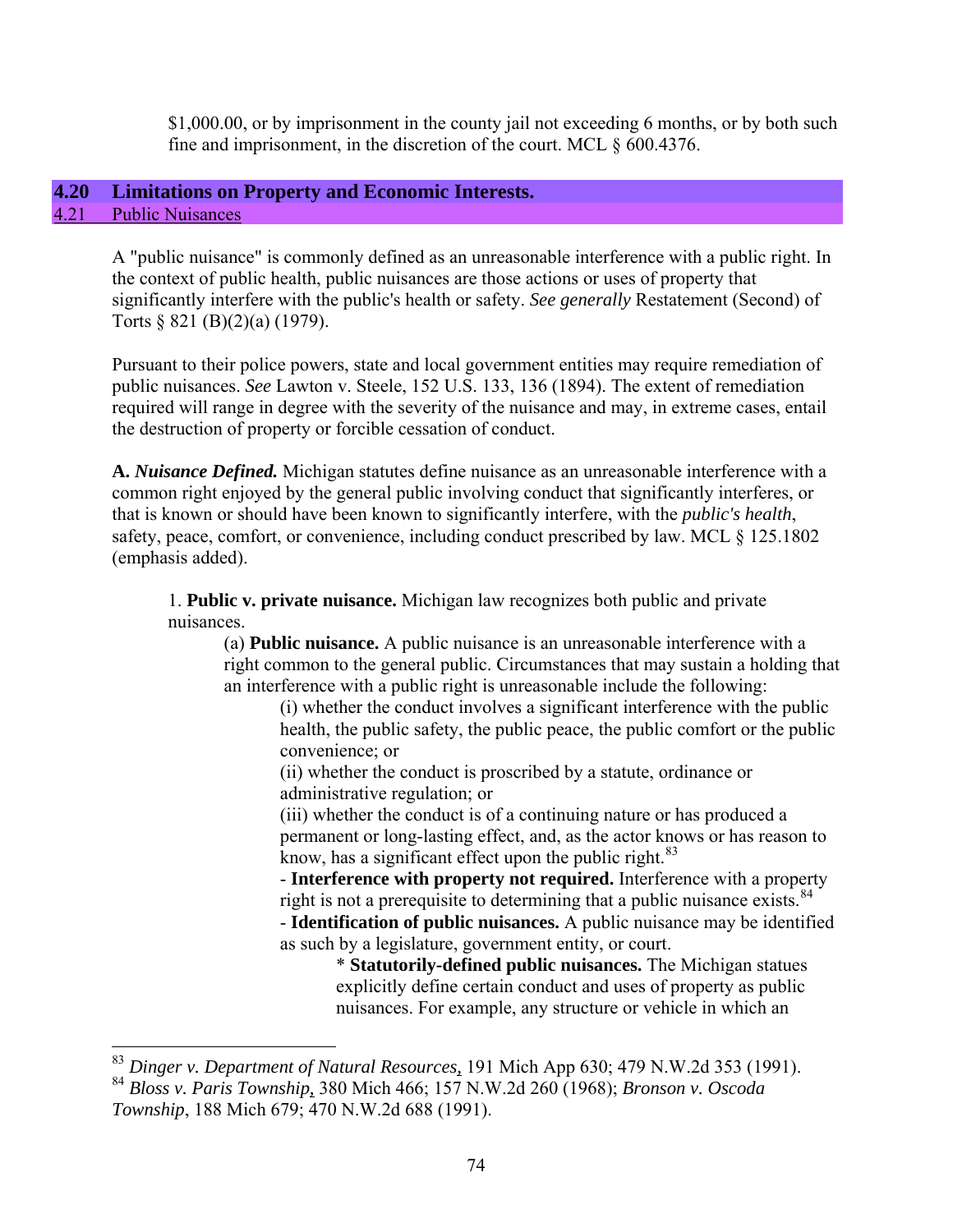alcoholic beverage is sold or possessed in violation of Michigan law is a public nuisance.

\* **Power to declare public nuisance vested in government entities.** In other cases, the Michigan law empowers government entities, such as public health authorities, to determine when conduct or uses of property amount to a public nuisance. For example, the Michigan Department of Public Health, a local health department, or health officer may declare a dwelling unfit for human habitation a public nuisance.<sup>[85](#page-85-0)</sup> A dwelling is unfit for human habitation when it is a danger or detriment to health due to;

\*\* infection with contagious disease; or

\*\* danger to life or health by reason of want of repair; or

\*\* of defects in the drainage, plumbing, lighting, ventilation; or

\*\* the construction of the same, or

\*\* by reason of the existence on the premises of a nuisance likely to cause sickness among the occupants of said dwelling, (6) for any cause MCL § 125.485.

\* **Judicially defined public nuisances.** The following have been found by Michigan courts to constitute public nuisances.

 $**$  Polluted water;  $86$  and

\*\* Wooden buildings constructed within prohibited fire limits<sup>[87](#page-85-2)</sup>

(b) **Private nuisance.** A private nuisance is defined to be anything done to the hurt or annoyance of the lands, tenements, or hereditaments of another. Any unwarrantable, unreasonable, or unlawful use by a person of his own property, real or personal, to the injury of another, comes within the definition stated, and renders the owner or possessor liable for all damages arising from such use.<sup>[88](#page-85-3)</sup>

(i) **Interference with property required.** Interference with a property right is a prerequisite to determining that a private nuisance exists.<sup>[89](#page-85-4)</sup>

2. **Implicit reasonableness element.** Although the Michigan statutes do not explicitly require conduct constituting a public nuisance to be unreasonable, Michigan courts have incorporated a reasonableness standard into their analysis of nuisance law.<sup>[90](#page-85-5)</sup>

 $\overline{a}$ 

<span id="page-85-0"></span><sup>85</sup> *[City of Charlotte Municipal Board of Health v. Santee, 224 Mich. 182;](http://www.lexis.com/research/buttonTFLink?_m=644fd160b955f03906a86cbd121fde96&_xfercite=%3ccite%20cc%3d%22USA%22%3e%3c%21%5bCDATA%5bMCLS%20%a7%20333.2411%5d%5d%3e%3c%2fcite%3e&_butType=3&_butStat=2&_butNum=4&_butInline=1&_butinfo=%3ccite%20cc%3d%22USA%22%3e%3c%21%5bCDATA%5b224%20Mich.%20182%5d%5d%3e%3c%2fcite%3e&_fmtstr=FULL&docnum=2&_startdoc=1&wchp=dGLbVzz-zSkAA&_md5=dd06e1ad3c3f73535e1c1a1f4a8b2d68)* T*[ownship of](http://www.lexis.com/research/buttonTFLink?_m=644fd160b955f03906a86cbd121fde96&_xfercite=%3ccite%20cc%3d%22USA%22%3e%3c%21%5bCDATA%5bMCLS%20%a7%20333.2411%5d%5d%3e%3c%2fcite%3e&_butType=3&_butStat=2&_butNum=5&_butInline=1&_butinfo=%3ccite%20cc%3d%22USA%22%3e%3c%21%5bCDATA%5b228%20Mich.%20117%5d%5d%3e%3c%2fcite%3e&_fmtstr=FULL&docnum=2&_startdoc=1&wchp=dGLbVzz-zSkAA&_md5=847e46c4125dfa3fb1b3f91c6eaa0c36)  Kalamazoo v. Lee*[, 228 Mich. 117; 199 NW 609 \(1924\);](http://www.lexis.com/research/buttonTFLink?_m=644fd160b955f03906a86cbd121fde96&_xfercite=%3ccite%20cc%3d%22USA%22%3e%3c%21%5bCDATA%5bMCLS%20%a7%20333.2411%5d%5d%3e%3c%2fcite%3e&_butType=3&_butStat=2&_butNum=5&_butInline=1&_butinfo=%3ccite%20cc%3d%22USA%22%3e%3c%21%5bCDATA%5b228%20Mich.%20117%5d%5d%3e%3c%2fcite%3e&_fmtstr=FULL&docnum=2&_startdoc=1&wchp=dGLbVzz-zSkAA&_md5=847e46c4125dfa3fb1b3f91c6eaa0c36) *[Township of Kalamazoo v. Kalamazoo](http://www.lexis.com/research/buttonTFLink?_m=644fd160b955f03906a86cbd121fde96&_xfercite=%3ccite%20cc%3d%22USA%22%3e%3c%21%5bCDATA%5bMCLS%20%a7%20333.2411%5d%5d%3e%3c%2fcite%3e&_butType=3&_butStat=2&_butNum=6&_butInline=1&_butinfo=%3ccite%20cc%3d%22USA%22%3e%3c%21%5bCDATA%5b229%20Mich.%20263%5d%5d%3e%3c%2fcite%3e&_fmtstr=FULL&docnum=2&_startdoc=1&wchp=dGLbVzz-zSkAA&_md5=b97f43f32452f8671d17c3b12de08758)  Garbage Co.,* [229 Mich. 263; 200 NW 953 \(1924\)](http://www.lexis.com/research/buttonTFLink?_m=644fd160b955f03906a86cbd121fde96&_xfercite=%3ccite%20cc%3d%22USA%22%3e%3c%21%5bCDATA%5bMCLS%20%a7%20333.2411%5d%5d%3e%3c%2fcite%3e&_butType=3&_butStat=2&_butNum=6&_butInline=1&_butinfo=%3ccite%20cc%3d%22USA%22%3e%3c%21%5bCDATA%5b229%20Mich.%20263%5d%5d%3e%3c%2fcite%3e&_fmtstr=FULL&docnum=2&_startdoc=1&wchp=dGLbVzz-zSkAA&_md5=b97f43f32452f8671d17c3b12de08758)*.* <sup>86</sup> *[Kalamazoo Twp. v. Lee](http://www.lexis.com/research/retrieve?_m=158ae9a991fc36989e89b255295730ff&docnum=1&_fmtstr=FULL&_startdoc=1&wchp=dGLbVtz-zSkAl&_md5=b988196cedfb27c75c4ee478efb80b02)*, 228 Mich 117; 199 N.W. 609; (1924)

<span id="page-85-2"></span><span id="page-85-1"></span><sup>87</sup> *[Hines v. Charlotte](http://www.lexis.com/research/retrieve?_m=a62ea135a4a1191342cca3499881f0d6&docnum=1&_fmtstr=FULL&_startdoc=1&wchp=dGLbVtz-zSkAl&_md5=8995dc147683012dfce1ddb330acf8c3)*, 72 Mich 278; 40 N.W. 333 (1888).

<span id="page-85-3"></span><sup>88</sup> *[Whittemore v. Baxter Laundry Co.](http://www.lexis.com/research/retrieve?_m=7a7f932663824a2c03207b18689e4598&docnum=1&_fmtstr=FULL&_startdoc=1&wchp=dGLbVtz-zSkAl&_md5=7e8ef9f0b38be145e0b307c46845a446)*, 181 Mich 564; 148 N.W. 437 (1914).

<span id="page-85-4"></span> $89$  Id.

<span id="page-85-5"></span><sup>90</sup> *[Sanford v. Detroit](http://www.lexis.com/research/retrieve?_m=2b2f6a1ba3e6f64abfe359b9f96c0889&docnum=3&_fmtstr=FULL&_startdoc=1&wchp=dGLbVtz-zSkAl&_md5=ef57c390ddbe3440c49c367b974ad3f4)*, 143 Mich App 194; 371 N.W.2d 904 (1985).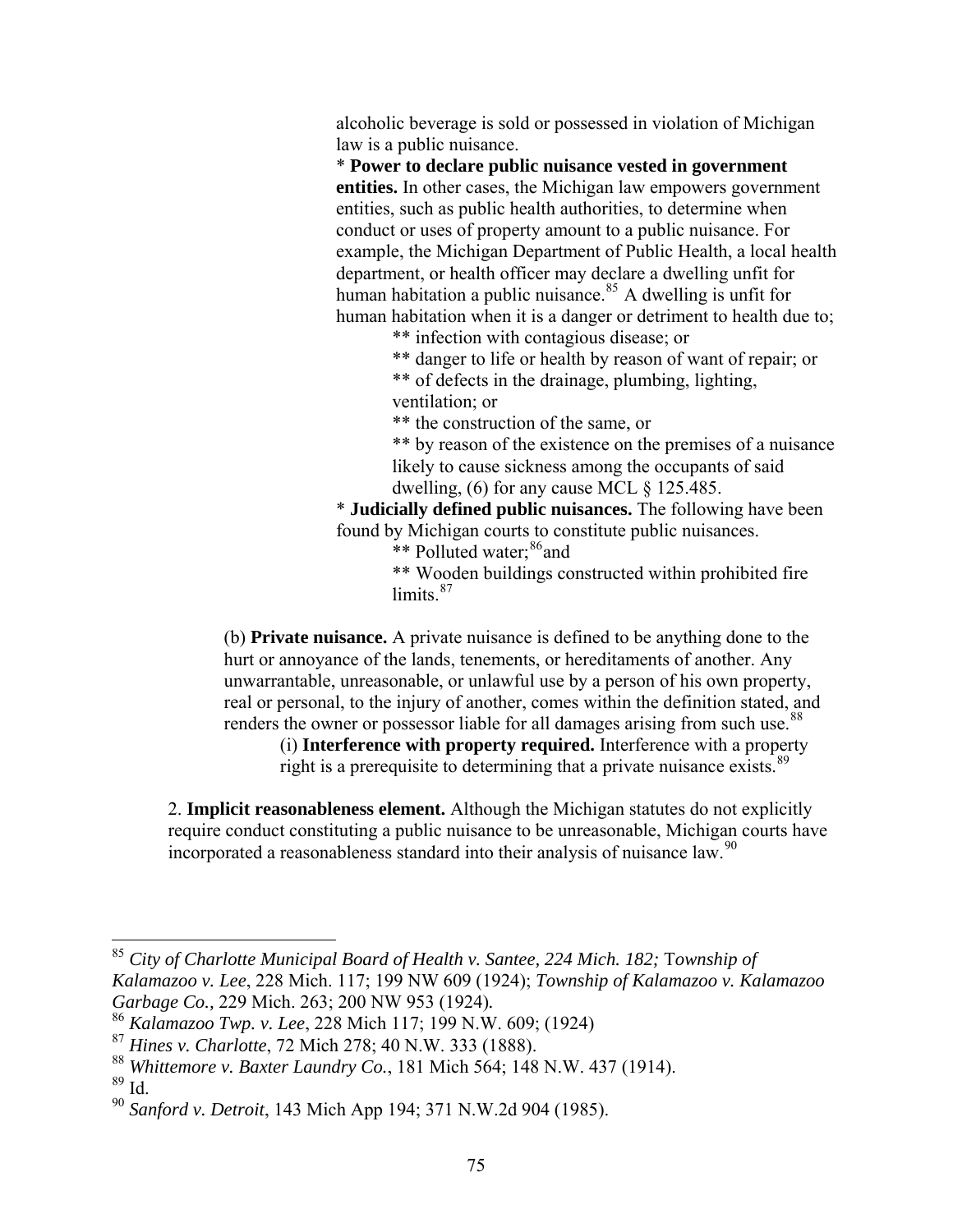(a) **Not all dangerous entities and conduct are nuisances.** An entity or conduct is deemed a nuisance only when injury is a reasonable and natural consequence of its existence.<sup>[91](#page-86-0)</sup>

3. **Nuisance per se v. nuisance per accidens.** Michigan law recognizes that a public nuisance may be a nuisance per se or nuisance per accidens.

(a) **Nuisance per se (nuisance at law).** Some uses of property and conduct are deemed incapable of being maintained without unreasonably interfering with the rights of others. These uses and conduct are termed "nuisances per se" and are unlawful. $92$ 

(b) **Nuisance per accidens (nuisance in fact).** Some uses of property and conduct are deemed to unreasonably interfere with the right of others only under certain circumstances. These uses and conduct are termed "nuisances per accidens" and must be identified with reference to their contexts, characteristics, and surroundings.<sup>[93](#page-86-2)</sup>

4. **Applicability to both individuals and municipalities.** Both individuals and municipalities are subject to liability for maintaining a nuisance.  $94$ 

5. **Equitable concept.** Nuisance law is an equitable doctrine, and, as such, individuals seeking to enjoin or abate a nuisance must do so with clean hands.<sup>[95](#page-86-4)</sup>

# **B.** *Remedies.*

 $\overline{a}$ 

1. **Summary abatement.** A state or municipal legislature may, through an act or ordinance, respectively, authorize summary abatement of a defined nuisance by a government entity or agent *provided*:

(a) The property to be abated is of little value;

(b) The use of the property for illegal purposes is clear or its destruction is necessary to effectuate the object of a statute;  $96$ 

(c) Due process of law is afforded the property owner.<sup>[97](#page-86-6)</sup>

<sup>91</sup> Id, at 910; *[Fox v. Ogemaw County](http://www.lexis.com/research/retrieve?_m=819b53f4ebcb2d3863229f2524ceb9af&docnum=5&_fmtstr=FULL&_startdoc=1&wchp=dGLbVtz-zSkAl&_md5=bf8e84f067f8491479a90812c53e4791)*, 208 Mich App 697; 528 N.W.2d 210 (1995).

<span id="page-86-1"></span><span id="page-86-0"></span><sup>92</sup> *[Beard v. State](http://www.lexis.com/research/retrieve?_m=3cad9afc37c1b3a3eb049f3884362d68&docnum=8&_fmtstr=FULL&_startdoc=1&wchp=dGLbVtz-zSkAl&_md5=5f35326951ce200d07ff39cc6d57f129)*, 106 Mich App 121; 308 N.W.2d 185 (1981).

<span id="page-86-2"></span><sup>93</sup> *[Burdick v. Stebbins](http://www.lexis.com/research/retrieve?_m=8395ece2d37ac65073229cc167f668be&docnum=1&_fmtstr=FULL&_startdoc=1&wchp=dGLbVtz-zSkAl&_md5=5616aa13a76e87cde66f97ff47d2c2e4)*, 250 Mich 665; 231 N.W. 57 (1930); *[Cullum v. Topps-Stillman's, Inc.,](http://www.lexis.com/research/retrieve?_m=8395ece2d37ac65073229cc167f668be&docnum=2&_fmtstr=FULL&_startdoc=1&wchp=dGLbVtz-zSkAl&_md5=5616aa13a76e87cde66f97ff47d2c2e4)* 1 Mich App 92; 134 N.W.2d 349 (1965).

<span id="page-86-3"></span><sup>94</sup> *[Stremler v. Michigan Dep't of State Highways,](http://www.lexis.com/research/retrieve?_m=57e7a664935077d367da97a440cdc00b&docnum=1&_fmtstr=FULL&_startdoc=1&wchp=dGLbVtz-zSkAl&_md5=4aeeb51ca57fac8e77dc99b3ef8aa370)* 58 Mich App 620; 228 N.W.2d 492 (1975) (holding municipality liable for maintaining a nuisance). *Cf. [In re Detroit](http://www.lexis.com/research/retrieve?_m=0e25dadf5f915fe7365e99133d34cc9e&docnum=1&_fmtstr=FULL&_startdoc=1&wchp=dGLbVtz-zSkAl&_md5=a0a84380a6ffefbd91e5edee8c6facf7) v Grand Trunk railway of Canada,* 163 Mich 229; 128 N.W. 250 (1910).

<span id="page-86-4"></span><sup>&</sup>lt;sup>95</sup> Birkenshaw v Detroit, 110 Mich App 500; 313 N.W.2d 334 (1981) (holding plaintiff was not entitled to enjoin city's abatement because he did not have "clean hands").

<span id="page-86-5"></span><sup>&</sup>lt;sup>96</sup> See *Lawton*, supra, 152 U.S. at 140-41 (upholding summary destruction of fish nets endorsing as acceptable "the power to kill diseased cattle; to pull down houses in the path of conflagrations; the destruction of decayed fruit or fish or unwholesome meats, of infected clothing, obscene books or pictures, or instruments which can only be used for illegal purposes).

<span id="page-86-6"></span><sup>97</sup> *See generally [Moore v. Detroit](http://www.lexis.com/research/retrieve?_m=1a1accc616f3803244d1f73f3d488367&docnum=1&_fmtstr=FULL&_startdoc=1&wchp=dGLzVlz-zSkAb&_md5=a8a95dfcf2c6217421f4fca83dc7257c)*, 159 Mich App 194; 406 N.W.2d 488 (1987).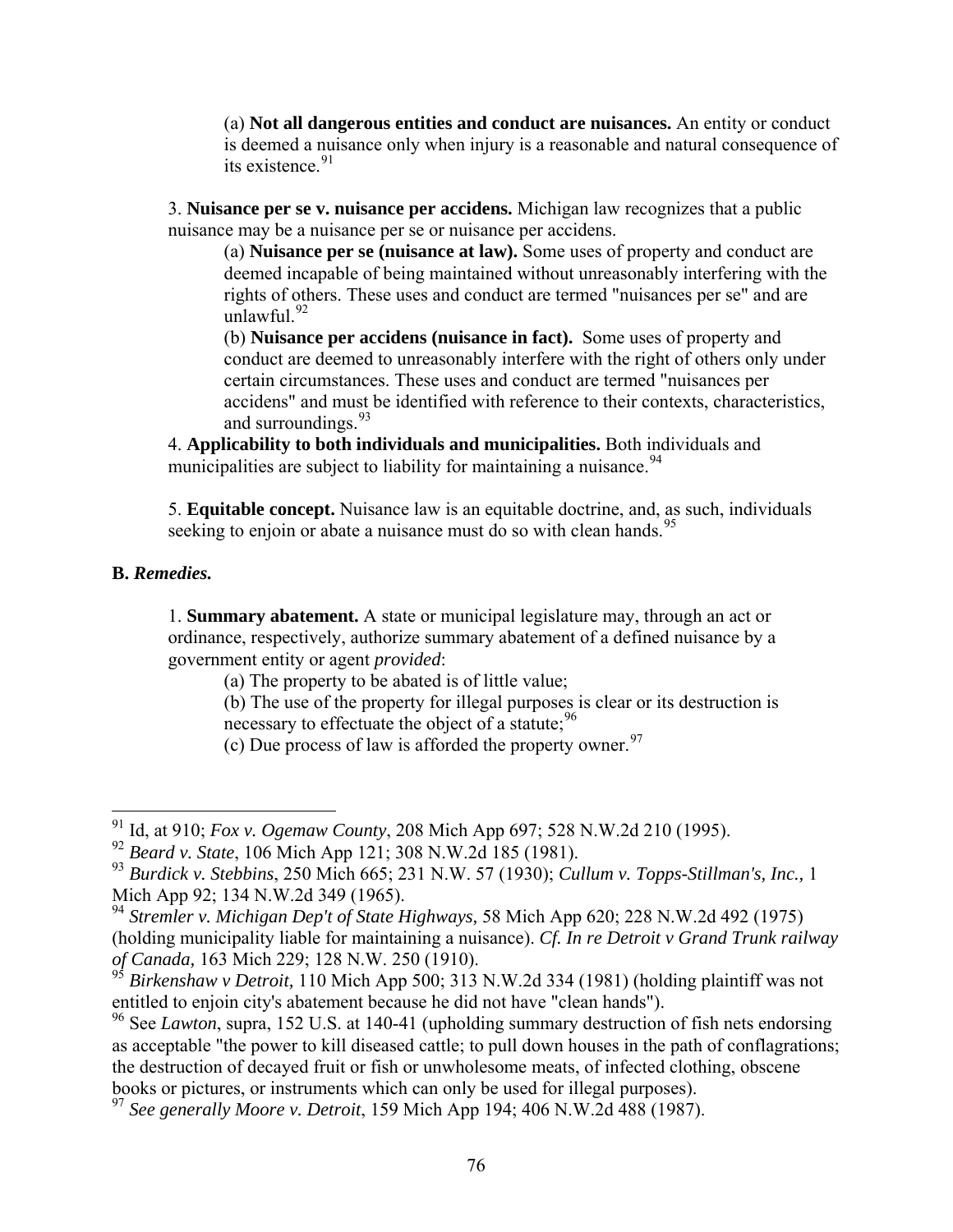2. **Order of abatement.** Under certain conditions, the Michigan Department of Health, a local health department, or a health officer may order the abatement of conditions constituting a public nuisance.

(a) **Dwellings unfit for human habitation.** The department, a local health department, or a health officer, upon determining that a dwelling unfit for human habitation is a public nuisance, may order the removal, abatement, improvement, or cleaning of the dwelling or structures and items in or about the dwelling. MCL § 333.2802.

(i) **State department must provide right of first action to local health board.** The state department of public health may not declare a dwelling a nuisance or order its abatement without first providing the local health department or officer with:

- Notice of all information concerning the dwelling; and

- Three (3) days to take action after receiving the notice. (ii) **Service order.** An order to remove, abate, improve, or clean a dwelling declared to be a public nuisance must be served on the tenant and owner of the dwelling (or the owner's rental agent.

(iii) **Contents of order—notice.** Notwithstanding any other provision of this act, if a building or structure is found to be a dangerous building, the enforcing agency shall issue a notice that the building or structure is a dangerous building.

- **Persons who may be served notice.** The notice shall be served on the owner, agent, or lessee that is registered with the enforcing agency under section 125. If an owner, agent, or lessee is not registered under section 125, the notice shall be served on each owner of or party in interest in the building or structure in whose name the property appears on the last local tax assessment records. MCL § 125.540.

- **Contents of notice** The notice shall specify the time and place of a hearing on whether the building or structure is a dangerous building. The person to whom the notice is directed shall have the opportunity to show cause at the hearing why the hearing officer should not order the building or structure to be demolished, otherwise made safe, or properly maintained. MCL § 125.540.

 - **Hearing officer; filing of notice with officer.** The hearing officer shall be appointed by the mayor, village president, or township supervisor to serve at his or her pleasure. The hearing officer shall be a person who has expertise in housing matters including, but not limited to, an engineer, architect, building contractor, building inspector, or member of a community housing organization. An employee of the enforcing agency shall not be appointed as hearing officer. The enforcing agency shall file a copy of the notice that the building or structure is a dangerous building with the hearing officer. MCL § 125.540.

- **Notice in writing; service.** The notice shall be in writing and shall be served upon the person to whom the notice is directed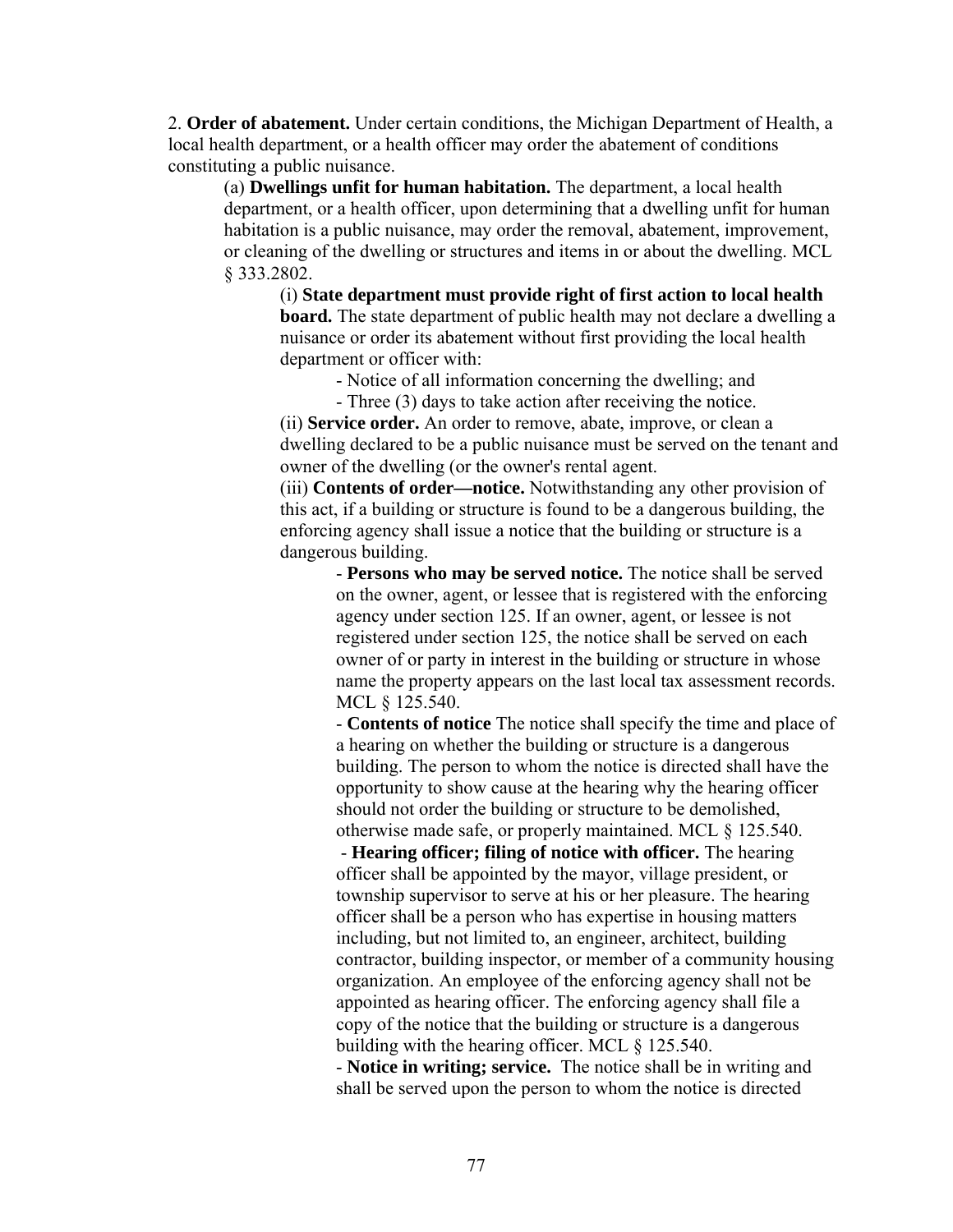either personally or by certified mail, return receipt requested, addressed to the owner or party in interest at the address shown on the tax records. If a notice is served on a person by certified mail, a copy of the notice shall also be posted upon a conspicuous part of the building or structure. The notice shall be served upon the owner or party in interest at least 10 days before the date of the hearing included in the notice. MCL § 125.540.

#### (iv) **Judicial involvement.**

- **Hearing officer receiving testimony and making decision.** At a hearing the hearing officer shall take testimony of the enforcing agency, the owner of the property, and any interested party. Not more than 5 days after completion of the hearing, the hearing officer shall render a decision either closing the proceedings or ordering the building or structure demolished, otherwise made safe, or properly maintained. MCL § 125.541.

- **Specified action.** If the hearing officer determines that the building or structure should be demolished, otherwise made safe, or properly maintained, the hearing officer shall enter an order that specifies what action the owner, agent, or lessee shall take and sets a date by which the owner, agent, or lessee shall comply with the order. If the building is a dangerous building under section 139(j), the order may require the owner or agent to maintain the exterior of the building and adjoining grounds owned by the owner of the building including, but not limited to, the maintenance of lawns, trees, and shrubs. MCL § 125.541.

- **Failure to comply with order.** If the owner, agent, or lessee fails to appear or neglects or refuses to comply with the order issued, the hearing officer shall file a report of the findings and a copy of the order with the legislative body of the city, village, or township not more than 5 days after the date for compliance set in the order and request that necessary action be taken to enforce the order. If the legislative body of the city, village, or township has established a board of appeals under section 141c, the hearing officer shall file the report of the findings and a copy of the order with the board of appeals and request that necessary action be taken to enforce the order. A copy of the findings and order of the hearing officer shall be served on the owner, agent, or lessee in the manner prescribed in section 140. MCL § 125.541.

- **Setting a date.** The legislative body or the board of appeals of the city, village, or township, as applicable, shall set a date not less than 30 days after the hearing prescribed in section 140 for a hearing on the findings and order of the hearing officer. The legislative body or the board of appeals shall give notice to the owner, agent, or lessee in the manner prescribed in section 140 of the time and place of the hearing. At the hearing, the owner, agent,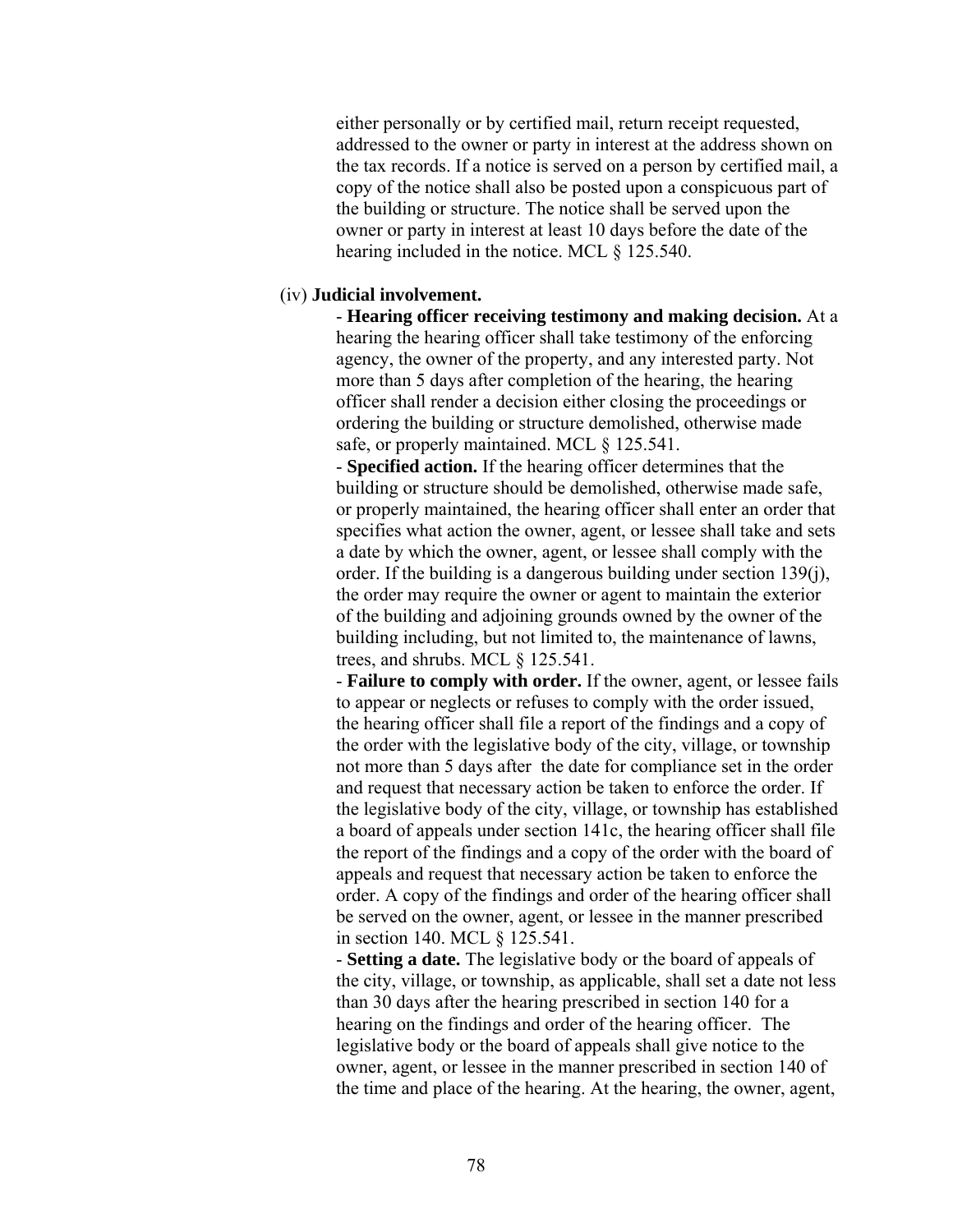or lessee shall be given the opportunity to show cause why the order should not be enforced. The legislative body or the board of appeals of the city, village, or township shall either approve, disapprove, or modify the order. If the legislative body or board of appeals approves or modifies the order, the legislative body shall take all necessary action to enforce the order. If the order is approved or modified, the owner, agent, or lessee shall comply with the order within 60 days after the date of the hearing under this subsection. For an order of demolition, if the legislative body or the board of appeals of the city, village, or township determines that the building or structure has been substantially destroyed by fire, wind, flood, deterioration, neglect, abandonment, vandalism, or other cause, and the cost of repair of the building or structure will be greater than the state equalized value of the building or structure, the owner, agent, or lessee shall comply with the order of demolition within 21 days after the date of the hearing under this subsection. If the estimated cost of repair exceeds the state equalized value of the building or structure to be repaired, a rebuttable presumption that the building or structure requires immediate demolition exists. MCL § 125.541.

- **Cost of demolition.** The cost of demolition includes, but is not limited to, fees paid to hearing officers, costs of title searches or commitments used to determine the parties in interest, recording fees for notices and liens filed with the county register of deeds, demolition and dumping charges, court reporter attendance fees, and costs of the collection of the charges authorized under this act. The cost of the demolition, of making the building safe, or of maintaining the exterior of the building or structure or grounds adjoining the building or structure incurred by the city, village, or township to bring the property into conformance with this act shall be reimbursed to the city, village, or township by the owner or party in interest in whose name the property appears. MCL § 125.541.

- **Owner notification and duty.** The owner or party in interest in whose name the property appears upon the last local tax assessment records shall be notified by the assessor of the amount of the cost of the demolition, of making the building safe, or of maintaining the exterior of the building or structure or grounds adjoining the building or structure by first class mail at the address shown on the records. If the owner or party in interest fails to pay the cost within 30 days after mailing by the assessor of the notice of the amount of the cost, the city, village, or township shall have a lien for the cost incurred by the city, village, or township to bring the property into conformance with this act. The lien shall not take effect until notice of the lien has been filed or recorded as provided by law. A lien provided for in this subsection does not have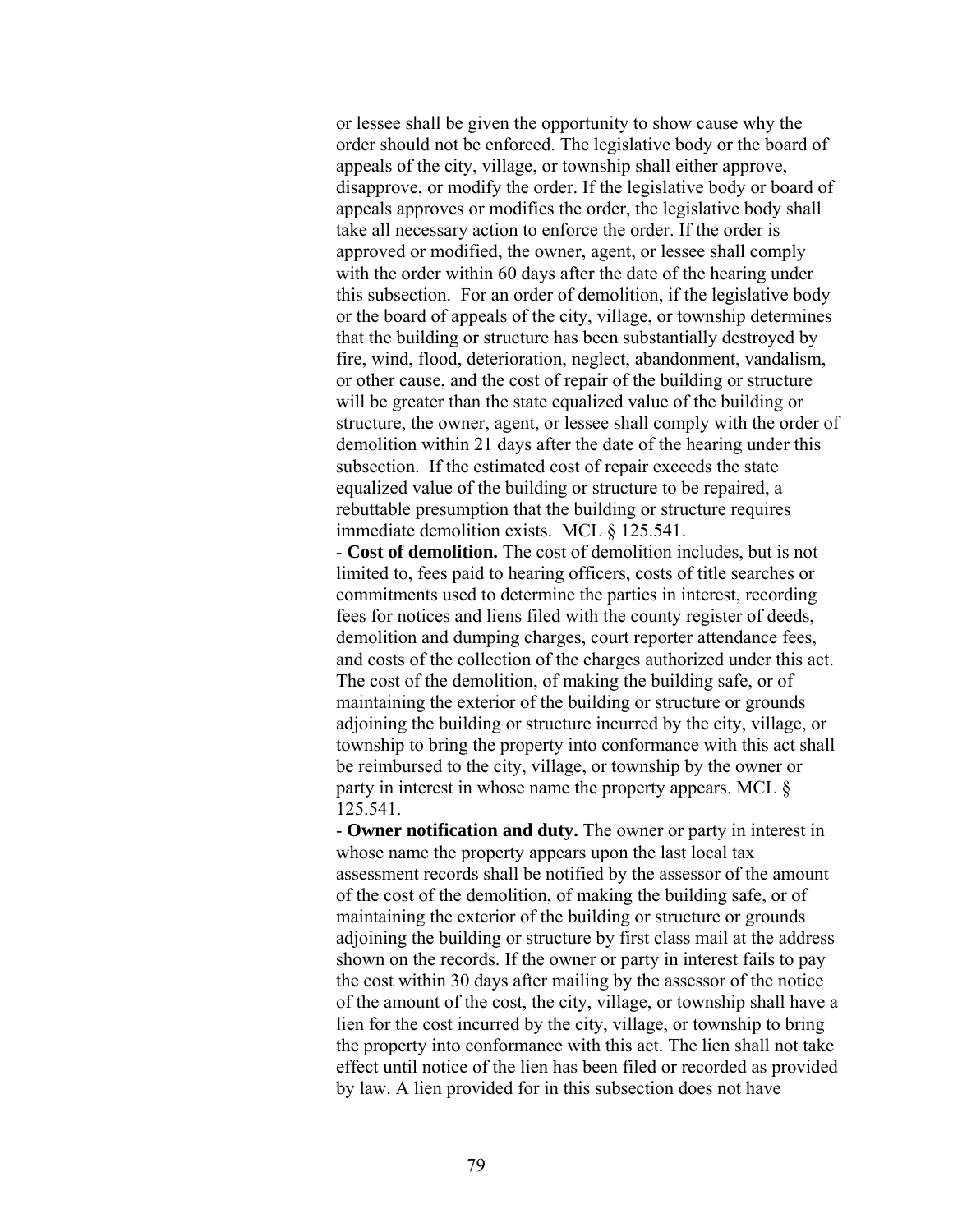priority over previously filed or recorded liens and encumbrances. The lien for the cost shall be collected and treated in the same manner as provided for property tax liens under the general property tax act, 1893 PA 206, [MCL 211.1](http://www.lexis.com/research/buttonTFLink?_m=8eb53826b577d20efde4ce59853acc7b&_xfercite=%3ccite%20cc%3d%22USA%22%3e%3c%21%5bCDATA%5bMCLS%20%a7%20125.541%5d%5d%3e%3c%2fcite%3e&_butType=4&_butStat=0&_butNum=3&_butInline=1&_butinfo=MICODE%20211.1&_fmtstr=FULL&docnum=1&_startdoc=1&wchp=dGLbVzb-zSkAt&_md5=ccab2de6ecfebb29fae0b56f36b9cf26) to [211.157](http://www.lexis.com/research/buttonTFLink?_m=8eb53826b577d20efde4ce59853acc7b&_xfercite=%3ccite%20cc%3d%22USA%22%3e%3c%21%5bCDATA%5bMCLS%20%a7%20125.541%5d%5d%3e%3c%2fcite%3e&_butType=4&_butStat=0&_butNum=4&_butInline=1&_butinfo=MICODE%20211.157&_fmtstr=FULL&docnum=1&_startdoc=1&wchp=dGLbVzb-zSkAt&_md5=739b35176563db647bf433be8d4d36e7). MCL § 125.541.

- **Additional actions.** In addition to other remedies under this act, the city, village, or township may bring an action against the owner of the building or structure for the full cost of the demolition, of making the building safe, or of maintaining the exterior of the building or structure or grounds adjoining the building or structure. A city, village, or township shall have a lien on the property for the amount of a judgment obtained under this subsection. The lien provided for in this subsection shall not take effect until notice of the lien is filed or recorded as provided by law. The lien does not have priority over prior filed or recorded liens and encumbrances. MCL § 125.541.

(b) **Conditions promoting disease.** When a certified inspector or officer of the health department finds that a dwelling is infected with contagious disease or the existence on the premises of a nuisance likely to cause sickness among the occupants of said dwelling they may order the dwelling vacated. MCL § 125.485.

(i) **Order contents.** The order must contain:

- The reason; and

- The action must occur in a time period not less than 24 hours nor more than 10 days. MCL § 125.485.

(ii) **Enforcement in the event of noncompliance.** In case such order is not complied with within the time specified, the health officer or such other appropriate public official as the mayor may designate may cause said dwelling to be vacated. The health officer or such other appropriate public official as the mayor may designate whenever he is satisfied that the danger from said dwelling has ceased to exist, or that it is fit for human habitation may revoke said order or may extend the time within which to comply with the same. MCL § 125.485.

c. **Any necessary conditions.** A local health department or the department may issue an order to avoid, correct, or remove, at the owner's expense, a building or condition which violates health laws or which the local health officer or director reasonably believes to be a nuisance, unsanitary condition, or cause of illness. MCL § 333.2455.

d. **Warrant.** If the owner or occupant does not comply with the order, the local health department or department may cause the violation, nuisance, unsanitary condition, or cause of illness to be removed and may seek a warrant for this purpose. The owner of the premises shall pay the expenses incurred. MCL § 333.2455.

#### 3. **Civil Actions to Enjoin and Abate Public Nuisance.**

(a) **Action by attorney general.** The attorney general of the state of Michigan, the prosecuting attorney or any citizen of the county, may maintain an action for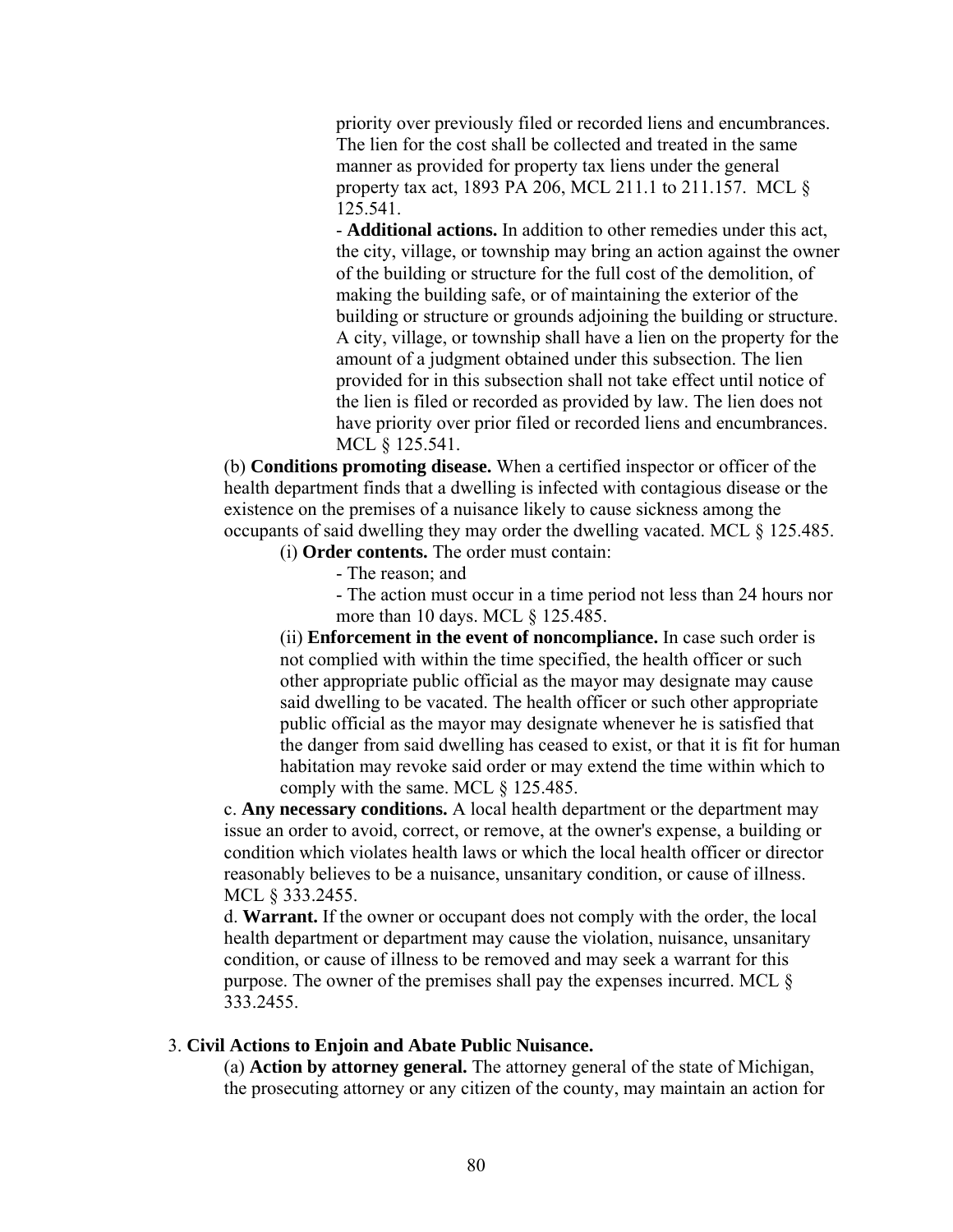equitable relief in the name of the state of Michigan, upon the relation of such attorney general, prosecuting attorney or citizen to abate said nuisance and to perpetually enjoin any person, his servant, agent, or employee, who shall own, lease, conduct or maintain such building, vehicle, boat, aircraft or place, from permitting or suffering such building, vehicle, boat, or aircraft or place owned, leased, conducted or maintained by him, or any other building, vehicle, boat, aircraft or place conducted or maintained by him to be used for any of the purposes or by any of the persons set forth in section 3801, or for any of the acts enumerated in said section. When the injunction has been granted, it shall be binding on the defendant throughout the judicial circuit in which it was issued. MCL § 600.3805.

(b) **Prosecuting attorney.** The prosecuting attorney of any county may maintain an action for equitable relief in the name of the state of Michigan, upon the relation of such attorney general, prosecuting attorney or citizen to abate said nuisance and to perpetually enjoin any person, his servant, agent, or employee, who shall own, lease, conduct or maintain such building, vehicle, boat, aircraft or place, from permitting or suffering such building, vehicle, boat, or aircraft or place owned, leased, conducted or maintained by him, or any other building, vehicle, boat, aircraft or place conducted or maintained by him to be used for any of the purposes or by any of the persons set forth in section 3801, or for any of the acts enumerated in said section. When the injunction has been granted, it shall be binding on the defendant throughout the judicial circuit in which it was issued. MCL § 600.3805.

(c) **Individual's.** The citizen of any county, may maintain an action for equitable relief in the name of the state of Michigan, upon the relation of such attorney general, prosecuting attorney or citizen to abate said nuisance and to perpetually enjoin any person, his servant, agent, or employee, who shall own, lease, conduct or maintain such building, vehicle, boat, aircraft or place, from permitting or suffering such building, vehicle, boat, or aircraft or place owned, leased, conducted or maintained by him, or any other building, vehicle, boat, aircraft or place conducted or maintained by him to be used for any of the purposes or by any of the persons set forth in section 3801, or for any of the acts enumerated in said section. When the injunction has been granted, it shall be binding on the defendant throughout the judicial circuit in which it was issued. MCL § 600.3805.

4. **Destruction v. abatement.** Destruction of property causing or constituting a public nuisance is permissible when:

(a) The nuisance cannot be effectively abated so as to protect the public; and

(b) Evidence suggests that the owner will not repair or abate the nuisance.<sup>[98](#page-91-0)</sup>

5. **Property owner not entitled to financial compensation for nuisance abatement.**  The abatement or destruction of property deemed a nuisance is an exercise of the government's police powers to enforce a use restriction inherent in the owner's property

 $\overline{a}$ 

<span id="page-91-0"></span><sup>98</sup> L*[ake Isabella Dev., Inc. v Vill. of Lake Isabella](http://www.lexis.com/research/buttonTFLink?_m=d11aaf9e2a8559b400163b13965cda19&_xfercite=%3ccite%20cc%3d%22USA%22%3e%3c%21%5bCDATA%5bMCLS%20%a7%20333.2455%5d%5d%3e%3c%2fcite%3e&_butType=3&_butStat=2&_butNum=23&_butInline=1&_butinfo=%3ccite%20cc%3d%22USA%22%3e%3c%21%5bCDATA%5b259%20Mich.%20App.%20393%5d%5d%3e%3c%2fcite%3e&_fmtstr=FULL&docnum=1&_startdoc=1&wchp=dGLbVtz-zSkAV&_md5=b6b826ed474edb68d4dcd74c7c96f256)*, 259 Mich App 393; 675 NW2d 4 (2003); G*eftos v. Lincoln Park,* [39 Mich App 644; 198 NW2d 169 \(1972\).](http://www.lexis.com/research/buttonTFLink?_m=d11aaf9e2a8559b400163b13965cda19&_xfercite=%3ccite%20cc%3d%22USA%22%3e%3c%21%5bCDATA%5bMCLS%20%a7%20333.2455%5d%5d%3e%3c%2fcite%3e&_butType=3&_butStat=2&_butNum=24&_butInline=1&_butinfo=%3ccite%20cc%3d%22USA%22%3e%3c%21%5bCDATA%5b39%20Mich.%20App.%20644%5d%5d%3e%3c%2fcite%3e&_fmtstr=FULL&docnum=1&_startdoc=1&wchp=dGLbVtz-zSkAV&_md5=90fdc0737c411071ead86b75838b0540)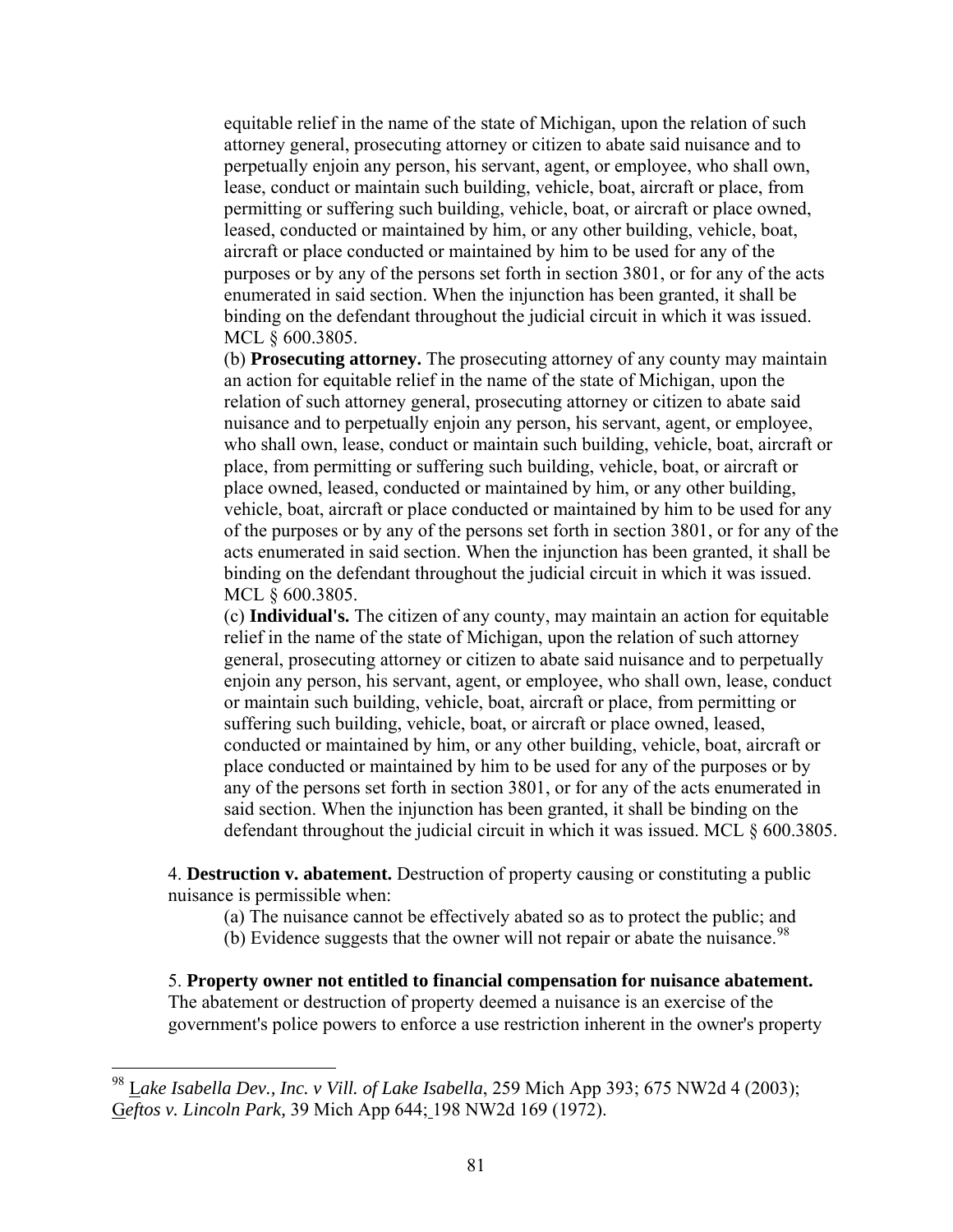title and not a taking. As such, the owner of property abated or destroyed as a nuisance is not entitled to financial compensation from the government.<sup>[99](#page-92-0)</sup>

#### 4.22 Government Takings

 $\overline{a}$ 

*No person shall…be deprived of life, liberty, or property, without due process of law; nor shall private property be taken for public use, without just compensation.* U.S. Const. amend V.

*Private property shall not be taken for public use without just compensation therefore being first made or secured in a manner prescribed by law. Compensation shall be determined in proceedings in a court of record.* Mich. Const. Art. X, § 2.

As a general rule, the government must pay compensation for private property taken for public use pursuant to its eminent domain power. This constitutional guarantee is "designed to bar Government from forcing some people alone to bear public burdens which in all fairness and justice, should be borne by the public as a whole." $100$ 

As mentioned *supra*, this rule does not apply to certain exercises of the government's police power. Decisions of the United States Supreme Court indicate, however that this is not an absolute rule: some exercises of the police power, particularly those that entail extensive regulation of private property, may be subject to the compensation rule.<sup>[101](#page-92-2)</sup> These distinctions are addressed in more detail, *infra*.

<span id="page-92-0"></span><sup>99</sup> *Lucas v. South Carolina Coastal Council*, 505 U.S. 1003, 1029 (1992) ("Any limitation [that prohibits all economically beneficial use of land] cannot be newly legislated or decreed (without compensation), but must inhere in the title itself, in the restrictions that background principles of the State's law of property and nuisance already place upon land ownership. A law or decree with such an effect must, in other words, do no more than duplicate the result that could have been achieved in the courts—by adjacent landowners or other uniquely affected persons) under the State's law of private nuisance, or by the State under its complementary power to abate nuisances that affect the public generally."); *Mugler v. Kansas,* 123 U.S. 623, 668-69 (1887) ("The exercise of the police power by the destruction of property which is itself a public nuisance, or the prohibition of its use in a particular way, whereby its value becomes depreciated, is very different from taking property for public use, or from depriving a person of his property without due process of law. In the one case, a nuisance only is abated; in the other, unoffending property is taken away from an innocent owner.").

<span id="page-92-1"></span><sup>100</sup> *Penn Central Trasnp. Co. v. City of New York*, 438 U.S. 104, 123-24 (1978) (Internal citations omitted.).

<span id="page-92-2"></span><sup>101</sup> *See*, *e.g., Lucas v. South Carolina Coastal Council,* 505 U.S. 1003, 1014 (1992) ("If instead, the uses of private property were subject to unbridled, uncompensated qualification under the police power, the tendency of human nature would be to extend the qualification more and more until at last private property disappeared." (Internal citations omitted.))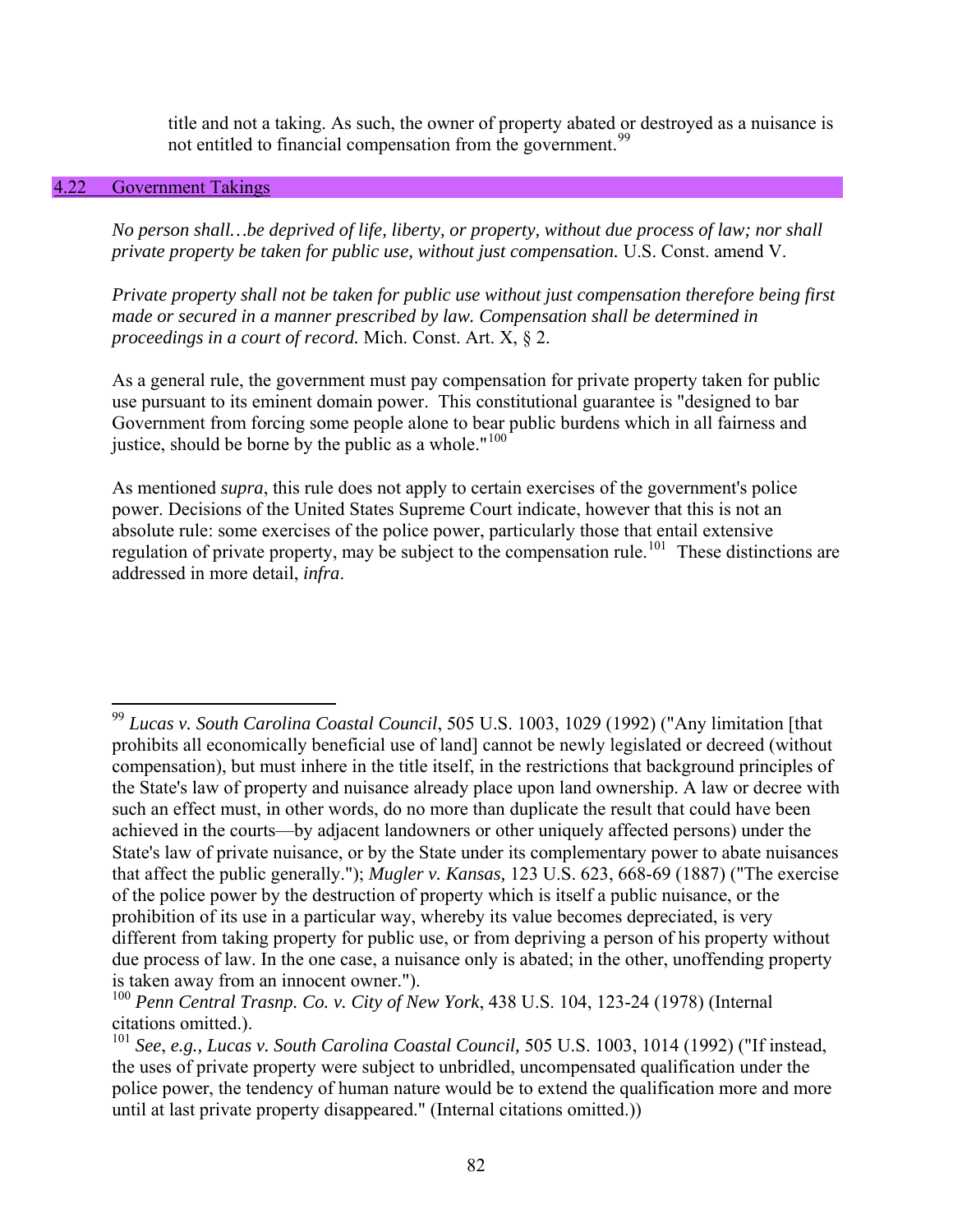# **A.** *Taking Defined.*

1. **Takings Per Se.** There are two types of government use of private property considered takings *per se*, entitling the property owner to compensation without a case-specific inquiry.

(a) **Physical invasion.** Regulations that compel a property owner to suffer a physical invasion of his/her property, no matter how minute the invasion.<sup>[102](#page-93-0)</sup> (b) **Permanent denial of al economically beneficial or productive use.**  Regulations that permanently deny all economically beneficial or productive use of property (often referred to as "total taking" or "confiscatory regulation").<sup>[103](#page-93-1)</sup>

2. **Case-specific takings.** In those cases in which government regulation denies some, but not all, economically beneficial or productive uses of private property, a taking may nonetheless exist if the impact of the regulation on the property is sufficiently severe.<sup>[104](#page-93-2)</sup>

(a) **Relevant Factors.** Such determinations are highly fact-specific and necessitate consideration of at least the following factors:

(i) The economic impact of regulation on the property owner;

(ii) The extent to which the regulation has interfered with reasonable investmentbacked expectations;

(iii) The character of the governmental action; and

(iv) The duration of the regulation.<sup>[105](#page-93-3)</sup>

(b) **Diminution in value not alone taking.** That a regulation forces a property owner to suffer some diminution in property value is not alone sufficient to render the regulation a taking.  $106$ .

(c) **Denial of most profitable use of property not alone taking.** That a regulation denies a property owner the most profitable use of his/her property is not alone sufficient to render the regulation a taking.<sup>[107](#page-93-5)</sup>

# **B.** *Relationship to the State's Police Powers.*

1. **Government is not obligated to compensate property owner for abatement or destruction of property pursuant to police power in cases of emergency.** State or local government may, pursuant to its police powers, abate or destroy private property as necessary in an emergency to prevent public harm or destruction. These emergency

 $\overline{a}$ 

<sup>102</sup> *Lucas*, supra, 505 U.S. at 1015.

<span id="page-93-1"></span><span id="page-93-0"></span><sup>103</sup> *Tahoe-Sierra Pres. Council v. Tahoe Reg'l Planning Agency*, 535 U.S. 302 (2002); *Lucas,* supra, 505 U.S. at 1015-16.

<span id="page-93-2"></span><sup>104</sup> *Penn Central Transp. Co*., supra, 438 U.S. at 136; *Pennsylvania Coal Co. v. Mahon,* 260 U.S. 393, 415 (1922) ("[W]hile property may be regulated to a certain extent, if regulation goes too far it will be recognized as a taking.").

<span id="page-93-3"></span><sup>105</sup> *Tahoe-Sierra Pres. Council*, supra, 535 U.S. at 330-32; *Penn Central Transp. Co*., supra, 438 U.S. at 136-37

<span id="page-93-4"></span><sup>106</sup> *[Lake Oakland Heights Park Asso. v. Waterford, County of Oakland](http://www.lexis.com/research/retrieve?_m=d5222b82d8c3afa78c7c3315226e4761&docnum=3&_fmtstr=FULL&_startdoc=1&wchp=dGLbVtz-zSkAV&_md5=7d7ba8ba723f2d1e9eb998cd1fd0fc28),* 6 Mich App 29; 148 N.W.2d 248 (1967).

<span id="page-93-5"></span><sup>107</sup> *[Carabell v. Department of Natural Resources](http://www.lexis.com/research/retrieve?_m=88df65972734dfe22d074148f7f448b6&docnum=1&_fmtstr=FULL&_startdoc=1&wchp=dGLbVtz-zSkAV&_md5=dcc7b0b9d6d0b6acc45d5a6567a7d6fb),* 191 Mich App 610; 478 N.W.2d 675 (1991).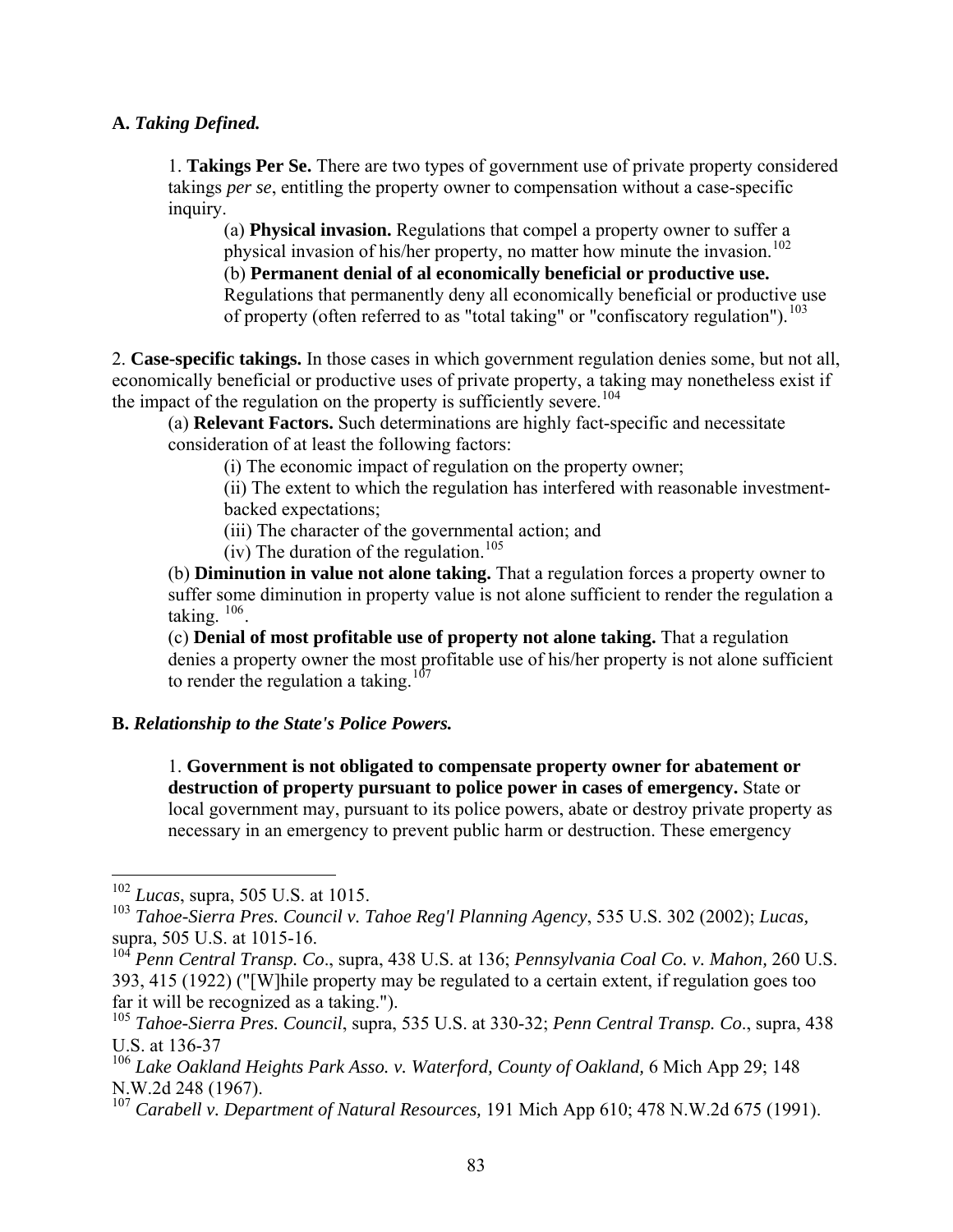exercises of the government's police powers do not entitle property owners to compensation.<sup>[108](#page-94-0)</sup>

2. **Government must compensate property owner for** *per se* **taking pursuant to police power** *unless* **proscribed conduct or use was restriction inherent in owner's original title.** State or local government may, pursuant to its police powers, physically invade private property or enact regulations that deprive the property owner of all economically beneficial uses of his/her property. However, such *per se* takings must be accompanied by compensation for the property owner *unless* the taking merely enforces a use restriction inherent in the owner's original title.<sup>[109](#page-94-1)</sup>

(a) **Title restricted against maintaining nuisances and other threats to public heath.** As discussed *supra*, at Section 4.21(B)(5), restrictions against the maintenance of conditions significantly threatening public health are deemed inherent in property titles. $110^{\circ}$  $110^{\circ}$ 

3. **Government is, as a general rule, not obligated to compensate property owner for other regulations that affect property value for public benefit pursuant to police power.** State or local government may, pursuant to its police power, enact regulations that restrict property use and affect property values for public benefit *provided* the regulations substantially advance legitimate state interests. Property owners are not entitled to compensation for losses occasioned by such regulations.<sup>[111](#page-94-3)</sup>

(a) **Judiciary ultimately assesses public nature of benefit.** Although the legislature is granted deference when exercising its police power, the judiciary must ultimately determine whether the benefits of such exercises are sufficiently public to withstand constitutional scrutiny.<sup>[112](#page-94-4)</sup>

<span id="page-94-0"></span> $\overline{a}$ <sup>108</sup> *Lucas*, supra, 505 U.S. at 1029, n. 16; *Bowditch v. Boston*, 101 U.S. 16, 18 (1879) (destruction of building to prevent spread of fire does not entitle building owner to compensation).

<span id="page-94-1"></span><sup>109</sup> *See Lucas,* supra, 505 U.S. at 1026-27 ("*A fortiori* the legislature's recitation of a noxious-use justification cannot be the basis for departing from our categorical rule that total regulatory takings must be compensated. Where the State seeks to sustain regulation that deprives land of all economically beneficial use, we think it may resist compensation only if the logically antecedent inquiry into the nature of the owner's estate shows that the proscribed use interests were not part of his title to begin with.").

<span id="page-94-2"></span><sup>110</sup> *[Moore v. Harrison](http://www.lexis.com/research/retrieve?_m=f2562fd34053762649c7cc2f82caca48&docnum=2&_fmtstr=FULL&_startdoc=1&wchp=dGLbVtz-zSkAV&_md5=2c76f0dc1a27bee47d0bf35427b226f8),* 224 Mich 512; 195 N.W. 306 (1923); *[Square Lake Hills Condominium](http://www.lexis.com/research/retrieve?_m=f2562fd34053762649c7cc2f82caca48&docnum=3&_fmtstr=FULL&_startdoc=1&wchp=dGLbVtz-zSkAV&_md5=2c76f0dc1a27bee47d0bf35427b226f8)  [Ass'n v. Bloomfield Township,](http://www.lexis.com/research/retrieve?_m=f2562fd34053762649c7cc2f82caca48&docnum=3&_fmtstr=FULL&_startdoc=1&wchp=dGLbVtz-zSkAV&_md5=2c76f0dc1a27bee47d0bf35427b226f8)* 437 Mich 310*;* 471 N.W.2d 321 (1991).

<span id="page-94-3"></span><sup>111</sup> *Lucas,* supra, 505 U.S. at 1023-24 ("The harmful or noxious uses' principle was the Court's early attempt to describe in theoretical terms why government may, consistent with the Takings Clause, affect property values by regulation without incurring an obligation to compensate—a reality we nowadays acknowledge explicitly with respect to the full scope of the State's power. [L]and-use regulation does not affect a taking if it substantially advances legitimate state interests." (Internal citations omitted.)).

<span id="page-94-4"></span><sup>112</sup> *[Center Line v. Chmelko](http://www.lexis.com/research/retrieve?_m=66479bf687a603d06967cd5a189a0cc1&docnum=2&_fmtstr=FULL&_startdoc=1&wchp=dGLbVtz-zSkAV&_md5=510633976530cba54c28c86e942de1ea)*, 164 Mich App 251; 416 N.W.2d 401 (1987).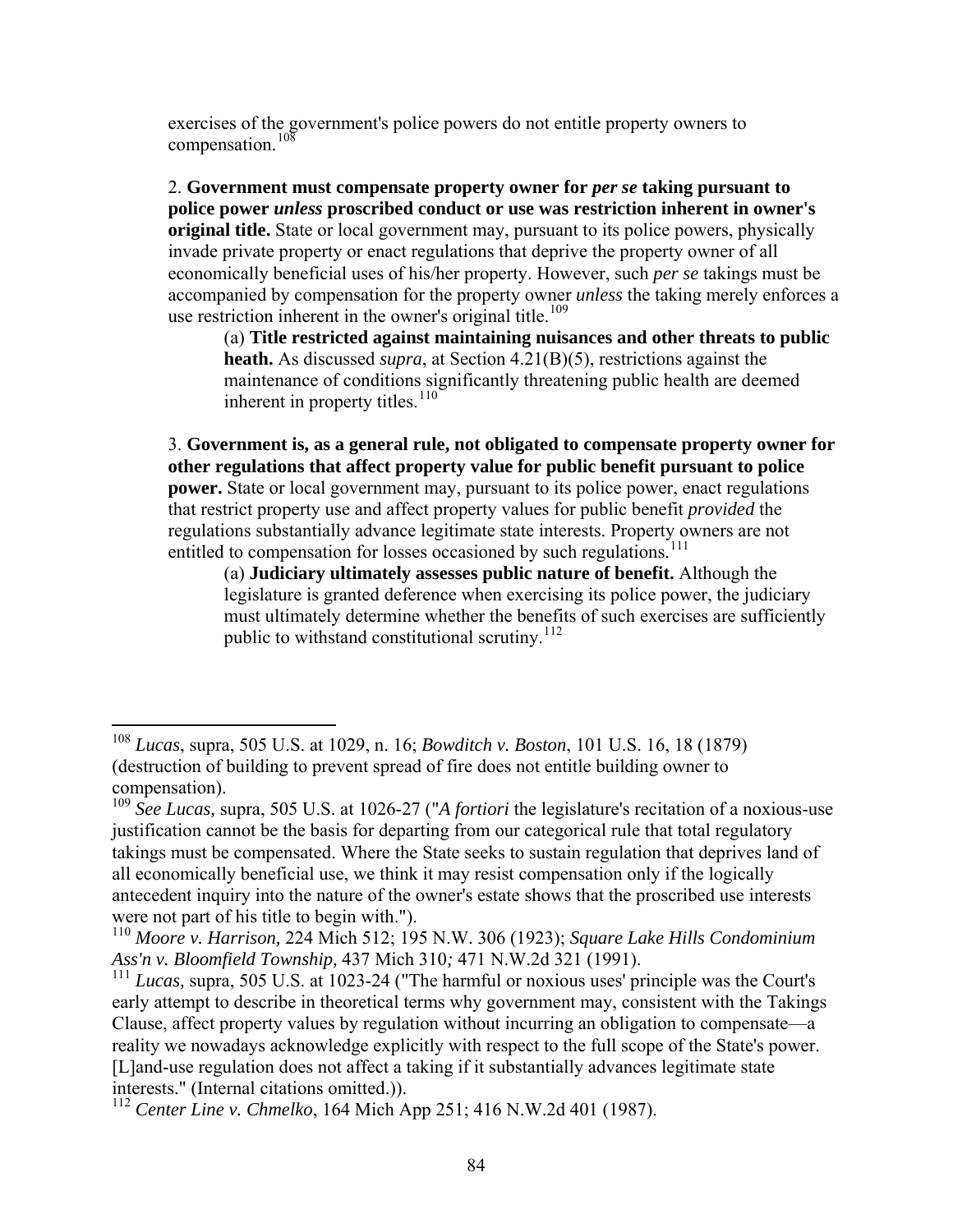(b) **Examples.** The following are examples of cases in which a Michigan court has upheld state or local regulations as valid exercises of the police power, not entitling affected property owners to compensation;

(i) Zoning ordinance limiting occupancy in residential trailers:  $^{113}$  $^{113}$  $^{113}$ 

(ii) Formation of drainage districts; $^{114}$  $^{114}$  $^{114}$ 

(iii) Extension of street across railroad right-of-way.<sup>[115](#page-95-2)</sup>

4. **Government must compensate harmed property owner for improper exercise of police power.** While a government may abate or destroy private property without compensation in order to enforce use restrictions inherent in the owner's original title (*e.g.* to abate a nuisance), compensation must be paid to property owners whose property was not injurious to the public health but was harmed or destroyed only through an improper exercise of police power.<sup>[116](#page-95-3)</sup>

**C.** *Procedures.* The Michigan statues provide detailed procedures that a state or local government must follow when exercising its power of eminent domain. The statutes provide both general procedures for the exercise of eminent domain and specific procedures for the exercise of eminent domain and state government, a city, or a town for purposes of pubic works and construction.

1. **General provisions.** Any individual or agency authorized to exercise eminent domain must comply with the appropriate procedures.

(a) **Offer to purchase required prior to court action.** There must be an offer to purchase.

(i) **Establishing amount of offer.** Before initiating negotiations for the purchase of property, the agency shall establish an amount that it believes to be just compensation for the property and promptly shall submit to the owner a good faith written offer to acquire the property for the full amount so established. If there is more than 1 owner of a parcel, the agency may make a single, unitary good faith written offer. The good faith offer shall state whether the agency reserves or waives its rights to bring federal or state cost recovery actions against the present owner of the property arising out of a release of hazardous substances at the property and the agency's appraisal of just compensation for the property shall reflect such reservation or waiver. The amount shall not be less than the agency's appraisal of just compensation for the property. If the owner fails to provide documents or information as required, the agency may base its good faith written offer on the information otherwise known to the agency whether or not the agency has sought a court order. The agency shall provide the owner of the property and the owner's attorney with an opportunity to review the written appraisal, if an appraisal has been

 $\overline{a}$ 

<sup>113</sup> *[Bane v. Pontiac](http://www.lexis.com/research/retrieve?_m=7fdbe42064280a53ff55cf4fb705b816&docnum=1&_fmtstr=FULL&_startdoc=1&wchp=dGLbVtz-zSkAV&_md5=2e790201dc03f6b979d2462c94446e4c),* 343 Mich 481; 72 N.W.2d 134 (1955).

<span id="page-95-1"></span><span id="page-95-0"></span><sup>114</sup> *[Black Marsh Drainage Dist. v. Rowe,](http://www.lexis.com/research/retrieve?_m=daebcd4cadfab18cd6324a33177768cb&docnum=1&_fmtstr=FULL&_startdoc=1&wchp=dGLbVtz-zSkAV&_md5=1815ed2b6f43becb1bf5608c05501733)* 350 Mich 470; 87 N.W.2d 65 (1957).

<span id="page-95-2"></span><sup>&</sup>lt;sup>115</sup> [Pere Marquette R. Co. v. Michigan Pub. Utilities Com.](http://www.lexis.com/research/retrieve?_m=dceb0a0153f4d266c2ba794d35582e45&docnum=1&_fmtstr=FULL&_startdoc=1&wchp=dGLbVtz-zSkAV&_md5=7ee2588497e7639a4e61a6da5fd89a53), 225 Mich 12: 195 N.W. 807 (1923).

<span id="page-95-3"></span><sup>116</sup> *[Board of Education v. Michigan Bell Tel. Co.](http://www.lexis.com/research/retrieve?_m=22505873431654eab8cf03a833a6cf45&docnum=4&_fmtstr=FULL&_startdoc=1&wchp=dGLbVtz-zSkAV&_md5=2f075b297b7a5c13c3b498d0a188cdf6)*, 51 Mich App 488; 215 N.W.2d 704 (1974).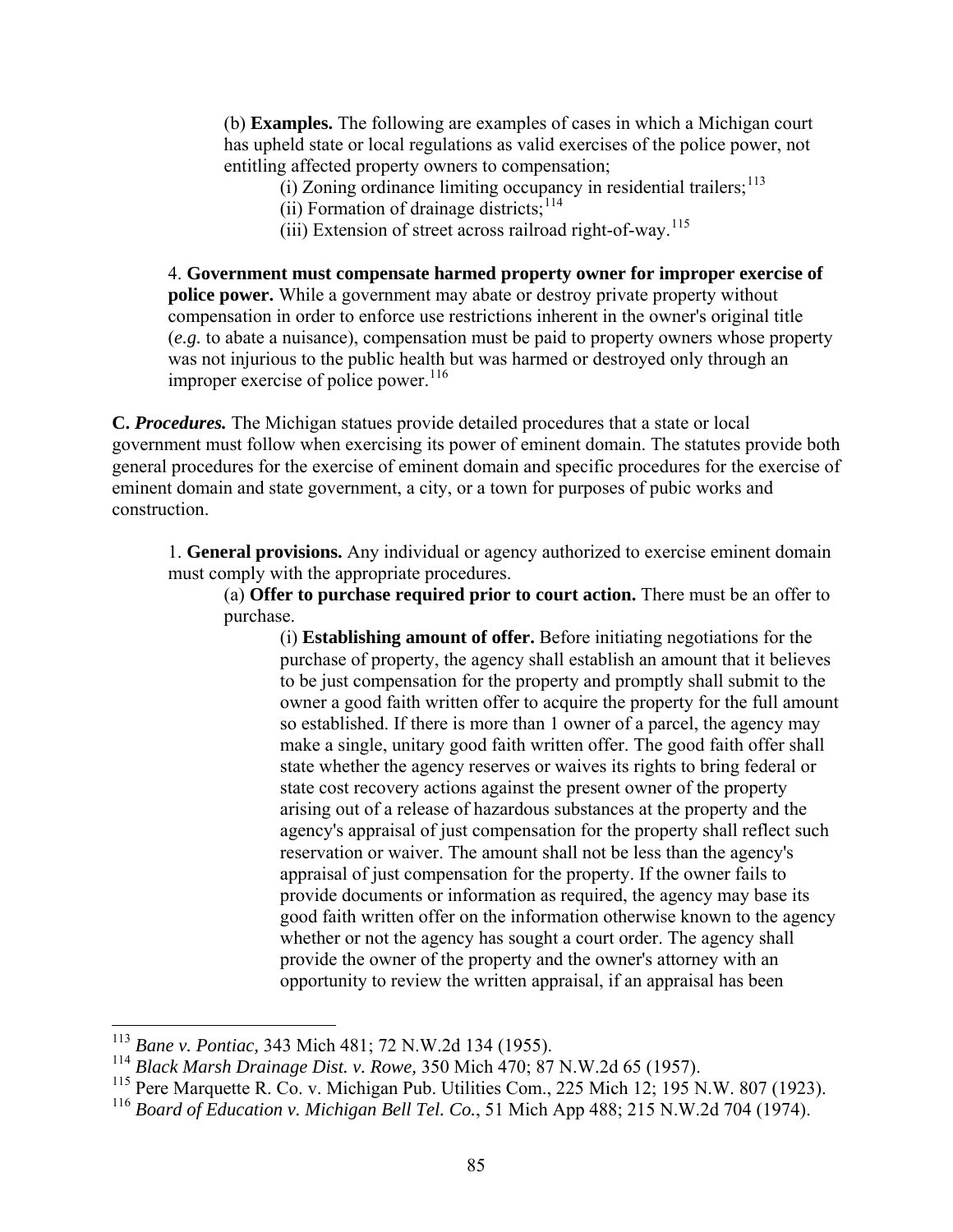prepared, or if an appraisal has not been prepared, the agency shall provide the owner or the owner's attorney with a written statement and summary, showing the basis for the amount the agency established as just compensation for the property. If an agency is unable to agree with the owner for the purchase of the property, after making a good faith written offer to purchase the property, the agency may file a complaint for the acquisition of the property in the circuit court in the county in which the property is located. If a parcel of property is situated in 2 or more counties and an owner resides in 1 of the counties, the complaint shall be filed in the county in which the owner is a resident. If a parcel of property is situated in 2 or more counties and an owner does not reside in 1 of the counties, the complaint may be filed in any of the counties in which the property is situated. The complaint shall ask that the court ascertain and determine just compensation to be made for the acquisition of the described property. If an agency made a good faith written offer pursuant to this section before January 28, 1994 but has not filed a complaint for acquisition of the property, the agency may withdraw the good faith written offer and resubmit a good faith written offer that complies with this act as amended. If a good faith offer is resubmitted pursuant to this subsection, attorney fees under section 16 shall be based on the resubmitted good faith offer. MCL § 213.55.

(ii) **Agency rights.** During the period in which the agency is establishing just compensation for the owner's parcel, the agency has the right to secure tax returns, financial statements, and other relevant financial information for a period not to exceed 5 years before the agency's request. The owner shall produce the information within 21 business days after receipt of a written request from the agency. The agency shall reimburse the owner for actual, reasonable costs incurred in reproducing any requested documents, plus other actual, reasonable costs of not more than \$1,000.00 incurred to produce the requested information. Within 45 days after production of the requested documents and other information, the owner shall provide to the agency a detailed invoice for the costs of reproduction and other costs sought. The owner is not entitled to a reimbursement of costs under this subsection if the reimbursement would be duplicative of any other reimbursement to the owner. If the owner fails to provide all documents and other information requested by the agency under this section, the agency may file a complaint and proposed order to show cause in the circuit court in the county specified. The court shall immediately hold a hearing on the agency's proposed order to show cause. The court shall order the owner to provide documents and other information requested by the agency that the court finds to be relevant to a determination of just compensation. An agency shall keep documents and other information that an owner provides to the agency under this section confidential. However, the agency and its experts and representatives may utilize the documents and other information to determine just compensation, may utilize the documents and other information in legal proceedings under this act, and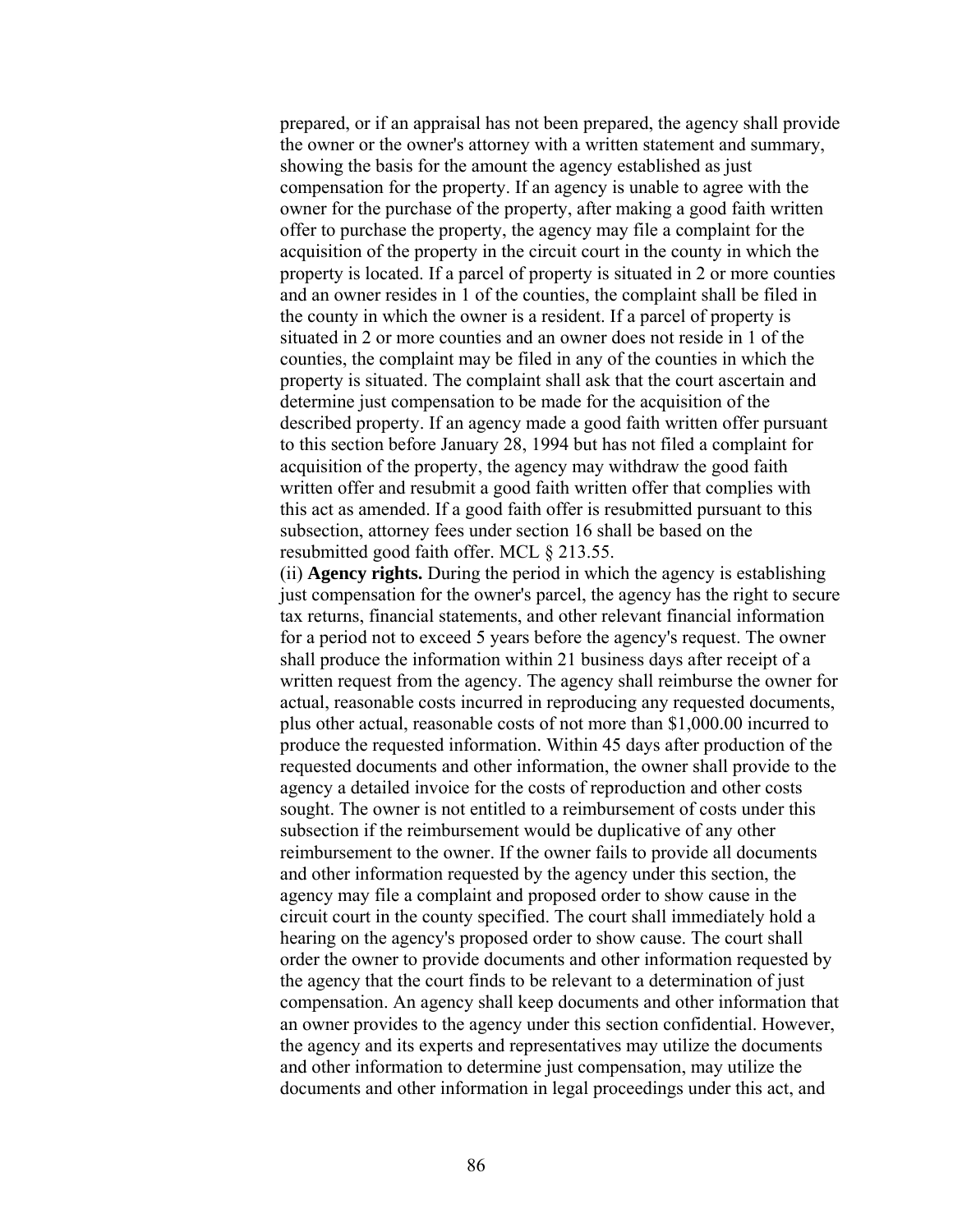may utilize the documents and other information as provided by court order. If the owner unreasonably fails to timely produce the documents and other information, the owner shall be responsible for all expenses incurred by the agency in obtaining the documents and other information. This section does not affect any right a party may otherwise have to discovery or to require the production of documents and other information upon commencement of an action under this act. A copy of this section shall be provided to the owner with the agency's request. MCL § 213.55. (iii) **Owner's claim.** If an owner believes that the good faith written offer made did not include or fully include 1 or more items of compensable property or damage for which the owner intends to claim a right to just compensation, the owner shall, for each item, file a written claim with the agency. The owner's written claim shall provide sufficient information and detail to enable the agency to evaluate the validity of the claim and to determine its value. The owner shall file all such claims within 90 days after the good faith written offer is made pursuant to section 5(1) or 60 days after the complaint is filed, whichever is later. Within 60 days after the date the owner files a written claim with the agency, the agency may ask the court to compel the owner to provide additional information to enable the agency to evaluate the validity of the claim and to determine its value. For good cause shown, the court shall, upon motion filed by the owner, extend the time in which claims may be made, if the rights of the agency are not prejudiced by the delay. Only 1 such extension may be granted. After receiving a written claim from an owner, the agency may provide written notice that it contests the compensability of the claim, establish an amount that it believes to be just compensation for the item of property or damage, or reject the claim. If the agency establishes an amount it believes to be just compensation for the item of property or damage, the agency shall submit a good faith written offer for the item of property or damage. The sum of the good faith written offer for all such items of property or damage plus the original good faith written offer constitutes the good faith written offer for purposes of determining the maximum reimbursable attorney fees under section 16. If an owner fails to file a timely written claim under this subsection, the claim is barred. If the owner files a claim that is frivolous or in bad faith, the agency is entitled to recover from the owner its actual and reasonable expenses incurred to evaluate the validity and to determine the value of the claim. MCL § 213.55.

(iv) **Complaint shall contain.** In addition to other allegations required or permitted by law, the complaint shall contain or have annexed to it all of the following:

- A plan showing the property to be taken.

- A statement of purpose for which the property is being acquired, and a request for other relief to which the agency is entitled by law.
- The name of each known owner of the property being taken.
- A statement setting forth the time within which motions for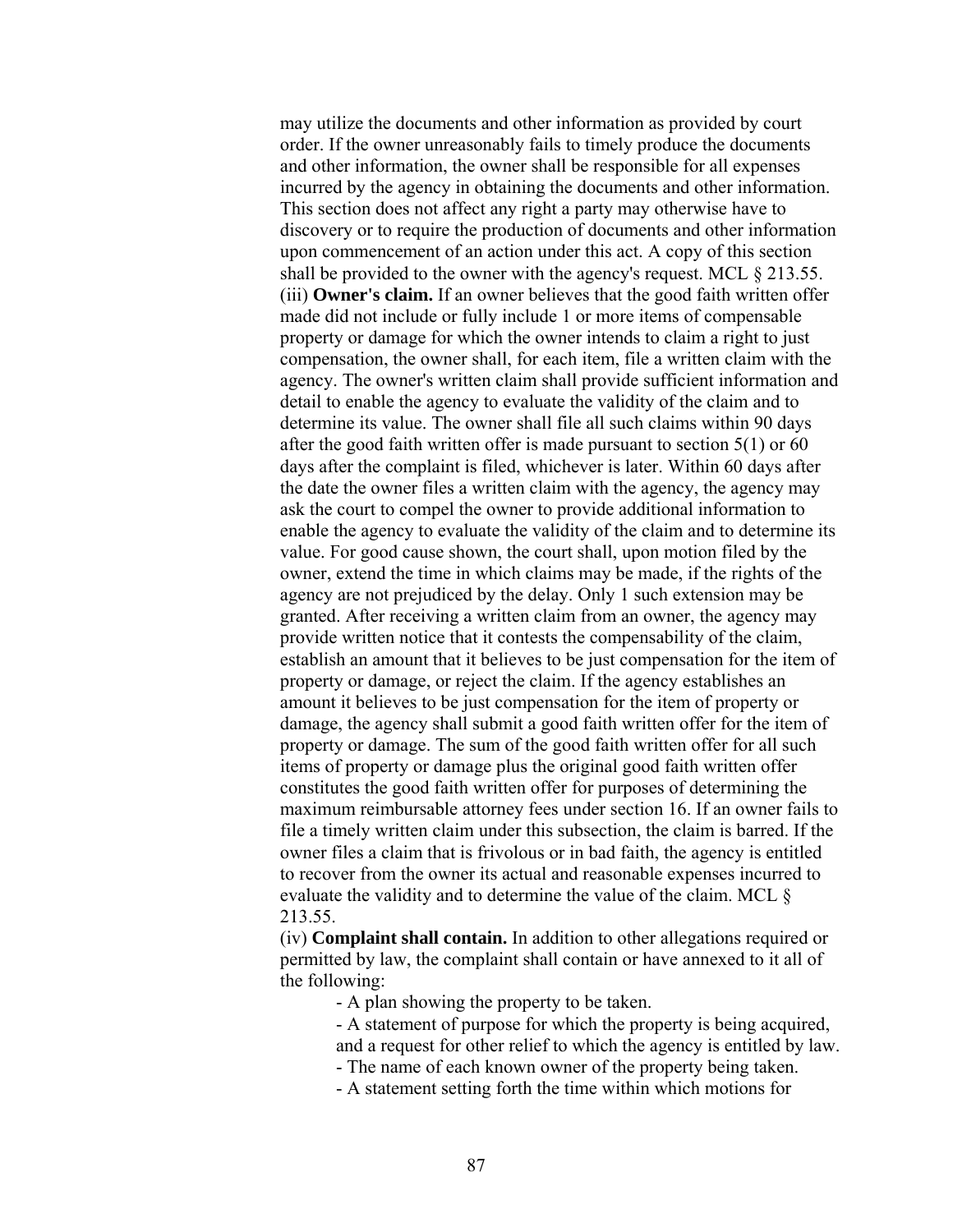review under section 6 shall be filed; the amount that will be awarded and the persons to whom the amount will be paid in the event of a default; and the deposit and escrow arrangements made under subsection (5).

- A declaration signed by an authorized official of the agency declaring that the property is being taken by the agency. The declaration shall be recorded with the register of deeds of each county within which the property is situated. The declaration shall include all of the following:

> \* A description of the property to be acquired sufficient for its identification and the name of each known owner.

> \* A statement of the estate or interest in the property being taken. Fluid mineral and gas rights and rights of access to and over the highway are excluded from the rights acquired unless the rights are specifically included.

\* A statement of the sum of money estimated by the agency to be just compensation for each parcel of property being acquired.

\* Whether the agency reserves or waives its rights to bring federal or state cost recovery actions against the present owner of the property. MCL § 213.55.

(v) **Deposit of amount.** When the complaint is filed, the agency shall deposit the amount estimated to be just compensation with a bank, trust company, or title company in the business of handling real estate escrows, or with the state treasurer, municipal treasurer, or county treasurer. The deposit shall be set aside and held for the benefit of the owners, to be disbursed upon order of the court under section 8. MCL § 213.55.

2. **Exercise of eminent domain for purposes of public works or construction.** The state or a township may exercise its eminent domain power for purposes of public works pursuant to the procedures proscribed.

(a) **Action by state.** When the governor considers it necessary to acquire property on which to construct public buildings or which adjoins state property already containing public buildings, the governor must order the attorney general to file an action in a court of jurisdiction in the county where the property is located.

(i) **Notice required.** The attorney general must provide the owner(s) of the relevant property the notice required in a civil action.

(ii) **Appointment of appraisal.** The court must appoint appraisers to assess the fair market value of the relevant property interests.

(iii) **Exceptions to appraisal.** An affected property owner may file an exception to the appraisal. A trial on the exceptions must be held by the court, or before a jury if so request by either party.

(b) **Action by townships.** If the entity wants to acquire private property for public works purposes, it must adopt a resolution so stating. MCL § 41.271.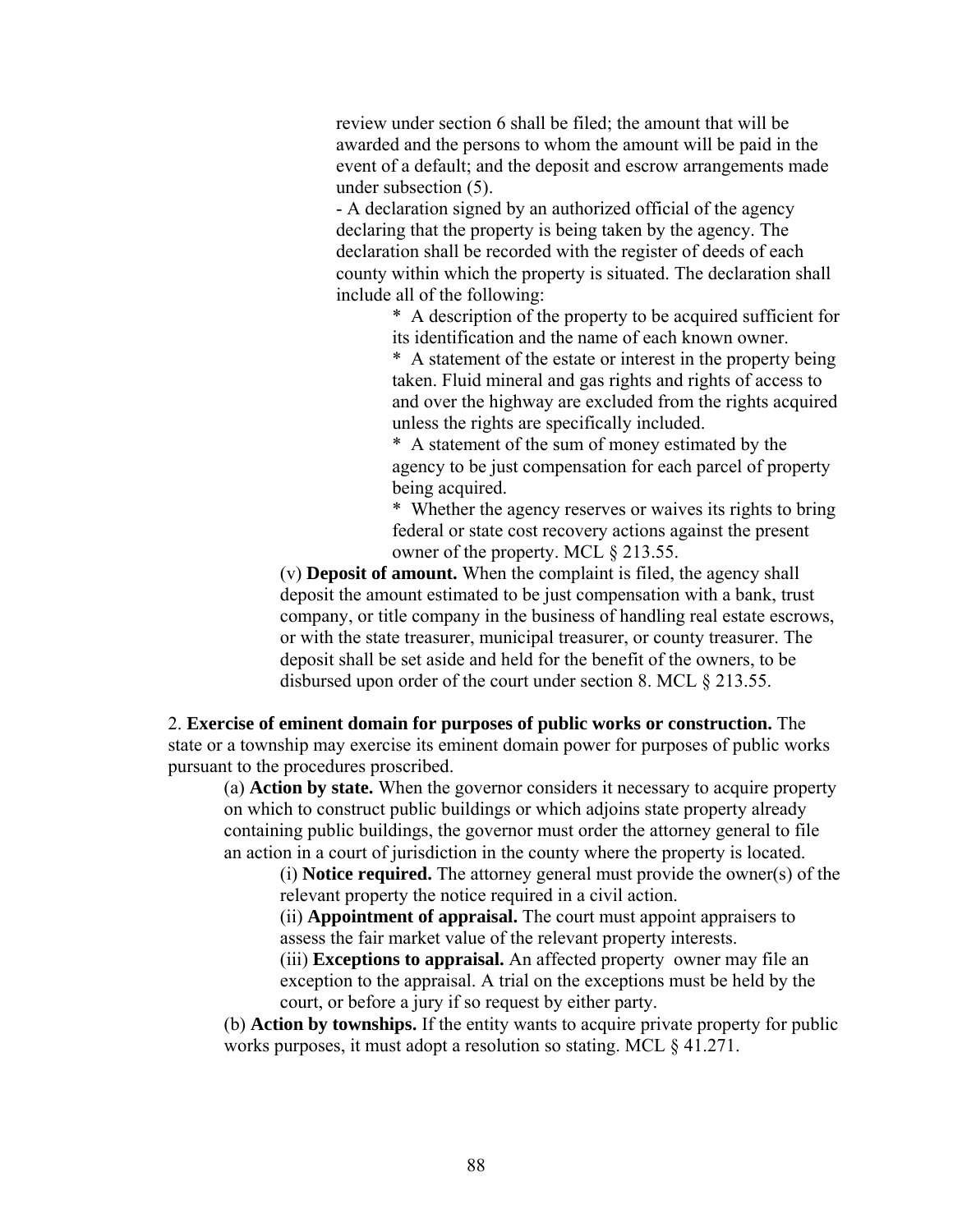(i) **Notice required.** At least once each for at least two (2) consecutive weeks, the entity must publish the resolution in a newspaper of general circulation published in the municipality. MCL § 41.271.

(ii) **Hearing required.** The board must hold a hearing regarding the resolution no sooner than ten (10) days after the last notice publication. MCL § 41.271.

(iii) **List of affected property owners and corresponding assessment required.** Following the hearing, the board must prepare a list of all property owners affected by the resolution and assess the damages and/or benefits accruing to each. MCL § 41.271a.

(iv) **Right of appeal.** A property owner who disagrees with the board's decision following the remonstrances hearing may appeal the board's decision to a court of jurisdiction in the county in which the municipality is located. MCL § 41.271a.

> - **Timing.** The appeal must be filed within twenty (20) days of the decision. MCL § 41.271a.

- **De novo review.** The court must conduct a de novo review of the assessment. MCL § 41.271a.

- **Final decision.** The judgment of the court is final and may not be appealed. MCL § 41.271a.

## 4.23 Sanitary Regulations

As discussed *supra*, at Section 3.22, state and local public health departments, as well as some municipal building inspectors, may inspect both public buildings and private dwellings to ensure compliance with sanitary laws and regulations. Michigan law provides for several remedies upon a finding that a building or dwelling is not in compliance with sanitary standards.

**A.** *Dwelling Unfit for Human Habitation.* If, upon inspection, public health personnel or municipal building inspectors determine that a dwelling is unfit for human habitation due to the existence of an unsanitary condition likely to cause sickness among the dwelling's occupants, the state health department, a local health department, or health officer may declare the building a public nuisance.

1. **Power to abate unsanitary conditions.** The court of jurisdiction shall make orders and determinations consistent with the objectives of this act.

(a) The court may enjoin the maintenance of unsafe, unhealthy, or unsanitary conditions, or violations of this act;

(b) May order the defendant to make repairs or corrections necessary to abate the conditions.

(c) The court may authorize the enforcing agency to repair or to remove the building or structure. (d) If an occupant is not the cause of an unsafe, unhealthy, or unsanitary condition, or a violation of this act, and is the complainant, the court may authorize the occupant to correct the violation and deduct the cost from the rent upon terms the court determines just.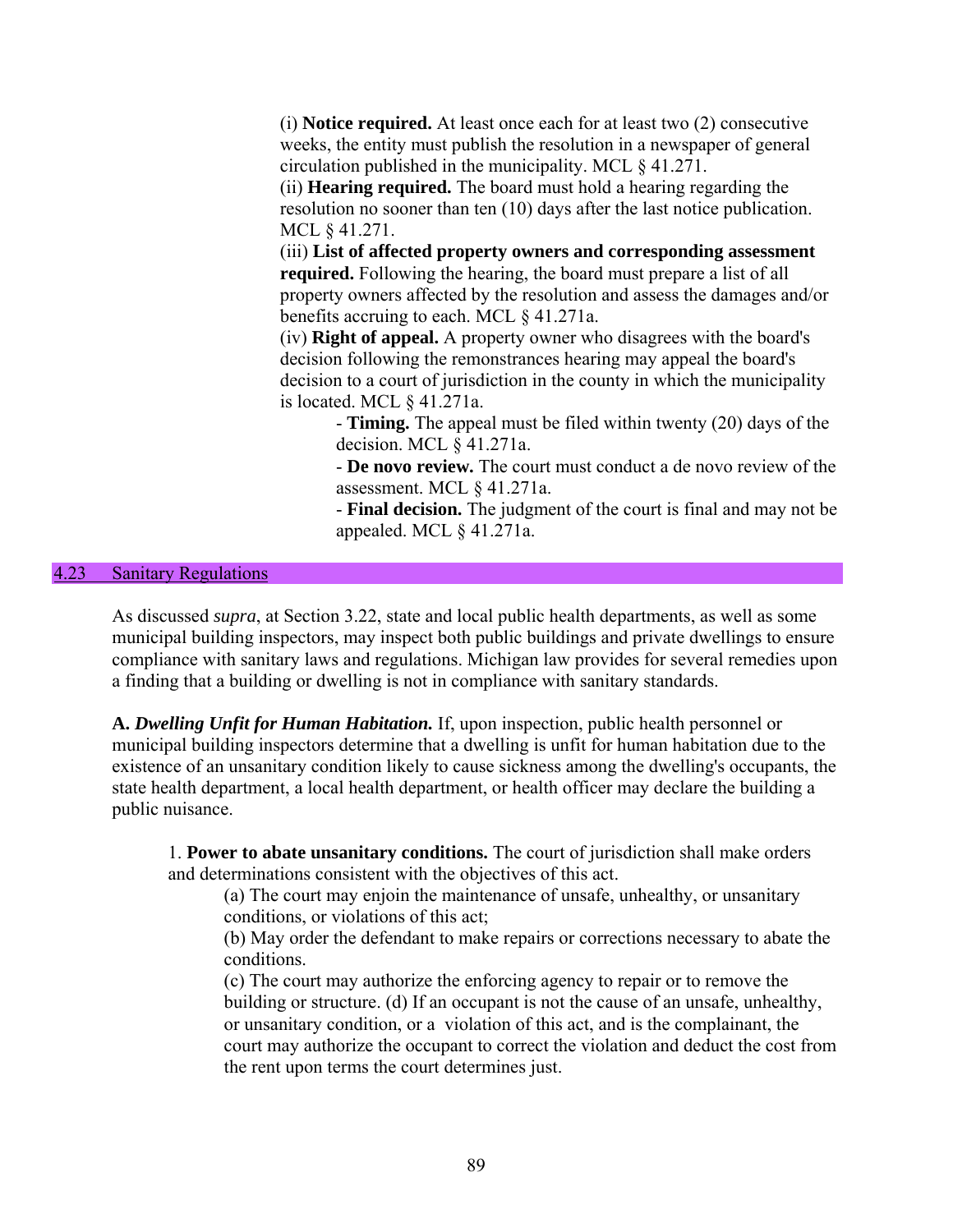(e) If the court finds that the occupant is the cause of an unsafe, unhealthy, or unsanitary condition, or a violation of this act, the court may authorize the owner to correct the violation and assess the cost against the occupant or the occupant's security deposit. MCL § 125.534.

#### 4.24 Regulation and Closure of Businesses

In the event of a communicable disease epidemic, public health officials may find it necessary to limit public contact with individuals in affected communities. The Michigan statutes provide that the department of health or a local health board may close schools and forbid public gatherings when such action is deemed necessary to prevent and stop epidemics. Neither the Michigan statutes nor the department regulations explicitly authorize the department of health or local health board to close a business in order to prevent or control an epidemic. However, state and local public health authorities presumably possess such powers pursuant to the wide range of powers they are proscribed. MCL § 333.2453.

Although business owners would suffer financial losses as a result of such closings, it is unlikely an affected owner would be entitled to recover for the losses given the expansive authority of governments to regulate property for the public health, safety, and welfare, as discussed *supra*.

#### 4.25 Animal Health

Animal diseases are relevant to public health for several reasons. First, some animal diseases are directly capable of causing illness in humans. For example, monkeypox is a viral disease that is found primarily in rodents but may be transmitted from infected animals to humans. In June 2003, several Americans became infected with monkeypox from their pet prairie dogs. Second, some animal diseases, although not initially transmissible to humans, may acquire this capability by mutating in certain hosts. For example, many experts believe that gene swapping between flu viruses in pigs created the highly virulent human influenza strains that led to the great flu outbreaks of the past century, including the Spanish Flu of 1918-1919 that claimed the lives of more than 20 million people worldwide (including approximately 500,000 Americans) and the 1957 Asian flue that killed approximately 70,000 Americans. Finally, disease epidemics among animals frequently lead to widespread animal death and slaughter, both of which have the potential to create nuisances and other conditions hazardous to human health.

Given these public health threats, Michigan law empowers both state and local governments to closely monitor animal health and act to prevent disease epidemics among animals within the state. MCL § 287.

#### **A.** *State Animal Health.*

1. **Chief animal health official.** The director shall appoint an individual as state veterinarian who shall be the chief animal health official of the state. MCL § 287.707. (a) **Rules of appointment.** The appointment shall be made in accordance with the rules of the state civil service commission. MCL § 287.707.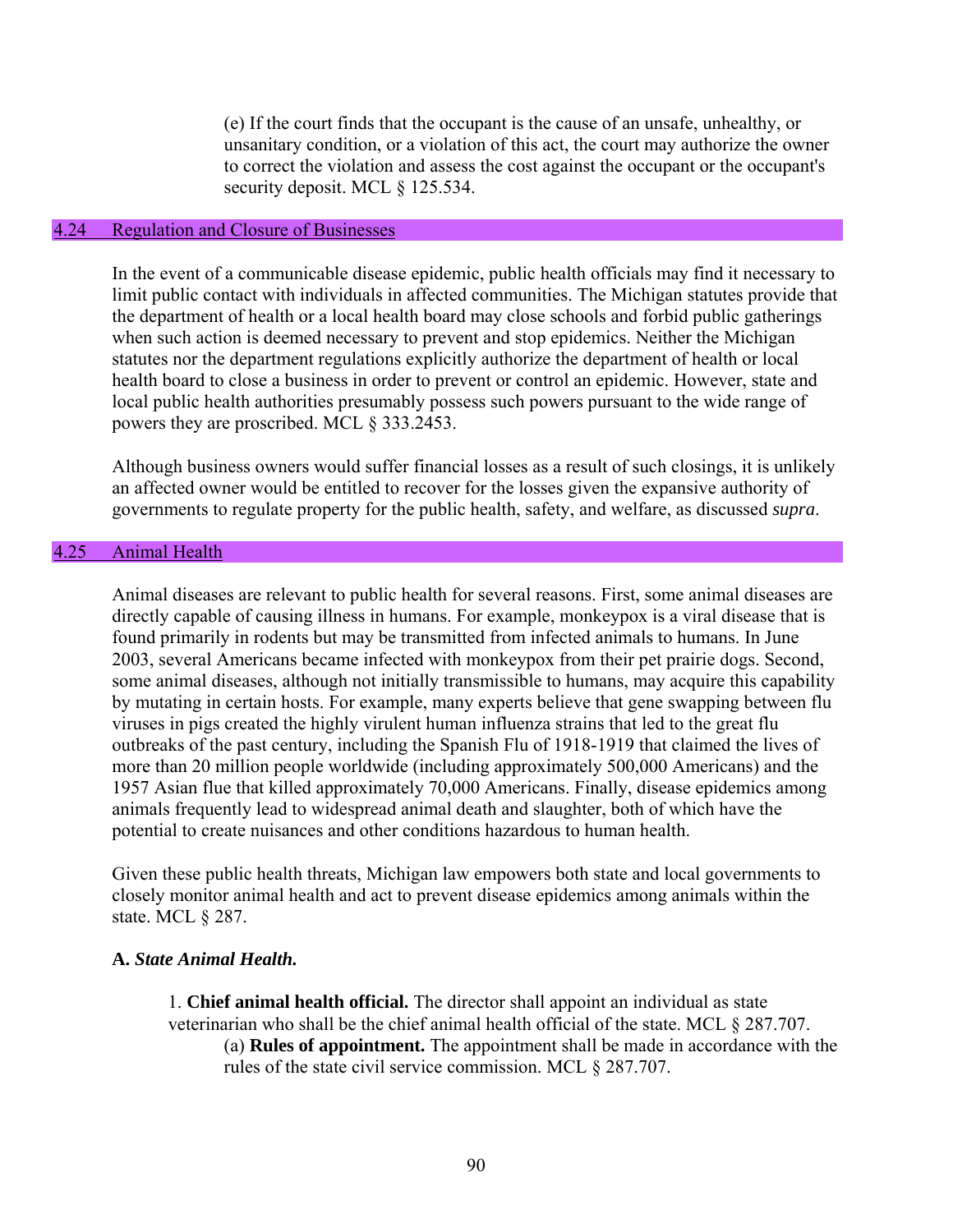(b) **Qualifications.** The individual appointed as state veterinarian shall maintain a current license to practice veterinary medicine in this state and be federally accredited in this state by the United States department of agriculture. The state veterinarian shall be skilled in the diagnosis, treatment, and control of infectious, contagious, and toxicological diseases of livestock. The state veterinarian shall also be knowledgeable of state and federal laws as they relate to the intrastate, interstate, and international movement of animals. MCL § 287.707.

2. **Powers and duties.** Under the direction of the director, the state veterinarian shall do all of the following:

(a) Develop and enforce policy and supervise activities to carry out this act and other state and federal laws, rules, and regulations that pertain to the health and welfare of animals in this state on public or private premises.

(b) Promulgate rules under the administrative procedures act of 1969, 1969 PA 306, [MCL 24.201](http://www.lexis.com/research/buttonTFLink?_m=9584f756522f5e2c10fdc811c4bc3fbb&_xfercite=%3ccite%20cc%3d%22USA%22%3e%3c%21%5bCDATA%5bMCLS%20%a7%20287.708%5d%5d%3e%3c%2fcite%3e&_butType=4&_butStat=0&_butNum=3&_butInline=1&_butinfo=MICODE%2024.201&_fmtstr=FULL&docnum=1&_startdoc=1&wchp=dGLbVzb-zSkAA&_md5=c730fcb7361e38b25830a6e609d0ac57) to [24.328](http://www.lexis.com/research/buttonTFLink?_m=9584f756522f5e2c10fdc811c4bc3fbb&_xfercite=%3ccite%20cc%3d%22USA%22%3e%3c%21%5bCDATA%5bMCLS%20%a7%20287.708%5d%5d%3e%3c%2fcite%3e&_butType=4&_butStat=0&_butNum=4&_butInline=1&_butinfo=MICODE%2024.328&_fmtstr=FULL&docnum=1&_startdoc=1&wchp=dGLbVzb-zSkAA&_md5=9ebbcb317aca20e34ba66684d2fdfd72), for the use of veterinary biologicals including diagnostic biological agents.

(c) Maintain a list of reportable animal diseases. The state veterinarian shall review and update the list annually and more often if necessary.

(d) Maintain a list of veterinary biologicals whose sale, distribution, use, or administration by any person is reported to the director when requested by the director within 10 working days of the sale, distribution, use, or administration. The state veterinarian shall review and update the list annually and more often if necessary.

(e) Develop and implement scientifically based surveillance and monitoring programs for reportable diseases when the director determines, with advice and consultation from the livestock industry and veterinary profession, that these programs would aid in the control or eradication of a reportable disease or strengthen the economic viability of the industry.

(f) The state veterinarian may require that the importation and use of veterinary biologicals or biological agents be reported to the department and may restrict the use of certain veterinary biologicals to veterinarians when the disease or veterinary biological involved has a substantial impact on public health, animal health, or animal industry.

(g) Unless otherwise prohibited by law, the state veterinarian may enter upon any public or private premises to enforce this act.

(h) A person shall not give false information in a matter pertaining to this act and shall not impede or hinder the director in the discharge of his or her duties under this act.

(i) Upon demand of the director, a person transporting livestock shall produce documentation that contains the origin of shipment, registration or permit copies or documentation, documentation demonstrating shipping destination, and any other proof that may be required under this act.

(j) The director may waive any testing requirements after epidemiologic review. MCL § 287.708.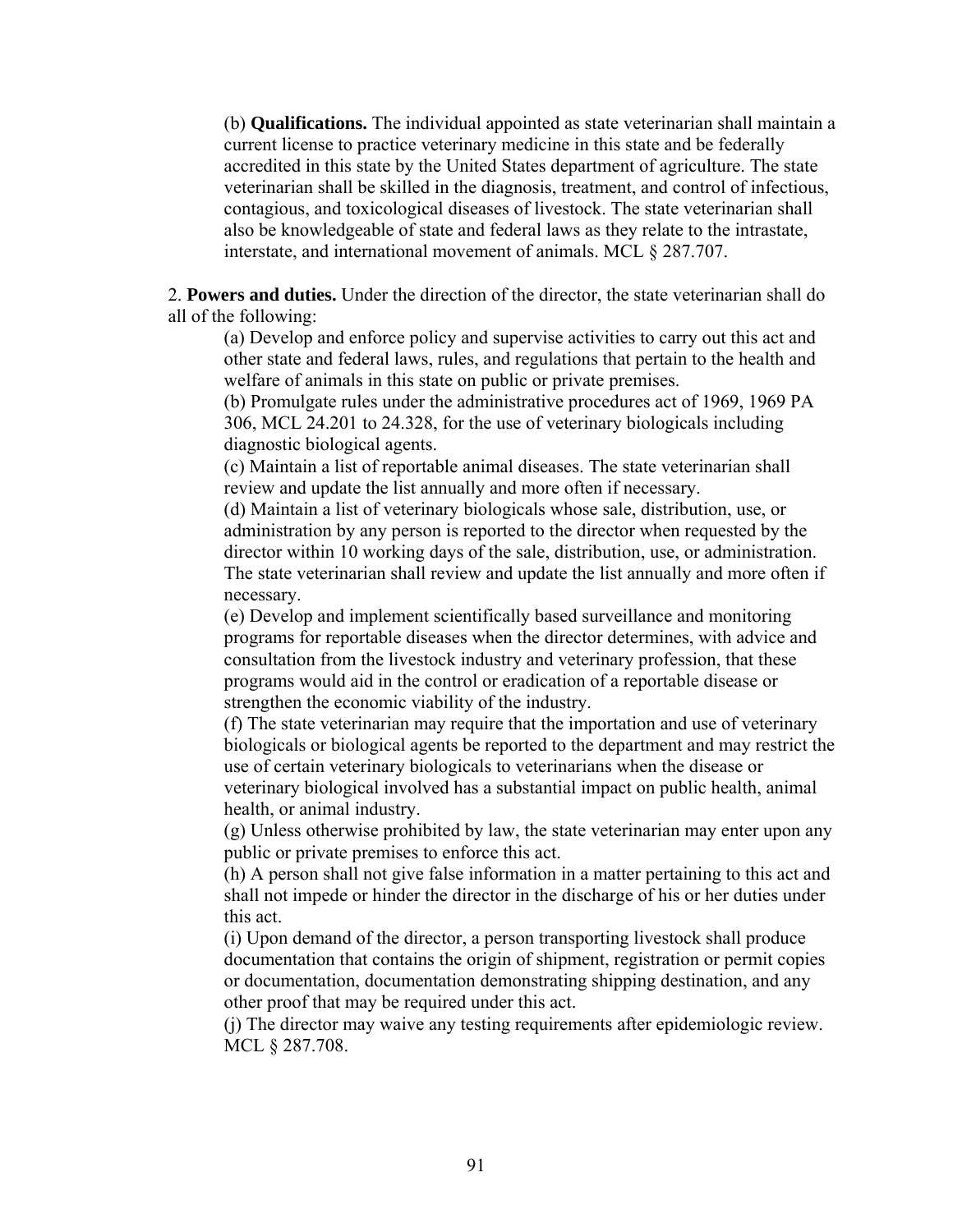**B.** *Disease Among Animals.* One of the primary responsibilities of the animal health officers is to prevent and suppress outbreaks of infectious diseases among Michigan's animals. The Michigan animal health laws create a system for the prevention, identification, and control of infectious diseases.

1. **Animal affected with disease or toxic substance.** A person who discovers, suspects, or has reason to believe that an animal is either affected by a reportable disease or contaminated with a toxic substance shall immediately report that fact, suspicion, or belief to the director. The director shall take appropriate action to investigate the report. A person possessing an animal affected by, or suspected of being affected by, a reportable disease or contaminated with a toxic substance shall allow the director to examine the animal or collect diagnostic specimens. The director may enter premises where animals, animal products, or animal feeds are suspected of being contaminated with an infectious or contagious disease, or a disease caused by a toxic substance and seize or impound the animal products or feed located on the premises. The director may withhold a certain amount of animal products or feed for the purpose of controlled research and testing. A person who knowingly possesses or harbors affected or suspected animals shall not expose other animals to the affected or suspected animals or otherwise move the affected or suspected animals or animals under quarantine except with permission from the director.

2. **Owner's assistance.** A person owning animals shall provide reasonable assistance to the director during the examination and necessary testing procedures.

3. **Use of law enforcement.** The director may call upon a law enforcement agency to assist in enforcing the director's quarantines, orders, or any other provisions of this act.

4. **Individuals may not alter or misrepresent information.** A person shall not remove or alter the official identification of an animal. A person shall not misrepresent an animal's identity or the ownership of an animal. A person shall not misrepresent the animal's health status to a potential buyer.

5. **Compensation for testing.** The director shall devise and implement a program to compensate livestock owners for livestock that die, are injured, or need to be destroyed for humane reasons due to injury occurring while the livestock are undergoing mandatory or required testing for a reportable disease.

6. **Disclosure of information.** Any medical or epidemiological information that identifies the owners of animals and is gathered in connection with the reporting of a discovery, suspicion, or reason to believe that an animal is either affected by a reportable disease or contaminated with a toxic substance, or information gathered in connection with an investigation of the reporting of a discovery, suspicion, or reason to believe that an animal is affected by a reportable disease or contaminated with a toxic substance is confidential, is exempt from disclosure under the freedom of information act, 1976 PA 442, [MCL 15.231](http://www.lexis.com/research/buttonTFLink?_m=827a4690a1506d611a4364f78db18bc6&_xfercite=%3ccite%20cc%3d%22USA%22%3e%3c%21%5bCDATA%5bMCLS%20%a7%20287.709%5d%5d%3e%3c%2fcite%3e&_butType=4&_butStat=0&_butNum=3&_butInline=1&_butinfo=MICODE%2015.231&_fmtstr=FULL&docnum=1&_startdoc=1&wchp=dGLbVzb-zSkAA&_md5=6eeb8747ecd36dbe856e9925dbcab024) to [15.246](http://www.lexis.com/research/buttonTFLink?_m=827a4690a1506d611a4364f78db18bc6&_xfercite=%3ccite%20cc%3d%22USA%22%3e%3c%21%5bCDATA%5bMCLS%20%a7%20287.709%5d%5d%3e%3c%2fcite%3e&_butType=4&_butStat=0&_butNum=4&_butInline=1&_butinfo=MICODE%2015.246&_fmtstr=FULL&docnum=1&_startdoc=1&wchp=dGLbVzb-zSkAA&_md5=281190530ad79440091f8d8ae816c04c), and is not open to public inspection without the individual's consent unless public inspection is necessary to protect the public or animal health as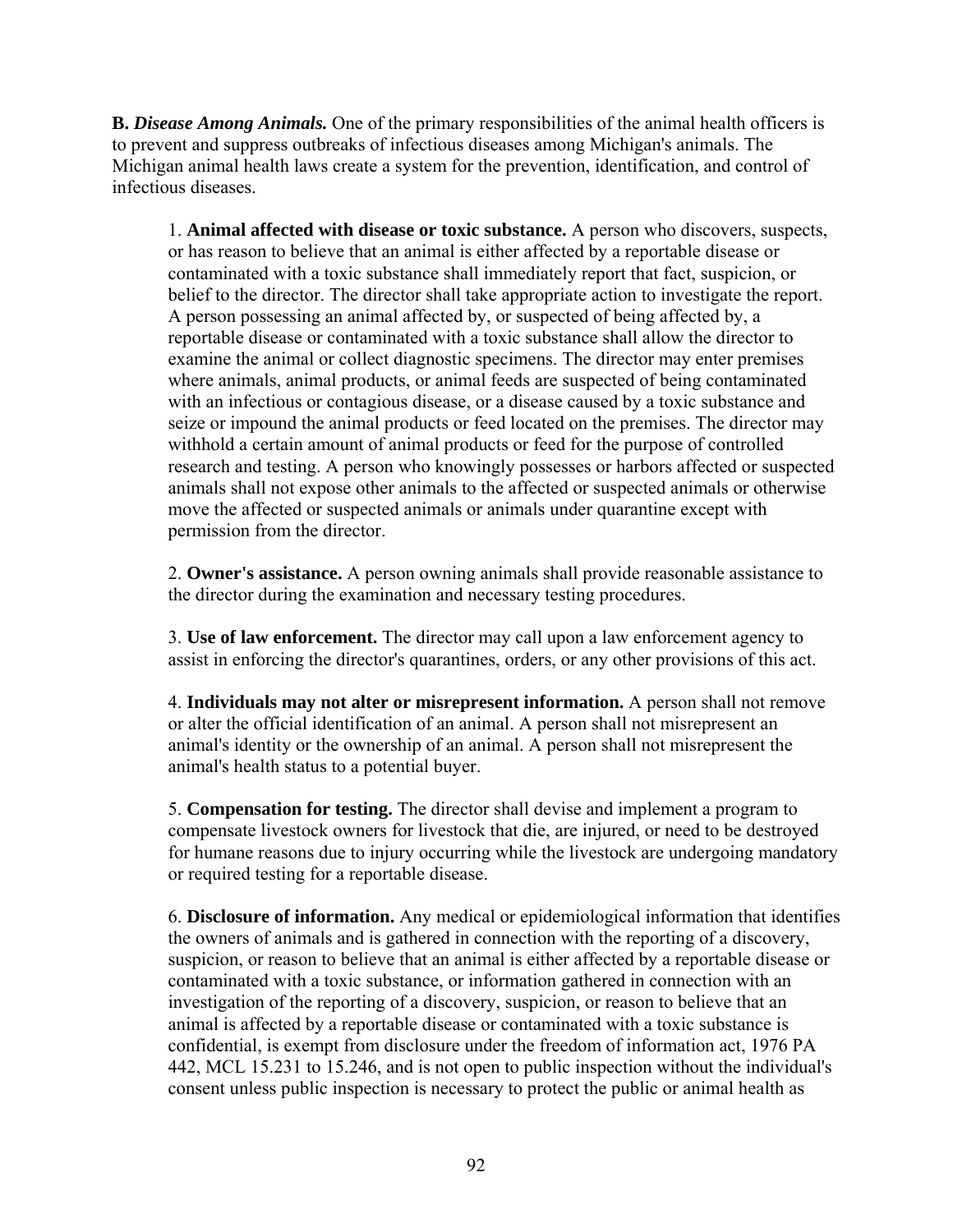determined by the director. Such medical or epidemiological information that is released to a legislative body shall not contain information that identifies a specific owner.

#### 7. **Definitions.**

(a) "Disease free zone" means any area in the state with defined dimensions determined by the department in consultation with the United States department of agriculture to be free of bovine tuberculosis in livestock.

(b) "Infected zone" means any area in the state with defined dimensions in which bovine tuberculosis is present in livestock and separated from the disease free zone by a surveillance zone as determined by the department in consultation with the United States department of agriculture.

(c) "Official intrastate health certificate or official intrastate certificate of veterinary inspection" means a printed form adopted by the department and completed and issued by an accredited veterinarian that documents an animal's point of origin, point of destination, official identification, and any required official test results.

(d) "Prior movement permit" means prior documented permission given by the director before movement of livestock.

(e) "Surveillance zone" means any area in the state with defined dimensions that is located adjacent and contiguous to an infected zone as determined by the department in consultation with the United States department of agriculture. (f) "High-risk area" means an area designated by the director where bovine tuberculosis has been diagnosed in livestock.

(g) "Intrastate movement" means movement from 1 premises to another within this state. Intrastate movement does not include the movement of livestock from 1 premises within the state directly to another premises within the state when both premises are a part of the same livestock operation under common ownership and both premises are directly interrelated as part of the same livestock operation. Except that when intrastate movement causes livestock to cross from 1 zone into another zone, livestock must meet the testing requirements for their zone of origin.

(h) "Potential high-risk area" means an area determined by the director in which bovine tuberculosis has been diagnosed in wild animals only.

(i) "Whole herd" means any isolated group of cattle, privately owned cervids, or goats maintained on common ground for any purpose, or 2 or more groups of cattle, privately owned cervids, or goats under common ownership or supervision geographically separated but that have an interchange or movement of cattle, privately owned cervids, or goats without regard to health status as determined by the director.

(j) "Whole herd test" means a test of any isolated group of cattle or privately owned cervids 12 months of age and older or goats 6 months of age or older maintained on common ground for any purpose; 2 or more groups of cattle, goats, or privately owned cervids under common ownership or supervision geographically separated but that have an interchange or movement of cattle,

goats, or privately owned cervids without regard to health status as determined by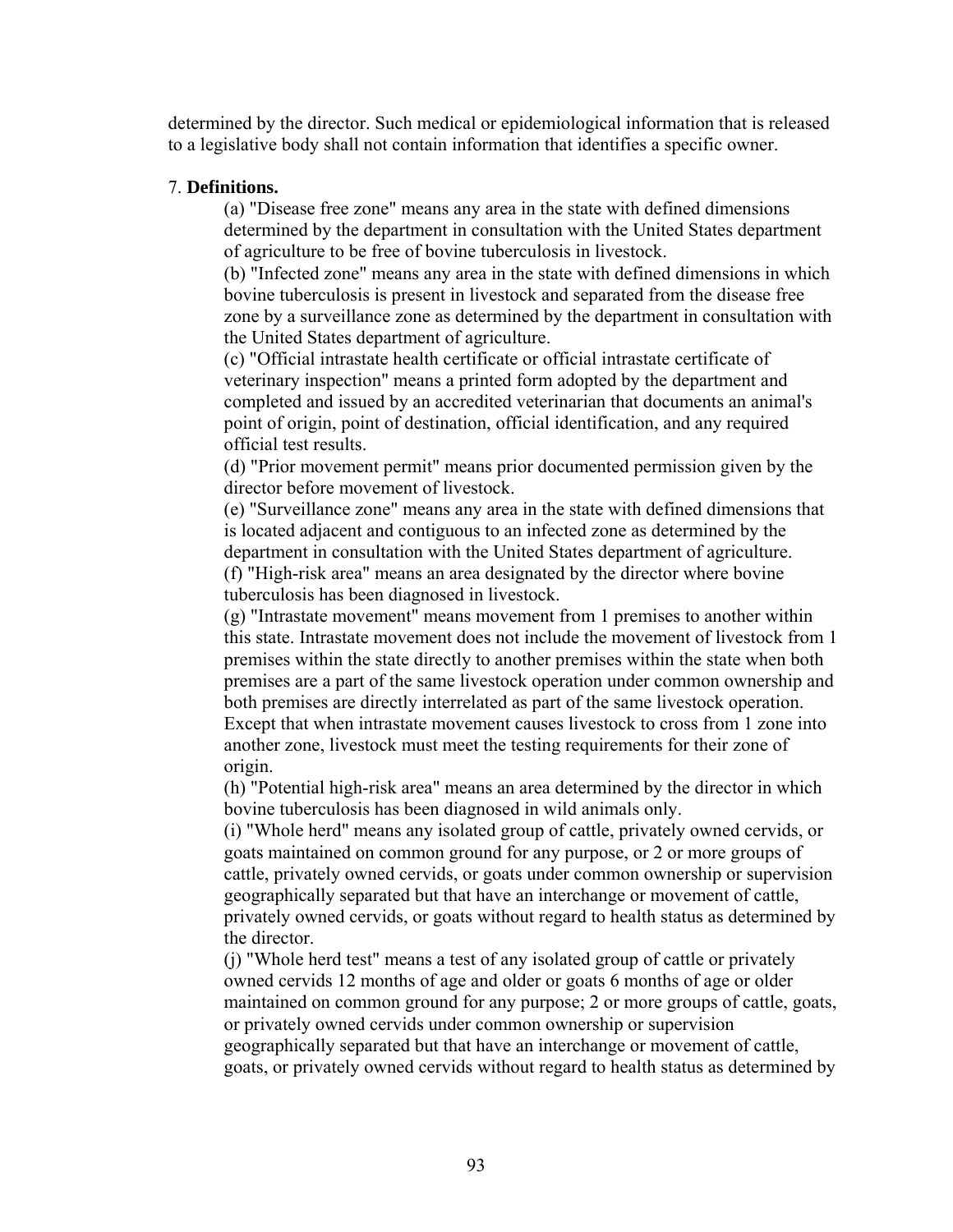the director; or any other test of an isolated group of livestock considered a whole herd test by the director.

8. **Bovine tuberculosis.** The director may develop, implement, and enforce scientifically based movement restrictions and requirements including official bovine tuberculosis test requirements, prior movement permits, official intrastate health certificates or animal movement certificates to accompany movement of animals, and official identification of animals for movement between or within a disease free zone, surveillance zone, and an infected zone, or any combination of those zones.

9. **Zoning requirement.** The department shall comply with the following procedures before issuing zoning requirements described in subsection (8) that assure public notice and opportunity for public comment:

(a) Develop scientifically based zoning requirements with advice and consultation from the livestock industry and veterinary profession.

(b) Place the proposed zoning requirements on the commission of agriculture agenda at least 1 month before final review and order by the director. During the 1-month period described in this subdivision, written comments may be submitted to the director and the director shall hold at least 1 public forum within the affected areas.

(c) Place the proposed zoning requirements at least 1 month before implementation in a newspaper of each county within the proposed zoning requirement area and at least 2 newspapers having circulation outside of the proposed zoning requirement area.

10. **Revisions.** The director may revise or rescind movement restrictions and other requirements described in subsection (8), pursuant to this section, and any revision or revocation of such movement restrictions or other requirements shall comply with the procedure set forth in subsection (9) unless the revision does not alter the boundary of a previously established zone.

11. **No exemption for dairy herds.** This section does not exempt dairy herds from being tested in the manner provided for by grade "A" pasteurized milk ordinance, 2001 revision of the United States public health service/food and drug administration, with administrative procedures and appendices, set forth in the public health service/food and drug administration publication no. 229, and the provisions of the 1995 grade "A" condensed and dry milk products and condensed and dry whey-supplement I to the grade "A" pasteurized milk ordinance, 2001 revisions, and all amendments to those publications thereafter adopted pursuant to the rules that the director may promulgate.

12. **Establishment of high risk areas.** The director may establish high-risk areas and potential high-risk areas based upon scientifically based epidemiology. The director shall notify the commission of agriculture and publish public notice in a newspaper of each county with general circulation in any area designated as a high-risk or potential high-risk area.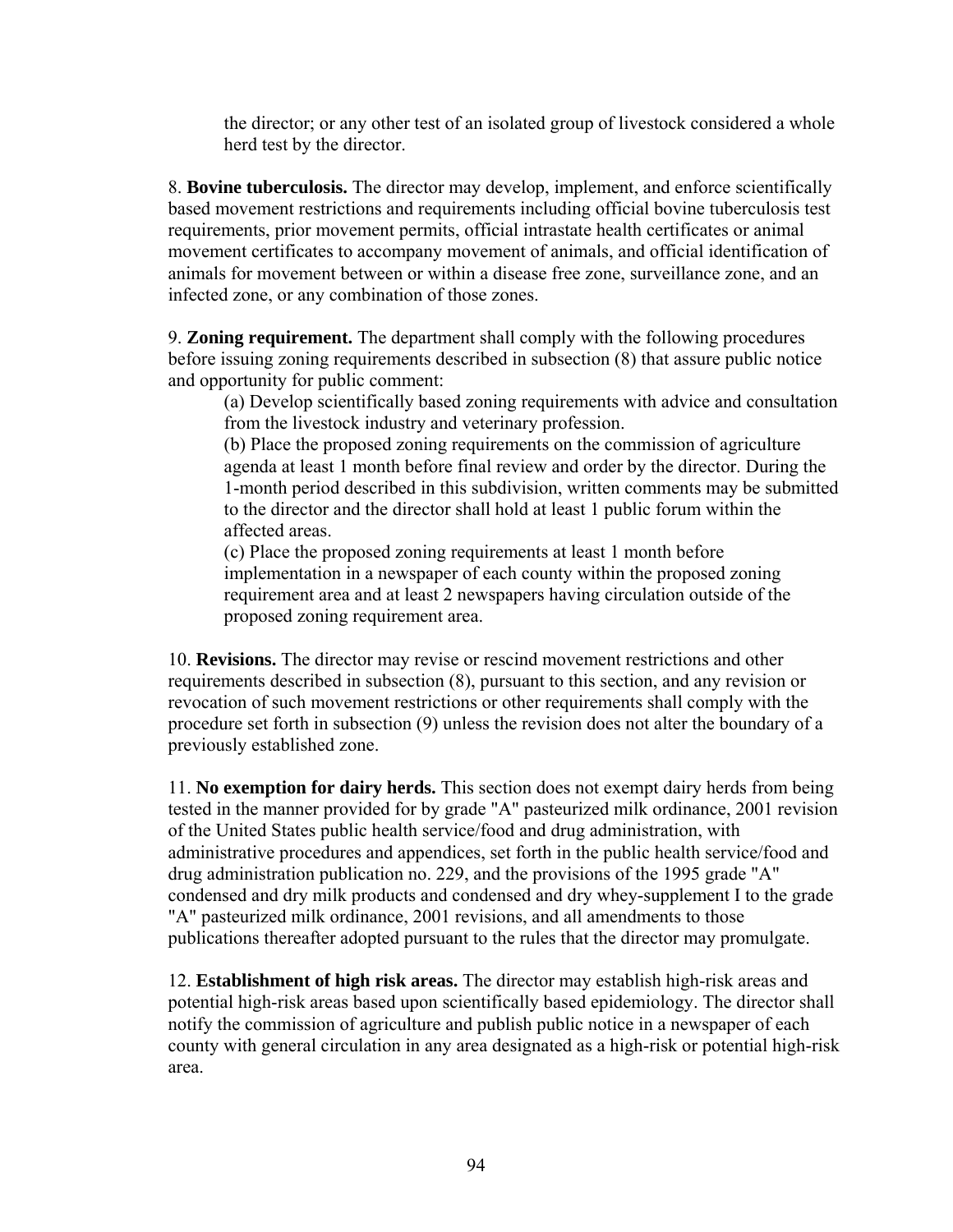13. **Testing in high risk areas.** All cattle and goat herds located in high-risk areas shall be whole herd bovine tuberculosis tested at least once per year. After the first whole herd bovine tuberculosis test, testing shall occur between 10 and 14 months from the anniversary date of the first test. This section does not prevent whole herd testing by the owner or by department mandate at shorter intervals. When 36 months of testing fails to disclose a newly affected herd within the high-risk area or any portion of the high-risk area, the director shall remove the high-risk area designation from all or part of that area.

14. **Terminal exemption.** Terminal operations located in high-risk areas in this state are exempt from the requirements of subsection (14) and shall be monitored by a written surveillance plan approved by the director. Terminal operations located in potential highrisk areas in this state are exempt from the requirements of subsection (16) and may be monitored by a written surveillance plan approved by the director.

15. **Testing within 6 months.** All cattle and goat herds located in potential high-risk areas shall be whole herd bovine tuberculosis tested within 6 months after the director has established a potential high-risk area or have a written herd plan with a targeted whole herd bovine tuberculosis testing date. When all herds meet the testing requirements imposed in this subsection, the director shall remove the potential high-risk area designation.

16. **Cervid testing.** Each owner of any privately owned cervid herd within a high-risk area shall cause an annual whole herd bovine tuberculosis test to be conducted on all privately owned cervids 12 months of age and older within the herd and all cattle and goats 6 months of age and older in contact with the cervids. Following the initial annual whole herd test, subsequent whole herd tests shall be completed at 9- to 15-month intervals. This section does not prevent whole herd testing by the owner or by department mandate at shorter intervals.

17. **Slaughter surveillance.** Each owner of any privately owned cervid ranch within a high-risk area may elect to undergo a tuberculosis slaughter surveillance plan approved by the director in lieu of the annual whole herd testing. This slaughter surveillance plan must include examination of animals removed from the herd for detection of tuberculosis. Examination must be performed by a state or federal veterinarian or accredited veterinarian. The number to be examined at each testing interval shall include adult animals and must be equal to the amount necessary to establish an official tuberculosis monitored herd as defined in the bovine tuberculosis eradication uniform methods and rules, effective January 22, 1999, and all amendments to those publications thereafter adopted pursuant to rules that the director may promulgate.

# **4.30 LIMITATIONS ON PRIVACY**

4.31 Disclosure of Medical Information and the Health Insurance Portability and Accountability Act (HIPAA)

The Health Insurance Portability and Accountability Act of 1996 (HIPAA) contains provisions intended to protect the privacy of certain individually identifiable health information (referred to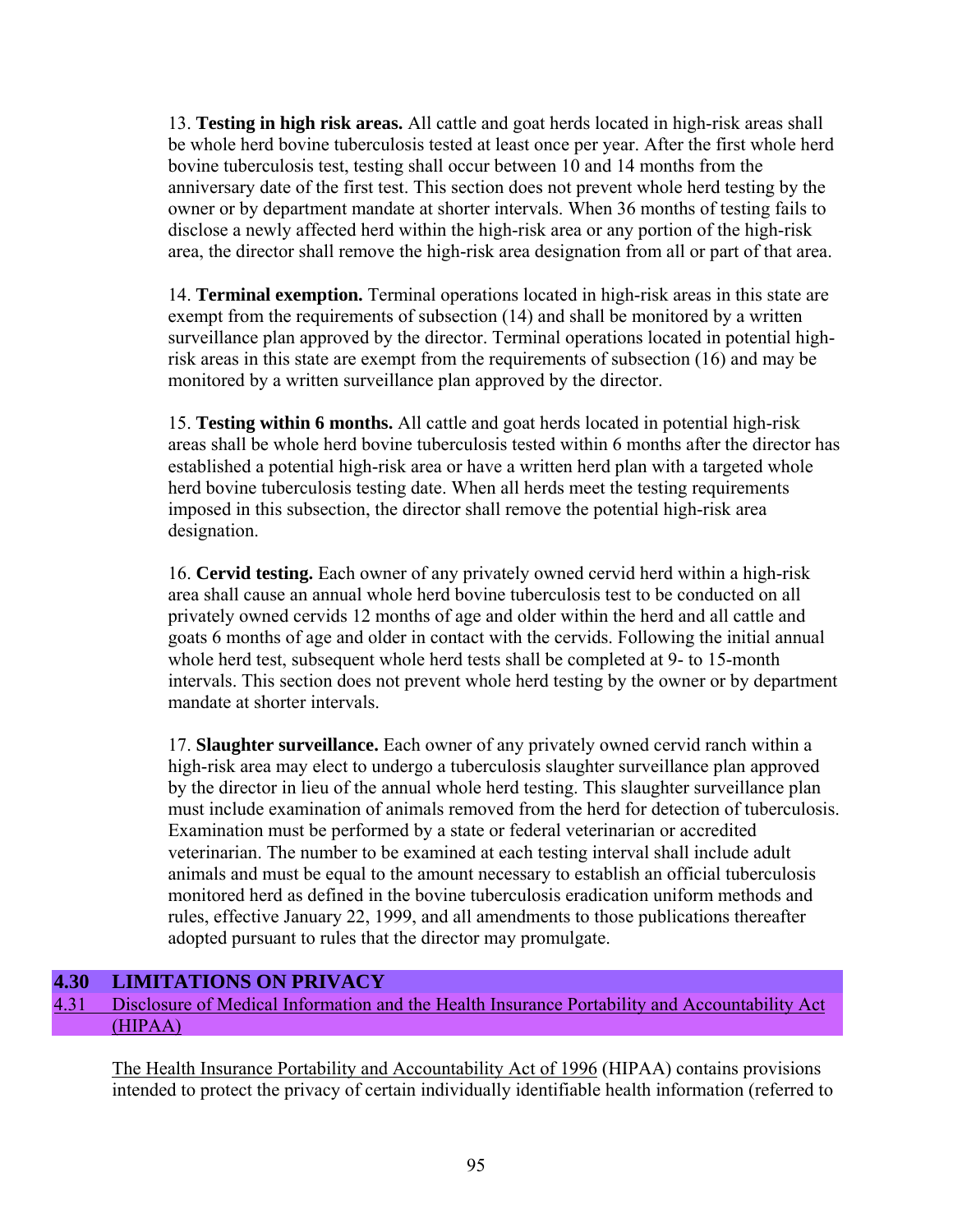as "protected heath information" (PHI)). *See* 42 U.S.C. 1320d-2 (2005). Generally, HIPAA limits the ability of certain entities to use and disclose an individual's PHI without notifying and/or obtaining authorization from that individual.

It is important to note that HIPAA contains numerous exceptions to this general rule. One of the most significant of these exceptions involves uses and disclosures of PHI for public health services.

# **A.** *Applicability of HIPAA Requirements.*

1. **Covered entities.** HIPAA's privacy requirements apply to only three types of entities (referred to as "covered entities"):

(a) **Health plan:** An individual or group plan that provides, or pays the cost of medical care.

(b) **Health care clearinghouse:** A public or private entity that processes or facilitates the processing of health information.

(c) **Health care provider:** A provider of medical or health services or any person or organization who furnishes, bills, or is paid for health care in the normal course of business. 45 C.F.R. §§ 160.102.103.

2. **Public health departments as covered entities.** Many public health departments and agencies provide health care services and, as such, are covered entities. *See generally* MCL § 333.24 (authorizing local boards of health to provide health services); 52 M.M.W.R. 1-12 (Apr. 11 2003) (available online at [http://cdc.gov/mmwr/preview/mmwrhtml/m2e411a1.htm\)](http://cdc.gov/mmwr/preview/mmwrhtml/m2e411a1.htm).

(a) **Hybrid entity status.** A public health department may designate itself as a hybrid entity and designate those healthcare providing components of its organization to which HIPAA applies. Then, the non-designated components of the public health department need not comply with HIPAA's privacy requirements. *See 45* C.F.R. § 164.504; 52 M.M.W.R. 1-12.

# **B.** *Uses and Disclosures of PHI for Public Health Activities.*

A covered entity may disclose PHI for public health purposes without an individual's authorization *provided* such disclosures are made to:

1. **A public health authority.** Authorized by law to collect such information to prevent or control disease, injury, or disability;

(a) **"Public health authority" defined.** A "public health authority" is an agency or authority of the United States, a State, a territory, a political subdivision of a State or territory, or an Indian tribe, or a person or entity acting under a grant of authority from or contract with such public agency that is responsible for public health matters as part of its official mandate. 45 C.F.R. § 164.501.

2. **An official of a foreign government agency** that is acting in collaboration with a public health authority;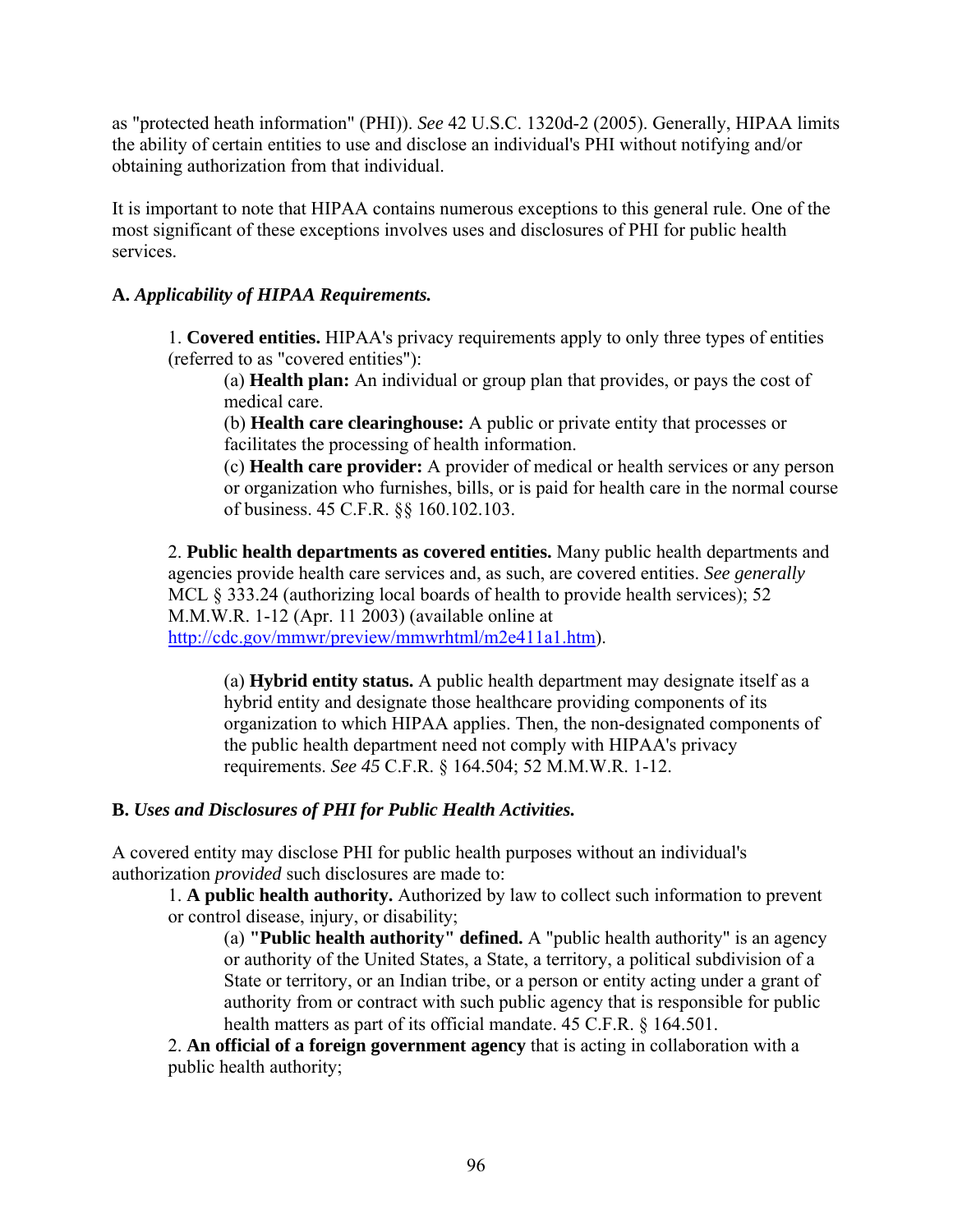3. **A public health authority or other government authority** authorized to receive reports of child abuse or neglect;

4. **A person subject to the jurisdiction of the Food and Drug Administration (FDA)** for the purpose of activities related to the quality, safety, or effectiveness of an FDAregulated product or activity;

5. **A person who may have been exposed to a communicable disease or is at risk of contracting or spreading** if the covered entity is otherwise authorized by law to notify such a person as necessary in the conduct of a public health intervention or investigation; or

6. **An employer** if such information is related to an employee's workplace injury or workplace medical surveillance. 45 C.F.R. § 164.512(b).

**C.** *Other Permitted Uses and Disclosures of PHI.* A covered entity may also disclose PHI without an individual's authorization for, *inter alia*:

1. **Disclosures about victims of abuse, neglect, or domestic violence** to a government authority authorized to receive reports of such abuse, neglect, or violence;

2. **Uses and disclosures for health oversight activities,** such as audits, criminal investigations, or licensing actions;

3. **Disclosures for judicial and administrative proceedings** in response to a court or tribunal order, subpoena, discovery request, or other lawful process;

4. **Disclosures for law enforcement purposes,** such as identification of a suspect, apprehension of a criminal suspect, or ascertainment of a potential victim's cause of death or injury.

5. **Uses and disclosures about decedents** for purposes such as identifying a deceased person or determining a cause or death;

6. **Uses and disclosures for cadaveric organ, eye, or tissue donation purposes** to organ procurement, banking, or transplantation organizations;

7. **Uses and disclosures for public health research purposes** regardless of the source of the research funding;

8. **Uses and disclosures to avert a serious threat to health or safety;** 

9. **Uses and disclosures for specialized governmental functions,** such as military activities, intelligence gathering, or law enforcement custodial situations;

10. **Disclosures for workers' compensation;** and

11. **Uses and disclosures otherwise authorized by law.** 45 C.F.R. § 164.512 (which includes a more detailed discussion of the requirements for these disclosures).

# **D.** *Preemption of State Privacy Law.*

1. **Contrary state law preempted by HIPAA.** HIPAA requirements preempt contrary provisions of state law unless:

(a) The state law serves a compelling need related to public health, safety, or welfare;

(b) The principal purpose of the state law relates to the control of any controlled substance;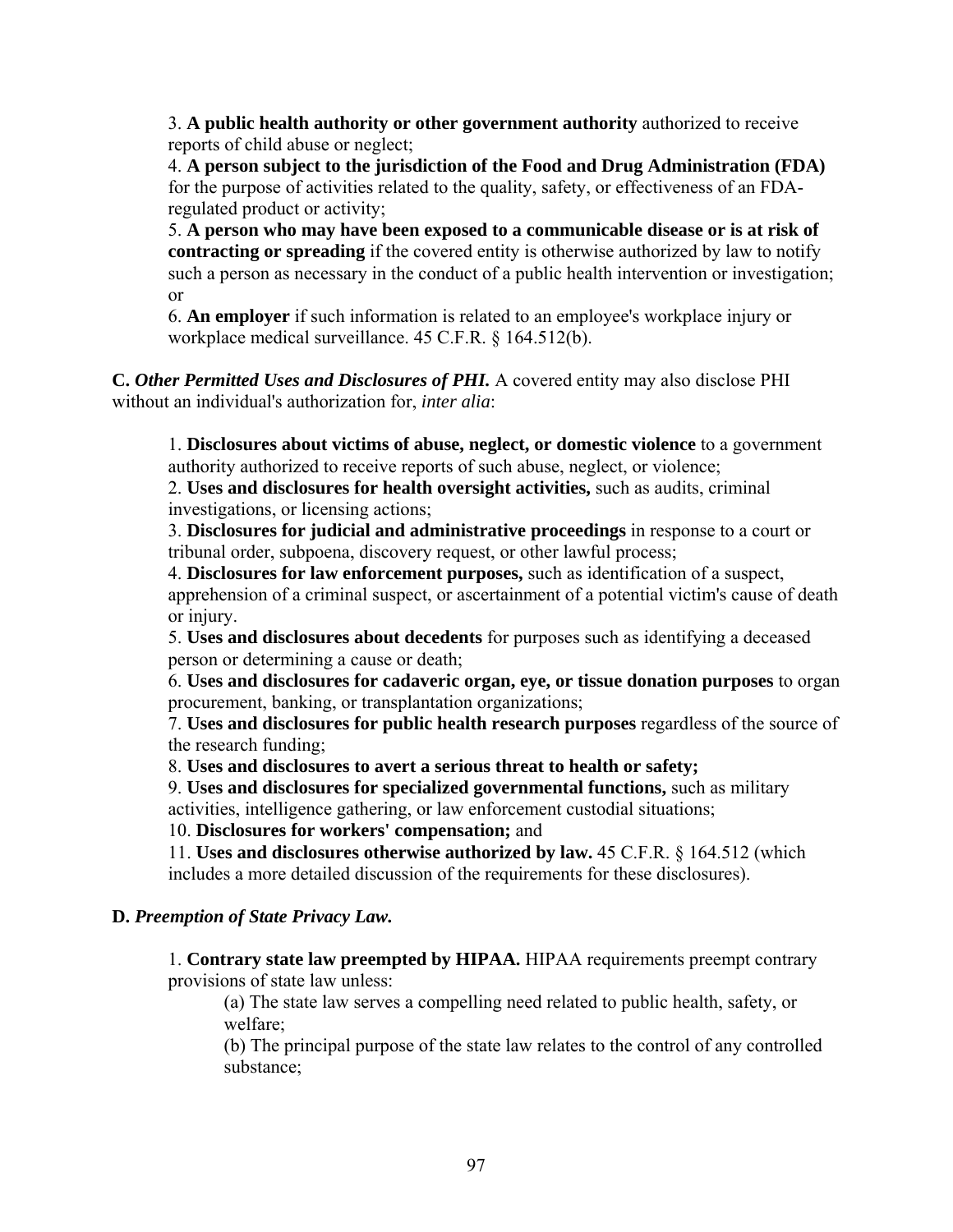(c) The state law provides more stringent privacy protections for health information than the applicable HIPAA provisions;

(d) The state law provides for reporting of disease, injury, child abuse, birth, death, or public health surveillance or investigation; or

(e) The state law requires health plans to report or provide access to health information for purposes of financial audits or other programmatic monitoring. 45 C.F.R. § 160.203.

#### 4.32 Disclosures of Medical Information and State Privacy Law

In general, Michigan law provides for the confidential treatment of individual's medical information. *See generally* MCL § 333.

Additionally various provisions of Michigan law require government entities and employees to maintain the confidentiality of specific medical information. Such provisions have been discussed where applicable herein and will not be further addressed in this section.

## **A.** *Confidentiality of Communicable Disease Information.*

1. **No disclosure.** A person may not disclose or be compelled to disclose, by subpoena or otherwise, medical or epidemiological information involving a communicable disease or other disease that is a danger to health *unless*:

(a) The information is released for statistical purposes in a manner that does not identify an individual;

(b) The information is released pursuant to the written consent of all individuals identified in the information;

(c) The information is released to the extent necessary to enforce the public health laws, juvenile delinquency laws, criminal sentencing laws, or homicide laws;

(d) The information is released to protect the health or life of a named party; or (e) The information is about a deceased individual and is released to a coroner. MCL § 333.5101.

2. *Penalties for reckless, knowing, or intentional disclosure***.** A person responsible for recording, reporting, or maintaining information required to be reported pursuant to Michigan's reportable disease laws who recklessly, knowingly, or intentionally discloses or fails to protect medical or epidemiological information involving a communicable disease or other disease dangerous health commits a misdemeanor. MCL § 333.5133.

#### 4.33 Access to Public Records

As a general rule, all persons are entitled to full and complete information regarding the official actions of government agencies, officials, and employees. Freedom of Information Act, 1976 PA 442, MCL 15.321 et seq. Michigan law provides that any person (except an inmate) may request access to inspect and copy the public records of any public agency, without stating the purpose of such request, during the agency's regular business hours. MCL 15.233. Such requests are often referred to as Freedom of Information Act (FOIA) requests. Information regarding the public health actions of federal agencies, officials, and employees are also subject to public disclosure requirements pursuant to the federal Freedom of Information Act. 5 U.S.C. § 552 (2005). This general policy of public disclosure may prove problematic in the event of a public health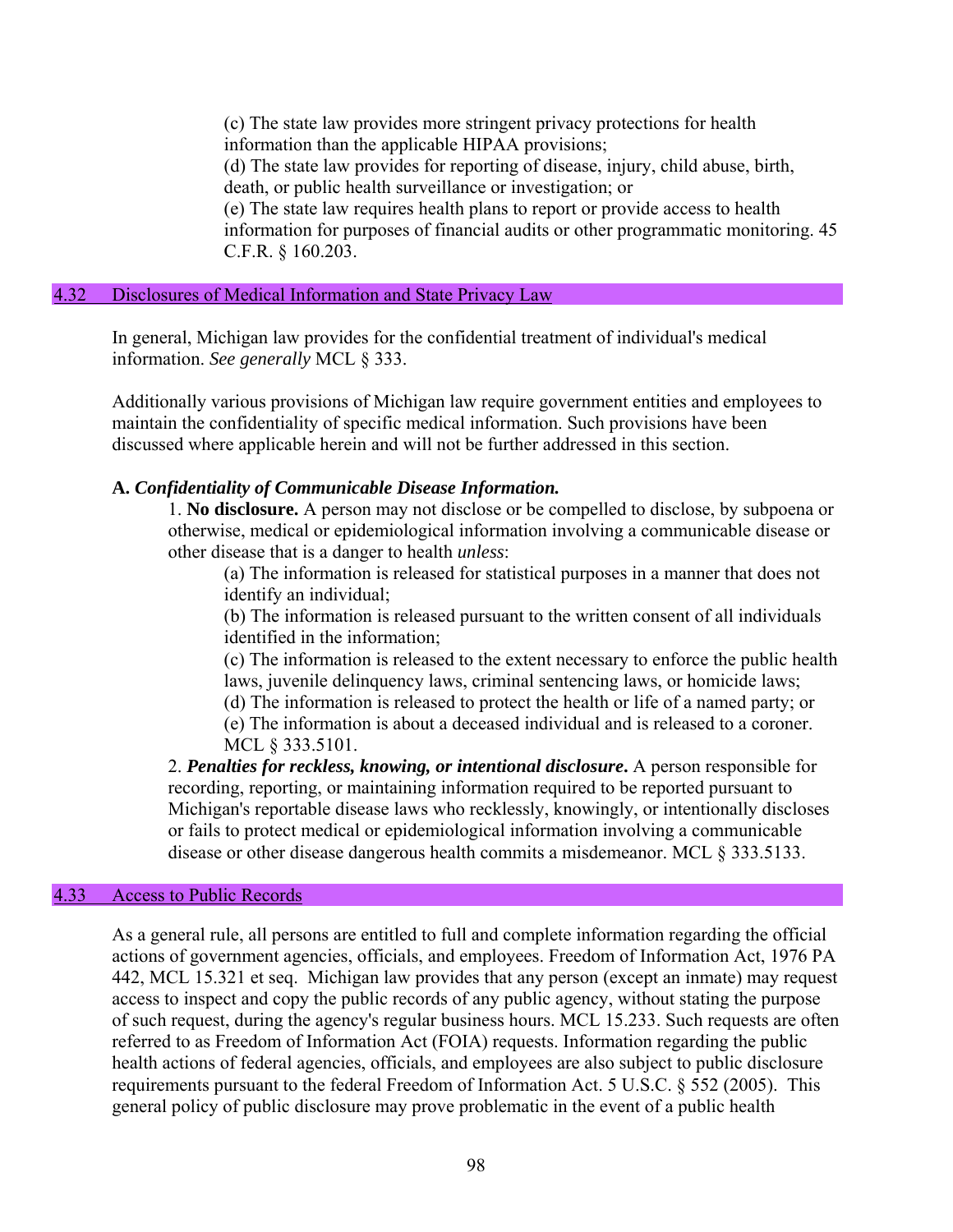emergency, such as an infectious disease outbreak: disclosing the identity of infected individuals subject to isolation and quarantine orders may subject them to discrimination or retaliatory activities, while disclosing the scope of government containment efforts may intensify public panic. In such situations, the government may seek to maintain the confidentiality of certain public records to protect individuals and the public at large. However, the government's ability to restrict access to public records is extremely limited.

# **A.** *Exceptions to General Rule of Access to All Public Records.*

1. **Public records to which access** *is* **prohibited.** Michigan law provides that a public agency may deny disclosure of certain pubic records under section 13 of the FOIA, MCL 15.243:

## (a) **Records declared confidential by statute.**

(b) **Patient medical records.** Patient medical records where release of the record constitutes an unwarranted invasion of personal privacy, would be subject to a medical privilege, or would include medical facts or evaluations which would identify the patient.

(c) **Law enforcement investigatory records.** Investigating records compiled for law enforcement purposes may be exempted from disclosure if they interfere with law enforcement proceedings, deprive a person of a right to a fair trial. Constitute an unwarranted invasion of privacy, disclose the identity of informants, disclose investigative techniques, or endanger law enforcement personnel.

(d) **Records indicating vulnerability to terrorist attack.** The public may be prohibited access to any record or part of a record that has a reasonable likelihood of threatening public safety by revealing a vulnerability to a terrorist attack. MCL  $15.243(1)(v)$ .

(e) **Public Health Department** records that contain medical information about an individual are generally confidential and may not be disclosed without the consent of the individual. MCL 333.5715, MCL 333.2637 and MCL 333.6113.

Certain sections of the public Health Code also provide for confidentiality:

(i) MCL 333.2631- Medical information obtained in the course of a medical research project.

(ii) MCL 333.2888-Vital Records.

(iii) MCL 333.5114a and MCL 333.5131- HIV and serious communicable disease related records.

(iv) MCL 333.5613- Occupational disease investigations if required to protect trade secrets.

(v) MCL 333.6111- Certain records relating to a substance abuse treatment service.

(vi) MCL 333.9207-Childhood immunization registry.

# **5.00 OPERATION OF THE COURTS AMID PUBLIC HEALTH THREATS**

The conduct of judicial proceedings involving persons infected or suspected of being infected with a dangerous communicable disease will require the court to alter many of its standard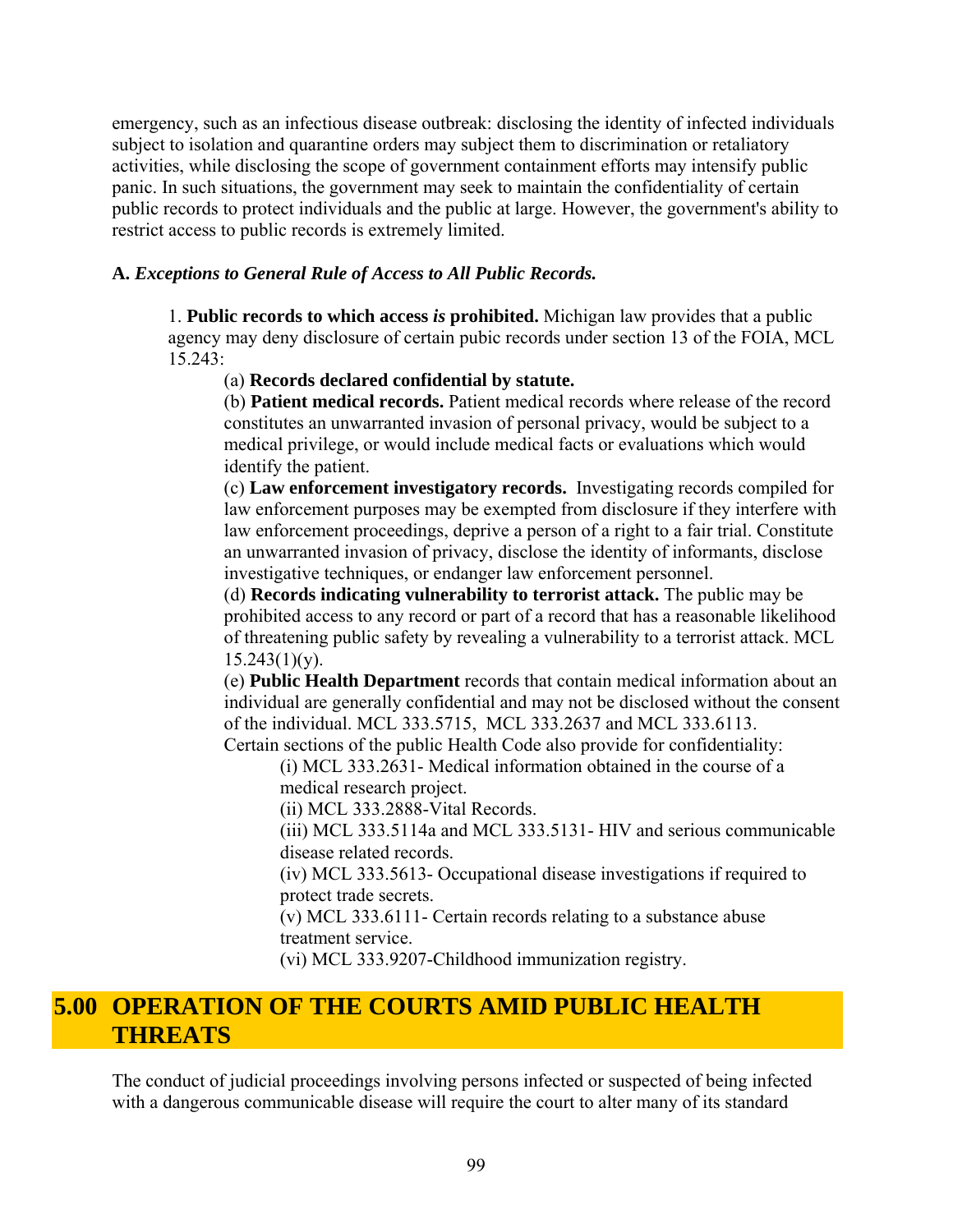procedures in order to assure the safety of court personnel and parties participating in the proceedings. For example, the court must consider whether an individual suspected of being infected with an unknown, highly contagious disease should be permitted to physically appear in the court room and, if not, how the proceedings will be conducted to ensure the individual adequate participation. Additional issues, including the adequacy of the individual's access to and consultation with counsel, will also challenge the court in such situations. In the event of a public health emergency, such as the widespread outbreak of an infectious disease within a community, the challenges facing the courts will be greater. Court personnel, including judges and sheriffs, may themselves become ill. The court may be forced to relocate to safer and more sanitary premises. Hundreds (if not thousands) of hearings may be required to determine the validity of isolation and quarantine orders. Each of these scenarios will strain the resources of the courts and require innovative solutions that ensure the continued operation of the judicial system while respecting constitutional due process guarantees. Neither Michigan law nor the rules of court specifically address these challenges in the context of public health emergencies. However, several generalized provisions may be invoked in such situations.

# **5.10 APPEARANCE OF INDIVIDUALS POSING A POTENTIAL THREAT TO PUBLIC HEALTH**

Appearance by Means Other Than in Person.

Although isolation and quarantine orders may, under certain circumstances, be issued following *ex parte hearings (see supra, at Section*), an individual affected by such an order is subsequently entitled to attend a full hearing on the subject. *See* U.S. CONST. amend. V ("No person shall … be deprived of life, liberty, or property without due process of law…"); and Mich. Const 1963, art. I, § 17.

#### 5.11 Operation of the Courts Amid Public Health Threats

MCR 8.116(D) provides access to court proceedings except as otherwise provided by statute or court rule, a court may not limit access by the public to a court proceeding unless a party has filed a written motion that identifies the specific interest to be protected, or the court sua sponte has identified a specific interest to be protected, and the court determines that the interest outweighs the right of access; the denial of access is narrowly tailored to accommodate the interest to be protected, and there is no less restrictive means to adequately and effectively protect that interest; and the court states on the record the specific reasons for the decision to limit access to the proceeding.

As previously noted, a proceeding for isolation or quarantine provides a right of the individual affected to be present at the hearing. MCL 333.5207.However, an individual that is the subject of an isolation or quarantine order may be physically unable to appear in court due to illness. Alternatively, the court may be unwilling to permit an infected or potentially infected individual to appear in person because of the health threat such an individual poses to court personnel, counsel, and the attending public. In the event an individual is not able or permitted to attend proceedings in person, the court should consider the following alternative procedures.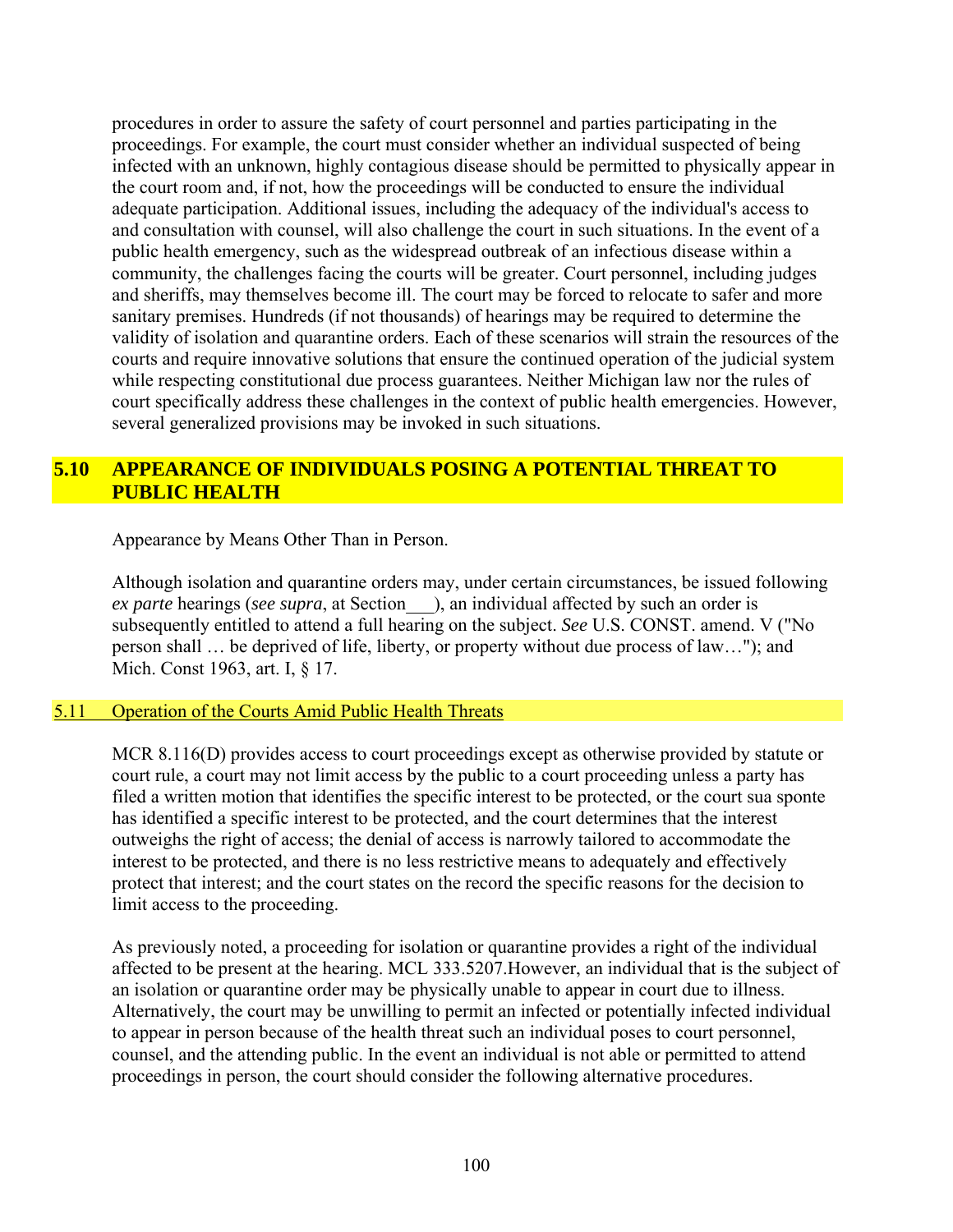**A.** *Telephonic Proceedings and Video telecommunications.* Michigan trial courts are permitted to use "communication equipment" for a motion hearing. MCR 2.402. "Communication equipment" is broadly defined to include a telephone or any other electronic device that allows the parties to hear and speak to each other. The court or a party is generally required to give 7 notice before communication equipment is used. However, with the consent of the parties or for good cause, the notice period may be waived. Communication equipment may also be used to take testimony, if the parties consent or if good cause is shown. A verbatim record of the proceedings is required. The cost associated with the use of communication equipment must be borne by the party seeking to use the equipment. If the Court initiates the use of the equipment, the cost is shared equally, unless otherwise directed.

1. **Advantage of observation.** Although not required by MCR 2.402, the parties may wish to use communication equipment that allows enable the judge to fully view the outof-court party and his/her counsel and vice versa. The use of video telecommunications, unlike telephone conferencing, would permit the judge to observe the physical condition of the patient, which will frequently be extremely relevant to assessing the scientific validity of isolation and quarantine orders.

2. **Presence of counsel.** Unless safety reasons dictate otherwise, counsel may wish to be personally present with the out-of-court party when communication equipment is used to conduct hearings.

3. **Meaningful consultation with counsel should be preserved.** If possible, any communications equipment used to conduct hearings should enable counsel to confer privately with the out-of-court party outside the reach of the camera and audio microphone.

# **5.20 PROTECTION OF COURT PERSONNEL**

In the event of an outbreak of infectious disease in a community, the court may find it necessary to adopt the procedures discussed to ensure an individual subject to an isolation or quarantine order does not expose court personnel to the disease. In certain circumstances, such as when the outbreak has affected large numbers of persons in the community or the infectious disease is easily transmitted through airborne droplets, the court may need to limit public access to the courtroom. In extreme circumstances, the court itself may need to relocate to a non-affected area to ensure its continued operation.

# 5.21 Limiting Public Access to the Courtroom

 $\overline{a}$ 

**A. Limited Access at Judge's Discretion***.* State law requires that court sittings be open to the public. MCL 600.1420*.* 

1. **Ability to limit trial access.** As a general rule, all civil trials should be open and notorious.[117](#page-111-0) However, under appropriate circumstances, a judge has discretion to hold hearings and conduct proceedings, other than trials, in chambers.<sup>[118](#page-111-1)</sup>

<sup>117</sup> *Bauman v Grand T.W.R. Co*, 363 Mich 604; 110 NW2d 628 (1961).

<span id="page-111-1"></span><span id="page-111-0"></span><sup>118</sup> *Detroit Free Press v Macomb County Judge*, 405 Mich 549; 275 NW2d 482 (1978).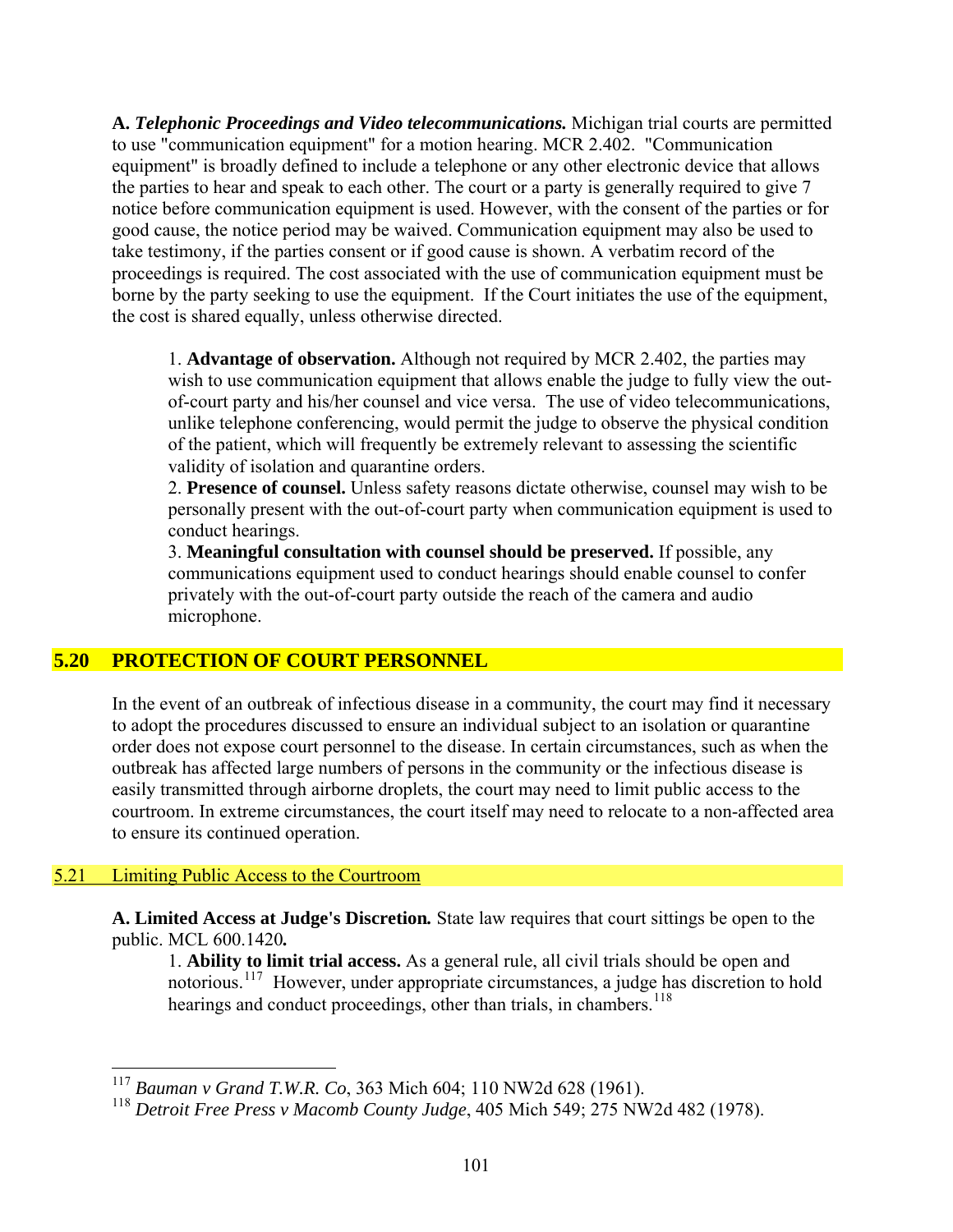2. **Ability to limit media access.** In Michigan, film and electronic media coverage shall be allowed upon request in writing. A judge may terminate, suspend, limit, or exclude film or electronic media coverage upon a finding on the record that the fair administration of justice requires such action or that rules governing the use of such equipment have been violated. The court may exclude coverage of certain witnesses. Administrative Order 1989-1.

#### 5.22 elocation of Court

**A.** *Relocation at Judicial Discretion.* A judge, at his/her discretion, may hold hearings and conduct trials in a regular courtroom or at any other location within the state.

# **5.30 PROCEEDINGS INVOLVING NUMEROUS PERSONS**

In the event of an infectious disease outbreak, the courts may be called upon to issue numerous isolation and quarantine orders while simultaneously enforcing public health orders regarding premises inspections, searches, and seizures. In a severe outbreak, the sheer number of such proceedings could overwhelm the court system. Judicial surge capacity may be obtained through several logistical and procedural measures.

#### 5.31 Additional Judicial Personnel

**A.** *Additional Judges.* The number of judges available to hear matters in courts having original jurisdiction over public health matters may be augmented by the assignment by the State Court Administrator or order of the Supreme Court of retired judges, judges from other parts of the state, or judges from other courts within the same jurisdiction.

# **6.00 STATE OF EMERGENCY**

In recognition of the threat to public health and safety posed by emergencies and disasters of both manmade and natural causes, Michigan law provides for emergency management procedures. *See* Michigan Emergency Management Act, 1976 PA 390, MCL 30.401 et. seq. Michigan's emergency management procedures include, but are not limited to, the following:

Preparation of state emergency plans and preparedness efforts (MCL 30.407a(2);

 Provision of increased powers to the governor and local agencies (MCL 30.405, MCL 30.410);

 Enactment of an Interstate Emergency Management and Disaster Compact for the provision of equipment, personnel, and services by other states in the event of an emergency or disaster (2001 PA 247 and 2001 PA 248, MCL 3.991 et. seq.); and

 Use of private property to cope with an emergency or disaster and compensation for such use  $(MCL 30.405(1)(d))$ .

The provision of necessary medical and health services is included within emergency management. (MCL 30.411). Thus, Michigan's emergency management laws will be discussed herein to the extent they affect public health practitioners and public health law.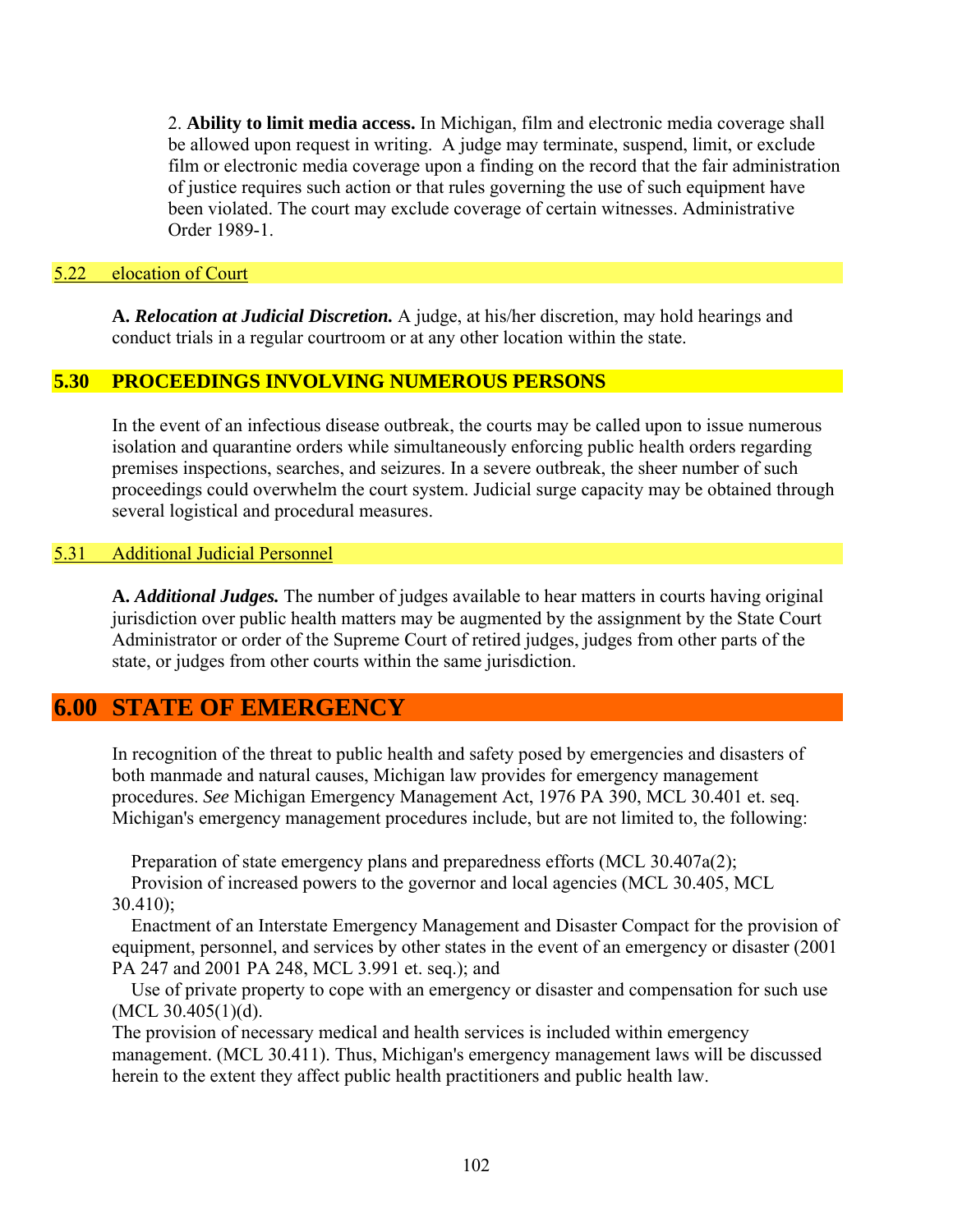# **6.10 DECLARING A STATE OF EMERGENCY**

6.11 When Appropriate

## **A.** *By Governor Upon Determination that Disaster Has Occurred or Is Imminent.* The governor may declare a disaster or emergency upon determining that a disaster or emergency has occurred or that the occurrence or threat of a disaster or emergency exists. MCL 30.403(3) and (4).

# **STATE OF EMERGENCY § 6.12**

1. **"Disaster" defined.** A "disaster" is an "occurrence or threat of widespread or severe damage, injury, or loss of life or property resulting from any natural or man-made cause, including, but not limited to, fire, flood, snowstorm, tornado, windstorm, wave action, oil spill, water contamination, utility failure, hazardous peacetime radiological incident, major transportation accident, hazardous material incident, epidemic, air contamination, blight, drought, infestation, explosion, or hostile military action or paramilitary action, or similar occurrences resulting from terrorist activities, riots, or civil disorders." MCL 30. 402(e).

2. **"Emergency" defined**. An emergency is defined as any occasion or instance in which the governor determines that state assistance is needed to supplement local efforts and capabilities to save lives, protect property and public health and safety, or to lessen the threat of a catastrophe. MCL 30.402 (h).

**B.** By Local Official. The chief executive officer of a county or municipality or the official designated by charter may declare a local disaster emergency for no more than seven (7) days when appropriate. MCL  $30.410(1)(b)$ .

#### 6.12 Procedures

#### **A.** *When Declared by Governor.*

1. **Method of declaration.** The governor may declare a disaster or emergency by executive order or proclamation. MCL 30.403(3) and (4).

2. **Contents of declaration.** All executive orders or proclamations declaring a disaster emergency must indicate:

(a) The nature of the disaster;

(b) The area(s) threatened; and

(c) The conditions that have brought about the disaster.

(d) the conditions permitting the termination of the state of disaster or emergency. Id.

3. **Duration.** A gubernatorially-declared state of emergency remains in effect until the earlier of:

(a) The governor determines that the threat or danger has passed or the disaster

has been dealt with such that emergency conditions no longer exist;

(b) The passage of thirty (28) days. Id.

4. **Extension.** The legislature, by joint resolution, may extend the state of emergency or disaster for a specified period following the expiration of thirty (30) days. Id.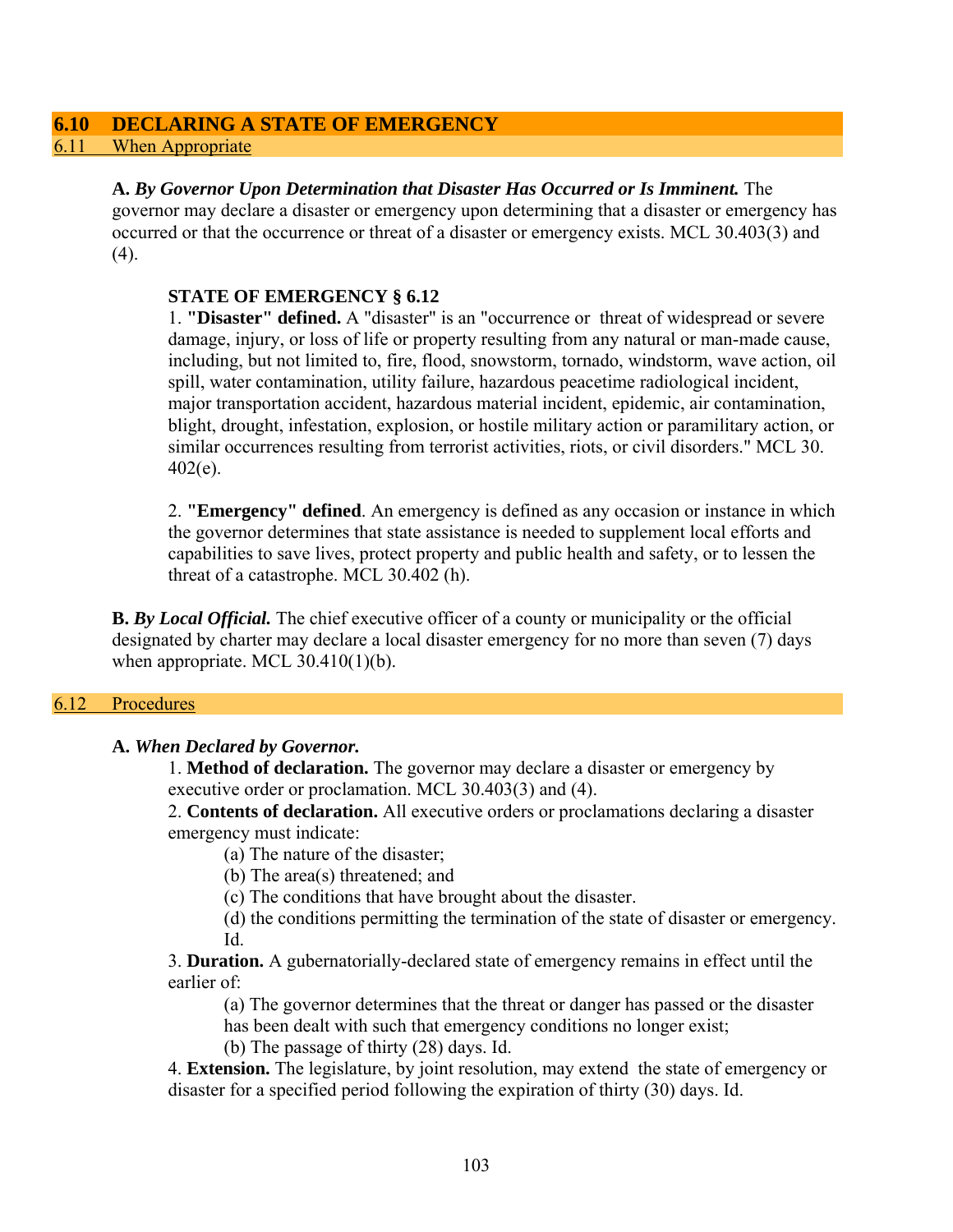#### **B.** *When Declared by Local Official.*

1. **Consent of local governing body required for extension.** A declared local disaster emergency may only be continued for more than seven (7) days upon consent of the governing body of the county or municipality. MCL 30.410(b).

# **6.20 POWERS OF GOVERNMENT DURING A DECLARED EMERGENCY** 6.21 Gubernatorial Powers

**A.** *Broad Powers.* The powers of the governor during a declared disaster or emergency are extremely broad. See MCL 30.405 .

**B.** *Powers Relevant to Public Health Law.* Of relevance to public health Law, the governor powers would allow her to:

1. **Employ any measure and give any direction to the Michigan Department of Community Health or local boards of health** as is reasonably necessary for securing compliance with Michigan's emergency management laws or the findings or recommendations of the MDCH or local boards of health;

2. **Issue any executive order to state and local law enforcement officers and agencies as is reasonable and necessary** to secure compliance with Michigan's emergency management laws;

3. **Serve as commander-in-chief of the militia and all other forces** available for emergency duty;

4. **Control ingress to and egress from disaster area**, as well as the movement of persons within the disaster area and the occupancy of premises in the disaster area;

5. **Give authority to allocate drugs, food, and other essential materials and services**;

6. **Commandeer or use private property as necessary** to cope with the disaster emergency *subject to the compensation requirements*; and

7. **Allow persons holding licenses to practice medicine, dentistry, pharmacy, nursing, and other similar professions to practice their respective profession in Michigan during the disaster or emergency**.

#### **C.** *Limitations on Governor's Powers.*

1. **Compensation.** Although the governor is entitled to commandeer or use private property to the extent necessary during a disaster or emergency, compensation must be paid to the property owner(s) under certain circumstances. MCL 30.406.

(a) **When due.** An individual is entitled to compensation for the taking or use of the individual's property only if: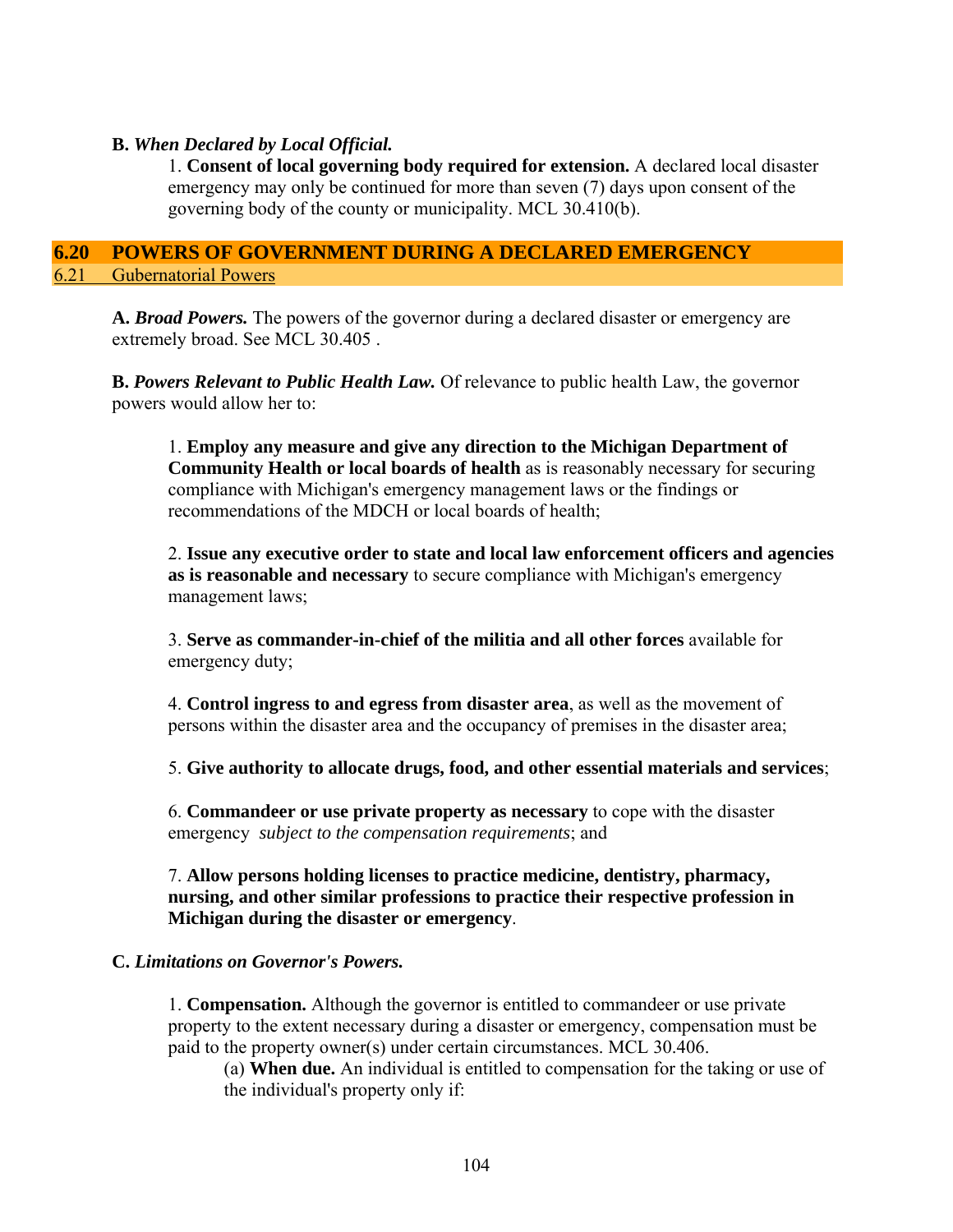(i) The taking or use exceeds the individual's obligation to permit appropriate use or restrictions on the use of his/her property during a disaster or emergency;

(ii) The individual did not volunteer the use of his/her property without compensation;

(iii) The property was commandeered or otherwise used to cope with a disaster or emergency; and

(iv) The use or destruction of the property was ordered by the governor or the director of the Department of State Police or his designee.

(b) **Exceptions.** The government is not required to provide compensation for:

(i) The destruction of standing timber or other property in order to provide a fire break; or

(ii) The release of waters or the breach of impoundments in order to reduce pressure or other danger from actual or threatened flood;

(iii) Personal services, except pursuant to statute, local law, or ordinance.

# 6.22 Powers of Local Officials

**A.** *General Authority.* A county, municipality, or other agency designated by the governor may make, amend, and rescind orders, rules, and regulations necessary for emergency management purposes and supplementary to a rule, order, or directive issued by the governor or a state agency exercising a power delegated to it by the governor. A rule or order is temporary and upon declaration by the governor of a state of disaster or emergency, is terminated. MCL 30.412.

#### **6.30 IMMUNITY OF GOVERNMENT ACTORS DURING A DECLARED EMERGENCY**

# 6.31 Extent of Immunity

**A.** *Emergency Management is Governmental Function.* All emergency management functions and activities are governmental functions.

**B.** *Government Actors Immune for Death, Injury, and Property Damage.* Personnel of "disaster relief forces" engaged in "disaster relief activities" are immune from liability for death or injury to any person or for damage to property as a result of any activity taken to comply or reasonably attempt to comply with Michigan's emergency management laws. MCL 30.411. Such immunity is that provided in the General Governmental Immunity Act, MCL 691.1407, which excludes acts of gross negligence, auto accidents and building maintenance. "Disaster relief activity" includes training for or responding to an actual, impending, mock, or practice disaster or emergency. MCL 30.411(3). "Disaster relief forces" include:

- 1. All agencies of the state;
- 2. All political subdivisions of the state;
- 3. Private and volunteer personnel;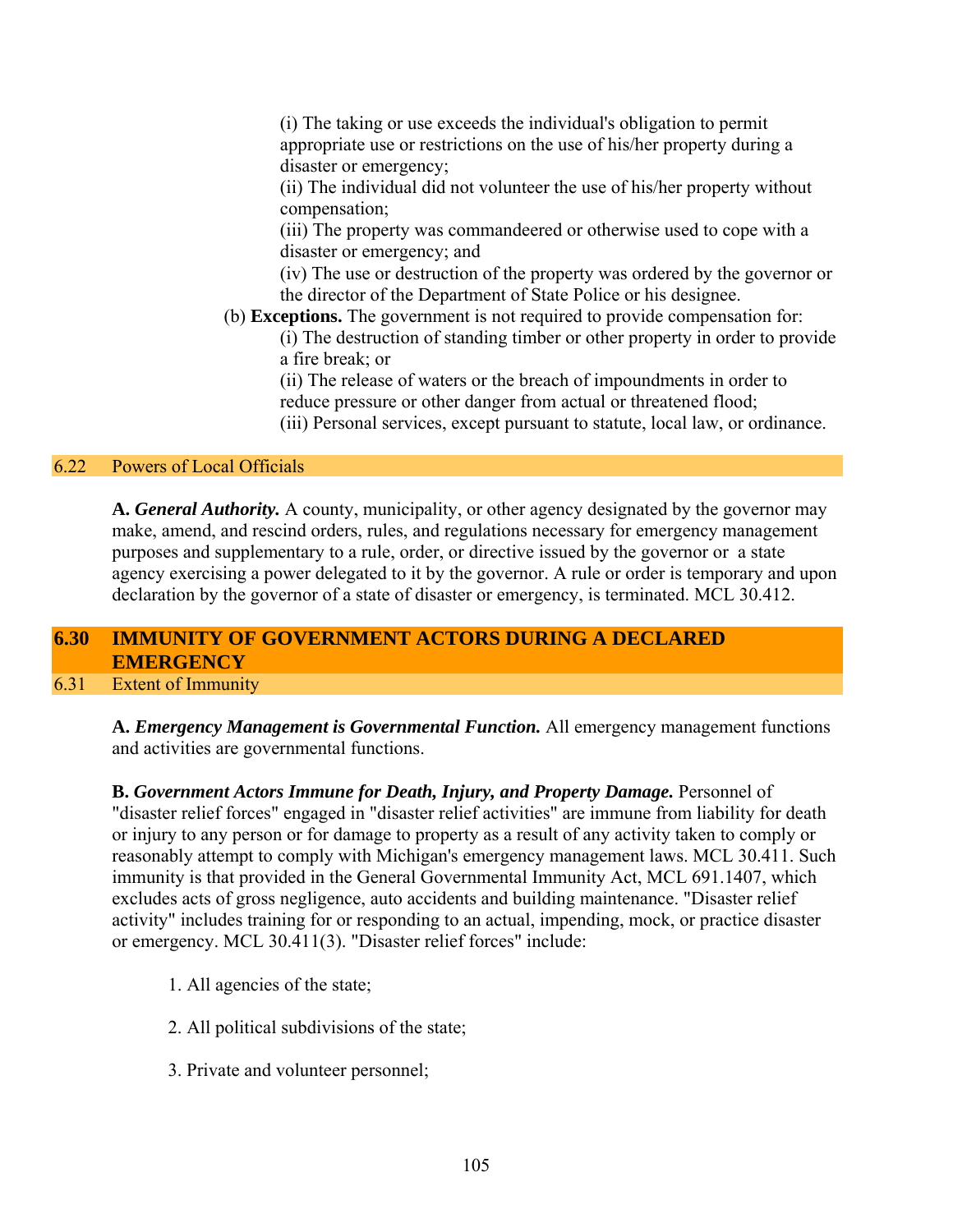4. Public officers and employees;

5. All other persons or groups of persons having duties or responsibilities under the Emergency Management Act or pursuant to a lawful order or directive authorized by the Act. MCL 30.402(f).

**C.** *Individuals Immune for Negligent Death, Injury, and Property Damage on Volunteered Premises.* A "person" eligible for immunity includes an individual, partnership, corporation, association, government entity, or any other entity. MCL 40.402(m). A property owner who without compensation voluntarily allows the use of property during an actual or mock emergency also is immune. MCL 40.411 (6). Such property owners are required to disclose any hidden safety hazards or dangers.

*D. Other Sources of Immunity*. The Emergency Management Assistance Compact Act has provisions providing immunity for officers and employees of a party state rendering aid in another state, gross negligence excepted. MCL 3.1001 (Article VI).

The *Federal Volunteer Protection Act of 1977*, 42 USC 14503 provides protection for a volunteer of any non-profit or governmental agency, if the work is within the volunteer's scope of duties, the volunteer is properly licensed, and the conduct is not the result of criminal or willful misconduct. The *Non-Paid Temporary Federal Employee Act*, 42 USC 5159(b), provides federal immunity for workers assisting pursuant to a federal request. Intermittent disaster response personnel assisting pursuant to the *National Disaster Medical System* (NAMES), 42 USC 300hh-11(d)(1) provides a federal license to practice a medical profession, immunity, and reemployment protection. Other laws providing immunity for emergency workers include the *Good Samaritan Act*, MCL 691.1501; the *Emergency Medical Care Act*, MCL 691.1502; the *Public Health Code*, MCL 333.20965; and the *Fire Code*, MCL 29.7c.

# **6.40 OPERATION OF THE COURTS DURING A DECLARED EMERGENCY**

Michigan's emergency management laws contain no explicit provisions regarding operation of Michigan courts during a declared disaster or emergency. The Michigan Attorney General has entered into an agreement with the State Court Administrator for the appointment of judges to be available to act during an emergency.

# **7.00 APPENDIXES**

# **I. PUBLIC HEALTH PRIMER**

# What is Public Health?

Public health is frequently defined as "what we, as a society, do collectively to assure the conditions in which people can be healthy."1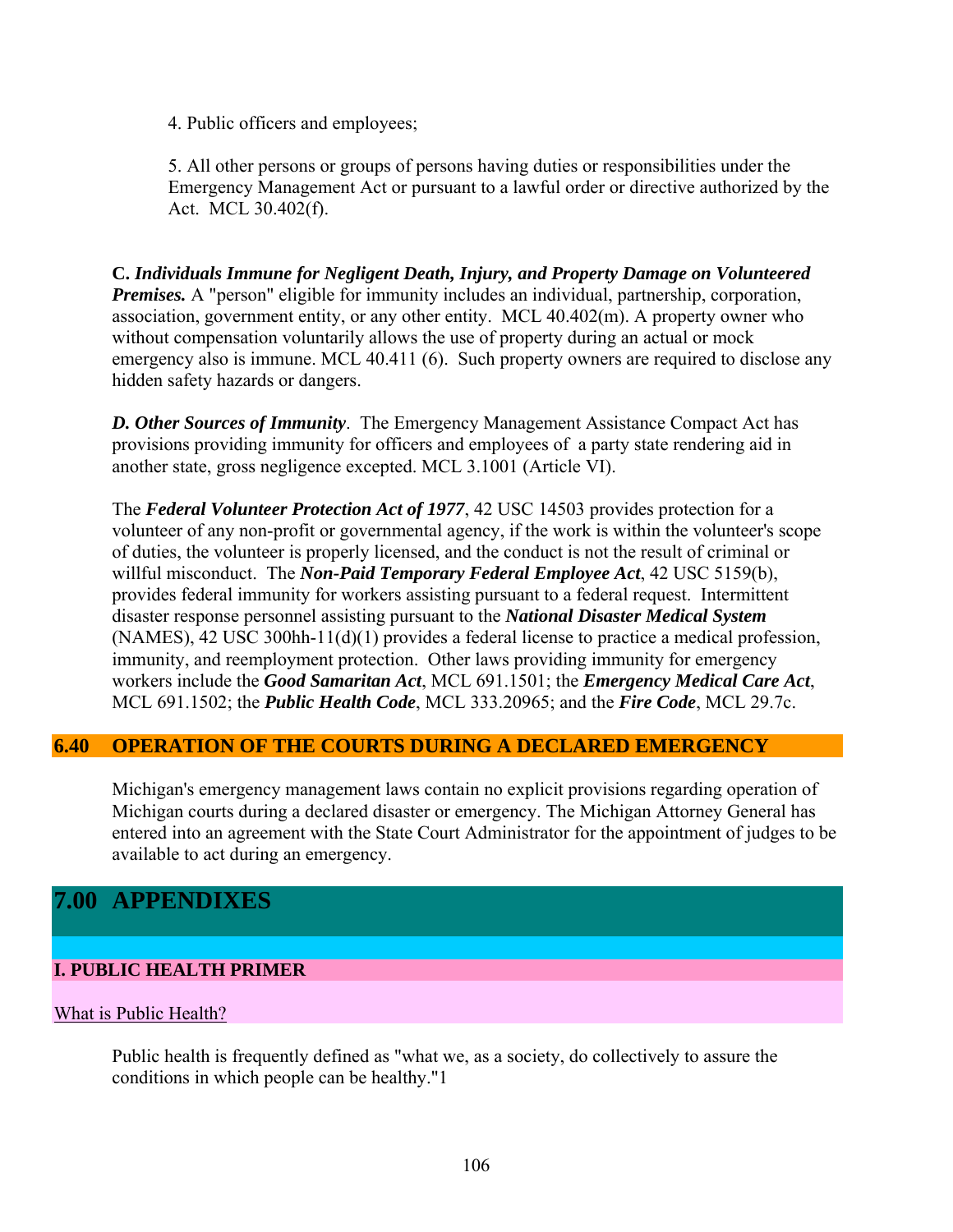In first proposing this definition nearly twenty years ago, the Institute of Medicine stressed three key components of public health. First, the mission of public health is to fulfill society's interest in assuring the conditions in which people can be healthy. Second, the substance of public health is organized community efforts aimed at the prevention of disease and the promotion of health. Third, the organizational framework of public health encompasses both activities undertaken within the formal structures of government and the associated efforts of private organizations and individuals.2

Although public health draws upon numerous scientific disciplines, its core science is epidemiology, the study of disease within populations and the factors that determine disease spread. In contrast to the practice of medicine, which is concerned with the health and treatment of individuals, public health is dedicated to promoting the health of the population as a whole. For example, while medical explanations for death focus on pathological causes, such as cancer or heart disease, public health seeks to understand why these pathologies exist in society and the societal measures capable of reducing or eliminating them. To attain this understanding, public health agents examine the environmental, social, and behavioral factors that contribute to disease, such as pollutant levels, diet patterns, and tobacco use.3 These data are then used to craft public health interventions, such as regulation of industrial emissions, school cafeteria nutrition requirements, and targeted smoking cessation programs. Scientific knowledge is, therefore, the foundation of public health decision-making.

In practice, public health encompasses an extremely broad range of activities, varying across the country with geography, community demographics, and resource availability. The public health priorities of New York City, for example, differ in many respects from those of rural Michigan towns. Still, it is possible to identify several essential public health activities and services:

 *Monitoring community health status* (data collection, vital statistics, health interview surveys, health trends analyses);

 *Diagnosing and investigating health problems* (disease screening, laboratory analyses, epidemiology);

*Informing and educating people about health* (health promotion, disease prevention, tobacco cessation campaigns);

*Mobilizing community partnerships to improve health* (joint drafting of legislation by legislative and public health officials, utilization of physician associations for public education, needle distribution programs at AIDS clinics);

 *Developing and enforcing health and safety protections* (food and milk control, product safety requirements, premises inspections, sewage disposal, water quality monitoring, hazardous waste management);

 *Linking people to needed personal health services* (maternal and child health interventions, immunizations, substance abuse and mental illness treatment, home health programs);

 *Assuring a competent health workforce* (licensing, development of competency sets, public health school curriculum recommendations);

 *Fostering health-enhancing public policies* (seat-belt and motorcycle helmet laws, public smoking bans, health care for the indigent, needle exchange programs)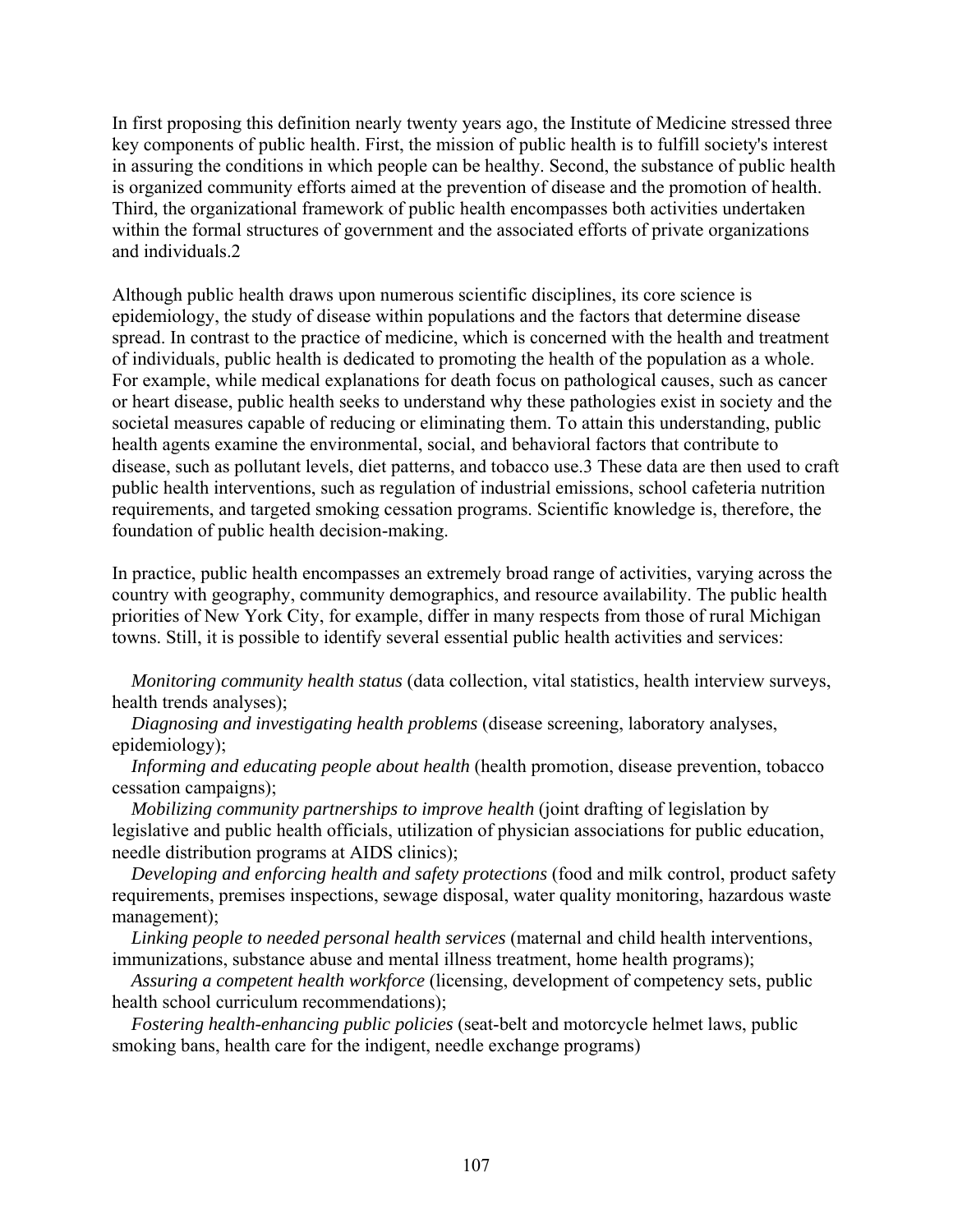*Evaluating the quality and effectiveness of services* (monitoring of health indicators such as immunization rates, prevalence of sexually-transmitted diseases, and number of teenage pregnancies, assessment of pulmonary disease following institution of public smoking bans); and *Researching new insights and innovations* (publicly- and privately-funded commissions on disease factors and treatments; intervention comparisons).4

#### B. A Brief History of Public Health

Organized community efforts have long been utilized to protect the public's health. Quarantineand isolation-type measures were used as early as 532 B.C.E., when the Emperor Justinian of the Eastern Roman Empire commanded that persons arriving into the Empire's capital city from contaminated localities be housed in special cleansing facilities.5 During the fourteenth and fifteenth centuries, ships entering the port of Venice from certain localities were forced to remain offshore, in isolation, for a period of forty days (*quaranta giorni*) before persons and goods were permitted to debark.6 Other ports and cities throughout Europe and Asia developed similar isolation procedures in subsequent centuries.7 In eighteenth-century America, isolation and quarantine were also widely used to contain disease, and these measures were enforced by appointed councils.8 At the same time, municipalities and local governments began to undertake programs to address the welfare of their most vulnerable citizens. Public hospitals were established to care for the physically ill, and the first public hospital for the mentally ill was founded in Williamsburg, Virginia in 1773.9

The nineteenth century marked the onset of the sanitary movement, often referred to as the "Great Sanitary Awakening." State and local governments began to focus on the environment as a source of disease, a particular challenge in the face of increasing urbanization and industrialization. The public health community also began to utilize health records and vital statistics to influence public policy. Sanitary surveys were performed in both London and Massachusetts during the mid-1800s, and their accompanying reports publicized the poor living conditions in urbanized areas and the disparate health status among socioeconomic classes.10 These reports emphasized the need for proper drainage systems and waste disposal mechanisms and recommended the establishment of state and local boards of health to enforce sanitary regulations. Consequently, the first public agency for health, the New York City Health Department, was established in 1866, followed by the Massachusetts State Board of Health in 1869.11 By the end of the nineteenth century, more than 40 states and localities had established health departments.12

In 1877, Louis Pasteur discovered that anthrax was caused by a bacterium, ushering in the era of bacteriology and, simultaneously, revolutionizing disease control. Public health laboratories were created in state and local health departments to identify biological causes of disease. Science became the basis of public health, and individuals, in addition to the environment, came to be viewed as agents of disease. Accordingly, the early twentieth century saw a renewed focus on individual treatment and the rise of mandatory disease reporting laws, sexual contact tracing, therapeutic clinics, and educational programs.13 Consistent with the overarching political philosophy of the times, the federal government's role in public health increased dramatically during the middle of the twentieth century. In 1930, the national laboratory was relocated to Washington, D.C. and renamed the National Institutes of Health (NIH). The Centers for Disease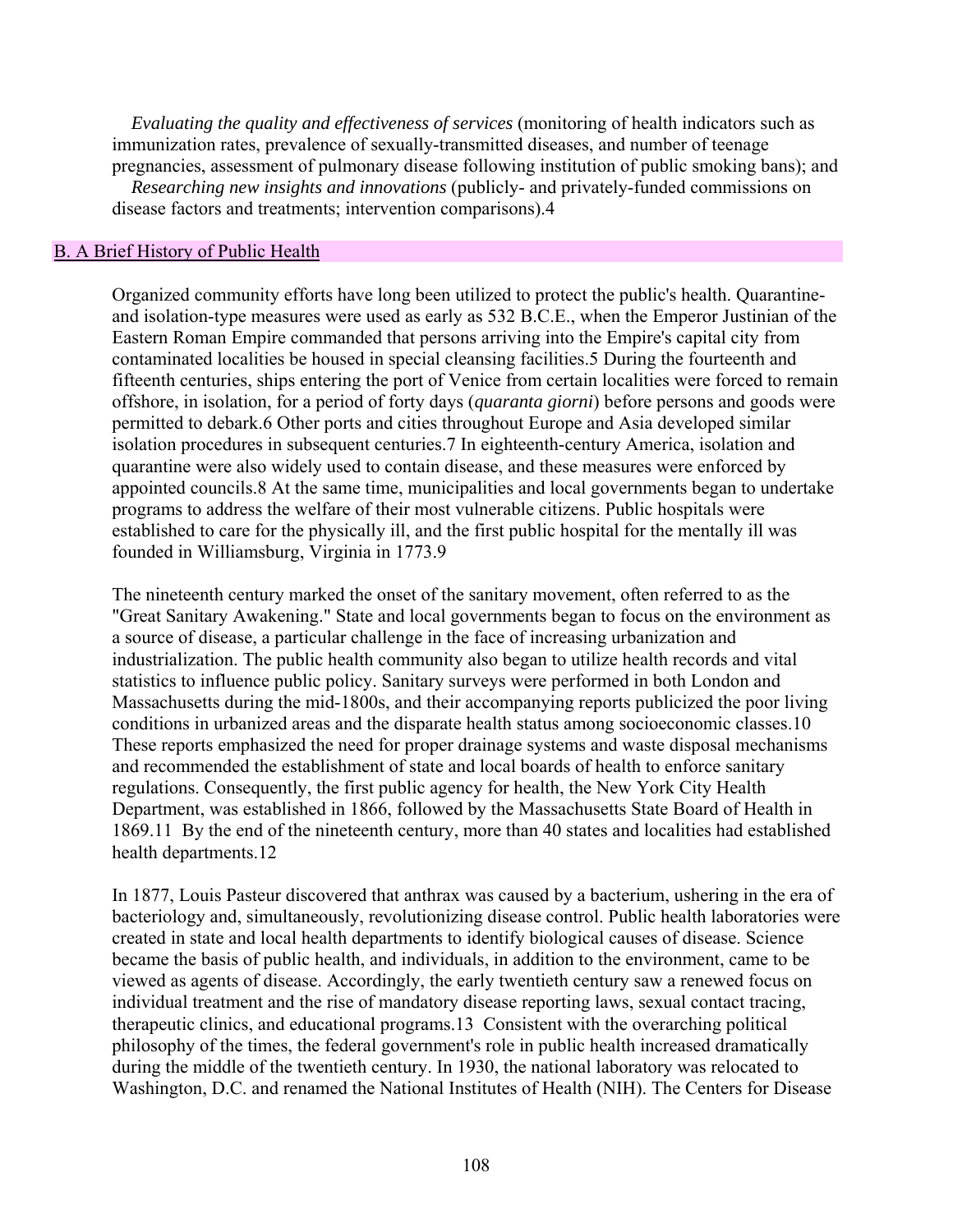Control and Prevention (CDC) and the National Center for Health Statistics were founded during World War II. The federal government asserted jurisdiction over adulterated food, established national standards for drinking water, and provided states financial support for public health training.14 At the end of the twentieth century, federal involvement in public health dwindled as the rhetoric of cost containment and small government gained popularity. The federal government delegated public health decision-making to states in the form of block grants, leading to the varied public health systems seen across America today.15 As early as 1988, the Institute of Medicine reported that the American public health system was in "disarray," unable to respond effectively to current and emerging public health threats and unnecessarily threatening the public's health and safety.16 Although the events of September 2001, the subsequent anthrax mailings, and the 2003 global outbreak of Severe Acute Respiratory Syndrome (SARS) reinvigorated federal involvement in the public health arena, the vast majority of public health decision-making remains at the state and local levels.17

#### C. The Role of Government in Public Health

Although the Institute of Medicine has acknowledged the role of private organizations and individuals in public health, it has repeatedly reaffirmed the central role of government public health agencies as providers of vital services and guardians of the public health mission.18 Democratically elected governments are alone legitimately capable of undertaking community activity on behalf of the public.19 Based upon this truth, several commentators have proposed narrower conceptions of public health, one of which limits "public health" to "public officials taking appropriate measures pursuant to specific legal authority, after balancing private rights and public interests, to protect the health of the public."20

Regardless of the exclusivity accorded them, government public health agencies serve three core public health functions. First, government agencies are responsible for *assessment* of the health of the communities they serve. To this end, government agencies collect data, conduct epidemiological investigations, and monitor and publish health statistics. Research endeavors are also critical components of assessment. Second, government agencies must actively engage in *policy development* using the scientific knowledge they gain through assessment. Given the constant political struggle for resources, these policy development efforts are most successful when strategic in nature and appropriately prioritized. Third, and finally, government agencies have a duty to provide *assurance* to their communities in the form of services, legislative action, and partnership development. These assurances should include the guaranteed provision of essential health services for the indigent and socially-dependent.21

As indicated above, states are the "central force" in public health,22 exercising their constitutionally-reserved police powers and *parens patriae* powers to protect the public's health, safety, and welfare.23 Currently, each state has a designated agency for public health. However, states delegate many of their public health responsibilities to localities, whose public health departments vary extensively in organizational structure and may serve municipalities, single counties, or combinations of counties.24 Federal entities, such as the Public Health Service of the Department of Health and Human Services and the CDC, exist primarily to provide resources and knowledge support to state and local public health agencies.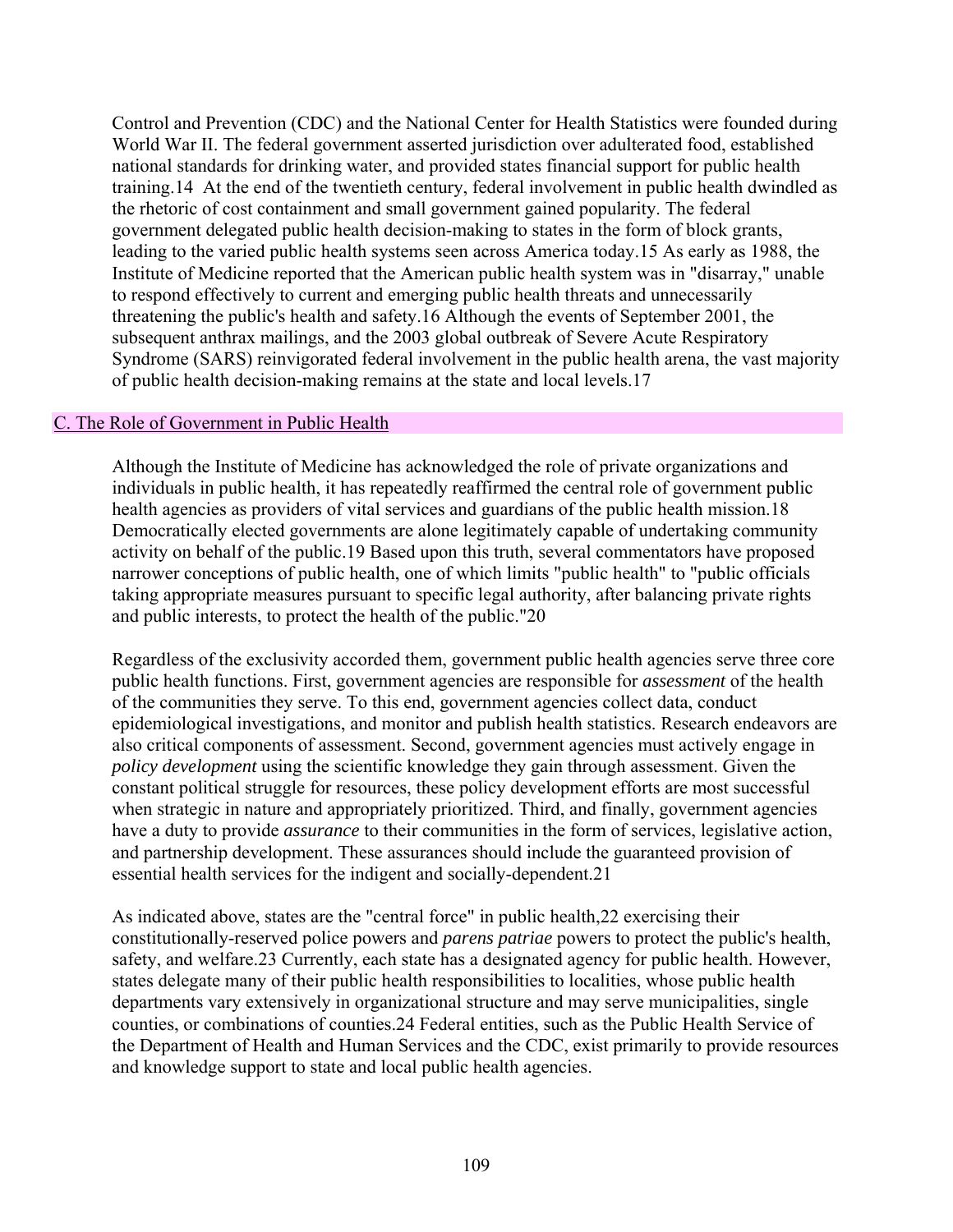#### D. Public Health and Individual Rights

While science forms the basis of public health decision-making in theory, public values and popular opinions determine the feasibility of many public health activities in practice.25 The power of governmental agencies to coerce individual behavior in the name of community welfare is inherent within public health.26 Disease reporting requirements impinge upon privacy; mandatory testing and screening curtails autonomy; environmental and industrial regulations impact property and economic interests; and isolation and quarantine restrict liberty.27 In this sense, public health and the notions of individualism central to American society coexist in a state of constant tension.

This tension suggests that public health activities are most likely to gain popular support when they reflect an appropriate balancing of community and individual interests. For example, quarantine of individuals exposed to tuberculosis, a highly contagious disease, may be appropriate in certain circumstances, while quarantine of individuals exposed to anthrax, a disease that cannot be transmitted from person to person, is not. In the latter case, it would be improper for the government to restrain an individual's liberty when his freedom of movement poses no danger to society. Of course, there are many cases in which the appropriate balance between community and individual interests is more difficult to discern. Is an individual properly subjected to quarantine for an extended period of time entitled to government compensation and job protection? What is the appropriate penalty for an individual who violates an appropriate quarantine order? May an individual be forced to undergo mandatory testing and treatment during a public health emergency? What type of procedural due process protections are individuals entitled to in the context of mass quarantine and isolation orders?

Public health law is concerned with the ongoing struggle to reconcile these competing individual and community interests in the context of public health activities. As recently suggested:

Public health law [encompasses] legal powers and duties of the state to assure the conditions for people to be healthy (*e.g.*, to identify, prevent, and ameliorate risks to health in the population) and the limitations on the power of the state to constrain the autonomy, privacy, liberty, proprietary, or other legally protected interests of individuals for the protection or promotion of community health.28

Though perhaps not identified as such, public health issues have long been present on court dockets.29 Legal issues such as nuisance abatement, civil commitment, and sentencing of mentally ill or substance-addicted individuals all reflect public health concerns. However, as recently noted by one commentator, "there appear to be few, if any, published manuals on public health emergency law for government and hospital attorneys, 'bench books' for judges to brief themselves on evidentiary standards for public health search warrants and quarantine orders, or databases of extant state and municipal public health emergency statutes and regulations."30 The renewed focus on public health law prompted by concerns about bioterrorism and emerging infectious diseases presents an opportunity for judges and lawyers to familiarize themselves with the body of public health law and develop new legal approaches to current public health problems.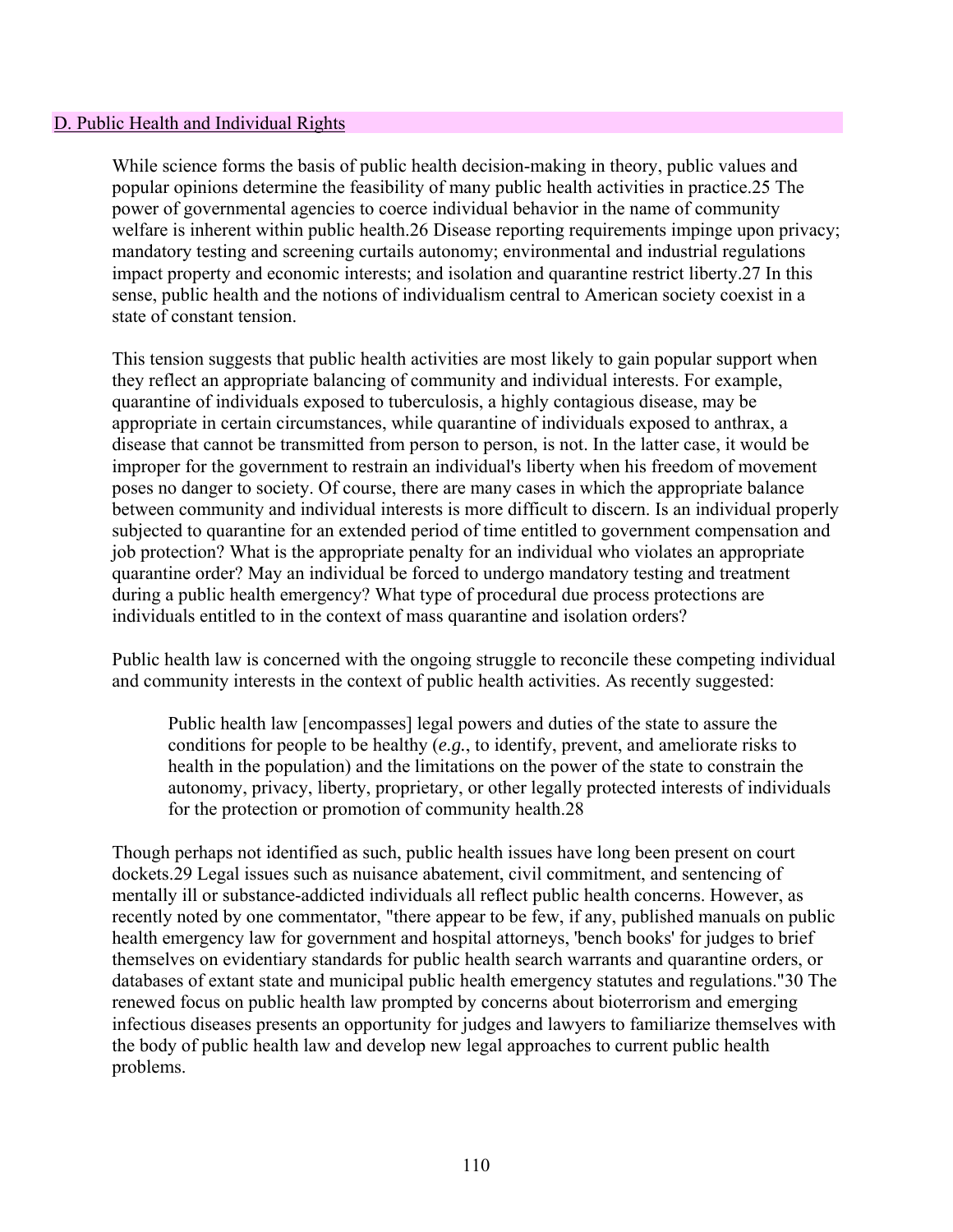**(1)** INST. OF MEDICINE, THE FUTURE OF THE PUBLIC'S HEALTH IN THE 21ST CENTURY 2 (National Academies Press 2003) [*hereinafter* INST. OF MEDICINE 2003]. **(2)** *See* INST. OF MEDICINE, THE FUTURE OF PUBLIC HEALTH 38-42 (National Academies Press 1988) [*hereinafter* INST. OF MEDICINE 1988]. **(3)** *See* LAWRENCE O. GOSTIN, PUBLIC HEALTH LAW: POWER, DUTY, RESTRAINT 14 (University of California Press 2000). **(4)** *See* INST. OF MEDICINE 2003, *supra* note 1, at 31-33; INST. OF MEDICINE 1988, *supra* note 2, at 87-98; GOSTIN, *supra* note 3, at 17; INST. OF MEDICINE, WHO WILL KEEP THE PUBLIC HEALTHY: EDUCATING PUBLIC HEALTH PROFESSIONALS FOR THE 21ST CENTURY (National Academies Press 2003). **(5)** *See* INST. FOR BIOETHICS, HEALTH POLICY & LAW, UNIVERSITY OF LOUISVILLE SCHOOL OF MEDICINE, QUARANTINE & ISOLATION: LESSONS LEARNED FROM SARS – A REPORT TO THE CENTERS FOR DISEASE CONTROL & PREVENTION 17 (2003). **(6)** *See id.*  **(7)** *See id.*, at 17-19. **(8)** *See* INST. OF MEDICINE 1988, *supra* note 2, at 57. **(9)** *See id.*, at 57-58. **(10)** *See id.*, at 59-61 (discussing Edwin Chadwick's *General Report on the Sanitary Conditions of the Labouring Population of Great Britain* (1842), John Griscom's *The Sanitary Condition of the Labouring Population of New York* (1848), and Lemuel Shattuck's *Report of the Massachusetts Sanitary Commission*   $(1850)$ ). **(11**) *See id.*, at 61. **(12**) *See id.*  **(13)** *See id.*, at 63-66; GOSTIN, *supra* note 3, at 10 **(14)** *See* INST. OF MEDICINE 1988, *supra* note 2, at 67-68; GOSTIN, *supra* note 3, at 10-11. **(15)** *See* INST. OF MEDICINE 1988, *supra* note 2, at 70-71. **(16**) *See id.*, at 1-2. **(17)** *See* INST. OF MEDICINE 2003, *supra* note 1, at 26-28. **(18)** *See id.*, at 101-104; INST. OF MEDICINE 1988, *supra* note 2, at 7. **(19)** *See* GOSTIN, *supra* note 3, at 8. **(20)** Mark A. Rothstein, *Rethinking the Meaning of Public Health*, 30 J. L. MED. & ETHICS 144 (2002); *see also* Lawrence O. Gostin, *Public Health, Ethics, and Human Rights: A Tribute to the Late Jonathan Mann*, 29 J. L. MED. & ETHICS 121 (2001). **(21)** *See* INST. OF MEDICINE 1988, *supra* note 2, at 7-12, 44-47. **(22)** *Id.*, at 8. **(23)** *See* U.S. CONST., amend. X; GOSTIN, *supra* note 3, at 25-59. **(24)** *See* INST. OF MEDICINE 2003, *supra* note 1, at 108-110; INST. OF MEDICINE 1988, *supra* note 2, at 78. **(25**) *See* INST. OF MEDICINE 2003, *supra* note 1, at 23-26; INST. OF MEDICINE 1988, *supra* note 2, at 3. **(26)** *See* GOSTIN, *supra* note 3, at 18-21; Rothstein, *supra* note 19, at 146. **(27)** *See* GOSTIN, *supra* note 3, at 20. **(28)** *See id.*, at 4. **(29)** *See, e.g.,* INST. OF MEDICINE 2003, *supra* note 1, at 104. **(30**) Anthony D. Moulton *et al.*, *What is Public Health Legal Preparedness?*, 31 J. L. MED. & ETHICS 672

(2003).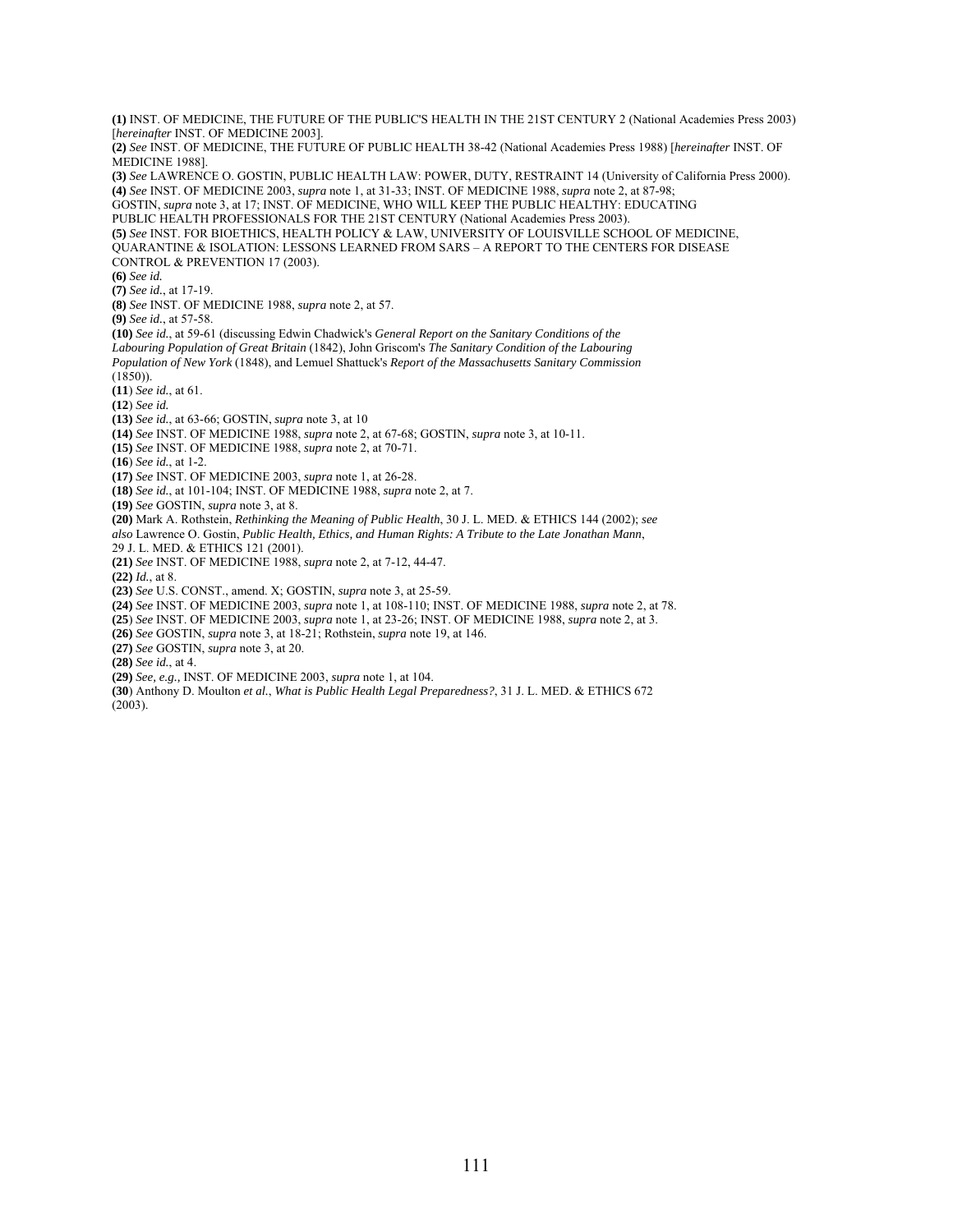# **II. PUBLIC HEALTH GLOSSARY A**

| acute             | Of rapid onset; brief. An acute condition may, but need not necessarily, be<br>severe.<br>STEDMAN'S MEDICAL DICTIONARY (27th ed. 2000).                                                                                                                                                                                                                                                                                                                                                                                                                                                                                                                                                                                                                                                                                                                                                                                                                                                                                                                                                                                                                                                                                                                                                                                                                                                                                                                                                                                                                                                                                                                                                                |
|-------------------|--------------------------------------------------------------------------------------------------------------------------------------------------------------------------------------------------------------------------------------------------------------------------------------------------------------------------------------------------------------------------------------------------------------------------------------------------------------------------------------------------------------------------------------------------------------------------------------------------------------------------------------------------------------------------------------------------------------------------------------------------------------------------------------------------------------------------------------------------------------------------------------------------------------------------------------------------------------------------------------------------------------------------------------------------------------------------------------------------------------------------------------------------------------------------------------------------------------------------------------------------------------------------------------------------------------------------------------------------------------------------------------------------------------------------------------------------------------------------------------------------------------------------------------------------------------------------------------------------------------------------------------------------------------------------------------------------------|
| adenopathy        | Swelling or diseased enlargement of the lymph nodes.<br>STEDMAN'S MEDICAL DICTIONARY (27th ed. 2000).                                                                                                                                                                                                                                                                                                                                                                                                                                                                                                                                                                                                                                                                                                                                                                                                                                                                                                                                                                                                                                                                                                                                                                                                                                                                                                                                                                                                                                                                                                                                                                                                  |
| aerosolize        | To disperse a substance as particles in air.<br>OXFORD ENGLISH DICTIONARY (2d. ed. 1989).                                                                                                                                                                                                                                                                                                                                                                                                                                                                                                                                                                                                                                                                                                                                                                                                                                                                                                                                                                                                                                                                                                                                                                                                                                                                                                                                                                                                                                                                                                                                                                                                              |
| analytic validity | An index of how well a test measures the property or characteristic it is<br>intended to measure. Analytic validity of a test is affected by the technical<br>accuracy and reliability of the testing procedure, and also by the quality of<br>the laboratory processes (including specimen handling).<br>STEDMAN'S MEDICAL DICTIONARY (27th ed. 2000); NAT'L CANCER INSTS., U.S. NAT'L INSTS. OF<br>HEALTH, Cancer Genetics Overview, at<br>http://www.cancer.gov/cancertopics/pdq/genetics/overview#Section_10 (last modified Dec. 18,<br>2003).                                                                                                                                                                                                                                                                                                                                                                                                                                                                                                                                                                                                                                                                                                                                                                                                                                                                                                                                                                                                                                                                                                                                                     |
| anthrax           | A disease caused by the bacterium Bacillus anthracis. Anthrax cannot be<br>transmitted from person-to-person. There are three distinct types of<br>anthrax:<br><b>cutaneous:</b> An infection of the skin by <i>B. anthracis</i> , producing a<br>characteristic lesion that begins as a papule and soon becomes a vesicle<br>and breaks, discharging a bloody liquid. Approximately 36 hours after<br>infection, the vesicle becomes a bluish-black dead mass. Cutaneous<br>anthrax infection is usually accompanied by high fever, vomiting, profuse<br>sweating, and extreme prostration, but is rarely fatal.<br>(gastro)intestinal: An infection of the digestive track caused by eating<br>foods contaminated with B. <i>anthracis</i> . Gastrointestinal anthrax is usually<br>accompanied by chill, high fever, pain in the head, back, and extremities,<br>vomiting, bloody diarrhea, cardiovascular collapse, and, frequently,<br>hemorrhages from the mucous membranes and the skin; gastrointestinal<br>anthrax is often fatal.<br><b>inhalation (pulmonary):</b> An infection of the lungs caused by the<br>inhalation of particles containing <i>B. anthracis</i> . Inhalation anthrax is<br>usually accompanied by an initial chill followed by pain in the back and<br>legs, rapid respiration, shortness of breath, cough, fever, rapid pulse, and<br>extreme cardiovascular collapse; inhalation anthrax is frequently fatal.<br>STEDMAN'S MEDICAL DICTIONARY (27th ed. 2000); CTRS. FOR DISEASE CONTROL &<br>PREVENTION,<br>DEPT. OF HEALTH & HUMAN SERVS., Anthrax: What You Need to Know, at<br>http://www.bt.cdc.gov/agent/anthrax/needtoknow.asp (last modified July 31, 2003). |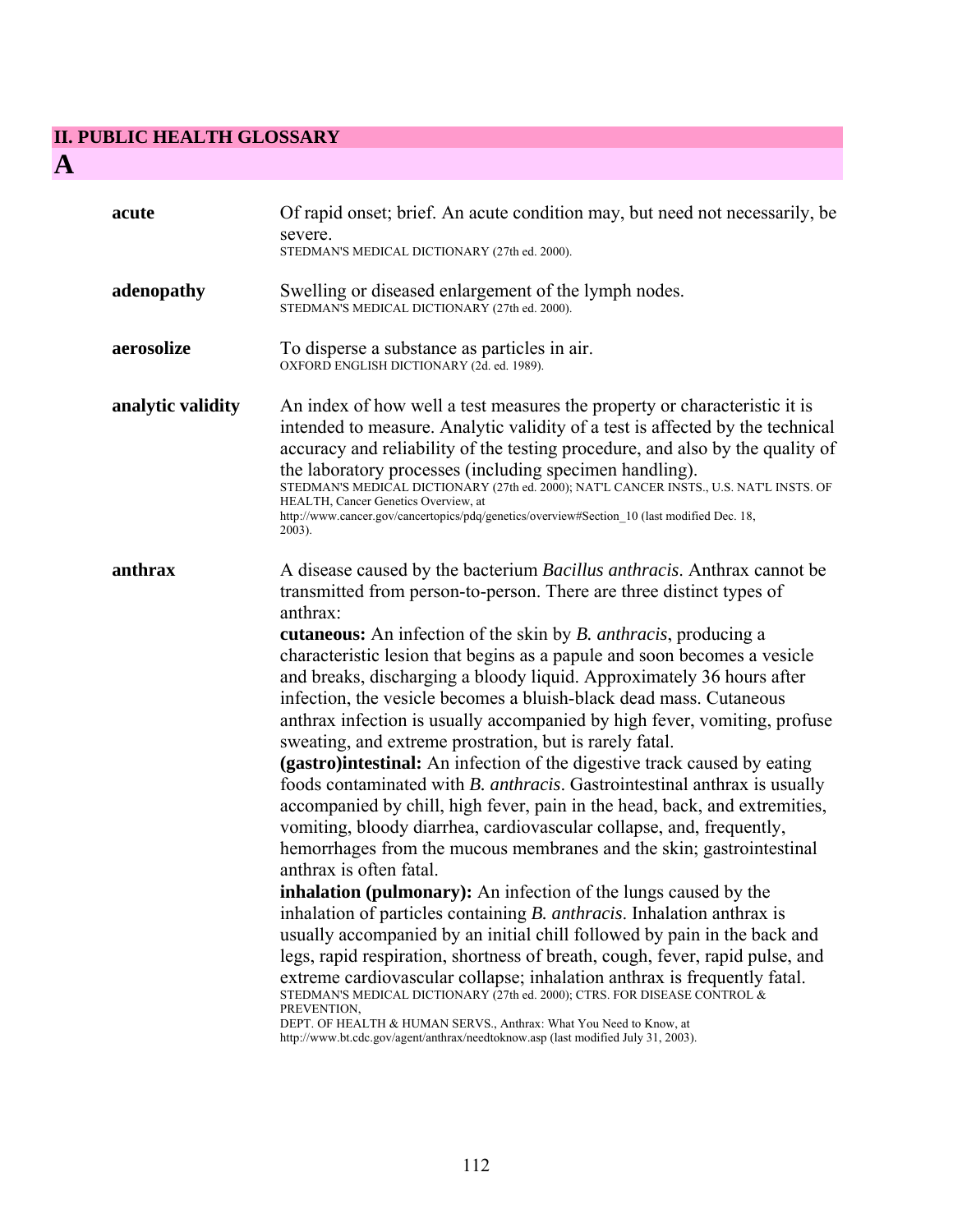| antibody (Ab)  | A molecule located in the blood or other body fluids that is produced in<br>response to an antigen. An antibody reacts specifically with its<br>corresponding antigen.<br>STEDMAN'S MEDICAL DICTIONARY (27th ed. 2000).                                                                                                                                                                                                                                                                                                                                                                                        |
|----------------|----------------------------------------------------------------------------------------------------------------------------------------------------------------------------------------------------------------------------------------------------------------------------------------------------------------------------------------------------------------------------------------------------------------------------------------------------------------------------------------------------------------------------------------------------------------------------------------------------------------|
| antigen $(Ag)$ | A foreign organism or substance or aberrant native cell that induces the<br>production of its corresponding antibody when introduced into an<br>organism. Production of the corresponding antibodies occurs following an<br>antigen-specific latent period, which typically lasts days or weeks.<br>STEDMAN'S MEDICAL DICTIONARY (27th ed. 2000).                                                                                                                                                                                                                                                              |
| antitoxin      | An antibody formed in response to an antigen that is a poisonous<br>biological substance. An antitoxin neutralizes the effect of the poison.<br>STEDMAN'S MEDICAL DICTIONARY (27th ed. 2000).                                                                                                                                                                                                                                                                                                                                                                                                                  |
| asymptomatic   | Without symptoms.<br>STEDMAN'S MEDICAL DICTIONARY (27th ed. 2000).                                                                                                                                                                                                                                                                                                                                                                                                                                                                                                                                             |
| ataxia         | An inability to coordinate voluntary muscle movement.<br>STEDMAN'S MEDICAL DICTIONARY (27th ed. 2000).                                                                                                                                                                                                                                                                                                                                                                                                                                                                                                         |
|                |                                                                                                                                                                                                                                                                                                                                                                                                                                                                                                                                                                                                                |
| bacterium      | A single-celled microorganism that reproduces by cell division.<br>STEDMAN'S MEDICAL DICTIONARY (27th ed. 2000); CTRS. FOR DISEASE CONTROL &<br>PREVENTION, DEPT. OF HEALTH & HUMAN SERVS., Anthrax: What You Need to Know, at<br>http://www.bt.cdc.gov/agent/anthrax/needtoknow.asp (last modified July 31, 2003).                                                                                                                                                                                                                                                                                            |
| botulism       | An illness caused by the toxin produced by the bacterium <i>Clostridium</i><br><i>botulinum</i> . Botulism is typically caused by ingestion of the pre-formed C.<br><i>botulinum</i> toxin; wound botulism may occur when wounds are infected<br>with toxin-secreting C. botulinum bacteria. Botulism is characterized by<br>severe paralysis and is often fatal.<br>STEDMAN'S MEDICAL DICTIONARY (27th ed. 2000); CTRS. FOR DISEASE CONTROL &<br>PREVENTION,<br>DEPT. OF HEALTH & HUMAN SERVS., Facts About Botulism, at<br>http://www.bt.cdc.gov/agent/botulism/factsheet.asp (last modified Oct. 14, 2001). |
| brachycardia   | Slowness of the heartbeat; typically less than 50 beats per minute.<br>STEDMAN'S MEDICAL DICTIONARY (27th ed. 2000).                                                                                                                                                                                                                                                                                                                                                                                                                                                                                           |
| bradycardia    | See brachycardia.                                                                                                                                                                                                                                                                                                                                                                                                                                                                                                                                                                                              |
| brucellosis    | An infectious disease caused by the bacterium <i>Brucella</i> , of which the most<br>common species are <i>B. melitensis</i> , <i>B. abortis</i> , <i>B. canis</i> , and <i>B. suis</i> . The<br><i>Brucella</i> bacterium is primarily transmitted among animals and is<br>transmitted to humans upon contact with infected animals or ingestion of<br>infected meats. Brucellosis is characterized by fever, sweating, weakness,<br>aches, and pains; in rare cases, severe infections of the central nervous<br>systems or lining of the heart may occur, leading to death. Brucellosis is                  |

113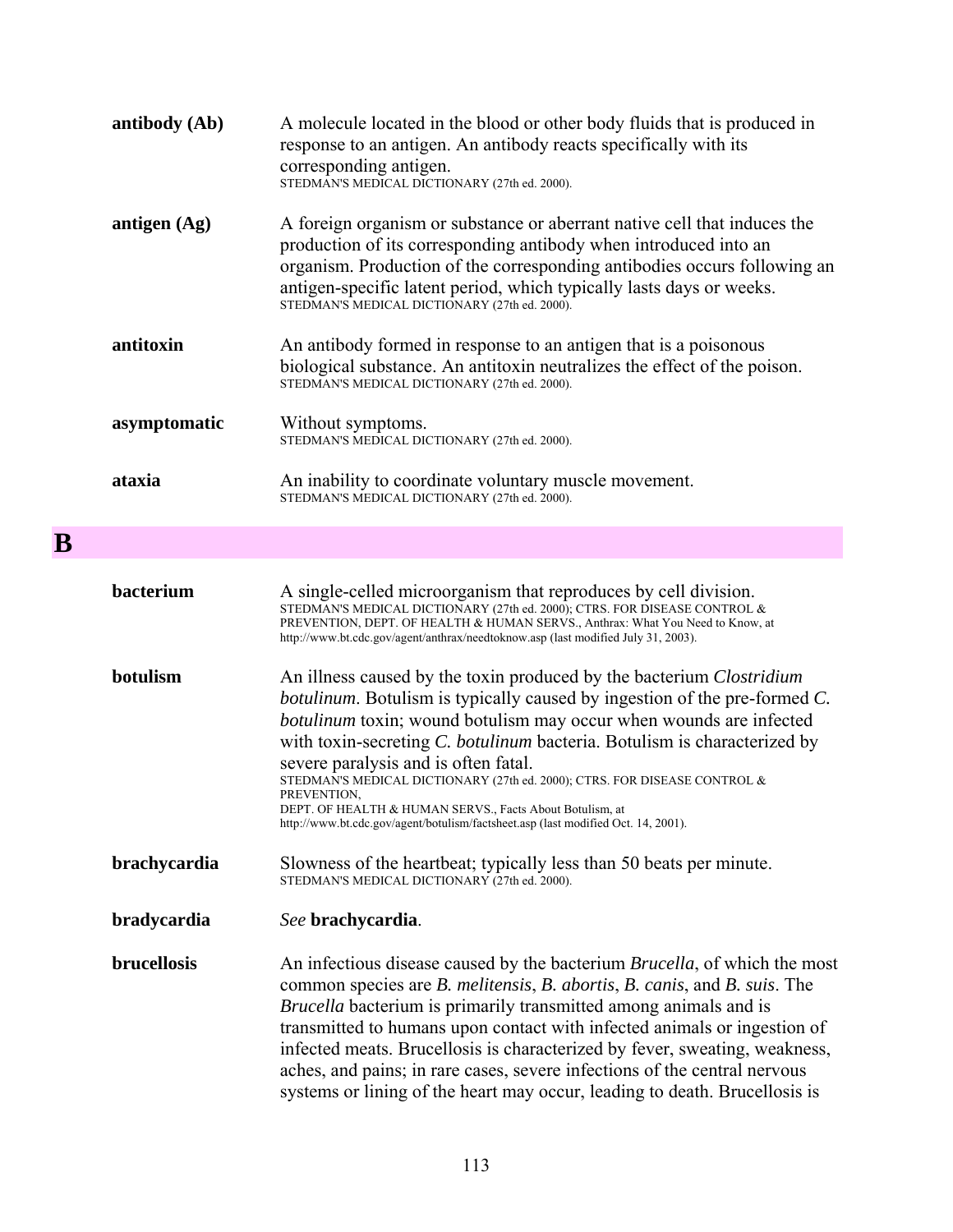transmitted through breast-feeding, sexual intercourse, and, rarely, direct person-to-person contact.

STEDMAN'S MEDICAL DICTIONARY (27th ed. 2000); DIV. OF BACTERIAL & MYCOTIC DISEASES, CTRS. FOR DISEASE CONTROL & PREVENTION, DEPT. OF HEALTH & HUMAN SERVS., Brucellosis, at http://www.cdc.gov/ncidod/dbmd/diseaseinfo/brucellosis\_g.htm (last modified Feb. 17, 2004).

# **C**

| capillary         | A small blood vessel.<br>STEDMAN'S MEDICAL DICTIONARY (27th ed. 2000).                                                                                                                                                                                                                                                                                                                                                                                                                                                                                                                                                                                                                                                                                                                                                                                                                                                                                                                                                                                                                     |
|-------------------|--------------------------------------------------------------------------------------------------------------------------------------------------------------------------------------------------------------------------------------------------------------------------------------------------------------------------------------------------------------------------------------------------------------------------------------------------------------------------------------------------------------------------------------------------------------------------------------------------------------------------------------------------------------------------------------------------------------------------------------------------------------------------------------------------------------------------------------------------------------------------------------------------------------------------------------------------------------------------------------------------------------------------------------------------------------------------------------------|
| case              | An instance of disease; a patient.<br>STEDMAN'S MEDICAL DICTIONARY (27th ed. 2000).                                                                                                                                                                                                                                                                                                                                                                                                                                                                                                                                                                                                                                                                                                                                                                                                                                                                                                                                                                                                        |
| chickenpox        | An acute contagious disease, usually occurring in children, caused<br>(varicella) by the Varicellovirus, a member of the family <i>Herpesviridae</i> .<br>Chickenpox is marked by a sparse eruption of papules, usually on the face,<br>scalp, and/or trunk. The papules become vesicles and then pustules, like<br>that of smallpox although less severe and varying in stages. Chickenpox<br>has an incubation period of approximately 14 to 17 days and is usually<br>accompanied by mild constitutional symptoms. In severe cases, most<br>frequently in adults, chickenpox may lead to bacterial infection of the<br>skin, swelling of the brain, and/or pneumonia. Chickenpox is highly<br>contagious and is spread by coughing or sneezing. The varicella vaccine is<br>available to prevent chickenpox.<br>STEDMAN'S MEDICAL DICTIONARY (27th ed. 2000); NAT'L IMMUNIZATION PROGRAM, CTRS.<br>FOR DISEASE CONTROL & PREVENTION, DEPT. OF HEALTH & HUMAN SERVS., Varicella - In<br>Short, at http://www.cdc.gov/nip/diseases/varicella/vac-chart.htm (last modified Feb. 15, 2001). |
| cholera           | An acute epidemic infectious disease caused by infection of the intestine<br>with the bacterium Vibrio cholerae. Cholera is characterized by profuse<br>watery diarrhea, extreme loss of fluid and electrolytes, dehydration, and<br>collapse. If untreated, cholera may lead to shock and death. Cholera is<br>transmitted by drinking water or consuming foods contaminated with V.<br><i>cholerae</i> bacteria.<br>STEDMAN'S MEDICAL DICTIONARY (27th ed. 2000); DIV. OF BACTERIAL & MYCOTIC DISEASES,<br>CTRS. FOR DISEASE CONTROL & PREVENTION, DEPT. OF HEALTH & HUMAN SERVS., Cholera, at<br>http://www.cdc.gov/ncidod/dbmd/diseaseinfo/cholera_g.htm (last modified Feb. 17, 2004).                                                                                                                                                                                                                                                                                                                                                                                                |
| clinical utility  | The likelihood that a test will, by prompting an intervention, result in an<br>improved health outcome. The clinical utility of a test is based on the<br>health benefits of the interventions offered to persons with positive test<br>results.<br>STEDMAN'S MEDICAL DICTIONARY (27th ed. 2000); NAT'L CANCER INSTS., U.S. NAT'L INSTS. OF<br>HEALTH, Cancer Genetics Overview, at<br>http://www.cancer.gov/cancertopics/pdq/genetics/overview#Section_10 (last modified Dec. 18, 2003).                                                                                                                                                                                                                                                                                                                                                                                                                                                                                                                                                                                                  |
| clinical validity | The predictive value of a test for a given clinical outcome (e.g., the<br>likelihood that cancer will develop in someone with a positive test).<br>Clinical validity is, in large measure, determined by the ability of a test to<br>accurately identify people with a defined clinical condition.                                                                                                                                                                                                                                                                                                                                                                                                                                                                                                                                                                                                                                                                                                                                                                                         |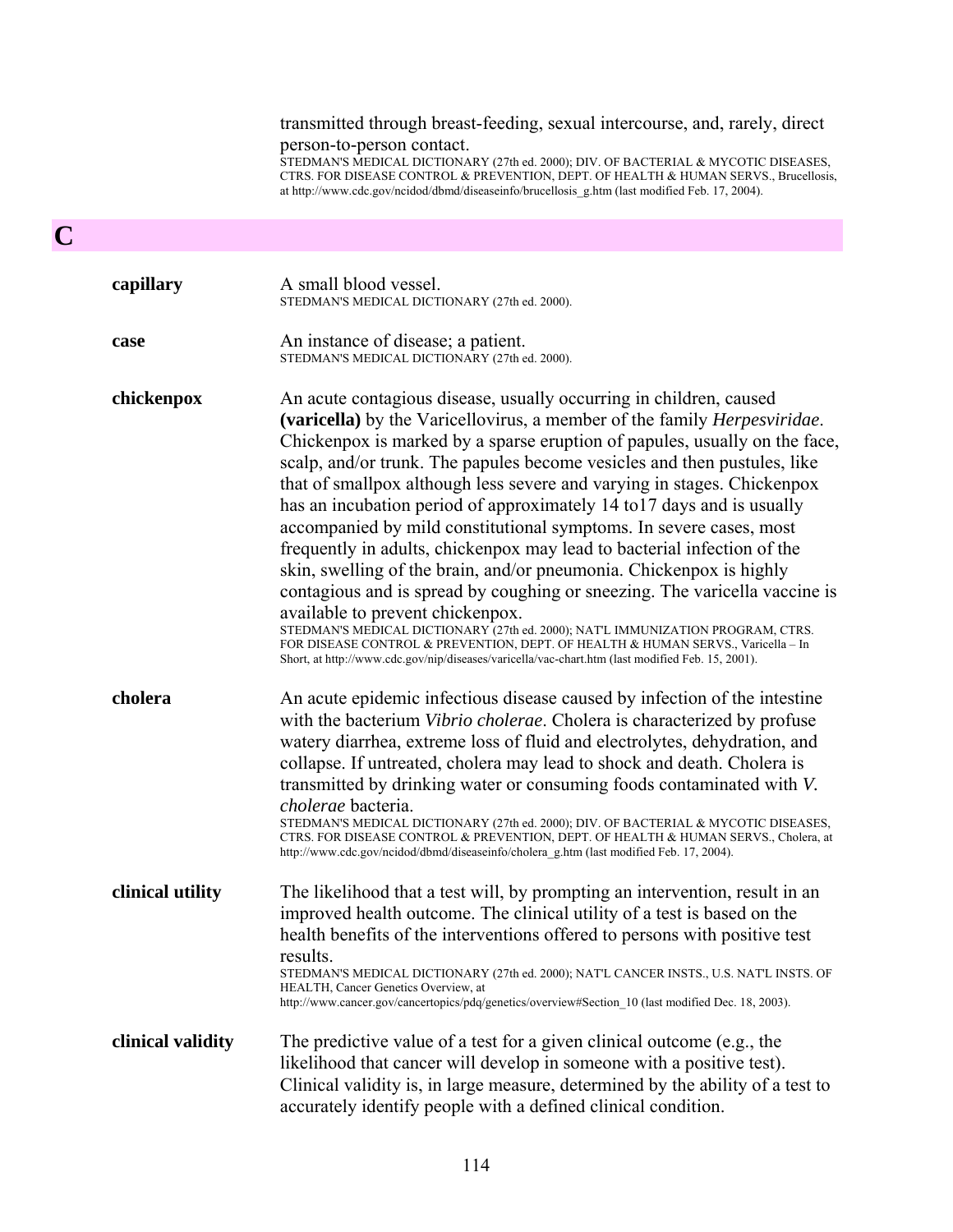|                            | STEDMAN'S MEDICAL DICTIONARY (27th ed. 2000); NAT'L CANCER INSTS., U.S. NAT'L INSTS. OF<br>HEALTH, Cancer Genetics Overview, at<br>http://www.cancer.gov/cancertopics/pdq/genetics/overview#Section_10 (last modified Dec. 18, 2003).                                                                                                                                                                                                                                                                                                                                                                                                                                                                                                                                                                                                                                                                                                                                                                                                                                                                                                                                                                                                                                                                                                                                                                                                                                                                                                                      |
|----------------------------|------------------------------------------------------------------------------------------------------------------------------------------------------------------------------------------------------------------------------------------------------------------------------------------------------------------------------------------------------------------------------------------------------------------------------------------------------------------------------------------------------------------------------------------------------------------------------------------------------------------------------------------------------------------------------------------------------------------------------------------------------------------------------------------------------------------------------------------------------------------------------------------------------------------------------------------------------------------------------------------------------------------------------------------------------------------------------------------------------------------------------------------------------------------------------------------------------------------------------------------------------------------------------------------------------------------------------------------------------------------------------------------------------------------------------------------------------------------------------------------------------------------------------------------------------------|
| communicable               | Capable of being transmitted from one organism or person to another.<br>STEDMAN'S MEDICAL DICTIONARY (27th ed. 2000).                                                                                                                                                                                                                                                                                                                                                                                                                                                                                                                                                                                                                                                                                                                                                                                                                                                                                                                                                                                                                                                                                                                                                                                                                                                                                                                                                                                                                                      |
| communicable<br>disease    | An illness that is transmissible by direct or indirect contact with the sick,<br>their bodily excretions or cell secretions, or a disease vector.<br>STEDMAN'S MEDICAL DICTIONARY (27th ed. 2000).                                                                                                                                                                                                                                                                                                                                                                                                                                                                                                                                                                                                                                                                                                                                                                                                                                                                                                                                                                                                                                                                                                                                                                                                                                                                                                                                                         |
| constitutional<br>symptoms | General indications of disease pertaining to the body as a whole.<br>STEDMAN'S MEDICAL DICTIONARY (27th ed. 2000).                                                                                                                                                                                                                                                                                                                                                                                                                                                                                                                                                                                                                                                                                                                                                                                                                                                                                                                                                                                                                                                                                                                                                                                                                                                                                                                                                                                                                                         |
| contact                    | A person who has been exposed to a contagious disease.<br>STEDMAN'S MEDICAL DICTIONARY (27th ed. 2000).                                                                                                                                                                                                                                                                                                                                                                                                                                                                                                                                                                                                                                                                                                                                                                                                                                                                                                                                                                                                                                                                                                                                                                                                                                                                                                                                                                                                                                                    |
| contact tracing            | Identification and location of persons who may have been exposed to an<br>infectious disease, which may result in surveillance of those persons.<br>Contact tracing has been used to control contagious diseases for decades.<br>A disease investigation begins when an individual is identified as having a<br>communicable disease. An investigator interviews the patient, family<br>members, physicians, nurses, and anyone else who may have knowledge<br>of the primary patient's contacts, anyone who might have been exposed,<br>and anyone who might have been the source of the disease. Then the<br>contacts are screened to see if they have or have ever had the disease; in<br>certain cases, the process of contact tracing will be repeated for identified<br>contacts as well. The type of contact screened depends on the nature of the<br>disease. A sexually transmitted disease will require interviewing only<br>infected patients and screening only their sex partners. A disease that is<br>spread by respiratory contact, such as tuberculosis, may require screening<br>tens to hundreds of persons.<br>CTRS. FOR DISEASE CONTROL & PREVENTION, DEPT. OF HEALTH & HUMAN SERVICES, Severe<br>Acute Respiratory Syndrome (SARS): Appendix 2 - Glossary, at<br>http://www.cdc.gov/ncidod/sars/guidance/core/app2.htm (last modified Jan. 8, 2004); THE MEDICAL &<br>PUBLIC HEALTH LAW SITE, LOUISIANA STATE UNIVERSITY LAW CTR., Contact Tracing, at<br>http://biotech.law.lsu.edu/books/lbb/x578.htm (last visited June 7, 2004). |
| contagious<br>disease      | See communicable disease.                                                                                                                                                                                                                                                                                                                                                                                                                                                                                                                                                                                                                                                                                                                                                                                                                                                                                                                                                                                                                                                                                                                                                                                                                                                                                                                                                                                                                                                                                                                                  |
| cutaneous                  | Relating to the skin.<br>STEDMAN'S MEDICAL DICTIONARY (27th ed. 2000).                                                                                                                                                                                                                                                                                                                                                                                                                                                                                                                                                                                                                                                                                                                                                                                                                                                                                                                                                                                                                                                                                                                                                                                                                                                                                                                                                                                                                                                                                     |
| cyanosis                   | A dark bluish or purplish discoloration of the skin and mucous membrane<br>due to deficient oxygen content in the blood.<br>STEDMAN'S MEDICAL DICTIONARY (27th ed. 2000).                                                                                                                                                                                                                                                                                                                                                                                                                                                                                                                                                                                                                                                                                                                                                                                                                                                                                                                                                                                                                                                                                                                                                                                                                                                                                                                                                                                  |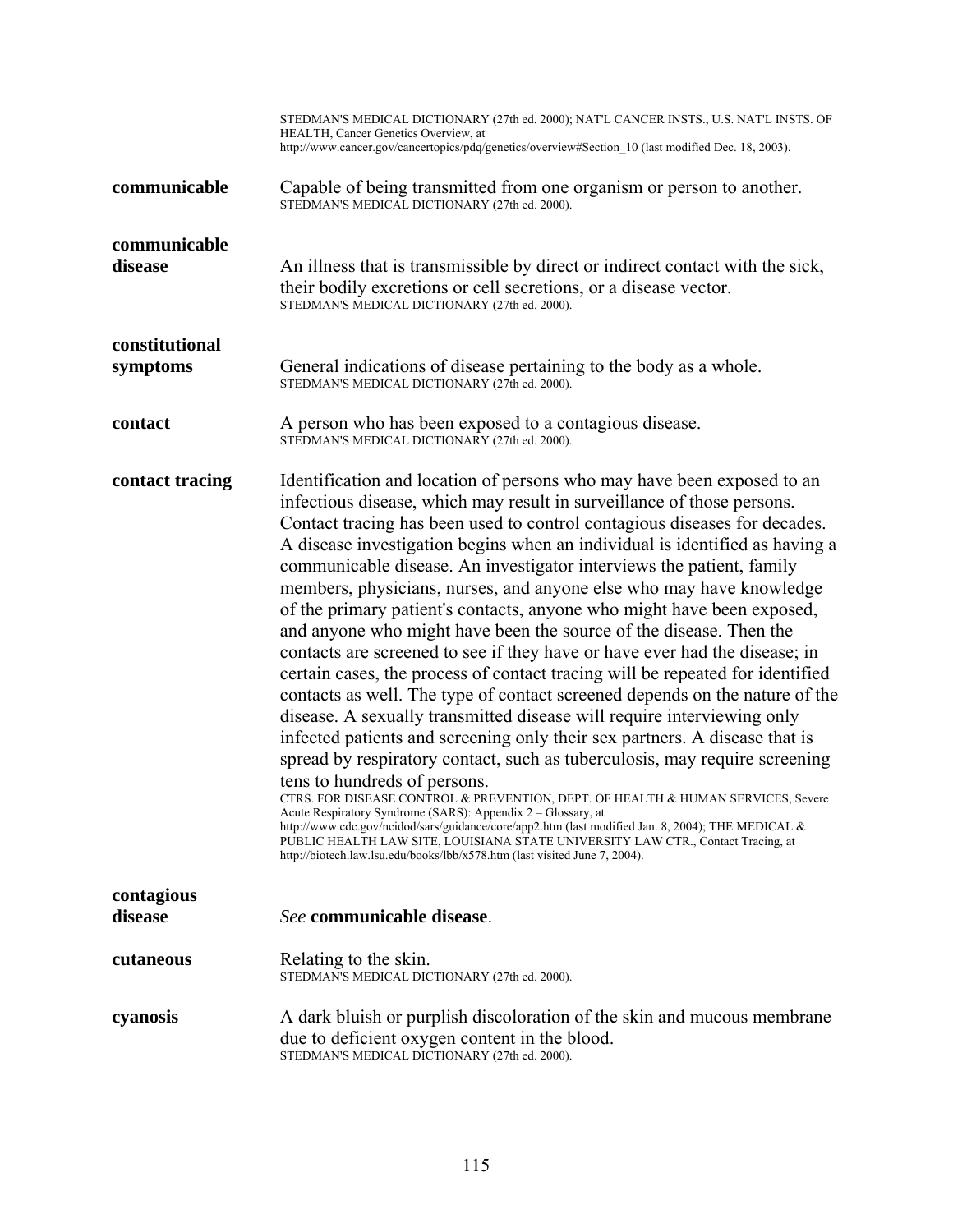# **D**

|   | decontamination              | The elimination of poisonous or otherwise harmful agents, such as<br>chemicals or radioactive materials, from a person, area, thing, etc.<br>OXFORD ENGLISH DICTIONARY (2d. ed. 1989); STEDMAN'S MEDICAL DICTIONARY (27th ed. 2000).              |
|---|------------------------------|---------------------------------------------------------------------------------------------------------------------------------------------------------------------------------------------------------------------------------------------------|
|   | directly observed<br>therapy | Visual monitoring of an individual's ingestion of medications by a health<br>care worker to ensure compliance in difficult or long-term regimens, such<br>as in oral treatment for tuberculosis.<br>STEDMAN'S MEDICAL DICTIONARY (27th ed. 2000). |
|   | disease                      | An interruption, cessation, or disorder of a body function, system, or<br>organ; a departure from a state of health.<br>OXFORD ENGLISH DICTIONARY (2d. ed. 1989); STEDMAN'S MEDICAL DICTIONARY (27th ed. 2000).                                   |
|   | disease agent                | A microorganism whose presence or absence results in disease.<br>STEDMAN'S MEDICAL DICTIONARY (27th ed. 2000).                                                                                                                                    |
|   | disease vector               | See vector.                                                                                                                                                                                                                                       |
|   | distal                       | Situated away from the center of the body; often used in reference to the<br>extremity or distant part of a limb or organ.<br>OXFORD ENGLISH DICTIONARY (2d. ed. 1989); STEDMAN'S MEDICAL DICTIONARY (27th ed. 2000).                             |
|   | dysphagia                    | Difficulty swallowing.<br>STEDMAN'S MEDICAL DICTIONARY (27th ed. 2000).                                                                                                                                                                           |
|   | dyspnea                      | Shortness of breath, usually associated with disease of the heart or lungs.<br>STEDMAN'S MEDICAL DICTIONARY (27th ed. 2000).                                                                                                                      |
| E |                              |                                                                                                                                                                                                                                                   |
|   | edema                        | 1. An accumulation of an excess amount of watery fluid in cells, tissues,<br>or body cavities. 2. A fluid-filled tumor or swelling.<br>OXFORD ENGLISH DICTIONARY (2d. ed. 1989); STEDMAN'S MEDICAL DICTIONARY (27th ed. 2000).                    |
|   | effectiveness                | The extent to which a treatment achieves its intended purpose in an<br>average clinical environment.<br>STEDMAN'S MEDICAL DICTIONARY (27th ed. 2000).                                                                                             |
|   | efficacy                     | The extent to which a treatment achieves its intended purpose under ideal<br>circumstances.<br>STEDMAN'S MEDICAL DICTIONARY (27th ed. 2000).                                                                                                      |
|   | encephalitis                 | Inflammation of the brain.<br>STEDMAN'S MEDICAL DICTIONARY (27th ed. 2000).                                                                                                                                                                       |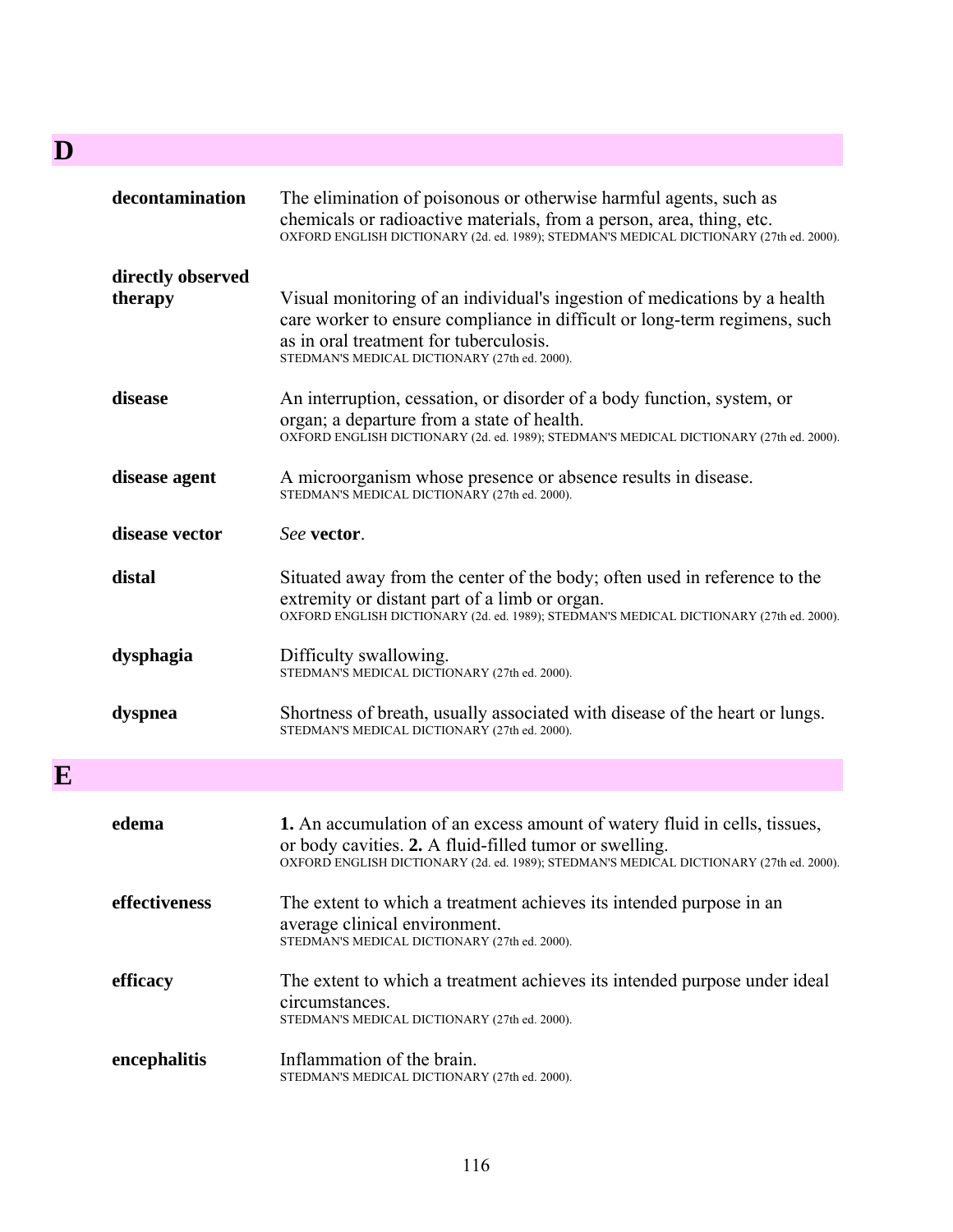| endemic          | Denoting a temporal pattern of disease occurrence in a population in<br>which the disease occurs with predictable regularity and only relatively<br>minor fluctuations in its frequency over time.<br>STEDMAN'S MEDICAL DICTIONARY (27th ed. 2000).                                                                                                                                                                                                                                                                                                                                                                                                                                                                                                                                                                                                                                                                                                                                                                                                                                                                                                                                                                                                                                                              |
|------------------|------------------------------------------------------------------------------------------------------------------------------------------------------------------------------------------------------------------------------------------------------------------------------------------------------------------------------------------------------------------------------------------------------------------------------------------------------------------------------------------------------------------------------------------------------------------------------------------------------------------------------------------------------------------------------------------------------------------------------------------------------------------------------------------------------------------------------------------------------------------------------------------------------------------------------------------------------------------------------------------------------------------------------------------------------------------------------------------------------------------------------------------------------------------------------------------------------------------------------------------------------------------------------------------------------------------|
| enterovirus      | A large and diverse group of viruses, including poliovirus types 1 to 3,<br>that inhabit the digestive track.<br>STEDMAN'S MEDICAL DICTIONARY (27th ed. 2000).                                                                                                                                                                                                                                                                                                                                                                                                                                                                                                                                                                                                                                                                                                                                                                                                                                                                                                                                                                                                                                                                                                                                                   |
| epidemic         | The occurrence in a community of cases of illness or health-related events<br>clearly in excess of normal expectancy.<br>STEDMAN'S MEDICAL DICTIONARY (27th ed. 2000).                                                                                                                                                                                                                                                                                                                                                                                                                                                                                                                                                                                                                                                                                                                                                                                                                                                                                                                                                                                                                                                                                                                                           |
| epidemiology     | The study of the distribution and determinants of health-related states or<br>events in specified populations, and the application of this study to control<br>of health problems.<br>STEDMAN'S MEDICAL DICTIONARY (27th ed. 2000).                                                                                                                                                                                                                                                                                                                                                                                                                                                                                                                                                                                                                                                                                                                                                                                                                                                                                                                                                                                                                                                                              |
| epistaxis        | Bleeding from the nose.<br>STEDMAN'S MEDICAL DICTIONARY (27th ed. 2000).                                                                                                                                                                                                                                                                                                                                                                                                                                                                                                                                                                                                                                                                                                                                                                                                                                                                                                                                                                                                                                                                                                                                                                                                                                         |
| erythema         | Redness due to dilation of the capillaries.<br>STEDMAN'S MEDICAL DICTIONARY (27th ed. 2000).                                                                                                                                                                                                                                                                                                                                                                                                                                                                                                                                                                                                                                                                                                                                                                                                                                                                                                                                                                                                                                                                                                                                                                                                                     |
| Escherichia coli | A type of bacteria. E. coli O157:H7 causes foodborne illness and (E. coli)<br>is characterized by bloody diarrhea and, in severe cases, kidney failure<br>and/or death. E. coli O157:H7 is transmitted through the ingestion of<br>undercooked, contaminated ground beef, unpasteurized milk, or<br>contaminated water. Non-Shiga toxin-producing E. coli (diarrheagenic E.<br><i>coli</i> ) causes chronic diarrhea (watery or bloody) associated with<br>abdominal cramps and fever. Non-Shiga toxin-producing E. coli is<br>transmitted through ingestion of contaminated food and water, most<br>commonly by international travelers or children in the developing world.<br>In rare cases, non-Shiga toxin-producing E. coli may be transmitted<br>through person-to-person contact.<br>DIV. OF BACTERIAL & MYCOTIC DISEASES, CTRS. FOR DISEASE CONTROL & PREVENTION,<br>DEPT. OF HEALTH & HUMAN SERVS., Diarrheagenic Escherechia coli, at<br>http://www.cdc.gov/ncidod/diseases/hanta/hps/noframes/generalinfoindex.htm (last modified Feb. 10, 2004);<br>DIV. OF BACTERIAL & MYCOTIC DISEASES, CTRS. FOR DISEASE CONTROL & PREVENTION,<br>DEPT. OF HEALTH & HUMAN SERVS., Escherichia coli O157:H7, at<br>http://www.cdc.gov/ncidod/dbmd/diseaseinfo/escherichiacoli g.htm (last modified Jan 27, 2004). |
| ex vivo          | Referring to the use of human cells or tissues after their removal from an<br>organism and while they remain viable.<br>STEDMAN'S MEDICAL DICTIONARY (27th ed. 2000).                                                                                                                                                                                                                                                                                                                                                                                                                                                                                                                                                                                                                                                                                                                                                                                                                                                                                                                                                                                                                                                                                                                                            |
| exanthema        | A skin eruption occurring as a symptom of a viral or bacterial disease,<br>such as measles.<br>STEDMAN'S MEDICAL DICTIONARY (27th ed. 2000).                                                                                                                                                                                                                                                                                                                                                                                                                                                                                                                                                                                                                                                                                                                                                                                                                                                                                                                                                                                                                                                                                                                                                                     |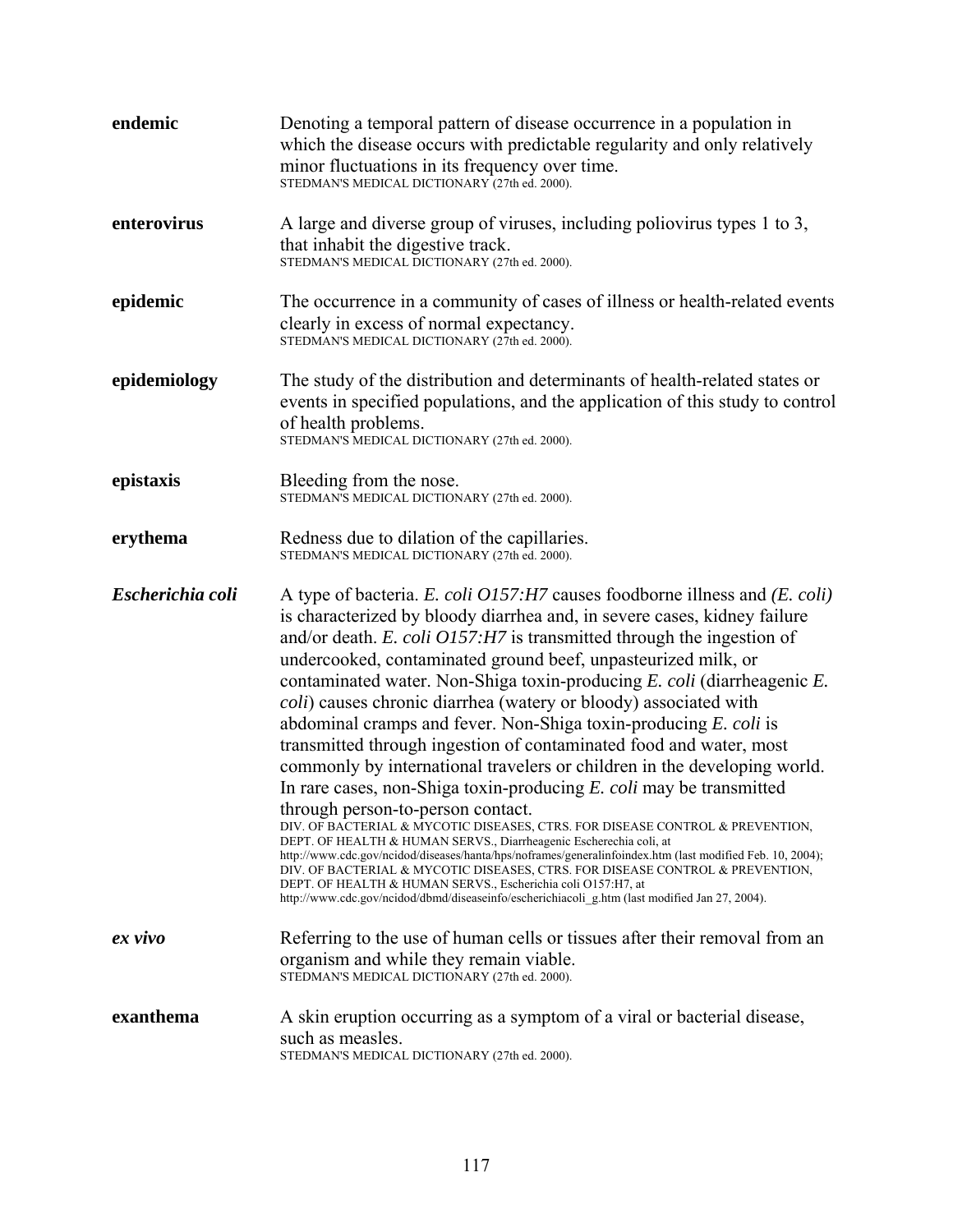**F**

|   | fomite                          | An object $(e.g., clothing, toward, utensil)$ that possibly harbors a disease<br>agent and may be capable of transmitting it.<br>STEDMAN'S MEDICAL DICTIONARY (27th ed. 2000).                                                                                                                                                                                                                                                                                                                                                                                                                                                                                                                                                                                                                                                                                                                                                                                                                           |
|---|---------------------------------|----------------------------------------------------------------------------------------------------------------------------------------------------------------------------------------------------------------------------------------------------------------------------------------------------------------------------------------------------------------------------------------------------------------------------------------------------------------------------------------------------------------------------------------------------------------------------------------------------------------------------------------------------------------------------------------------------------------------------------------------------------------------------------------------------------------------------------------------------------------------------------------------------------------------------------------------------------------------------------------------------------|
| G |                                 |                                                                                                                                                                                                                                                                                                                                                                                                                                                                                                                                                                                                                                                                                                                                                                                                                                                                                                                                                                                                          |
|   | gastrointestinal<br><b>(GI)</b> | Relating to the stomach and intestines.<br>STEDMAN'S MEDICAL DICTIONARY (27th ed. 2000).                                                                                                                                                                                                                                                                                                                                                                                                                                                                                                                                                                                                                                                                                                                                                                                                                                                                                                                 |
|   | genus                           | A group of species alike in the broad features of their organization but<br>different in detail; species within a genus are incapable of fertile mating.<br>STEDMAN'S MEDICAL DICTIONARY (27th ed. 2000).                                                                                                                                                                                                                                                                                                                                                                                                                                                                                                                                                                                                                                                                                                                                                                                                |
| H |                                 |                                                                                                                                                                                                                                                                                                                                                                                                                                                                                                                                                                                                                                                                                                                                                                                                                                                                                                                                                                                                          |
|   | <b>Hantavirus</b>               | A genus of <i>Bunyaviridae</i> viruses that cause pneumonia and hemorrhagic<br>fevers. At least 7 species within the genus are recognized at the current<br>time (Hantaan, Puumala, Seoul, Prospect Hill, Thailand, Thottapalayam,<br>and Sin Nombre virus), while a number of other species have not yet been<br>classified. Rodents are the asymptomatic carriers of Hantaviruses and shed<br>the viruses in their saliva, urine, and feces. Hantavirus is transmitted from<br>rodents to humans through bites, ingestion of contaminated foods, or<br>inhalation of droplets containing the aerosolized virus; person-to-person<br>spread of Hantavirus is rare.<br>STEDMAN'S MEDICAL DICTIONARY (27th ed. 2000); SPECIAL PATHOGENS BRANCH, NAT'L CTR.<br>FOR INFECTIOUS DISEASES, CTRS. FOR DISEASE CONTROL & PREVENTION, DEPT. OF HEALTH<br>& HUMAN SERVS., All About Hantaviruses, at<br>http://www.cdc.gov/ncidod/diseases/hanta/hps/noframes/generalinfoindex.htm (last modified Nov. 13, 2003). |
|   | hematemesis                     | Vomiting of blood.<br>STEDMAN'S MEDICAL DICTIONARY (27th ed. 2000).                                                                                                                                                                                                                                                                                                                                                                                                                                                                                                                                                                                                                                                                                                                                                                                                                                                                                                                                      |
|   | hematuria                       | The presence of blood in the urine.<br>STEDMAN'S MEDICAL DICTIONARY (27th ed. 2000).                                                                                                                                                                                                                                                                                                                                                                                                                                                                                                                                                                                                                                                                                                                                                                                                                                                                                                                     |
|   | hemoptysis                      | Spitting of blood from the lungs or bronchial tubes as a result of<br>pulmonary or bronchial hemorrhage.<br>STEDMAN'S MEDICAL DICTIONARY (27th ed. 2000).                                                                                                                                                                                                                                                                                                                                                                                                                                                                                                                                                                                                                                                                                                                                                                                                                                                |
|   | hemorrhage                      | To bleed.<br>STEDMAN'S MEDICAL DICTIONARY (27th ed. 2000).                                                                                                                                                                                                                                                                                                                                                                                                                                                                                                                                                                                                                                                                                                                                                                                                                                                                                                                                               |
|   | hemorrhagic<br>fever            | See viral hemorrhagic fever.                                                                                                                                                                                                                                                                                                                                                                                                                                                                                                                                                                                                                                                                                                                                                                                                                                                                                                                                                                             |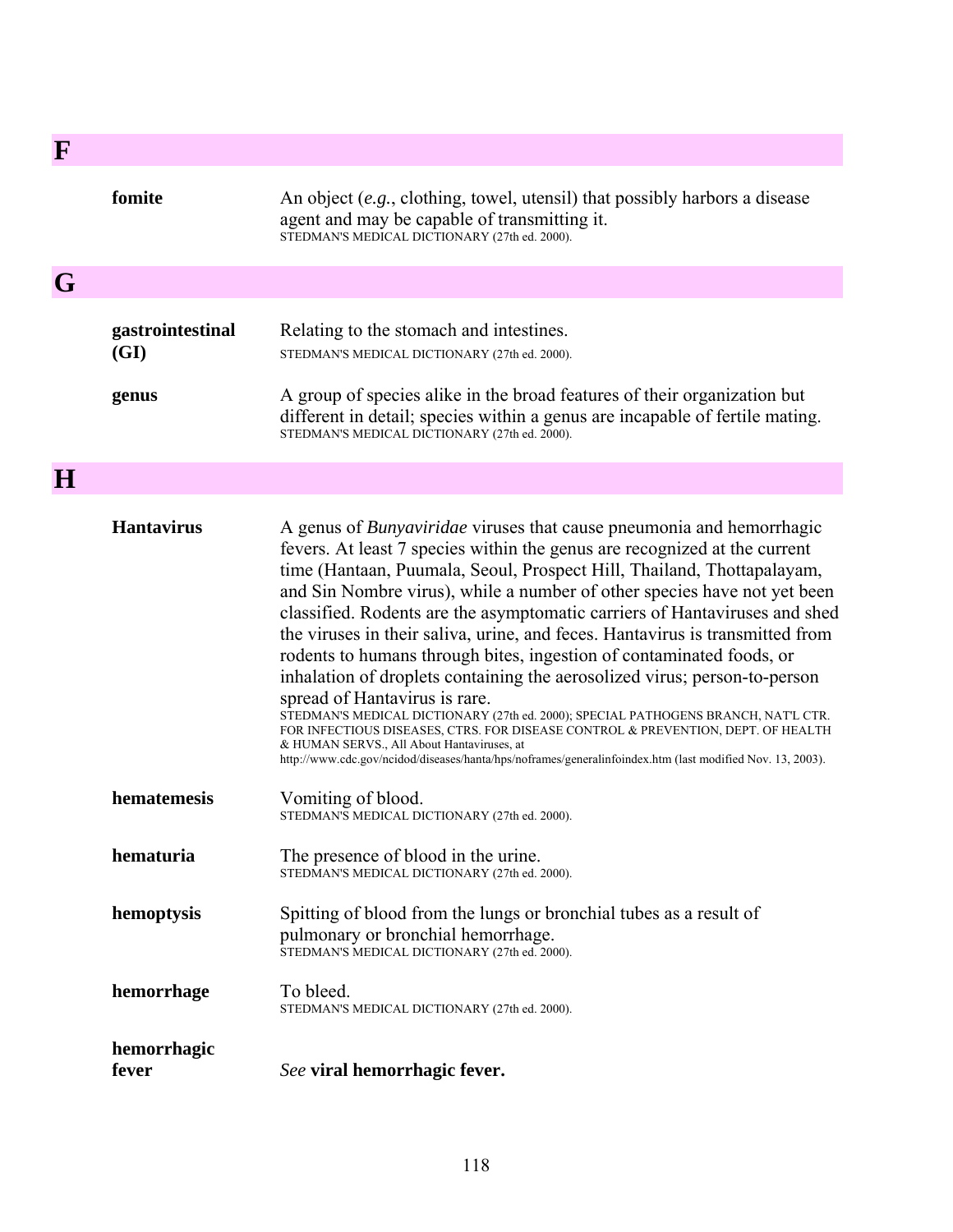| hepatitis                  | Inflammation of the liver, due usually to viral infection but sometimes to<br>toxic agents. Previously considered a problem only in the developing<br>world, viral hepatitis now ranks as a major public health problem in<br>industrialized nations. The 3 most common types of viral hepatitis (A, B,<br>and C) afflict millions worldwide. Acute viral hepatitis is characterized by<br>varying degrees of fever, malaise, weakness, anorexia, nausea, and<br>abdominal distress.<br><b>hepatitis A</b> is caused by an enterovirus and is most often spread through<br>ingestion of contaminated food or water. The case fatality rate is less than<br>1%, and recovery is complete. The presence of antibody to hepatitis A<br>virus indicates prior infection, noninfectivity, and immunity to future<br>attacks. An effective vaccine is available for immunization against<br>hepatitis A.<br><b>hepatitis B</b> is caused by a small DNA virus and is transmitted through<br>sexual contact, sharing of needles by IV drug abusers, needlestick injuries<br>among health care workers, and from mother to fetus. The incubation<br>period is 6-24 weeks. Some patients become carriers, and in some an<br>immune response to the virus induces a chronic phase leading to liver<br>failure and/or liver cancer. Hepatitis B is more likely to cause death than<br>hepatitis A. Hepatitis B surface antigen (HBsAg) is detectable early in<br>serum; its persistence correlates with chronic infection and infectivity. An<br>effective vaccine is available for immunization against hepatitis B.<br>hepatitis C is the principal form of transfusion-induced hepatitis, which<br>may develop into a chronic active form of hepatitis. Hepatitis C is more<br>likely to cause death than hepatitis A.<br>hepatitis D is caused by an RNA virus capable of causing disease only in<br>persons previously infected with hepatitis B.<br>hepatitis E occurs chiefly in the tropics and resembles hepatitis A in that<br>it is transmitted by the fecal-oral route and does not become chronic or<br>lead to a carrier state. However, hepatitis E has a much higher mortality<br>rate than hepatitis A.<br>STEDMAN'S MEDICAL DICTIONARY (27th ed. 2000). |
|----------------------------|----------------------------------------------------------------------------------------------------------------------------------------------------------------------------------------------------------------------------------------------------------------------------------------------------------------------------------------------------------------------------------------------------------------------------------------------------------------------------------------------------------------------------------------------------------------------------------------------------------------------------------------------------------------------------------------------------------------------------------------------------------------------------------------------------------------------------------------------------------------------------------------------------------------------------------------------------------------------------------------------------------------------------------------------------------------------------------------------------------------------------------------------------------------------------------------------------------------------------------------------------------------------------------------------------------------------------------------------------------------------------------------------------------------------------------------------------------------------------------------------------------------------------------------------------------------------------------------------------------------------------------------------------------------------------------------------------------------------------------------------------------------------------------------------------------------------------------------------------------------------------------------------------------------------------------------------------------------------------------------------------------------------------------------------------------------------------------------------------------------------------------------------------------------------------------------------------------------------------------------------------------------|
| horizontal<br>transmission | Transmission of a disease agent from an infected organism or individual to<br>another, susceptible organism or individual.<br>STEDMAN'S MEDICAL DICTIONARY (27th ed. 2000).                                                                                                                                                                                                                                                                                                                                                                                                                                                                                                                                                                                                                                                                                                                                                                                                                                                                                                                                                                                                                                                                                                                                                                                                                                                                                                                                                                                                                                                                                                                                                                                                                                                                                                                                                                                                                                                                                                                                                                                                                                                                                    |
| host                       | The organism in or on which a parasite lives.<br>STEDMAN'S MEDICAL DICTIONARY (27th ed. 2000).                                                                                                                                                                                                                                                                                                                                                                                                                                                                                                                                                                                                                                                                                                                                                                                                                                                                                                                                                                                                                                                                                                                                                                                                                                                                                                                                                                                                                                                                                                                                                                                                                                                                                                                                                                                                                                                                                                                                                                                                                                                                                                                                                                 |
| hypertension               | High blood pressure.<br>STEDMAN'S MEDICAL DICTIONARY (27th ed. 2000).                                                                                                                                                                                                                                                                                                                                                                                                                                                                                                                                                                                                                                                                                                                                                                                                                                                                                                                                                                                                                                                                                                                                                                                                                                                                                                                                                                                                                                                                                                                                                                                                                                                                                                                                                                                                                                                                                                                                                                                                                                                                                                                                                                                          |
| hyperthermia               | Extremely high fever, often occurring as a side effect of therapeutic<br>regimens.<br>STEDMAN'S MEDICAL DICTIONARY (27th ed. 2000).                                                                                                                                                                                                                                                                                                                                                                                                                                                                                                                                                                                                                                                                                                                                                                                                                                                                                                                                                                                                                                                                                                                                                                                                                                                                                                                                                                                                                                                                                                                                                                                                                                                                                                                                                                                                                                                                                                                                                                                                                                                                                                                            |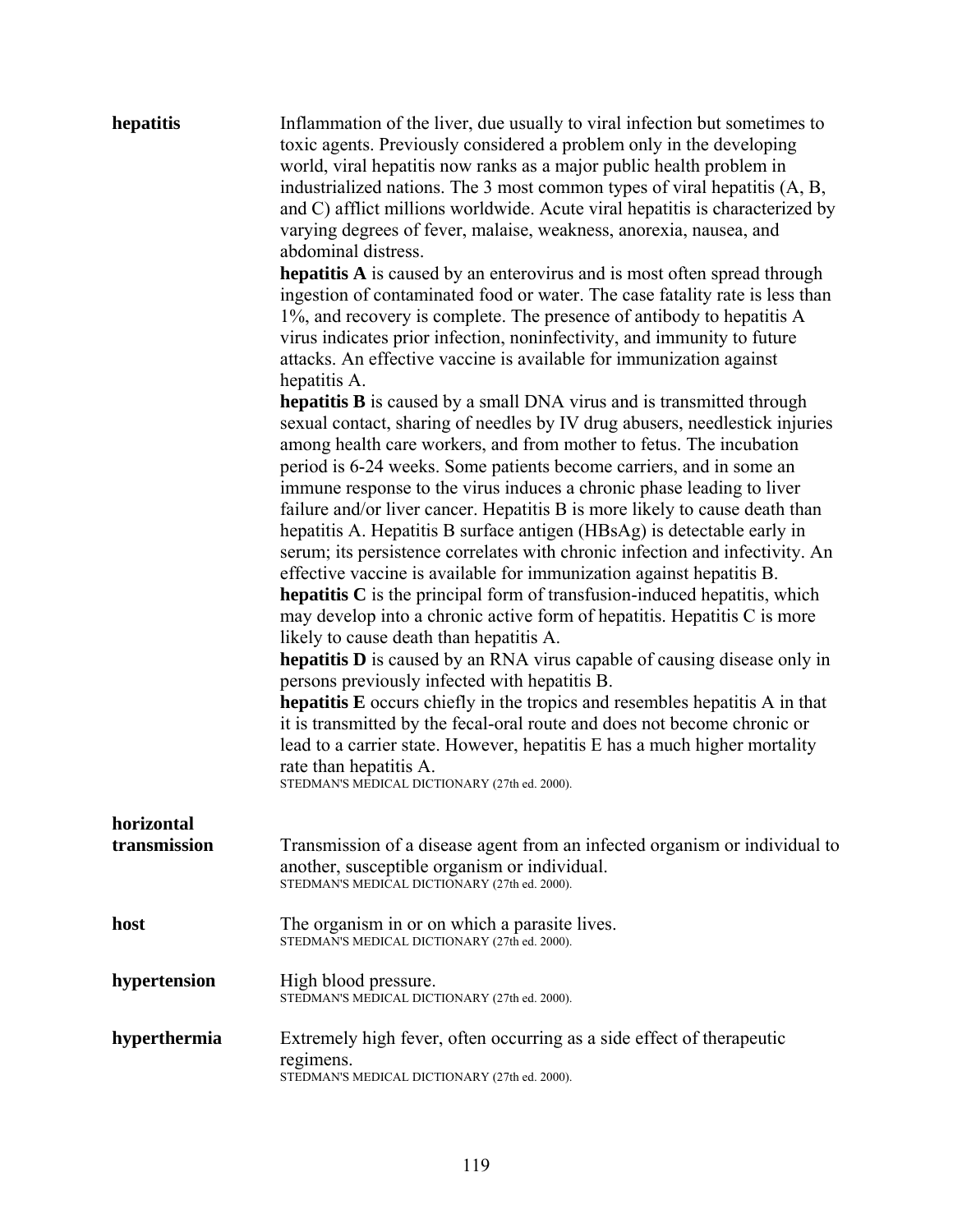|   | hypotension                        | Low blood pressure.<br>STEDMAN'S MEDICAL DICTIONARY (27th ed. 2000).                                                                                                                                                                                                                                                                                                                                                                                                                                                                                                                                                                                                                                     |
|---|------------------------------------|----------------------------------------------------------------------------------------------------------------------------------------------------------------------------------------------------------------------------------------------------------------------------------------------------------------------------------------------------------------------------------------------------------------------------------------------------------------------------------------------------------------------------------------------------------------------------------------------------------------------------------------------------------------------------------------------------------|
|   | hypothermia                        | A body temperature significantly below normal body temperature<br>$(98.6^{\circ}F/37^{\circ}C$ for humans).<br>STEDMAN'S MEDICAL DICTIONARY (27th ed. 2000).                                                                                                                                                                                                                                                                                                                                                                                                                                                                                                                                             |
| I |                                    |                                                                                                                                                                                                                                                                                                                                                                                                                                                                                                                                                                                                                                                                                                          |
|   | identifiable health<br>information | Information in any form $(e.g., \text{ oral}, \text{written}, \text{electronic}, \text{visual}, \text{ pictorial},$<br>physical) that relates to an individual's past, present, or future physical or<br>mental health status, condition, treatment, service, products purchased, or<br>provision of care and (a) reveals the identity of the individual; or (b) there<br>is a reasonable basis to believe the information could be used, alone or<br>with other information, to reveal the identity of the individual.<br>PUBLIC HEALTH STATUTE MODERNIZATION NAT'L EXCELLENCE COLLABORATIVE, TURNING<br>POINT, Model State Public Health Act: A Tool for Assessing Public Health Laws 13 (Sept. 2003). |
|   | immune response                    | Any response of the immune system to an antigen, including antibody<br>production. The immune response to the initial antigenic exposure<br>(primary immune response) is generally detectable only after a lag period<br>of several days to 2 weeks; the immune response to a subsequent stimulus<br>by the same antigen (secondary immune response) is more rapid.<br>STEDMAN'S MEDICAL DICTIONARY (27th ed. 2000).                                                                                                                                                                                                                                                                                     |
|   | immune system                      | An intricate complex of interrelated cellular, molecular, and genetic<br>components that provides a defense (immune response) against foreign<br>organisms or substances and aberrant native cells.<br>STEDMAN'S MEDICAL DICTIONARY (27th ed. 2000).                                                                                                                                                                                                                                                                                                                                                                                                                                                     |
|   | immunogen                          | See antigen.                                                                                                                                                                                                                                                                                                                                                                                                                                                                                                                                                                                                                                                                                             |
|   | in vitro                           | In an artificial environment, such as a test tube or culture media.<br>STEDMAN'S MEDICAL DICTIONARY (27th ed. 2000).                                                                                                                                                                                                                                                                                                                                                                                                                                                                                                                                                                                     |
|   | in vivo                            | In the living body.<br>STEDMAN'S MEDICAL DICTIONARY (27th ed. 2000).                                                                                                                                                                                                                                                                                                                                                                                                                                                                                                                                                                                                                                     |
|   | incidence                          | The number of specified new events $(e.g., new cases of a disease)$ during a<br>specified period of time in a specified population.<br>STEDMAN'S MEDICAL DICTIONARY (27th ed. 2000).                                                                                                                                                                                                                                                                                                                                                                                                                                                                                                                     |
|   | incubation period                  | The period of time between a disease agent's entry into an organism and<br>theorganism's initial display of disease symptoms. During the incubation<br>period, the disease is developing. Incubation periods are disease-specific<br>and may range from hours to weeks.<br>STEDMAN'S MEDICAL DICTIONARY (27th ed. 2000).                                                                                                                                                                                                                                                                                                                                                                                 |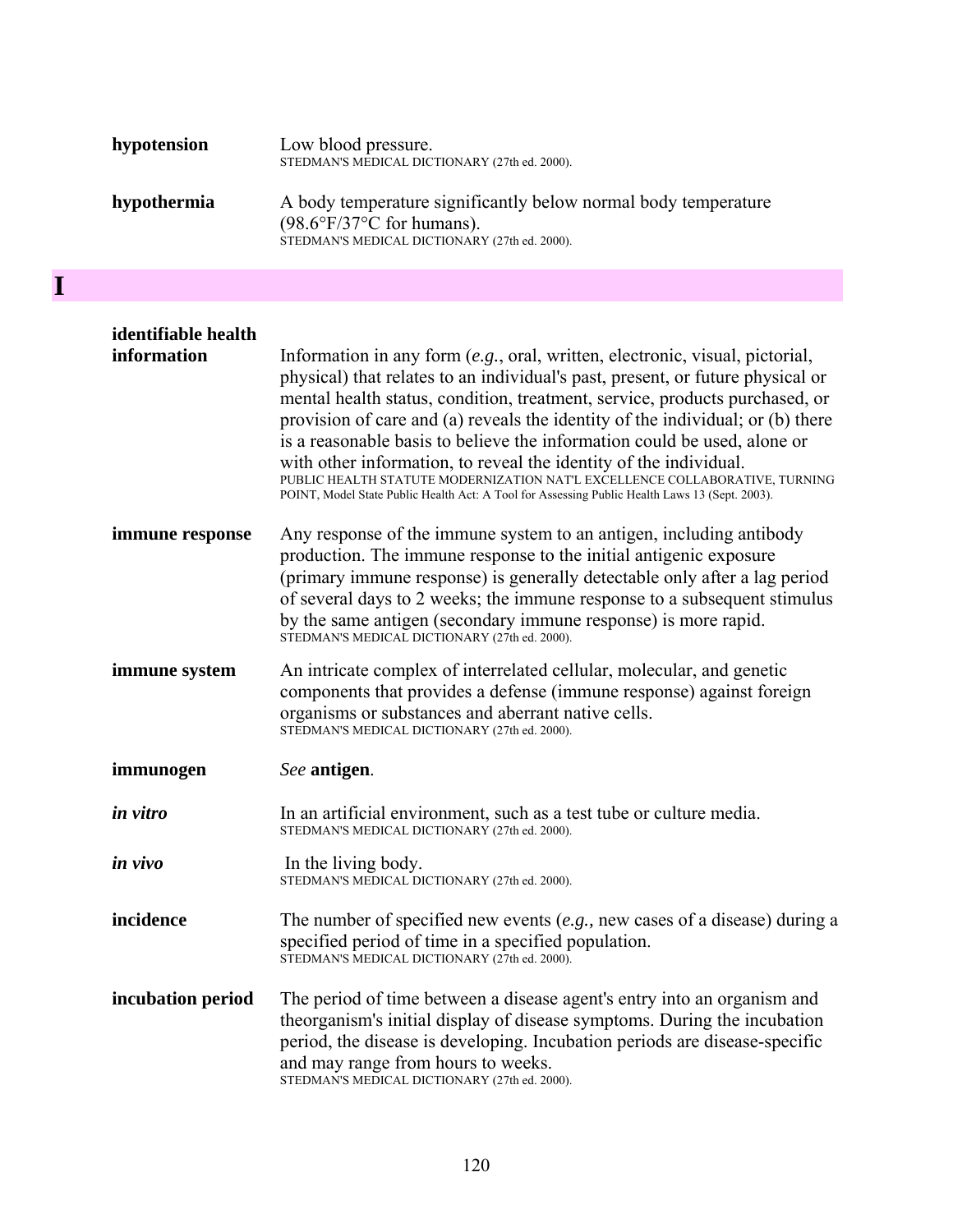| index case         | The patient that brings a family, group, or community under study.<br>OXFORD ENGLISH DICTIONARY (2d. Ed. 1989); STEDMAN'S MEDICAL DICTIONARY (27th ed.<br>$2000$ ).                                                                                                                                                                                       |
|--------------------|-----------------------------------------------------------------------------------------------------------------------------------------------------------------------------------------------------------------------------------------------------------------------------------------------------------------------------------------------------------|
| infectious agent   | A microorganism that causes infectious disease through transmission.<br>STEDMAN'S MEDICAL DICTIONARY (27th ed. 2000).                                                                                                                                                                                                                                     |
| infectious disease | A disease resulting from the presence and activity of a microorganism.<br>STEDMAN'S MEDICAL DICTIONARY (27th ed. 2000).                                                                                                                                                                                                                                   |
| isolation          | The separation, for the period of communicability, of known infected<br>persons in such places and under such conditions as to prevent or limit the<br>transmission of the infectious agent.<br>STEDMAN'S MEDICAL DICTIONARY (27th ed. 2000); LAWRENCE O. GOSTIN, PUBLIC<br>HEALTH LAW: POWER, DUTY, RESTRAINT 210 (University of California Press 2000). |
|                    |                                                                                                                                                                                                                                                                                                                                                           |
|                    |                                                                                                                                                                                                                                                                                                                                                           |
|                    |                                                                                                                                                                                                                                                                                                                                                           |
|                    |                                                                                                                                                                                                                                                                                                                                                           |
|                    |                                                                                                                                                                                                                                                                                                                                                           |
| latent period      | See incubation period.                                                                                                                                                                                                                                                                                                                                    |

| lymph node | One of numerous round, oval, or bean-shaped bodies that form part the |
|------------|-----------------------------------------------------------------------|
|            | immune system. Lymph nodes produce a fluid (lymph) that is circulated |
|            | throughout the body to remove impurities.                             |
|            | STEDMAN'S MEDICAL DICTIONARY (27th ed. 2000).                         |

**M**

**J**

**K** 

**L**

**measles** An acute respiratory disease caused by a virus of the *Paramyxoviridae*  family; one of the most infectious diseases in the world. Measles is usually marked by fever, inflammation of the respiratory mucous membranes, red watery eyes, and a generalized eruption of dusky red papules. The papules first appear on the cheeks in the form of spots (often referred to as "Koplik spots"), a manifestation utilized in early diagnosis. Measles has an average incubation period of 10 to 12 days; the rash begins approximately 14 days after exposure and lasts 5 to 6 days, progressing downward from the face. Recovery is usually rapid but respiratory complications caused by secondary bacterial infections are common. Severe cases may be accompanied by swelling of the brain. The measles vaccine is available to prevent measles. STEDMAN'S MEDICAL DICTIONARY (27th ed. 2000); NAT'L IMMUNIZATION PGM., CTRS. FOR DISEASE CONTROL & PREVENTION, DEPT. OF HEALTH & HUMAN SERVS., Measles, at

http://www.cdc.gov/nip/diseases/measles/ (last modified Apr. 15, 2004).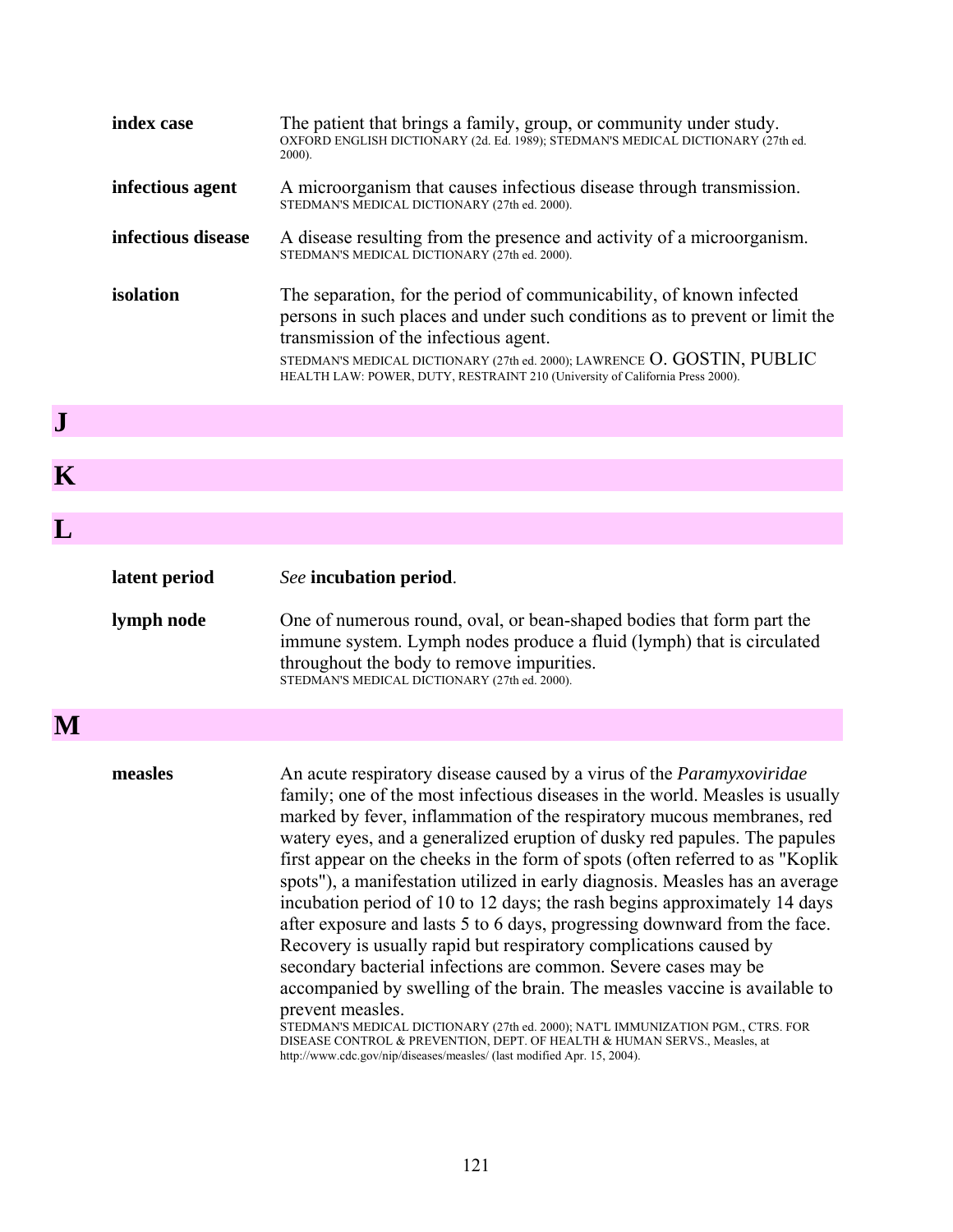|           | monkeypox          | A disease found in monkeys and rodents and caused by the monkeypox<br>virus, a member of the family <i>Poxviridae</i> . In humans, monkeypox is<br>initially characterized by fever, headache, muscle aches, swelling of the<br>lymph nodes, and fatigue. Approximately 3 days after the onset of these<br>initial symptoms, a rash develops, typically beginning on the face, and<br>progresses into raised pustules. Monkeypox has an incubation period of<br>approximately 12 days. The disease is rarely found in humans, but may be<br>transmitted through contact with the blood, bodily fluid, or rash of an<br>infected animal. Monkeypox may also be transmitted among humans<br>through exposure to large respiratory droplets during long periods of face-<br>to-face contact or by touching the bodily fluids or contaminated objects of<br>an infected individual.<br>STEDMAN'S MEDICAL DICTIONARY (27th ed. 2000); CTRS. FOR DISEASE CONTROL &<br>PREVENTION, DEPT. OF HEALTH & HUMAN SERVS., What You Should Know About Monkeypox, at<br>http://www.cdc.gov/ncidod/monkeypox/factsheet2.htm (last modified June 12, 2003). |
|-----------|--------------------|-------------------------------------------------------------------------------------------------------------------------------------------------------------------------------------------------------------------------------------------------------------------------------------------------------------------------------------------------------------------------------------------------------------------------------------------------------------------------------------------------------------------------------------------------------------------------------------------------------------------------------------------------------------------------------------------------------------------------------------------------------------------------------------------------------------------------------------------------------------------------------------------------------------------------------------------------------------------------------------------------------------------------------------------------------------------------------------------------------------------------------------------|
|           | mucous membrane    | A tissue lining found in various bodily structures, including the nose, eyes,<br>and mouth.<br>STEDMAN'S MEDICAL DICTIONARY (27th ed. 2000).                                                                                                                                                                                                                                                                                                                                                                                                                                                                                                                                                                                                                                                                                                                                                                                                                                                                                                                                                                                              |
|           | myalgia            | Muscular pain.<br>STEDMAN'S MEDICAL DICTIONARY (27th ed. 2000).                                                                                                                                                                                                                                                                                                                                                                                                                                                                                                                                                                                                                                                                                                                                                                                                                                                                                                                                                                                                                                                                           |
|           | mydriasis          | Dilation of the pupil.<br>STEDMAN'S MEDICAL DICTIONARY (27th ed. 2000).                                                                                                                                                                                                                                                                                                                                                                                                                                                                                                                                                                                                                                                                                                                                                                                                                                                                                                                                                                                                                                                                   |
| N         |                    |                                                                                                                                                                                                                                                                                                                                                                                                                                                                                                                                                                                                                                                                                                                                                                                                                                                                                                                                                                                                                                                                                                                                           |
|           | necrosis           | Death of one or more cells or a portion of a tissue or organ due to<br>irreversible damage.<br>STEDMAN'S MEDICAL DICTIONARY (27th ed. 2000).                                                                                                                                                                                                                                                                                                                                                                                                                                                                                                                                                                                                                                                                                                                                                                                                                                                                                                                                                                                              |
|           | notifiable disease | A disease that, by statutory requirements, must be reported to the public<br>health or veterinary authorities when the diagnosis is made because of its<br>importance to human or animal health.<br>STEDMAN'S MEDICAL DICTIONARY (27th ed. 2000).                                                                                                                                                                                                                                                                                                                                                                                                                                                                                                                                                                                                                                                                                                                                                                                                                                                                                         |
| $\bf{O}$  |                    |                                                                                                                                                                                                                                                                                                                                                                                                                                                                                                                                                                                                                                                                                                                                                                                                                                                                                                                                                                                                                                                                                                                                           |
|           | outbreak           | A sudden rise in the number of new cases of a disease, usually during a<br>specified period and in a specified population.<br>STEDMAN'S MEDICAL DICTIONARY (27th ed. 2000); MERRIAM-WEBSTER ONLINE, at<br>http://www.merriamwebster.com (last visited Sept. 20, 2004).                                                                                                                                                                                                                                                                                                                                                                                                                                                                                                                                                                                                                                                                                                                                                                                                                                                                    |
| ${\bf P}$ |                    |                                                                                                                                                                                                                                                                                                                                                                                                                                                                                                                                                                                                                                                                                                                                                                                                                                                                                                                                                                                                                                                                                                                                           |
|           | papule             | A circumscribed, solid elevation up to 100 cm in diameter on the skin.<br>STEDMAN'S MEDICAL DICTIONARY (27th ed. 2000).                                                                                                                                                                                                                                                                                                                                                                                                                                                                                                                                                                                                                                                                                                                                                                                                                                                                                                                                                                                                                   |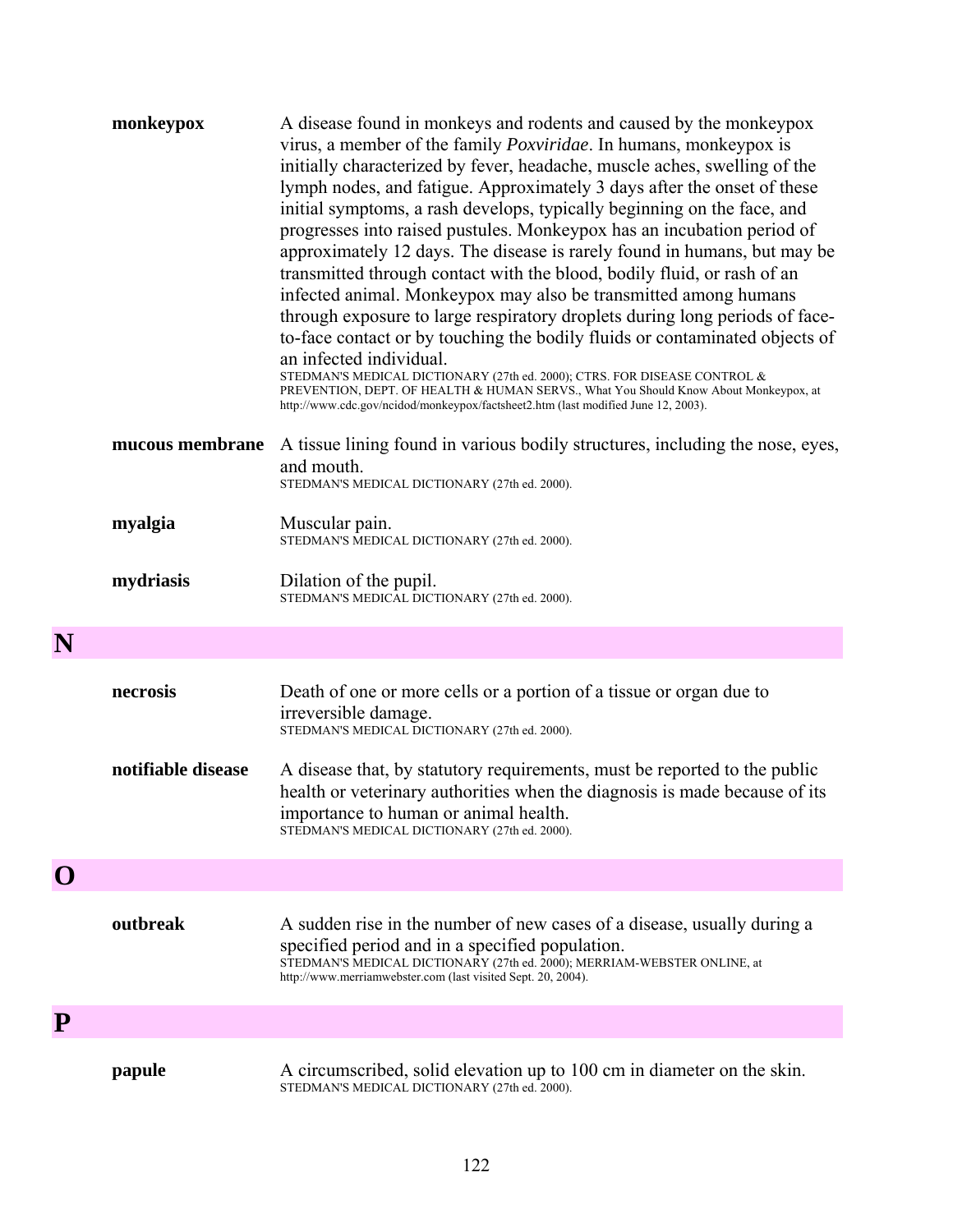| parasite                           | An organism that lives on or in another and draws its nourishment<br>therefrom.<br>STEDMAN'S MEDICAL DICTIONARY (27th ed. 2000).                                                                                                                                                                                                                                                                                                                                                                                                                                                                                                                                                                                                                                                                                                                                                                                                                                                                                                                                                                        |
|------------------------------------|---------------------------------------------------------------------------------------------------------------------------------------------------------------------------------------------------------------------------------------------------------------------------------------------------------------------------------------------------------------------------------------------------------------------------------------------------------------------------------------------------------------------------------------------------------------------------------------------------------------------------------------------------------------------------------------------------------------------------------------------------------------------------------------------------------------------------------------------------------------------------------------------------------------------------------------------------------------------------------------------------------------------------------------------------------------------------------------------------------|
| plague                             | An acute infectious disease caused by the bacterium Yersinia pestis.<br>Plague is characterized by high fever, prostration, a hemorrhagic eruption,<br>lymph node enlargement, pneumonia, and hemorrhage from the mucous<br>membranes. Plague is primarily a disease of rodents that is transmitted to<br>humans by fleas that have bitten infected animals. In humans, plague takes<br>one of three main forms:<br><b>bubonic:</b> The most common form of plague, caused when an infected flea<br>bites a human or materials contaminated with Y. pestis bacteria contact<br>broken skin. Bubonic plague cannot be transmitted person-to-person.<br><b>pneumonic:</b> A form of plague that occurs when <i>Y. pestis</i> infects the lungs.<br>Pneumonic plague may be transmitted person-to-person through the air by<br>inhalation of respiratory droplets containing <i>Y</i> . <i>pestis</i> or aerosolized <i>Y</i> .<br><i>pestis</i> . Pneumonic plague may also develop when an individual with<br>bubonic or septicemic plague goes untreated and Y. pestis bacteria spread<br>to the lungs. |
|                                    | septicemic: A form of plague resulting from the presence of <i>Y</i> . <i>pestis</i><br>bacteria in the blood. Septicemic plague may develop from bubonic or<br>pneumonic plague or occur alone. When septicemic plague occurs alone,<br>lymph node enlargement is typically absent.<br>STEDMAN'S MEDICAL DICTIONARY (27th ed. 2000); CTRS. FOR DISEASE CONTROL &<br>PREVENTION, DEPT. OF HEALTH & HUMAN SERVS., Facts About Pneumonic Plague, at<br>http://www.bt.cdc.gov/agent/plague/factsheet.pdf (last modified Oct. 14, 2001).                                                                                                                                                                                                                                                                                                                                                                                                                                                                                                                                                                    |
| polymerase chain<br>reaction (PCR) | A method for the repeated copying of a gene sequence. PCR is widely<br>used to amplify minute quantities of DNA in order to provide adequate<br>specimens for laboratory study.<br>ALBERTS, B. ET AL., MOLECULAR BIOLOGY OF THE CELL 316-17 (3d. ed. 1994); STEDMAN'S<br>MEDICAL DICTIONARY (27th ed. 2000).                                                                                                                                                                                                                                                                                                                                                                                                                                                                                                                                                                                                                                                                                                                                                                                            |
| predictive value<br>(Rf)           | The likelihood that a given test result correlates with the absence or<br>presence of disease. A positive predictive value is the ratio of patients with<br>the disease who test positive to the entire population of individuals with a<br>positive test result; a negative predictive value is the ratio of patients<br>without the disease who test negative to the entire population of<br>individuals with a negative test<br>STEDMAN'S MEDICAL DICTIONARY (27th ed. 2000).                                                                                                                                                                                                                                                                                                                                                                                                                                                                                                                                                                                                                        |
| prevalence                         | The number of cases of a disease existing in a given population at a<br>specific period of time (period prevalence) or at a particular moment in<br>time (point prevalence).<br>STEDMAN'S MEDICAL DICTIONARY (27th ed. 2000).                                                                                                                                                                                                                                                                                                                                                                                                                                                                                                                                                                                                                                                                                                                                                                                                                                                                           |
| prostration                        | Extreme physical weakness or exhaustion.<br>OXFORD ENGLISH DICTIONARY (2d. ed. 1989); STEDMAN'S MEDICAL DICTIONARY (27th ed. 2000).                                                                                                                                                                                                                                                                                                                                                                                                                                                                                                                                                                                                                                                                                                                                                                                                                                                                                                                                                                     |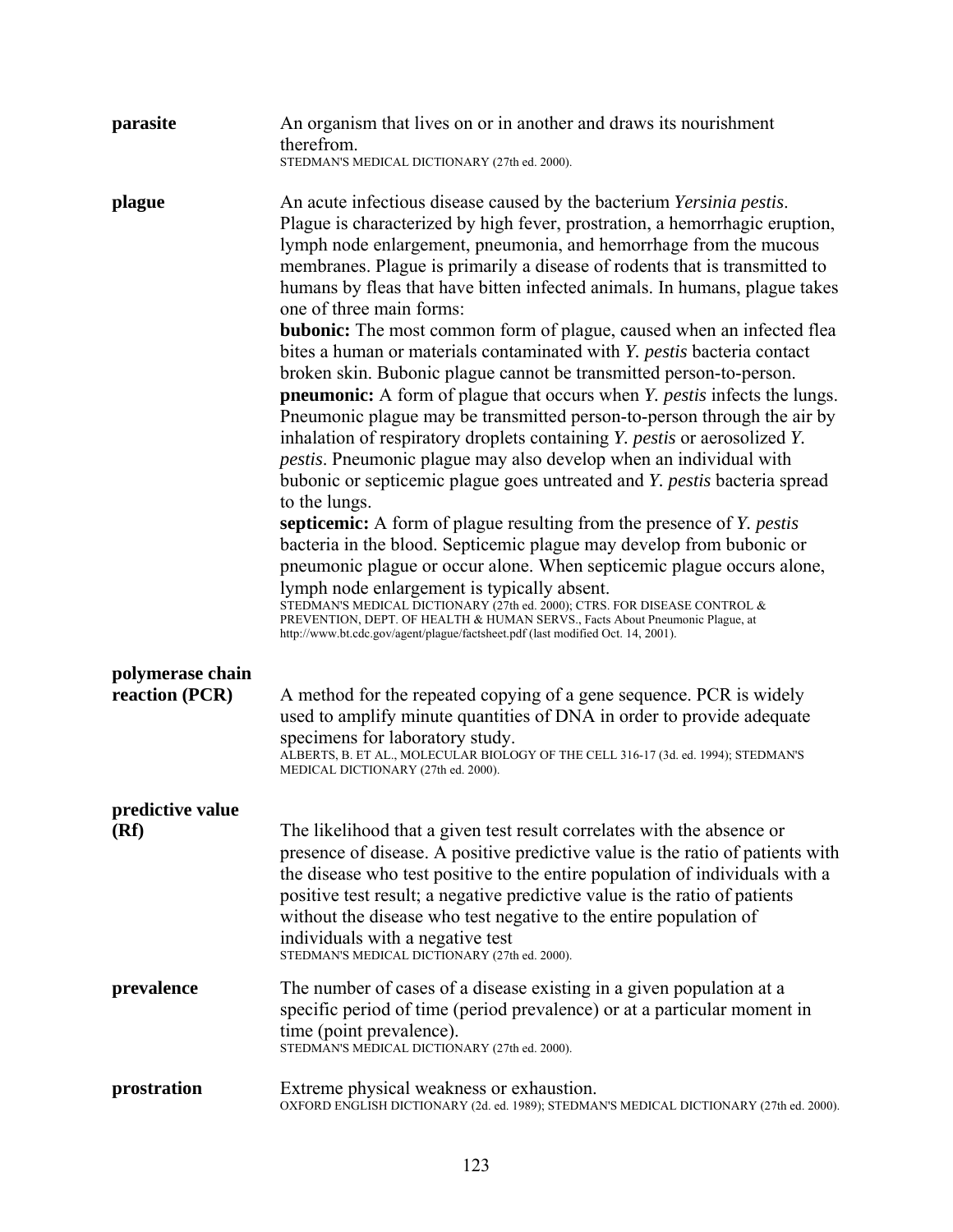| proximal                   | Situated nearest to the center or trunk of the body; often used in reference<br>to a portion of a limb, bone, organ, or nerve.<br>OXFORD ENGLISH DICTIONARY (2d. ed. 1989); STEDMAN'S MEDICAL DICTIONARY (27th ed. 2000).                                                                                                                                                                                                                                                                                                                                                                                                                                                                                                                                                                                                                                                                                                   |
|----------------------------|-----------------------------------------------------------------------------------------------------------------------------------------------------------------------------------------------------------------------------------------------------------------------------------------------------------------------------------------------------------------------------------------------------------------------------------------------------------------------------------------------------------------------------------------------------------------------------------------------------------------------------------------------------------------------------------------------------------------------------------------------------------------------------------------------------------------------------------------------------------------------------------------------------------------------------|
| pruritus                   | Itching.<br>STEDMAN'S MEDICAL DICTIONARY (27th ed. 2000).                                                                                                                                                                                                                                                                                                                                                                                                                                                                                                                                                                                                                                                                                                                                                                                                                                                                   |
| public health              | A societal effort to assure the conditions in which the population can be<br>healthy.<br>INST. OF MEDICINE, THE FUTURE OF THE PUBLIC'S HEALTH IN THE 21ST CENTURY 2 (National<br>Academies Press 2003); PUBLIC HEALTH STATUTE MODERNIZATION NAT'L EXCELLENCE<br>COLLABORATIVE, TURNING POINT, Model State Public Health Act: A Tool for Assessing Public<br>Health Laws 15 (Sept. 2003).                                                                                                                                                                                                                                                                                                                                                                                                                                                                                                                                    |
| public health<br>agency    | Any organization operated by federal, tribal, state, or local government<br>that principally acts to protect or preserve the public's health.<br>PUBLIC HEALTH STATUTE MODERNIZATION NAT'L EXCELLENCE COLLABORATIVE, TURNING<br>POINT, Model State Public Health Act: A Tool for Assessing Public Health Laws 15 (Sept. 2003).                                                                                                                                                                                                                                                                                                                                                                                                                                                                                                                                                                                              |
| public health<br>emergency | An occurrence or imminent threat of an illness or health condition that:<br>(a) is believed to be caused by (i) bioterrorism, (ii) the appearance of a<br>novel or previously controlled or eradicated infectious agent or biological<br>toxin, or (iii) a natural disaster, chemical attack or accidental release, or<br>nuclear attack or accidental release; or (b) poses a high probability of (i) a<br>large number of deaths in the affected population, (ii) a large number of<br>serious or long-term illnesses in the affected population, or (iii)<br>widespread exposure to an infectious or toxic agent that poses a significant<br>risk of substantial future harm to a large number of people in the affected<br>population.<br>PUBLIC HEALTH STATUTE MODERNIZATION NAT'L EXCELLENCE COLLABORATIVE, TURNING<br>POINT, Model State Public Health Act: A Tool for Assessing Public Health Laws 15 (Sept. 2003). |
| public health law          | The study of the legal powers and duties of the state to assure the<br>conditions for people to be healthy (e.g., to identify, prevent, and<br>ameliorate risks to health in the population) and the limitations on the<br>power of the state to constrain the autonomy, privacy, liberty, proprietary,<br>or other legally protected interests of individuals for the protection or<br>promotion of community health.<br>LAWRENCE O. GOSTIN, PUBLIC HEALTH LAW: POWER, DUTY, RESTRAINT 4 (University of<br>California Press 2000).                                                                                                                                                                                                                                                                                                                                                                                         |
| public health<br>official  | The head officer or official of a state or local public health agency who is<br>responsible for the operation of the agency and has the authority to<br>manage and supervise the agency's activities.<br>PUBLIC HEALTH STATUTE MODERNIZATION NAT'L EXCELLENCE COLLABORATIVE, TURNING<br>POINT, Model State Public Health Act: A Tool for Assessing Public Health Laws 15 (Sept. 2003).                                                                                                                                                                                                                                                                                                                                                                                                                                                                                                                                      |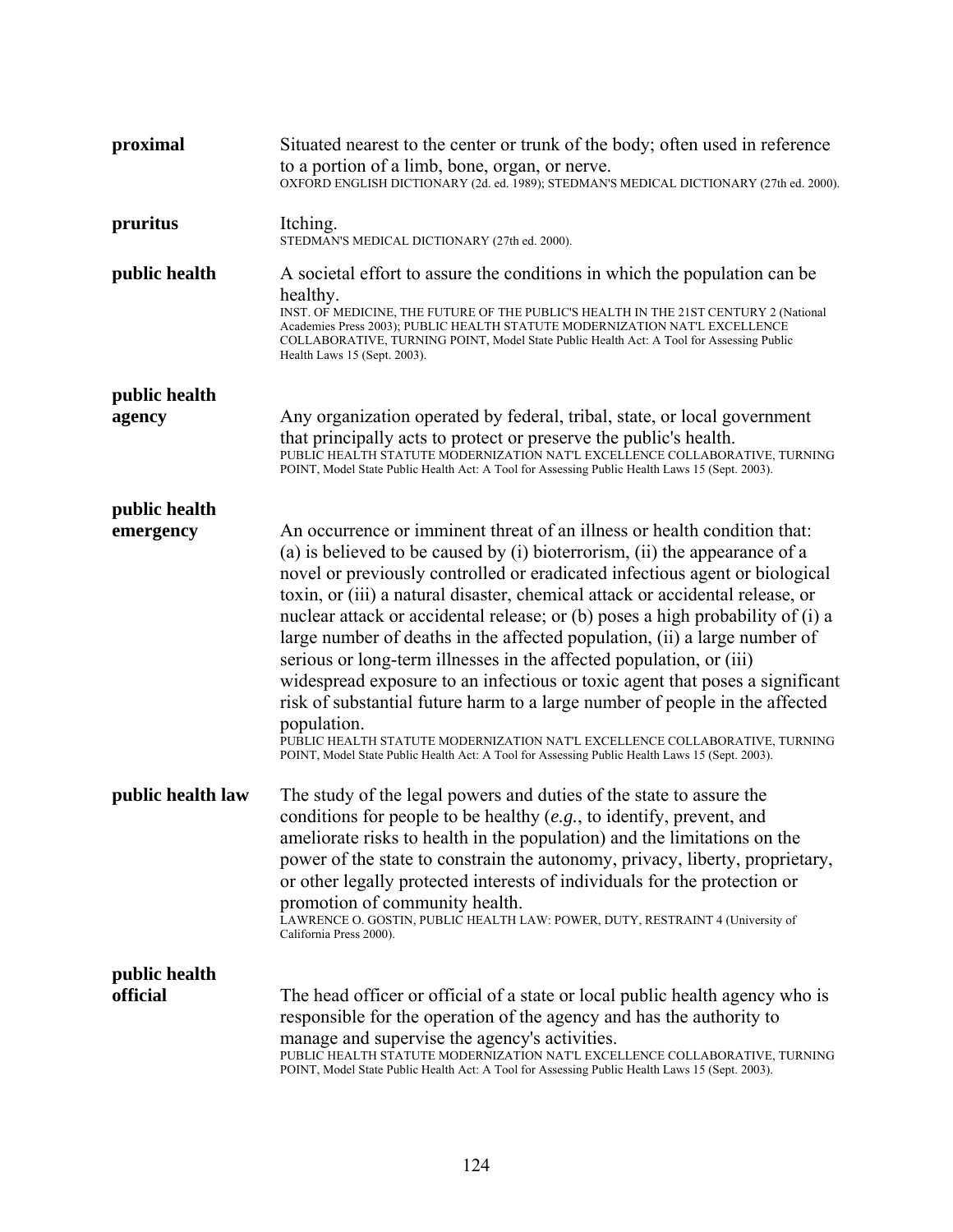| pulmonary  | Relating to the lungs.<br>STEDMAN'S MEDICAL DICTIONARY (27th ed. 2000).                                                                                                                                                                                                                                                                                                                                      |
|------------|--------------------------------------------------------------------------------------------------------------------------------------------------------------------------------------------------------------------------------------------------------------------------------------------------------------------------------------------------------------------------------------------------------------|
| pus        | A fluid product of inflammation.<br>STEDMAN'S MEDICAL DICTIONARY (27th ed. 2000).                                                                                                                                                                                                                                                                                                                            |
| pustule    | A circumscribed, superficial elevation of the skin, up to 1.0 cm in<br>diameter, containing pus.<br>STEDMAN'S MEDICAL DICTIONARY (27th ed. 2000).                                                                                                                                                                                                                                                            |
| pyrogenic  | Causing fever.<br>STEDMAN'S MEDICAL DICTIONARY (27th ed. 2000).                                                                                                                                                                                                                                                                                                                                              |
|            |                                                                                                                                                                                                                                                                                                                                                                                                              |
| quarantine | The restriction of the activities of healthy persons who have been exposed<br>to a communicable disease, during its period of communicability, to<br>prevent disease transmission during the incubation period if infection<br>should occur.<br>STEDMAN'S MEDICAL DICTIONARY (27th ed. 2000); LAWRENCE O. GOSTIN, PUBLIC HEALTH<br>LAW:<br>POWER, DUTY, RESTRAINT 210 (University of California Press 2000). |

# **R**

| reportable disease | See notifiable disease.                                                                                                                                                                                                                                                                                                                                                                                                                                                                                                                                                                                                                                                                                                                                                                                                                                                                                                                                                                                                                                                                                                                                                                                                                                                                                                                                                                 |
|--------------------|-----------------------------------------------------------------------------------------------------------------------------------------------------------------------------------------------------------------------------------------------------------------------------------------------------------------------------------------------------------------------------------------------------------------------------------------------------------------------------------------------------------------------------------------------------------------------------------------------------------------------------------------------------------------------------------------------------------------------------------------------------------------------------------------------------------------------------------------------------------------------------------------------------------------------------------------------------------------------------------------------------------------------------------------------------------------------------------------------------------------------------------------------------------------------------------------------------------------------------------------------------------------------------------------------------------------------------------------------------------------------------------------|
| rhinorrhea         | A discharge from the nose.<br>STEDMAN'S MEDICAL DICTIONARY (27th ed. 2000).                                                                                                                                                                                                                                                                                                                                                                                                                                                                                                                                                                                                                                                                                                                                                                                                                                                                                                                                                                                                                                                                                                                                                                                                                                                                                                             |
| ricin              | A poison that may be made from the waste materials generated during the<br>processing of castor beans. Ricin may be produced as a powder, a mist, a<br>pellet, or dissolved in water and may be delivered through ingestion,<br>inhalation, or injection. Ricin poisoning cannot be transmitted person-to-<br>person. Treatment for ricin poisoning consists of supportive care only, as<br>there is currently no effective antibiotic or antitoxin treatment available.<br>Death from ricin poisoning may occur within 36 to 72 hours of exposure,<br>depending upon the route of exposure. If death has not occurred within 3<br>to 5 days, the victim usually recovers. The symptoms of ricin poisoning<br>vary according to the route of exposure:<br><b>ingestion:</b> Ingestion of a significant amount of ricin produces vomiting<br>and diarrhea (that may become bloody) within 6 hours. Severe<br>dehydration may result, followed by low blood pressure. Other symptoms<br>may include hallucinations, seizures, and blood in the urine. In severe<br>cases, the liver, spleen, and kidneys may cease to function, producing<br>death.<br><b>inhalation:</b> The inhalation of significant amounts of ricin usually<br>produces respiratory distress, fever, cough, nausea, and tightness in the<br>chest within 8 hours. Heavy sweating and fluid build-up in the lungs may |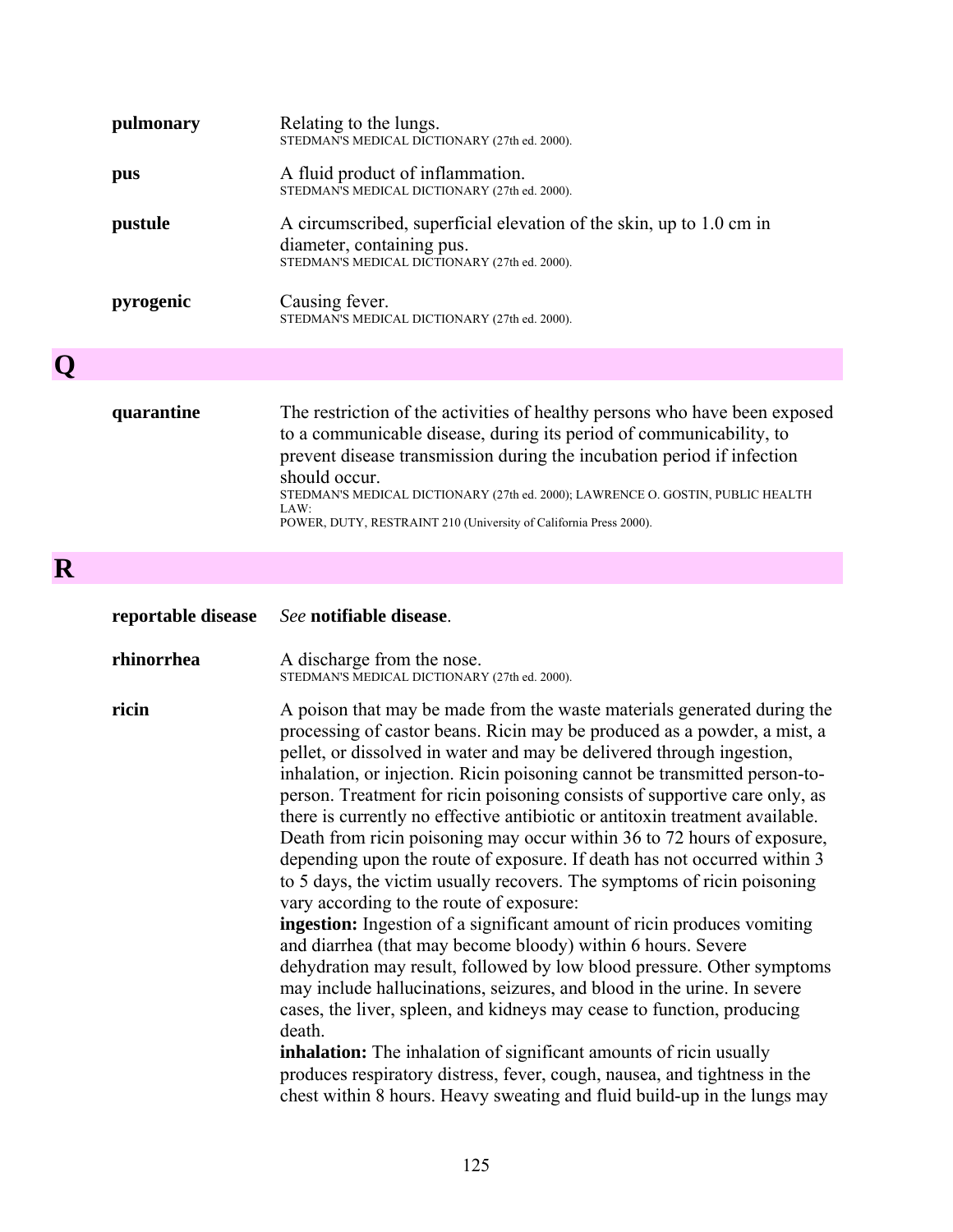|   |                                                                     | follow, and the skin may turn blue. In severe cases, low blood pressure<br>and respiratory failure may occur, leading to death.<br>CTRS. FOR DISEASE CONTROL & PREVENTION, DEPT. OF HEALTH & HUMAN SERVS., Facts About<br>Ricin, at http://www.bt.cdc.gov/agent/ricin/facts.asp (last modified Feb. 5, 2004).                                                                                                                                                                                                                                                                                                                                                                                                                                                                                                                                                                                                                                                                                     |
|---|---------------------------------------------------------------------|---------------------------------------------------------------------------------------------------------------------------------------------------------------------------------------------------------------------------------------------------------------------------------------------------------------------------------------------------------------------------------------------------------------------------------------------------------------------------------------------------------------------------------------------------------------------------------------------------------------------------------------------------------------------------------------------------------------------------------------------------------------------------------------------------------------------------------------------------------------------------------------------------------------------------------------------------------------------------------------------------|
|   | <b>Rickettsia</b>                                                   | A genus of small bacteria often found in lice, fleas, ticks, and mites.<br>Pathogenic species of <i>Rickettsia</i> infect humans and other animals, causing<br>epidemic typhus, endemic (murine) typhus, Rocky Mountain spotted<br>fever, tsutsugamushi disease, rickettsialpox, and other diseases.<br>STEDMAN'S MEDICAL DICTIONARY (27th ed. 2000).                                                                                                                                                                                                                                                                                                                                                                                                                                                                                                                                                                                                                                             |
| S |                                                                     |                                                                                                                                                                                                                                                                                                                                                                                                                                                                                                                                                                                                                                                                                                                                                                                                                                                                                                                                                                                                   |
|   | <b>Salmonella</b>                                                   | A genus of bacteria found in humans and animals, especially rodents.<br>Salmonella enterica is a common species that causes gastroenteritis,<br>enteric fever, and food poisoning in humans. Salmonellosis is<br>characterized by the onset of diarrhea, fever, and abdominal cramps within<br>12 to 72 hours after infection and usually lasts 4 to 7 days. Salmonella<br>typhi causes typhoid fever in humans. Salmonella bacteria are transmitted<br>through the ingestion of contaminated food or water. Infection with<br>Salmonella is treatable with antibiotics. Most persons recover with<br>treatment, but, in severe cases, the infection may spread to the<br>bloodstream, resulting in death.<br>STEDMAN'S MEDICAL DICTIONARY (27th ed. 2000); DIV. BACTERIAL & MYCOTIC DISEASES,<br>CTRS. FOR DISEASE CONTROL & PREVENTION, DEPT. OF HEALTH & HUMAN SERVS.,<br>Salmonellosis, at http://www.cdc.gov/ncidod/dbmd/diseaseinfo/salmonellosis_g.htm (last modified June 9,<br>$2003$ ). |
|   | sample                                                              | 1. A relatively small quantity of material, or an individual object, from<br>which the quality of the mass, group, species, etc. which it represents may<br>be inferred. 2. A selected subset of a population.<br>OXFORD ENGLISH DICTIONARY (2d. ed. 1989); STEDMAN'S MEDICAL DICTIONARY (27th ed. 2000).                                                                                                                                                                                                                                                                                                                                                                                                                                                                                                                                                                                                                                                                                         |
|   | screen                                                              | To systematically apply a test or exam to a defined population.<br>PUBLIC HEALTH STATUTE MODERNIZATION NAT'L EXCELLENCE COLLABORATIVE, TURNING<br>POINT, Model State Public Health Act: A Tool for Assessing Public Health Laws 16 (Sept. 2003).                                                                                                                                                                                                                                                                                                                                                                                                                                                                                                                                                                                                                                                                                                                                                  |
|   | sensitivity                                                         | The ability of a test to correctly identify those with a given characteristic<br>or disease.<br>LEON GORDIS, EPIDEMIOLOGY 59 (W.B. Saunders Co. 1996).                                                                                                                                                                                                                                                                                                                                                                                                                                                                                                                                                                                                                                                                                                                                                                                                                                            |
|   | <b>Severe Acute</b><br><b>Respiratory</b><br><b>Syndrome (SARS)</b> | A viral respiratory illness first identified during a global outbreak in 2003<br>that originated in China. SARS is usually characterized by a high fever<br>(temperature greater than 100.4°F/38.0°C), headache, an overall feeling of<br>discomfort, and body aches. Some infected individuals also display mild<br>respiratory symptoms, and about 10 to 20 percent of patients have<br>diarrhea. Approximately 2 to 7 days following onset of the illness,<br>infected individuals often develop a dry cough, and many infected                                                                                                                                                                                                                                                                                                                                                                                                                                                                |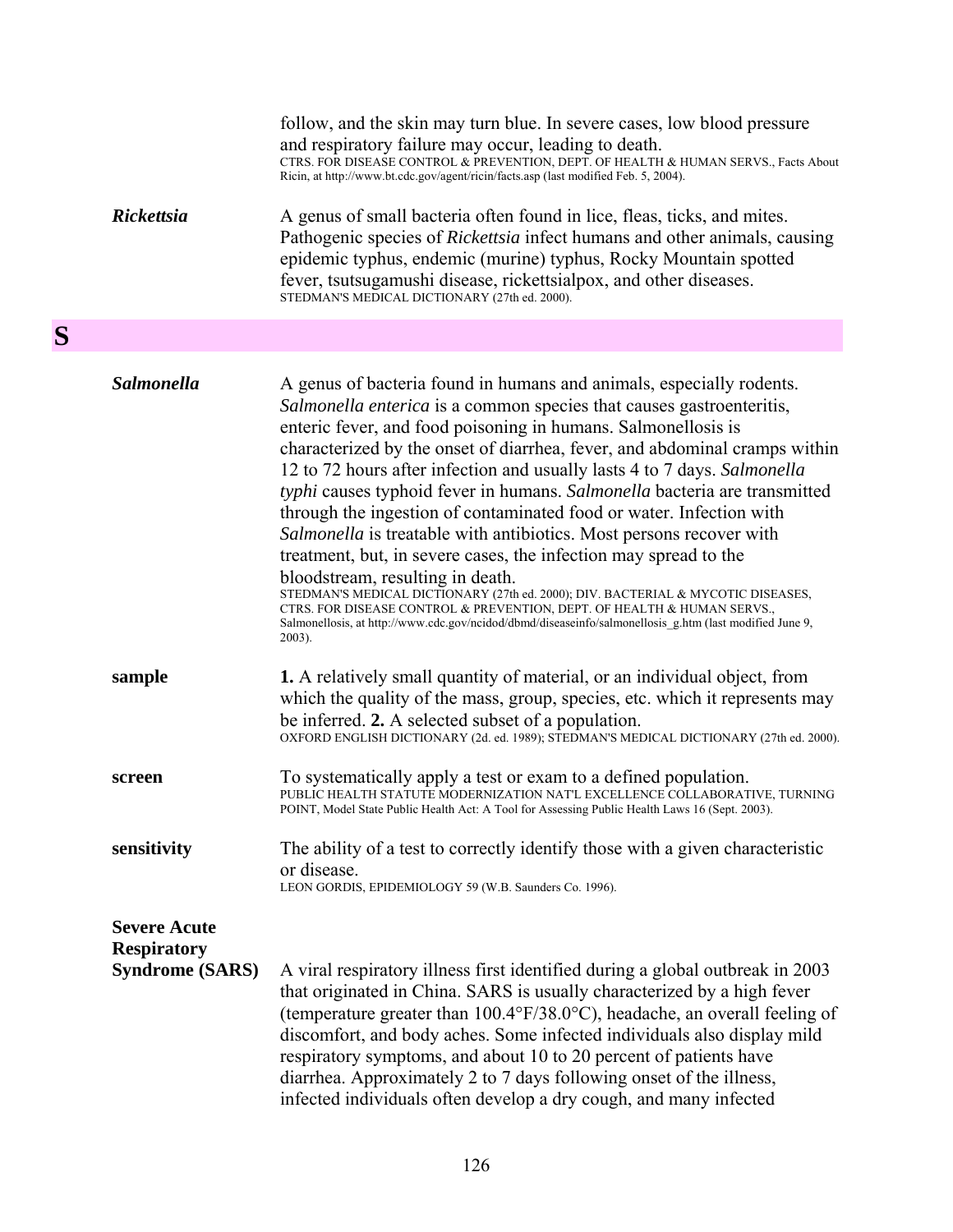|                       | individuals will go on to develop pneumonia. SARS is transmitted through<br>close person-to-person contact. The SARS virus appears to be most easily<br>transmitted by respiratory droplets produced when an infected person<br>coughs or sneezes. These expelled droplets may be deposited directly on<br>the mucous membranes of the mouth, nose, or eyes of persons who are<br>nearby or transferred thereto by persons who touch a contaminated surface<br>or object. It remains uncertain whether the SARS virus is able to spread<br>more broadly through the air or in other ways.<br>CTRS. FOR DISEASE CONTROL & PREVENTION, DEPT. OF HEALTH & HUMAN SERVS., Basic<br>Information About Ricin, at http://www.cdc.gov/ncidod/sars/factsheet.htm (last modified Jan 13, 2004).                                                                                                                                                                                                                                                                                                                                                                                                                                                                                                                                                                                                                                                                                                                                    |
|-----------------------|-------------------------------------------------------------------------------------------------------------------------------------------------------------------------------------------------------------------------------------------------------------------------------------------------------------------------------------------------------------------------------------------------------------------------------------------------------------------------------------------------------------------------------------------------------------------------------------------------------------------------------------------------------------------------------------------------------------------------------------------------------------------------------------------------------------------------------------------------------------------------------------------------------------------------------------------------------------------------------------------------------------------------------------------------------------------------------------------------------------------------------------------------------------------------------------------------------------------------------------------------------------------------------------------------------------------------------------------------------------------------------------------------------------------------------------------------------------------------------------------------------------------------|
| smallpox (variola)    | An acute eruptive contagious disease caused by a virus of the family<br>Poxviridae. Smallpox is characterized by initial chills, high fever,<br>backache, and headache; within 2 to 5 days the constitutional symptoms<br>subside and a skin eruption appears as papules, which become pit-like<br>vesicles, develop into pustules, dry, and form scabs that, on falling off,<br>leave a permanent marking of the skin (pock marks). Fatality rates for<br>smallpox may exceed 20 percent. The average incubation period of<br>smallpox is 8 to 14 days. Generally, direct and fairly prolonged face-to-<br>face contact is required to transmit smallpox from one person to another,<br>although smallpox may also be transmitted through direct contact with<br>infected bodily fluids or contaminated objects. Humans are the only<br>natural hosts of smallpox; it is not known to be transmitted by insects or<br>animals. There is no treatment for smallpox, although a vaccine is<br>available to prevent infection. As a result of increasingly aggressive<br>vaccination programs carried out over a period of about 200 years,<br>smallpox has been eradicated; the last naturally occurring case of smallpox<br>was reported in Somalia in 1977.<br>STEDMAN'S MEDICAL DICTIONARY (27th ed. 2000); CTRS. FOR DISEASE CONTROL &<br>PREVENTION, DEPT. OF HEALTH & HUMAN SERVS., Smallpox Disease Overview, at<br>http://www.bt.cdc.gov/agent/smallpox/overview/disease-facts.asp (last modified Dec. 9, 2002). |
| species               | A group of organisms that generally bear a close resemblance to one<br>another in the more essential features of their organization; members of<br>the same species may breed effectively to produce fertile offspring.<br>STEDMAN'S MEDICAL DICTIONARY (27th ed. 2000).                                                                                                                                                                                                                                                                                                                                                                                                                                                                                                                                                                                                                                                                                                                                                                                                                                                                                                                                                                                                                                                                                                                                                                                                                                                |
| specificity           | The ability of a test to correctly identify those without a given<br>characteristic or disease.<br>LEON GORDIS, EPIDEMIOLOGY 59 (W.B. Saunders Co. 1996).                                                                                                                                                                                                                                                                                                                                                                                                                                                                                                                                                                                                                                                                                                                                                                                                                                                                                                                                                                                                                                                                                                                                                                                                                                                                                                                                                               |
| sputum                | Saliva, mucus, blood, or other fluid spit from the mouth.<br>STEDMAN'S MEDICAL DICTIONARY (27th ed. 2000).                                                                                                                                                                                                                                                                                                                                                                                                                                                                                                                                                                                                                                                                                                                                                                                                                                                                                                                                                                                                                                                                                                                                                                                                                                                                                                                                                                                                              |
| <b>Staphylococcus</b> | A genus of bacteria found on the skin, in skin glands, on the nasal and<br>other mucous membranes of warm-blooded animals, and in various food<br>products. Staphylococcus aureus is a common species found especially on<br>nasal mucous membrane and skin. S. aureus produces toxins including<br>those that cause toxic shock syndrome and food poisoning.                                                                                                                                                                                                                                                                                                                                                                                                                                                                                                                                                                                                                                                                                                                                                                                                                                                                                                                                                                                                                                                                                                                                                           |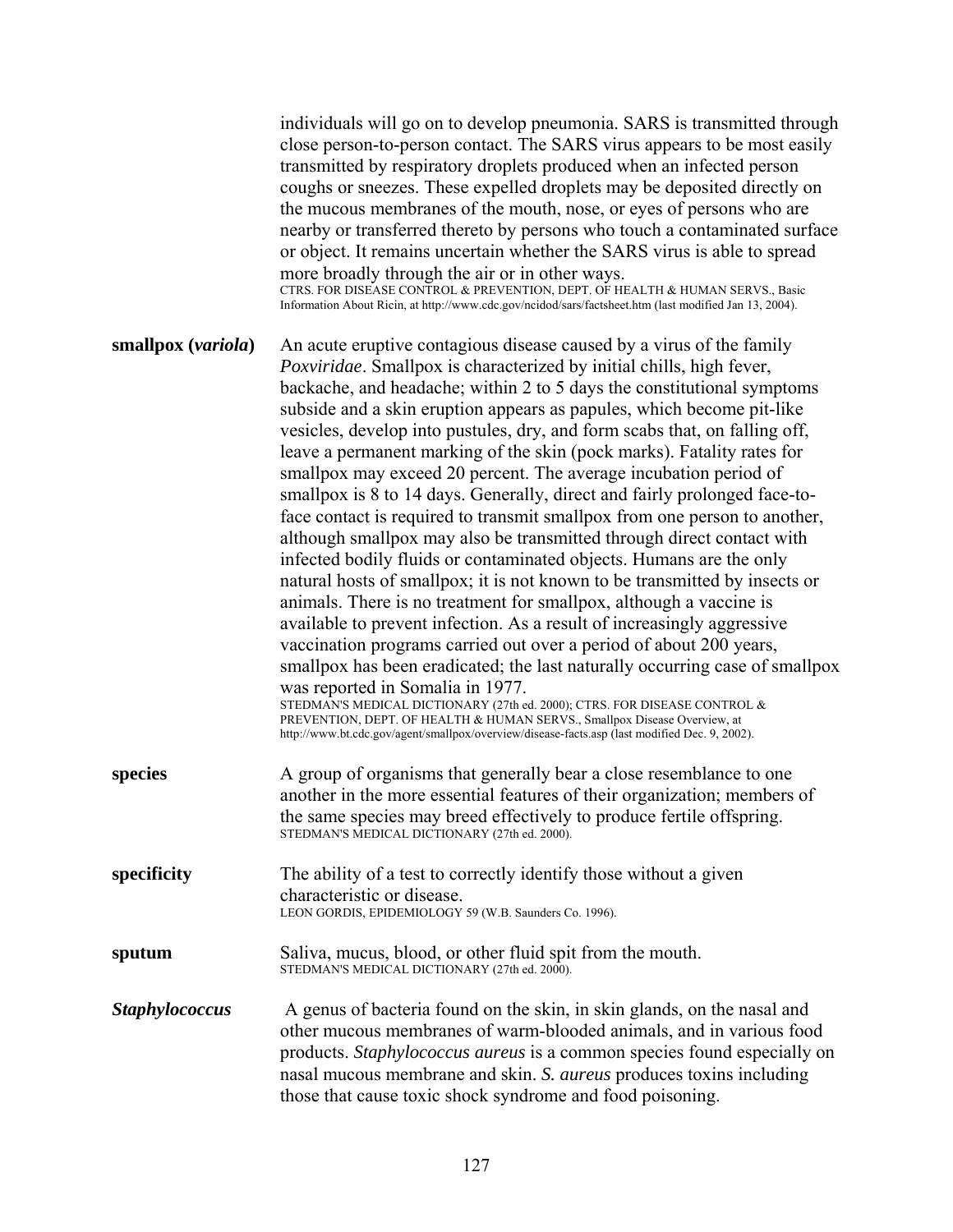|   |                        | <i>Staphylococcus</i> infections are usually treatable with antibiotics, although<br>antibiotic resistant strains have been identified.<br>STEDMAN'S MEDICAL DICTIONARY (27th ed. 2000); DIV. OF HEALTHCARE QUALITY<br>PROMOTION, CTRS. FOR DISEASE CONTROL & PREVENTION, Methicillin Resistant Staphylococcus<br>aureus, at http://www.cdc.gov/ncidod/hip/Aresist/mrsa.htm (last modified Nov. 25, 2003).                                                                                                                                                                                                                                                                                                                                                                                                                                                                                                                                                                                                                                                                                                                                                                                                                                                                                                                                                                                                                                                                                                                                                                                                        |
|---|------------------------|-------------------------------------------------------------------------------------------------------------------------------------------------------------------------------------------------------------------------------------------------------------------------------------------------------------------------------------------------------------------------------------------------------------------------------------------------------------------------------------------------------------------------------------------------------------------------------------------------------------------------------------------------------------------------------------------------------------------------------------------------------------------------------------------------------------------------------------------------------------------------------------------------------------------------------------------------------------------------------------------------------------------------------------------------------------------------------------------------------------------------------------------------------------------------------------------------------------------------------------------------------------------------------------------------------------------------------------------------------------------------------------------------------------------------------------------------------------------------------------------------------------------------------------------------------------------------------------------------------------------|
|   | surveillance           | A type of observational study that involves continuous monitoring of<br>disease occurrence within a population.<br>STEDMAN'S MEDICAL DICTIONARY (27th ed. 2000).                                                                                                                                                                                                                                                                                                                                                                                                                                                                                                                                                                                                                                                                                                                                                                                                                                                                                                                                                                                                                                                                                                                                                                                                                                                                                                                                                                                                                                                  |
| T |                        |                                                                                                                                                                                                                                                                                                                                                                                                                                                                                                                                                                                                                                                                                                                                                                                                                                                                                                                                                                                                                                                                                                                                                                                                                                                                                                                                                                                                                                                                                                                                                                                                                   |
|   | tachycardia            | Rapid beating of the heart, typically more than 90 beats per minute.<br>STEDMAN'S MEDICAL DICTIONARY (27th ed. 2000).                                                                                                                                                                                                                                                                                                                                                                                                                                                                                                                                                                                                                                                                                                                                                                                                                                                                                                                                                                                                                                                                                                                                                                                                                                                                                                                                                                                                                                                                                             |
|   | toxin                  | A harmful or poisonous substance that is formed during the metabolism<br>and growth of certain microorganisms and some plant and animal species.<br>STEDMAN'S MEDICAL DICTIONARY (27th ed. 2000).                                                                                                                                                                                                                                                                                                                                                                                                                                                                                                                                                                                                                                                                                                                                                                                                                                                                                                                                                                                                                                                                                                                                                                                                                                                                                                                                                                                                                 |
|   | transmissible<br>agent | A biological substance that causes disease or infection through<br>conveyance from one organism to another.<br>STEDMAN'S MEDICAL DICTIONARY (27th ed. 2000); PUBLIC HEALTH STATUTE MODERNIZATION<br>NAT'L EXCELLENCE COLLABORATIVE, TURNING POINT, Model State Public Health Act: A Tool for<br>Assessing Public Health Laws 16 (Sept. 2003).                                                                                                                                                                                                                                                                                                                                                                                                                                                                                                                                                                                                                                                                                                                                                                                                                                                                                                                                                                                                                                                                                                                                                                                                                                                                     |
|   | transmission           | The conveyance of disease from one organism to another.<br>STEDMAN'S MEDICAL DICTIONARY (27th ed. 2000).                                                                                                                                                                                                                                                                                                                                                                                                                                                                                                                                                                                                                                                                                                                                                                                                                                                                                                                                                                                                                                                                                                                                                                                                                                                                                                                                                                                                                                                                                                          |
|   | tuberculosis (TB)      | A disease caused by infection with the bacterium Mycobacterium<br><i>tuberculosis</i> , which can affect almost any tissue or organ of the body, but<br>most commonly affects the lungs. Primary tuberculosis is typically a mild<br>or asymptomatic local lung infection that in otherwise health people does<br>not lead to generalized disease because an immune response arrests the<br>spread of the bacteria and walls off the zone of infection. The tuberculosis<br>skin test will, however, become positive within a few weeks of infection<br>and remain positive throughout life. Bacteria involved in primary<br>tuberculosis remain viable and can become reactivated months or years<br>later to initiate secondary tuberculosis. Progression to the secondary stage<br>eventually occurs in 10-15% of people who have had primary<br>tuberculosis. The risk of reactivation and progression is increased by, inter<br>alia, diabetes mellitus and HIV infection and in alcoholics, IV drug<br>abusers, nursing home residents, and those receiving steroid or<br>immunosuppressive therapy. Secondary or reactivation tuberculosis<br>usually results in a chronic, spreading lung infection, most often involving<br>the upper lobes. Rarely, secondary or reactivation tuberculosis results in<br>widespread dissemination of infection throughout the body (miliary<br>tuberculosis). The symptoms of active pulmonary tuberculosis are fatigue,<br>anorexia, weight loss, low-grade fever, night sweats, chronic cough, and<br>hemoptysis. Local symptoms depend on the parts affected. Active |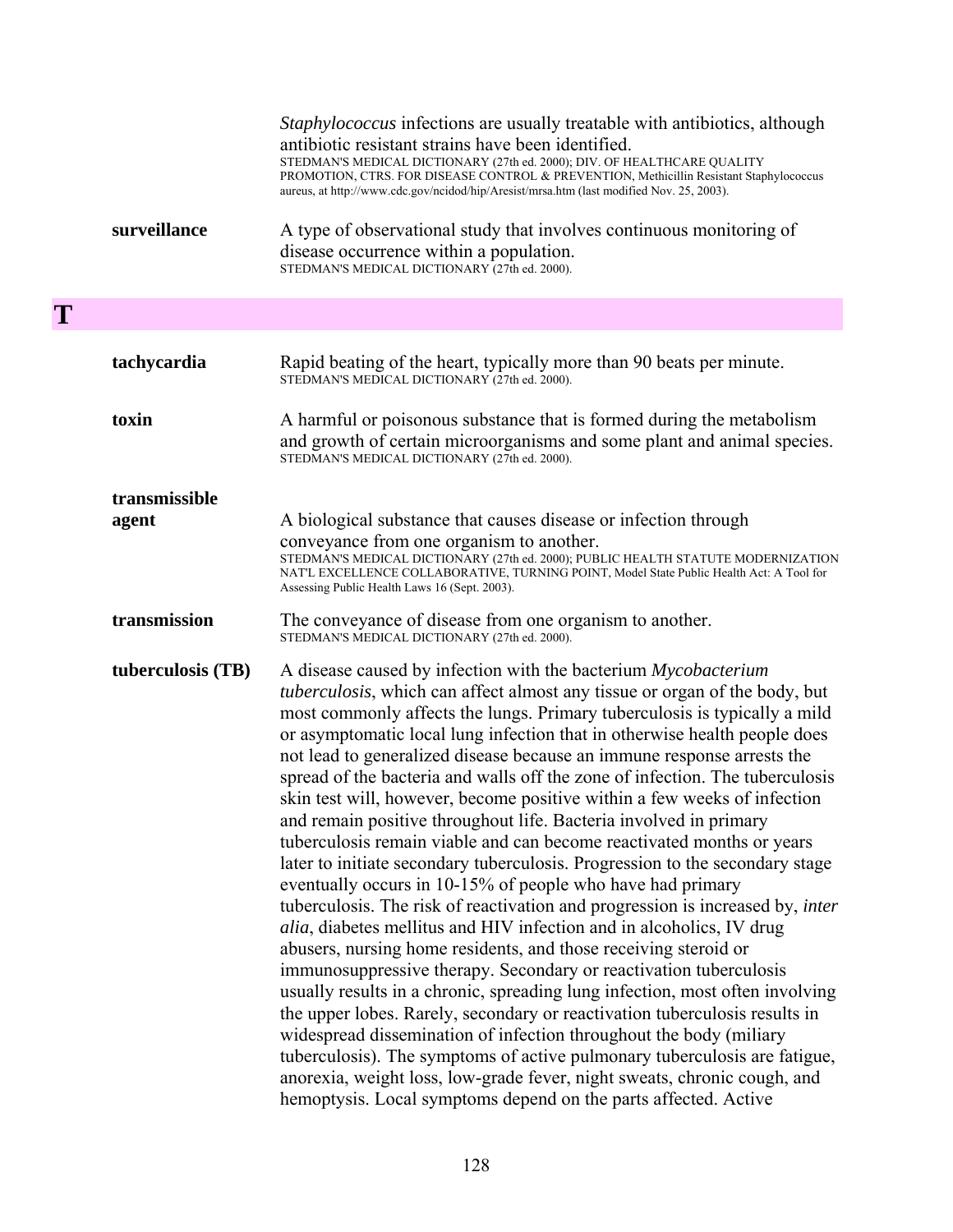pulmonary tuberculosis is relentlessly chronic and, if untreated, leads to progressive destruction of lung tissue. STEDMAN'S MEDICAL DICTIONARY (27th ed. 2000).

**tularemia** A disease caused by the bacterium *Francisella tularensis*. Tularemia is characterized by symptoms including sudden fever, chills, headaches, diarrhea, muscle aches, joint pain, dry cough, progressive weakness, and swelling of the lymph nodes. In severe cases, infected persons may develop pneumonia, chest pain, bloody sputum, and respiratory distress. Tularemia is not transmissible through person-to-person contact and is most commonly transmitted to humans from rodents, through the bite of a vector, such as a deer fly, tick, or other bloodsucking insect. Tularemia may also be acquired through the bite of an infected animal, handling of an infected animal carcass, ingestion of contaminated food or water, or inhalation of the bacterium. Tularemia is treatable with antibiotics. STEDMAN'S MEDICAL DICTIONARY (27th ed. 2000); CTRS. FOR DISEASE CONTROL & PREVENTION, DEPT. OF HEALTH & HUMAN SERVS., Key Facts About Tularemia, at http://www.bt.cdc.gov/agent/tularemia/facts.asp (last modified Oct. 7, 2003).

**typhoid fever** An acute infectious disease caused by the bacterium *Salmonella typhi*. Typhoid fever is characterized by a continued fever rising in a step-like curve during the first week of infection, severe physical and mental depression, an eruption of rose-colored spots on the chest and abdomen, swelling of the abdomen, early constipation, and subsequent diarrhea. In severe cases, typhoid fever may produce intestinal hemorrhage or perforation of the bowel. The average duration of typhoid fever is approximately 4 weeks, although aborted forms and relapses are not uncommon. *S. typhi* bacteria live only in humans, and typhoid fever is transmitted through the ingestion of contaminated food and water, most frequently in the developing world. Typhoid fever can be treated and prevented with antibiotics.

STEDMAN'S MEDICAL DICTIONARY (27th ed. 2000); DIV. OF BACTERIAL & MYCOTIC DISEASES, CTRS. FOR DISEASE CONTROL & PREVENTION, DEPT. OF HEALTH & HUMAN SERVS., Typhoid Fever, at http://www.cdc.gov/ncidod/dbmd/diseaseinfo/typhoidfever\_g.htm (last modified Feb.17, 2004).

**typhus** A group of acute infectious and contagious diseases caused by bacteria belonging to genus *Rickettsia*. Typhus occurs in two principal forms: epidemic typhus and endemic (murine) typhus. Typhus is characterized by severe headaches, shivering and chills, high fever, malaise, and a rash and ranges in duration from short-lived to chronic. Typhus is transmitted to humans by arthropods (*e.g.,* ticks, mites, lice, fleas); transmission rarely occurs from person to person.

> STEDMAN'S MEDICAL DICTIONARY (27th ed. 2000); NAT'L CTR. FOR INFECTIOUS DISEASES, CTRS. FOR DISEASE CONTROL & PREVENTION, DEPT. OF HEALTH & HUMAN SERVS., Rickettsial Infections, at http://www.cdc.gov/travel/diseases/rickettsial.htm (last modified June 30, 2003).



**V**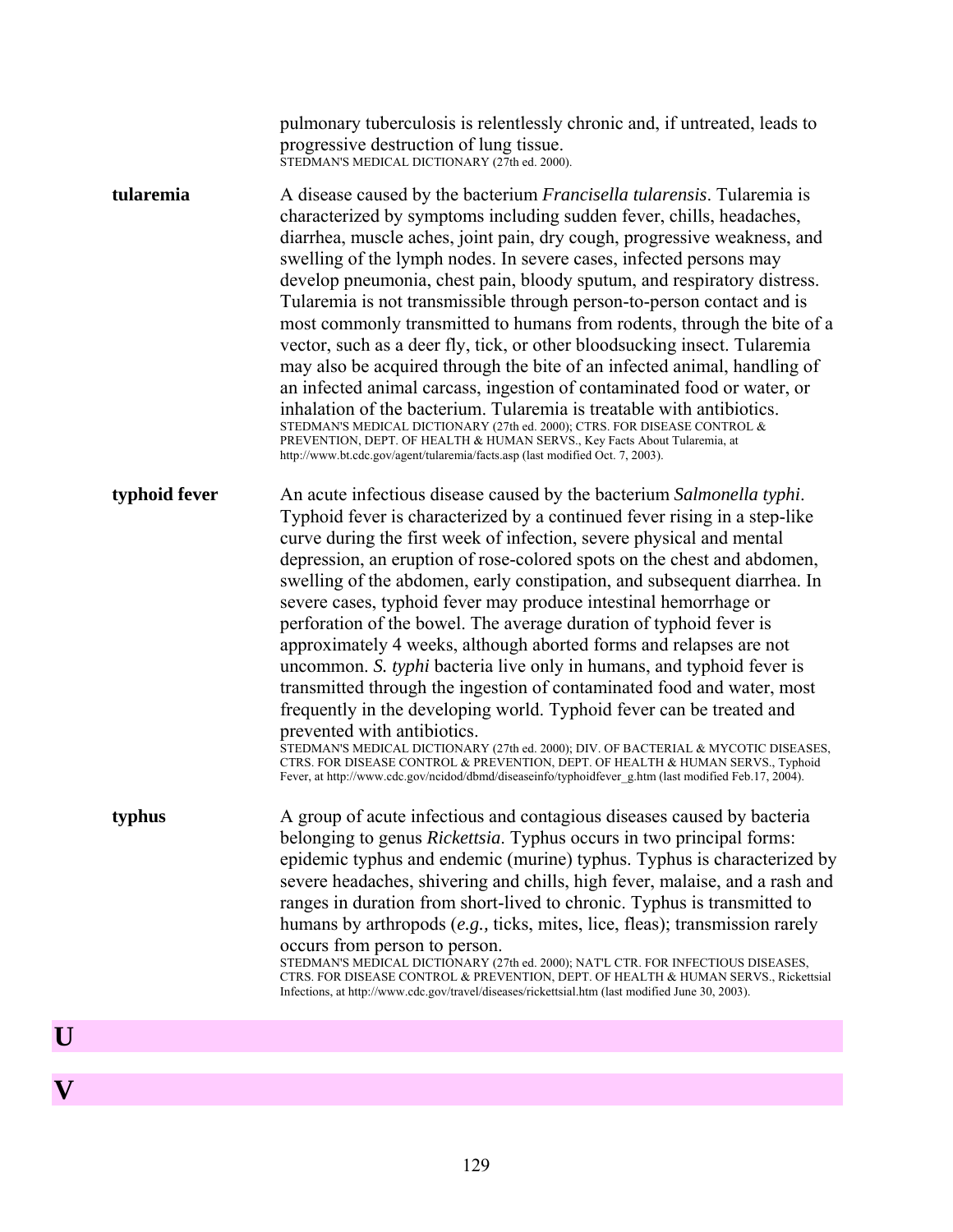|             | vector            | An invertebrate animal (e.g., tick, mite, mosquito, bloodsucking fly)<br>capable of transmitting an infectious agent among vertebrates.<br>STEDMAN'S MEDICAL DICTIONARY (27th ed. 2000).                                                                                                                                                                                                                                                                                                                                                                                                                                                                                                                                                                                                                                                                                                                                                                                                                                             |
|-------------|-------------------|--------------------------------------------------------------------------------------------------------------------------------------------------------------------------------------------------------------------------------------------------------------------------------------------------------------------------------------------------------------------------------------------------------------------------------------------------------------------------------------------------------------------------------------------------------------------------------------------------------------------------------------------------------------------------------------------------------------------------------------------------------------------------------------------------------------------------------------------------------------------------------------------------------------------------------------------------------------------------------------------------------------------------------------|
|             | vertical          |                                                                                                                                                                                                                                                                                                                                                                                                                                                                                                                                                                                                                                                                                                                                                                                                                                                                                                                                                                                                                                      |
|             | transmission      | Transmission of a disease agent from an infected individual to its<br>offspring.<br>STEDMAN'S MEDICAL DICTIONARY (27th ed. 2000).                                                                                                                                                                                                                                                                                                                                                                                                                                                                                                                                                                                                                                                                                                                                                                                                                                                                                                    |
|             | vesicle           | A small, circumscribed elevation of the skin, less than 1.0 cm in diameter,<br>containing fluid.<br>STEDMAN'S MEDICAL DICTIONARY (27th ed. 2000).                                                                                                                                                                                                                                                                                                                                                                                                                                                                                                                                                                                                                                                                                                                                                                                                                                                                                    |
|             | viral hemorrhagic |                                                                                                                                                                                                                                                                                                                                                                                                                                                                                                                                                                                                                                                                                                                                                                                                                                                                                                                                                                                                                                      |
|             | fever             | An infectious, epidemic disease caused by a number of different viruses in<br>families including Arenoviridae, Bunyviridae, Flaviviridae, and<br>Filoviridae. Viral hemorrhagic fever simultaneously affects multiple<br>organs within the body and is characterized by high fever, malaise,<br>muscular pain, vomiting, diarrhea, a body rash, organ bleeding, shock, and<br>tremors. In severe cases, viral hemorrhagic fever results in vomiting of<br>blood, hemorrhaging of blood from the eyes and nose, and kidney damage.<br>At least some viral hemorrhagic fevers are transmitted through person-to-<br>person contact, including Ebola, Marburg disease, and Crimean-Congo<br>fever. Many viral hemorrhagic fevers are life-threatening.<br>STEDMAN'S MEDICAL DICTIONARY (27th ed. 2000); SPECIAL PATHOGENS BRANCH, CTRS. FOR<br>DISEASE CONTROL & PREVENTION, DEPT. OF HEALTH & HUMAN SERVS., Viral Hemorrhagic<br>Fevers, at http://www.cdc.gov/ncidod/dvrd/spb/mnpages/dispages/vhf.htm (last modified Nov. 26, 2003). |
|             | viremia           | The presence of a virus in the bloodstream.<br>STEDMAN'S MEDICAL DICTIONARY (27th ed. 2000).                                                                                                                                                                                                                                                                                                                                                                                                                                                                                                                                                                                                                                                                                                                                                                                                                                                                                                                                         |
|             | virus             | A term for a group of infectious agents that are incapable of growth or<br>reproduction apart from living cells. A complete virus usually includes<br>either DNA or RNA and is covered by a protein shell. Viruses range in<br>size from 15 nanometers to several hundred nanometers. Classification of<br>a virus depends upon its physiochemical characteristics, mode of<br>transmission, host range, symptomatology, and other factors. Many<br>viruses cause disease.<br>OXFORD ENGLISH DICTIONARY (2d. ed. 1989); STEDMAN'S MEDICAL DICTIONARY (27th ed. 2000).                                                                                                                                                                                                                                                                                                                                                                                                                                                                |
|             | vital statistics  | Statistics relating to birth, death, marriages, health, and disease.<br>MERRIAM-WEBSTER ONLINE, at http://www.merriamwebster.com (last visited Sept. 20, 2004).                                                                                                                                                                                                                                                                                                                                                                                                                                                                                                                                                                                                                                                                                                                                                                                                                                                                      |
| W           |                   |                                                                                                                                                                                                                                                                                                                                                                                                                                                                                                                                                                                                                                                                                                                                                                                                                                                                                                                                                                                                                                      |
|             |                   |                                                                                                                                                                                                                                                                                                                                                                                                                                                                                                                                                                                                                                                                                                                                                                                                                                                                                                                                                                                                                                      |
| $\mathbf X$ |                   |                                                                                                                                                                                                                                                                                                                                                                                                                                                                                                                                                                                                                                                                                                                                                                                                                                                                                                                                                                                                                                      |
| Y           |                   |                                                                                                                                                                                                                                                                                                                                                                                                                                                                                                                                                                                                                                                                                                                                                                                                                                                                                                                                                                                                                                      |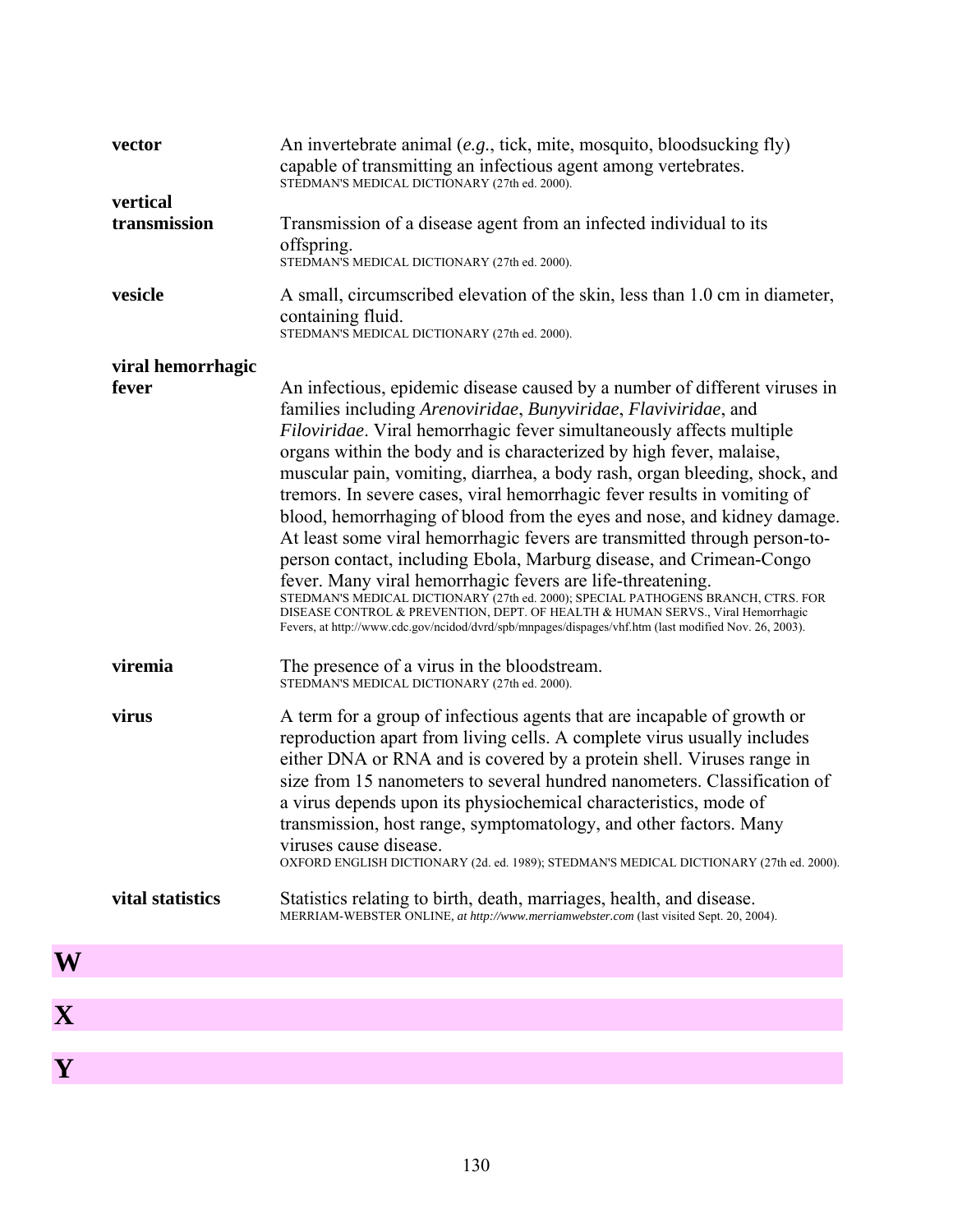**zoonosis** A disease transmitted from one kind of animal to another or from animals to humans. OXFORD ENGLISH DICTIONARY (2d. ed. 1989); STEDMAN'S MEDICAL DICTIONARY (27th ed 2000).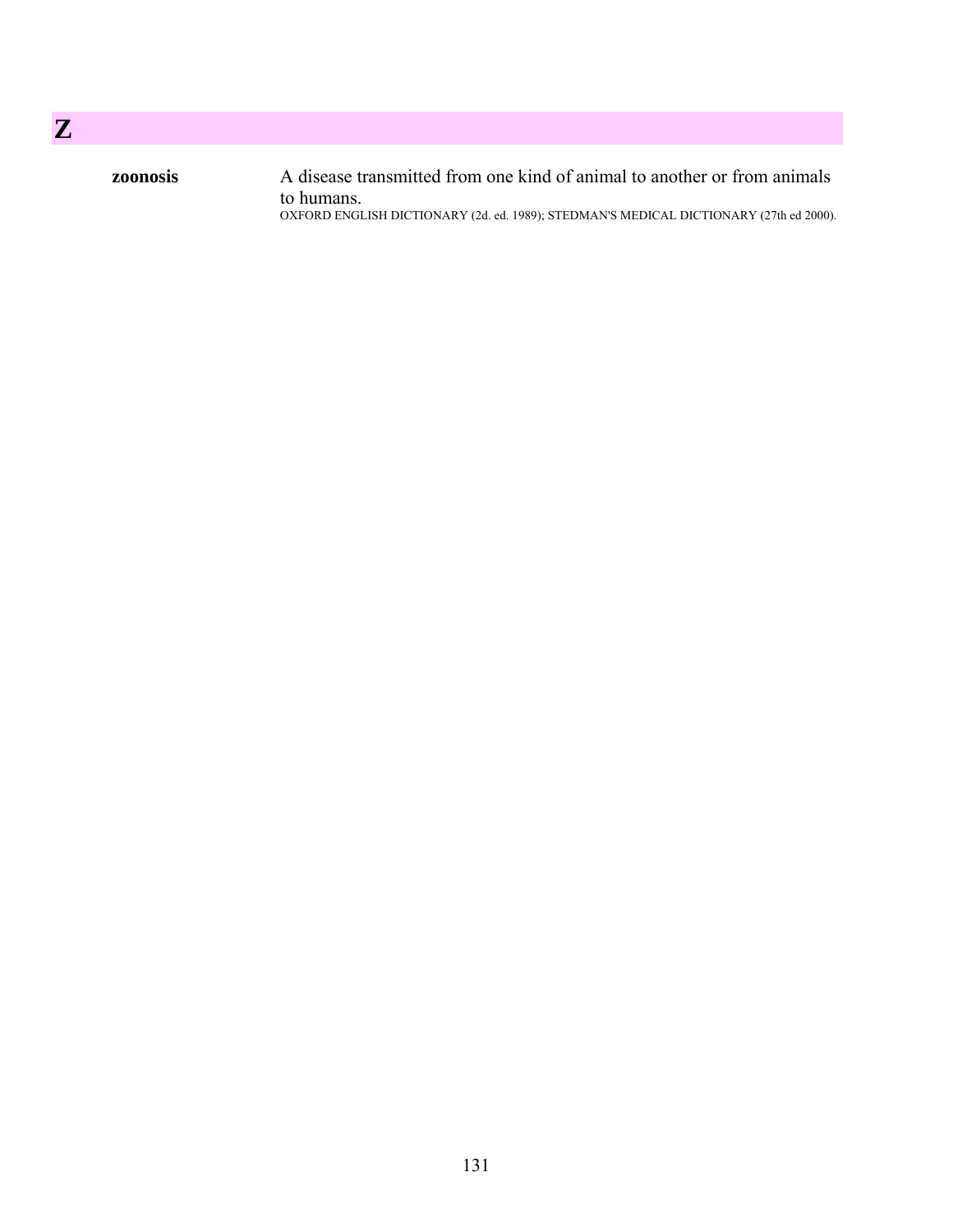## **III. Selected Model Judicial Petitions and Orders**

- A. Petition and Ex-Parte Order for Transport and/or Temporary Detention Affidavit to accompany Petition for Transport and/or Temporary Detention Notice of Hearing on Petition for Temporary Detention Order Following Hearing on Petition to Continue Temporary Detention
- B. Petition for Treatment of Infectious Disease Notice of Hearing on Petition for Treatment of Infectious Disease Order Following Hearing on Petition for Treatment of Infectious Disease
- C. Order Appointing Commitment Review Panel Recommendation of Commitment Review Panel Appeal of Commitment and Order to Reconvene Commitment Review Panel Order Following Appeal of Commitment for Treatment of Infectious Disease
- D. Petition for Continued Commitment for Treatment of Infectious Disease and Order to Reconvene Commitment Review Panel

Order Following Hearing on Petition for Continued Treatment of Infectious Disease

E. Petition for Testing of Infectious Disease

Notice of Hearing on Petition for Testing of Infectious Disease

Order Following Hearing on Petition for Testing of Infectious Disease

- F. Order Finding Imminent Danger to the Public Health and Requiring Corrective Action
- G. Petition for Ex-Parte restraining Order, Preliminary Injunction and Order to Show Cause
- H. Emergency Order for Control of Epidemic
- I. Order to Avoid, Correct, or Remove an Unsanitary Condition or Cause of Illness in a Building
- J. Appellants Motion for Ex-Parte Stay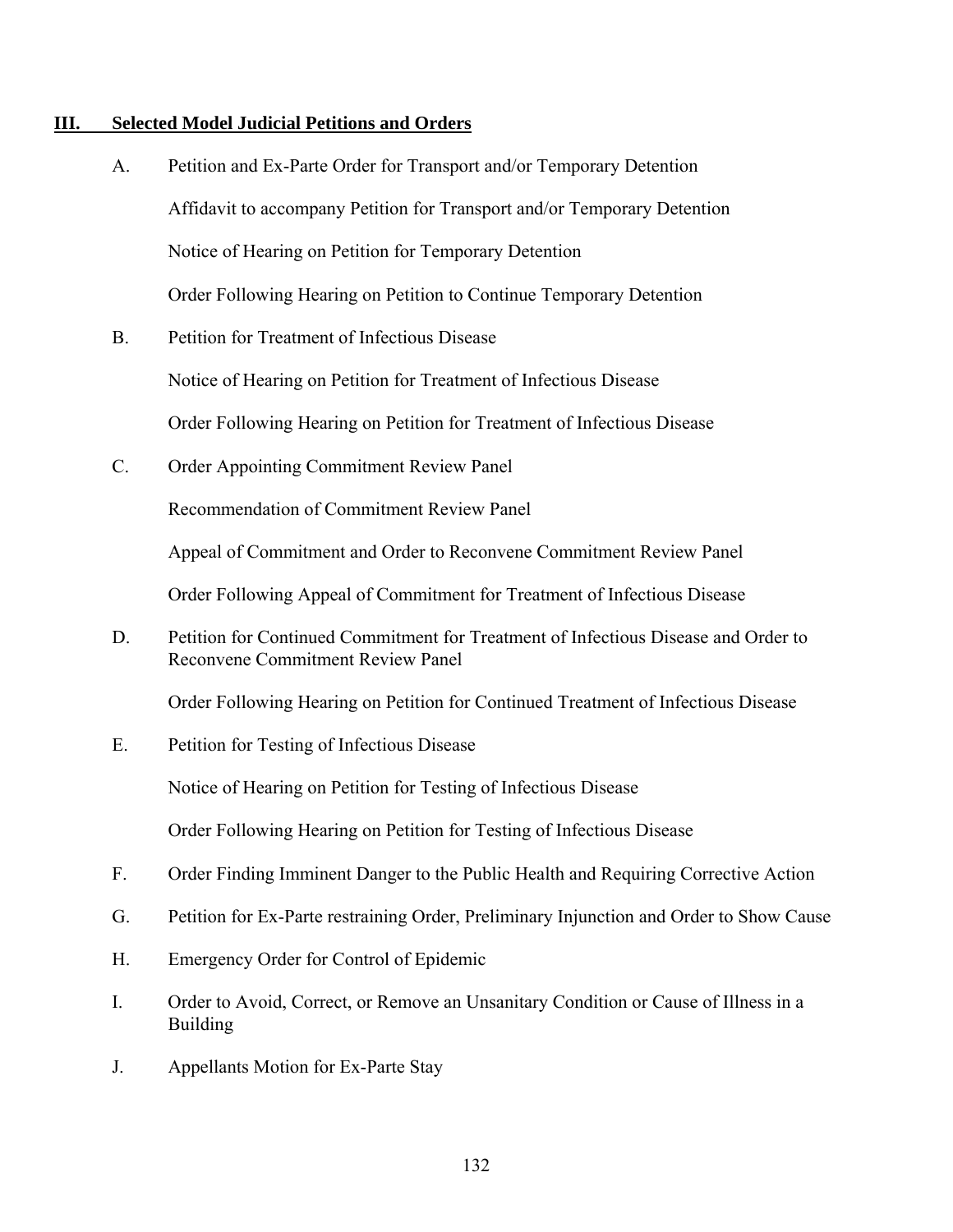- K. Appellant's Motion For Stay, Motion To Waive Transcript Requirement, and Motion For Immediate Consideration of Appellant's Motion for Stay, Motion to Waive Transcript Requirement, and Of Appellant's Emergency Application for Leave to Appeal
- L. Search Warrant/Order to Take Body Substance Sample by Necessary Force
- M. Summons for Individual to Appear at Hearing Regarding Court Enforcement of Isolation or Quarantine Order
- N. Order for Isolation of Individual Following Failure to Comply with Warning Notice
- O. Order for Quarantine of Individual Following Failure to Comply with Warning Notice. (Including Findings of Fact and Conclusions)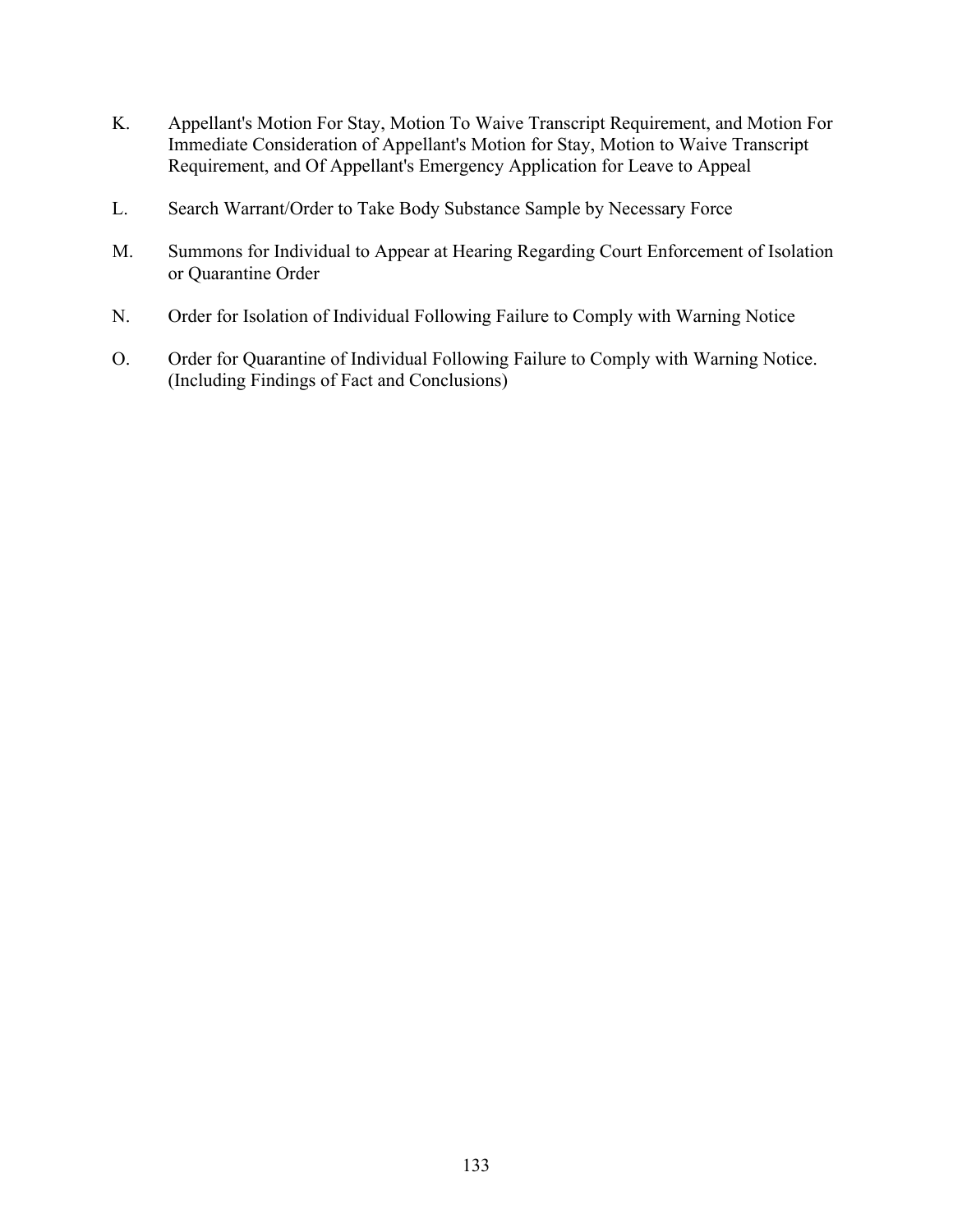# **IV. Selected Emergency Statutes**

- A. Michigan Emergency Management Act, 1976 PA 390, MCL 30.401, *et seq*.
- B. Interstate Emergency Management Assistance Compact; Equipment, 2001 PA 247, MCL 3.991, *et seq*.
- C. Interstate Emergency Management Assistance Compact; Personnel, 2001 PA 248, MCL 3.1001, *et seq*.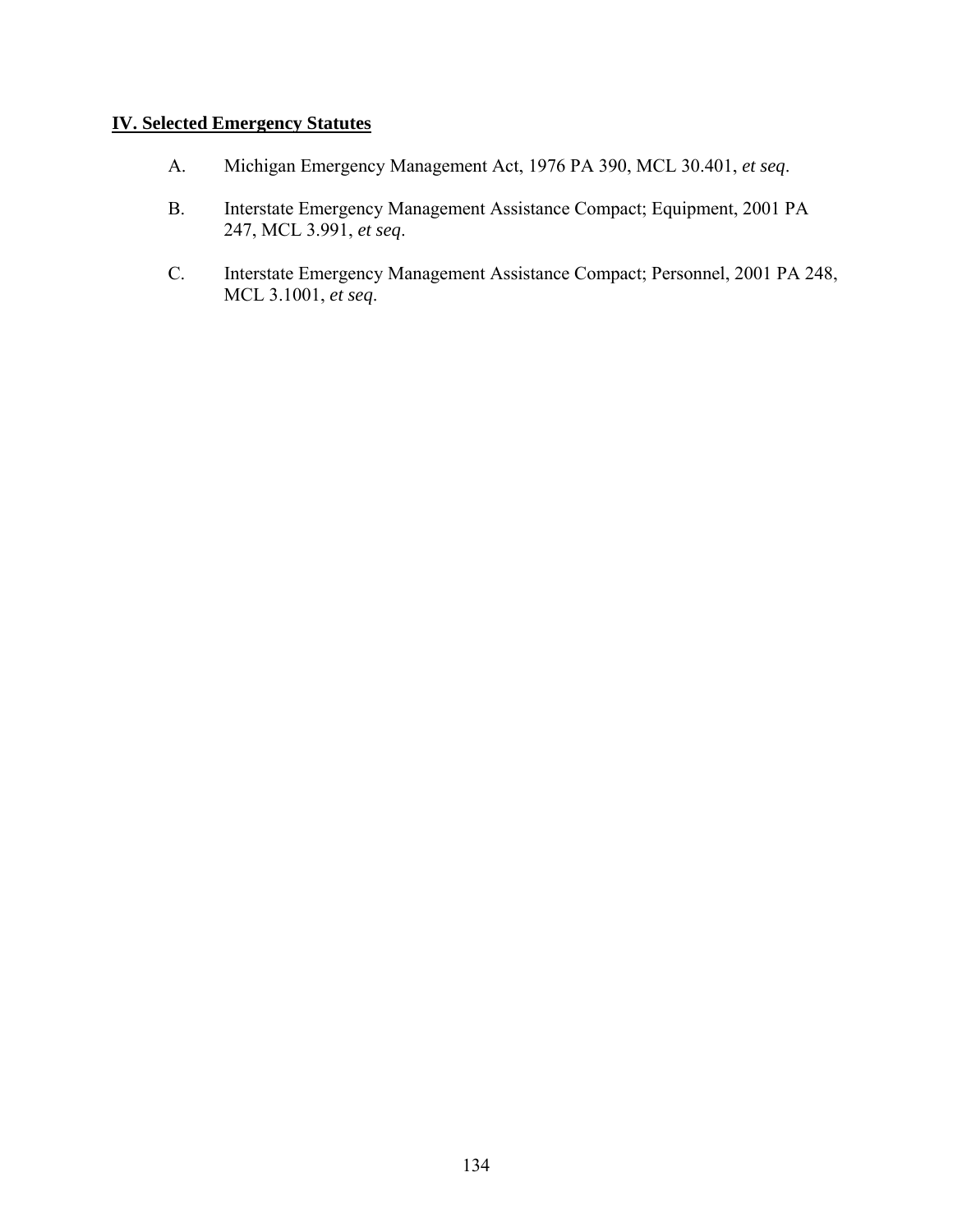# **V. Selected Provisions of the Michigan Public Health Code.**

- A. Department Powers, MCL 333.2226.
- B. Issuance and Enforcement of Inspection/Investigation Orders or Warrants, MCL 333.2221; MCL 333.2241; MCL 333.2433; MCL 333.2446.
- C. Determination of Imminent Danger, MCL 333.2251.
- D. Local Health Department Imminent Danger Determination, MCL 333.2451.
- E. Emergency Order to Control Epidemic, MCL 333.2253.
- F. Local Health Department Emergency Order, MCL 333.2453.
- G. Criminal Penalties for Violation of Department Order or Rule, MCL 333.2261.
- H. Court Order to Remove or Correct Cause of Illness, MCL 333.2455.
- I. Injunctive Action by State and Local Health Department, MCL 333.2255 and MCL 333.2465.
- J. Definitions, MCL 333.5101, 333.5201.
- K. Objections to Treatment Due to Religious Beliefs, MCL 333.5113.
- L. Department Warning Notice (for involuntary detention and treatment of individuals) MCL 333.5203.
- M. Local Public Health Department Warning Notice, MCL 333.2453.
- N. Failure or Refusal to Comply with Department-Issued Warning Notice or Court Order, MCL 333.5205.
- O. Public Health Emergency Court Petition and Order, MCL 333.5207.
- P. Power of Health Department to Deal with Disease or Infected Individual, MCL 333.5209.
- Q. Department Issued Emergency Order, MCL 333.13516.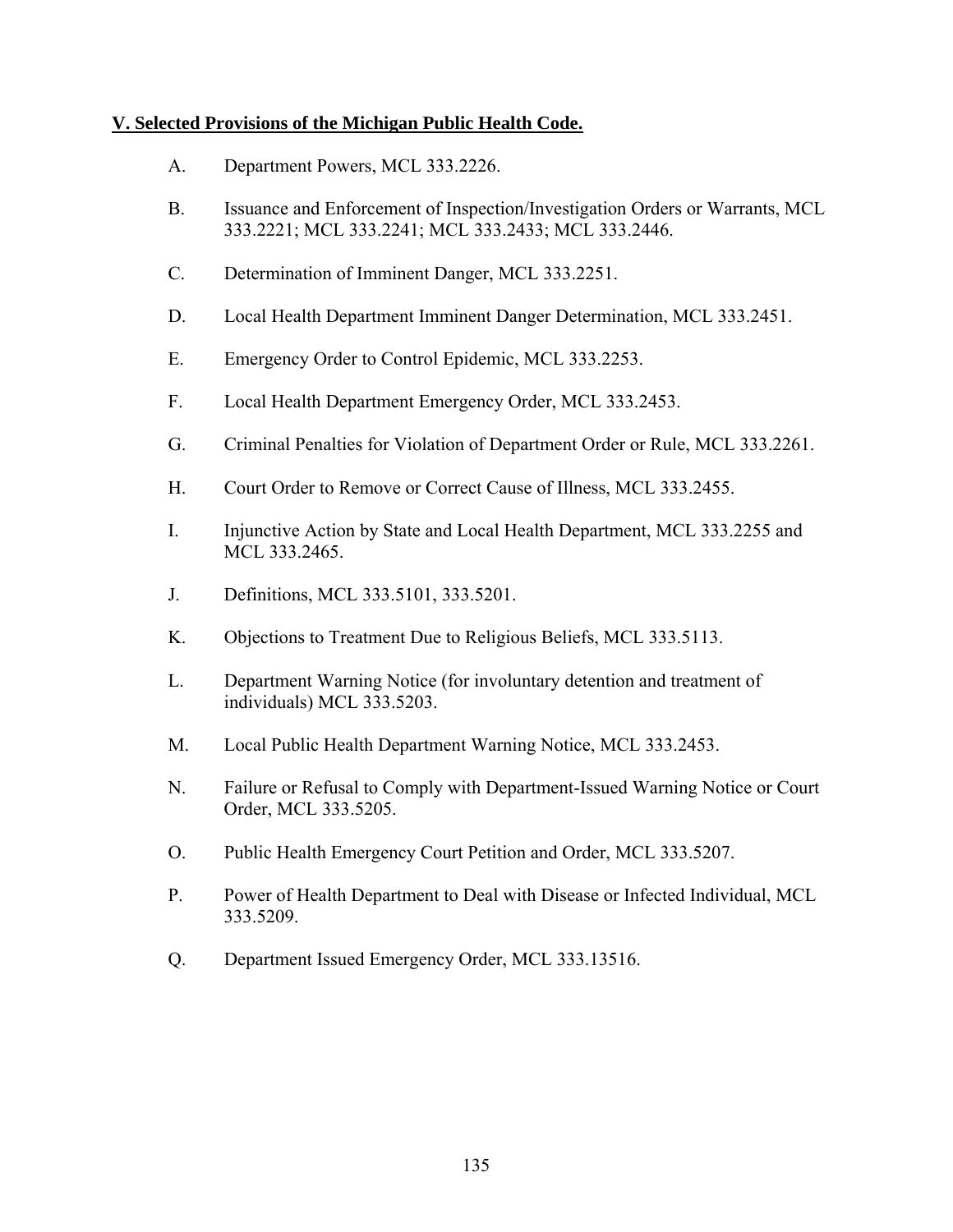# **VI. Selected Rules of the Michigan Department of Community Health**

- A. Definitions, Rule 325.171.
- B. Classification of Disease/Infections, Rule 325.172.
- C. Reporting Requirements, Rule 325.173.
- D. Requirement to Provide Information and Evidence to Local and State Health Officials, Rule 325.174.
- E. Physician Procedures, Rule 325.175.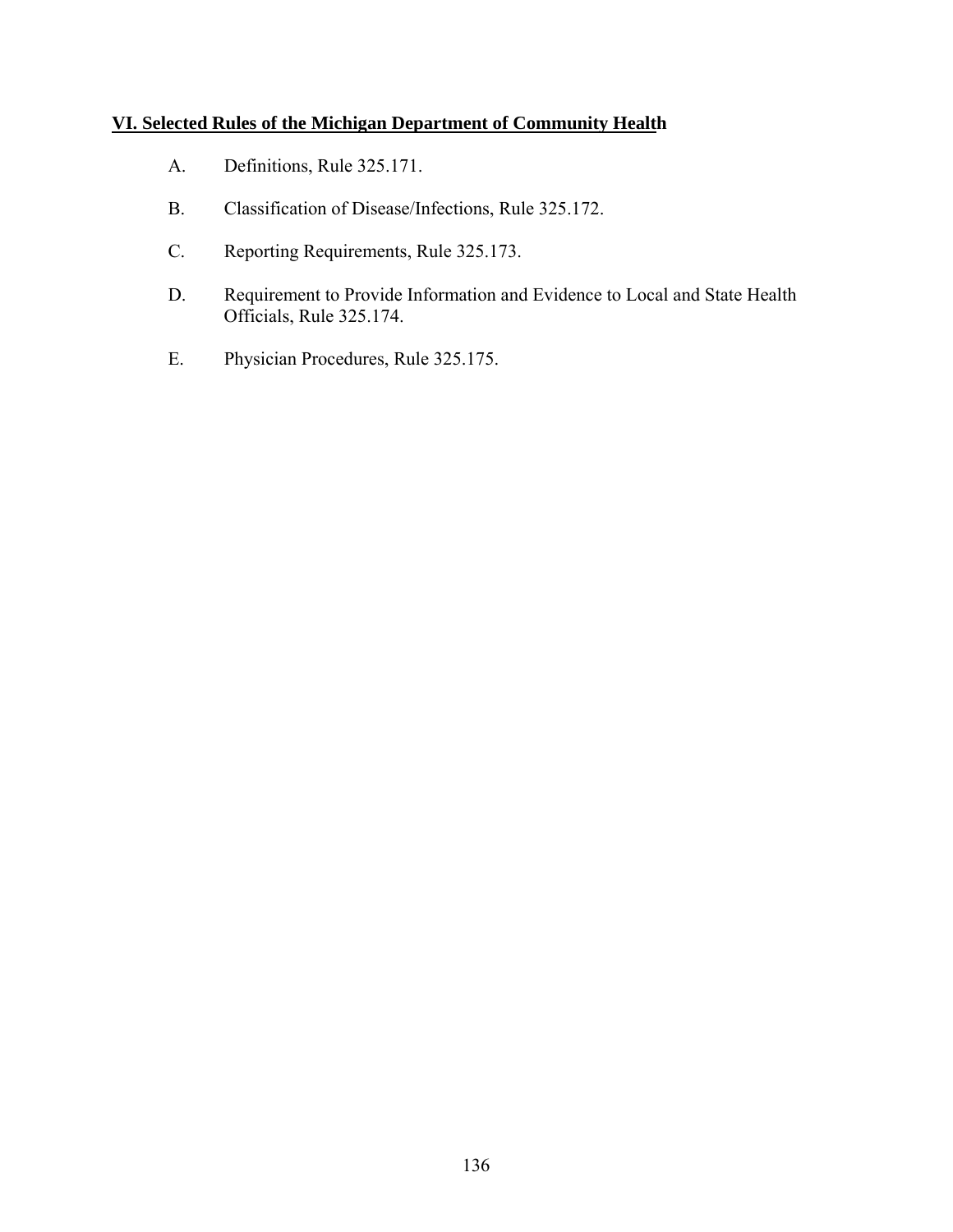# **VII. Selected Memoranda of Law**

- A. Attorney General Opinion, 7141, October 6, 2003-Emergency Medical Services Personnel Lack of Authority to Detain Persons Carrying Communicable Diseases.
- B. Chrysler/Baumann Memorandum Regarding Legal Authority of Department Of Community Health to Respond to SARS Outbreak.
- C. Denise Chrysler, Summary of Authority and Actions Under Public Health Code Regarding Public Health Emergencies.
- D. Social Distancing Law Project, *Assessment of Legal Authorities*.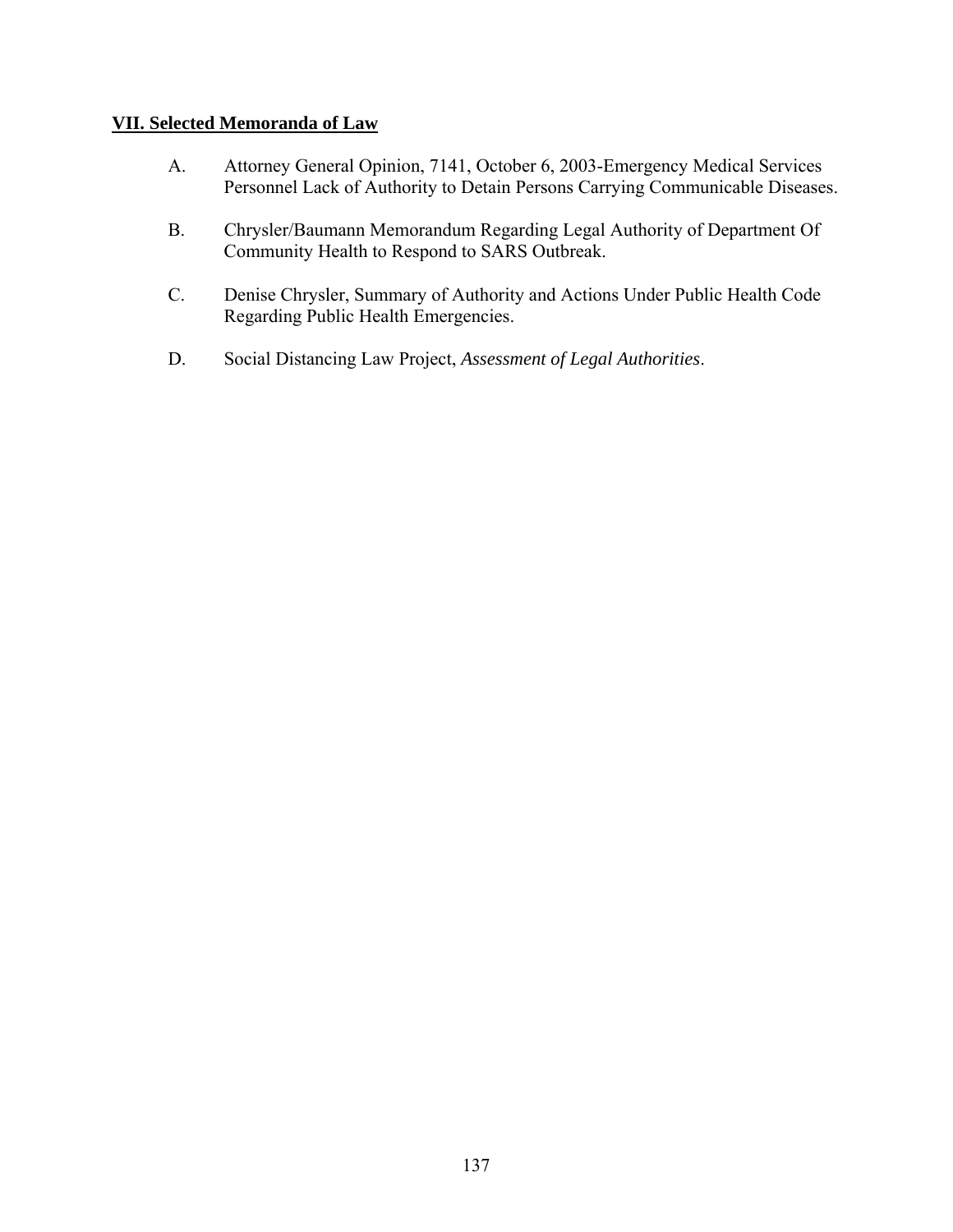# **VIII. Selected Court Cases**

- A. *Jacobson v Commonwealth of Massachusetts*, 197 US 11 (1905).
- B. *Campagnie Francaise De Navigation A. Bapeau v Louisiana State Board of Health*, 186 US 380 (1902).
- C. *Rock v Carney*, 216 Mich 280; 85 NW 798 (1921).
- D. *People, ex rel Hill v Board of Education of the City of Lansing*, 224 Mich 388; 195 NW 95 (1923).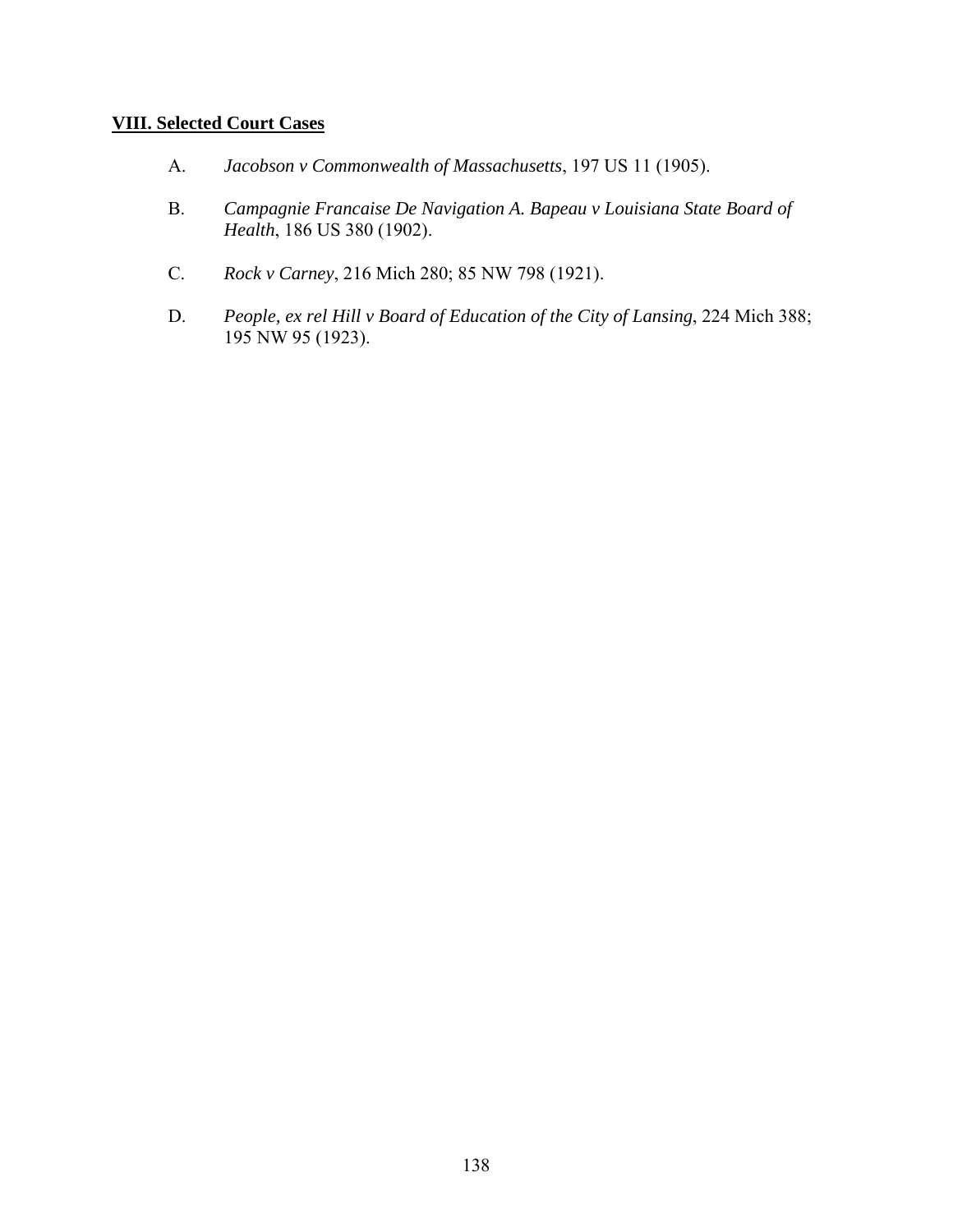#### LEXSEE 197 US 11

#### **JACOBSON** *v.* **MASSACHUSETTS**

#### **No. 70**

## **SUPREME COURT OF THE UNITED STATES**

# *197 U.S. 11***;** *25 S. Ct. 358***;** *49 L. Ed. 643***;** *1905 U.S. LEXIS 1232*

## **Argued December 6, 1904 February 20, 1905**

**PRIOR HISTORY: [\*\*\*1]** ERROR TO THE SUPREME COURT OF THE STATE OF MASSACHUSETTS

#### **LAWYERS' EDITION HEADNOTES:**

Constitutional law -- compulsory vaccination - personal liberty -- equal protection of the laws - evidence -- judicial notice. --

Headnote:

1. The spirit of the Federal Constitution or its preamble cannot be invoked, apart from the words of that instrument, to invalidate a state statute.

2. The scope and meaning of a state statute, as indicated by the exclusion of evidence on the ground of its incompetency or immateriality under that statute, are conclusive on the Federal Supreme Court in determining, on writ of error to the state court, the question of the validity of the statute under the Federal Constitution.

3. The personal liberty secured by *U. S. Const., 14th Amend.*, against state deprivation, is not infringed by Mass. Rev. Laws, chap. 75, 137, authorizing compulsory vaccination by local boards of health when deemed necessary for the public health or safety, under which, as construed by the highest state court, vaccination may be required of all the inhabitants of a city where smallpox is prevalent and increasing.

4. Lack of any exception in favor of adults certified by a registered physician to be unfit subjects for vaccination does not render invalid Mass. Rev. Laws, chap. 75, 137, authorizing compulsory vaccination by

local boards of health, as denying the equal protection of the laws, although an exception in favor of children in like condition is made by 139 of that act, since the statute is equally applicable to all adults.

5. Judicial notice will be taken that vaccination is commonly believed to be a safe and valuable means of preventing the spread of smallpox, and that this belief is supported by high medical authority.

6. A state legislature, in enacting a statute purporting to be for the protection of local communities against the spread of smallpox, is entitled to choose between the theory of those of the medical profession who think vaccination worthless for this purpose, and believe its effect to be injurious and dangerous, and the opposite theory, which is in accord with common belief, and is maintained by high medical authority; and is not compelled to commit a matter of this character, involving the public health and safety, to the final decision of a court or jury.

7. An adult cannot claim to have been deprived of the liberty secured by *U. S. Const., 14th Amend.*, against state deprivation, by the enforcement against him of a compulsory vaccination law, at least, where he does not show, with reasonable certainty, that he is not at the time a fit subject of vaccination, or that vaccination, by reason of his then condition, will seriously impair his health, or possibly cause his death.

# **SYLLABUS**

The United States does not derive any of its substantive powers from the Preamble of the Constitution. It cannot exert any power to secure the declared objects of the Constitution unless, apart from the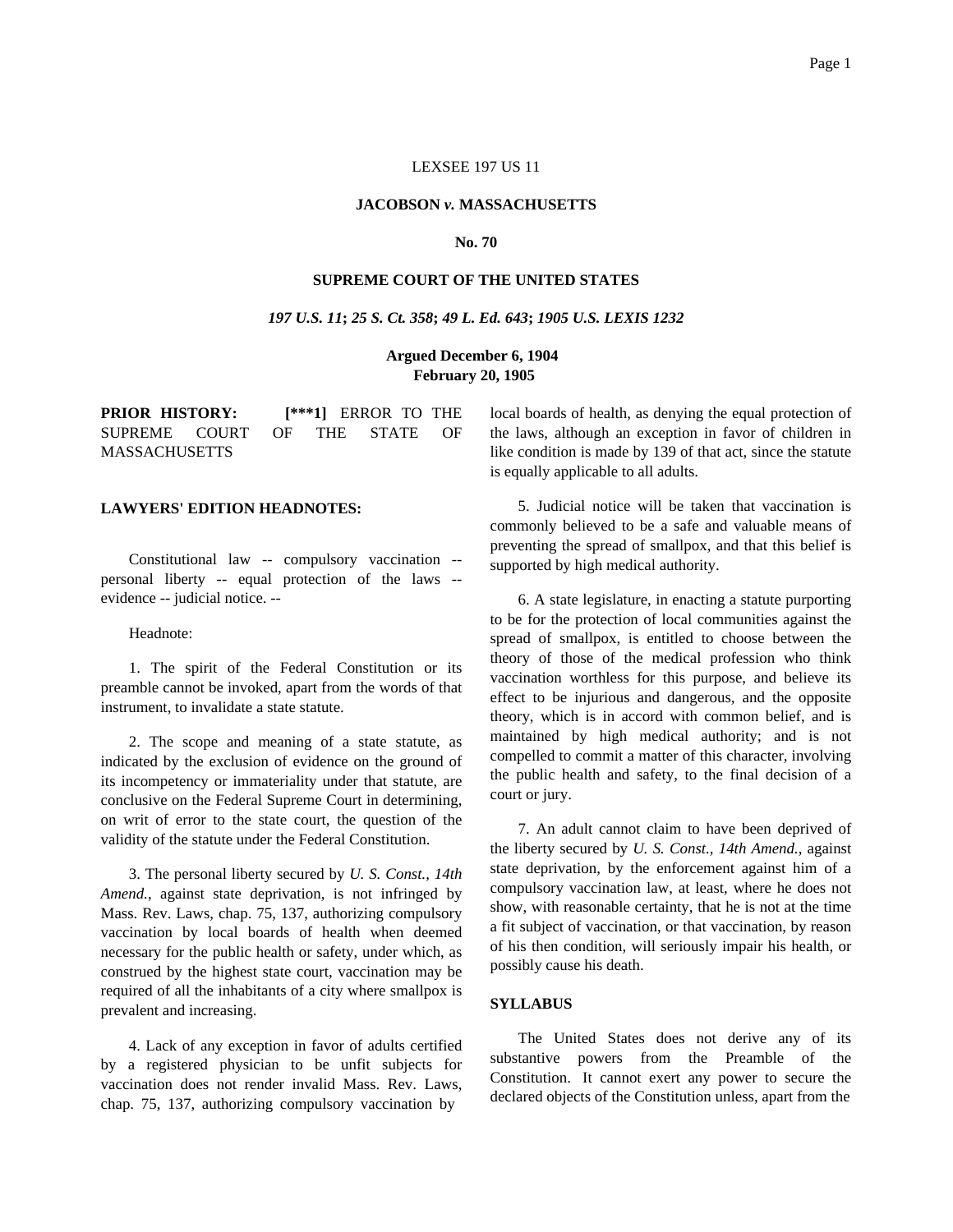Preamble such power be found in, or can properly be implied from, some express delegation in the instrument.

While the spirit of the Constitution is to be respected not less than its letter, the spirit is to be collected chiefly from its words.

While the exclusion of evidence in the state court in a case involving the constitutionality of a state statute may not strictly present a Federal question, this court may consider the rejection of such evidence upon the ground of incompetency or immateriality under the statute as showing its scope and meaning in the opinion of the state court.

The police of a State embraces such reasonable regulations relating to matters completely within its territory, and not affecting the people of other States, established directly by legislative enactment, as will protect the public health and safety.

While a local regulation, even if based on the acknowledged power of a State, must **[\*\*\*2]** always yield in case of conflict with the exercise by the General Government of any power it possesses under the Constitution, the mode or manner of exercising its police power is wholly within the discretion of the State so long as the Constitution of the United States is not contravened, or any right granted or secured thereby is not infringed, or not exercised in such an arbitrary and oppressive manner as to justify the interference of the courts to prevent wrong and oppression.

The liberty secured by the Constitution of the United States does not import an absolute right in each person to be at all times, and in all circumstances wholly freed from restraint, nor is it an element in such liberty that one person, or a minority of persons residing in any community and enjoying the benefits of its local government, should have power to dominate the majority when supported in their action by the authority of the State.

It is within the police power of a State to enact a compulsory vaccination law, and it is for the legislature, and not for the courts, to determine in the first instance whether vaccination is or is not the best mode for the prevention of smallpox and the protection **[\*\*\*3]** of the public health.

There being obvious reasons for such exception, the

fact that children, under certain circumstances, are excepted from the operation of the law does not deny the equal protection of the laws to adults if the statute is applicable equally to all adults in like condition.

The highest court of Massachusetts not having held that the compulsory vaccination law of that State establishes the absolute rule that an adult must be vaccinated even if he is not a fit subject at the time or that vaccination would seriously injure his health or cause his death, this court holds that as to an adult residing in the community, and a fit subject of vaccination, the statute is not invalid as in derogation of any of the rights of such person under the *Fourteenth Amendment*.

THIS case involves the validity, under the Constitution of the United States, of certain provisions in the statutes of Massachusetts relating to vaccination.

The Revised Laws of that Commonwealth, c. 75, § 137, provide that "the board of health of a city or town if, in its opinion, it is necessary for the public health or safety shall require and enforce the vaccination and revaccination of all the inhabitants **[\*\*\*4]** thereof and shall provide them with the means of free vaccination. Whoever, being over twenty-one years of age and not under guardianship, refuses or neglects to comply with such requirement shall forfeit five dollars."

An exception is made in favor of "children who present a certificate, signed by a registered physician that they are unfit subjects for vaccination." § 139.

Proceeding under the above statutes, the Board of Health of the city of Cambridge, Massachusetts, on the twenty-seventh day of February, 1902, adopted the following regulation: "Whereas, smallpox has been prevalent to some extent in the city of Cambridge and still continues to increase; and whereas, it is necessary for the speedy extermination of the disease, that all persons not protected by vaccination should be vaccinated; and whereas, in the opinion of the board, the public health and safety require the vaccination or revaccination of all the inhabitants of Cambridge; be it ordered, that all the inhabitants of the city who have not been successfully vaccinated since March, 1, 1897, be vaccinated or revaccinated."

Subsequently, the Board adopted an additional regulation empowering a named physician to **[\*\*\*5]** enforce the vaccination of persons as directed by the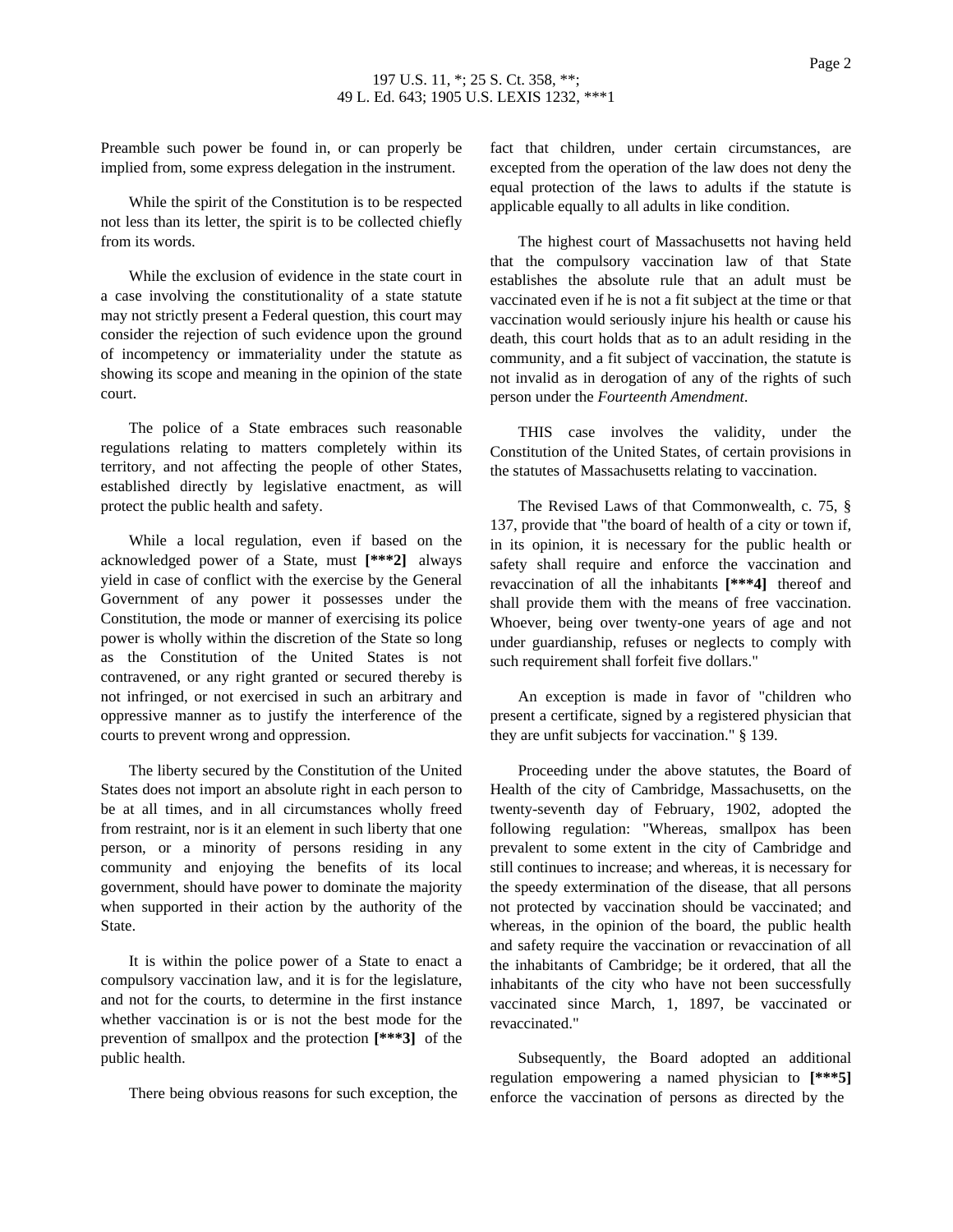Board at its special meeting of February 27.

The above regulations being in force, the plaintiff in error, Jacobson, was proceeded against by a criminal complaint in one of the inferior courts of Massachusetts. The complaint charged that on the seventeenth day of July, 1902, the Board of Health of Cambridge, being of the opinion that it was necessary for the public health and safety, required the vaccination and revaccination of all the inhabitants thereof who had not been successfully vaccinated since the first day March, 1897, and provided them with the means of free vaccination, and that the defendant, being over twenty-one years of age and not under guardianship, refused and neglected to comply with such requirement.

The defendant, having been arraigned, pleaded not guilty. The government put in evidence the above regulations adopted by the Board of Health and made proof tending to show that its chairman informed the defendant that by refusing to be vaccinated he would incur the penalty provided by the statute, and would be prosecuted therefor; that he offered to vaccinate the defendant without expense to him; and that **[\*\*\*6]** the offer was declined and defendant refused to be vaccinated.

The prosecution having introduced no other evidence, the defendant made numerous offers of proof. But the trial court ruled that each and all of the facts offered to be proved by the defendant were immaterial, and excluded all proof of them.

The defendant, standing upon his offers of proof, and introducing no evidence, asked numerous instructions to the jury, among which were the following:

That section 137 of chapter 75 of the Revised Laws of Massachusetts was in derogation of the rights secured to the defendant by the Preamble to the Constitution of the United States, and tended to subvert and defeat the purposes of the Constitution as declared in its Preamble;

That the section referred to was in derogation of the rights secured to the defendant by the *Fourteenth Amendment of the Constitution of the United States*, and especially of the clauses of that amendment providing that no State shall make or enforce any law abridging the privileges or immunities of citizens of the United States, nor deprive any person of life, liberty or property without due process of law, nor deny to any person within its

jurisdiction **[\*\*\*7]** the equal protection of the laws; and

That said section was opposed to the spirit of the Constitution.

Each of the defendant's prayers for instructions was rejected, and he duly excepted. The defendant requested the court, but the court refused, to instruct the jury to return a verdict of not guilty. And the court instructed the jury in substance that if they believed the evidence introduced by the Commonwealth and were satisfied beyond a reasonable doubt that the defendant was guilty of the offense charged in the complaint, they would be warranted in finding a verdict of guilty. A verdict of guilty was thereupon returned.

The case was then continued for the opinion of the Supreme Judicial Court of Massachusetts. That court overruled all the defendant's exceptions, sustained the action of the trial court, and thereafter, pursuant to the verdict of the jury, he was sentenced by the court to pay a fine of five dollars. And the court ordered that he stand committed until the fine was paid.

**COUNSEL:** *Mr. George Fred Williams*, with whom *Mr. James A. Halloran* was on the brief, for plaintiff in error:

The right of the State under police power to enforce vaccination upon **[\*\*\*8]** its inhabitants has not yet been determined, or more than remotely considered by this court; references are made to it in *Lawton* v. *Steele*, 152. U.S. 133; *Hammibal & St. J.R.R. Co. v. Husen, 95 U.S. 465*; *Am School of Healing v. McAnnulty, 187 U.S. 94*. The plaintiff in error knows of no other cases in which the subject of vaccination has been considered by this court. From a summary of vaccination laws and vaccination statutes in the United States it appears that thirty-four States of the Union have no compulsory vaccination law, as follows: Alabama, Arkansas, California, Colorado, Delaware, Florida, Idaho, Illinois, Indiana, Iowa, Kansas, Louisiana, Maine, Michigan, Minnesota, Missouri, Montana, Nebraska, Nevada, New Hampshire, New Jersey, New York, North Dakota, Ohio, Oregon, Rhode Island, South Dakota, Tennessee, Texas, Utah, Vermont, Washington, West Virginia and Wisconsin.

Compulsory vaccination exists in eleven States, as follows: Connecticut, Georgia, Kentucky, Maryland (of children), Massachusetts, Mississippi, North, North Carolina, Pennsylvania (in second class cities), South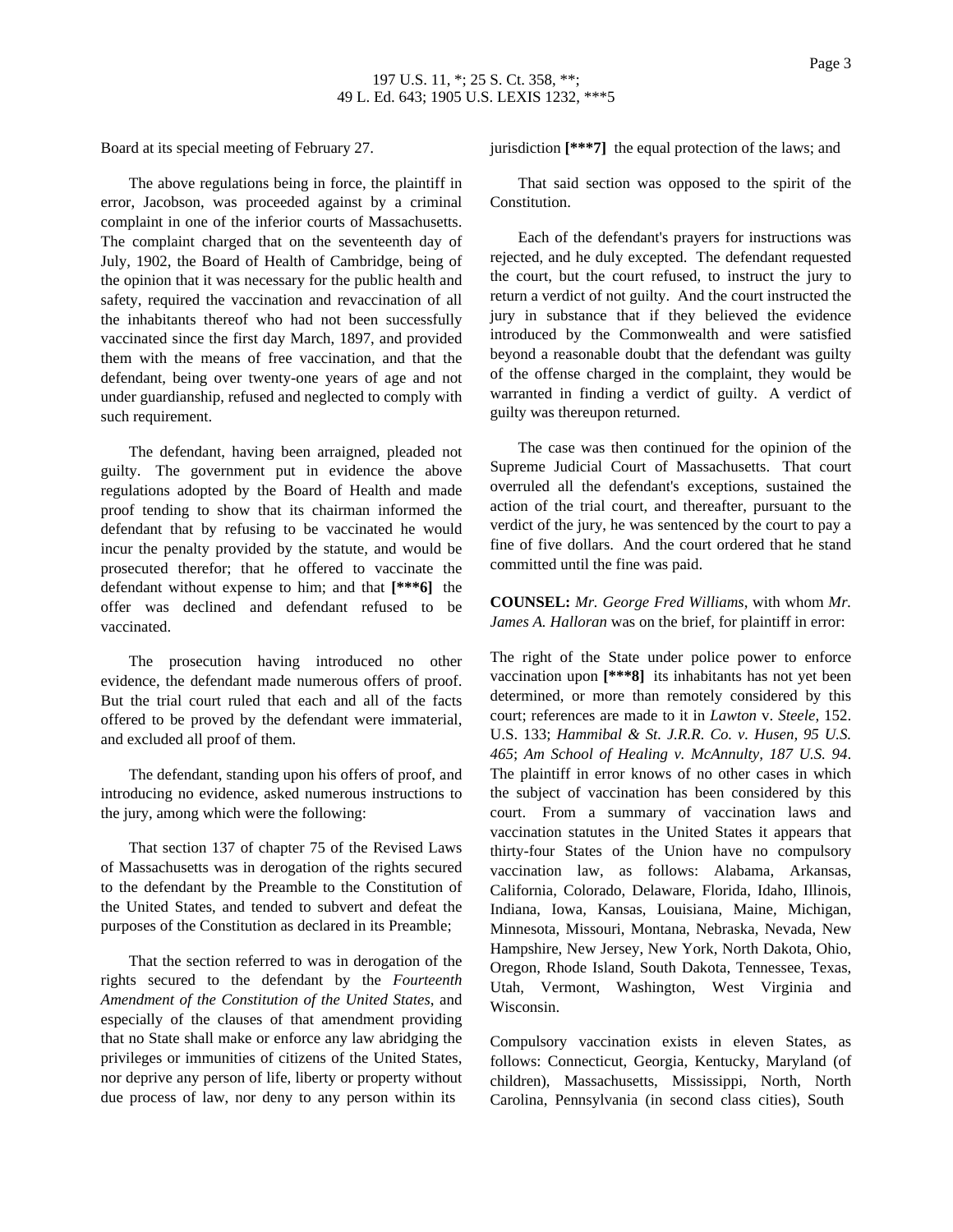Carolina, Virginia and Wyoming. In thirteen States exclusion of unvaccinated **[\*\*\*9]** children from the public schools is provided, as follows: California, Georgia, Iowa, Maine, Massachusetts, New Hampshire, New Jersey, New York, Oregon, Pennsylvania, Rhode Island, South Dakota and Virginia.

Three-quarters of the States have not entered upon the policy of enforcing vaccination by legal penalty. Not one of the States undertakes forcible vaccination, while Utah and West Virginia expressly provide that no such compulsion shall be used.

Smallpox has ceased to be the scourge which it once was, and there is a growing tendency to resort to sanitation and isolation rather than vaccination. The States which make no provision for vaccination are not any more afflicted with smallpox than those which compel vaccination. Even New York, which imports the major part of the immigrants who annually enter this country, has not undertaken to force it upon the people. As to other countries, the Queen of Holland has recently recommended the repeal of the compulsory vaccination laws. There are no vaccination laws in New Zealand, and Switzerland has by plebiscite abolished all compulsory vaccination.

The English Law, 61 & 62 Vict., ch. 49, provides only for the vaccination of children, **[\*\*\*10]** under a penalty, and furnishes to the people a special vaccinator.

See ch. 299, Laws of Minnesota of 1903, abolishing vaccination, and veto in 1901 of Governor La Follette of vaccination law of Wisconsin. In 1904 there were riots in Brazil arising from attempts to enforce vaccination.

For decisions of state courts involving vaccination laws which have mainly been decided upon statutes relating to the exclusion of children from the public schools see *Bissell* v. *Davison*, 65 Connecticut, 183; *Abell v. Clark, 84 California, 226*; *State v. Zimmerman, 86 Minnesota, 353*; *Osborn v. Russell, 64 Kansas, 507*; *Potts v. Breem, 167 Illinois, 67*; *Duffield v. Williamsport School District, 162 Pa. St. 476*; *State v. Burdge, 95 Wisconsin, 390*; *Re Rebenack, 62 Mo. App. 8*; *Blue v. Beach, 155 Indiana, 121*. The only cases which have considered general compulsory vaccination laws are *State v. Hay, 126 N. Car. 999*; *Morris v. Columbus, 102 Georgia, 792*; *Re William H. Smith, 146 N.Y. 68*.

None of these cases are as extreme as the decision in the

case at bar and the laws providing that unvaccinated children shall not **[\*\*\*11]** attend the public schools are widely variant from laws compelling the vaccination of adult citizens.

As to admitted functions of the police power, see 4 Blackstone, 162; Cooley's Const. Lim. 704; *Ham. & St. Jo. R.R. Co. v. Husen, 95 U.S. 465, 470*; but the power is for the security of liberty and not for oppression. *Barbier v. Connelly, 113 U.S. 27*; *Lawton v. Steele, 152 U.S. 133*.

A compulsory vaccination law is unreasonable, arbitrary and oppressive; it is only effective in the protection of lawbreakers; the legal penalty is illogical and unjust. See under English Act, 30 & 31 Vict., ch. 84, extent of penalties. *Regina* v. *Justice*, L.R. 17 Q.B.D. 191; *Dutton* v. *Atkinson*, L.R. 6 Q.B. 373; *Pitcher* v. *Stafford*, 4 Vest. & S. 775; *Allen* v. *Worthy*, L.R. 5. Q.B. 163; *Tebb* v. *Jones*, 37 L.T. (N.S.) 576. The law is not of general application as children are exempted. Compulsion to introduce disease into a healthy system is a violation of liberty. The right to preserve life is the most sacred right of man, *Slaughter House Cases, 16 Wall. 36*, and is specially provided for in the Preamble of the Federal Constitution. If **[\*\*\*12]** injured the person vaccinated is damaged without compensation. *Miller* v. *Horton*, 152 Massachusetts, 546. The law is not within any cognizable principle of criminal law. 1 Bishop, §§ 204, 230, 490, 513; *Commonwealth* v. *Thompson*, 6 Massachusetts, 134. The exemptions are unconstitutional. Minors are exempt while adults are penalized. The classification in not a reasonable one. *M., K. & T. Ry. Co. v. May, 194 U.S. 267*; *Gulf, Colo. & S.R. v. Ellis, 165 U.S. 150*.

Plaintiff in error offered to show that he had suffered seriously from previous vaccination, thus indicating that his system was sensitive to the poison of vaccination virus. The like illness of his son indicated that a hereditary condition existed which would cause the system to rebel against the introduction of the vaccine matter. If the plaintiff in error had offered the opinion of a physician that vaccination might even be deadly in its effects upon the plaintiff, the law recognized no such defense, and the evidence must have been excluded. The law itself testifies to its own oppressive and unreasonable character. It is not due process of law, when such defense is excluded. It is not **[\*\*\*13]** equal protection of the laws, when such defense is open to parents for the protection of children and is not open to parents themselves. The right is of such an important and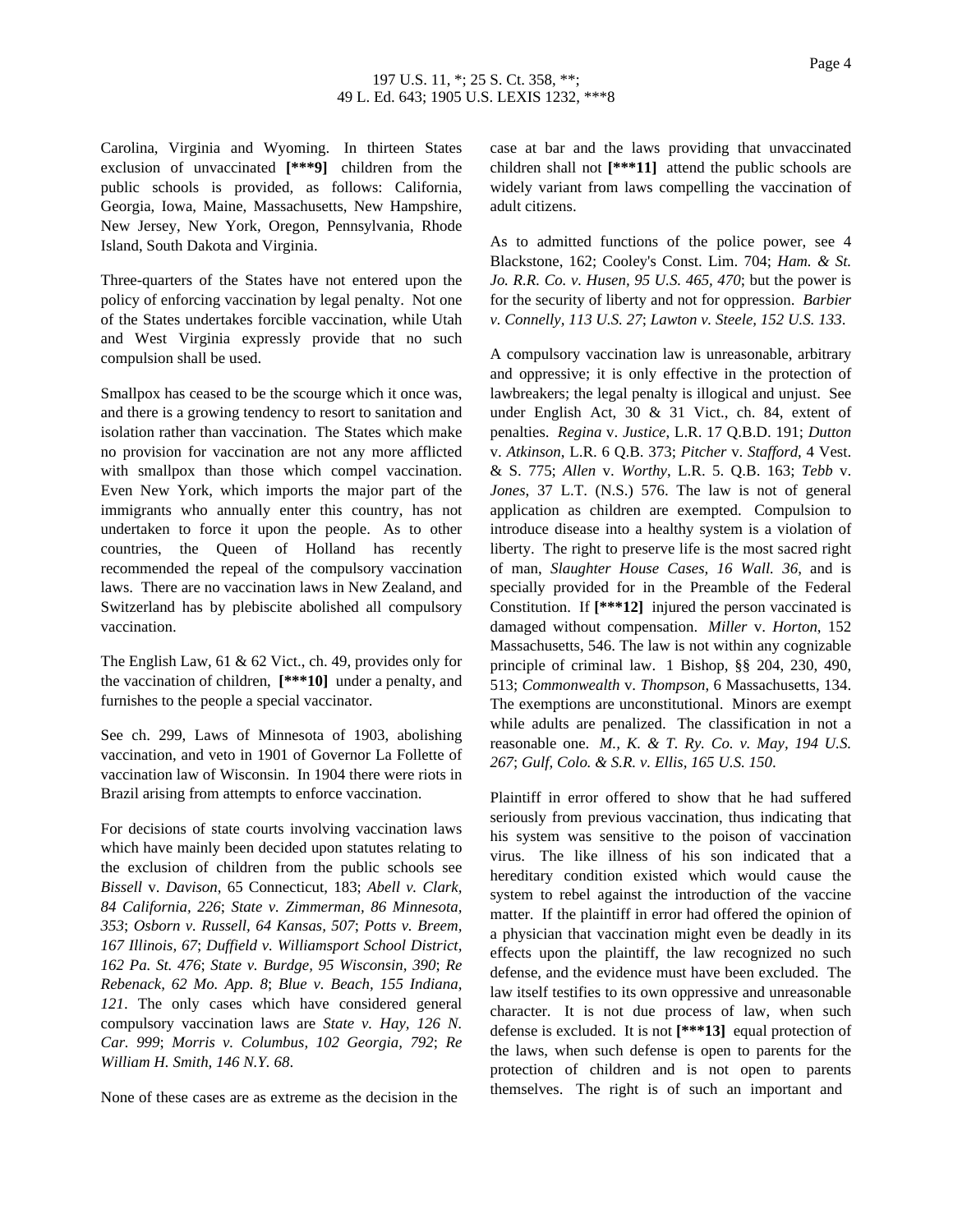fundamental character as to deprive plaintiff of his liberty without due process of law. *West v. Louisiana, 194 U.S. 258, 262*.

The Board of Health is entrusted with arbitrary powers, and determines the necessity for, and methods of, vaccination and plaintiff's rights in regard thereto without a hearing, thus depriving him of his liberty without due process of law. *Chi., M. & St. P. v. Minnesota, 134 U.S. 418*; *Hagan v. Reclamation Dist., 111 U.S. 701*.

The law is not justified by necessity. *Miller* v. *Horton*, 152 Massachusetts, 546; *Am. School of Healing v. McAnnulty, 187 U.S. 94*.

Plaintiff in error was entitled to show the facts as they existed about vaccination and its effects.

Mr. *Frederick H. Nash*, with whom *Mr. Herbert Parker*, Attorney General of the State of Massachusetts, was on the brief, for defendant in error:

It is no argument that the conviction was repugnant to the spirit or to the Preamble of the Constitution. An act of the legislature of **[\*\*\*14]** a State and regular proceedings under it are to be overthrown only by virtue of some specific prohibition in the paramount law. *Forsythe v. City of Hammond, 68 Fed. Rep. 774*; *Walker v. Cincinnati, 21 Ohio St. 14, 41*; *State* v. *Staten*, 6 Coldwell, 233, 252; *State v. Gerhardt, 145 Indiana, 439, 450*; *State v. Smith, 44 Ohio St. 348, 374*; *People v. Fisher, 24 Wend 214, 219*; *Redell v. Moores, 63 Nebraska, 219*, overruling *State v. Moores, 55 Nebraska, 480*. The *Fifth Amendment* does not apply to action by a State. *Barron* v. *Baltimore*, 7 Pet. 243, 247; *Eilenbecker v. Plymouth Co., 134 U.S. 31*; *McElvaine v. Brush, 142 U.S. 155, 158*; *Brown v. New Jersey, 175 U.S. 172*; *Capital City Dairy Co. v. Ohio, 183 U.S. 238*; *Lloyd v. Dollison, 194 U.S. 445*.

It is now too late to argue that the provisions of the *Fifth Amendment*, securing the fundamental rights of the individual as against the exercise of Federal power, are by virtue of the *Fourteenth Amendment* to be regarded as privileges and immunities of a citizen of the United States. *Slaughter House Cases, 16 Wall. 36*; *Maxwell v.* **[\*\*\*15]** *Dow. 176 U.S. 581*.

The privileges and immunities of the plaintiff in error except where he comes in contact with the machinery of the Federal Government, are those which his own State

gives him. In his relations with his State he takes no benefit from the *Fifth Amendment* or from the Preamble of the United States Constitution.

In its unquestioned power to preserve and protect the public health, it is for the legislature of each State to determine whether vaccination is effective in preventing the spread of smallpox or not, and deciding in the affirmative to require doubting individuals to yield for the welfare of the community. *In re Smith, 146 N.Y. 68, 77*; *Powell v. Pennsylvania, 127 U.S. 678, 683*.

The *s*tatute in the present case was enacted as a health measure, and has a real and substantial relation to that object.

Compare, by contrast, the statute forbidding the manufacture of cigars in tenement-houses, *In re Jacobs, 98 N.Y. 98*, the statute forbidding people to give away articles in connection with a sale of food, *People v. Gillson, 109 N.Y. 389*, and the statute forbidding bakers' employes to work more than ten hours a day, *People v.* **[\*\*\*16]** *Lochner, 177 N.Y. 145*. Dissenting opinion.

Only in such cases of legislative dissimulation is it held that a law, apparently looking to the protection of the public health and working without undue classification, is a violation of the *Fourteenth Amendment*. *Mugler v. Kansas, 123 U.S. 623*; *Sentell v. New Orleans &c. Ry. Co., 166 U.S. 698, 704, 705*; *Hawker v. New York, 170 U.S. 189, 192*; *Holden v. Hardy, 169 U.S. 366*.

In *Lawton v. Steele, 152 U.S. 133, 136*, it is said, by way of illustration, that compulsory vaccination in a proper exercise of the police power, see also *Morris v. City of Columbus, 102 Georgia, 792*, and *State v. Hay, 126 N. Car. 999*.

The courts may not listen to conflicting expert testimony as to the efficacy or hurtfulness of vaccination in general. The legislature is the only body which has power to determine whether the anti-vaccinationists or the majority of the medical profession are in the right.

That the legislature has large discretion to determine what personal sacrifice the public health, morals and safety require from individuals is elementary. Cases cited *supra*, and *Booth v.* **[\*\*\*17]** *Illinois, 184 U.S. 425*; *Austin v. Tennessee, 179 U.S. 343*; *Fertilizing Co. v. Hyde Park, 97 U.S. 659*.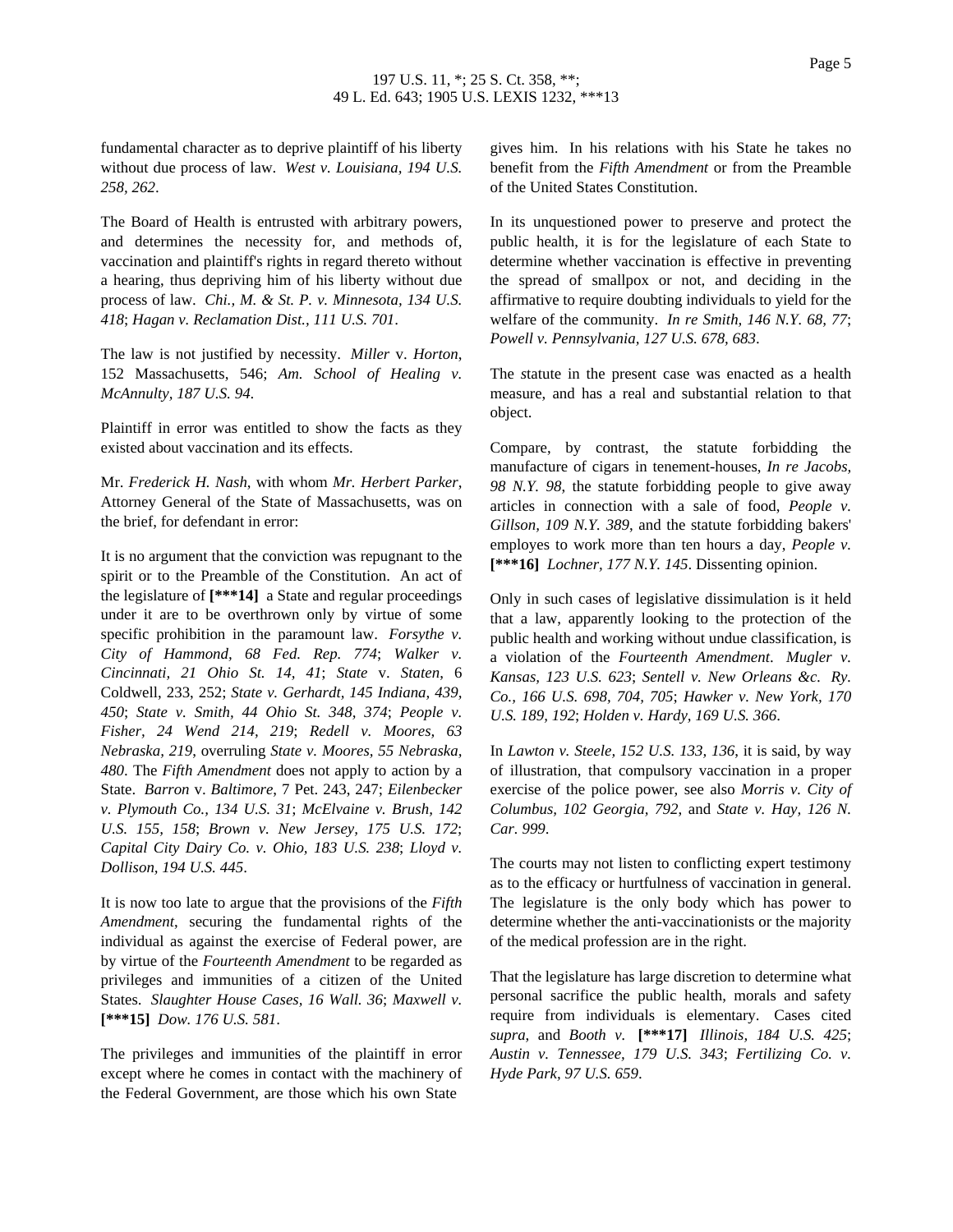The legislature of Massachusetts has power to require the vaccination of its inhabitants and fix appropriate penalties for refusal. As to the form of the legislation and its application to the plaintiff in error, the exception of minors and wards from the provisions of the statute, rests upon a reasonable basis of classification and denies to nobody the equal protection of the laws. The advantage of uniform and general laws is best attained by vesting discretionary power in local administrative bodies. *Wilson v. Eureka City, 173 U.S. 32*; *Health Department v. Rector of Trinity Church, 145 N.Y. 32*.

A perfectly equal law may easily be the most unjust. A statute requiring the vaccination of all the inhabitants of a State at a specified time irrespective of the presence of smallpox and without regard to individual conditions of health, or a set of rules and regulations made by the legislature itself, which must necessarily be more or less inelastic, would be far less just than this stature which delegates discretion to local public officials. It **[\*\*\*18]** is wise legislation which leaves the necessity for general vaccination and the decision as to the time for vaccination of each individual to the local boards of health. If they act in an arbitrary manner, depriving any individual of a right protected by the *Fourteenth Amendment*, their action in such individual case is void. Thus the law in general stands, but particular cases of oppression may be prevented. Compare *Yick Wo v. Hopkins, 118 U.S. 356*, and *Jew Ho v. Williamson, 103 Fed. Rep. 10*, with *Williams v. Mississippi, 170 U.S. 213*; *Ex parte Virginia, 100 U.S. 339*; *Carter v. Texas, 177 U.S. 442*; *Tarrence v. Florida, 188 U.S. 519*.

The order of the Board of Health is clearly within the authority of the statute. *Matthews v. Board of Education, 127 Michigan, 530*; *Potts v. Breen, 167 Illinois, 67*; *State v. Burdge, 95 Wisconsin, 390*; *Lawbaugh v. Board of Education, 177 Illinois, 572*; *In re Smith, 146 N.Y. 68*; *Wong Wai v. Williamson, 103 Fed. Rep. 1*; *Wilson v. Alabama &c. R.R. Co., 77 Mississippi, 714*; *Hurst v. Warner, 102 Michigan, 238*, distinguished, as the rules were held **[\*\*\*19]** to be broader than the statute. And see where regulations were sustained, *Field v. Robinson, 198 Pa. St. 638*; *State v. Board of Education, 21 Utah, 401*; *Blue v. Beach, 155 Indiana, 121*; *Bissell* v. *Davidson*, 65 Connecticut, 183; *Morris v. City of Columbus, 102 Georgia, 792*. In *State v. Hay, 126 N. Car. 999*, the court observed that if the jury had found that the defendant's health made it unsafe for him to be vaccinated that would be a sufficient excuse for his

non-compliance, since to vaccinate him under such conditions would be an arbitrary and unreasonable enforcement of the statute. See also *Abeel v. Clark, 84 California, 226*; *State v. Bell, 157 Indiana, 25*; *State v. Zimmerman, 86 Minnesota, 353*; *Matter of Walters, 84 Hun, 457*.

The action taken by the Board of Health in the case of the plaintiff in error did not infringe his rights under the Federal Constitution. Arbitrary action by the Board of Health, "with evil mind," might result in a denial of due process of law. If they picked out one class of persons arbitrarily for immediate vaccination, while indefinitely postponing action toward all others, **[\*\*\*20]** or if they otherwise abused their discretion their action might be in violation of the *Fourteenth Amendment*, cases cited *supra*, but there is no suggestion of arbitrary conduct. It is not even hinted that in the exercise of their discretion they failed to make proper discrimination as to temporary conditions. If there were special reasons why the plaintiff in error could not be vaccinated at the time required by the Board of Health, he should have made them a ground of his refusal; and, if the Board neglected to consider them, a defense to his prosecution. *Penn. R.R. Co. v. Jersey City, 47 N.J.L. 286*. The statute did not require the vaccination and revaccination of all the inhabitants, without discrimination, but left the matter to the discretion of the local authorities. This was an unobjectionable method of legislation. *Field v. Clark, 143 U.S. 649, 693, 694*.

**JUDGES:** Fuller, Harlan, Brewer, Brown, White, Peckham, McKenna, Holmes, Day

# **OPINION BY:** HARLAN

## **OPINION**

**[\*22] [\*\*359]** MR. JUSTICE HARLAN, after making the foregoing statement, delivered the opinion of the court.

We pass without extended discussion the suggestion that the particular section of the statute **[\*\*\*21]** of Massachusetts now in question (§ 137, c. 75) is in derogation of rights secured by the Preamble of the Constitution of the United States. Although that Preamble indicates the general purposes for which the people ordained and established the Constitution, it has never been regarded as the source of any substantive power conferred on the Government of the United States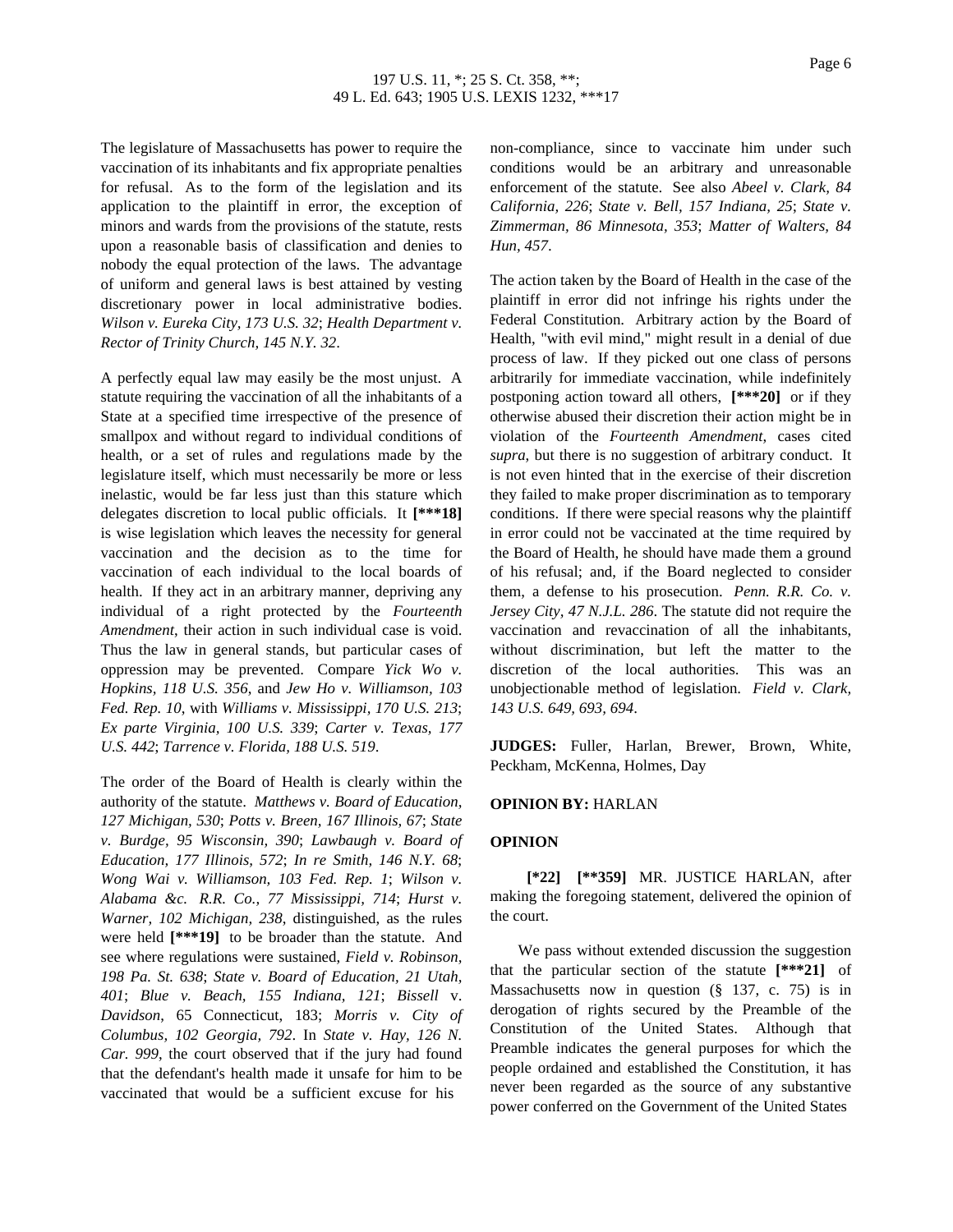or on any of its Departments. Such powers embrace only those expressly granted in the body of the Constitution and such as may be implied from those so granted. Although, therefore, one of the declared objects of the Constitution was to secure the blessings of liberty to all under the sovereign jurisdiction and authority of the United States, no power can be exerted to that end by the United States unless, apart from the Preamble, it be found in some express delegation of power or in some power **[\*\*360]** to be properly implied therefrom. 1 Story's Const. § 462.

We also pass without discussion the suggestion that the above section of the statute is opposed to the spirit of the Constitution. Undoubtedly, as observed by Chief Justice Marshall, speaking for the court in *Sturges v. Crowninshield, 4 Wheat.* **[\*\*\*22]** *122, 202*, "the spirit of an instrument, especially of a constitution, is to be respected not less than its letter, yet the spirit is to be collected chiefly from its words." We have no need in this case to go beyond the plain, obvious meaning of the words in those provisions of the Constitution which, it is contended, must control our decision.

What, according to the judgment of the state court, is the **[\*23]** scope and effect of the statute? What results were intended to be accomplished by it? These questions must be answered.

The Supreme Judicial Court of Massachusetts said in the present case: "Let us consider the offer of evidence which was made by the defendant Jacobson. The ninth of the propositions which he offered to prove, as to what vaccination consists of, is nothing more than a fact of common knowledge, upon which the statute is founded, and proof of it was unnecessary and immaterial. The thirteenth and fourteenth involved matters depending upon his personal opinion, which could not be taken as correct, or given effect, merely because he made it a ground of refusal to comply with the requirement. Moreover, his views could not affect the validity of the statute, **[\*\*\*23]** nor entitle him to be excepted from its provisions. *Commonwealth* v. *Connelly*, 163 Massachusetts, 539; *Commonwealth* v. *Has*, 122 Massachusetts, 40; *Reynolds v. United States, 98 U.S. 145*; *Regina* v. *Downes*, 13 Cox C.C. 111. The other eleven propositions all relate to alleged injurious or dangerous effects of vaccination. The defendant 'offered to prove and show by competent evidence' these so-called facts. Each of them, in its nature, is such that it cannot be

stated as a truth, otherwise than as a matter of opinion. The only 'competent evidence' that could be presented to the court to prove these propositions was the testimony of experts, giving their opinions. It would not have been competent to introduce the medical history of individual cases. Assuming that medical experts could have been found who would have testified in support of these propositions, and that it had become the duty of the judge, in accordance with the law as stated in *Commonwealth* v. *Anthes*, 5 Gray, 185, to instruct the jury as to whether or not the statute is constitutional, he would have been obliged to consider the evidence in connection with facts of common knowledge, **[\*\*\*24]** which the court will always regard in passing upon the constitutionality of a statute. He would have considered this testimony of experts in connection with the facts that for nearly a century most of the members of the medical profession **[\*24]** have regarded vaccination, repeated after intervals, as a preventive of smallpox; that while they have recognized the possibility of injury to an individual from carelessness in the performance of it, or even in a conceivable case without carelessness, they generally have considered the risk of such an injury too small to be seriously weighed as against the benefits coming from the discreet and proper use of the preventive; and that not only the medical profession and the people generally have for a long time entertained these opinions, but legislatures and courts have acted upon them with general unanimity. If the defendant had been permitted to introduce such expert testimony as he had in support of these several propositions, it could not have changed the result. It would not have justified the court in holding that the legislature had transcended its power in enacting this statute on their judgment of what the welfare of the people **[\*\*\*25]** demands." *Commonwealth* v. *Jacobson*, 183 Massachusetts, 242.

While the mere rejection of defendant's offers of proof does not strictly present a Federal question, we may properly regard the exclusion of evidence upon the ground of its incompetency or immateriality under the statute as showing what, in the opinion of the state court, is the scope and meaning of the statute. Taking the above observations of the state court as indicating the scope of the statute -- and such is our duty, *Leffingwell v. Warren, 2 Black, 599, 603*, *Morley v. Lake Shore Railway Co., 146 U.S. 162, 167*, *Tullis v. L.E. & W.R.R. Co., 175 U.S. 348*, *W.W. Cargill Co. v. Minnesota, 180 U.S. 452, 466* - we assume for the purposes of the present inquiry that its provisions require, at least as a general rule, that adults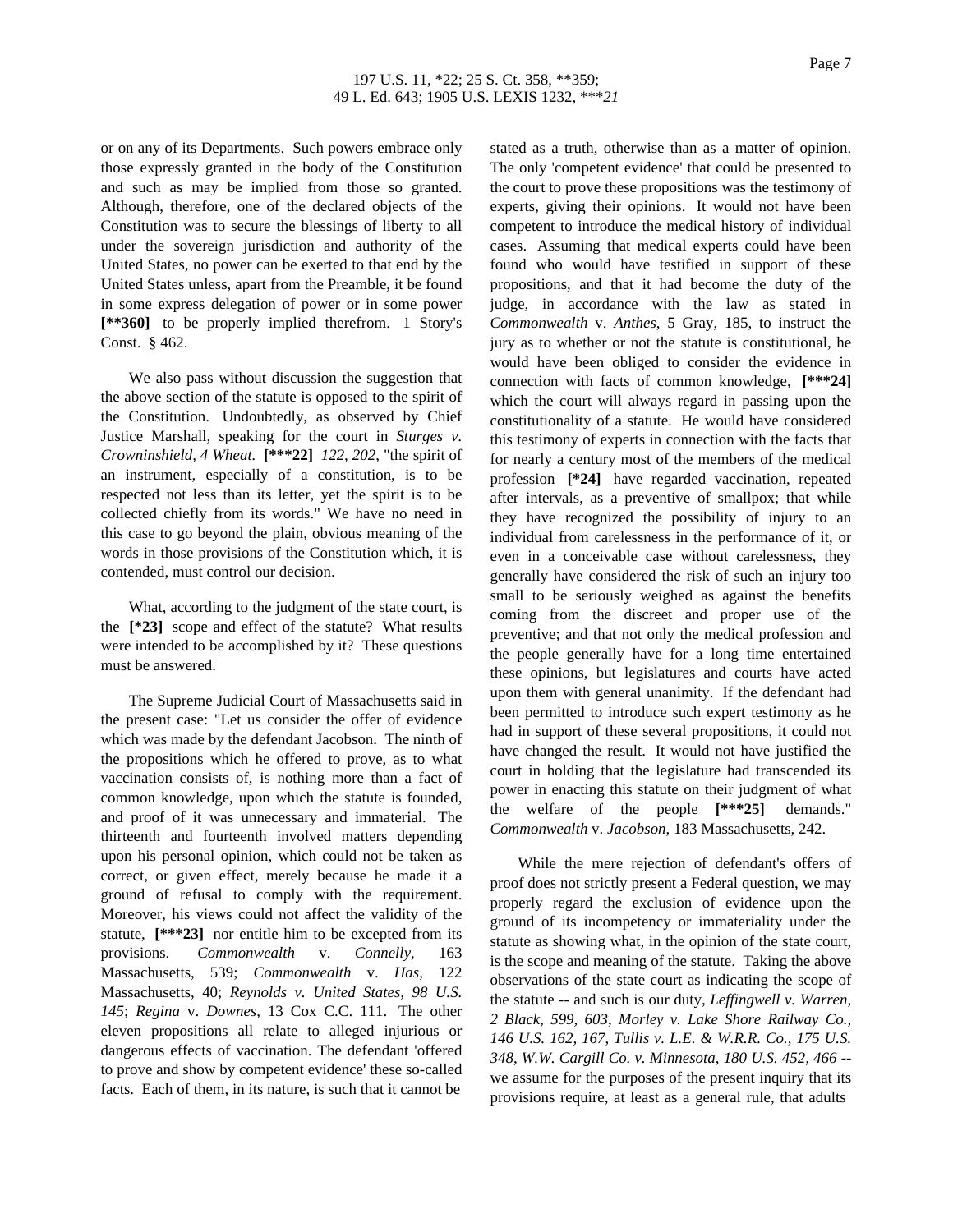not under guardianship and remaining within the limits of the city of Cambridge must submit to the regulation adopted by the Board of Health. Is the statute, so construed, therefore, inconsistent with the liberty which the Constitution of the United States secures to every person against deprivation by the State?

The authority of the State to enact this statute **[\*\*\*26]** is to be **[\*25]** referred to what is commonly called the police power -- a power which the State did not surrender when becoming a member of the Union under the Constitution. Although this court has refrained **[\*\*361]** from any attempt to define the limits of that power, yet it has distinctly recognized the authority of a State to enact quarantine laws and "health laws of every description;" indeed, all laws that relate to matters completely within its territory and which do not by their necessary operation affect the people of other States. According to settled principles the police power of a State must be held to embrace, at least, such reasonable regulations established directly by legislative enactment as will protect the public health and the public safety. *Gibbons v. Ogden, 9 Wheat. 1, 203*; *Railroad Company v. Husen, 95 U.S. 465, 470*; *Beer Company v. Massachusetts, 97 U.S. 25*; *New Orleans Gas Co. v. Louisiana Light Co., 115 U.S. 650, 661*; *Lawton v. Steele, 152 U.S. 133*. It is equally true that the State may invest local bodies called into existence for purposes of local administration with authority in some appropriate way to safeguard **[\*\*\*27]** the public health and the public safety. The mode or manner in which those results are to be accomplished is within the discretion of the State, subject, of course, so far as Federal power is concerned, only to the condition that no rule prescribed by a State, nor any regulation adopted by a local governmental agency acting under the sanction of state legislation, shall contravene the Constitution of the United States or infringe any right granted or secured by that instrument. A local enactment or regulation, even if based on the acknowledged police power of a State, must always yield in case of conflict with the exercise by the General Government of any power it possesses under the Constitution, or with any right which that instrument gives or secures. *Gibbons v. Ogden, 9 Wheat. 1, 210*; *Sinnot v. Davenport, 22 How. 227, 243*; *Missouri, Kansas & Texas Ry. Co. v. Haber, 169 U.S. 613, 626*.

We come, then, to inquire whether any right given, or secured by the Constitution, is invaded by the statute as interpreted **[\*26]** by the state court. The defendant

insists that his liberty is invaded when the State subjects him to fine or imprisonment for neglecting **[\*\*\*28]** or refusing to submit to vaccination; that a compulsory vaccination law is unreasonable, arbitrary and oppressive, and, therefore, hostile to the inherent right of every freeman to care for his own body and health in such way as to him seems best; and that the execution of such a law against one who objects to vaccination, no matter for what reason, is nothing short of an assault upon his person. But the liberty secured by the Constitution of the United States to every person within its jurisdiction does not import an absolute right in each person to be, at all times and in all circumstances, wholly freed from restraint. There are manifold restraints to which every person is necessarily subject for the common good. On any other basis organized society could not exist with safety to its members. Society based on the rule that each one is a law unto himself would soon be confronted with disorder and anarchy. Real liberty for all could not exist under the operation of a principle which recognizes the right of each individual person to use his own, whether in respect of his person or his property, regardless of the injury that may be done to others. This court has more than once **[\*\*\*29]** recognized it as a fundamental principle that "persons and property are subjected to all kinds of restraints and burdens, in order to secure the general comfort, health, and prosperity of the State; of the perfect right of the legislature to do which no question ever was, or upon acknowledged general principles ever can be made, so far as natural persons are concerned." *Railroad Co. v. Husen, 95 U.S. 465, 471*; *Missouri, Kansas & Texas Ry. Co. v. Haber, 169 U.S. 613, 628, 629*; *Thorpe v. Rutland & Burlington R.R., 27 Vermont, 140, 148*. In *Crowley v. Christensen, 137 U.S. 86, 89*, we said: "The possession and enjoyment of all rights are subject to such reasonable conditions as may be deemed by the governing authority of the country essential to the safety, health, peace, good order and morals of the community. Even liberty **[\*27]** itself, the greatest of all rights, is not unrestricted license to act according to one's own will. It is only freedom from restraint under conditions essential to the equal enjoyment of the same right by others. It is then liberty regulated by law." In the constitution of Massachusetts adopted in 1780 it was laid down as **[\*\*\*30]** a fundamental principle of the social compact that the whole people covenants with each citizen, and each citizen with the whole people, that all shall be governed by certain laws for "the common good," and that government is instituted "for the common good, for the protection, safety, prosperity and happiness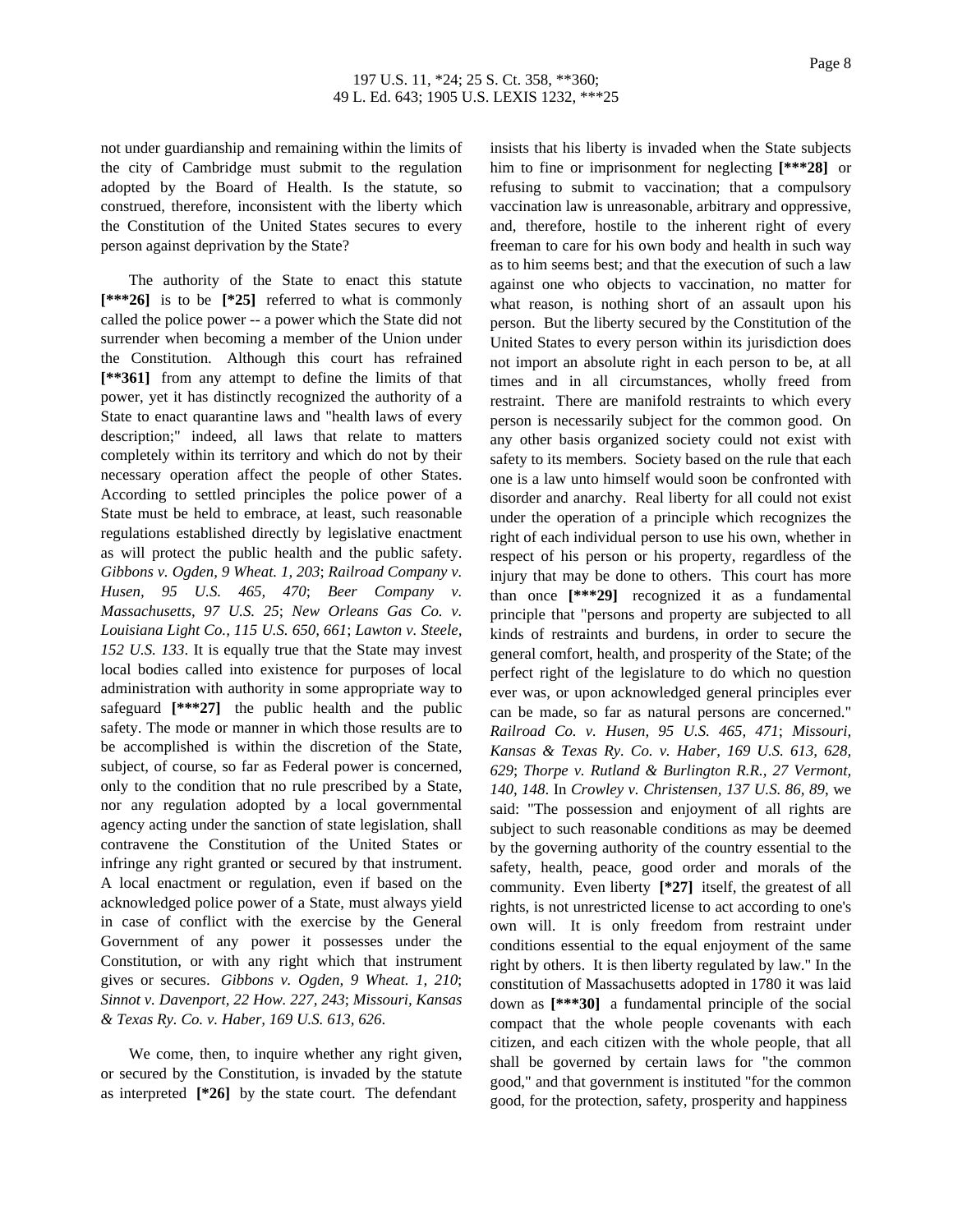of the people, and not for the profit, honor or private interests of any one man, family or class of men." The good and welfare of the Commonwealth, of which the legislature is primarily the judge, is the basis on which the police power rests in Massachusetts. *Commonwealth* v. *Alger*, 7 Cush. 53, 84.

Applying these principles to the present case, it is to be observed that the legislature **[\*\*362]** of Massachusetts required the inhabitants of a city or town to be vaccinated only when, in the opinion of the Board of Health, that was necessary for the public health or the public safety. The authority to determine for all what ought to be done in such an emergency must have been lodged somewhere or in some body; and surely it was appropriate for the legislature to refer that question, in the first instance, to a Board of Health, composed of persons residing in the locality **[\*\*\*31]** affected and appointed, presumably, because of their fitness to determine such questions. To invest such a body with authority over such matters was not an unusual nor an unreasonable or arbitrary requirement. Upon the principle of self-defense, of paramount necessity, a community has the right to protect itself against an epidemic of disease which threatens the safety of its members. It is to be observed that when the regulation in question was adopted, smallpox, according to the recitals in the regulation adopted by the Board of Health, was prevalent to some extent in the city of Cambridge and the disease was increasing. If such was **[\*28]** the situation -- and nothing is asserted or appears in the record to the contrary -- if we are to attach any value whatever to the knowledge which, it is safe to affirm, is common to all civilized peoples touching smallpox and the methods most usually employed to eradicate that disease, it cannot be adjudged that the present regulation of the Board of Health was not necessary in order to protect the public health and secure the public safety. Smallpox being prevalent and increasing at Cambridge, the court would usurp the functions of another **[\*\*\*32]** branch of government if it adjudged, as matter of law, that the mode adopted under the sanction of the State, to protect the people at large, was arbitrary and not justified by the necessities of the case. We say necessities of the case, because it might be that an acknowledged power of a local community to protect itself against an epidemic threatening the safety of all, might be exercised in particular circumstances and in reference to particular persons in such an arbitrary, unreasonable manner, or might go so far beyond what was reasonably required for

the safety of the public, as to authorize or compel the courts to interfere for the protection of such persons. *Wisconsin &c. R.R. Co. v. Jacobson, 179 U.S. 287, 301*; 1 Dillon Mun. Corp., 4th ed.,§§ 319 *to* 325, and authorities in notes; Freund's Police Power, § 63 *et seq.* In *Railroad Company v. Husen, 95 U.S. 465, 471-473*, this court recognized the right of a State to pass sanitary laws, laws for the protection of life, liberty, health or property within its limits, laws to prevent persons and animals suffering under contagious or infectious diseases, or convicts, from coming within its borders. But as **[\*\*\*33]** the laws there involved when beyond the necessity of the case and under the guise of exerting a police power invaded the domain of Federal authority and violated rights secured by the Constitution, this court deemed it to be its duty to hold such laws invalid. If the mode adopted by the Commonwealth of Massachusetts for the protection of its local communities against smallpox proved to be distressing, inconvenient or objectionable to some -- if nothing more could be reasonably **[\*29]** affirmed of the statute in question - the answer is that it was the duty of the constituted authorities primarily to keep in view the welfare, comfort and safety of the many, and not permit the interests of the many to be subordinated to the wishes or convenience of the few. There is, of course, a sphere within which the individual may assert the supremacy of his own will and rightfully dispute the authority of any human government, especially of any free government existing under a written constitution, to interfere with the exercise of that will. But it is equally true that in every well-ordered society charged with the duty of conserving the safety of its members the rights of the individual **[\*\*\*34]** in respect of his liberty may at times, under the pressure of great dangers, be subjected to such restraint, to be enforced by reasonable regulations, as the safety of the general public may demand. An American citizen, arriving at an American port on a vessel in which, during the voyage, there had been cases of yellow fever or Asiatic cholera, although apparently free from disease himself, may yet, in some circumstances, be held in quarantine against his will on board of such vessel or in a quarantine station, until it be ascertained by inspection, conducted with due diligence, that the danger of the spread of the disease among the community at large has disappeared. The liberty secured by the *Fourteenth Amendment*, this court has said, consists, in part, in the right of a person "to live and work where he will," *Allgeyer v. Louisiana, 165 U.S. 578*; and yet he may be compelled, by force if need be, against his will and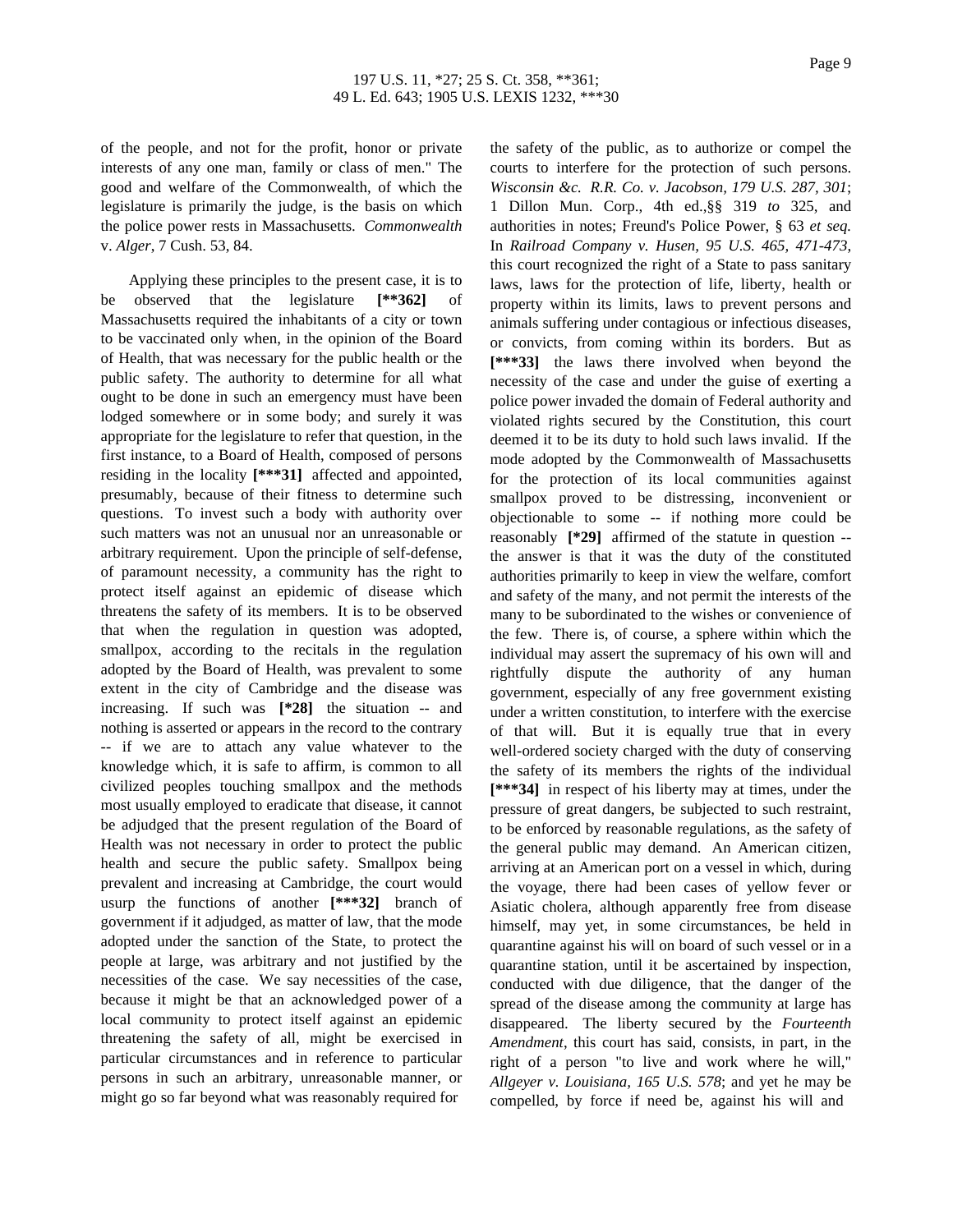without regard to his personal wishes or his pecuniary interests, or even his religious or political convictions, to take his place in the ranks of the army of his country and risk the chance of being shot down in its defense. It is not, therefore, true that **[\*\*\*35]** the power of the public to guard itself against imminent danger depends in every case involving the control of one's body upon his willingness  $[***363]$  to submit to reasonable regulations established by the constituted authorities, under the **[\*30]** sanction of the State, for the purpose of protecting the public collectively against such danger.

It is said, however, that the statute, as interpreted by the state court, although making an exception in favor of children certified by a registered physician to be unfit subjects for vaccination, makes no exception in the case of adults in like condition. But this cannot be deemed a denial of the equal protection of the laws to adults; for the statute is applicable equally to all in like condition and there are obviously reasons why regulations may be appropriate for adults which could not be safely applied to persons of tender years.

Looking at the propositions embodied in the defendant's rejected offers of proof it is clear that they are more formidable by their number than by their inherent value. Those offers in the main seem to have had no purpose except to state the general theory of those of the medical profession who attach **[\*\*\*36]** little or no value to vaccination as a means of preventing the spread of smallpox or who think that vaccination causes other diseases of the body. What everybody knows the court must know, and therefore the state court judicially knew, as this court knows, that an opposite theory accords with the common belief and is maintained by high medical authority. We must assume that when the statute in question was passed, the legislature of Massachusetts was not unaware of these opposing theories, and was compelled, of necessity, to choose between them. It was not compelled to commit a matter involving the public health and safety to the final decision of a court or jury. It is no part of the function of a court or a jury to determine which one of two modes was likely to be the most effective for the protection of the public against disease. That was for the legislative department to determine in the light of all the information it had or could obtain. It could not properly abdicate its function to guard the public health and safety. The state legislature proceeded upon the theory which recognized vaccination as at least an effective if not the best known way in which

to meet and suppress **[\*\*\*37]** the **[\*31]** evils of a smallpox epidemic that imperilled an entire population. Upon what sound principles as to the relations existing between the different departments of government can the court review this action of the legislature? If there is any such power in the judiciary to review legislative action in respect of a matter affecting the general welfare, it can only be when that which the legislature has done comes within the rule that if a statute purporting to have been enacted to protect the public health, the public morals or the public safety, has no real or substantial relation to those objects, or is, beyond all question, a plain, palpable invasion of rights secured by the fundamental law, it is the duty of the courts to so adjudge, and thereby give effect to the Constitution." *Mugler v. Kansas, 123 U.S. 623, 661*; *Minnesota v. Barber, 136 U.S. 313, 320*; *Atkin v. Kansas, 191 U.S. 207, 223*.

Whatever may be thought of the expediency of this statute, it cannot be affirmed to be, beyond question, in palpable conflict with the Constitution. Nor, in view of the methods employed to stamp out the disease of smallpox, can anyone confidently assert **[\*\*\*38]** that the means prescribed by the State to that end has no real or substantial relation to the protection of the public health and the public safety. Such an assertion would not be consistent with the experience of this and other countries whose authorities have dealt with the disease of smallpox. <sup>1</sup> And the principle of vaccination  $[**364]$  as a means to **[\*32]** prevent the spread of smallpox has been enforced in many States by statutes making the vaccination of children a condition of their right to enter or remain in public schools. *Blue v. Beach, 155 Indiana, 121*; *Morris v. City of Columbus, 102 Georgia, 792*; **[\*33]** *State v. Hay, 126 N. Car. 999*; *Abeel v. Clark, 84 California, 226*, Bissell v. Davidson, 65 Connecticut, 183; *Hazen v. Strong, 2 Vermont, 427*; *Duffield v. Williamsport School District, 162 Pa. St. 476*.

> 1 "State-supported facilities for vaccination began in England in 1808 with the National Vaccine Establishment. In 1840 vaccination fees were made payable out of the rates. The first compulsory act was passed in 1853, the guardians of the poor being entrusted with the carrying out of the law; in 1854 the public vaccinations under one year of age were 408,825 as against an average of 180,960 for several years before. In 1867 a new Act was passed, rather to remove some technical difficulties than to enlarge the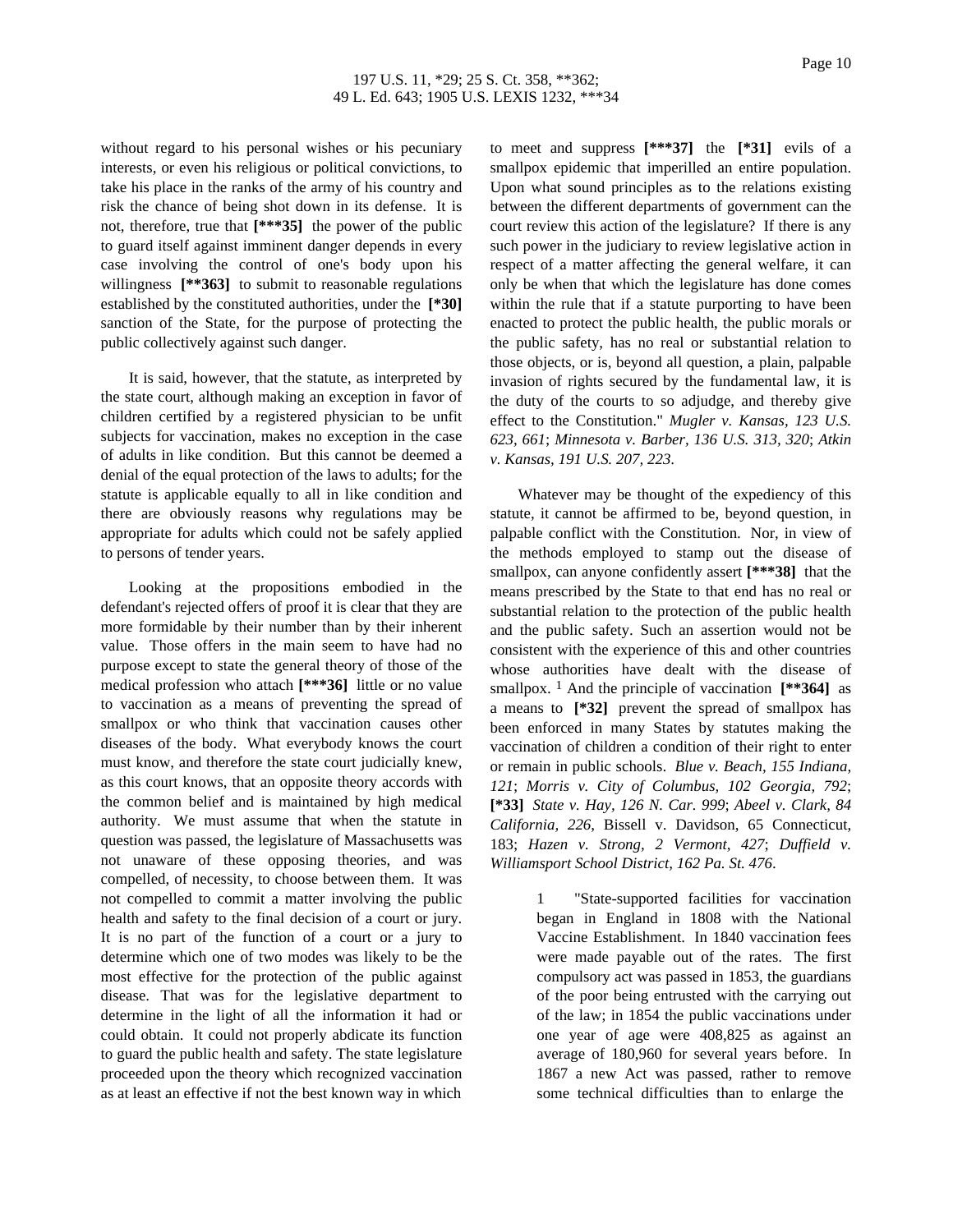scope of the former Act; and in 1871 the Act was passed which compelled the boards of guardians to appoint vaccination officers. The guardians also appoint a public vaccinator, who must be duly qualified to practice medicine, and whose duty it is to vaccinate (for a fee of one shilling and sixpence) any child resident within his district brought to him for that purpose, to examine the same a week after, to give a certificate, and to certify to the vaccination officer the fact of vaccination or of insusceptibility. . . . Vaccination was made compulsory in Bavaria in 1807, and subsequently in the following countries: Denmark (1810), Sweden (1814), Wurtemburg, Hesse, and other German states (1818), Prussia (1835), Roumania (1874), Hungary (1876), and Servia (1881). It is compulsory by cantonal law in ten out of the twenty-two Swis cantons; an attempt to pass a federal compulsory law was defeated by a plebiscite in 1881. In the following countries there is no compulsory law, but Government facilities and compulsion on various classes more or less directly under Government control, such as soldiers, state employes, apprentices, school pupils, etc.: France, Italy, Spain, Portugal, Belgium, Norway, Austria, Turkey. . . . Vaccination has been compulsory in South Australia since 1872, in Victoria since 1874, and in Western Australia since 1878. In Tasmania a compulsory Act was passed in 1882. In New South Wales there is no compulsion, but free facilities for vaccination. Compulsion was adopted at Calcutta in 1880, and since then at eighty other towns of Bengal, at Madras in 1884, and at Bombay and elsewhere in the presidency a few years earlier. Revaccination was made compulsory in Denmark in 1871, and in Roumania in 1874; in Holland it was enacted for all school pupils in 1872. The various laws and administrative orders which had been for many years in force as to vaccination and revaccination in the several German states were consolidated in an imperial statute of 1874." 24 *Encyclopoedia Britannica* (1894), *Vaccination*.

"In 1857 the British Parliament received answers from 552 physicians to questions which were asked them in reference to the utility of vaccination, and only two of these spoke against it. Nothing proves this utility more clearly than

the statistics obtained. Especially instructive are those which Flinzer compiled respecting the epidemic in Chemitz which prevailed in 1870-71. At this time in the town there were 64,255 inhabitants, of whom 53,891, or 83.87 per cent., were vaccinated, 5,712, or 8.89 per cent. were unvaccinated, and 4,652, or 7.24 per cent., had had the smallpox before. Of those vaccinated 953, or 1.77 per cent., became affected with smallpox, and of the uninocculated 2,643, or 46.3 per cent., had the disease. In the vaccinated the mortality from the disease was 0.73 per cent., and in the unprotected it was 9.16 per cent. In general, the danger of infection is six times as great, and the mortality 68 times as great, in the unvaccinated as in the vaccinated. Statistics derived from the civil population are in general not so instructive as those derived from armies, where vaccination is usually more carefully performed and where statistics can be more accurately collected. During the Franco-German war (1870-71) there was in France a widespread epidemic of smallpox, but the German army lost during the campaign only 450 cases, or 58 men to the 100,000; in the French army, however, where vaccination was not carefully carried out, the number of deaths from smallpox was 23,400." 8 *Johnson's Universal Cyclopoedia* (1897), *Vaccination*.

"The degree of protection afforded by vaccination thus became a question of great interest. Its extreme value was easily demonstrated by statistical researches. In England, in the last half of the eighteenth century, out of every 1,000 deaths, 96 occurred from smallpox; in the first half of the present century, out of every 1,000 deaths, but 35 were caused by that disease. The amount or mortality in a country by smallpox seems to bear a fixed relation to the extent to which vaccination is carried out. In all England and Wales, for some years previous to 1853, the proportional mortality by smallpox was 21.9 to 1,000 deaths from causes; in London it was but 16 to 1,000; in Ireland, where vaccination was much less general, it was 49 to 1,000, while in Connaught it was 60 to 1,000. On the other hand, in a number of European countries where vaccination was more or less compulsory, the proportionate number of deaths from smallpox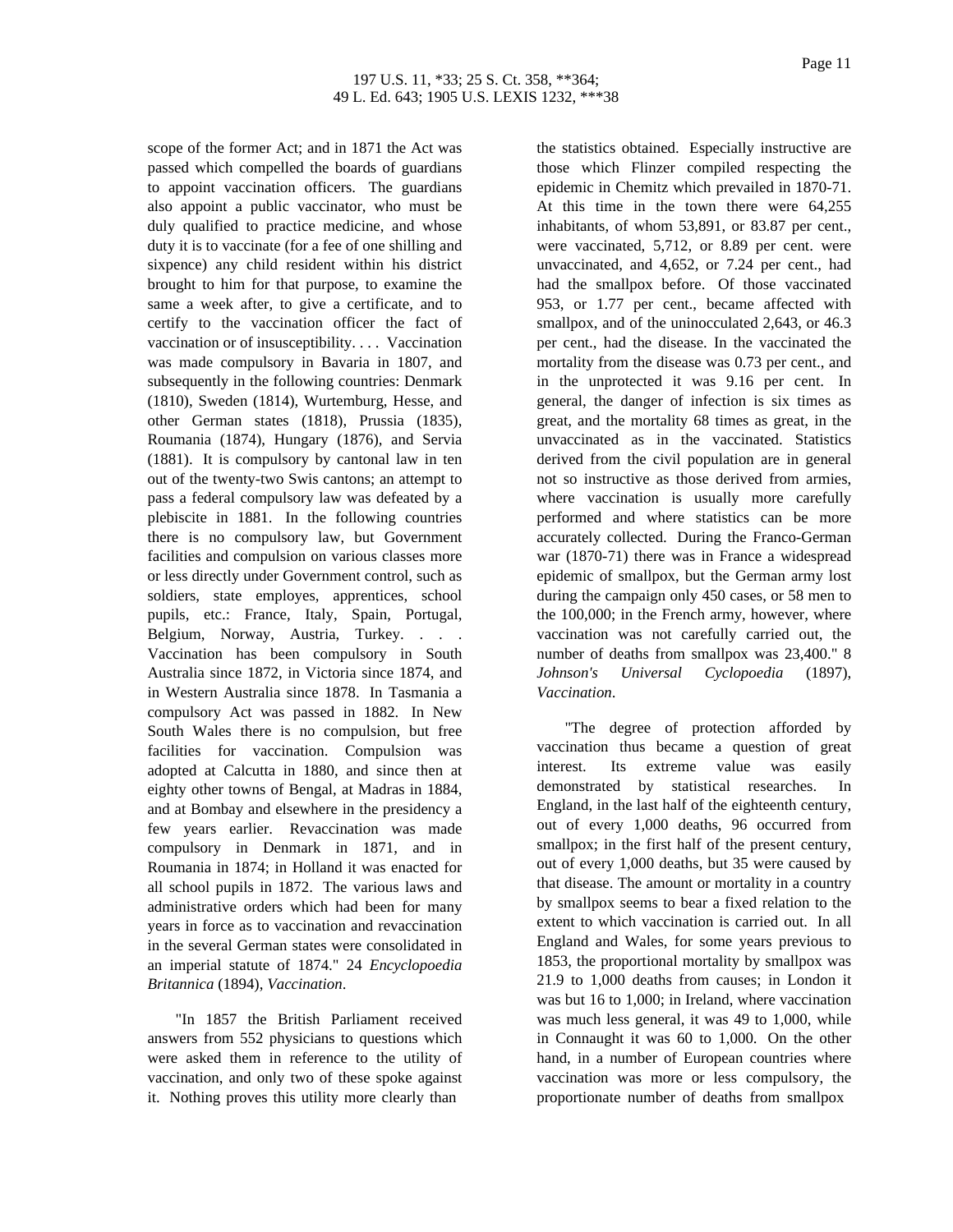about the same time varied from 2 per 1,000 of causes in Bohemia, Lombardy, Venice, and Sweden, to 8.33 per 1,000 in Saxony. Although in many instances persons who had been vaccinated were attacked with smallpox in a more or less modified form, it was noticed that the persons so attacked had been commonly vaccinated many years previously." 16 *American Cyclopedia, Vaccination*, (1883).

"'Dr. Buchanan, the medical officer of the London Government Board, reported [1881] as the result of statistics that the smallpox death rate among adult persons vaccinated was 90 to a million; whereas among those unvaccinated it was 3,350 to a million; whereas among vaccinated children under 5 years of age, 42 1/2 per million; whereas among unvaccinated children of the same age it was 5,950 per million.' *Hardway's Essentials of Vaccination* (1882). The same author reports that among other conclusions reached by the Academie de Medicine of France, was one that 'without vaccination, hygienic measures (isolation, disinfection, etc.) are of themselves insufficient for preservation from smallpox.'" *Ib*.

"The Belgian Academy of Medicine appointed a committee to make an exhaustive examination of the whole subject, and among the conclusions reported by them were: 1. 'Without vaccination, hygienic measures and means, whether public or private, are powerless in preserving mankind from smallpox. . . . 3. Vaccination is always an inoffensive operation when practiced with proper care on healthy subjects. . . . 4. It is highly desirable, in the interests of the health and lives of our countrymen, that vaccination should be rendered compulsory.'" *Edwards' Vaccination* (1882).

The English Royal Commission, appointed with Lord Herschell, the Lord Chancellor of England, at its head, to inquire, among other things, as to the effect of vaccination in reducing the prevalence of, and mortality from, smallpox, reported, after several years of investigation: "We think that it diminishes the liability to be attacked by the disease; that it modifies the character of the disease and renders it less fatal, of a milder and

less severe type; that the protection it affords against attacks of the disease is greatest during the years immediately succeeding the operation of vaccination."

**[\*\*\*39] [\*34]** The latest case upon the subject of which we are aware is *Viemeister* v. *White, President &c.*, decided very recently by the Court of Appeals of New York, and the opinion in which has not yet appeared in the regular reports. That case involved the validity of a statute excluding from the public schools all children who had not been vaccinated. One contention was that the statute and the regulation adopted in exercise **[\*\*365]** of its provisions was inconsistent with the rights, privileges and liberties of the citizen. The contention was overruled, the court saying, among other things: "Smallpox is known of all to be a dangerous and contagious disease. If vaccination strongly tends to prevent the transmission or spread of this disease, it logically follows that children may be refused admission to the public schools until they have been vaccinated. The appellant claims that vaccination does not tend to prevent smallpox, but tends to bring about other diseases, and that it does much harm, with no good.

"It must be conceded that some laymen, both learned and unlearned, and some physicians of great skill and repute, do not believe that vaccination is a preventive **[\*\*\*40]** of smallpox. The common belief, however, is that it has a decided tendency to prevent the spread of this fearful disease and to render it less dangerous to those who contract it. While not accepted by all, it is accepted by the mass of the people, as well as by most members of the medical profession. It has been general in our State and in most civilized nations for generations. It is **[\*35]** generally accepted in theory and generally applied in practice, both by the voluntary action of the people and in obedience to the command of law. Nearly every State of the Union has statutes to encourage, or directly or indirectly to require, vaccination, and this is true of most nations of Europe. . . .

"A common belief, like common knowledge, does not require evidence to establish its existence, but may be acted upon without proof by the legislature and the courts. . . .

"The fact that the belief is not universal is not controlling, for there is scarcely any belief that is accepted by everyone. The possibility that the belief may be wrong, and that science may yet show it to be wrong,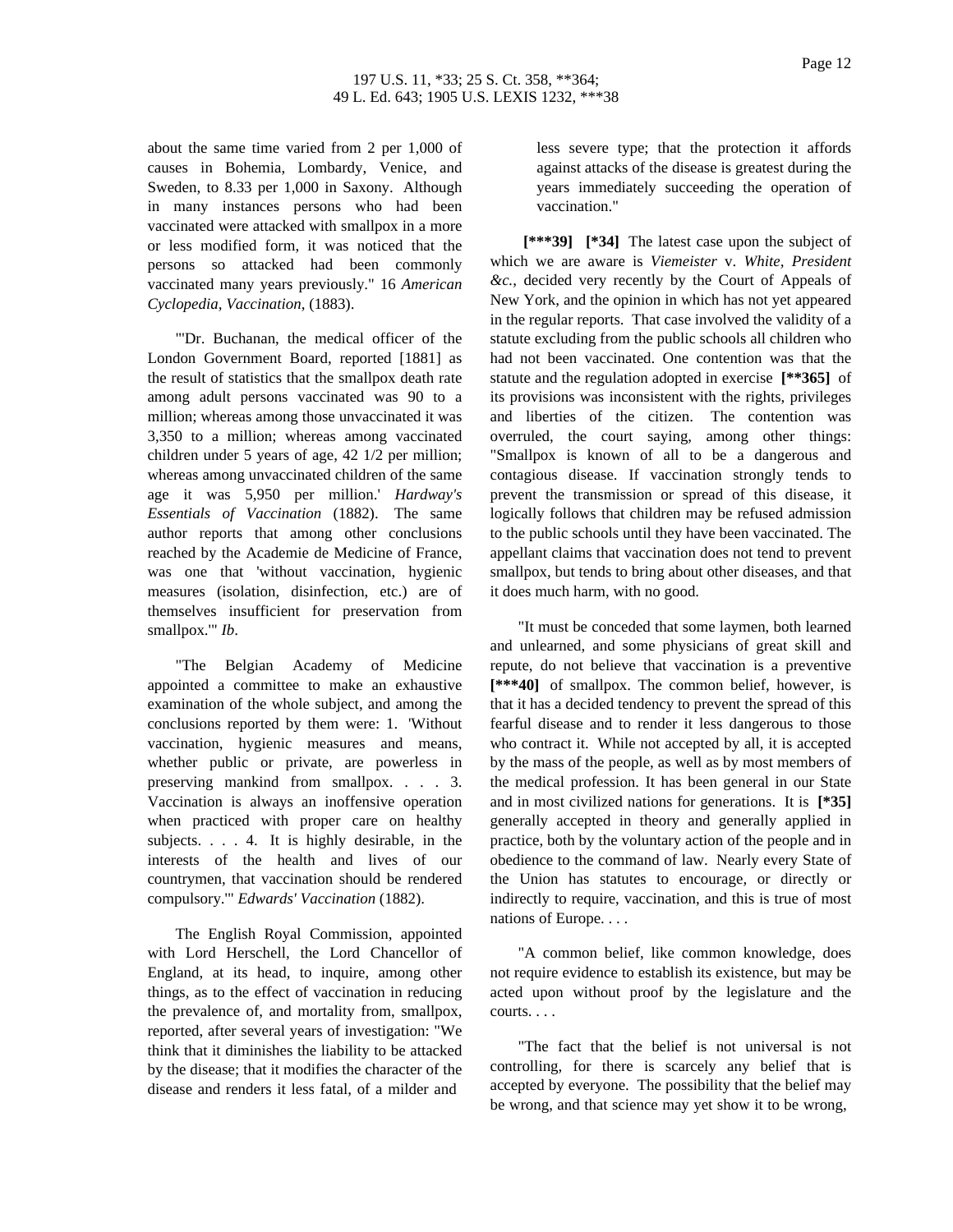is not conclusive; for the legislature has the right to pass laws which, according to the common **[\*\*\*41]** belief of the people, are adapted to prevent the spread of contagious diseases. In a free country, where the government is by the people, through their chosen representatives, practical legislation admits of no other standard of action; for what the people believe is for the common welfare must be accepted as tending to promote the common welfare, whether it does in fact or not. Any other basis would conflict with the spirit of the Constitution, and would sanction measures opposed to a republican form of government. While we do not decide and cannot decide that vaccination is a preventive of smallpox, we take judicial notice of the fact that this is the common belief of the people of the State, and with this fact as a foundation we hold that the statute in question is a health law, enacted in a reasonable and proper exercise of the police power." *72 N.E. Rep. 97*.

Since then vaccination, as a means of protecting a community against smallpox, finds strong support in the experience of this and other countries, no court, much less a jury, is justified in disregarding the action of the legislature simply because in its or their opinion that particular method was -- perhaps or possibly **[\*\*\*42]** - not the best either for children or adults.

Did the offers of proof made by the defendant present a case which entitled him, while remaining in Cambridge, to **[\*36]** claim exemption from the operation of the statute and of the regulation adopted by the Board of Health? We have already said that his rejected offers, in the main, only set forth the theory of those who had no faith in vaccination as a means of preventing the spread of smallpox, or who thought that vaccination, without benefiting the public, put in peril the health of the person vaccinated. But there were some offers which it is contended embodied distinct facts that might properly have been considered, Let us see how this is.

The defendant offered to prove that vaccination "quite often" caused serious and permanent injury to the health of the person vaccinated; that the operation "occasionally" resulted in death; that it was "impossible" to tell "in any particular case" what the results of vaccination would be or whether it would injure the health or result in death; that "quite often" one's blood is in a certain condition of impurity when it is not prudent or safe to vaccinate him; that there is no practical **[\*\*\*43]**

test by which to determine "with any degree of certainty" whether one's blood is in such condition of impurity as to render vaccination necessarily unsafe or dangerous; that vaccine matter is "quite often" impure and dangerous to be used, but whether impure or not cannot be ascertained by any known practical test; that the defendant refused to submit to vaccination for the reason that he had, "when a child," been caused great and extreme suffering for a long period by a disease produced by vaccination; and that he had witnessed a similar result of vaccination not only in the case of his son, but in the case of others.

These offers, in effect, invited the court and jury to go over the whole ground gone over by the legislature when it enacted the statute in question. The legislature assumed that some children, by reason of their condition at the time, might not be fit subjects of vaccination; and it is suggested -- and we will not say without reason -- that such is the case with some adults. But the defendant did not offer to prove that, by **[\*\*366]** reason of his then condition, he was in fact not a fit subject of vaccination **[\*37]** at the time he was informed of the requirement **[\*\*\*44]** of the regulation adopted by the Board of Health. It is entirely consistent with his offer of proof that, after reaching full age he had become, so far as medical skill could discover, and when informed of the regulation of the Board of Health was, a fit subject of vaccination, and that the vaccine matter to be used in his case was such as any medical practitioner of good standing would regard as proper to be used. The matured opinions of medical men everywhere, and the experience of mankind, as all must know, negative the suggestion that it is not possible in any case to determine whether vaccination is safe. Was defendant exempted from the operation of the statute simply because of this dread of the same evil results experienced by him when a child and had observed in the cases of his son and other children? Could he reasonably claim such an exemption because "quite often" or "occasionally" injury had resulted from vaccination, or because it was impossible, in the opinion of some, by any practical test, to determine with absolute certainty whether a particular person could be safely vaccinated?

It seems to the court that an affirmative answer to these questions would practically **[\*\*\*45]** strip the legislative department of its function to care for the public health and the public safety when endangered by epidemics of disease. Such an answer would mean that compulsory vaccination could not, in any conceivable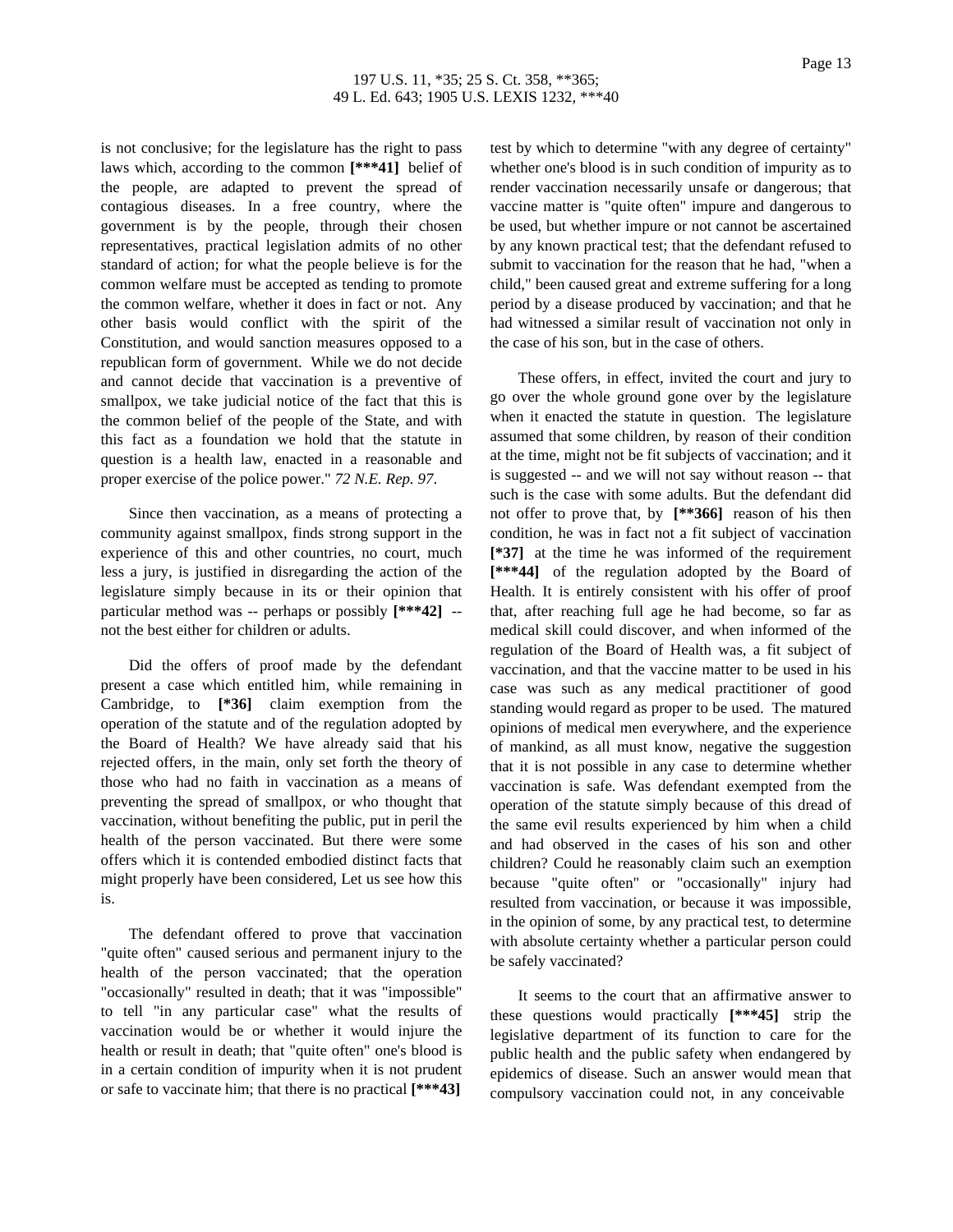case, be legally enforced in a community, even at the command of the legislature, however widespread the epidemic of smallpox, and however deep and universal was the belief of the community and of its medical advisers, that a system of general vaccination was vital to the safety of all.

We are not prepared to hold that a minority, residing or remaining in any city or town where smallpox is prevalent, and enjoying the general protection afforded by an organized local government, may thus defy the will of its constituted authorities, acting in good faith for all, under the legislative sanction of the State. If such be the privilege of a minority **[\*38]** then a like privilege would belong to each individual of the community, and the spectacle would be presented of the welfare and safety of an entire population being subordinated to the notions of a single individual who chooses to remain a part of that population. We are unwilling to hold it to be an element **[\*\*\*46]** in the liberty secured by the Constitution of the United States that one person, or a minority of persons, residing in any community and enjoying the benefits of its local government, should have the power thus to dominate the majority when supported in their action by the authority of the State. While this court should guard with firmness every right appertaining to life, liberty or property as secured to the individual by the Supreme Law of the Land, it is of the last importance that it should not invade the domain of local authority except when it is plainly necessary to do so in order to enforce that law. The safety and the health of the people of Massachusetts are, in the first instance, for that Commonwealth to guard and protect. They are matters that do not ordinarily concern the National Government. So far as they can be reached by any government, they depend, primarily, upon such action as the State in its wisdom may take; and we do not perceive that this legislation has invaded by right secured by the Federal Constitution.

Before closing this opinion we deem it appropriate, in order to prevent misapprehension as to our views, to observe -- perhaps to repeat a thought **[\*\*\*47]** already sufficiently expressed, namely -- that the police power of a State, whether exercised by the legislature, or by a local body acting under its authority, may be exerted in such circumstances or by regulations so arbitrary and oppressive in particular cases as to justify the interference of the courts to prevent wrong and oppression. Extreme

cases can be readily suggested. Ordinarily such cases are not safe guides in the administration of the law. It is easy, for instance, to suppose the case of an adult who is embraced by the mere words of the act, but yet to subject whom to vaccination in a particular condition of his health **[\*39]** or body, would be cruel and inhuman in the last degree. We are not to be understood as holding that the statute was intended to be applied to such a case, or, if it was so intended, that the judiciary would not be competent to interfere and protect the health and life of the individual concerned. "All laws," this court has said, "should receive a sensible construction. General terms should be so limited in their application as not to lead to injustice, oppression or absurd consequence. It will always, therefore, be presumed that the legislature **[\*\*\*48]** intended exceptions to its language which would avoid results of that character. The reason of the law in such cases should prevail over its letter." *United States v. Kirby, 7 Wall. 482*; *Lau Ow Bew v. United States, 144 U.S. 47, 58*. Until otherwise informed by the highest court of Massachusetts we are not inclined to hold that the statute establishes the absolute rule that an adult must be vaccinated if it be apparent or can be shown with reasonable **[\*\*367]** certainty that he is not at the time a fit subject of vaccination or that vaccination, by reason of his then condition, would seriously impair his health or probably cause his death. No such case is here presented. It is the case of an adult who, for aught that appears, was himself in perfect health and a fit subject of vaccination, and yet, while remaining in the community, refused to obey the statute and the regulation adopted in execution of its provisions for the protection of the public health and the public safety, confessedly endangered by the presence of a dangerous disease.

We now decide only that the statute covers the present case, and that nothing clearly appears that would justify this court **[\*\*\*49]** in holding it to be unconstitutional and inoperative in its application to the plaintiff in error.

The judgment of the court below must be affirmed.

*It is so ordered*.

MR. JUSTICE BREWER and MR. JUSTICE PECKHAM dissent.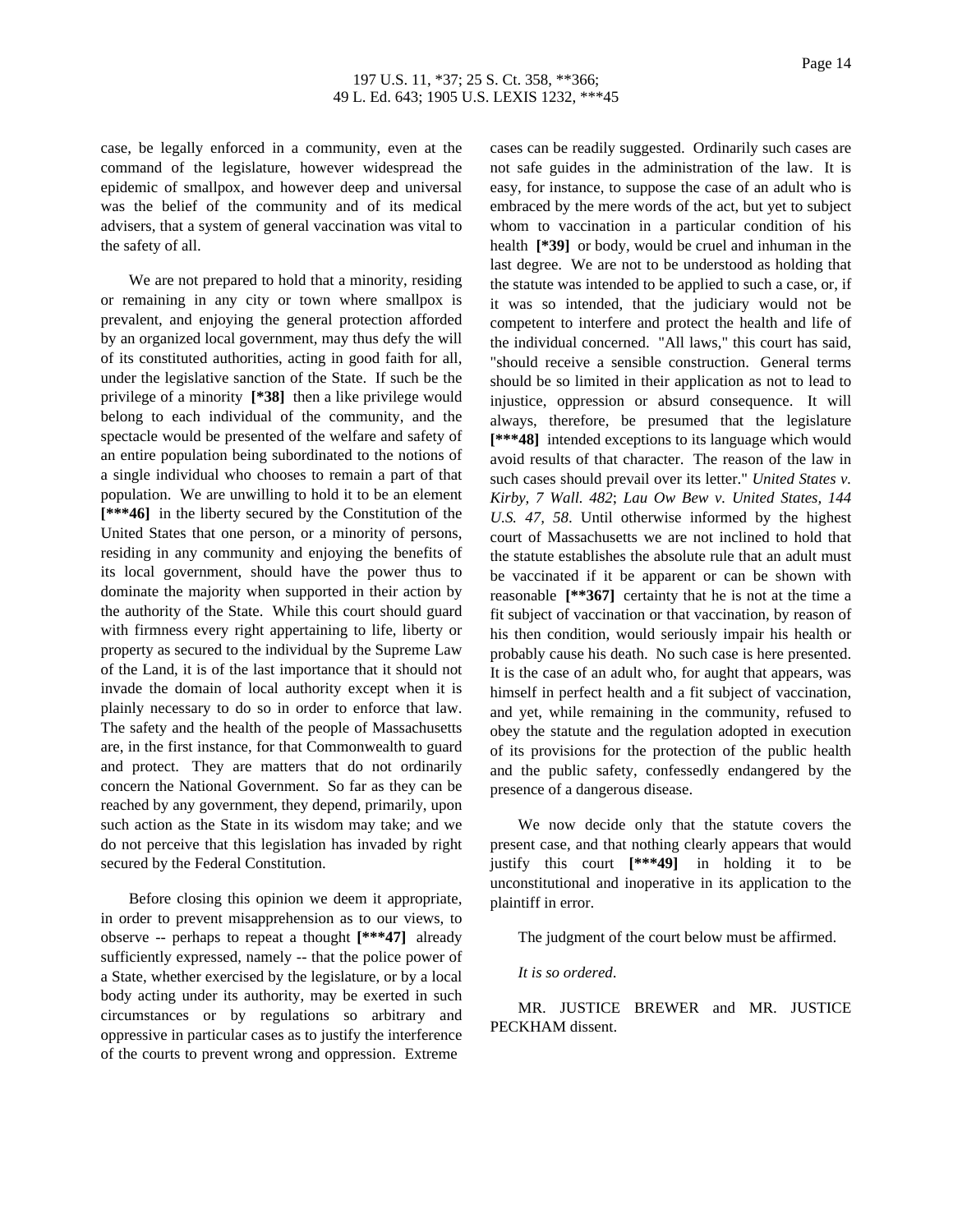#### LEXSEE 186 US 380

# **COMPAGNIE FRANCAISE DE NAVIGATION A VAPEUR** *v.* **LOUISIANA STATE BOARD OF HEALTH**

#### **No. 4**

# **SUPREME COURT OF THE UNITED STATES**

#### *186 U.S. 380***;** *22 S. Ct. 811***;** *46 L. Ed. 1209***;** *1902 U.S. LEXIS 903*

# **Argued October 29, 30, 1900 June 2, 1902**

# **PRIOR HISTORY:** ERROR TO THE SUPREME COURT OF THE STATE OF LOUISIANA

#### **LAWYERS' EDITION HEADNOTES:**

Commerce -- state regulation -- validity of Louisiana quarantine laws -- excluding immigrants from entering infected district -- due process of law -- effect of Federal immigration and quarantine laws. --

Headnote:

1. No unconstitutional regulation of commerce is made by La. Acts 1898, No. 192, 8, under which the state board of health may exclude healthy persons from entering a locality infested with a contagious or infectious disease, whether such persons come from within or without the state.

2. A foreign steamship company is not deprived of its property without due process of law by the action of the Louisiana state board of health, authorized by La. Acts 1898, No. 192, 8, in prohibiting it from landing the passengers on one of its steamers at New Orleans, or any place contiguous thereto, because of the existence of an infectious disease in that city.

3. The quarantining of a French steamship because of the existence of an infectious or contagious disease at the port of arrival, under the authority of La. Acts 1898, No. 192, 8, does not conflict with the provisions of article 15 of the treaty with Greece (assuming that such treaty is applicable because France must be treated as "the most favored nation" in Louisiana ports), that vessels

therefrom, when accompanied by a proper bill of health, shall be subjected to no other quarantine than such as may be necessary for the visit of the health officers of the port of arrival, unless such vessel is subsequently infected or a general quarantine has been established against all ships coming from the port of departure.

4. The quarantine laws of the several states were not abrogated by the immigration acts of March 3, 1875, August 3, 1882, February 26, 1885, February 23, 1887, and March 3, 1891, and the regulations to enforce the same; but the safeguards which they create and the regulations which they impose on the introduction of immigrants are ancillary and subject to such quarantine laws.

5. The overthrow of the existing state quarantine systems, and the abrogation of the power on the subject of health and quarantine exercised by the states, because the enactment of state laws on these subjects would in particular instances affect interstate and foreign commerce, were not contemplated by the act of Congress of 1893 "granting additional quarantine powers and imposing additional duties upon the Marine Hospital Service" (27 Stat. at L. 449, chap. 114), in view of the provisions of 3 of that act, directing the Supervising Surgeon General to co-operate with and aid state and municipal boards of health in the execution and enforcement of their rules and regulations, and those made by the Secretary of the Treasury to prevent the introduction of contagious or infectious diseases into the United States from foreign countries.

# **SYLLABUS**

The law of Louisiana under which the Board of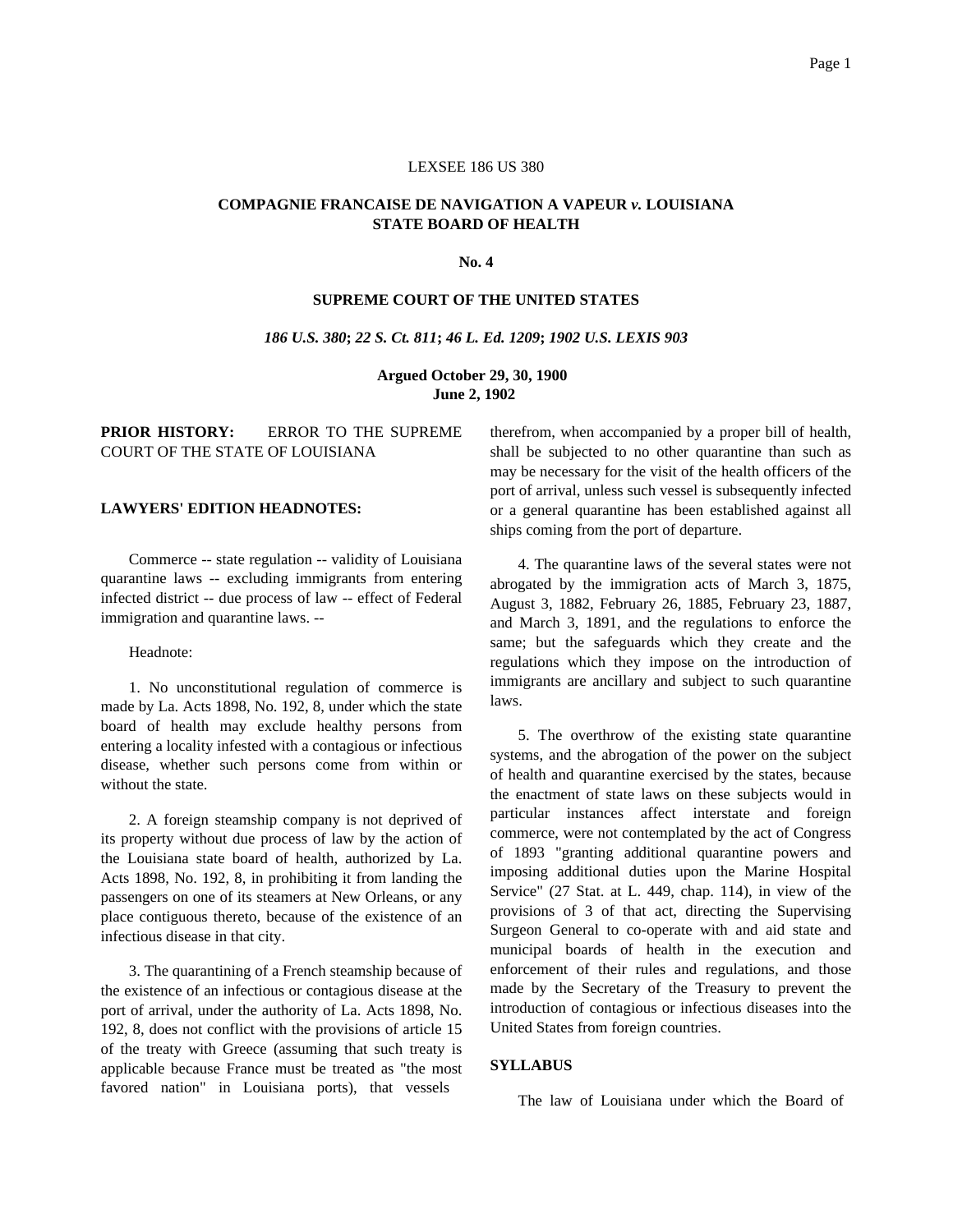Health exerted the authority complained of in this case, is found in section 8 of Act 192 of 1898. The Supreme Court of Louisiana, interpreting this statute held that it empowered the board to exclude healthy persons from a locality infested with a contagious or infectious disease, and that this power was intended to apply as well to persons seeking to enter the infected place, whether they came from without or within the State. *Held:* That this empowered the board to exclude healthy persons from a locality infested with a contagious or infectious disease, and that the power was intended to apply as well to persons seeking to enter the infected place, whether they came from without or within the State.

THIS action was commenced in the state court against the Board of Health of the State of Louisiana and three persons who were members of said board, and whom it was sought to hold individually responsible for damages alleged to have been suffered from the enforcement of a resolution adopted by the board upon the theory that the resolution referred to was *ultra vires* and hence the members of the board who voted for it were personally liable for any damages occasioned by the enforcement of the resolution. The board was thus described in the petition:

"That the defendant The State Board of Health was a body created by Act No. 192 of the General Assembly of the State of Louisiana of the year 1898, with power to sue and be sued, domiciled in this city, (the city of New Orleans,) and composed of seven members, whose duty it was, by the provisions of said act, to protect and preserve the public health by preparing and promulgating a sanitary code for the State of Louisiana, by providing for the general sanitation of the State, and with authority to regulate infectious and contagious diseases and to prescribe a maritime and land quarantine against places infected with such diseases."

It was asserted that the plaintiff, a corporation created by and existing under the laws of the Republic of France and a citizen of said republic, on or about September 2, 1898, caused its steamship Britannia to be cleared from the ports of Marseilles, France, and Palermo, Italy, for New Orleans with a cargo of merchandise and with about 408 passengers, some of whom were citizens of the United States returning home, and others who were seeking homes in the United States, and who intended to settle in the State of Louisiana or adjoining States, and that all the passengers referred to at

the time of their sailing were free from infectious or contagious diseases. It was further averred that on September 29, 1898, the vessel arrived at the quarantine station some distance below the city of New Orleans, was there regularly inspected, and was found both as to the passengers and cargo to be free from any infectious or contagious disease, and accordingly was given a clean bill of health, whereby the ship became entitled to proceed to New Orleans and land her passengers and discharge her cargo. This, however, it was asserted she was not permitted to do, because, on the date last mentioned, at a meeting held by the Board of Health, the following resolution was adopted:

"*Resolved*, That hereafter in the case of any town, city or parish of Louisiana being declared in quarantine, no body or bodies of people, immigrants, soldiers or others shall be allowed to enter said town, city or parish so long as said quarantine shall exist, and that the president of the board shall enforce this resolution."

It was charged that in order to enforce this resolution the president of the Board of Health, who was one of the individual defendants, instructed the quarantine officer to detain the Britannia at the quarantine station, and the president of the board addressed to the agent of the steamship the following communication explanatory of the detention of the vessel:

"Referring to the detention of the SS. Britannia at the Mississippi River quarantine station, with 408 Italian immigrants on board, I have to inform you that under the provisions of the new state Board of Health law, section 8, of which I enclose a marked copy, this board has adopted a resolution forbidding the landing of any body of people in any town, city or parish in quarantine. Under this resolution the immigrants now on board the Britannia cannot be landed in any of the following parishes of Louisiana, namely: Orleans, St. Bernard, Jefferson (right bank), St. Tammany, Plaquemines, St. Charles or St. John. You will therefore govern yourselves accordingly."

The president of the Board of Health, it was alleged, moreover notified the agent of the ship that if an attempt was made to land the passengers at any place contiguous to New Orleans, such place not being in quarantine, a quarantine against such place would be declared, and thus the landing be prevented.

It was averred that whilst the resolution of the Board of Health purported on its face to be general in its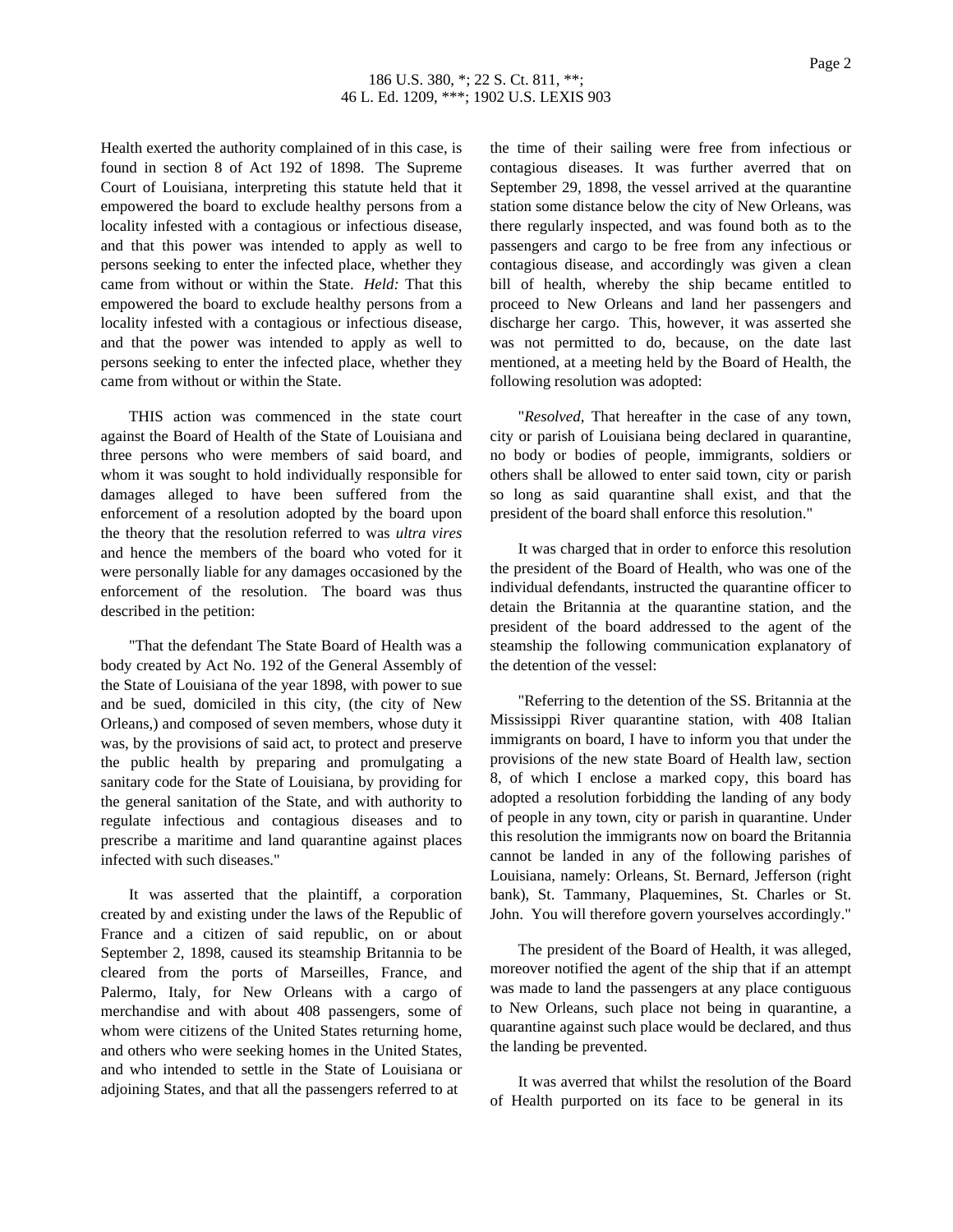operation, in truth it was passed with the sole object of preventing the landing of the passengers from the Britannia, and this was demonstrated because no attempt was made by the Board of Health to enforce the provisions of the resolution against immigrants from Italy coming into the United States via the port of New York and thence reaching New Orleans by rail, and that after the promulgation of said resolution "more than 200 such persons, varying in groups of 30 to 100 in number, have from time to time been permitted to enter said city." It was averred that the action of the board was not authorized by the state law, and if it was, such law was void because repugnant to the provision of the Constitution of the United States conferring upon Congress power "to regulate commerce with foreign nations, and among the several States and with the Indian tribes." Averring that damage had been already entailed to the extent of \$ 2500, for which not only the board but its members who voted for the resolution were liable, and reserving the right to claim such future damage as might be entailed by the further enforcement of the resolution, the petition asked for an injunction restraining the enforcement of the resolution in question, and prayed judgment against the board and the members named for \$ 2500 *in solido*.

The court declined to allow a preliminary restraining order, and upon a hearing on a rule to show cause, the injunction was refused. The order of the Board of Health, which was complained of, continued, therefore, to be enforced against the ship. Subsequently the plaintiff filed a supplemental and amended petition. It was reiterated that the immigrant passengers on board the Britannia were free from disease when they shipped and at the time of their arrival, and, in addition, it was alleged that the steamer with the immigrants on board had sailed from her port of departure "prior to the declaration by said Board of Health of the existence of any infectious disease in the city of New Orleans." It was alleged that, in consequence of the insistence of the Board of Health and its members, in enforcing the illegal order refusing to allow the landing of the immigrant passengers, the steamer had been obliged to proceed to Pensacola, Florida, where they were landed, and then the steamer returned to New Orleans for the purpose of discharging cargo. The damage resulting was averred to be \$ 8500, besides the \$ 2500 previously claimed, and a judgment for this amount, in addition to the previous sum, was also asked *in solido* against the board and the members thereof, who were individually made defendants. It was, moreover, averred that the

action of the board was "in violation of the laws of the United States, and the rules and regulations made in pursuance thereof, relating to quarantine and immigration from foreign countries into ports of the United States, and especially acts of Congress approved February 15, 1893, and acts of Congress of March the 3d, 1893, August the 3d, 1872, and June the 26th, 1884, and the rules and regulations made in pursuance thereof, and of the treaties now existing between the United States, on the one part, and the Kingdom of Italy and the Republic of France on the other part."

The defendants filed a peremptory exception of no cause of action, which was sustained by the trial court, and the suit was therefore dismissed. On appeal to the Supreme Court of the State of Louisiana the judgment of the trial court was affirmed. *51 La. Ann. 645*.

**COUNSEL:** *Mr. W. B. Spencer* for plaintiff in error. *Mr. W. W. Howe* was on his brief.

*Mr. F. C. Zacharie* for defendant in error.

**JUDGES:** Fuller, Harlan, Gray, Brewer, Brown, Shiras, Jr., White, Peckham, McKenna

#### **OPINION BY:** WHITE

#### **OPINION**

**[\*384] [\*\*813] [\*\*\*1213]** MR. JUSTICE WHITE, after making the foregoing statement, delivered the opinion of the court.

The law of Louisiana, under which the Board of Health exerted the authority which is complained of, is found in section 8 of Act No. 192, enacted in 1898. The portion of the section which is essential is as follows, the provision which is more directly pertinent to the case in hand being italicized:

"In case that any parish, town or city, or any portion thereof, shall become infected with any contagious or infectious disease, to such an extent as to threaten the spread of such disease to the other portions of the State, the state Board of Health shall issue its proclamation declaring the facts and ordering it in quarantine, and shall order the local boards of health of other parishes, towns and cities to quarantine against said locality, and shall establish and promulgate the rules and regulations, terms and conditions on which intercourse with said infected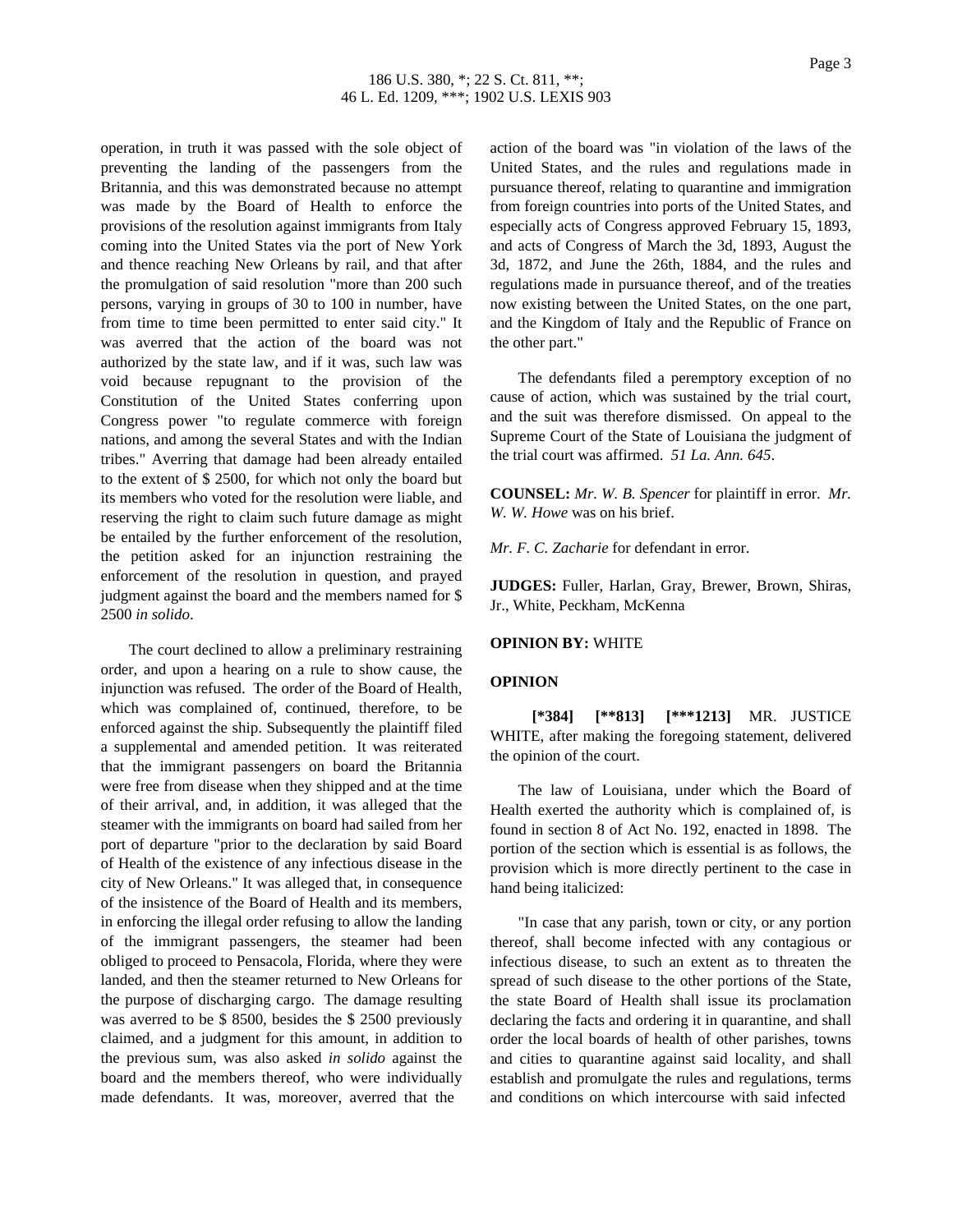locality shall be permitted, and shall issue to the other local sanitary authorities instructions as to the measures adopted in quarantining against persons, goods or other property coming from said infected localities, and these rules and regulations, **[\*385]** terms and conditions shall be observed and obeyed by all other health authorities, provided that should any other of the noninfected portion of the State desire to add to the regulations **[\*\*814]** and rules, terms and conditions already imposed by the state board, they do so on the approval of the state Board of Health. *The state Board of Health may, in its discretion, prohibit the introduction into any infected portion of the State, persons acclimated, unacclimated or said to be immune, when in its judgment the introduction of such persons would add to or increase the prevalence of the disease.* The state Board of Health shall render the local boards of health all the assistance in their power and which the condition of their finances will permit."

The Supreme Court of the State of Louisiana, interpreting this statute, held that it empowered the board to exclude healthy persons from a locality infested with a contagious or infectious disease, and that this power was intended to apply as well to persons seeking to enter the infected place, whether they came from without or from within the State. The court said:

"The law does not limit the board to prohibiting the introduction of persons from one portion of the State to another and an infected portion of the State, but evidently looked as well to the prohibition of the introduction of persons from points outside of the State into any infected portion of the State. As the object in view would be 'to accomplish the subsidence and suppression of the infectious and contagious diseases and to prevent the spread of the same,' it would be difficult to see why parties from outside of the State should be permitted to enter into infected places, while those from the different parishes should be prevented from holding intercourse with each other.

"The object in view was to keep down, as far as possible, the number of persons to be brought within danger of contagion or infection, and by means of this reduction to accomplish the subsidence and suppression of the disease and the spread of the same.

"The particular places from which the parties, who were to be prohibited from entering the infected district or districts, came could have no possible influence upon the attainment of the result sought to be attained.

**[\*386]** "It would make no possible difference whether this 'added fuel' sought to be excluded should come from Louisiana, New York or Europe."

Referring to past conditions and the public dangers which had arisen from them, the evil which the statute of 1898 was intended to remedy was pointed out as follows:

"During the fall of 1897, and during the existence of an epidemic, a vessel arrived in the Mississippi River with emigrants aboard under conditions similar to those under which the Britannia reached the same stream in 1898.

"The excited public discussions at the time as to the right of the state board, under the then existing law, to prevent the landing of the emigrants and as to its duty in the premises, were so extended as to authorize us to take judicial notice of the fact, and in our opinion the clause in the present act which covers that precise matter was inserted therein for the express purpose of placing the particular question outside of the range of controversy.

"For a number of years past emigrants have been coming into New Orleans in the autumn from Italy.

"There was a probability when the general assembly met in 1898 that the epidemic of 1897 might be repeated, and a great probability that emigrants would seek to enter, as they had done the year before, to the great danger, not only of the people of Louisiana, but of the emigrants themselves.

"Independently of this, there was great danger to be apprehended from the increasing intercourse between New Orleans and the West India Islands in consequence of a war with Spain.

"It was to ward off these dangers that this particular provision was inserted in the act of 1898."

And by implication from the reasoning just referred to the existence of the conditions rendering it necessary to call the power into play in the case before it was recognized. Thus construing the statute, the state court held that it was not repugnant to the Constitution of the United States and was not in conflict with any law or treaty of the United States. These latter considerations present the questions which arise for our decision. All the assignments of error relied upon to show the **[\*387]** invalidity of the statute of the State of Louisiana, and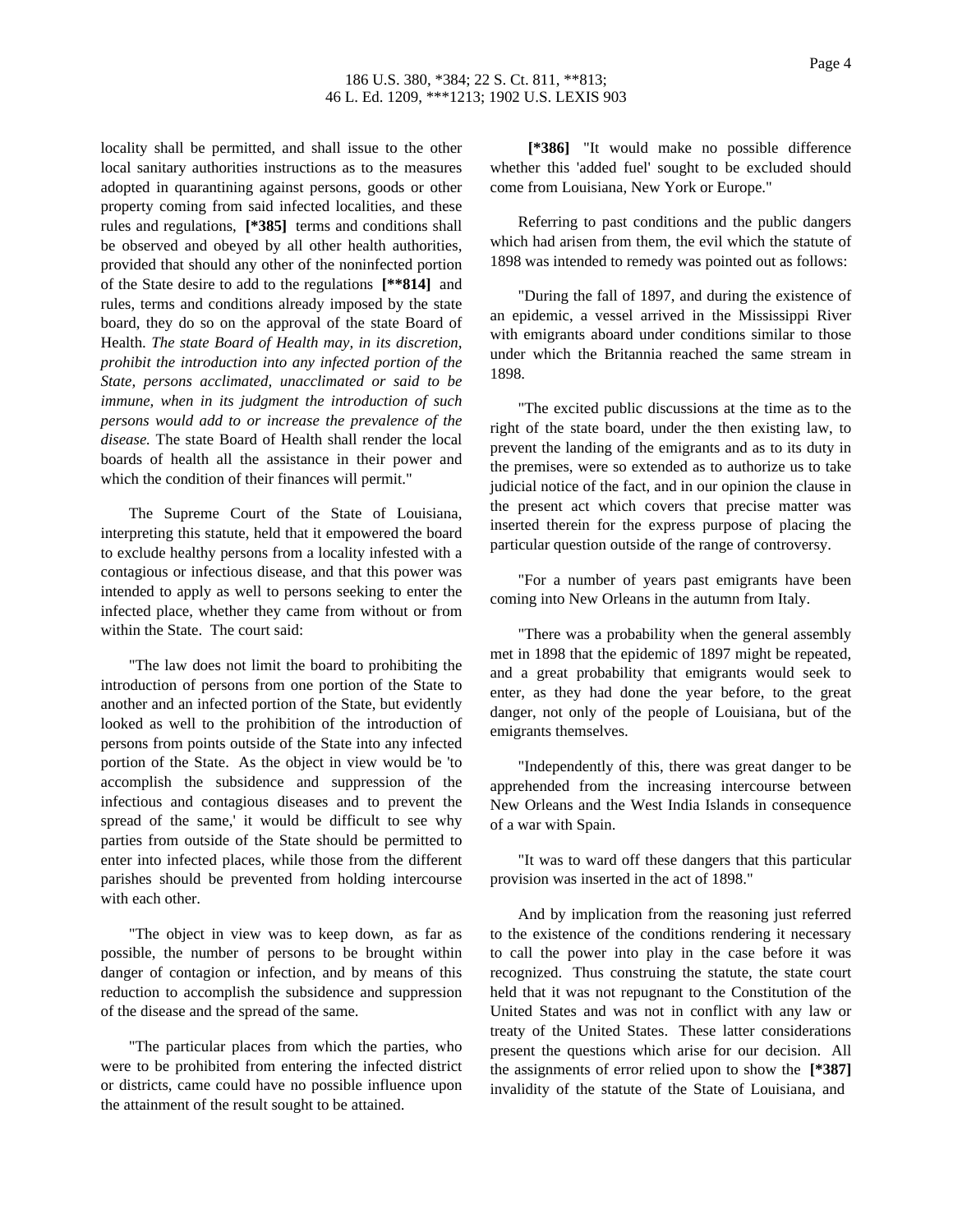hence the illegality of the action of the Board of Health from the point of view of Federal considerations, are, in the argument at bar, summarized in four propositions. We shall consider them separately and thus dispose of the case. In doing so, however, as the **[\*\*\*1214]** first and second contentions both rest upon the assertion that the statute violates the Constitution of the United States, we shall treat them together.

"First. The statute drawn in question, on its face and as construed and applied, is void for the reason that it is in violation of article I, section 3, paragraph 8, of the Constitution of the United States, inasmuch as it vests authority in the state Board of Health, in its discretion, to interfere with or prohibit interstate and foreign commerce.

"Second. The statute is void for inasmuch as it is in conflict with section 1 of the fourteenth article of amendment to the Constitution of the United States, in this it deprives the plaintiff of its liberty and property without due process of law, and denies to it the equal protection of the law."

That from an early day the power of the States to enact and enforce quarantine laws for the safety and the protection of the health of their inhabitants has been recognized by Congress, is beyond question. That until Congress has exercised its power on the subject, such state quarantine laws and state laws for the purpose of preventing, eradicating or controlling the spread of contagious or infectious diseases, are not repugnant to the Constitution of the United States, although their operation affects interstate or foreign commerce, is not an open question. The doctrine was elaborately examined **[\*\*815]** and stated in *Morgan Steamship Company v. Louisiana Board of Health, 118 U.S. 455*. That case involved determining whether a quarantine law enacted by the State of Louisiana was repugnant to the *commerce clause of the Constitution* because of its necessary effect upon interstate and foreign commerce. The court said:

"Is the law under consideration void as a regulation of commerce? Undoubtedly it is in some sense a regulation of commerce. It arrests a vessel on a voyage which may have been a long one. It may affect commerce among the States when **[\*388]** the vessel is coming from some other State of the Union than Louisiana, and it may affect commerce with foreign nations when the vessel arrested comes from a foreign port. This interruption of the voyage may be for days or

for weeks. It extends to the vessel, the cargo, the officers and seamen, and the passengers. In so far as it provides a rule by which this power is exercised, it cannot be denied that it regulates commerce. We do not think it necessary to enter into the inquiry whether, notwithstanding this, it is to be classed among those police powers which were retained by the States as exclusively their own, and, therefore, not ceded to Congress. For, while it may be a police power in the sense that all provisions for the health, comfort and security of the citizens, are police regulations, and an exercise of the police power, it has been said more than once in this court that, even where such powers are so exercised as to come within the domain of Federal authority as defined by the Constitution, the latter must prevail. *Gibbons v. Ogden, 9 Wheat. 1, 210*; *Henderson v. The Mayor, 92 U.S. 259, 272*; *New Orleans Gas Co. v. Louisiana Light Co., 115 U.S. 650, 661*.

"But it may be conceded that whenever Congress shall undertake to provide for the commercial cities of the United States a general system of quarantine, or shall confide the execution of the details of such a system to a National Board of Health, or to local boards, as may be found expedient, all state laws on the subject will be abrogated, at least so far as the two are inconsistent. But, until this is done, the laws of the State on the subject are valid. This follows from two reasons:

"1. The act of 1799, the main features of which are embodied in Title LVIII of the Revised Statutes, clearly recognizes the quarantine laws of the States, and required of the officers of the Treasury a conformity to their provisions in dealing with vessels affected by the quarantine system. And this very clearly has relation to laws created after the passage of that statute, as well as to those then in existence; and when, by the act of April 29, 1878, 20 Stat. 37, certain powers in this direction were conferred on the Surgeon General of the Marine Hospital Service, and consuls and revenue officers were required to contribute **[\*389]** services in preventing the importation of disease, it was provided that 'there shall be no interference in any manner with any quarantine laws or regulations as they now exist or may hereafter be adopted under state laws,' showing very clearly the intention of Congress to adopt these laws or to recognize the power of the State to pass them.

"2. But, aside from this, quarantine laws belong to that class of state legislation which, whether passed with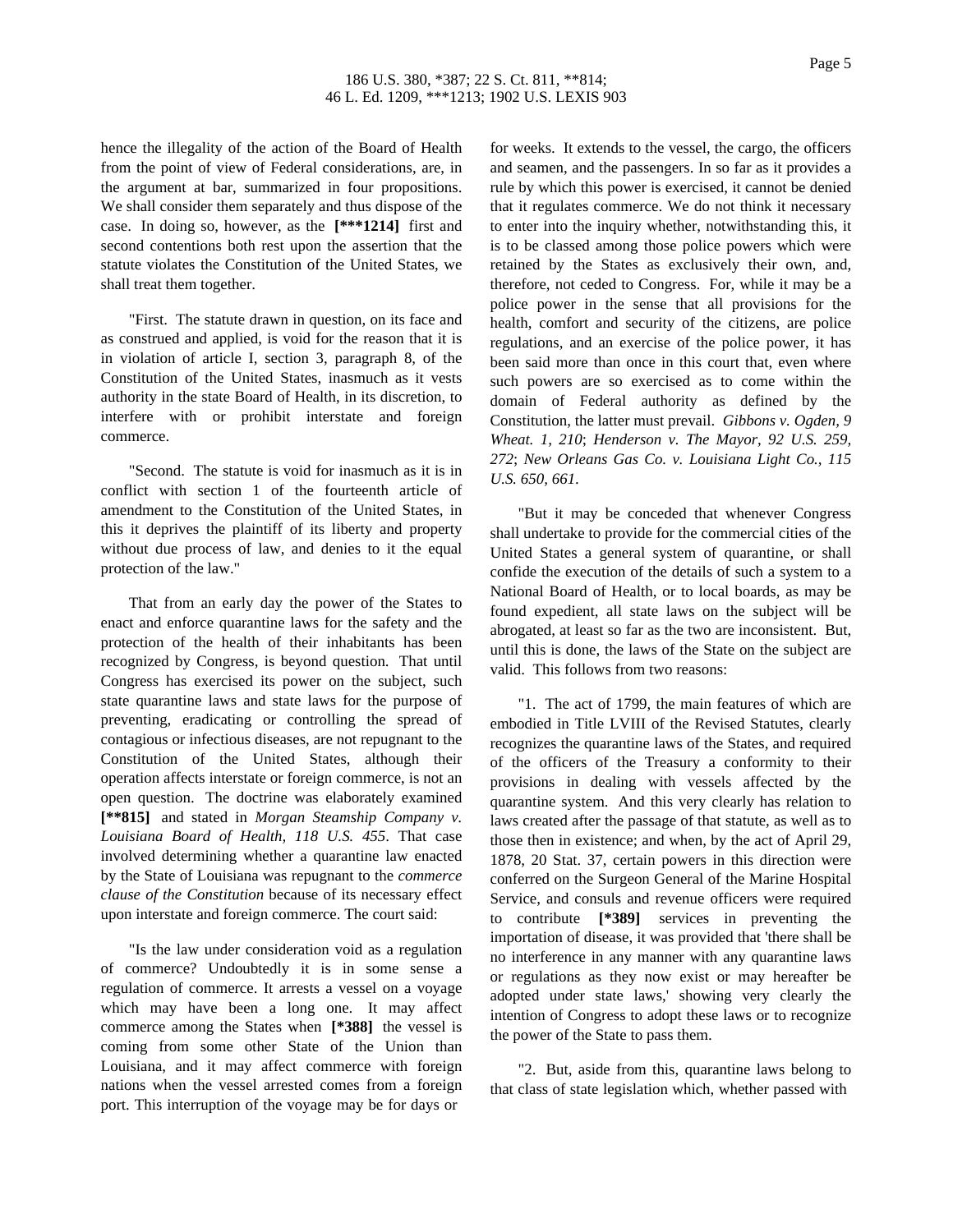intent to regulate commerce or not, must be admitted to have that effect, and which are valid until displaced or contravened by some legislation of Congress." Again, in *Louisiana v. Texas, 176 U.S. 1, 21*, the court was called upon to consider a quarantine law of the State of Texas which by its terms was applicable to and was enforced as to both interstate and foreign commerce. After referring approvingly to the case which we have above cited, the court, speaking through Mr. Chief Justice Fuller, said:

"It is not charged that this statute is invalid nor could it be if tested by its terms. While it is true that the power vested in Congress to regulate commerce among the States is a power complete in itself, acknowledging no limitations other than those prescribed in the Constitution, and that where the action of the States in the exercise of their reserve powers comes into collision with it, the latter must give way, yet it is also true that quarantine laws belong to that class of state legislation which is valid until **[\*\*\*1215]** displaced by Congress, and that such legislation has been expressly recognized by the laws of the United States almost from the beginning of the government."

Further, in calling attention to the fact, as remarked by the court in *Morgan Steamship company* v. *Louisiana Board of Health, supra*, that in the nature of things quarantine laws and laws relating to public health must necessarily vary with the different localities of the country, it was said:

"Hence even if Congress had remained silent on the subject it would not have followed that the exercise of the police power of the State in this regard, although necessarily operating on interstate commerce, would be therefore invalid. Although from the nature and subjects of the power of regulating commerce **[\*390]** it must be ordinarily exercised by the national government exclusively, this has not been held to be so where in relation to the particular subject-matter different rules might be suitable in different localities. At the same time, Congress could by affirmative action displace the local laws, substitute laws of its own, and thus correct any unjustifiable and oppressive exercise of power by state legislation."

Despite these conclusive adjudications, it is earnestly insisted in the argument at bar that by a correct appreciation of all the decisions of this court on the subject, the rule **[\*\*816]** will be discovered to be that the States may enact quarantine or other health laws for

the protection of their inhabitants, but that such laws, if they operate upon or directly affect interstate or foreign commerce, are repugnant to the Constitution of the United States independently of whether Congress has legislated on such subjects. To sustain this contention a most copious reference is made to many cases decided by this court, where the nature and extent of the power of Congress to regulate commerce was considered and the validity of state legislation asserted to be repugnant to such power was passed upon. To analyze and review the numerous cases referred to in order to point out their want of relation to the question in hand, would involve in effect a review of the whole subject of the power of Congress to regulate commerce in every possible aspect, and an analysis of practically the greater body of cases which have in this court involved that serious and difficult subject from the beginning. We shall not undertake to do so, but content ourselves with saying, after duly considering the cases relied upon, that we find them inapposite to the doctrine they are cited to sustain, and hence, when they are correctly appreciated, none of them conflict with the settled rule announced by this court in the cases to which we have referred.

The confusion of thought which has given rise to the misconception of the authorities relied upon in the argument, and which has caused it to be supposed that they are apposite to the case in hand, is well illustrated by the premise upon which the proposition that the cited authorities are applicable rests. That proposition is thus stated in the printed argument (italics in the original):

**[\*391]** "Turning now to the decisions of this court, it will be found that the basis upon which it has upheld the exclusion, inspection and quarantine laws of various States, is that criminals, diseased persons and things, and paupers, *are not legitimate subjects of commerce*. They may be attendant evils, but they are not legitimate subjects of traffic and transportation, and therefore, in their exclusion or detention, the State is not interfering with *legitimate* commerce, which is the only kind entitled to the protection of the Constitution."

But it must be at once observed that this erroneously states the doctrine as concluded by the decisions of this court previously referred to, since the proposition ignores the fact that those cases expressly and unequivocally hold that the health and quarantine laws of the several States are not repugnant to the Constitution of the United States, although they affect foreign and domestic commerce, as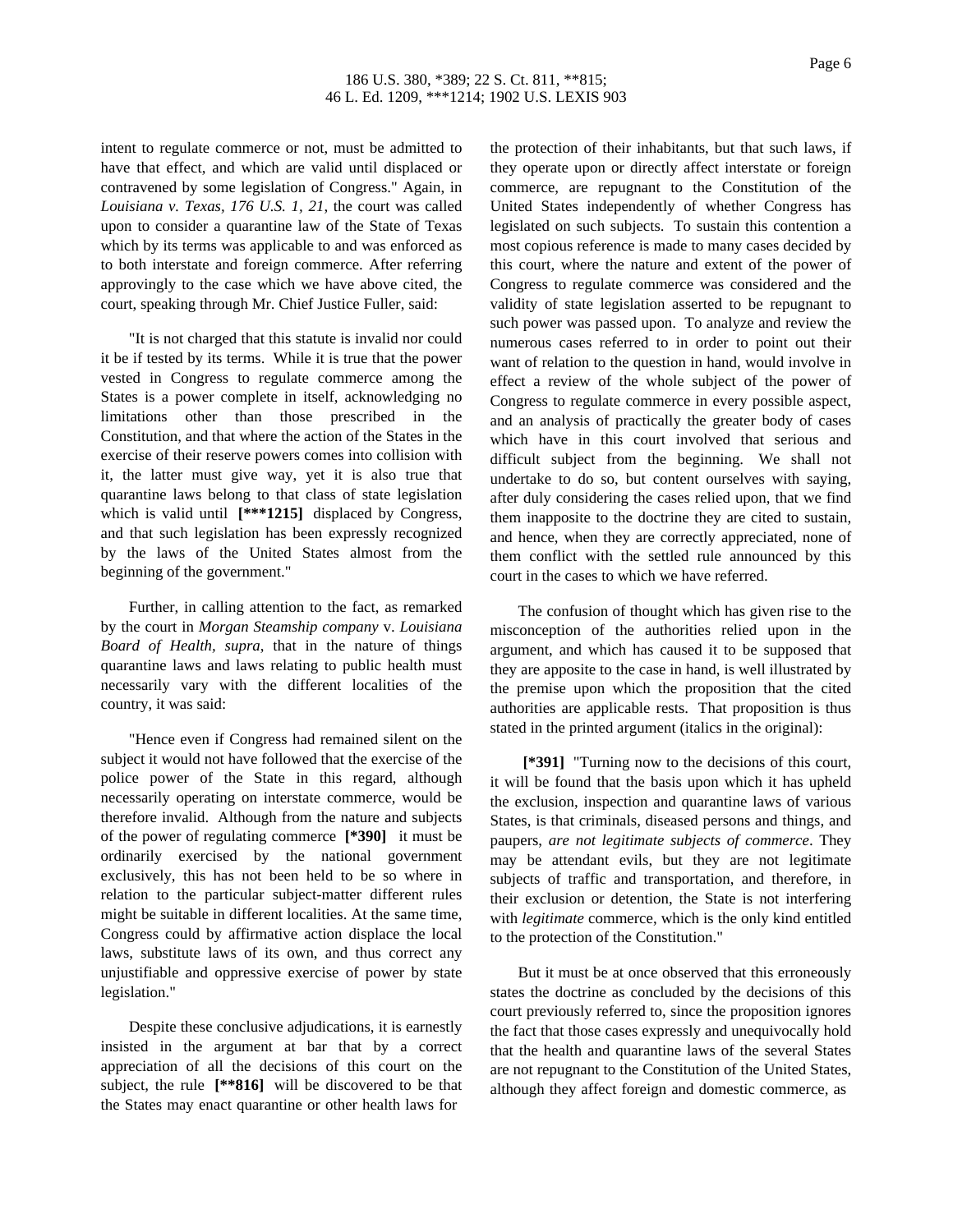in many cases they necessarily must do in order to be efficacious, because until Congress has acted under the authority conferred upon it by the Constitution, such state health and quarantine laws producing such effect on legitimate interstate commerce are not in conflict with the Constitution. True is it that, is some of the cases relied on in the argument, it was held that a state law absolutely prohibiting the introduction, under all circumstances, of objects actually affected with disease, was valid because such objects were not legitimate commerce. But this implies no limitation on the power to regulate by health laws the subjects of legitimate commerce. In other words, the power exists until Congress has acted, to incidentally regulate by health and quarantine laws, even although interstate and foreign commerce is affected, and the power to absolutely prohibit additionally obtains where the thing prohibited is not commerce, and hence not embraced in either interstate or foreign commerce. True, also, it was held in some of the cases referred to by counsel, that where the introduction of a given article was absolutely prohibited by a state law upon the asserted theory that the health of the inhabitants would be aided by the enforcement of the prohibition, it was decided that, as the article which it was thus sought to prohibit, was a well-known article of commerce, and therefore **[\*392]** the legitimate subject of interstate commerce, it could not be removed from that category by the prohibitive effect of state legislation. But this case does not involve that question, since it does not present the attempted exercise by the State of the power to absolutely prohibit the introduction of an article of commerce, but merely requires us to decide whether a state law, which regulates the introduction of persons and property into a district infested with contagious or infectious diseases, is void, because to enforce such regulation will burden interstate and foreign commerce, and therefore violate the **[\*\*\*1216]** Constitution of the United States. It is earnestly insisted that the statute, whose constitutionality is assailed, is, on its face, not a regulation, but an absolute prohibition against interstate commerce, and it is sought to sustain this contention by various suggestions as to the wrong which may possibly arise from a perversion and an abuse by the state authorities of the power which the statute confers. Thus it is said, what is an infectious and contagious disease is uncertain, and involves a large number of maladies. How many cases of such malady are essential to cause a place to be considered as infected with them is left to the determination of the Board of Health. That board, it is argued, may then arbitrarily, upon the existence of one or more cases of any malady

which it may deem to be infectious or contagious, declare any given place in the State, or even the whole State of Louisiana, infected, and proceed to absolutely debar all interstate or foreign commerce with the State of Louisiana. True it is, as said in *Morgan* v. *Louisiana, ubi sup.*:

"In all cases of this kind it has been repeatedly held that, when the question is raised whether the state statute is a just exercise of state power or is intended by roundabout means to invade the domain of Federal authority, this court will look into the operation **[\*\*817]** and effect of the statute to discern its purpose. See *Henderson v. Mayor of New York, 92 U.S. 259*; *Chy Lung v. Freeman, 92 U.S. 275*; *Cannon v. New Orleans, 20 Wall. 587*."

But this implies that we are to consider the statute as enacted and the natural results flowing from it. It does not import that we are to hold a state statute unconstitutional by indulging in **[\*393]** conjecture as to every conceivable harm which may arise or wrong which may be occasioned by the abuse of the lawful powers which a statute confers. It will be time enough to consider a case of such supposed abuse when it is presented for consideration. And it is also to be borne in mine, as said by this court in *Louisiana v. Texas, supra, 22*, if any such wrong should be perpetrated "Congress could by affirmative action displace the local laws, substitute laws of its own, and thus correct any unjustifiable and oppressive exercise of power by state legislation." And the views which we have previously expressed suffice to dispose of the contention that the subjecting of the vessel of the plaintiff in error to the restriction imposed by the quarantine and health law of the State operated to deprive the defendant in error of its property without due process of law, in violation of the *Fourteenth Amendment*. It having been ascertained that the regulation was lawfully adopted and enforced the contention demonstrates its own unsoundness, since in the last analysis it reduces itself to the proposition that the effect of the *Fourteenth Amendment* was to strip the government, whether state or national, of all power to enact regulations protecting the health and safety of the people, or, what is equivalent thereto, necessarily amounts to saying that such laws when lawfully enacted cannot be enforced against person or property without violating the Constitution. In other words, that the lawful powers of government which the Constitution has conferred may not be exerted without bringing about a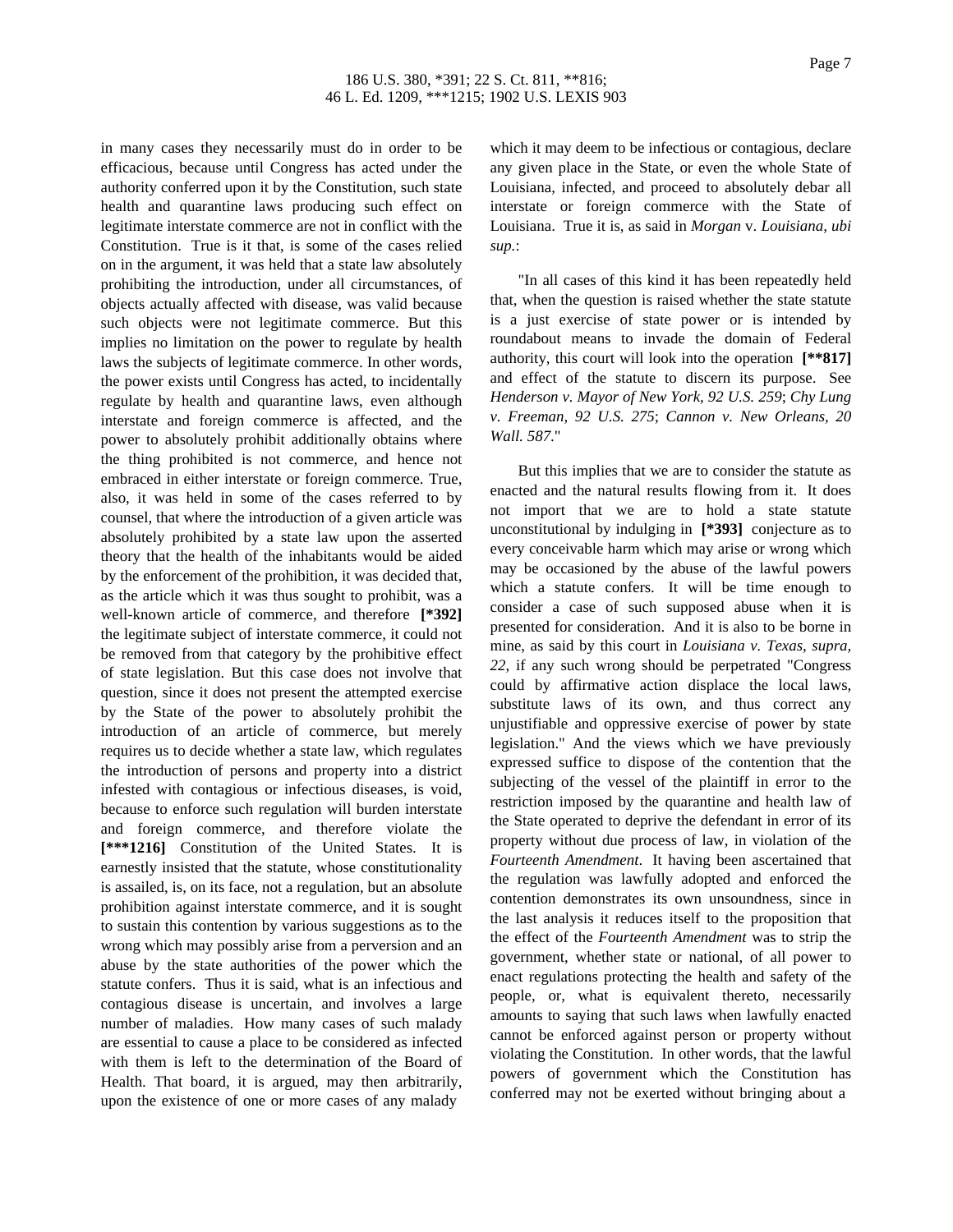violation of the Constitution.

"Third. The statute as applied and construed is void, for the reason that it is in conflict with treaties between the United States on the one part and the Republic of France and the Kingdom of Italy on the other part, guaranteeing certain rights, privileges and immunities to the citizens and subjects of said countries."

Reliance is placed to sustain this proposition, on the provisions of a treaty concluded with the Kingdom of Italy on February 26, 1871; on the terms of a treaty with Great Britain of July 3, 1815, as also a treaty between the United States and the Kingdom of Greece, concluded December 22, 1837, and one concluded **[\*394]** with the Kingdom of Sweden and Norway on July 24, 1827. The treaties of other countries than Italy are referred to upon the theory that as by the treaty concluded with France on April 3, 1803, by which Louisiana was acquired, it was provided that France should be treated upon the footing of the most favored nation in the ports of the ceded territory, therefore the treaties in question made with other countries than France were applicable to the plaintiff in error, a French subject.

Conceding, *arguendo*, this latter proposition, and therefore assuming that all the treaties relied on are applicable, we think it clearly results from their context that they were not intended to and did not deprive the government of the United States of those powers necessarily inhering in it and essential to the health and safety of its people. We say the United States, because if the treaties relied on have the effect claimed for them that effect would be equally as operative and conclusive against a quarantine established by the government of the United States as it would be against a state quarantine operating upon and affecting foreign commerce by virtue of the inaction of Congress. Without reviewing the text of all the treaties, we advert to the provisions of the one made with Greece, which is principally relied upon. The text of article XV of this treaty is the provision to which our attention is directed, and it is reproduced in the margin.<sup>1</sup>

> 1 "Article XV. It is agreed that vessels arriving directly from the United States of America at a port within the dominion of His Majesty the King of Greece, or from the Kingdom of Greece, at a port of the United States of America, and provided with a bill of health granted by an officer having competent power to that effect at

the port whence such vessel shall have sailed, setting forth that no malignant or contagious diseases prevailed in that port, shall be subjected to no other quarantine than such as may be necessary for the visit of the health officer of the port where such vessel shall have arrived, after which said vessels shall be allowed immediately to enter and unload their cargoes; Provided always, that there shall be on board no person who, during the voyage, shall have been attacked with any malignant or contagious disease; that such vessel shall not, during the passage, have communicated with any vessel liable itself to undergo quarantine; and that the country whence they came shall not at that time be so far infected or suspected that, before their arrival, an ordinance had been issued in consequence of which all vessels coming from that country should be considered as suspected, and consequently subject to quarantine."

**[\*395]** It is apparent that it provides only the particular form of document which shall be taken by a ship of the Kingdom of Greece and reciprocally by those of the United **[\*\*\*1217]** States for the purpose of establishing that infectious or contagious diseases did not exist at the point of departure. But it is plain from the face of the treaty that the provision as to the certificate was not intended to abrogate the quarantine power, since the concluding section of the article in question expressly subjects the vessel holding the certificate to quarantine detention if, on its arrival, a general quarantine had been established against all ships coming from the port whence the vessel holding the certificate had sailed. It other words, the treaty having provided the certificate and given it effect under ordinary conditions, proceeds to subject the vessel holding the certificate **[\*\*818]** to quarantine, if, on its arrival, such restriction had been established in consequence of infection deemed to exist at the port of departure. Nothing in the text of the treaty, we think, gives even color to the suggestion that it was intended to deal with the exercise by the government of the United States of its power to legislate for the safety and health of its people or to render the exertion of such power nugatory by exempting the vessels of the Kingdom of Greece, when coming to the United States, from the operation of such laws. In other words, the treaty was made subject to the enactment of such health laws as the local conditions might evoke not paramount to them. especially where the restriction imposed upon the vessel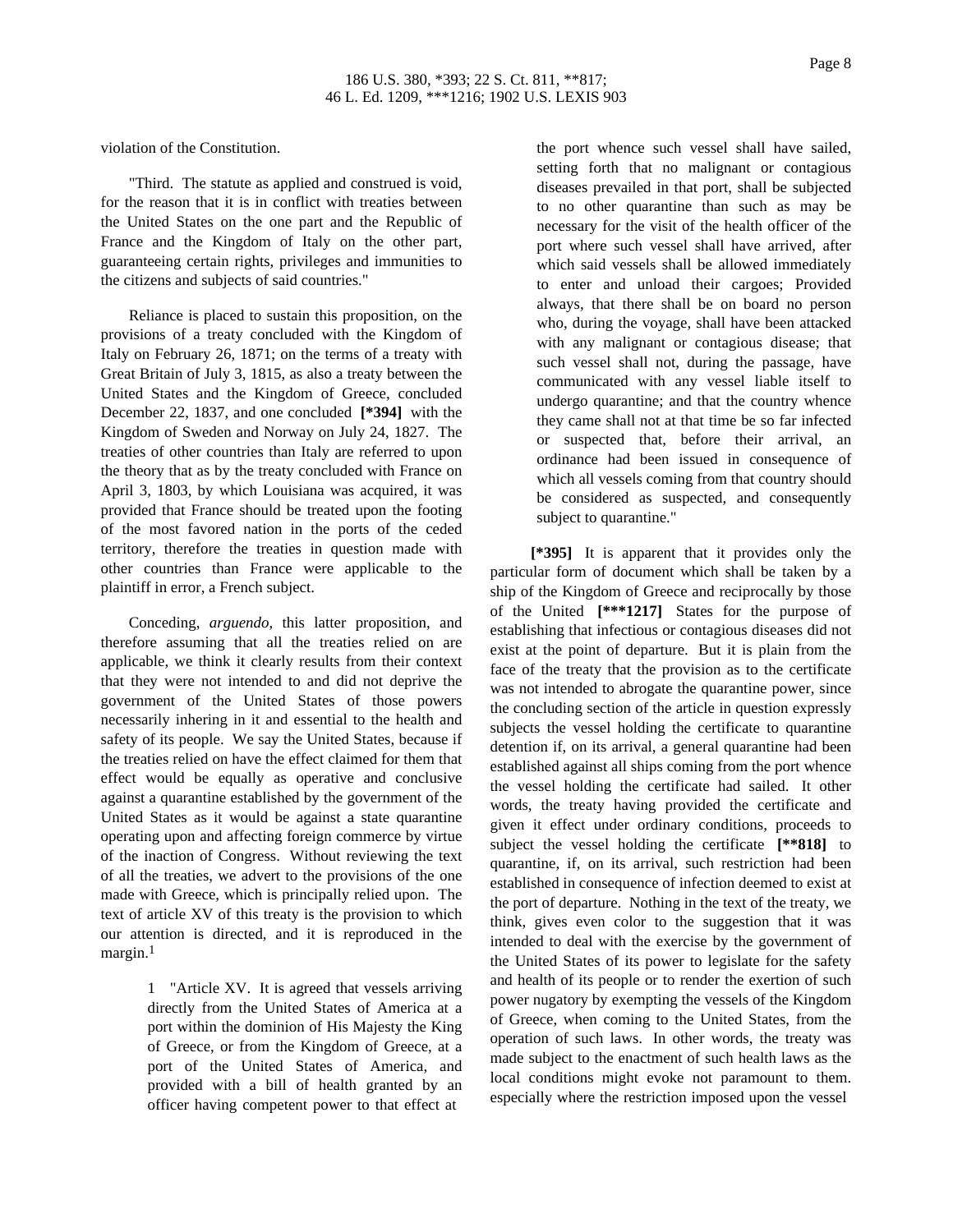is based, not upon the conditions existing at the port of departure, but upon the presence of an infectious or contagious malady at the port of arrival within the United States, which, in the nature of things, could not be covered by the certificate relating to the state of the public health at the port whence the ship had sailed.

"Fourth. The statute as applied is void for the reason that it is in conflict with the laws of the United States relating to foreign immigration into the United States."

In the argument at bar this proposition embraces also the claim that the statute is void because in conflict with the act of Congress of 1893 entitled "An act granting additional quarantine powers and imposing additional duties upon the Marine **[\*396]** Hospital Service." 27 Stat. 449. And that it also is in conflict with the rules and regulations adopted for the enforcement of both the immigration laws and the quarantine law referred to.

The immigration acts to which the proposition relates are those of March 3, 1875, of August 3, 1882, of June 26, 1884, of February 26, 1885, of March 23, 1887, and March 3, 1891, and the regulations to enforce the same. Without undertaking to analyze the provisions of these acts, it suffices to say that, after scrutinizing them, we think they do not purport to abrogate the quarantine laws of the several States, and that the safeguards which they create and the regulations which they impose on the introduction of immigrants are ancillary, and subject to such quarantine laws. So far as the act of 1893 is concerned, it is manifest that it did not contemplate the overthrow of the existing state quarantine systems and the abrogation of the powers on the subject of health and quarantine exercised by the States from the beginning, because the enactment of state laws on these subjects would, in particular instances, affect interstate and foreign commerce. An extract from section 3 of the act, which we think makes these conclusions obvious, is reproduced in the margin.<sup>1</sup>

> 1 "SEC. 3. That the Supervising Surgeon General of the Marine Hospital Service shall, immediately after this act takes effect, examine the quarantine regulations of all state and municipal boards of health, and shall, under the direction of the Secretary of the Treasury, cooperate with and aid state and municipal board of health in the execution and enforcement of the rules and regulations of such boards and in the execution and enforcement of the rules and

regulations made by the Secretary of the Treasury, to prevent the introduction of contagious or infectious diseases into the United States from foreign countries, and into one State or Territory or the District of Columbia from another State or Territory or the District of Columbia; and all rules and regulations made by the Secretary of the Treasury shall operate uniformly and in no manner discriminate against any port or place; and at such ports and places within the United States as have no quarantine regulations under state or municipal authority, where such regulations are, in the opinion of the Secretary of the Treasury, necessary to prevent the introduction of contagious or infectious diseases into the United States from foreign counties, or into one State or Territory or the District of Columbia from another State or Territory or the District of Columbia, and at such ports and places within the United States where quarantine regulations exist under the authority of the state or municipality which, in the opinion of the Secretary of the Treasury, are not sufficient to prevent the introduction of such diseases into the United States, or into one State or Territory or the District of Columbia from another State or Territory or the District of Columbia, the Secretary of the Treasury shall, if in his judgment it is necessary and proper, make such additional rules and regulations as are necessary to prevent the introduction of such diseases into the United States from foreign countries, or into one State or Territory or the District of Columbia from another State or Territory or the District of Columbia, and when said rules and regulations have been made they shall be promulgated by the Secretary of the Treasury and enforced by the sanitary authorities of the States and municipalities, where the state or municipal health authorities will undertake to execute and enforce them; but if the state or municipal authorities shall fail or refuse to enforce said rules and regulations the President shall execute and enforce the same and adopt such measures as in his judgment shall be necessary to prevent the introduction or spread of such diseases, and may detail or appoint officers for that purpose. The Secretary of the Treasury shall make such rules and regulations as are necessary to be observed by vessels at the port of departure and on the voyage, where such vessels sail from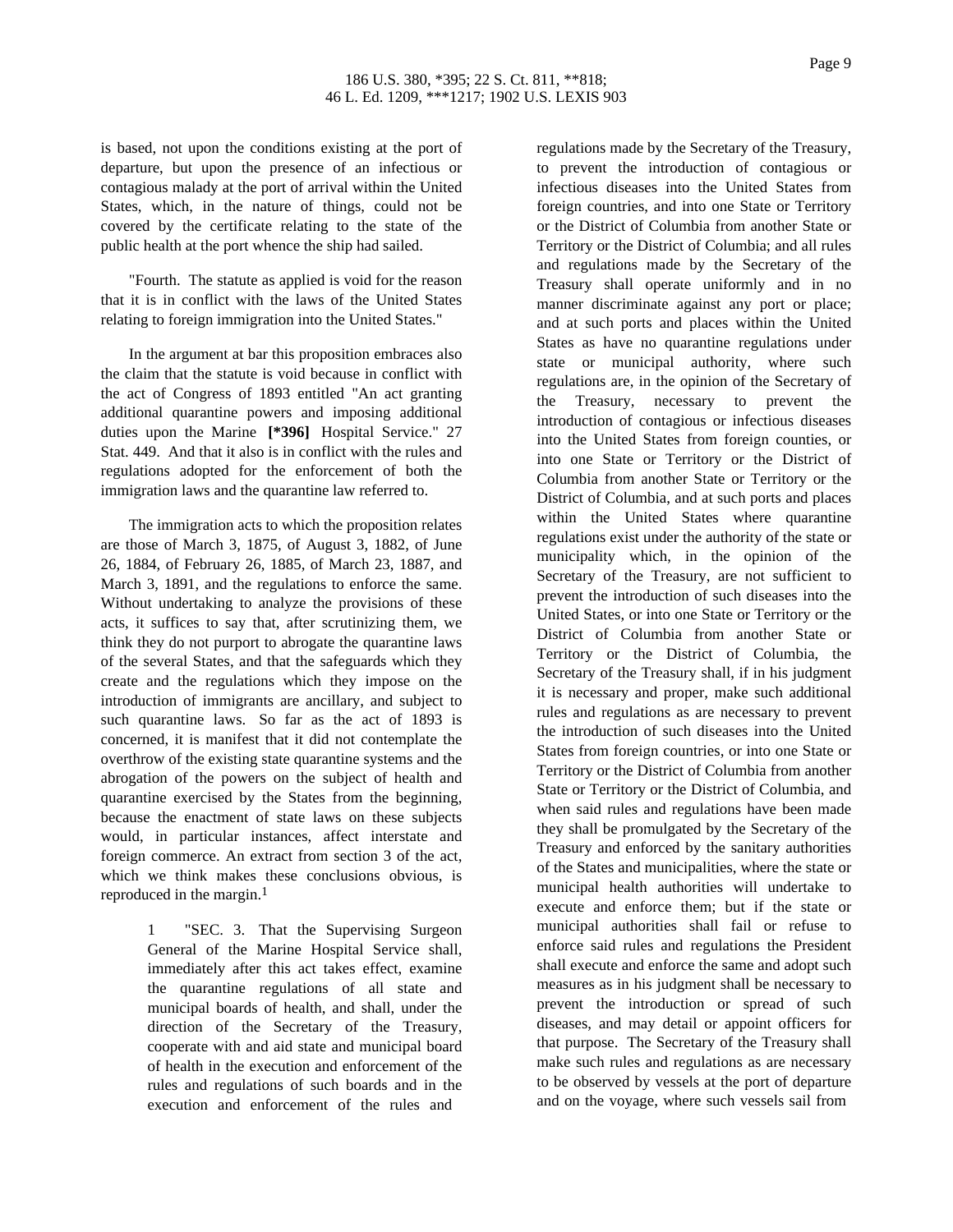any foreign port or place to any port or place in the United States, to secure the best sanitary condition of such vessel, her cargo, passengers and crew, which shall be published and communicated to and enforced by the consular officers of the United States."

**[\*397] [\*\*\*1218]** Nor do we find anything in the rules and regulations adopted by the Secretary of the Treasury in execution of the power conferred upon him by the act in question giving support to the contention based upon them. It follows from what has been said that the Supreme Court of Louisiana did not err in deciding that the act in question was not repugnant to the Constitution of the United States, and was not in conflict with the acts of Congress on the treaties made by the United States which were relied upon to show to the contrary and its judgment is, therefore,

*Affirmed*.

## **DISSENT BY:** BROWN

### **DISSENT**

# MR. JUSTICE BROWN, with whom was MR. JUSTICE HARLAN, dissenting.

The power of the several States, in the absence of legislation by Congress on the subject, to establish quarantine regulations, to prohibit the introduction into the State of persons infected **[\*398]** with disease, or recently exposed to contagion, and to impose a reasonable charge upon vessels subjected to examination at quarantine stations, is so well settled by repeated decisions of this court as to be no longer open to doubt. This case, however, does not involve that question, but the broader one, whether, in the assumed exercise of this power, the legislature may declare certain portions of the State to be in quarantine, and prohibit the entry therein of *all* persons whatsoever, whether coming from the United States or foreign countries, from infected or uninfected ports, whether the persons included are diseased or have recently been exposed to contagion, or are perfectly sound and healthy, and coming from ports in which there is no suspicion of contagious diseases.

I have no doubt of the power to quarantine all vessels arriving in the Mississippi from foreign ports for a sufficient length of time to enable the health officers to

determine whether there are among her passengers any persons afflicted with a contagious disease. But the State of Louisiana undertakes to do far more than this. It authorizes the state Board of Health at its discretion to "prohibit the introduction into any infected portion of the State of persons acclimated, unacclimated or said to be immune, when in its judgment the introduction of said persons would add to or increase the prevalence of the disease;" and at its meeting on September 29, 1898, the Board of Health adopted the following resolution:

"That hereafter, in the case of any town, city or parish of Louisiana being declared in quarantine, no body or bodies of people, immigrants, soldiers or others shall be allowed to enter said town, city or parish so long as said quarantine shall exist, and that the president of the board shall enforce this resolution."

**[\*\*819]** In other words, the Board of Health is authorized and assumes to prohibit in all portions of the State which it chooses to declare in quarantine, the introduction or immigration of all persons from outside the quarantine district, whether infected or uninfected, sick or well, sound or unsound, feeble or healthy; and that, too, not for the few days necessary to establish the sanitary *status* of such persons, but for an indefinite and possibly **[\*399]** permanent period. I think this is not a necessary or proper exercise of the police power, and falls within that numerous class of cases which hold that States may not, in the assumed exercise of police power, interfere with foreign or interstate commerce.

The only excuse offered for such a wholesale exclusion of immigrants is, as stated by the Supreme Court, "to keep down, as far as possible, the number of persons to be brought within danger of contagion or infection, and by means of this reduction to accomplish the subsidence and suppression of the disease, and the spread of the same." In other words, the excuse amounts to this: that the admission, even of healthy persons, adds to the possibility of the contagion being communicated upon the principle of adding fuel to the flame. It does not increase the danger of contagion by adding infected persons to the population, since the bill avers that all the immigrants were healthy and sound. All it could possibly do is to increase the number of persons who might become ill if permitted to be added to the population. This is a danger not to the population, but to the immigrants. It seems to me that this is a possibility too remote to justify the drastic measure of a total exclusion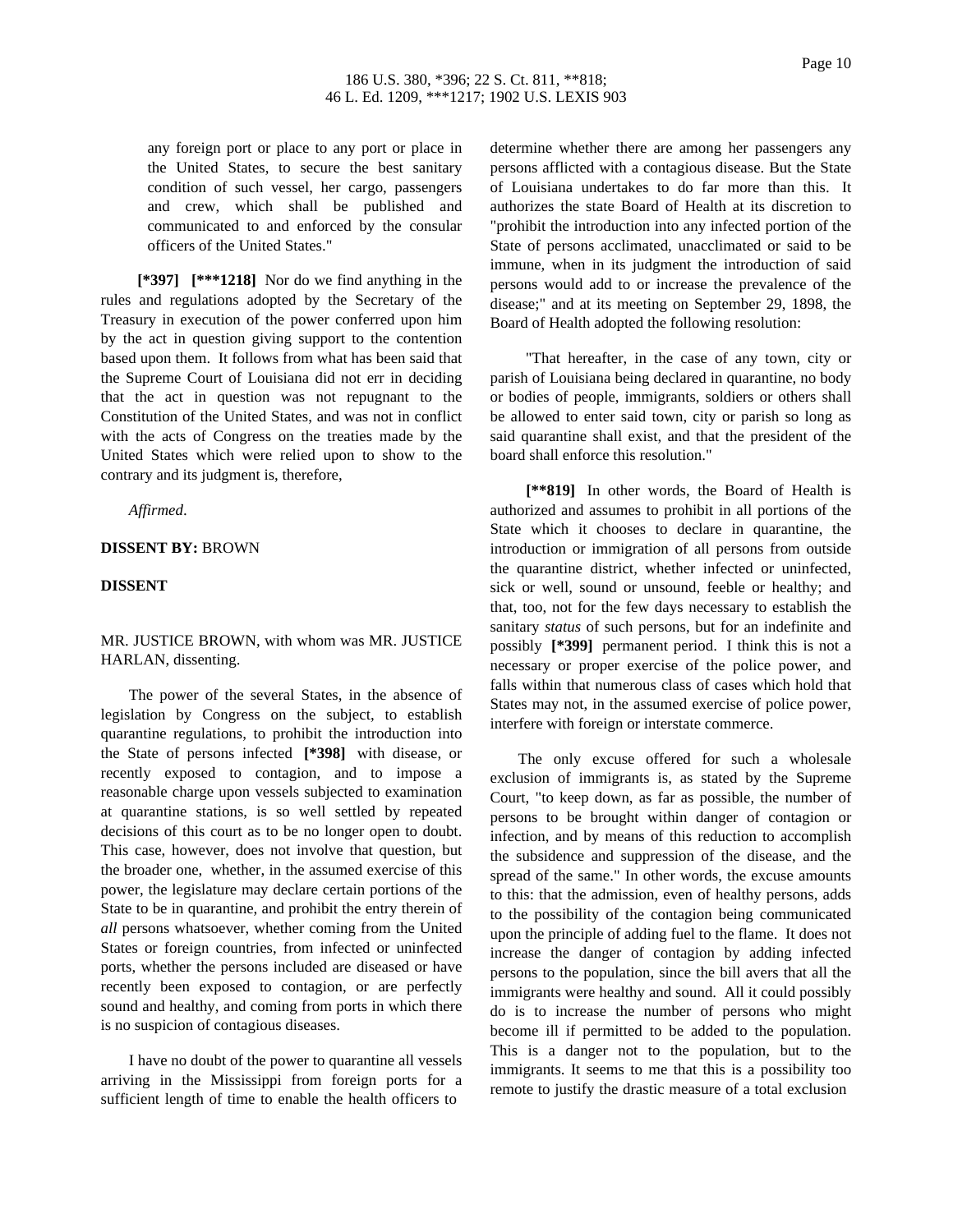of all classes of immigrants, and that the opinion of the court is directly in the teeth of *Railroad Company v.* Husen, 95 U.S. 465, wherein a state statute, which prohibited the driving or conveying of any Texas, Mexican or Indian cattle into the State, between March 1 and November 1 in each year, was held to be in conflict with the *commerce clause of the Constitution*. Such statute was declared to be more than a quarantine regulation, and not a legitimate exercise of the police power of the State. Said Mr. Justice Strong, page 472: "While we unhesitatingly admit that a State may pass sanitary laws, and laws for the protection of life, liberty, health or property within its borders; while it may prevent persons and animals suffering under contagious or infectious diseases, or convicts, etc., from entering the State; while for the purpose of self-protection it **[\*\*\*1219]** may establish quarantine and reasonable inspection laws, it may not interfere with the transportation into or through the State, beyond what is absolutely necessary **[\*400]** for its self-protection. It may not under the cover of exerting its police powers substantially prohibit or burden either foreign or interstate commerce." The statute was held to be a plain intrusion upon the exclusive domain of Congress; that it was not a quarantine law; not an inspection law, and was objectionable because it prohibited the introduction of cattle, no matter whether they may do an injury to the inhabitants of a State or not; "and if you do bring them in, even for the purpose of carrying them through the State without unloading them, you shall be subject to extraordinary liabilities." Cases covering the same principle are those of *State v. Steamship Constitution, 42 Cal. 578*, and *City of Bangor v. Smith, 83 Maine, 422*.

I am also unable to concur in the construction given in the opinion of the court to the treaty stipulation with France and other foreign powers. The treaty with France of 1803 provides that "the ships of France shall be treated

upon the footing of the most favored nation in the ports above mentioned" of Louisiana. Article 14 of the treaty with Greece of December 22, 1837, set forth in the opinion, provides that vessels arriving **[\*\*820]** directly from the Kingdom of Greece at any port of the United States of America, "and provided with a bill of health granted by an officer having competent power to that effect, at the port whence such vessel shall have sailed, setting forth that no malignant or contagious diseases prevailed in that port, shall be subjected to no other quarantine than such as may be necessary for the visit of the health officer of the port where such vessel shall have arrived, after which said vessels shall be allowed immediately to enter and unload their cargoes: *Provided always*, That there shall be on board no person who, during the voyage, shall have been attacked with any malignant or contagious disease; that such vessel shall not, during the passage, have communicated with any vessel liable itself to undergo quarantine, and that the country whence they came, shall not at that time be so far infected or suspected that, before their arrival, an ordinance had been issued, in consequence of which, all vessels coming from that country should be considered as suspected, and consequently subject to quarantine."

**[\*401]** If the law in question in Louisiana, excluding French ships from all access to the port of New Orleans, be not a violation of the provision of the treaty that vessels "shall be subject to no other quarantine than such as may be necessary for the visit of a health officer of the port, after which such vessels shall be allowed immediately to enter and unload their cargoes," I am unable to conceive a state of facts which would constitute a violation of that provision. Necessary as efficient quarantine laws are, I know of no authority in the States to enact such as are in conflict with our treaties with foreign nations.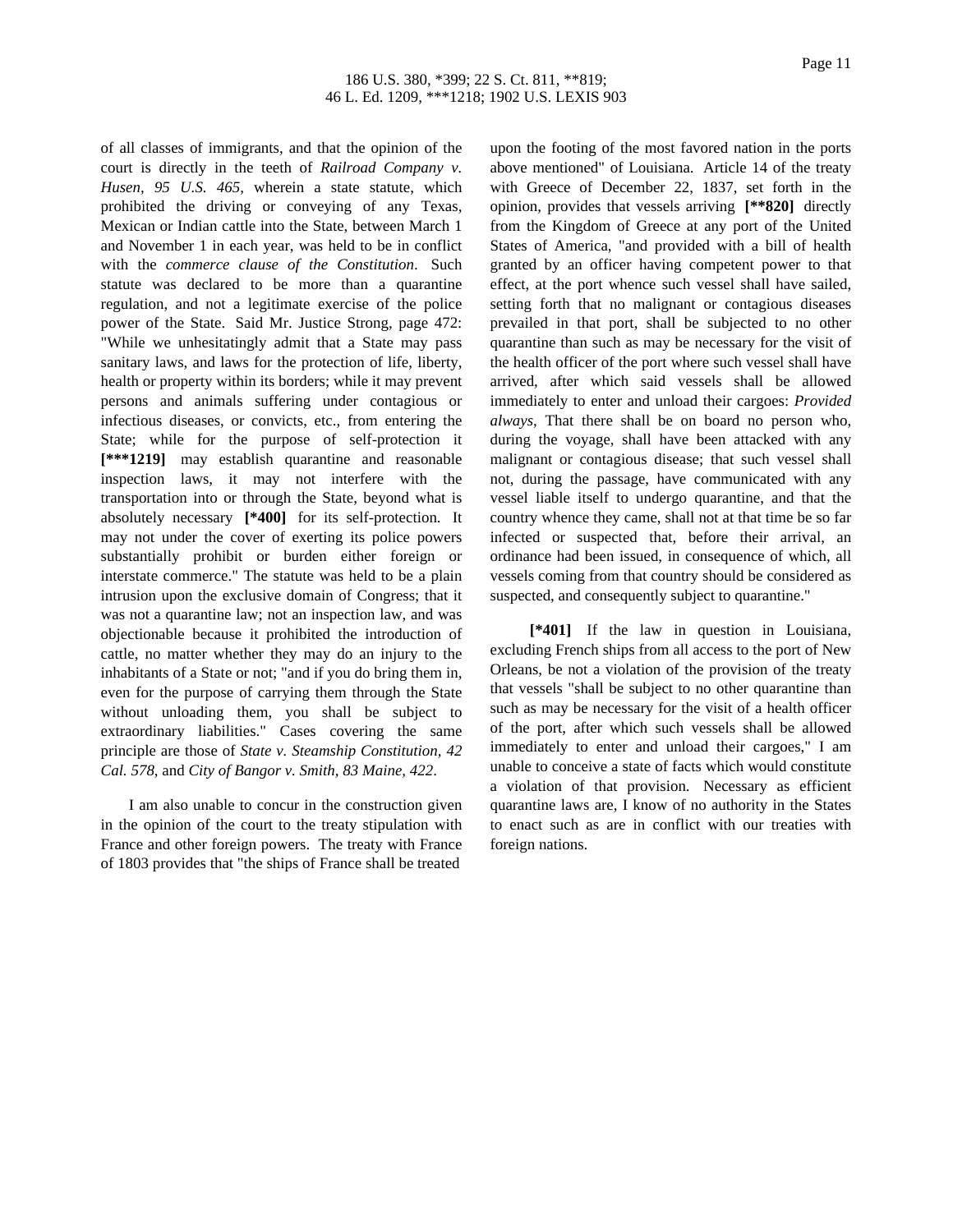#### LEXSEE 216 MICH 280

# **ROCK v. CARNEY**

#### **Docket No. 17**

## **SUPREME COURT OF MICHIGAN**

### *216 Mich. 280***;** *185 N.W. 798***;** *1921 Mich. LEXIS 458***;** *22 A.L.R. 1178*

## **June 23, 1921, Submitted December 21, 1921, Decided**

#### **HEADNOTES**

**[\*\*\*1]** 1. PUBLIC HEALTH -- RULES AND REGULATIONS -- REASONABLENESS -- JUDICIAL QUESTION.

While the power to protect the public health is vested by law in public health boards, the legality and reasonableness of the rules and regulations through which this power is exercised constitute judicial questions beyond the power of the legislature to foreclose.

2. PUBLIC HEALTH -- COMMUNICABLE DISEASES -- CLASSIFICATION -- POWERS OF STATE BOARD OF HEALTH -- QUESTIONS REVIEWABLE.

While the classification of a disease as dangerous and communicable by the State board of health under 1 Comp. Laws 1915, § 5018, may not be reviewed by the courts, the method adopted to prevent the spread thereof is open to judicial inquiry when a claimed unlawful exercise of authority has been visited upon a citizen and redress is asked.

3. PUBLIC HEALTH -- EXAMINATIONS FOR COMMUNICABLE DISEASES -- REASONABLE GROUNDS.

The power of a public health officer to make physical examinations of persons to determine the presence of communicable diseases, under 3 Comp. Laws 1915, § 5091, may not be exercised indiscriminately, but only in good faith and upon reasonable ground to believe that the person examined is infected.

**[\*\*\*2]** 4. PUBLIC HEALTH -- COMMITMENT

# OF INFECTED PERSON TO DETENTION HOSPITAL -- POWER OF HEALTH OFFICER.

In the absence of statutory authority, a public health officer has no power to refuse a person infected with a communicable disease isolation in the home by quarantine and placard notice thereof and to commit the diseased person to a hospital.

5. PUBLIC HEALTH -- RESTRAINT OF LIBERTY -- JUSTIFICATION -- VENEREAL DISEASE -- EVIDENCE -- BURDEN OF PROOF.

In an action against a city health officer, who was also an inspector for the State board of health, for damages for the alleged unlawful detention of plaintiff in a hospital for treatment for venereal disease, where the detention was made to appear, the burden was upon defendant to justify the same.

6. PUBLIC HEALTH -- EVIDENCE -- DIRECTED VERDICT.

In said action, where defendant offered no evidence tending to justify his conduct, the trial court was in error in directing a verdict in favor of defendant.

### **SYLLABUS**

Error to Gratiot; Moinet (Edward J.), J. Submitted June 23, 1921. (Docket No. 17.) Decided December 21, 1921.

Case by Nina McCall Rock, an infant, by her next friend, against Thomas J. Carney and others for the unlawful **[\*\*\*3]** restraint of plaintiff's liberty in a detention hospital for treatment. Judgment for defendants on a directed verdict. Plaintiff brings error. Reversed.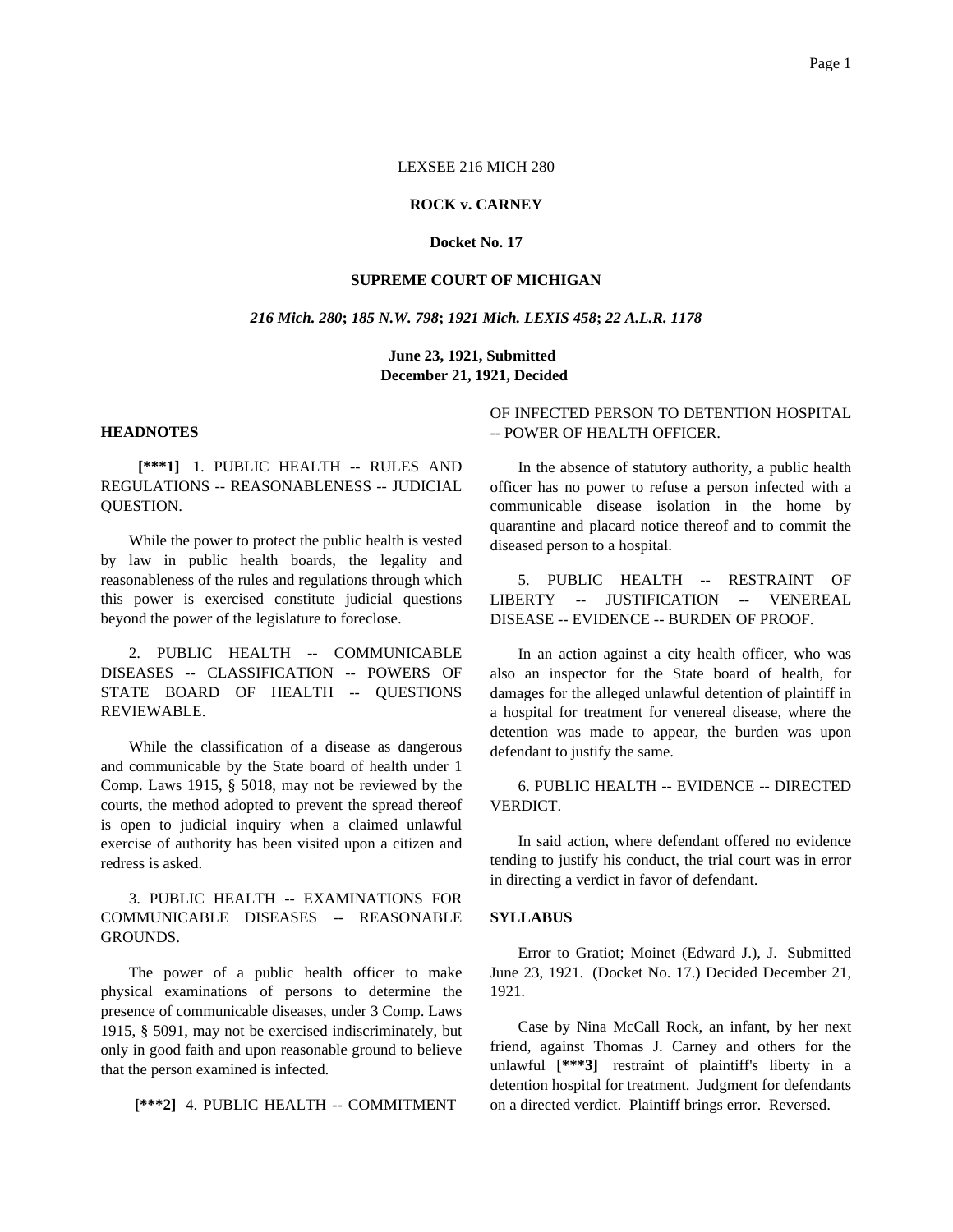**COUNSEL:** *Brown & Kelley* and *S. H. Person,* for appellant.

*O. L. Smith* and *James G. Kress* (*Cummins & Nichols,* of counsel), for appellees.

## **OPINION BY:** FELLOWS

#### **OPINION**

**[\*281] [\*\*800contd]** [EDITOR'S NOTE: The page number of this document may appear out of sequence; however, this pagination accurately reflects the pagination of the original published document.]

FELLOWS, J. Plaintiff at the time the events occurred which are the basis of this lawsuit in 1918 was 18 years of age. She lived with her mother at St. Louis about 3 miles from Alma. Defendant Carney is a physician residing at Alma and was at that time health officer of that city and had also been appointed an inspector by the State board of health. There was at this time a considerable number of soldiers stationed at Alma and the State board of health together with local health boards and officers were at this time engaged in the work of eradicating and preventing the spread of venereal diseases especially among soldiers. Defendant Ida B. Peck **[\*\*\*4]** was a nurse and social worker employed by the city of Alma and the school board of that city to aid in this work. Defendant Mary Corrigan was superintendent of a hospital at Bay City where girls and women are detained **[\*282]** and treated for such diseases. This hospital had a contract with the State board of health to care for female patients thus afflicted. As the trial judge directed a verdict for defendants the testimony most favorable to plaintiff must be accepted. This testimony tended to establish the following state of facts: Plaintiff was approached by a Mr. Martin, a deputy sheriff. What he said to her was excluded, but as a result of their conversation she and her mother accompanied Mr. Martin to the office of Dr. Carney in Alma where the doctor in the presence of her mother and a lady nurse made a physical examination of her person. It is her claim that this was without her consent although no force was used or any assault committed other than that necessary to make the examination. He informed them that she was diseased, that she had gonorrhea and would have to go to Bay City. He also told them she would have to go to Bay City or their home would be placarded **[\*\*\*5]** showing the presence of venereal disease. She claims that later he told her she would have to go to Bay City and that he

would not consent to her remaining at home and placarding the house. Plaintiff signed two papers in which she consented to go to the Bay City hospital and accept treatment and agreed to follow the rules and regulations of the institution. It is her claim that she signed them without knowledge of their contents. Dr. Carney executed a certificate showing that she was afflicted with gonorrhea and this certificate together with the two papers signed by her were given to defendant Peck who took plaintiff to the Bay City hospital and delivered to defendant Corrigan the papers intrusted to her. Shortly after plaintiff was received at the hospital blood was extracted for examination, for a Wasserman test; its examination disclosed positive results indicating syphilis, and she was treated for both gonorrhea and syphilis for about **[\*283]** twelve weeks, and at the end of that time she was discharged from the institution, having been found free from the diseases in the infectious stage. She claims that upon the insistence of defendant Peck she went to Dr. Carney after **[\*\*\*6]** she returned home and received further treatments. She brings this action to recover the damages she claims to have suffered through the various acts of these defendants who she claims were acting in concert, and it is the claim of her counsel that each and all of the acts of defendants were without statutory authority and that they infringed the constitutional rights of this plaintiff.

The questions involved in this litigation are of supreme importance, not only to the individuals composing this commonwealth, but also to the numerous boards of health and to the State itself. We approach their consideration with a due regard of their importance. Neither a desire to sustain the State, nor a supersensitiveness prompted by the delicacy of the examination here involved should in any way enter into or control our decision. Policies adopted by the legislative and executive branches of the State government are not submitted to this branch for approval as to their wisdom. They stand or fall in this court because valid or invalid under the law, and their wisdom or want of wisdom in no way rests with us. If valid they must be upheld by this court; if invalid they must be so declared **[\*\*\*7]** by this court. If these defendants have transcended their power they must be held liable, and **[\*\*801]** they may not be excused from liability by the fact that their motives were of the highest. If they have not transcended their power they are not liable, and supersensitiveness or preconceived notions of proprieties no matter of how long standing do not render them liable.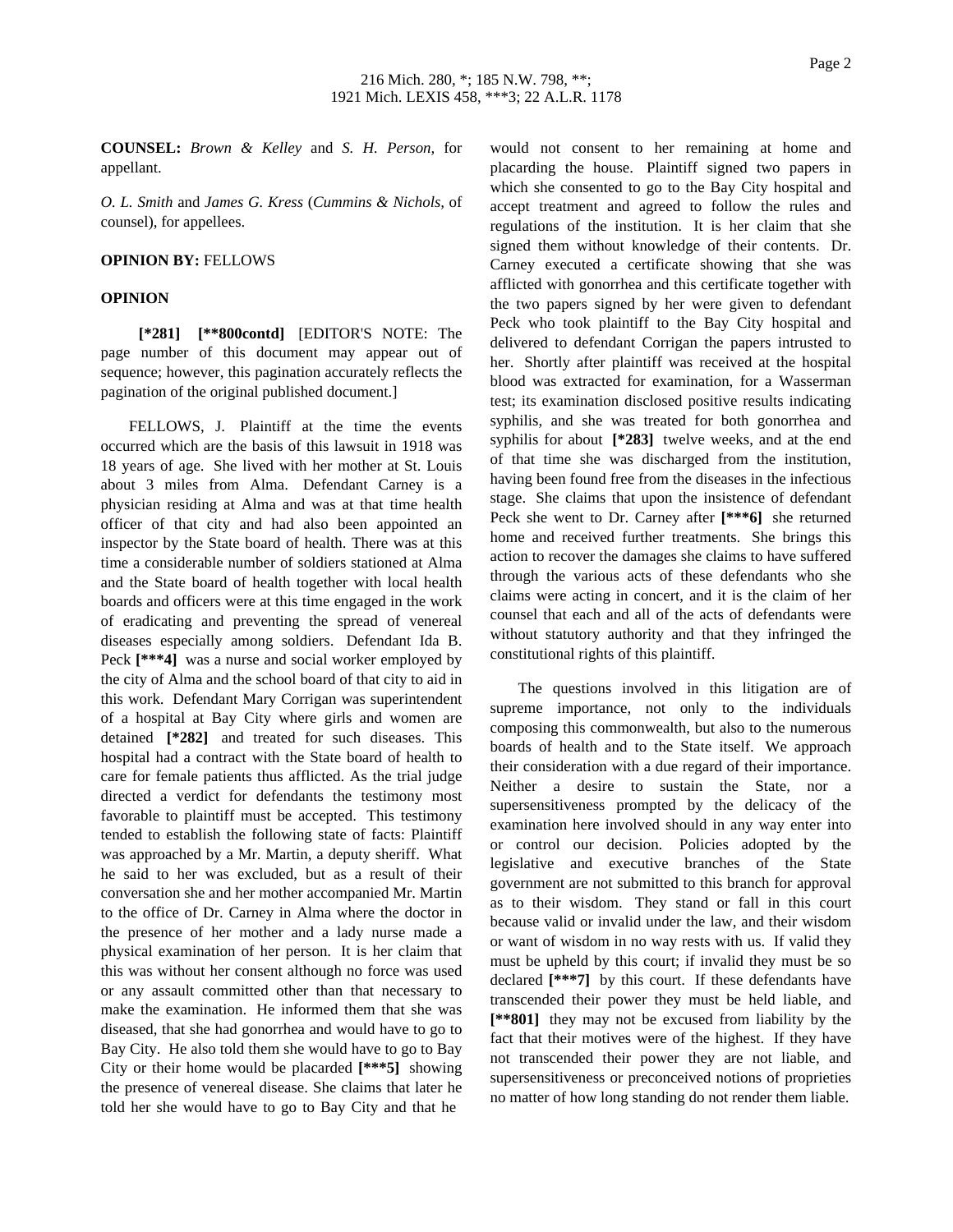The case must be determined by the application of cold rules of law.

In section 5018, 1 Comp. Laws 1915, it is provided:

**[\*284]** "The said State board of health is hereby expressly authorized to designate what diseases are dangerous communicable diseases and what diseases are contagious diseases, and it shall be the duty of every local board of health and health officer to observe such rules in relation to dangerous communicable diseases and contagious diseases as may be prescribed by the said State board of health."

Acting pursuant to the authority here conferred the State board of health designated gonorrhea and syphilis as dangerous communicable diseases. The validity of the provision of the statute above quoted is here assailed by plaintiff's counsel as a delegation of legislative power and it **[\*\*\*8]** is claimed that it contravenes sections 1 and 2 of article 4 of the Constitution of the State. We cannot follow plaintiff's counsel in this contention. This is not an attempt on the part of the legislature to delegate to a board or commission the power to make a law but is the delegation to a board of the power to find a fact, a scientific fact, a medical fact. This distinction was clearly pointed out in *Locke's Appeal, 72 Pa. St. 491, 498 (13 Am. Rep. 716*), where it was said:

"Then, the true distinction, I conceive, is this: The legislature cannot delegate its power to make a law; but it can make a law to delegate a power to determine some fact or state of things upon which the law makes, or intends to make, its own action depend. To deny this would be to stop the wheels of government."

It is now too late to insist that the power given to administrative boards, commissions and officers to determine questions of fact and to make proper administrative rules and regulations is the delegation of legislative or judicial power. Much of recent legislation of this character has been assailed on this ground and with striking unanimity the courts have rejected the contention. See **[\*\*\*9]** *Kennedy v. State Board of Registration, 145 Mich. 241*; *Michigan Cent. R. Co.* **[\*285]** *v. Railroad Commission, 160 Mich. 359*, *Feek v. Bloomingdale Township Board, 82 Mich. 393 (10 L.R.A. 69*); *Sherlock v. Stuart, 96 Mich. 193 (21 L.R.A. 580*); *Union Bridge Co. v. United States, 204 U.S. 364 (27 Sup. Ct. 367*).

In 1917 a large number of young men were in the military camps of the State; many of them in training for service in the World War. Prompted by this fact the State board of health took up and considered at length the measures to be adopted for the control of venereal diseases. A committee was appointed to prepare rules and regulations looking to that end. The committee acted but the regulations and rules suggested by it were not adopted by the board as a board. Under these circumstances we need not consider the question as to whether such rules and regulations would be a protection to these defendants if they had been adopted. Not having been adopted by the board they cannot be here considered as a defense to this action. As the events occurred prior to the enactment of Act No. 272, Pub. Acts 1919, the laws existing prior thereto **[\*\*\*10]** only are to be considered.

Dr. Carney was the health officer of the city of Alma and had likewise been appointed an inspector by the State board of health pursuant to the provisions of section 5018, 1 Comp. Laws 1915. He was, therefore, clothed with such authority as the statutes gave to inspectors of the State board of health and to the health officers of local boards of health. He was the instrument through which both acted. Broad powers were conferred upon the State board of health by the legislature; general language was used. By section 4989, 1 Comp. Laws 1915, it was provided:

"The State board of health shall have the general supervision of the interests of the health and life of the citizens of this State."

**[\*286]** Local boards of health were likewise given broad powers in cases of communicable diseases. By section 5055, 1 Comp. Laws 1915, it was provided:

"When any person coming from outside the county or residing in any township, city or village within this State shall be infected or shall lately before have been infected with a dangerous communicable disease, the board of health of the township, city or village where such person may be shall make effectual **[\*\*\*11]** provision in the manner in which it shall judge best for the safety of the inhabitants, and it may remove such sick or infected person to a separate house if it can be done without danger to his health, and shall provide nurses and other assistance and necessaries which shall be at the charge of the person himself, his parents or other persons who may be liable for his support, if able." \* \* \*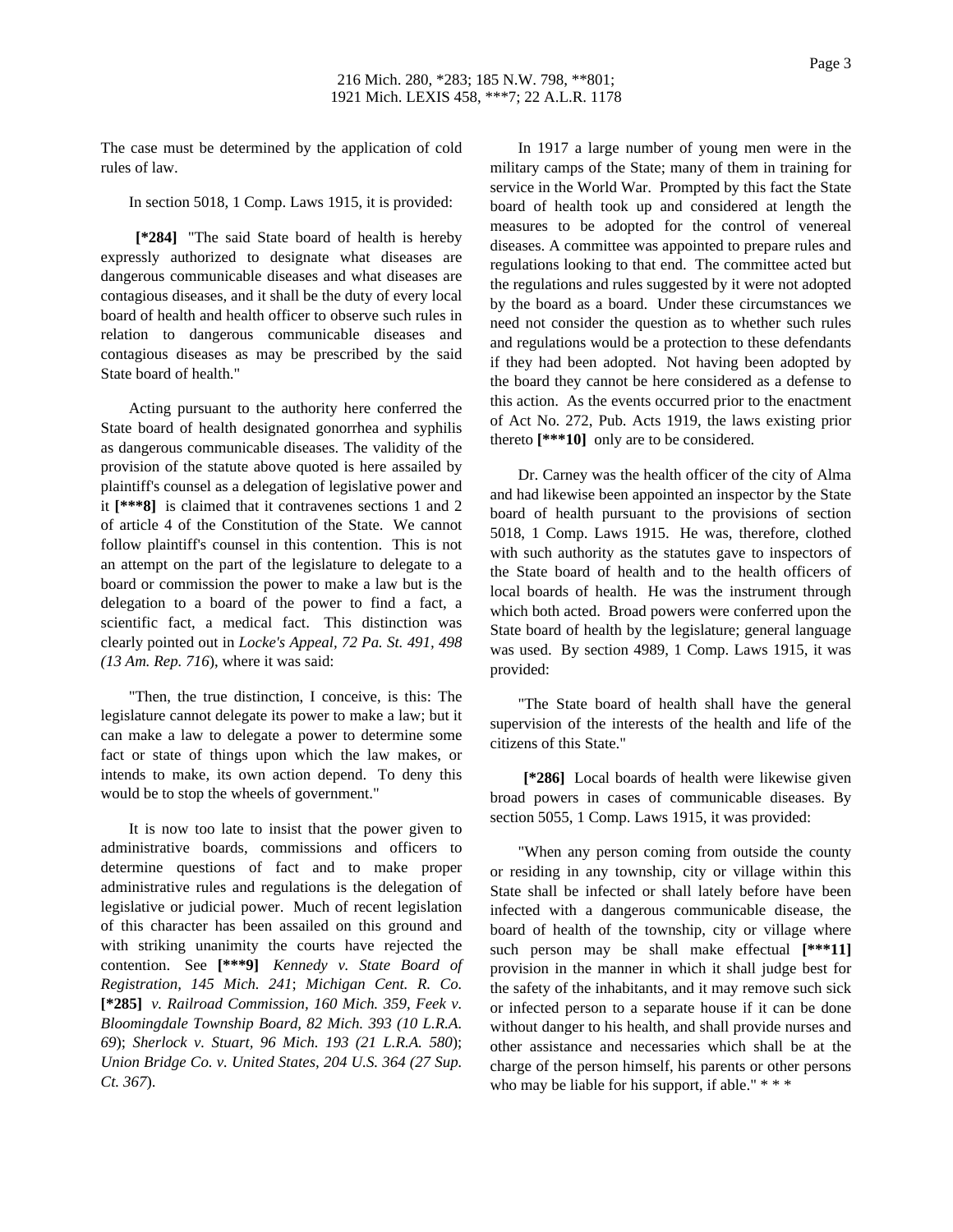This section as it appears in the compilation of 1915 is as it was finally amended by Act No. 98, Pub. Acts 1909, it having been amended in 1903 by Act No. 7 of the Public Acts of that year. These amendments had to do solely with the auditing of bills and the raising of funds to meet them and did not alter or change the power of the board of health in cases of communicable diseases. In section 4424, 1 Comp. Laws 1897, will be found the law as it existed prior to these amendments **[\*\*802]** and the portion of the statute above quoted will be there found. In *Township of Cedar Creek v. Board of Sup'rs of Wexford Co., 135 Mich. 124*, Chief Justice HOOKER, speaking for the court, said:

"The health board has large discretionary powers, made necessary by the fact that it is an emergency **[\*\*\*12]** board. When it has reason to fear danger from diseases which are generally recognized as communicable and dangerous to the public health, a court may be justified in taking judicial notice that the disease is within the statute, which in plain terms includes *all* diseases where there is danger to the public health **[\*287]** from a threatened spread of the disease. There may be other diseases which the courts can judicially know not to be within the statute; but there are still others where it cannot be a matter of judicial notice. \* \* \* Within reasonable bounds, at least, the health officer's conclusion that a disease is communicable, and is a menace to public health, must be conclusive; otherwise the efficiency of health officers and boards would be seriously lessened, for persons would be likely to hesitate about furnishing necessary medicines and other commodities, and rendering services, if it involved the danger of review by another board, with power to disallow claims upon the ground that the disease was not within the statute, or the goods furnished were not necessary."

The case of *Highland v. Schulte, 123 Mich. 360*, is a leading case and has been frequently **[\*\*\*13]** cited by the courts of other States. In that case the plaintiff occupied the east half of a two-family dwelling. Smallpox existed in the family occupying the west half. Defendants, constituting the board of health of Detroit, quarantined the entire building although there were no connecting passages between the homes and plaintiff had not been exposed to the disease. He brought the action to recover his damages occasioned by the quarantine. This court held there was no liability and that defendants were authorized to make the regulations requiring that double houses be quarantined where smallpox breaks out in one

of the homes.

But in *Hurst v. Warner, 102 Mich. 238 (26 L.R.A. 484, 47 Am. St. Rep. 525*), this court held that a rule of the board of health requiring the inspection of baggage of *all* immigrants irrespective of whether they came from localities where communicable disease existed or not was broader than the power conferred upon the board by section 5011, 1 Comp. Laws 1915, as it then existed. I shall have occasion to refer to this case later.

**[\*288]** I quote some excerpts from the article on "Health" in Ruling Case Law:

"Generally, the authority **[\*\*\*14]** of boards of health or other bodies designated to act as boards of health, is prescribed by general enactments of the legislature or by municipal charters. For the protection of the health of the community, the most extensive powers may be conferred on such boards whether State or local. Whatever doubt there may be as to the extent of powers not expressly conferred, there can be no question that the legislature may invest them with the most ample authority within the locality in which they are to act. And while, being creatures of statute, they have only such powers as the statutes confer, it is well settled that the authorizing acts should be construed liberally in order to effectuate the purpose of the legislature; and this notwithstanding that the liberty of individual citizens may largely be involved." 12 R.C.L. p. 1268.

"Generally, what laws or regulations are necessary to protect the public health and secure public comfort is a legislative question, and appropriate measures intended and calculated to accomplish these ends are not subject to judicial review. So the courts have no jurisdiction to interfere with the acts of health authorities except in cases of palpable abuse **[\*\*\*15]** of the discretion conferred. The judgment of the court should not be substituted for the judgment of the board of health. Moreover, every reasonable presumption should be indulged in favor of the validity of the action of health authorities." 12 R.C.L. p. 1273.

"One of the most important of all health regulations is that directed to the exclusion of communications is that directed to the exclusion of communicable diseases and the keeping of such diseases, when they have once gained an entrance, within the smallest possible limits, and providing for the establishment and enforcement of regulations by which their general dissemination shall be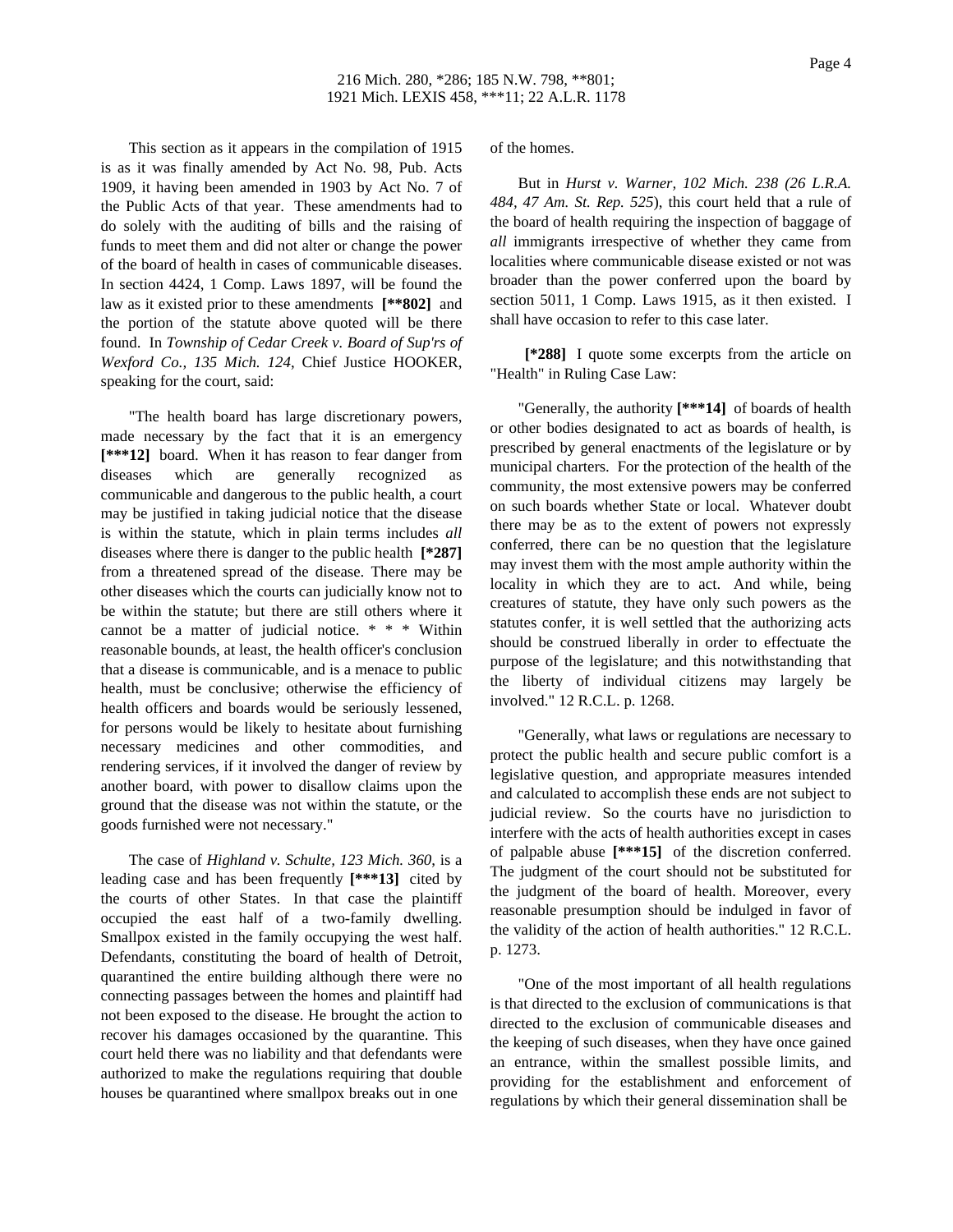prevented and their continued existence rendered improbable or impossible. Power to make quarantine regulations is one of the most frequent powers conferred upon boards of health. **[\*289]** Such regulations constitute a proper exercise of the police power. Under this power regulations may be adopted which provide for the isolation of persons who have infectious and contagious diseases, and which prevent persons so affected from coming, or which prohibit infected goods from being carried, within the jurisdiction of the board. It is common **[\*\*\*16]** knowledge that contagious diseases may be communicated by those who have been exposed to the disease; and it is the common practice for the health authorities to detain all such persons from going abroad so long as the danger is imminent from those who have been exposed." 12 R.C.L. p. 1289.

In *Allison v. Cash, 143 Ky. 679 (137 S.W. 245*), it was said by the court:

"A board of health is an instrumentality of government created for convenience and invested with such powers as will enable it to protect the general health of the people of the State, county or community over which it is given jurisdiction. As said in 21 Cyc. pp. 394, 395:

"'The power to remove and quarantine persons who have been infected with communicable diseases, or exposed to contagion, need not, however, be conferred on sanitary authorities in express terms; but may be implied from the general power to preserve the public health, or to guard against the introduction or spread of contagious diseases. \* \* \* Under **[\*\*803]** powers similar to those which authorize the establishment of quarantine, sanitary authorities may require the disinfection not only of property that has actually been exposed to contagion, **[\*\*\*17]** but of all articles liable to convey infection, especially where it is impossible to ascertain their history or the place from which they originally came.' \* \* \*

"It seems to be well settled that a health officer, who by statute is authorized to take action for the prevention of the spread of disease, is not liable for injuries resulting from such reasonable and customary measures as he may in good faith adopt or direct for that purpose with regard to persons or matters subject to his jurisdiction."

**[\*290]** The detention in quarantine of persons infected with communicable diseases has long been recognized by the medical profession and the public at

large as one of the most effective measures that may be taken to prevent their spread. Such measures have uniformly been held to be within the police power of the State. The health of the people is of supreme importance to the State, and measures reasonably calculated to promote the public health have with uniformity been sustained. The statute I have quoted from gives the power to the board of health to detain in quarantine persons infected with a communicable disease. I think the question of whether the persons shall be detained **[\*\*\*18]** in a detention hospital or in their own homes must be left to the honest judgment of the duly constituted authorities. The purpose of the quarantine is isolation, prevention of infection. If this can, in the honest judgment of the health officer, be better secured by detention in a hospital, and the health officer so decides, it is not for the courts to override such decision and substitute their judgment for that of those skilled in the healing art and intrusted by the law with the determination of the question.

The power to quarantine carries with it in my judgment as a necessary incident to the exercise of such power the right to examine one whom the health officer has reasonable grounds to believe is infected with the communicable disease. But the legislature has not left this subject in doubt. Section 5091, 1 Comp. Laws 1915, provides in part as follows:

"That whenever the health officer of any township, city or village in this State shall receive reliable notice or shall otherwise have good reason to believe that there is within the township, city or village of which he is the health officer, a case of smallpox, diphtheria, scarlet fever or other communicable disease **[\*\*\*19]** dangerous to the public health, it shall be the duty of said health **[\*291]** officer, unless he is or shall have been instructed by the board of health of which he is an executive officer, to do otherwise, immediately to investigate the subject, and in behalf of the board of health of which he is an executive officer, to order the prompt and thorough isolation of those sick or infected with such disease, so long as there is danger of their communicating the disease to other persons." \* \* \*

Our State has not been alone in dealing with the question of the control of venereal diseases. With the advent of the World War and the congregation of a large number of young men in military camps the necessity of control of venereal diseases forced itself upon the attention of the health officers of other States, and the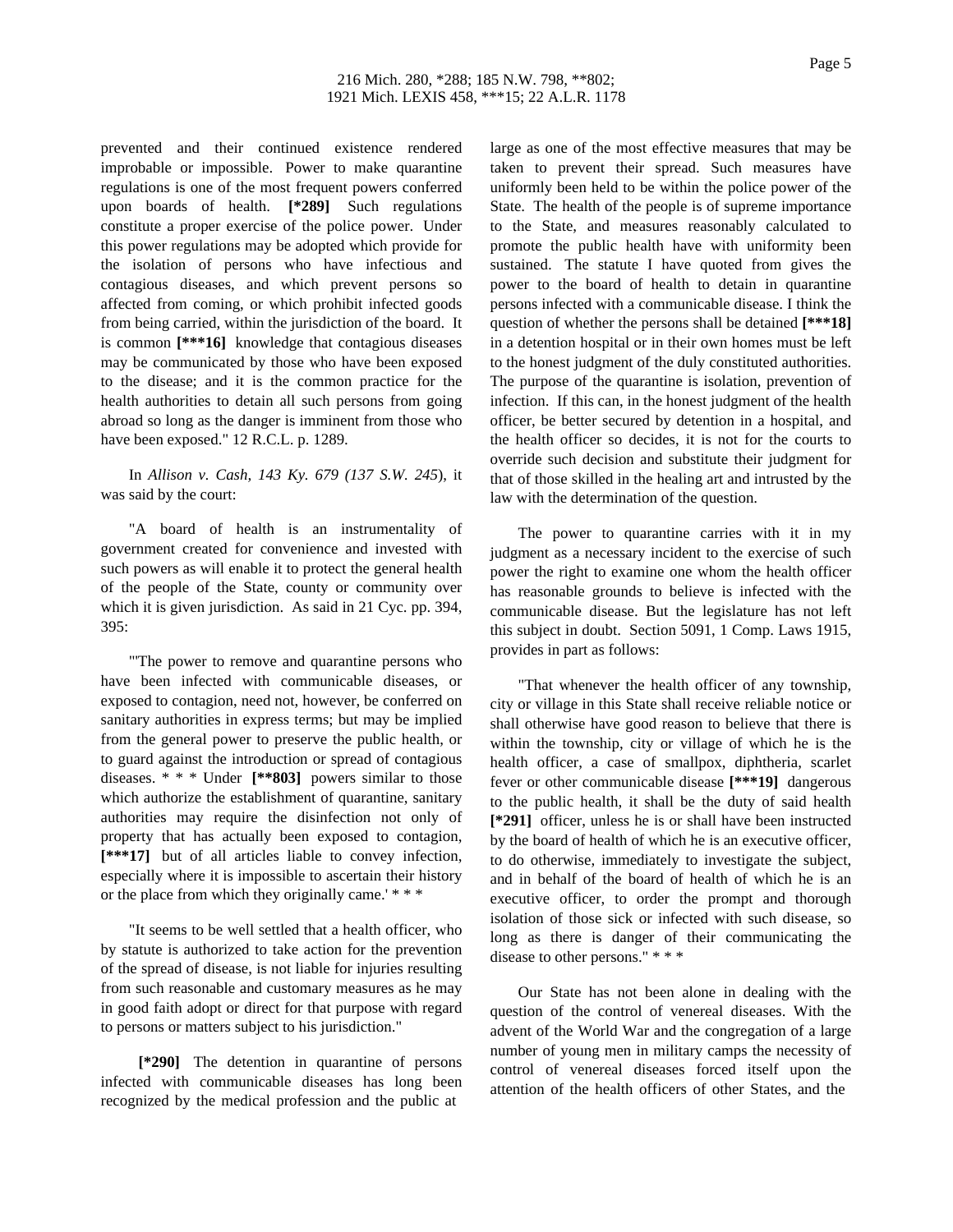courts of some of these other States have been called upon to determine the power of such boards in the premises. So far as I have been able to ascertain, the following are all the cases dealing with the specific questions of power to examine and quarantine those infected with venereal diseases which have arisen from this situation: *Wragg v. Griffin, 185 Iowa, 243* **[\*\*\*20]** *(170 N.W. 400, 2 A.L.R. 1327*); *In re McGee, 105 Kan. 574 (185 Pac. 14, 8 A.L.R. 831*); *State, ex rel. McBride, v. Superior Court, 103 Wash. 409 (174 Pac. 973*); *In re Hardcastle, 84 Tex. Crim. Rep. 463 (208 S.W. 531*); *In re Brooks, 85 Tex. Crim. Rep. 397 (212 S.W. 956*); *In re Johnson, 40 Cal. App. 242 (180 Pac. 644*); *In re Dillon (Cal. App.), 186 Pac. 170*; *In re Travers (Cal. App.), 192 Pac. 454*; *In re Shepard (Cal. App.), 195 Pac. 1077*; *Dowling v. Harden (Ala. App.), 88 South. 217*; *Brown v. Manning, 103 Neb. 540 (172 N.W. 522*).

The case of *Wragg* v. *Griffin* must be accepted as sustaining the contention of plaintiff's counsel, while the balance of the cases tend to sustain the contention of defendants' counsel. It should be said in passing, however, that the Texas cases hold that upon *habeas corpus* the question of fact as to whether the detained **[\*292]** person is infected with a venereal disease may be tried out, and the California courts seem to have adopted that practice *( In re Travers, supra).* I am persuaded that in the absence of fraud or arbitrary action on the part of the examining health officer, his conclusion **[\*\*\*21]** is final and that this question is foreclosed in this State by the reasoning of the case of *Township of Cedar Creek v. Board of Sup'rs of Wexford Co., supra.* In *State, ex rel. McBride, v. Superior Court, supra,* the court concluded its opinion with the following statement:

"Finally, we hold that it is within the power of the legislature, in dealing with the problems of public health, to make the determination of a fact by a properly constituted health officer final and binding upon the public as well as upon the courts."

### And in *Re McGee, supra,* it was said:

"In the application for the writ it is stated that the petitioners are not diseased. The question is one of fact, determinable by practically infallible scientific methods. The city health officer was authorized to ascertain the fact. He has certified to the existence of disease, and, in the absence of a charge of bad faith, or conduct equivalent to bad faith, on his part, his finding is conclusive."

**[\*\*804]** The purpose of these measures to prevent the spread of venereal diseases is thus stated in *Re Brooks, supra:*

"The object of the law is not punishment for the unfortunates who are afflicted **[\*\*\*22]** with these maladies, so easily transmitted and so fearful in results, but the well being of these and the remainder of the people."

Again I quote from the *McGee Case:*

"The rules of the State board of health and the city ordinance are assailed as unreasonable. In this instance only those provisions of the rules of the State instance only those provisions of he rules of the State board of health and of the city ordinance are involved **[\*293]** which relate to isolation of persons who have been examined and have been found to be diseased. Reasonableness of provisions relating to discovery and to examination of suspects need not be determined. It may be observed, however, that while provisions of the latter class cut deeply into private personal right, the subject is one respecting which a mincing policy is not to be tolerated. It affects the public health so intimately and so insidiously that considerations of delicacy and privacy may not be permitted to thwart measures necessary to avert the public peril. Only those invasions of personal privacy are unlawful which are unreasonable, and reasonableness is always relative to gravity of the occasion. Opportunity for abuse **[\*\*\*23]** of power is no greater than in other fields of governmental activity, and misconduct in the execution of official authority is not to be presumed."

An examination of the authorities, a consideration of our own statutes, having in mind the rule that they should be liberally construed in order that the aim intended, *i.e.,* the good of the public health, should be attained, leads me irresistibly to the conclusion that we should hold: That the State board of health has validly determined that gonorrhea and syphilis are communicable diseases; that the power exists in the boards of health acting through their respective health officers to quarantine persons infected with these diseases either in their homes or in detention hospitals, such detention to continue so long as the diseases are in their infectious state; and that, subject to what will now be considered, such health officer has the power to make such examination as the nature of the disease requires to determine its presence.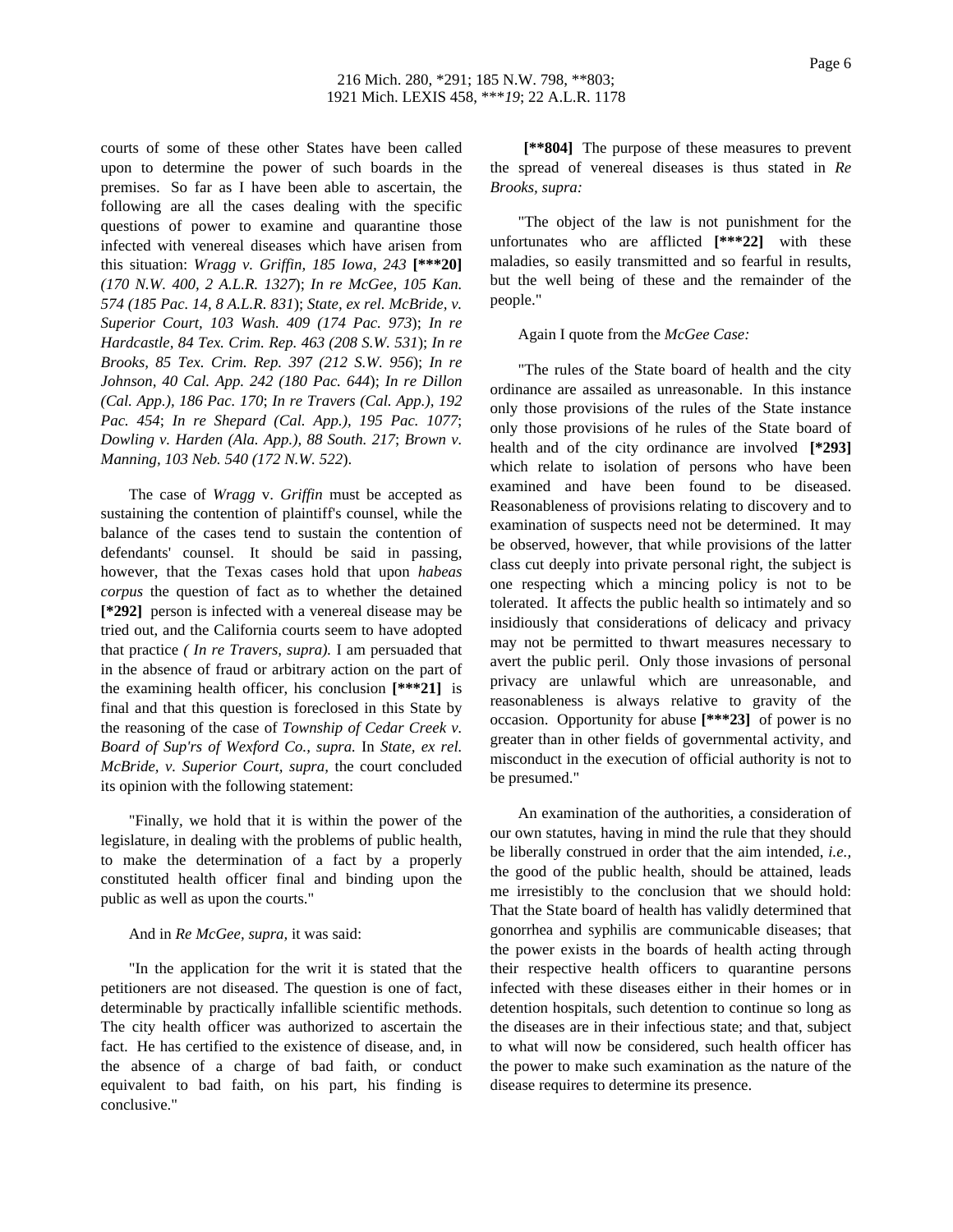I have said that I thought the health officer had the power to make the examination. When may that power be exercised? Indiscriminately? May he send for every man and woman, every boy and girl of the **[\*\*\*24]** vicinage and examine them for these disorders? I think not. Section 5091, 1 Comp. Laws 1915, says **[\*294]** that he may investigate the subject when he "shall receive reliable notice or shall otherwise have good reason to believe." *Hurst v. Warner, supra,* places the ban on the indiscriminate inspection of the baggage of *all* immigrants, and the case of *In re Dillon, supra,* quite fully considers this question. After holding that the circumstances of that particular case did not furnish reasonable grounds for making the examination, and after considering the question at some length, the court announces this rule:

"Where sufficient reasonable cause exists to believe that a person is afflicted with a quarantinable disease, there is no doubt of the right of the health authorities to examine into the case and, in a proper way, determine the fact. Such preliminary investigation must be made without delay, and, if quarantining is found to be justifiable, such quarantine measures may be resorted to only as are reasonably necessary to protect the public health, remembering that the persons so affected are to be treated as patients, and not as criminals."

Dr. Carney had **[\*\*\*25]** the power to make the examination but he could not exercise such power unless he had reasonable grounds to believe that plaintiff was infected. Such good faith on his part was a necessary prerequisite to the exercise of the power. I am unable to follow the contention of defendants' counsel that this record establishes such good faith. Dr. Carney was not sworn as a witness and it did not appear from any testimony introduced in the case that he had any information with reference to plaintiff, her habits or her conduct, which would give him reasonable grounds to believe that she was infected with either of the diseases named. In the absence of such testimony I think the trial judge was in error in directing a verdict for defendant Carney. What information defendant Carney had was within his own knowledge and not within the knowledge of the plaintiff.

**[\*295]** The trial judge required plaintiff's counsel to elect as to which defendant he would proceed against. This ruling is of doubtful propriety, but plaintiff was not harmed by it. Defendants Peck and Corrigan both had

before them the certificate of Dr. Carney that plaintiff was infected with a communicable disease, gonorrhea; **[\*\*\*26]** both had before them the papers signed by plaintiff. The certificate of the doctor was sufficient grounds for a reasonable belief that plaintiff was infected with this disease and furnished a protection for their acts.

After the connection of defendant Carney with Mr. Martin was shown in the case, as it was shown, it was competent to prove what Mr. Martin said to plaintiff. Such testimony was not competent when it was first offered. The other assignments of error have been considered but do not merit discussion.

I think the case should be reversed for the error pointed out, and that the costs should abide the final result.

STEERE, C.J., and SHARPE, J., concurred with FELLOWS, J.

### **CONCUR BY:** WIEST (In Part)

# **CONCUR**

**[\*\*798contd]** [EDITOR'S NOTE: The page number of this document may appear out of sequence; however, this pagination accurately reflects the pagination of the original published document.]

WIEST, J. *(concurring in part).* The judgment should be reversed, but I am not willing to go the whole length of the opinion of Mr. Justice FELLOWS relative to the powers of boards of health and health officers. I do not deem it necessary to state in full the limitations **[\*\*\*27]** upon the powers to be exercised by health officers, but leave decision thereon until the proper case arises. It is sufficient to pass upon what was done here and determine whether, under the evidence, a case was presented for the consideration of the jury.

There is power to protect the public **[\*\*799]** health; it is vested by law in public health boards to be exercised through reasonable rules and regulations duly promulgated. Whether such rules and regulations are **[\*296]** lawful and reasonable, considering the true end in view and personal rights guaranteed citizens by the Constitution, constitute judicial questions beyond the power of the legislature to foreclose.

Arbitrary power, beyond the reach of redress open to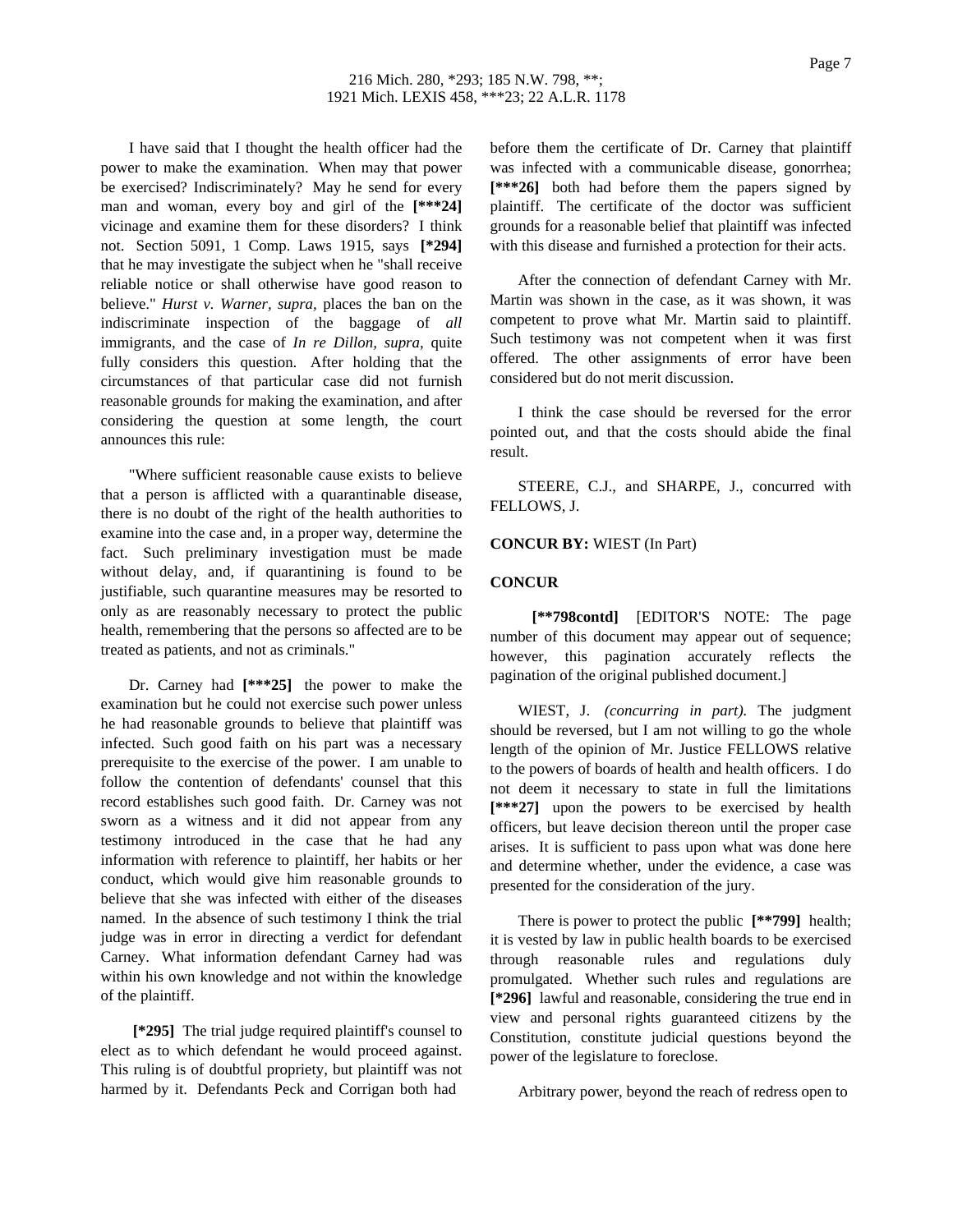an injured citizen, is not vested in boards of health or anywhere else under our system of government. While courts may well be loath to review health regulations, promulgated by an executive board under legislative delegated authority, yet in a proper case the duty exists, and no board by executive action can close the court and succeed in having its officers remain immune from judicial inquiry when a claimed unlawful exercise of authority has been visited **[\*\*\*28]** upon a citizen and redress is asked.

Courts may be controlled by the determination of an executive board skilled as to what constitutes a dangerous communicable disease and may not attempt to review such classification, but the method adopted or exercised to prevent the spread thereof must bear some true relation to the real danger, and be reasonable, having in mind the end to be attained, and must not transgress the security of the person beyond public necessity.

Measures to prevent the spread of dangerous communicable diseases and to provide for the isolation and segregation of those diseased are practically as old as history. It has been said that:

"The history of pestilence is the history of quarantine."

The law of Moses segregated the lepers and their forced cry of "unclean, unclean," was the forerunner of the modern warning placard. Ancient Rome and Greece had their systems under which those infected with leprosy were separated from the well. In 1448 the senate of Venice instituted a code of quarantine, **[\*297]** and a few years earlier a regularly organized lazaretto, or pesthouse, was established.

"The republic of Venice also established the first board of health. **[\*\*\*29]** It consisted of three nobles, and was called the council of health. It was ordered to investigate the best means of preserving health, and of preventing the introduction of disease from abroad. Its efforts not having been entirely successful, its powers were enlarged in 1504, so as to grant it 'the power of life and death over those who violated the regulations for health.' No appeal was allowed from the sentence of this tribunal." 91 North Am. Rev. p. 442.

During the plague in London in 1665, the magistrates consulted to devise means for stopping, or at least impeding the progress of the disease, and the result of

their deliberations was a series of orders which appointed commissioners, searchers, chirurgeons, and buriers, to each district, acting under certain regulations, and which directed the provisions of an old act of parliament to be in force, for shutting up all such houses as appeared to the proper officers to contain any infected person, and every house which was visited, as it was called, was by those orders marked with a red cross of a foot long in the middle of the door, evident to be seen. See 22 Littell's Living Age, p. 227. The act of parliament mentioned was **[\*\*\*30]** passed in 1603.

The law has not yet conferred upon boards of health the old time custom of the Samnites of examining the conduct of the young people or of holding general inquisition for the discovery of venereal disease. The board of health has no legislative power; it may, under delegated power, enact rules and regulations for the protection and preservation of the public health, but must steer clear of combining legislative with executive power; in other words, such board cannot give itself power and then execute the power. I have been unable to lay my finger upon any statute authorizing **[\*298]** or even sanctioning by inference the procedure here adopted. I recognize the need of full power to stay the spread of epidemic diseases and I find such power in the statute, but I cannot find there that, by the mere determination that a disease is dangerous and communicable, there follows power at the will of a health officer to refuse isolation in the home by quarantine and placard notice thereof and to commit the diseased person to a hospital. If the law conferred the power exercised by the health officer in this instance, then children with any one of the numerous diseases now **[\*\*\*31]** declared dangerous and communicable could be taken from their homes and sent to a hospital.

Act No. 272, Pub. Acts 1919 (enacted since the acts complained of), expressly relates to venereal diseases. If the power existed before this law then it was a general power and still exists and covers all diseases determined as dangerous and communicable, and the law of 1919 has neither added to nor taken from such power.

And right here arises the question of whether the exercise of the power by the defendant officer in refusing this girl right of quarantine in her own home was an unreasonable act and not warranted by menace to the public health, and her confinement in the detention hospital an unlawful restraint of her person. This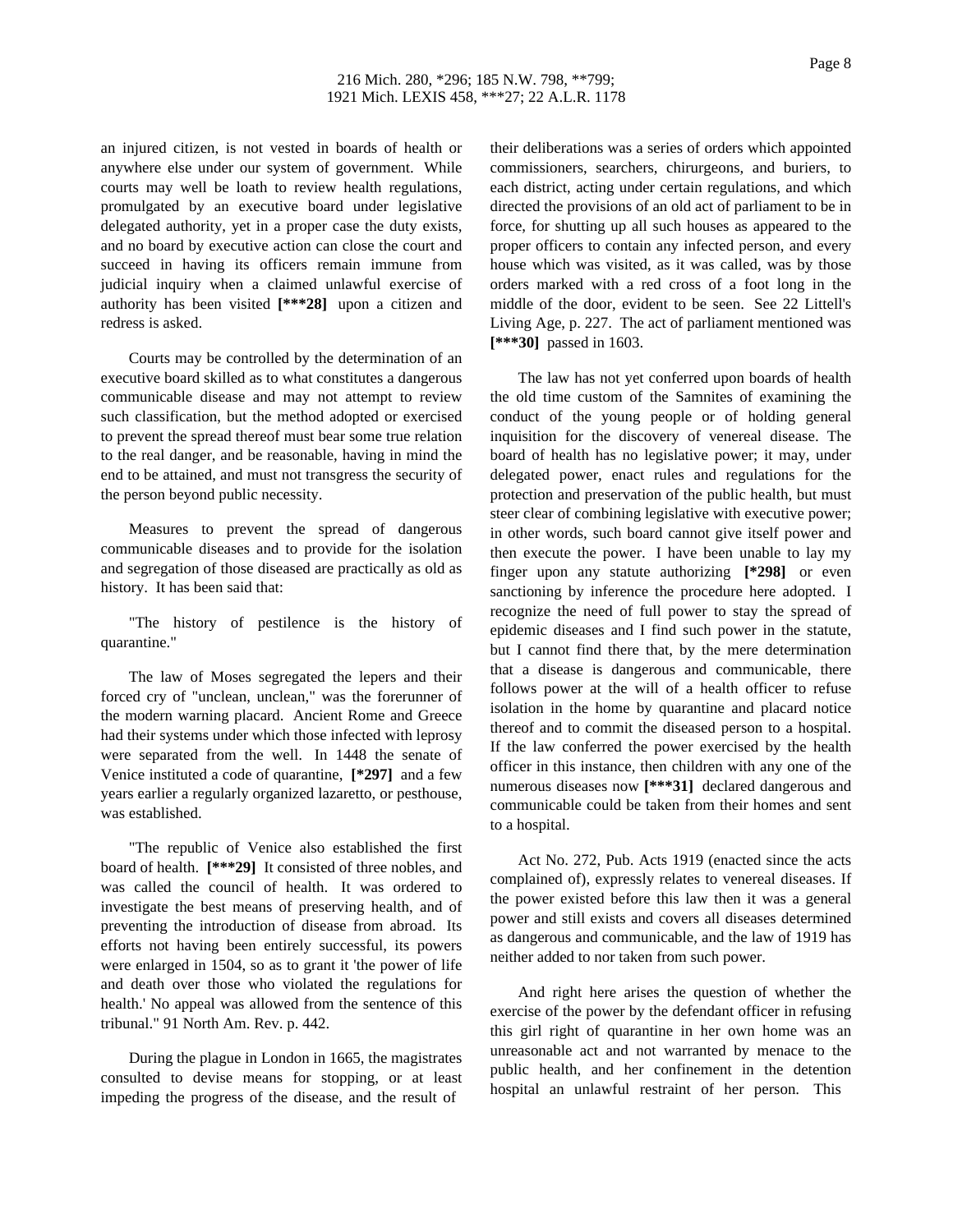presented an issue of fact for the jury and the trial judge was in error in directing a verdict for defendant.

The restraint over the person of plaintiff **[\*\*800]** being made to appear, the burden was upon defendants to justify the same under the authority of some law. It would be an intolerable interference by way of officious meddling for health officers to assert and then assume the power of making physical examination of girls at will for venereal **[\*\*\*32]** disease. The law of 1919 points out methods for bringing venereal cases to the attention **[\*299]** of health officers, but does not sanction what plaintiff claims was done in this case, and surely the power of defendant was not more without law upon the subject than it is now with law.

I agree with my Brother that, if the health officer had power at all to examine plaintiff, he had no right to exercise it without reasonable cause, such cause to precede examination and in no way to depend upon the result of examination. In any event the defendant had no right to suspect and examine plaintiff so long as she had no accuser. 1

> 1 In 1 Am. Rul. Cas. Ann. pp. 827-1080, under the title "Health," may be found a valuable collection of cases relating to the powers of health boards. -- REPORTER.

MOORE, STONE, and BIRD, JJ., concurred with WIEST, J. CLARK, J., did not sit.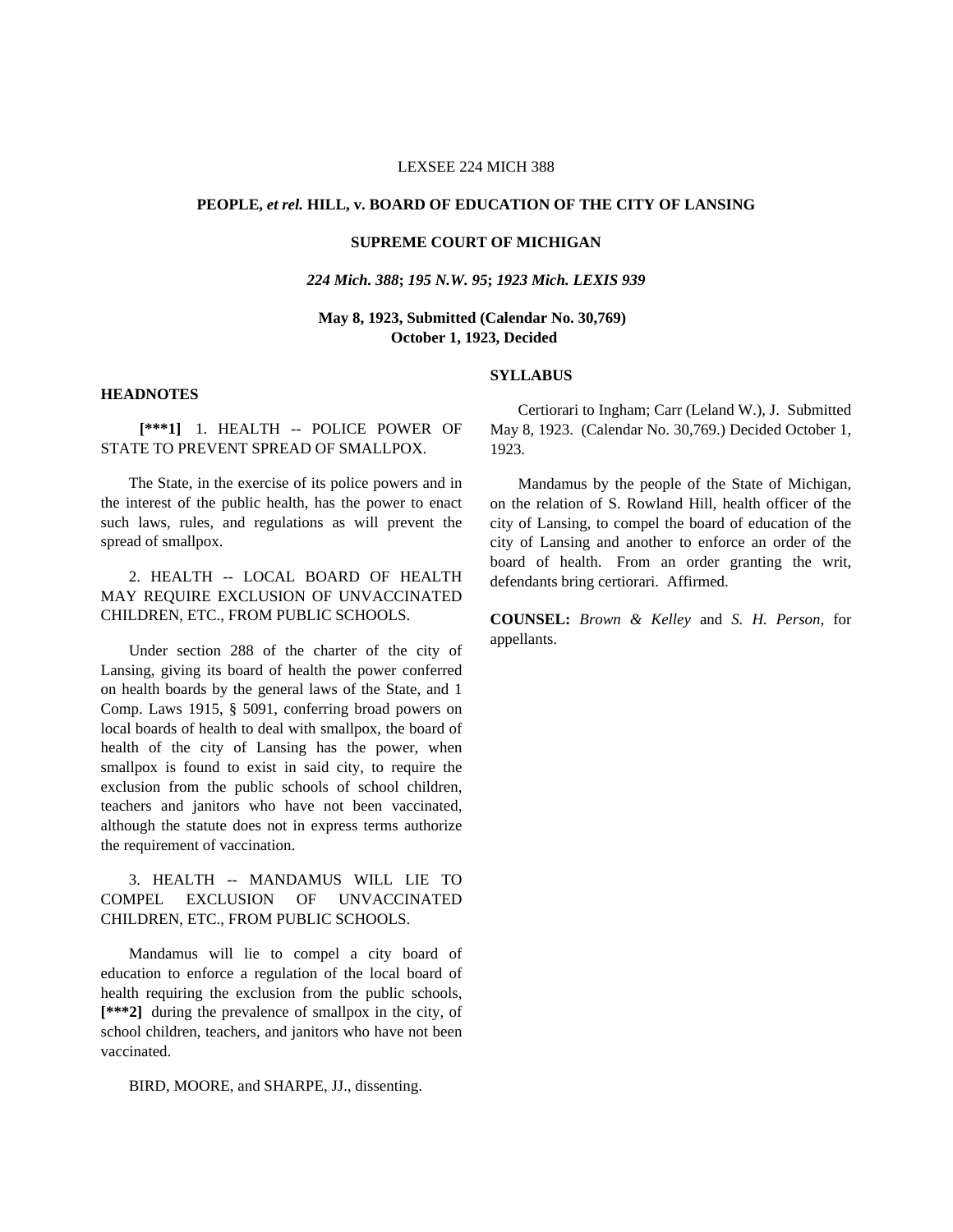a school district, the board may not, under its general powers, temporarily close the schools until the epidemic has passed; but what I do say is that the legislature has not undertaken to give them the power, when no epidemic of contagious disease exists or is imminent in the district, to pass a general, continuing rule which would have the effect of a general law excluding all pupils who will not submit to vaccination."

The instant case was foreshadowed in that opinion. During the winter of 1922-23 smallpox existed in the city of Lansing. The board of health and the board of education for a time worked in harmony. On January 8th, the board of health after consulting with the **[\*390]** secretary of the State board of health, the president of the board of education, and others, passed a resolution directing that steps be taken to prevent the **[\*\*\*4]** spread of the disease, these steps including quarantine and free vaccination. On January 25th it adopted a further resolution requiring the exclusion from the public schools of school children, teachers and janitors who had not been vaccinated. Notwithstanding the former harmonious relations between the two boards, on January 30th the board of education passed a resolution reciting that there were but 17 cases of smallpox then existing in the city and directing the admission of children to the schools who had not been vaccinated. This proceeding in mandamus was then instituted in the circuit court for the county of Ingham to require the enforcement of the regulations of the board of health. The writ issued and the proceeding is here reviewed by certiorari.

We are plowing no virgin field in considering the questions here involved. Numerous decisions, both Federal and State, have considered the questions now before us. They are not all in accord and in some instances are not reconcilable. There is, however, a very marked trend in them in one direction, that which upholds the right of the State in the exercise of its police power and in the interest of the public health to enact **[\*\*\*5]** such laws, such rules and regulations, as will prevent the spread of this dread disease. The power of the State to require vaccination in case the disease was present in a community was upheld in *Jacobson v. Massachusetts, 197 U.S. 11 (25 Sup. Ct. 358, 3 Ann. Cas. 765*), where it was said by Justice Harlan, speaking for the court:

"But the liberty secured by the Constitution of the United States to every person within its jurisdiction does not import an absolute right in each person to be, at all

times and in all circumstances, wholly freed **[\*391]** from restraint. There are manifold restraints to which every person is necessarily subject for the common good. On any other basis organized society could not exist with safety to its members. Society based on the rule that each one is a law unto himself would soon be confronted with disorder and anarchy. Real liberty for all could not exist under the operation of principle which recognizes the right of each individual person to use his own, whether in respect of his person or his property, regardless of the injury that may be done to others. \* \* \*

"Applying these principles to the present case, it is to be observed **[\*\*\*6]** that the legislature of Massachusetts required the inhabitants of a city or town to be vaccinated only when, in the opinion of the board of health, that was necessary for the public health or the public safety. The authority to determine for all what ought to be done in such an emergency must have been lodged somewhere or in some body; and surely it was appropriate for the legislature to refer that question, in the first instance, to a board of health, composed of persons residing in the locality affected and appointed, presumably, because of their fitness to determine such questions. To invest such a body with authority over such matters was not an unusual nor an unreasonable or arbitrary requirement. Upon the principle of self-defense, of paramount necessity, a community has the right to protect itself against an epidemic of disease which threatens the safety of its members. It is to be observed that when the regulation in question was adopted, smallpox, according to the recitals in the regulation adopted by the board of health, was prevalent to some extent in the city of Cambridge and the disease was increasing. If such was the situation -- and nothing is asserted or appears **[\*\*\*7]** in the record to the contrary -- if we are to attach any value whatever to the knowledge which, it is safe to affirm, is common to all civilized peoples touching smallpox and the methods most usually employed to eradicate that disease, it cannot be adjudged that the present regulation of the board of health was not necessary in order to protect the public health and secure the public safety. Smallpox being prevalent and increasing at Cambridge, the court **[\*392]** would usurp the functions of another branch of government if it adjudged, as matter of law, that the mode adopted under the sanction of the State, to protect the people at large, was arbitrary and not justified by the necessities of the case."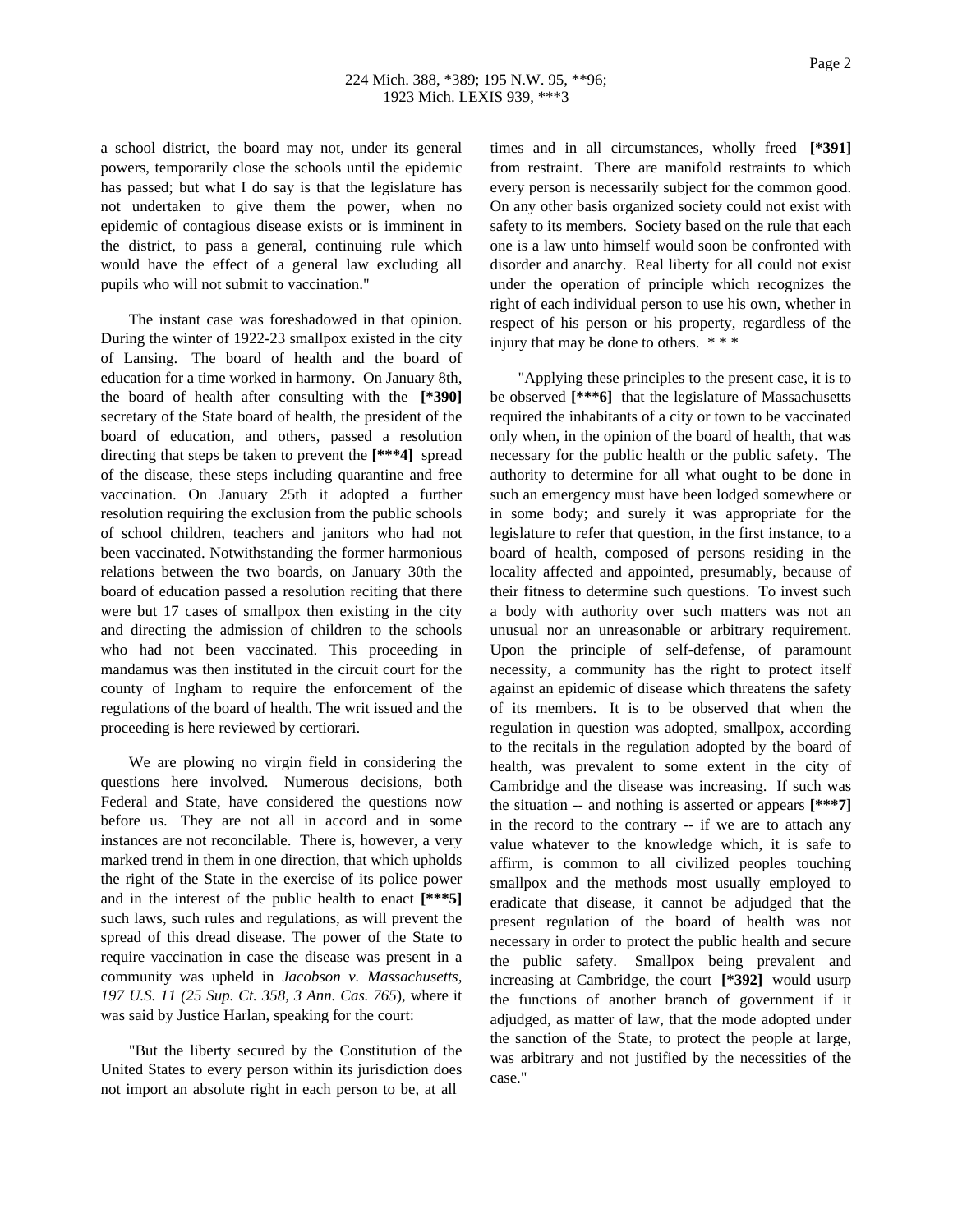Page 3

In the case of *State v. Hay, 126 N.C. 999 (35 S.E. 459, 49 L.R.A. 588, 78 Am. St. Rep. 691*), it was said:

"\* \* \* It is every day common sense that if a people can draft or conscript its citizens to defend its borders from invasion, it can protect itself from the deadly pestilence that walketh by noon-day, by such measures as medical science has found most efficacious for that purpose. We know, as an historical fact, that prior to the discovery, 101 years ago, of **[\*\*97] [\*\*\*8]** vaccination, by Edward Jenner, smallpox often destroyed a third or more of the population of a country which it attacked, and so futile was every precaution, and the most careful seclusion, that the greatest sovereigns fell victims to this loathsome disease, which Macaulay has styled 'the most terrible of all ministers of death.' If this was so in days of imperfect communication, the present rapid means of intercourse between most distant points would so spread the disease as to quickly paralyze commerce, and all public business, if government could not at once stamp it out by compelling all alike for the public good as much as for their own, to submit to vaccination. \* \* \*

"But even if we were of opinion with the small number of medical men who contend that vaccination is dangerous to health, and not a preventive of the disease, the court is not a paternal despotism, gifted with infallible wisdom, whose function is to correct the errors and mistakes of the legislature."

In the *Matter of Viemeister, 179 N.Y. 235 (72 N.E. 97, 70 L.R.A. 796, 1 Ann. Cas. 334, 103 Am. St. Rep. 859*), the court held as it has been held in other States that the courts would take judicial notice of **[\*\*\*9]** the fact that the common belief of the people is that vaccination is a preventive of smallpox and it was there said:

**[\*393]** "The right to attend the public schools of the State is necessarily subject to some restrictions and limitations in the interest of the public health. A child afflicted with leprosy, smallpox, scarlet fever or any other disease which is both dangerous and contagious, may be lawfully excluded from attendance so long as the danger of contagion continues. Public health as well as the interest of the school requires this, as otherwise the school might be broken up and a pestilence spread abroad in the community. So a child recently exposed to such a disease may be denied the privilege of our schools until all danger shall have passed. Smallpox is known of all to be a dangerous and contagious disease. If vaccination strongly tends to prevent the transmission or spread of

this disease, it logically follows that children may be refused admission to the public schools until they have been vaccinated."

In *Morris v. City of Columbus, 102 Ga. 792 (30 S.E. 850, 42 L.R.A. 175, 66 Am. St. Rep. 243*), the court sustained the validity of a vaccination ordinance **[\*\*\*10]** of the city enacted under delegated authority, and it was said:

"The ordinance is aimed only at those who have not been vaccinated within a certain time, who are not immune, or who have not furnished a certificate from some physician that the injection of the virus into their system would be injurious. It is even more liberal than that; it allows to every person the privilege of being inoculated by the physician of his choice. There can be no question that this is a reasonable exercise of the power conferred upon the city authorities by the legislature. With the wisdom or policy of vaccination the courts have nothing to do. We do not propose to enter into a discussion as to whether or not it is a preventive of smallpox. That question is not proper subject-matter for review by the courts. The legislature has seen fit to adopt the opinion of those scientists who insist that it is efficacious, and this is conclusive upon us. \* \* \* No law which infringes any of the natural rights of man can long be enforced. Under our system of government the **[\*394]** remedy of the people, in that class of cases where the courts are not authorized to interfere, is in the ballot-box. Any law **[\*\*\*11]** which violates reason, and is contrary to the popular conception of right and justice will not remain in operation for any length of time, but courts have no authority to declare it void merely because it does not measure up to their ideas of abstract justice. The motive which doubtless actuated the legislature in the passage of the act now under consideration was that vaccination was for the public good. In this the general assembly is sustained by the opinion of a great majority of the men of medical science both in this country and in Europe."

See, also, *Bissell v. Davison, 65 Conn. 183 (32 Atl. 348, 29 L.R.A. 251*); *State v. Board of Education, 76 Ohio St. 297 (81 N.E. 568, 10 Ann. Cas. 879*); *Commonwealth v. Pear, 183 Mass. 242 (66 N.E. 719, 67 L.R.A. 935*); *Abeel v. Clark, 84 Cal. 226 (24 Pac. 383*); *In re Walters, 84 Hun (N.Y.), 457*; *People v. Ekerold, 211 N.Y. 386 (105 N.E. 670*); *Hutchins v. Durham, 137 N.C. 68 (49 S.E. 46, 2 Ann. Cas. 340*); *State, ex rel. Cox, v.*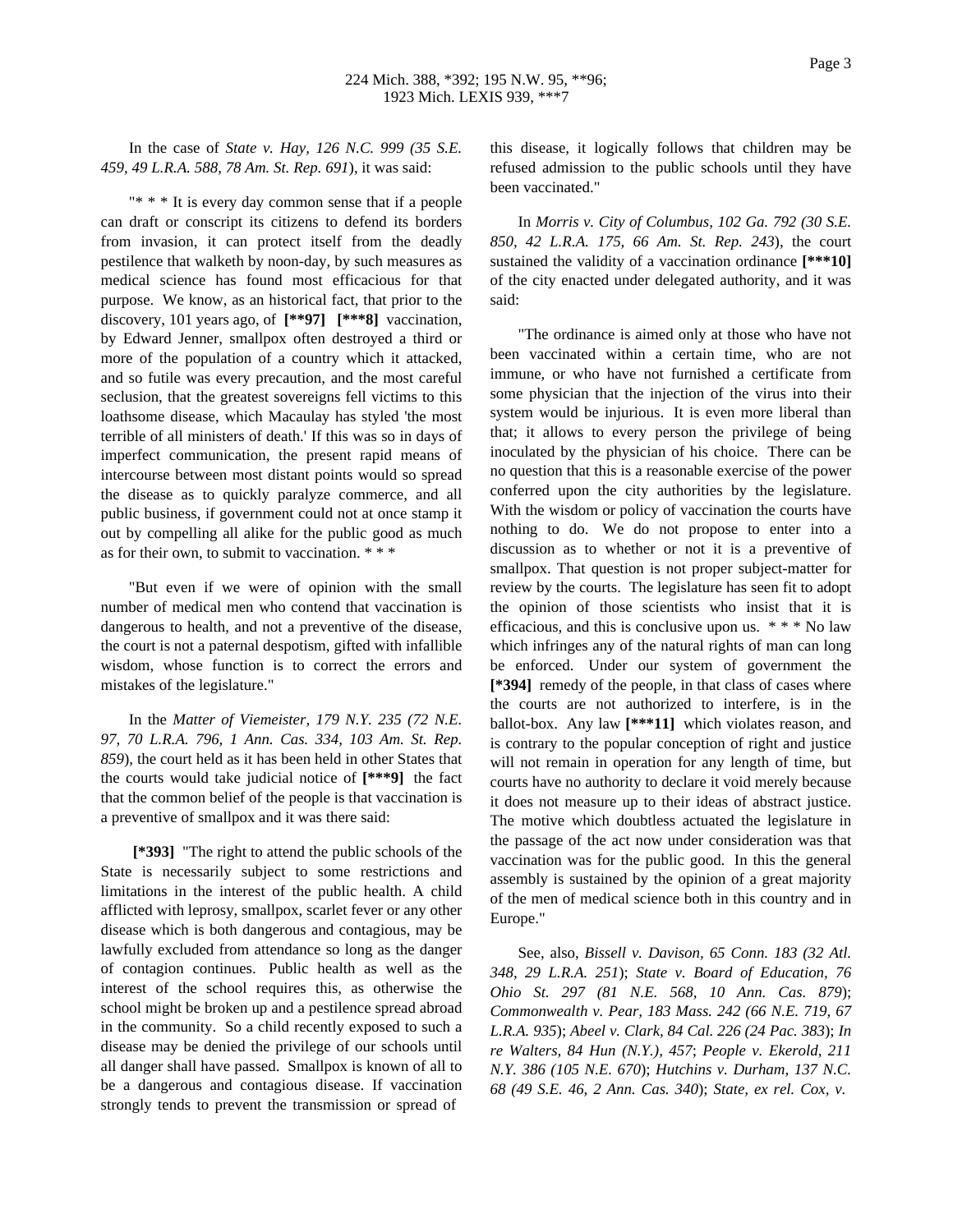## *Board of Education, 21 Utah, 401 (60 Pac. 1013*).

It is further urged on behalf of defendants that assuming the State has power to require vaccination of **[\*\*\*12]** children as a condition of admission to the public schools, such power can only be exercised by the legislature, and that it can not be, and has not been, delegated to the local health boards. We shall not quote all the provisions of our legislation having reference to the powers of the health boards. The details, what shall be done as different situations arise, must, of necessity, be left to some administrative body. Section 5081, 1 Comp. Laws 1915, provides:

"When the smallpox or any other disease dangerous to the public health, is found to exist in any township, the board of health shall use all possible care to prevent the spreading of the infection, and to give public notice of infected places to travelers, by such means **[\*395]** as in their judgment shall be most effectual for the common safety."

See, also, section 5091, 1 Comp. Laws 1915. Under section 288 of the charter of the city of Lansing its board of health is given the power conferred on health boards by the general laws of the State. By the statute above quoted very broad powers to deal with this dread disease are conferred. Since the early case of *Hazen v. Strong, 2 Vt. 427*, decided in 1830, the **[\*\*\*13]** general tendency of the courts has been to give to statutes dealing **[\*\*98]** with the public health a liberal construction. In that case the power had been delegated to the selectmen to take "the most prudent measures" to prevent the spread of the disease. It was there said:

"When the legislature made it the duty of the selectmen in each town, in which there should be any person infected with the smallpox, to take the most prudent measures to prevent the spreading of the disease, they may not have thought of the particular measure of inoculating for the kine pox. They may not have known that to be a prudent or efficacious measure. But whenever it is found to be evidently such the provisions of the statute are broad enough to include it. These prudent measures to prevent the spread of the disease, are to be taken at the expense of the town, and not of individuals. There may be trouble and expense to individuals, but the selectmen cannot compel them to pay any expense of their proceedings. These must be paid by the town. Now, experience fully evinces the eminent utility of the kine pox in saving expense, as well as

placing a safeguard around each individual, to protect life **[\*\*\*14]** and health, while all attend to their usual vocations, instead of being confined with a loathsome disease, or becoming nurses to those who are thus confined. We are, therefore, disposed to support the selectmen, and the town, in this measure to prevent the spreading of the disease, when circumstances render any measures necessary."

In the case of *State, ex rel. Freeman, v. Zimmerman,* **[\*396]** *86 Minn. 353 (90 N.W. 783, 58 L.R.A. 78, 91 Am. St. Rep. 351*), the same questions were before the court as we have under consideration in the instant case. It was there said:

"In view of the importance of the interests confided to the care of health officers, the various statutes conferring such powers should, notwithstanding the individual liberty of the citizens is in a large measure involved, receive a broad and liberal construction in aid of the beneficial purposes of their enactment. \* \* \*

"It will be noted that none of the provisions of the statute just quoted expressly authorizes municipal authorities or health officers to require children to be vaccinated, as a condition precedent to their admission to the public schools; yet we have no hesitation in holding (giving **[\*\*\*15]** the several provisions referred to a broad and liberal construction) that the legislature intended to confer such power upon them. A broad and comprehensive delegation of power to do all acts and make all regulations for the preservation of the public health as are deemed expedient confers, by fair implication, at least, the power sought to be exercised in this case."

In *Blue v. Beach, 155 Ind. 121 (56 N.E. 89, 50 L.R.A. 64, 80 Am. St. Rep. 195*), the supreme court of that State also had before it the questions here involved. The power had been delegated in general terms. In an exhaustive and able opinion written by Justice Jordan, the authorities are fully considered and the right to exclude children who had not been vaccinated from the public schools was upheld. We quote somewhat at length from this case:

"It can not be successfully asserted that the power of boards of health to adopt rules and by-laws subject to the provisions of the law by which they are created, and in harmony with other statutes in relation to the public health, in order that the 'outbreak and spread of contagious and infectious diseases' may be prevented, is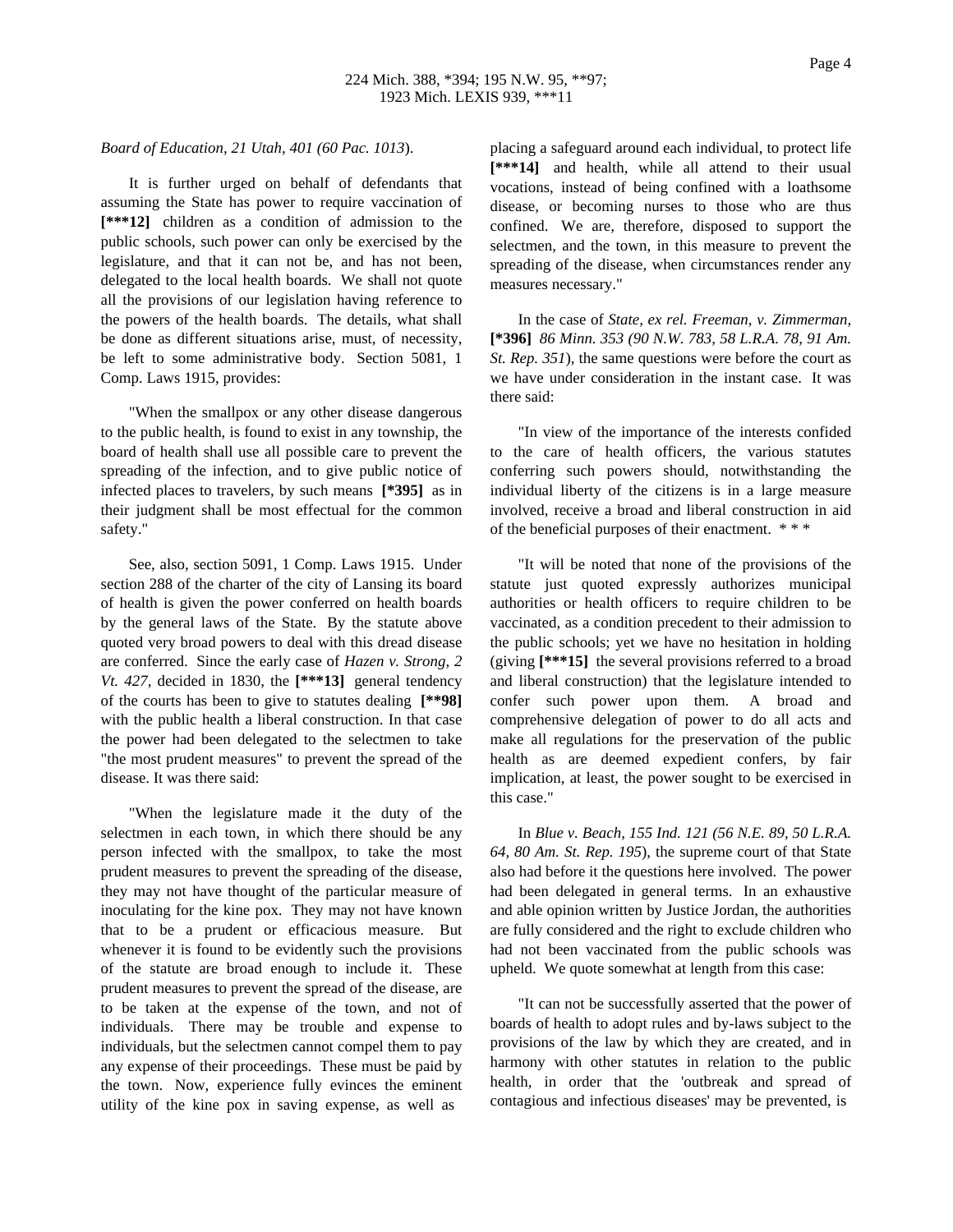an improper delegation of legislative **[\*\*\*16]** authority, **[\*397]** and a violation of *article 4, § 1, of the constitution.* It is true beyond controversy that the legislative department of the State, wherein the constitution has lodged all legislative authority, will not be permitted to relieve itself of this power by the delegation thereof. It can not confer on any body or person the power to determine what the law shall be, as that power is one which only the legislature, under our constitution, is authorized to exercise; but this constitutional inhibition can not properly be extended so as to prevent the grant of legislative authority, to some administrative board or other tribunal, to adopt rules, by-laws, or ordinances for the government of or to carry out a particular purpose. It can not be said that every grant of power to executive or administrative boards or officials, involving the exercise of discretion and judgment, must be considered as a delegation of legislative authority. While it is necessary that a law, when it comes from the lawmaking power, shall be complete, still there are many matters relating to methods or details which may be, by the legislature, referred to some designated ministerial officer or **[\*\*\*17]** body. All of such matters fall within the domain of the right of the legislature to authorize an administrative board or body to adopt ordinances, rules, by-laws, or regulations in aid of the successful execution of some general statutory provision. \* \* \* This being true, and an emergency on account of danger from smallpox having arisen, and the board believing, as we may assume, that the disease would spread through the public schools, and further believing that it could be prevented, or its bad effects lessened, by the means of vaccination, and thereby afford protection to the pupils of such schools and the community in general, it would certainly have the right, under the authority with which it was invested by the State, to require, during the continuance of such danger, that no unvaccinated child be allowed to attend the public school; or the board might, under the circumstances, in its discretion, direct that the schools be temporarily closed during such emergency, regardless of whether or not the pupils thereof refused to be vaccinated.

"If vaccination was the most effective means of preventing the spread of the disease through the public schools, and this the local board **[\*\*\*18]** seems to have determined, **[\*398]** it then became not only the right but the duty of the board to require that the pupils of such schools be vaccinated as a sanitary condition imposed upon their privilege of attending the schools during the

period of the threatened epidemic of smallpox."

Upon the question of the exercise of delegated authority, see, also, *In the Matter of Rebenack, 62 Mo. App. 8*; *State, ex rel.* **[\*\*99]** *O'Bannon, v. Cole, 220 Mo. 697 (119 S.W. 424, 22 L.R.A. [N.S.] 986*); *State, ex rel. Cox, v. Board of Education, supra.*

The last speaking of the court of last resort of the Nation is *Zucht v. King, 260 U.S. 174 (43 Sup. Ct. 24*), handed down November 13, 1922. This was a case involving delegated power. It was there said:

"Long before this suit was instituted, *Jacobson v. Massachusetts, 197 U.S. 11 (25 Sup. Ct. 358, 3 Ann. Cas. 765*), had settled that it is within the police power of a State to provide for compulsory vaccination. That case and others had also settled that a State may, consistently with the Federal Constitution, delegate to a municipality authority to determine under what conditions health regulations **[\*\*\*19]** shall become operative. *Laurel Hill Cemetery v. San Francisco, 216 U.S. 358 (30 Sup. Ct. 301*). And still others had settled that the municipality may vest in its officials broad discretion in matters affecting the application and enforcement of a health law. *New York, ex rel. Lieberman, v. Van De Carr, 199 U.S. 552 (26 Sup. Ct. 144*). A long line of decisions by this court had also settled that, in the exercise of the police power, reasonable classifications may be freely applied and that regulation is not violative of the equal protection clause merely because it is not all-embracing. *Adams v. Milwaukee, 228 U.S. 572 (33 Sup. Ct. 610*); *Miller v. Wilson, 236 U.S. 373, 384 (35 Sup. Ct. 342*, L.R.A. 1915F, 829). In view of these decisions we find in the record no question as to the validity of the ordinance sufficiently substantial to support the writ of error. Unlike *Yick Wo v. Hopkins, 118 U.S. 356 (6 Sup. Ct. 1064*), these ordinances confer not arbitrary power, but only **[\*399]** that broad discretion required for the protection of the public health."

In 12 R.C.L. p. 1289, it is said:

"Generally express power to require the vaccination **[\*\*\*20]** of school children is not necessary, but may be implied from discretionary power to take all proper measures to safeguard the public health."

In the case of *Highland v. Schulte, 123 Mich. 360*, this court had before it the delegation of power to the Detroit board of health in most general terms. Acting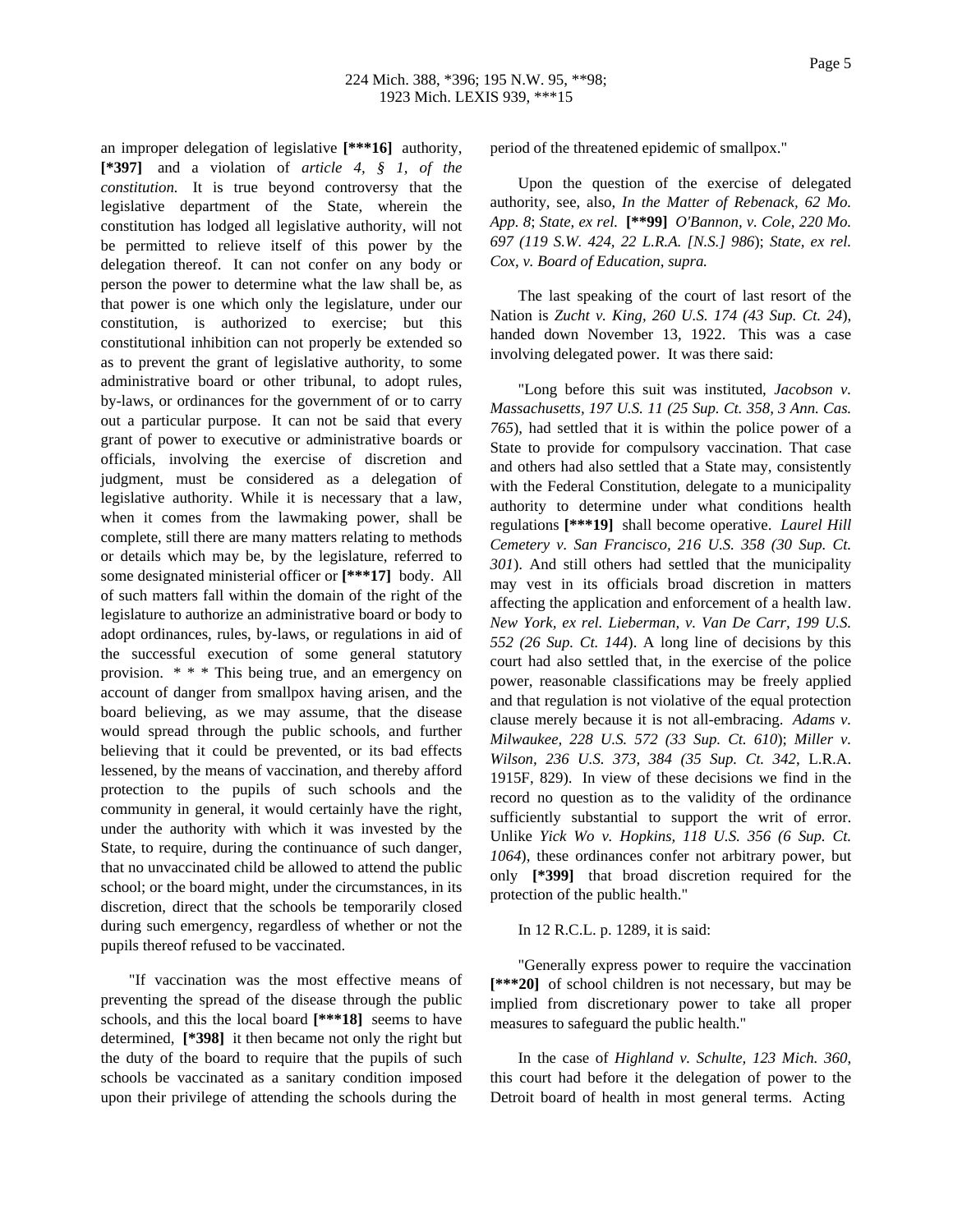under it the board of health made a rule that where smallpox developed in one apartment of a double house the whole house should be quarantined. The power of the board to make and enforce such a rule was upheld.

The language of the section quoted confers on the board of health broad powers; it permits the board to work out the details necessary to prevent the spread of the disease. There must be some elasticity in order to effectually meet varying conditions and the legislature has seen fit to fix the ultimate purpose of the regulations to be the "common safety" and to leave the details necessary to work out that purpose to an administrative board. We can not say upon this record that the members of that board have chosen the wrong means or that they lack the power in the exercise of their honest judgments to make the regulation here considered.

The courts are always **[\*\*\*21]** open to review the arbitrary action, the abuse of discretion of an administrative body. But we would not be justified in holding in the instant case that the action of the health board was arbitrary or that it had abused its discretion. While the number of cases of smallpox in Lansing seems to be in dispute, if we accept defendants' figures the disease is present in the city and there are several **[\*400]** cases of it. From an examination of the case of *State, ex rel. Cox, v. Board of Education, supra,* it will be noted that at the time of the hearing there were 200 cases of smallpox in the city of Salt Lake City, all of which were directly traceable to one case. In *Duffield v. School District, 162 Pa. 476 (29 Atl. 742, 25 L.R.A. 152*), the school board had refused admission to children who had not been vaccinated. The action of the board was upheld by the court, and it was said:

"It is not an error in judgment, or a mistake upon some abstruse question of medical science, but an abuse of discretionary power, that justifies the courts in interfering with the conduct of the school board or setting aside its action."

And in *Auten v. School Board of Little* **[\*\*\*22]** *Rock, 83 Ark. 431 (104 S.W. 130*), it was said:

"It was the duty of the city council and of the board of health of the city, as far as possible, to protect the inhabitants of the city from malignant, contagious and infectious diseases, and the special duty of the school board to guard the pupils of the school against such dangers. When we consider that a number of cases of

smallpox were already in the city, and that strict precautions were necessary to prevent the spread of the disease, we do not think there can be any ground for the contention that this requirement that pupils should be vaccinated before entering the schools was unreasonable and unnecessary."

When we consider that one child may innocently communicate the disease to all its playmates in school and realize how quickly the scourge spreads unless restrained, it becomes evident that courts ought not to stay the hands of an administrative board seeking to protect the public health unless clearly convinced that the board is acting arbitrarily and in abuse of discretion. Courts ought not to under such circumstances with pencil and paper figure out percentages **[\*401]** and probabilities and say to such board we will **[\*\*\*23]** substitute our judgment for yours and unless a certain percentage of the population is stricken, you may not act.

Finally it is insisted that mandamus may not be resorted to. This contention is answered by the case of *State, ex rel. Horne, v. Beil, 157 Ind. 25 (60 N.E. 672*), in which case mandamus was issued on application of the board of health to compel the school **[\*\*100]** trustees to enforce a regulation similar to the one here involved. We think the board of health is to be commended instead of condemned for applying to the court to enforce its order rather than to attempt its enforcement by "brute force."

The writ was properly issued and the judgment will be affirmed. As the question is a public one no costs will be allowed.

McDONALD, CLARK, and STEERE, JJ., concurred with FELLOWS, J.

### **CONCUR BY:** WIEST

## **CONCUR**

WIEST, C.J. *(concurring).* Without subscribing to all of the general observations relative to powers vested in boards of health, but confining consideration thereof to the very instance before us, I concur in the result reached by Mr. Justice FELLOWS.

#### **DISSENT BY:** MOORE

# **DISSENT**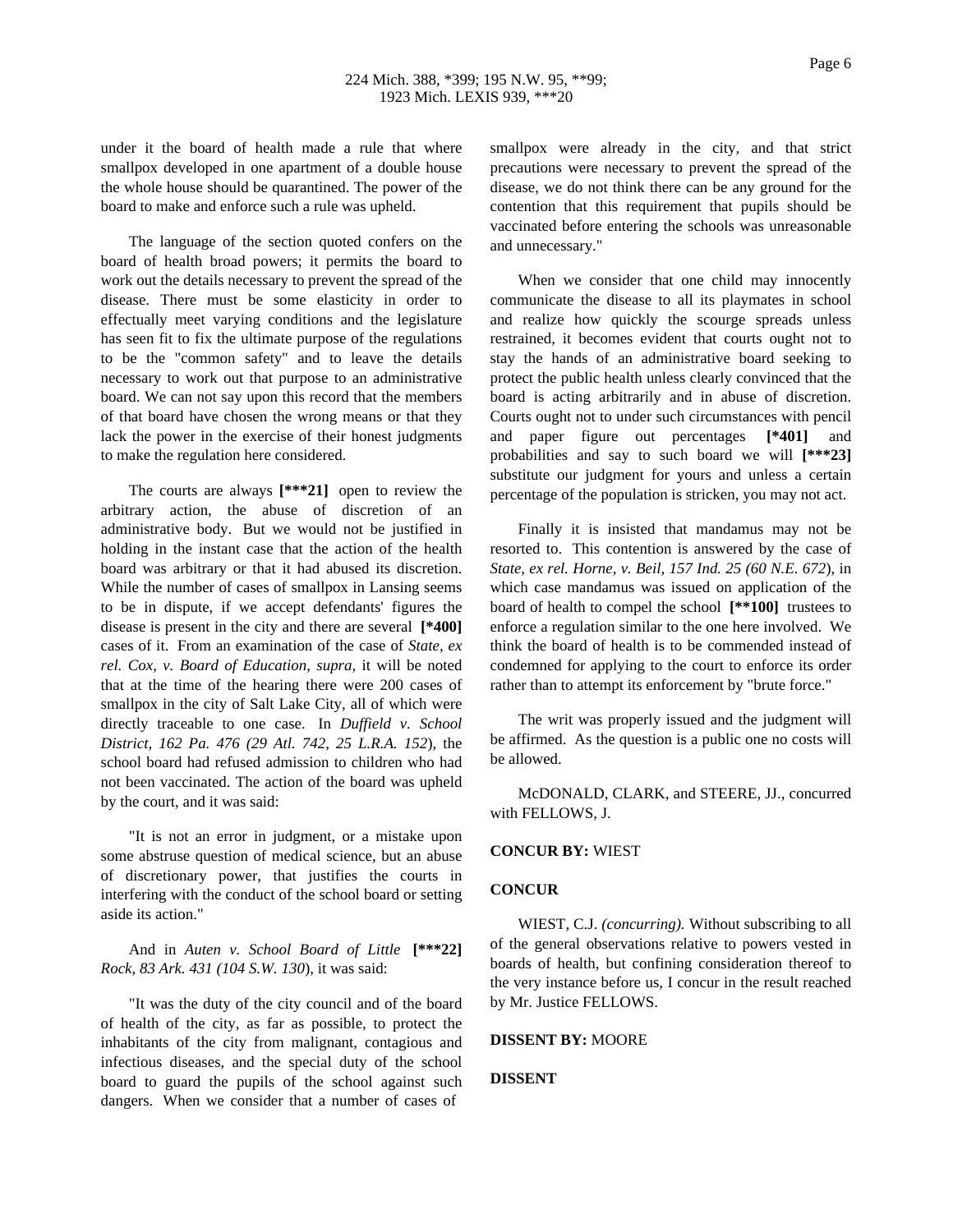MOORE, J. *(dissenting).* On January 25, 1923, the board of health of the city of Lansing **[\*\*\*24]** passed the following resolution:

"That all school children, teachers and janitors not already vaccinated be excluded from the public schools of Lansing until such time as in the opinion of the board of health the danger from further spread of smallpox has passed."

On January 30, 1923, the board of education of the city of Lansing adopted the following resolution:

**[\*402]** "Whereas, the work of the schools of the city of Lansing has been seriously interrupted during the past month, and

"Whereas, large numbers of children have been vaccinated, and

"Whereas, there is no epidemic of smallpox in this city, there being only 17 cases at present;

"Therefore be it resolved by the board of education of the city of Lansing that all principals of schools in the city be instructed to admit any child to school who has not had smallpox recently, or who has not been living in a family having smallpox, or who is not quarantined and who in his or her judgment is in good health and has not been exposed to smallpox.

"This resolution is passed in the interests of the schools and for the purpose of enforcing proper school law and having in school all children who ought legally to be in **[\*\*\*25]** attendance."

The return of the school board shows there had been no case of smallpox in 19 of the 22 public schools of the city. The answer also contains the following statement:

"And further answering, said respondents say that the city of Lansing is a city with a population of approximately seventy thousand persons and that there were and are approximately eleven thousand children of school age in attendance in the public schools within said city; and respondents deny that in view of the population of said city and the number of children of school age therein, that the number of cases of smallpox as alleged in said petition as having existed or existing within said city, has created an epidemic of smallpox therein and say that no epidemic of smallpox has existed or does exist which warrants or authorizes the order of the board of

health referred to in said petition undertaking to generally exclude from attendance in the public schools of children who have not been vaccinated for smallpox."

The answer further states that there are approximately 1,500 unvaccinated children of school age in the city of Lansing. It may or may not be of interest **[\*403]** that the president **[\*\*\*26]** of the school board, which makes the return, is one of the leading physicians in Lansing. The answer of the school board was verified and no plea thereto was made so that it may be said the answer should be taken as true (3 Comp. Laws 1915, § 13440).

It may be pertinent at the outset to inquire what is an epidemic as related to disease. Webster's Dictionary says it is "a disease, which spreading widely, attacks many persons at the same time." Could 17 cases of smallpox, duly quarantined, in a city of 70,000 people, be said to be within the definition of an epidemic?

The legislature has spoken upon the subject of smallpox and what should be done when it appears. Commencing with section 5075, 1 Comp. Laws 1915, nearly three pages are devoted to the subject of what shall be done when the disease appears. Provision is made for removal to hospitals, for isolation, for quarantine. Section 5091, 1 Comp. Laws 1915, tells what shall be the duty of the health officer. Nowhere is it suggested in any of these provisions that all school children must be vaccinated and that if they are not they may be excluded from the public schools though they are in good health and have not been exposed **[\*\*\*27]** to the smallpox.

Justice FELLOWS is quite right in saying of the decisions of the courts that they are not all in accord and in some instances are not reconcilable. I think he is wrong in concluding that the case of *Mathews v. Kalamazoo Board of Education, 127 Mich. 530 (54 L.R.A. 736*), foreshadowed the result reached in his opinion. So far as that opinion is applicable to the instant case we think it justifies the action of the school board in declining to exclude unvaccinated children from the public schools. The prevailing opinion in that case undertook to show, and we think **[\*404]** did show, that the parent was under obligation to send his child of school age to the public school and that the practical effect of the action of the school board in that case would be to compel vaccination. In the instant case if the resolution of the board of health is to control then the child must be debarred from attending school unless